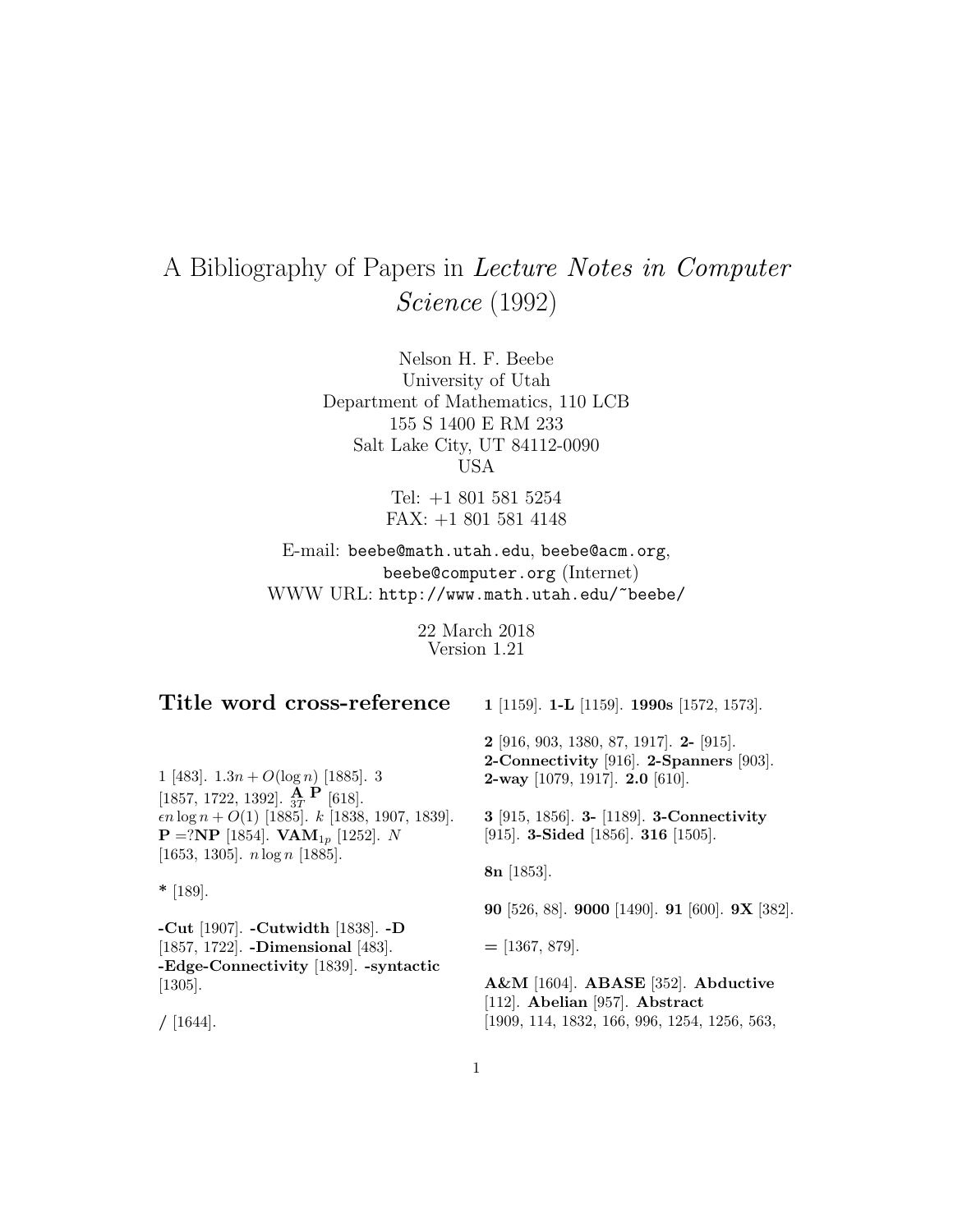1251, 748, 284, 875, 1918, 1292, 131, 1903, 1258, 1855, 1191, 1902, 1255, 1945, 550, 1084, 45, 46, 39, 1097]. **Abstracting** [125]. **Abstraction** [779, 286, 219, 999, 1477, 1564]. **Abstractions** [1420, 791]. **Academic** [1581]. **ACC** [1878]. **Access** [1426, 1413, 1160, 836, 1790, 184, 732, 1274, 191, 1358, 1429]. **Accuracy** [1363]. **Accurately** [970]. **achievements** [703]. **Acoustical** [409]. **ACP** [1229]. **Acquiring** [267, 1566, 1127, 1565, 269]. **Acquisition** [267, 944, 945, 265, 264, 249, 941, 818, 942, 257, 261, 454, 949, 452, 427, 939, 256, 254]. **Across** [1587]. **Action** [703, 1626, 522, 1199, 435, 1269, 1227, 1077, 1076, 300, 706, 707]. **Actions** [843]. **Active** [1770, 839, 1520, 1519]. **Activities** [1464]. **Activity** [836, 949, 462]. **Actor** [49, 1235, 743]. **ACTRESS** [1626]. **Ada** [373, 395, 393, 383, 375, 382, 377, 392, 384, 385, 371, 391, 394, 379, 386, 372, 387, 389, 378, 374, 380]. **Ada-9X** [382]. **ADAPT** [666]. **Adaptability** [513]. **Adaptable** [729]. **ADAPTing** [88]. **Adaptive** [1441, 390, 666, 679, 934, 973, 1383, 367]. **Adaptively** [1945]. **Adder** [1410]. **Adding** [587, 724]. **Additive** [864]. **Address** [1569]. **adequate** [1099]. **Adjusting** [349, 1845, 323]. **Administration** [780]. **ADTs** [1084, 1624]. **Advanced** [461, 73, 720, 1512, 809, 322, 405, 473]. **Advantage** [396]. **Advantages** [692]. **Advisory** [341]. **AFA** [1085]. **Against** [975]. **Age** [1470, 764]. **Agency** [1481]. **Agent** [680, 146, 734]. **Agents** [859, 1821, 238, 730, 732, 1010, 735, 718]. **AI** [461, 1513, 819, 824, 813, 810, 801]. **Aid** [329]. **Aide** [250]. **Aided** [346, 680]. **Aiding** [646]. **Aids** [328]. **aims** [703]. **Aircraft** [440]. **Algebra** [1364, 1225, 276, 1053, 286, 879, 689, 704, 709, 1096, 1294]. **Algebraic** [1432, 1052, 33, 1420, 1760, 841, 1272, 1382, 1007, 846, 1278, 1298]. **Algebras** [277, 111, 564, 293, 841, 1035, 1152]. **alg`ebre**

[665]. **Algorithm** [30, 1454, 1714, 1455, 985, 1365, 902, 1440, 1857, 1436, 1401, 530, 1952, 102, 905, 93, 1893, 1356, 1177, 1448, 29, 1360, 1346, 351, 1398, 1219, 989, 1843, 234, 1370, 1349, 1412, 1424, 1727, 971, 31, 1372, 1427, 1404, 100, 1295, 1942]. **Algorithmic** [113, 764, 1261, 1029, 891]. **Algorithmics** [1153, 1836]. **Algorithms** [106, 1394, 1865, 1732, 977, 1447, 1432, 235, 1725, 1943, 1838, 1844, 560, 1653, 310, 1951, 1811, 481, 1442, 1395, 1256, 480, 760, 969, 1458, 535, 897, 906, 1846, 1646, 1842, 1847, 1729, 925, 467, 1723, 980, 1861, 307, 197, 1360, 1433, 1339, 1915, 1918, 107, 1907, 1840, 908, 1189, 1418, 1960, 1366, 1858, 1876, 1964, 1863, 98, 1332, 20, 15]. **Alignment** [1728]. **Allocation** [1537, 1633, 93, 1632, 62, 508, 1446]. **Almost** [1895, 1184]. **Alpha** [779, 497]. **Alpha-Channel** [779]. **Alphabet** [1883]. **Alternating** [1954]. **Alternative** [400]. **AMAC** [1807]. **Amalgamation** [1825]. **Ambiguous** [1524, 453]. **Amenable** [1437]. **Among** [1866, 1837, 1230]. **Amount** [853]. **AMPATS** [394]. **AMT** [1419]. **Analog** [1935]. **Analogical** [429]. **analogie** [645]. **Analogy** [1030, 1658, 1662]. **Analyses** [1265, 1891]. **Analysing** [407]. **Analysis** [106, 551, 520, 1714, 672, 448, 73, 1365, 1844, 762, 1403, 995, 167, 1655, 969, 160, 1239, 828, 1692, 1812, 542, 94, 64, 1640, 1815, 29, 816, 1346, 288, 145, 1843, 418, 134, 268, 63, 726, 1245, 1408, 455, 1630, 1902, 570, 1712, 1637, 1966, 1295, 1297, 47, 6, 1939]. **Analytic** [969, 901]. **Analytica** [619]. **Analyzing** [234, 74]. **And-Or** [510]. **AND-Parallel** [1237, 614]. **And-Parallelism** [888]. **and/ by** [1886]. **Andorra** [205, 1034]. **Angelic** [222]. **Animation** [351]. **Answer** [840, 1283]. **Answering** [1061, 649]. **Answers** [329, 1326, 1900]. **antichain** [11]. **APLUSIX** [665]. **Application** [1892, 1432, 271, 105, 672, 1365, 403, 1056, 937, 1820, 334, 674, 788, 1706, 1841, 406,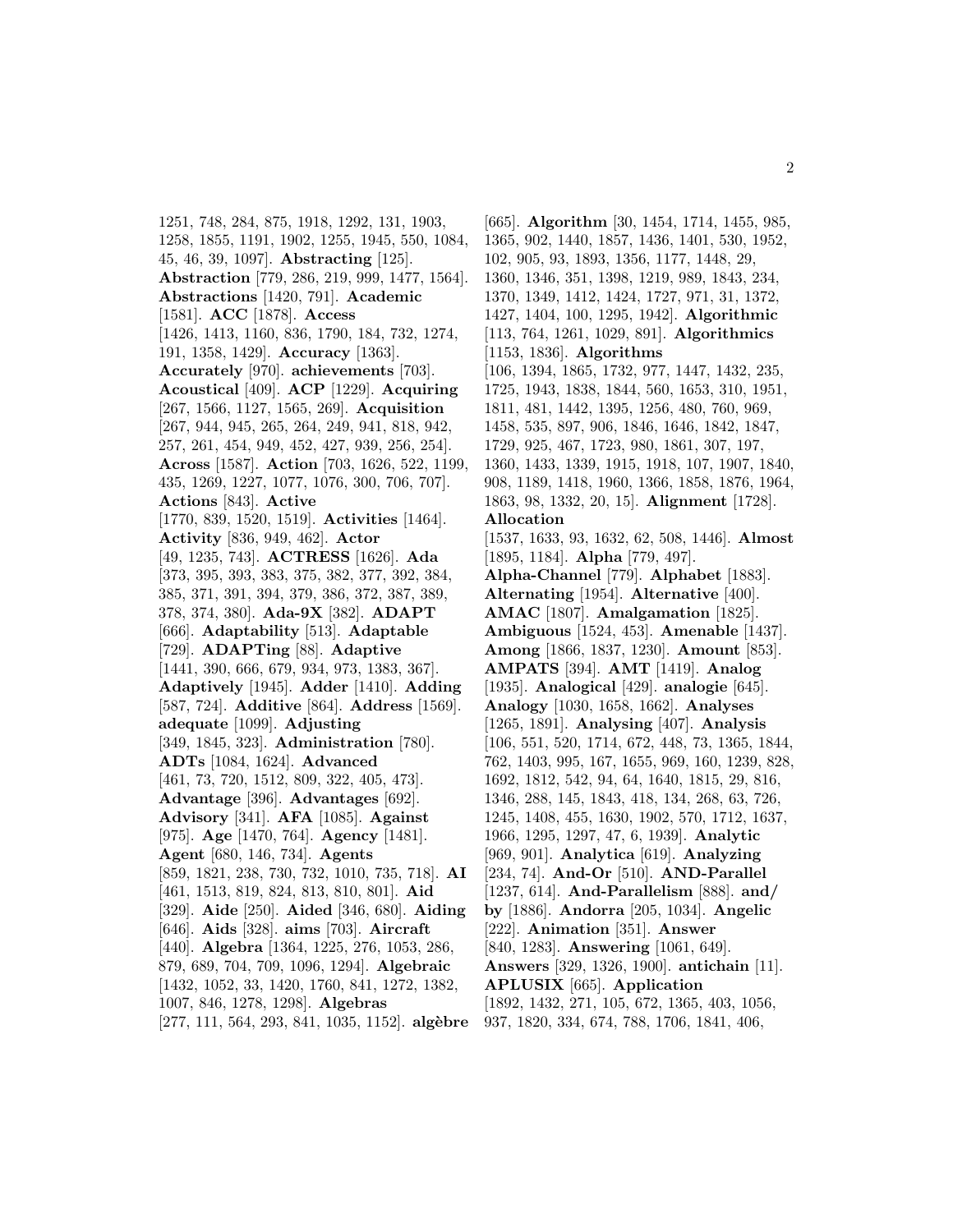404, 811, 371, 1023, 138, 1035, 1382, 1752, 485, 165, 18, 709, 16, 6]. **Application-Specific** [485]. **Applications** [786, 1498, 571, 1342, 178, 771, 193, 819, 1779, 773, 1720, 1496, 789, 1621, 1682, 767, 1034, 905, 1730, 1402, 1310, 385, 874, 812, 1344, 1114, 248, 506, 405, 787, 1047, 1881, 801, 1152, 1317, 1946, 444, 1941, 17]. **Applicative** [306, 1526]. **Applied** [1432, 421, 1123]. **Applying** [1489, 354, 433]. **Apport** [656]. **apprenant** [678, 681]. **apprentissage** [681]. **Approach** [330, 448, 1948, 523, 627, 556, 1633, 68, 204, 171, 160, 1501, 1656, 535, 252, 1745, 927, 451, 250, 521, 1124, 348, 409, 209, 1900, 1660, 263, 474, 877, 130, 1004, 680, 901, 1747, 1602, 211, 1713, 159, 1875, 417, 455, 458, 766, 1361, 1084]. **Approaches** [808, 1254, 217, 215, 218, 359, 940, 953]. **approches** [665]. **Approximate** [1726, 1725, 45, 1723, 1764, 1717, 1894, 1907]. **Approximating** [3, 1848, 1864, 10]. **Approximation** [1874, 980, 307, 974, 1908]. **APSE** [388]. **Architectural** [793]. **Architecture** [731, 1415, 478, 537, 643, 646, 1334, 700, 337, 1378, 341, 1812, 155, 770, 514, 1635, 542, 437, 1416, 1344, 496, 508, 1350, 1375, 831, 888, 1743, 1428, 662, 735, 1414, 369, 1541, 1373, 647, 659]. **Architecture-Independent** [1344]. **Architectures** [1943, 1362, 820, 1574, 1399, 722, 493, 1522, 747, 769, 88, 494, 1407, 453, 772]. **Area** [423, 198, 953]. **Argument** [508]. **Argument-Fetching** [508]. **Argumentation** [691]. **Arguments** [1317]. **ARIES** [1774]. **Arithmetic** [383, 1167, 861, 362]. **Armour** [425]. **Arrangements** [1892]. **Array** [1357, 64, 1352, 61, 88, 1370, 1958, 1966, 1427]. **Arrays** [1158, 510, 1359, 1552, 1444, 1358, 539, 24]. **Arrow** [1306]. **Arrows** [1306]. **Art** [1511, 12]. **Article** [636]. **Artificial**

[1566, 407, 721, 802, 396, 138, 413]. **artificielle** [664]. **Artists** [336]. **ASAX** [1812]. **Asking** [1657]. **Aspects** [33, 34, 826, 817, 793, 457, 841, 1090]. **Aspectual** [1124]. **Assemblies** [434]. **Assembly** [1046, 233]. **Assessing** [328]. **Assessment** [1609, 456, 388, 953]. **Assignment** [1869, 502, 540, 1872, 1881, 1645]. **Assignments** [759]. **Assistant** [362]. **Assisted** [631]. **Assisting** [401]. **Associating** [1798]. **Association** [838]. **Associative** [1956]. **Associativity** [518]. **Assumptions** [844, 1835]. **Assurance** [1802]. **asymptotic** [1109]. **Asymptotical** [318]. **Asymptotics** [901]. **Asynchronous** [1369, 1001, 477, 738, 1912, 1003, 1373, 708]. **Asynchronously** [859]. **At-Most-Once** [1219]. **ATC** [377]. **ATM** [799]. **Atomic** [1771, 1534, 1772, 706]. **Atomicity** [1773]. **ATP** [1056, 294]. **Attention** [676]. **Attribute** [1620, 1621, 1619, 1244, 1245, 1273]. **Attribute-Directed** [1619]. **Attributed** [9, 1616, 1253]. **Attributes** [1763]. **Audio** [786, 1753, 768, 797]. **Audio/Video** [786, 1753]. **Audit** [1812]. **Augmentation** [980, 1839]. **Augmented** [1845]. **Augmenting** [166]. **Aurora** [1539]. **Authentication** [1803, 1796, 1802, 1804, 1797]. **Author** [347]. **Authoring** [352, 357, 359, 361]. **Authoring/Learning** [359]. **Autoepistemic** [1815, 1105]. **Automata** [274, 273, 1218, 1242, 1889, 1168, 1001, 1215, 964, 1175, 39, 1900, 1180, 1958, 881, 1187, 1639, 1890, 1917, 1192, 1220, 1227, 1079, 1107]. **Automata-Theoretic** [1900, 1890]. **Automated** [691, 1031, 609, 580, 599, 864, 666, 170, 1792, 1023, 566, 624, 689, 610, 613, 1938]. **Automatic** [551, 1638, 1513, 1055, 53, 249, 818, 1458, 1015, 148, 1402, 582, 1445]. **Automatically** [1566, 1829]. **Automation**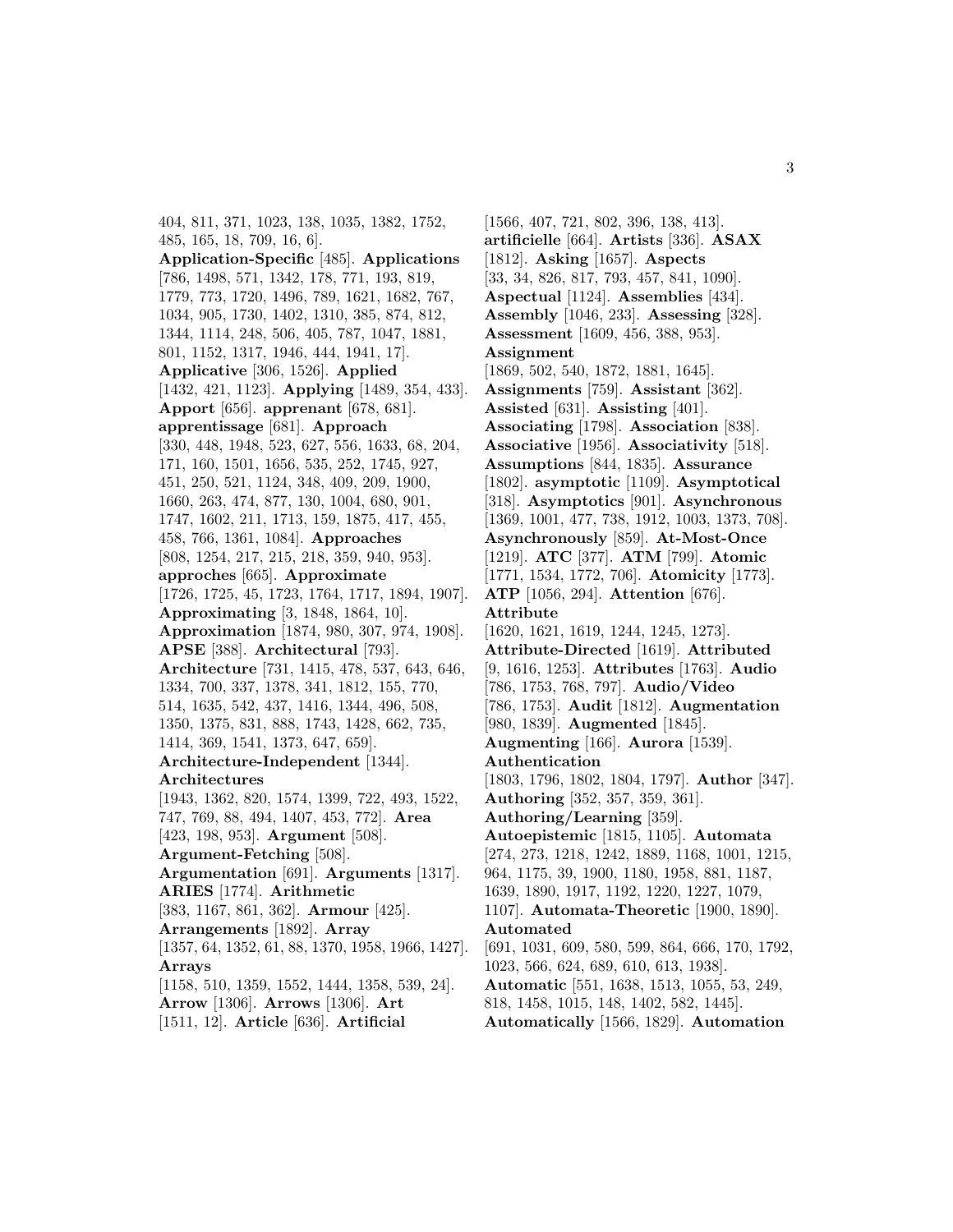[550]. **Automatization** [399]. **Automaton** [1234, 1182]. **Automobile** [1494]. **Autonomous** [1934, 1801, 718]. **Autonomy** [1129]. **Average** [1346, 971, 1896]. **Average-Case** [1346]. **Avoidable** [957]. **Avoidance** [385]. **Axiomatic** [535]. **Axiomatization** [758]. **Axiomatizing** [1229, 1299]. **Axioms** [549, 1023, 1044].

**B** [1388, 1787]. **B-** [1787]. **Back** [524, 41, 1412]. **Back-Propagation** [1412]. **Background** [1647]. **Backpropagation** [443]. **Backtracking** [544, 215, 1259]. **Backward** [289, 1411]. **Balanced** [868, 195, 67]. **Balancing** [107, 1382, 1383, 1434, 1384]. **Band** [1367]. **Banded** [1360]. **Bandwidth** [777]. **Bandwidth-Constrained** [777]. **Banishing** [867]. **Banking** [1499]. **Barbed** [1009]. **Barcan** [135]. **Barriers** [1795]. **Base** [1054, 420, 1018, 1127, 348, 266, 1314, 653]. **Based** [691, 326, 947, 1457, 1754, 576, 618, 1498, 430, 1342, 731, 632, 1321, 441, 447, 578, 534, 643, 80, 265, 590, 403, 1119, 673, 278, 820, 1056, 1557, 264, 1058, 1262, 1756, 1060, 1501, 1746, 1745, 1322, 1487, 341, 1621, 1708, 1812, 622, 1333, 1632, 94, 154, 942, 722, 755, 1955, 406, 1377, 404, 468, 652, 531, 440, 1774, 1402, 658, 415, 1344, 352, 876, 431, 289, 1452, 357, 469, 418, 463, 471, 822, 1533, 365, 419, 35, 414, 464, 136, 268, 421, 1721, 949, 270, 417, 141, 741, 640, 429, 1963, 1434, 1964, 1417, 610, 402]. **Based** [597, 1800, 98, 749, 446, 325, 401, 703, 214, 1252, 19, 717, 1304, 1313, 1435, 1251, 888, 376, 797]. **Bases** [116, 984, 723, 736, 1718, 1017]. **Basic** [584, 703, 180, 714, 709, 1292]. **basic-net** [709]. **Basis** [1065, 1393, 952]. **Bayesian** [682]. **BBN** [509, 1364, 79]. **BC** [1367]. **BCK** [868]. **BCK-Minimal** [868]. **Be** [1867, 313, 1648]. **Beam** [446]. **Beginning** [692]. **Behavior** [940, 1090]. **Behavioral**

[1549, 999]. **Behaviour**

[1466, 803, 125, 408, 417, 1075]. **Behaviour-Based** [417]. **Belief** [1813, 815, 1314, 682, 1313]. **Benchmark** [483, 623, 1355, 53]. **Benchmarking** [1406]. **Bendix** [35]. **Benefits** [364]. **Best** [1388]. **Best-First** [1388]. **Between** [626, 1560, 1883, 1006, 1010, 987, 936, 1925, 1285, 1139, 1144]. **Beyond** [1546]. **Bi** [456, 1184]. **Bi-Directional** [456]. **Bias** [1647]. **Bibliographic** [1671, 1675, 1679, 1684, 1689, 1698, 1704, 1709]. **Bibliography** [1711]. **bicentric** [1932]. **Biharmonic** [1437]. **Bin** [197]. **Binary** [277, 913, 119, 1851, 5]. **Binding** [1413, 1238, 510]. **BinProlog** [1270]. **Biology** [103]. **Bipartite** [484]. **Bisectorsup** [189]. **Bisimularity** [1208]. **Bisimulation** [1911, 1207, 1009, 1200, 1077, 1085]. **Bisimulations** [524]. **BLAS** [1361]. **Block** [1447, 1333, 1372]. **Boards** [448]. **Bono** [262]. **Boolean** [303, 196, 1855]. **Bootstrapping** [660]. **Bother** [669]. **Bottom** [1257, 1271]. **Bottom-Up** [1257, 1271]. **Bound** [196, 288, 22]. **Boundary** [929]. **Bounded** [1897, 1413, 59, 956, 922, 893, 144, 1086, 1087, 17]. **Boundedness** [1173, 1701, 1703]. **Bounds** [302, 990, 1024, 1728, 314, 715, 12]. **box** [704]. **Braid** [40]. **Brains** [1543]. **Branches** [1027]. **Branching** [1911]. **BRAVE** [138]. **Breadth** [187]. **Breadth-First** [187]. **Breaking** [1795]. **bridgeless** [27]. **Bringing** [764]. **Broadband** [785, 784]. **Broadcast** [307, 25]. **Broadcasting** [1455, 1851, 1450]. **Brokers** [505]. **Browser** [162]. **Bruijn** [1425]. **Buchberger** [985, 102]. **Buchi** [1889]. **Buffer** [187]. **Build** [1420]. **Building** [1030, 403, 160, 468, 725, 325]. **built** [1282]. **built-in** [1282]. **Bulk** [897, 527]. **Bulk-Synchronous** [897]. **Burnt** [409]. **Buses** [1852, 1351]. **Butterfly** [509, 25].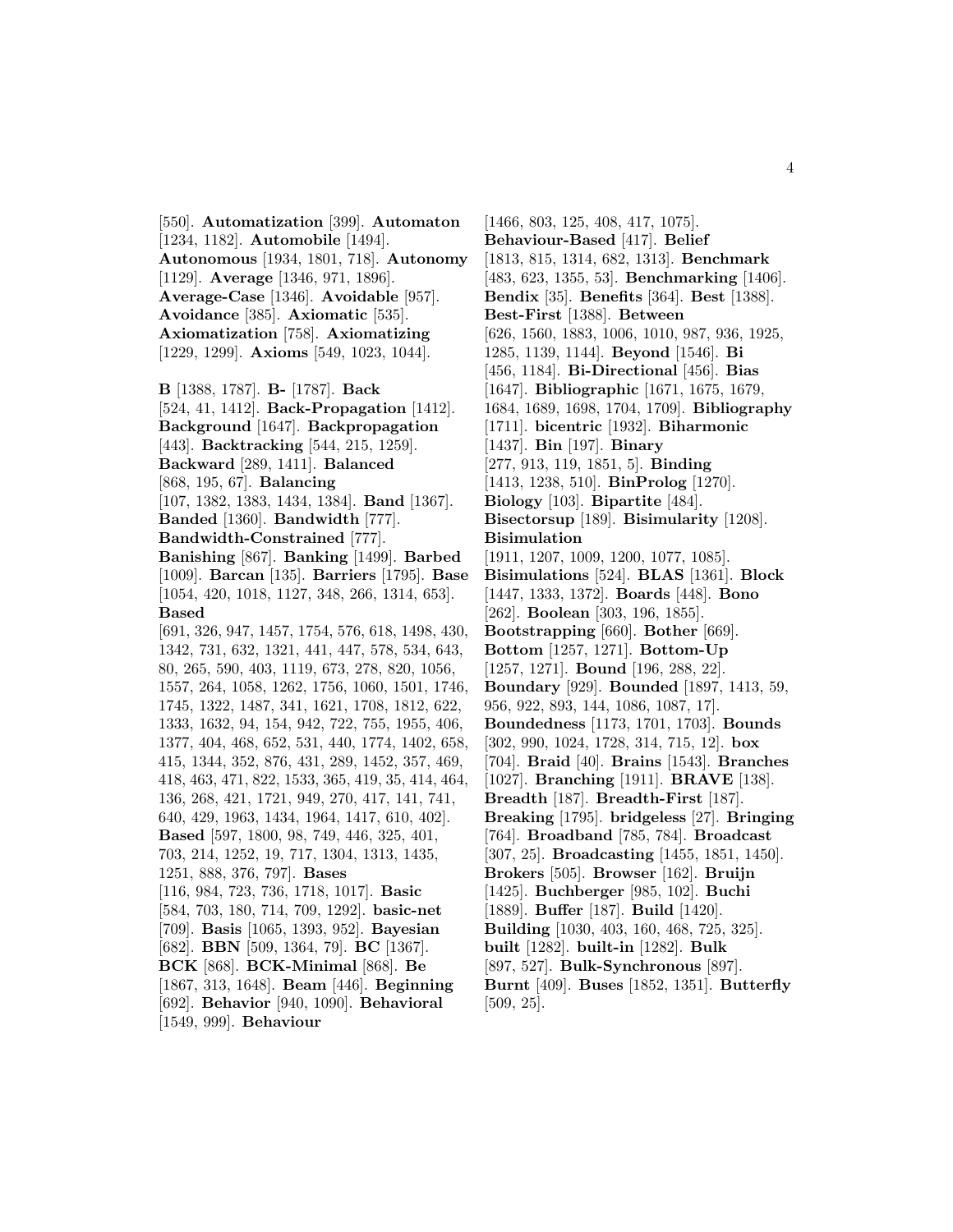**C** [1638, 1403, 1529, 1344, 1894, 746, 1530, 1923, 83]. **C-Sensitive** [1894]. **Cabin** [440]. **Cable** [425]. **Cache** [68, 69, 309, 70, 517, 75]. **Cached** [1244]. **Caches** [486, 518]. **Caching** [567]. **CAD** [471, 413]. **CAD-Environment** [471]. **CAD-System** [413]. **cadre** [665]. **CAI** [343, 358]. **CAIS** [388]. **CAIS-A** [388]. **CAL** [347, 366, 369]. **CAL-Courseware** [369]. **CALC** [321]. **Calculation** [642]. **Calculations** [1364]. **Calculi** [1910, 555, 135, 885]. **Calculus** [1022, 1053, 571, 279, 203, 220, 228, 207, 281, 873, 1197, 321, 737, 993, 739, 1029, 884, 1308, 140, 889, 588, 758, 1323, 1277, 704, 1299]. **Calibration** [436]. **Call** [220, 1283, 1928, 354, 370]. **Call-by-Value** [220]. **CALLGUIDE** [370]. **CAMEL** [1258]. **Camera** [436]. **Camera-Guided** [436]. **Can** [313, 1867, 1648]. **Candela** [1422]. **Canonical** [1049]. **Capabilities** [687, 410]. **Capacities** [1078]. **Capacitors** [329]. **CAPP** [426]. **Capture** [828, 971]. **Cardinality** [1736, 1737]. **Carlo** [1423]. **Cartesian** [231]. **Cascading** [914]. **Case** [691, 947, 631, 1544, 1904, 942, 406, 1346, 1219, 1885, 1896, 401, 1645, 1098, 175, 155, 177, 176]. **Case-Based** [691, 947, 942, 406, 401]. **Cases** [944, 945, 946]. **Cat** [299, 765]. **Catalogue** [834]. **Catalyst** [270]. **Categorical** [871, 1258, 997, 1765]. **Categorically** [1000]. **Categories** [862, 231]. **Category** [229, 239]. **Caught** [626]. **Causal** [265, 652, 704]. **Caused** [671]. **Caylay** [1453]. **CBR** [801]. **CC** [1178]. **CC-Paradigm** [1178]. **CCITT** [796]. **CCS** [1912]. **CCSDS** [1429]. **CD** [793]. **CD-I** [793]. **Cellular** [1001, 1182, 1958, 1187]. **Center** [906, 782]. **Centered** [1471]. **Central** [553]. **Centred** [177, 725]. **Ceramic** [409]. **CERN** [92]. **CERN-MPPC** [92]. **Certification** [1798]. **Certified** [1915]. **CG** [1454]. **chain** [11]. **Chaining** [590, 1411, 733]. **Challenge** [568, 624, 389, 1933]. **Challenges**

[827, 1939]. **Change** [1835, 1314, 1484]. **Changes** [1166, 1555]. **Changing** [1548]. **Channel** [780, 779, 1792, 531, 1429]. **Channel-Based** [531]. **Channels** [511]. **Characteristic** [98, 1195]. **Characteristic-Set-Based** [98]. **Characterization** [992, 859, 1677, 1953, 1175, 1661, 993]. **Characterizations** [1190, 893]. **Characterizing** [1859, 1857, 502, 1194]. **Check** [1240, 1027]. **Checker** [608]. **Checking** [1206, 266, 882, 1010, 1246, 1081]. **Chemical** [701]. **CHEMPROF** [701]. **Chew** [1868]. **Children** [356, 363]. **Chinese** [581, 1791]. **CHIP** [1071]. **Chips** [504]. **Choice** [531, 1531, 706]. **Chromatic** [910]. **Chronological** [1307]. **Church** [1107]. **Circle** [931]. **Circuit** [448, 1855, 955, 1928]. **Circuits** [1878, 672, 1895, 280, 900, 198, 1389]. **Circular** [1731, 1962]. **Class** [1759, 1208, 1857, 1846, 1659, 1155, 10]. **Classes** [1650, 1652, 992, 1848, 829, 893, 714]. **Classical** [578, 1014, 756, 1309, 757, 134, 1029, 860, 1103]. **Classification** [1656, 263, 269, 469, 455, 1135]. **Classifying** [1742]. **Clausal** [1036]. **Clauses** [585]. **Cleanroom** [1610]. **Clinical** [1500]. **Clock** [1349]. **Clocks** [998]. **Close** [1401]. **Closed** [844, 239, 231, 1438]. **Closest** [927]. **Closure** [856, 1676, 1079, 1089, 1109]. **CLP** [1276, 1238, 1300, 1833]. **Clues** [1561]. **Cluster** [1331]. **Clustering** [1739]. **CNC** [466]. **CNET** [1343, 1454]. **Coarse** [732]. **Coarse-Grained** [732]. **COCA** [686]. **Code** [580, 84, 1611, 375, 1631, 160, 1792, 1641, 1387, 378, 376, 51]. **Codes** [1444]. **Coding** [1438]. **cognitif** [681]. **COGNITIO** [655]. **Cognition** [655, 1560, 1658, 936, 953]. **Cognitive** [331, 672, 657, 950, 355, 951, 948, 952, 656, 659]. **Cograph** [905]. **Coherence** [70, 75]. **Coincidence** [1628]. **Collaborative** [699].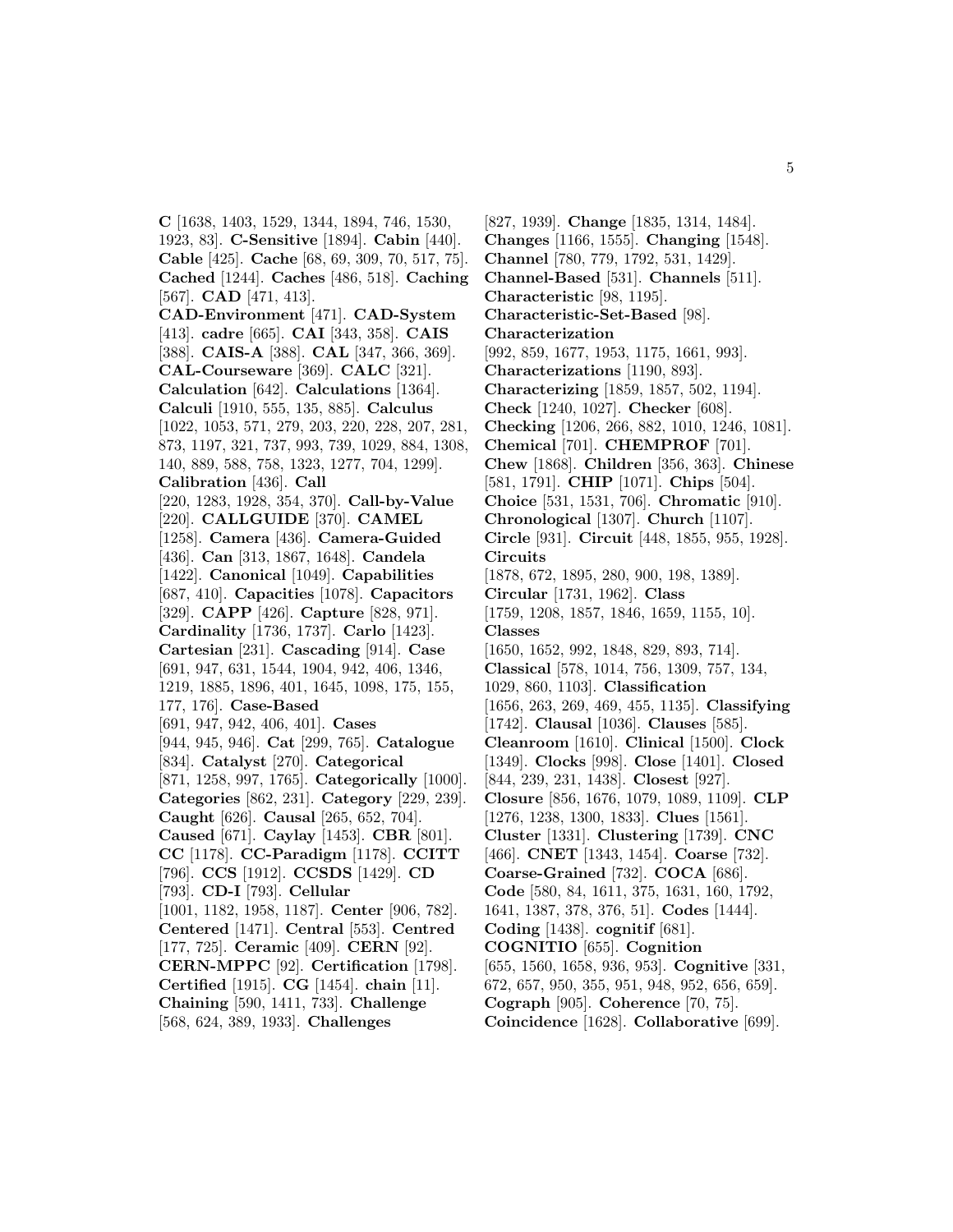**Collection** [1515, 1542, 1238, 1529, 1535, 1517, 1534, 1536, 1522, 1540, 1533, 1531, 1520, 1530, 1523, 1519, 1539, 1514, 1541]. **Collection-Cooperative** [1530]. **Collections** [1540]. **Collector** [1524, 1528, 1518, 1538]. **Collision** [971]. **Color** [1730]. **Coloring** [920, 1842, 15]. **Colour** [355]. **Colouring** [319]. **Combination** [1354, 184, 1035]. **Combinatorial** [1760, 1150]. **Combinatorics** [761]. **Combinators** [561, 1097]. **Combinatory** [556, 220]. **Combine** [913]. **Combined** [1745]. **Combining** [554, 460, 1627, 512, 143]. **Commercial** [580]. **Common** [398, 252, 1883, 1729, 722, 101, 1718, 1541]. **Common-Sense** [398]. **Communicating** [1869, 859, 532, 1431, 1224, 547, 234, 1006, 1191, 505]. **Communication** [785, 1334, 480, 779, 788, 796, 738, 60, 911, 531, 519, 428, 494, 423, 1728, 1467, 1003, 781, 704, 708]. **Communication-Free** [60]. **Commutations** [963, 1186]. **Commutative** [1436]. **Compact** [232, 318]. **Companion** [698]. **Company** [1602]. **Comparative** [528, 953, 1100]. **Compare** [255]. **Comparing** [1254, 1635, 1355, 1108]. **Comparison** [1374, 996, 909, 1360, 356, 1721, 713]. **Comparisons** [1725, 1181, 1885]. **Compatible** [1691, 1700, 1695, 1690, 1699]. **Competence** [354]. **Competition** [1032]. **Competitive** [1844, 1843]. **Compilation** [55, 122, 66, 1385, 1064, 1026, 87, 653, 142, 389]. **Compile** [73, 1527, 1431, 1640, 1258, 1637]. **Compile-Time** [1527, 1637, 73]. **Compiler** [1638, 1626, 1629, 1820, 70, 1252, 1639, 1624]. **Compilers** [133, 1627]. **Compiling** [128, 1642]. **Complete** [1826, 484, 1251, 35, 885, 1308, 21, 5, 1841]. **Completely** [36]. **Completeness** [1909, 1631, 281, 867, 1012, 1292, 1106, 1110]. **Completion** [986, 35, 1049, 558, 1304].

**Complex** [1783, 420, 646, 450, 1634, 1170, 189, 312, 452, 763, 1737, 165]. **Complexity** [1862, 1158, 1854, 302, 1161, 990, 1162, 560, 1167, 995, 1860, 911, 872, 196, 1915, 1151, 1855, 1885, 1896, 1105, 955, 1154, 766, 1156, 308, 1456, 1085, 10, 11, 22]. **Component** [161]. **Components** [488, 982, 268, 489, 1627]. **Composite** [163, 1860]. **Composition** [1763, 1008, 222, 529, 1074]. **Compositional** [523, 283, 1212, 1228, 1234]. **Compositions** [1234]. **Comprehensive** [1517, 1491]. **Compressed** [1719]. **Compression** [1727]. **Computability** [766]. **Computation** [1235, 1160, 1161, 1769, 1084, 101, 314, 1439, 1033, 1152, 97, 1195, 1368, 1927]. **Computational** [655, 1168, 182, 206, 184, 1879, 1449, 188, 670, 103, 1273]. **Computations** [1181, 1397, 134, 1382]. **Compute** [89, 987]. **computed** [1283]. **Computer** [326, 329, 1340, 1053, 1511, 482, 673, 1795, 699, 1, 346, 1596, 991, 354, 809, 473, 1597, 1134, 1594, 1930, 1925, 124, 1919]. **Computer-Based** [326, 673]. **Computers** [1374, 1644, 1421, 1410, 1386, 356]. **Computing** [1766, 827, 487, 902, 1326, 784, 832, 569, 1351, 355, 1731, 624, 772, 741, 1643, 1044, 1935, 1920, 1940]. **Concave** [1717]. **Concept** [334, 730, 1647, 1132, 1042, 18]. **Concepts** [1430, 1459, 1544, 1670, 410]. **Conceptual** [178, 1742, 179, 169, 1756, 249, 153, 250, 170, 1751, 259, 440, 258, 1564]. **Conceptualization** [1316]. **Concerning** [964]. **Concise** [1449]. **Conclog** [96]. **Conclusion** [1655, 1710]. **Concrete** [235]. **Concurrency** [237, 1345, 236, 836, 1185, 1186, 746, 52, 749, 1926, 1100, 712]. **Concurrency-Related** [1345]. **Concurrent** [534, 1527, 525, 316, 95, 1204, 384, 870, 504, 747, 515, 739, 499, 1010, 1538, 1230, 741, 1298, 1297]. **Condensed** [422, 566]. **Conditional** [847, 1146]. **Conditions** [58, 1706, 1412, 1281]. **Conference** [1919, 1800]. **Configuration**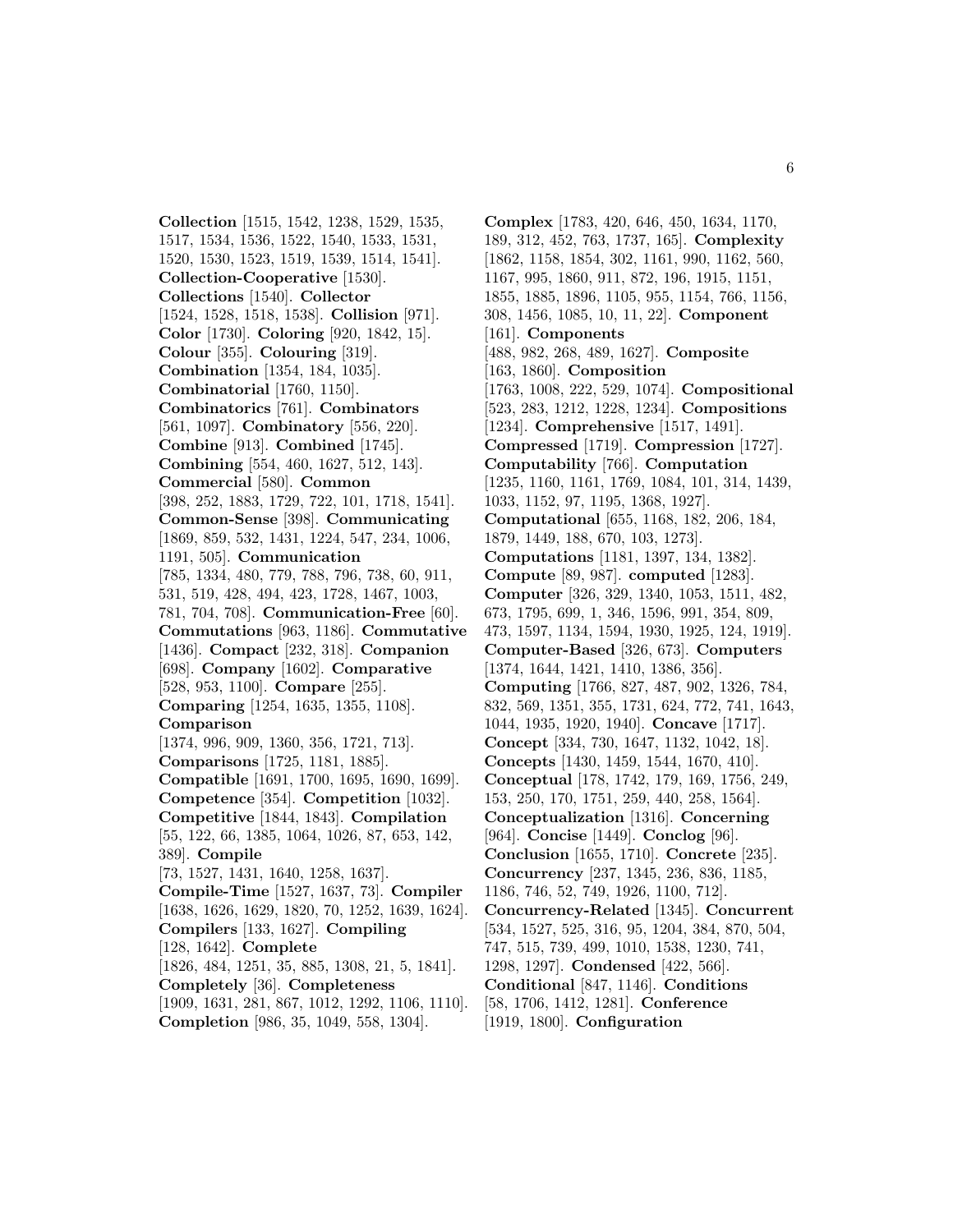[441, 440, 442, 258]. **Configurations** [1216]. **Conflicts** [1731]. **Confluence** [38, 1196]. **Confluent** [37]. **Confrontation** [174]. **Congruence** [1201]. **Congruent** [638]. **Congruity** [1865]. **Conjecture** [1898]. **Conjectures** [575]. **Conjugate** [1371]. **Conjunctions** [872]. **Conjunctive** [1897, 872]. **connaissances** [675, 651]. **Connected** [1784, 1450, 23]. **Connecting** [751]. **Connection** [1254, 637, 1332, 1942]. **Connectionism** [802, 431]. **Connectionist** [408, 444]. **Connections** [244, 1925]. **Connectives** [1124]. **Connectivity** [1849, 1839, 1156, 915, 916]. **Conquer** [1458]. **Consecutive** [1882]. **Conservative** [1524]. **Considerations** [782, 387, 143]. **Considered** [1405]. **Consistency** [1045, 304, 266, 769, 129, 1782, 1294]. **Consistent** [1858]. **Constant** [1850, 1954]. **Constants** [1035]. **Constrained** [1866, 777, 585]. **Constraint** [1016, 174, 837, 400, 1493, 805, 1807, 1324, 432, 449, 214, 1289, 1290]. **constraint-based** [214]. **Constraints** [1899, 438, 986, 840, 1558, 170, 1955, 440, 1736, 894, 562, 1737, 1289]. **Constructing** [317]. **Construction** [1419, 723, 909, 1015, 232, 1250, 617, 324, 664]. **Constructions** [660, 758]. **Constructive** [1031, 762, 761, 1322, 866, 751, 875, 130, 552, 753, 256, 1294, 1108]. **Constructivity** [760, 1328, 766]. **Constructors** [594, 1244]. **Consumption** [120]. **Content** [967]. **Contention** [512]. **Context** [960, 1206, 1911, 1207, 965, 1378, 629, 1673, 1253, 1175, 958, 1149, 1957, 1772, 1662]. **Context-Free** [1206, 1911, 1207, 965, 1175, 958, 1149]. **Context-Freeness** [1673]. **Context-Sensitive** [960]. **Context-Sensitivity** [1957]. **Context-Specific** [1772]. **Continuation** [1270, 1532]. **Continuations** [498]. **Continuing** [1601, 1592, 1581]. **Continuity**

[892]. **Continuous** [235, 862, 238, 1308, 791, 783, 781, 1144]. **Continuous-Media** [791]. **Contour** [1964]. **Contraction** [1314]. **Contracts** [1537]. **Contradict** [677]. **contributions** [1137]. **Control** [646, 773, 1236, 573, 836, 440, 209, 1416, 746, 427, 141, 1928, 1963, 1107, 834, 445, 416, 1829, 1934, 1936, 7, 1937]. **Controlled** [1947]. **Controlling** [1020]. **Controls** [390, 1790]. **Conventional** [507, 64, 1116]. **Convergence** [408]. **Convergent** [593, 1867]. **Conversation** [731, 366]. **Conversational** [342]. **conversion** [1296]. **Convex** [930, 1893, 1864, 1189, 190, 1858]. **Cookbook** [1488]. **coopératif** [633]. **Cooperation** [719]. **Cooperative** [333, 1061, 730, 359, 365, 888, 1530, 270, 725, 735, 729, 734]. **Coordinated** [1466]. **coordinates** [1145]. **Coordinating** [1938, 718]. **Coordination** [1479, 734]. **Coping** [534, 291]. **Copying** [1533]. **Coroutines** [1525]. **Corporate** [1607, 1609]. **Correct** [1629]. **Correction** [799, 1955]. **Correctness** [1080, 242, 580, 535, 887, 233]. **Cost** [1413, 1433, 1728, 1382]. **Costs** [364]. **Count** [970]. **Counter** [1561]. **Counter-Intuitive** [1561]. **Counterexamples** [1292]. **Counters** [1767]. **Counting** [1162]. **Coupled** [721, 517, 1232]. **Course** [1577, 1609, 1056, 1574, 1605, 350, 321]. **Courses** [1576, 1578]. **Courseware** [337, 360, 369]. **Cover** [581, 1805]. **CRCW** [899]. **Create** [364]. **Creating** [1930, 1608]. **Creation** [1781, 1627]. **Credit** [1645]. **CREW** [899]. **CRI** [971]. **CRI-Length** [971]. **Criteria** [1036, 592]. **Critical** [767, 1887, 787, 295]. **Critics** [1028]. **Crossing** [1876, 192, 23]. **Cryptographic** [1811]. **Cryptology** [1793]. **CSG** [1396]. **CSP** [1222, 1476, 298]. **Cube** [1450, 23]. **Cube-Connected-Cycles** [1450]. **cubic** [27]. **Cultivate** [1546]. **Cumulative** [847].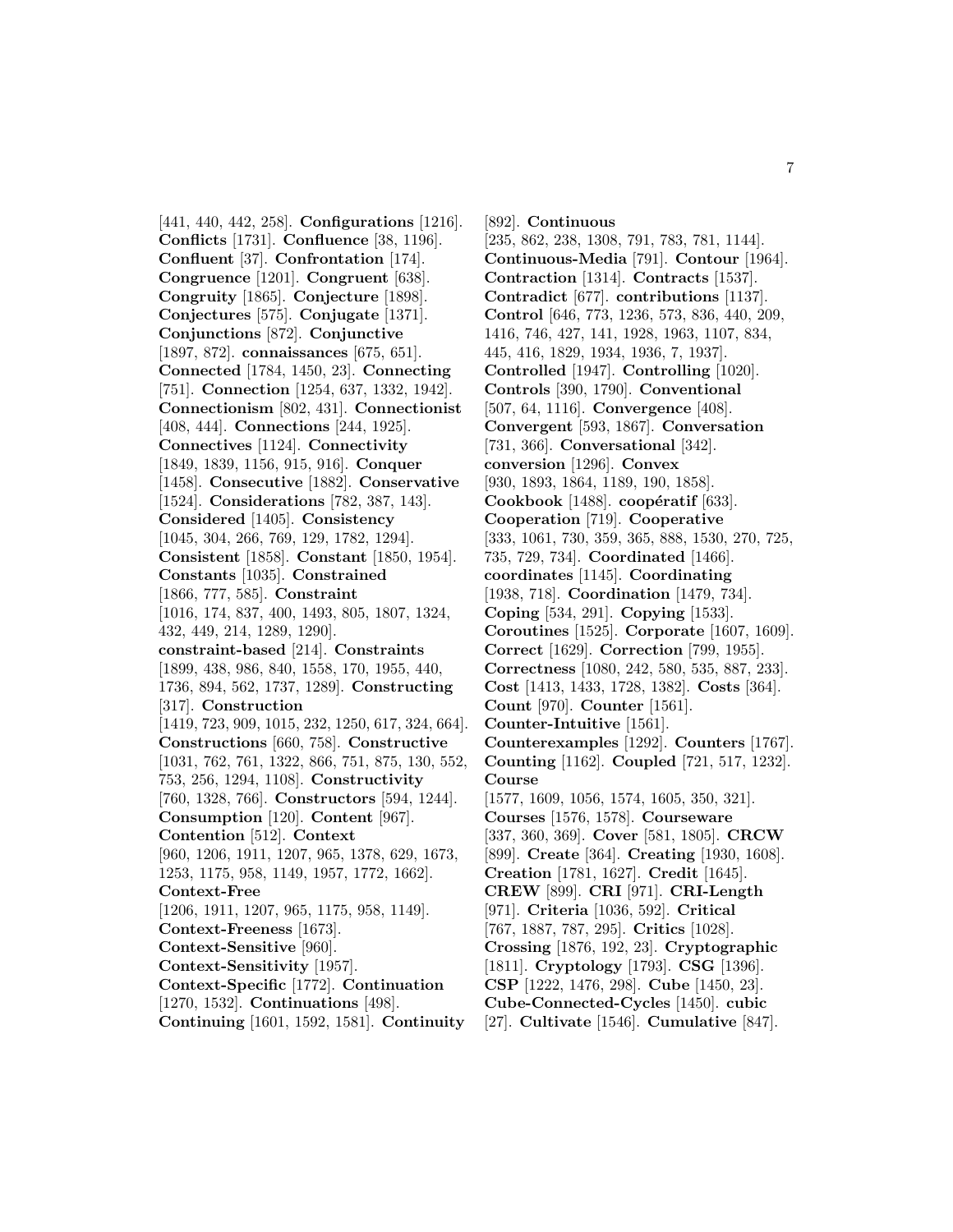**Current** [245, 1613, 810]. **Curriculum** [643, 1584, 349, 1597]. **Curry** [1030]. **Curves** [1874]. **Cut** [1846, 538, 1907, 850, 895, 1102]. **Cut-Elimination** [895, 1102]. **Cuts** [983]. **cutting** [1087]. **Cutwidth** [1838]. **Cycle** [557, 154, 500]. **Cycles** [1450, 26, 27, 23]. **Cyclic** [1632].

**D** [1857, 1722, 50, 231, 1392, 143]. **D-Objects** [1392]. **d'acquisition** [675]. **DAMP** [1337]. **dans** [665, 644, 645, 675, 651, 685, 678]. **DAP** [1419, 1435, 1355]. **DAP-Based** [1435]. **d'apprentissage** [674]. **DASH** [521]. **Data** [692, 1651, 1783, 1342, 492, 1753, 84, 235, 857, 536, 837, 913, 720, 1784, 1386, 1799, 1550, 182, 535, 1746, 721, 58, 382, 1322, 1239, 72, 1751, 1565, 70, 538, 816, 1774, 527, 158, 875, 1385, 77, 775, 1772, 1339, 515, 1748, 1387, 1916, 1376, 1424, 1747, 63, 1624, 1743, 1630, 835, 85, 781, 1358, 1429, 165, 1084]. **Data-Oriented** [382]. **Data-Parallel** [1385, 1387]. **Data/Control** [58]. **Database** [731, 147, 1018, 526, 720, 1471, 1771, 840, 1019, 1745, 721, 522, 1780, 155, 1760, 1790, 184, 185, 199, 491, 130, 463, 1320, 1066, 833, 838, 726, 1752, 1762, 834, 724, 151, 1924]. **Databases** [1770, 152, 1775, 1785, 397, 806, 1041, 1761, 171, 153, 1558, 1758, 722, 1806, 1900, 829, 1782, 191, 1545, 1757, 1831, 1497, 1765, 1091]. **Dataflow** [1415, 995, 71, 1172, 1416, 508, 1414]. **Datalog** [1778, 1769, 1779, 1749, 1173, 139]. **DATALOGsup** [1173]. **DATE** [439]. **DBC** [526, 833]. **DBC/1012** [526, 833]. **DCE** [341]. **DDsup** [1367]. **DDucks** [271]. **d'E.I.A.O** [651]. **Deadlock** [1441, 1823, 544, 485]. **Deadlock-Free** [1441]. **Deadlocking** [1074]. **Deal** [64]. **Debate** [1546]. **Debugger** [78, 1336]. **Debuggers** [387]. **Debugging** [1512, 1059, 666, 1261, 139, 1246].

**Decidability** [1779]. **Decidable** [1207, 1208, 593]. **Deciding** [29]. **Decimal** [383]. **Decision** [554, 411, 451, 1646, 1693, 1696, 303, 1187, 1890, 724, 1082]. **Decision-Making** [411]. **Declarative** [507, 1785, 178, 157, 1250, 126, 1647, 1320, 1263, 139, 1088]. **decomposable** [4]. **Decomposing** [929]. **Decomposition** [904, 1763, 1202, 230, 541, 186, 1941]. **Decompositional** [474]. **Decompositions** [930, 1765]. **Decoupled** [1375]. **Decreasing** [1891]. **Deduction** [1031, 609, 1056, 599, 1814, 864, 1816, 1023, 566, 132, 134, 1029, 601, 1301]. **Deductions** [1012]. **Deductive** [1775, 1318, 1785, 179, 1041, 1761, 1019, 153, 1013, 1900, 589, 1831, 1497]. **Deep** [114]. **Default** [1315, 1133, 1777, 1325, 1105]. **default-and** [1105]. **Defeasible** [1317]. **Definable** [1818, 1109]. **Defined** [183]. **Defining** [40]. **Definite** [1367, 119, 966, 142]. **Definition** [561, 1137]. **Definitional** [1287, 209, 850]. **Definitions** [223, 203, 208, 873, 1181]. **Degree** [1159, 918, 1908, 1087]. **Delay** [773]. **Delays** [911]. **Deletion** [1176]. **Delivery** [1219]. **DELPHI** [459]. **DELPHI-EXPERT** [459]. **DELTA** [1337]. **DELTA-T** [1337]. **Demo** [1827]. **DEMON** [703]. **Demonstration** [539]. **Denotational** [1088, 221]. **Denotations** [860]. **Densities** [1194]. **density** [1146]. **dependability** [1921]. **Dependable** [1920]. **Dependence** [384, 1359, 63]. **Dependencies** [291]. **Dependency** [1764]. **Dependent** [857, 511, 104, 752, 877, 224, 971]. **Depth** [1853, 900]. **Deques** [301]. **Derivation** [1674, 1255]. **Derivations** [1672, 1302, 1291]. **Deriving** [1311]. **Describing** [1486, 1948]. **Description** [178, 278, 621, 1557, 606, 748, 1475, 1488, 1422, 1154, 449, 1136, 1141]. **Descriptions** [1862, 1139]. **Descriptive** [1550, 269]. **Desiderata** [1653]. **Design** [152, 327, 439, 488, 425, 448, 166, 447, 523,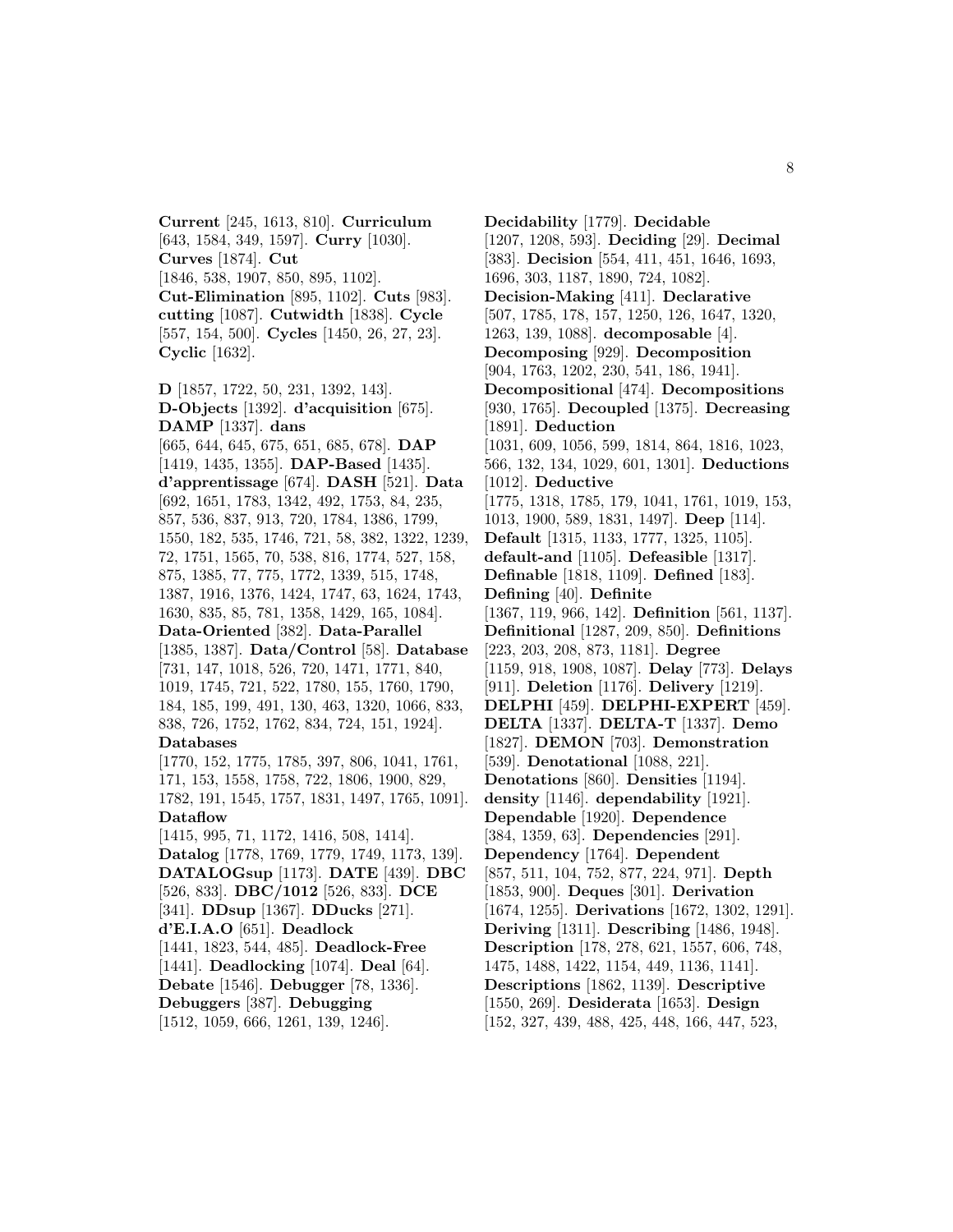646, 1483, 1811, 264, 334, 773, 1436, 1745, 1584, 782, 696, 155, 346, 467, 468, 350, 77, 1563, 474, 472, 661, 360, 693, 362, 173, 1747, 1308, 268, 432, 399, 168, 1508, 653, 939, 1575, 1548, 1757, 1417, 402, 749, 401, 376, 703, 1930]. **Designed** [371, 1102]. **Designing** [381, 336, 484, 648, 1359, 1908]. **Designs** [1745, 1333, 496, 1739]. **Desk** [727]. **Detachment** [566]. **Detecting** [690]. **Detection** [1345, 1342, 1906, 317, 1356, 385, 16]. **Detectors** [459]. **Determinate** [318]. **Determination** [1125]. **Determining** [1865, 925]. **Determinism** [1176]. **Deterministic** [1769, 959]. **Develop** [1621]. **Developed** [1275]. **Developers** [951]. **Developing** [1054, 353, 270, 389]. **Development** [947, 373, 441, 1629, 1609, 390, 1466, 530, 345, 1475, 755, 246, 1344, 1132, 149, 268, 1625, 1467, 1007, 1210, 735, 1800, 51]. **Developments** [1854, 1918, 365]. **deviations** [1936]. **Devices** [1361]. **d'exercices** [665]. **DFA's** [1719]. **Diagnosis** [459, 430, 672, 657, 466, 679, 822, 464, 470, 465, 689, 429, 458]. **Diagnostic** [408, 423, 681]. **Diagnostics** [455]. **Diagram** [154]. **Diagrams** [932, 692, 1744, 13]. **Dialect** [138]. **Dialogue** [825, 1505, 684, 633]. **Diameter** [904]. **DIANA** [376]. **DIANA-Based** [376]. **Dictionaries** [1787]. **Dictionary** [1732, 1157, 1391, 1733, 1884, 1132, 1747]. **Difference** [572]. **Differences** [1880, 252]. **Differencial** [1353]. **Different** [389]. **Differential** [1432, 823, 104, 1937]. **Differential-Algebraic** [1432]. **Differential-geometric** [1937]. **Differentiating** [253]. **Digit** [1410, 1404]. **Digital** [1566, 798, 998, 768, 794, 472, 1933, 795, 797, 1935]. **DIGITEF** [644]. **Digraph** [919, 18]. **Dilemmas** [1500]. **Dimensional** [932, 1951, 913, 86, 483, 923, 1215, 1954,

1189, 1193, 1966, 928]. **Dimensions** [1865].

**Direct** [309, 897, 1636, 41]. **Directed** [1626, 1536, 1618, 1619]. **Direction** [56]. **Directional** [456]. **Directive** [254, 674]. **Discipline** [1570]. **Discourse** [169, 342]. **Discovery** [637]. **Discrete** [1225, 631]. **discretized** [1144]. **Discussing** [1491]. **Discussion** [1580, 265, 1588, 1586, 1600]. **Disjoint** [554, 26, 27]. **Disjunctive** [1039, 1775, 1041, 1761, 1326, 1328, 211, 976]. **Display** [1731]. **Displaying** [1396]. **Disproving** [575]. **Dissection** [1362]. **Dissemination** [480]. **Distance** [1395, 56, 1587, 1721]. **Distributed** [1515, 49, 1457, 395, 827, 698, 80, 1362, 1208, 771, 278, 819, 1799, 194, 339, 1420, 1745, 1906, 95, 1331, 748, 102, 317, 1517, 538, 1790, 531, 1804, 732, 1346, 775, 396, 371, 1348, 88, 187, 1381, 494, 1518, 1407, 1520, 499, 495, 1347, 1408, 1384, 735, 1519, 1800, 83, 712]. **Distributing** [533]. **Distribution** [393, 978, 121, 1745, 782, 1797, 719, 190, 1145, 1800]. **Distributions** [1861]. **divergence** [1285]. **Divide** [1458]. **Divide-and-Conquer** [1458]. **Divisors** [101]. **DNA** [925, 1962, 1664]. **Do** [1471, 1544, 323]. **Document** [1809]. **Documentation** [148, 270]. **Documents** [795]. **Doing** [346]. **Domain** [226, 1644, 232, 129, 261, 452, 1941]. **Domain-Driven** [261]. **Domains** [334, 1495, 231, 230, 1801, 976, 165]. **Douglas** [1602]. **Down** [1242, 1619]. **Draw** [919, 336]. **Drawing** [1952, 414]. **Drawings** [1857]. **Driven** [634, 538, 1113, 261, 256]. **Dryer** [424]. **DSDL** [834]. **Dual** [1899]. **Duality** [1718, 1214]. **Dumb** [695]. **d'un** [656, 678, 659]. **Duration** [281]. **During** [149, 1531]. **Dynamic** [744, 1516, 823, 525, 1319, 20, 502, 915, 927, 522, 93, 42, 916, 1733, 1260, 1425, 1531, 831, 1355, 891, 1451, 1384, 1964, 369, 1446, 711]. **Dynamicity** [784]. **Dynamics** [1476, 1448]. **dynamique** [633]. **Dynamo** [1384]. **Dyslexic** [363]. **DZ** [1727].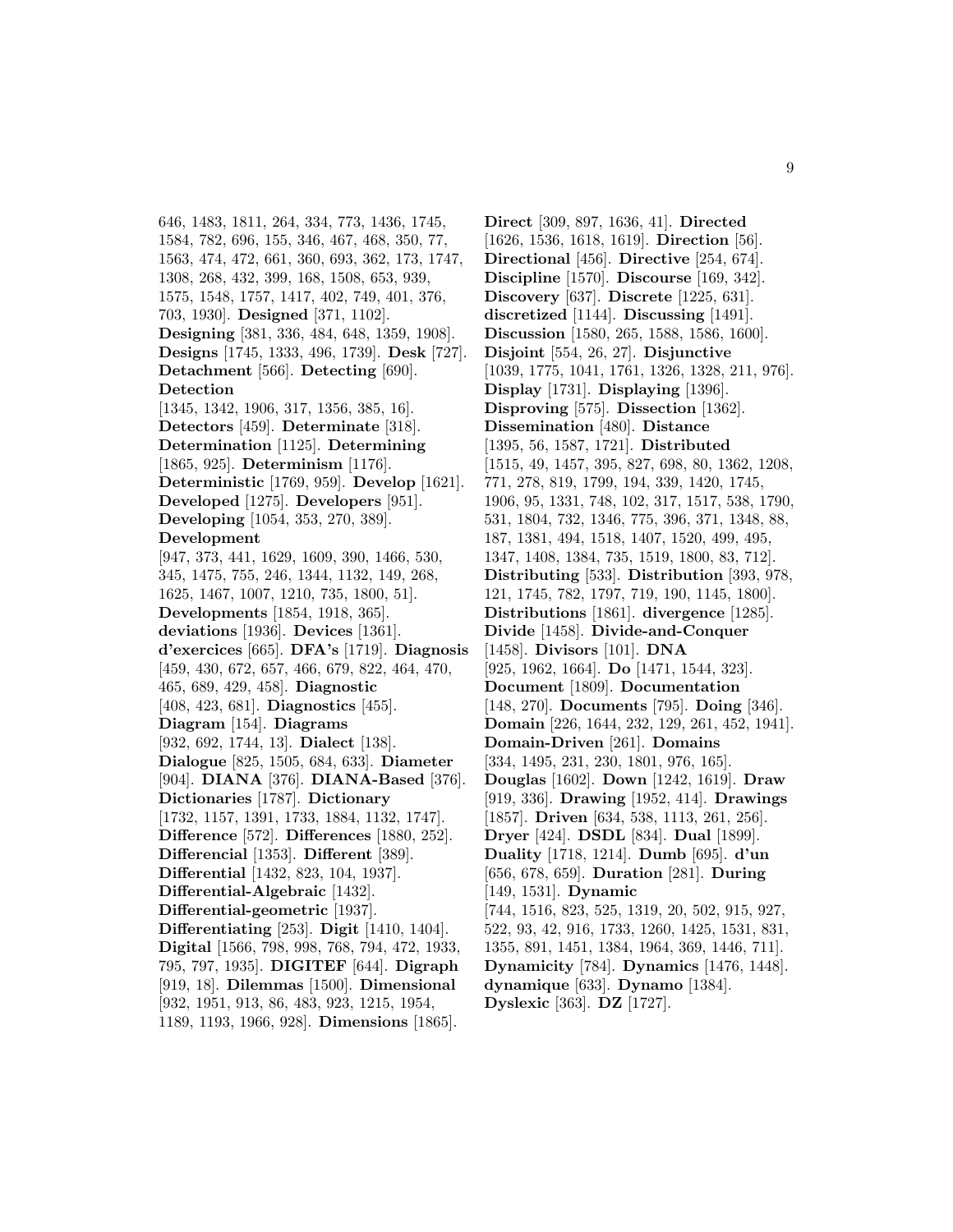**E-Narrowing** [592]. **E-Unification** [556]. **E3** [1472]. **Easy** [994]. **Eco** [940]. **Eco-Pragmatic** [940]. **Ecological** [1532]. **Economic** [1547]. **Economics** [444]. **EDDI** [678]. **Edge** [17, 1839]. **Edit** [1721]. **Editor** [1457, 176]. **Edo** [1548]. **Edo/Tokyo** [1548]. **EDS** [473]. **Educating** [1590]. **Education** [1601, 1609, 338, 1572, 1573, 764, 1592, 344, 1596, 1581, 1579]. **Educational** [330, 350, 365, 324, 697, 367]. **EER** [1749]. **Effect** [1128, 710]. **Effective** [1409, 892]. **Effectiveness** [69, 364]. **Effects** [355, 1663, 971]. **Efficiency** [511, 1379]. **Efficient** [1732, 1357, 910, 536, 608, 481, 1440, 1857, 923, 1952, 1692, 467, 475, 1346, 474, 1182, 1525, 189, 1397, 1324, 198, 100, 1942]. **Efficiently** [1648]. **Ehrenfeucht** [856]. **Ehrenfeucht-Fraisse** [856]. **Eigensolution** [1427]. **Eigenvalue** [1365]. **Eigenvalues** [1368]. **EKS** [1070]. **EKS-VI** [1070]. **Elaborating** [163]. **Elaboration** [385]. **Elaboration-Time** [385]. **Elastic** [107]. **Electrical** [1432, 672]. **Electron** [446]. **Electronic** [1810, 1602, 539]. **Electronics** [329]. **Element** [425]. **Elementary** [1024, 648, 901, 9, 1279]. **Elevation** [1562]. **eleve** [656]. **Elf** [210]. **Elicitation** [262]. **Eliciting** [171]. **Elimination** [567, 422, 1163, 1820, 850, 895, 3, 1102]. **ElipSys.** [1058]. **Elliptic** [1372]. **else** [241]. **Embedded** [1768, 1019, 379]. **Embedding** [476, 579, 1743, 1332, 5]. **Embeddings** [1425, 1230]. **EMC** [448]. **Empirical** [1725]. **Empirically** [949]. **Employing** [840, 1331]. **Emptiness** [1179, 1107]. **Empty** [596]. **Enactment** [1469]. **Encoding** [1559]. **encryption** [19]. **End** [774, 728, 463, 176]. **End-to-End** [774]. **Energy** [459, 1955, 92]. **Enforcement** [495, 1801]. **Engagement** [324]. **Engine** [727, 1270, 1532]. **Engineering** [1615, 1511, 626, 1577, 1609, 1599, 1462, 334,

1595, 1500, 247, 1572, 1573, 1606, 1476, 1571,

1596, 1570, 1614, 545, 1605, 1585, 1610, 950, 1604, 1581, 1587, 1583, 817, 410, 260, 365, 419, 1578, 149, 1608, 940, 1582, 1598, 159, 936, 156, 948, 1593, 1597, 374, 953, 952, 1594]. **Engineers** [1584, 1589]. **Enhanced** [126]. **Enhancing** [69, 687, 410]. **Enrichments** [1045]. **Entailment** [578]. **Enterprise** [398]. **Entities** [1756]. **Entity** [1745, 1740, 126, 1750, 1739]. **Entity-Relationship** [1740, 1750]. **Entity-Relationship-Based** [1745]. **Entrenchment** [1314]. **Enumeration** [983]. **Enumerative** [197]. **Envelope** [1873]. **Envelopes** [1383]. **Environment** [1343, 1454, 439, 632, 147, 1057, 1059, 634, 789, 1621, 1250, 346, 1472, 538, 1749, 351, 1344, 251, 471, 680, 177, 546, 838, 670, 139, 640, 641, 1451, 445, 1643, 51, 1456]. **Environmental** [1560, 1551, 366, 1568]. **Environments** [326, 628, 390, 1471, 309, 95, 730, 775, 322, 177, 1627]. **environnement** [674]. **Epistemic** [1314, 896]. **Epistemology** [637]. **Equal** [1433, 1963]. **Equality** [607, 587, 962, 623, 889, 271]. **Equation** [1437]. **Equational** [1265, 1045, 554, 1163, 1267, 1097, 35, 1035, 894, 1305, 1278]. **Equations** [823, 1943, 1431, 104, 1353, 39, 29, 28, 241, 1424, 31, 595]. **Equipment** [796]. **Equivalence** [223, 1207, 1779, 1199, 1212, 1299, 1099, 717]. **Equivalences** [1198, 1213, 1010]. **Era** [324]. **Erasing** [1175]. **EREW** [899, 979]. **Ergonomic** [447]. **Error** [459, 799, 657, 1955, 1728]. **Errors** [1345, 671]. **Esprit** [703]. **Essential** [1405]. **ESTEAM** [1505]. **ESTEAM-316** [1505]. **Estimate** [989]. **Estimating** [1409, 69]. **Estimation** [1456]. **Estimations** [471]. **Eta** [1296]. **Eta-conversion** [1296]. **Ethernet** [1223]. **´etudiant** [675, 659]. **EUODHILOS** [1069]. **Europe** [247]. **European** [1481]. **Evaluating** [689, 1102]. **Evaluation** [1638, 1241, 167, 1778, 1256, 1485, 1259, 317,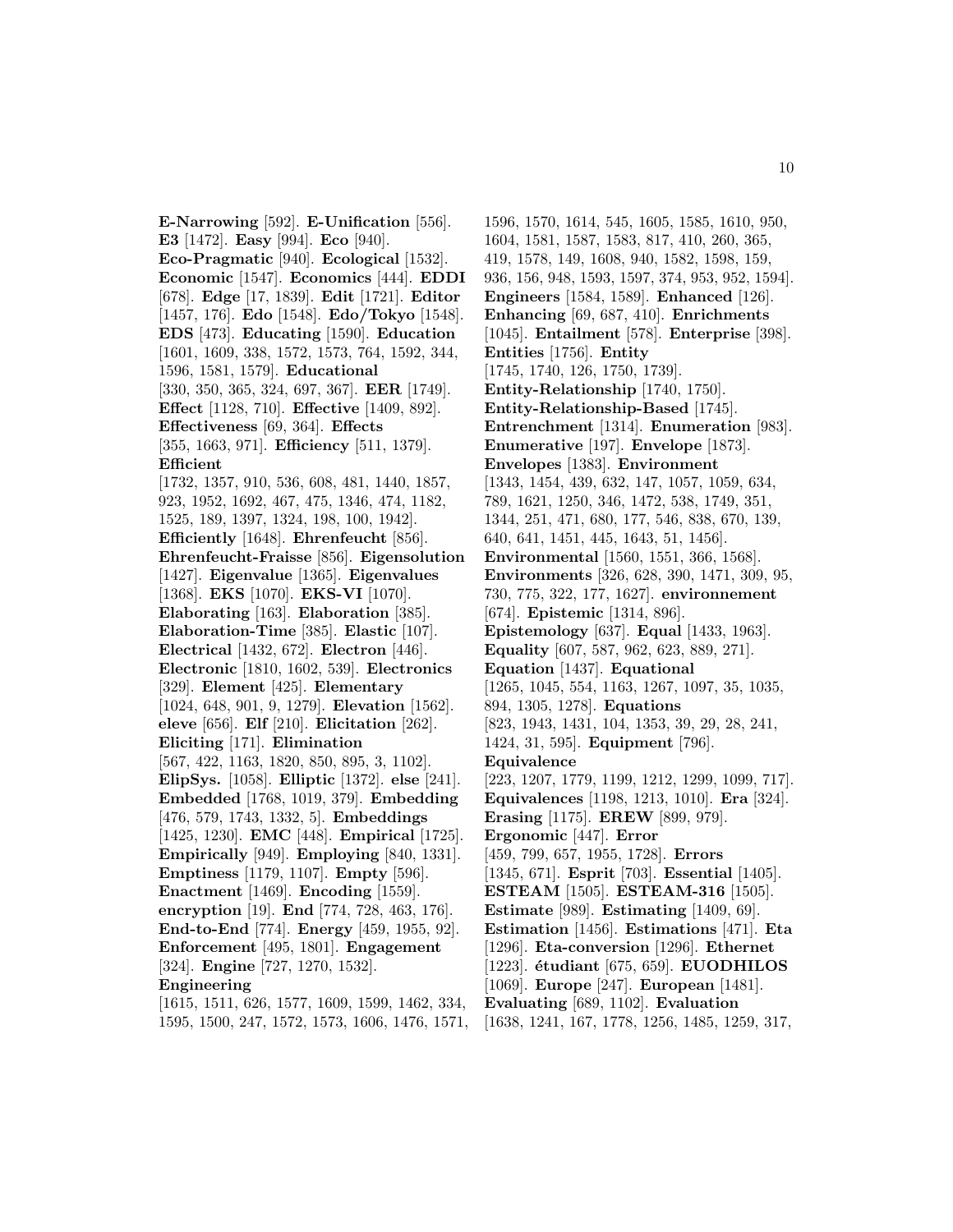518, 517, 658, 491, 362, 1244, 1424, 1713, 595, 1271, 378, 1142, 1139, 1404, 1737]. **Evaluation-Interpolation** [1424]. **evaluations** [4]. **Even** [1963]. **Event** [524, 239]. **Events** [304, 1188]. **Every** [1184]. **Everything** [1126]. **Eves** [621]. **Evidence** [1559, 1124]. **Evolution** [1759, 1483, 89, 1752]. **Evolving** [1486, 1472]. **Exact** [1878]. **Exact-Threshold** [1878]. **Example** [332, 178, 1510, 1484]. **Examples** [691, 1814, 535, 946, 1664, 763, 1317]. **Exchange** [1169, 1606, 1335]. **Exclusion** [1346]. **Executable** [56]. **Executing** [790, 1043, 292]. **Execution** [49, 1342, 48, 124, 1336]. **Executives** [380]. **Exegesis** [526]. **Existence** [100]. **Exists** [1471]. **Expanding** [1327]. **Expansion** [1910, 1150]. **Exper** [240]. **Experience** [1607, 53, 1574, 1488, 1518]. **Experiences** [1611, 1603]. **Experiment** [1824, 590, 333]. **Experimental** [1256, 641, 1923]. **Experimentation** [332]. **Experimenting** [1454, 1472]. **Experiments** [1649, 265, 566]. **Expert** [947, 425, 459, 448, 1499, 264, 400, 696, 466, 263, 431, 940, 1502, 951, 943, 258, 1411, 458, 694, 416, 401, 459]. **Expertise** [648, 654, 697, 685]. **Experts** [454]. **EXPITS** [641]. **Explainable** [264]. **Explanation** [635, 429, 694]. **Explanation-Based** [429]. **Explanations** [669]. **Explicit** [492, 1325, 140, 74, 85, 1296]. **Exploit** [86]. **Exploiting** [527, 402]. **Exploration** [694]. **Exploring** [368]. **Exponent** [1023]. **Exponential** [1895, 1184]. **Expressed** [1755]. **Expressibility** [886]. **Expressing** [163, 1558]. **Expression** [492, 1717, 1404]. **Expressions** [1719, 963, 1659, 740]. **Expressive** [890, 955, 1079]. **Extended** [1909, 201, 655, 207, 283, 225, 1292, 1541, 39]. **Extending** [390, 1019, 64, 432]. **Extensibility** [489]. **Extensible** [1253, 185]. **Extension** [1825, 1554, 1258, 35, 499].

**Extensions** [484, 1065, 506, 1777, 834]. **External** [1066]. **Extrapolation** [104]. **Extremely** [1867]. **Eye** [436]. **Eye-In-Hand** [436].

**F** [1387, 143]. **F-Code** [1387]. **Facilities** [1822]. **Factoring** [311]. **Factorization** [1367, 312]. **Factory** [1495]. **Facts** [1561, 939]. **Failure** [1039, 1733, 579, 1027, 604]. **Failure-Resistant** [604]. **Failures** [1605]. **Fair** [1222]. **Faithful** [1781]. **falsity** [1087]. **Families** [183]. **Family** [1627]. **Fanout** [484]. **Fantasies** [939]. **Farm** [1368]. **Farming** [1337]. **Fashioned** [272]. **Fast** [1726, 979, 1715, 1723, 15, 1252, 1907, 1840, 981, 1295]. **Fault** [1799, 484, 1851, 466, 464, 1518, 465, 1444, 18]. **Fault-Tolerant** [484, 1851, 1518, 1444]. **Faults** [1329, 406]. **Faulty** [303, 1450]. **FAUST** [620]. **FAUST-Prover** [620]. **Fawlty** [636]. **FCG** [1641]. **FDDI** [798, 797]. **FDDI-Based** [797]. **Feasibility** [857]. **Feasible** [1155]. **Feature** [1421, 658, 415, 141]. **Feature-Based** [415]. **Federation** [1789]. **Federative** [730]. **Fetching** [508]. **Few** [930]. **FFT** [483]. **Fibre** [425]. **FIDO** [129]. **Field** [648]. **Fields** [1546]. **fifo** [708]. **fifo-net** [708]. **Figure** [1708]. **Figure-Generating** [1708]. **figures** [664]. **File** [1526]. **Filter** [1694]. **Filtering** [217, 216, 1353]. **final** [1294]. **Finalization** [1528]. **Finding** [311, 1777, 1876]. **Fine** [62, 1923]. **Fine-Grain** [62, 1923]. **Finger** [1886]. **Finitary** [203]. **Finite** [533, 857, 1168, 1495, 964, 39, 1180, 129, 1661, 1639, 1010, 1917, 891, 1323, 1654]. **finiteness** [1302]. **First** [1386, 577, 1388, 1544, 187, 885, 136, 140, 889, 955, 305, 1282, 1303, 1083, 1099, 21]. **First-Order** [577, 1544, 955, 1282, 1303]. **Fixed** [1899, 1889, 1678, 891, 45]. **Fixed-Point** [1678]. **Fixpoint** [1283, 1308].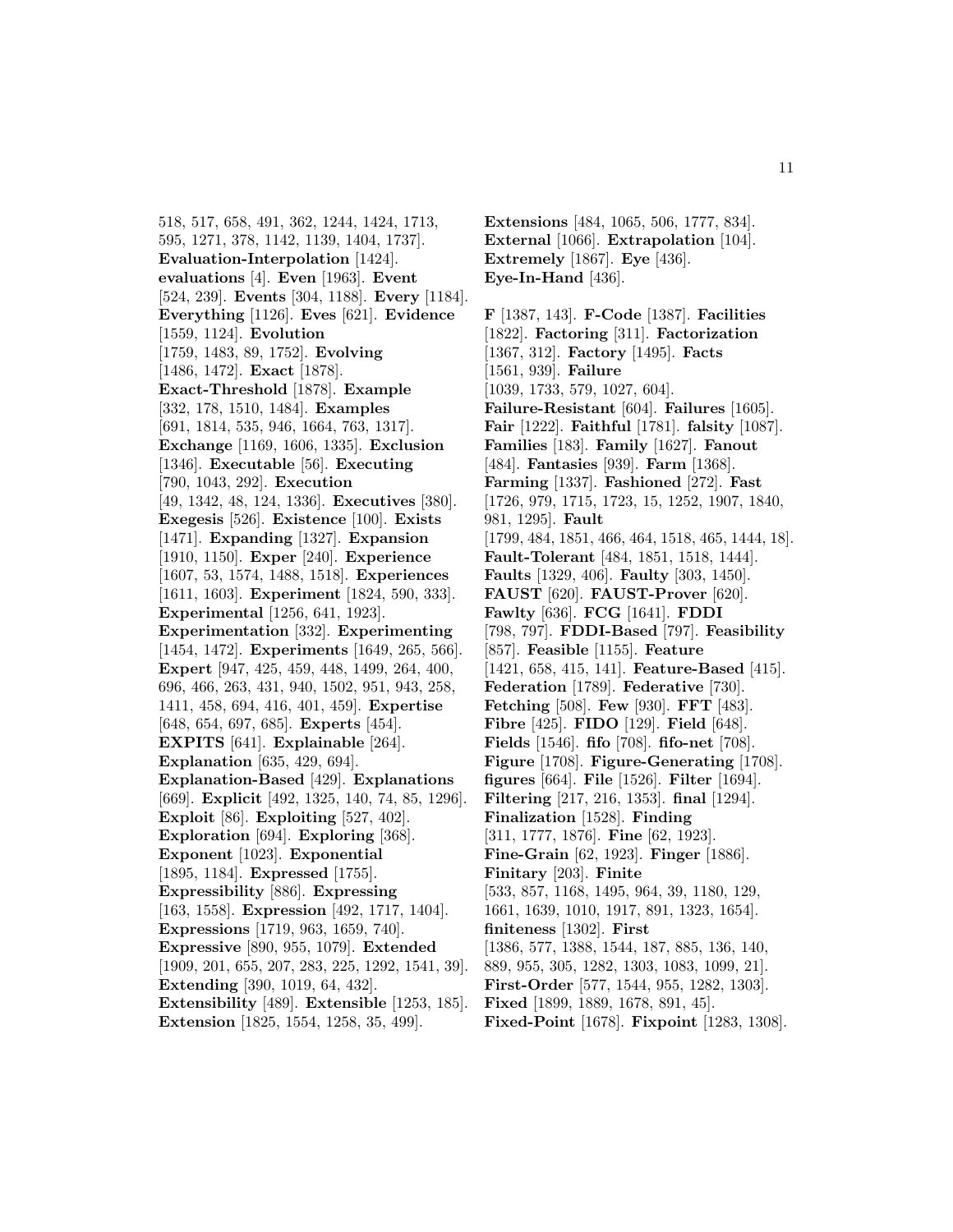**Fixpoints** [1201]. **Flang** [128, 1642]. **Flat** [535, 95]. **Flexible** [155, 440, 185, 364]. **Floating** [1410, 1439]. **Floating-Point** [1410, 1439]. **Flow** [692, 72, 64, 1918, 63, 1630]. **Flows** [310, 917]. **Fluid** [1355]. **fo** [514]. **Focal** [953]. **Focus** [676]. **Fold** [1249]. **Fold-Unfold** [1249]. **Folding** [1247]. **FOLON** [1250]. **fond´e** [633]. **FOOPS** [740]. **Forecasting** [444]. **Forest** [1394]. **Foreword** [935]. **Form** [1825, 1779, 577, 872, 1360, 668, 1295, 965]. **Formal** [742, 1803, 1925, 278, 163, 1510, 338, 1584, 255, 1503, 1792, 1794, 547, 751, 1583, 1582, 1602, 1474, 831, 1007, 1136, 613, 1223, 51]. **Formalisation** [259]. **Formalism** [1477]. **former** [583]. **Forms** [1655, 1098]. **Formula** [135]. **Formulae** [1163, 577, 880]. **Formulas** [868, 955, 849, 1083]. **Formulas-as-types** [849]. **Forth** [524]. **Fortran** [50, 88]. **Fortune** [1542]. **Forward** [799, 590, 1573, 289, 733]. **Forward-Chaining** [733]. **Found** [578]. **Foundation** [73, 136, 1613]. **Foundations** [1785, 874, 318, 1007]. **Founded** [1776, 1325, 1012, 1190, 1301]. **Four** [53]. **Fractional** [914]. **fragment** [1099]. **Fragmentary** [1834]. **Fragmented** [1799]. **Fragments** [1014]. **Fraisse** [856]. **Frame** [1013, 424]. **Framework** [1051, 1803, 115, 175, 683, 1832, 1459, 1119, 788, 1315, 255, 657, 153, 1632, 1596, 158, 1307, 472, 442, 149, 739, 934, 688, 150, 595, 529, 610, 729, 733]. **Frameworks** [940, 939]. **FRAPPS** [610]. **Free** [1441, 587, 1016, 1206, 1911, 1207, 544, 965, 1436, 60, 1175, 958, 594, 29, 1149, 28, 134, 485]. **Freedom** [372]. **Freeness** [1673, 1902]. **Frequency** [1353, 668]. **Frequency-Filtering** [1353]. **FRESCO** [730]. **Freshness** [1802]. **FRI** [604]. **FRIENDLY** [1064]. **FRIENDLY-WAM** [1064]. **Fringe** [913]. **Front** [728, 463, 176]. **Front-End** [728].

**Front-End-To-Database** [463]. **frontiers** [1924]. **Full** [1909, 510, 1375, 888]. **Fully** [147, 1410, 916, 1263, 1191, 1404]. **Function** [871, 1146, 1142]. **Functional** [201, 1018, 503, 1236, 1641, 1264, 498, 1258, 1261, 419, 1424, 1266, 835, 1271, 705, 1290, 1088]. **Functional/Logic** [1018, 1258]. **Functionalities** [402]. **Functionality** [649]. **Functionals** [224]. **Functions** [1650, 235, 302, 972, 511, 865, 1898, 1700, 1699, 815, 1733, 196, 1062, 639, 1840, 1244, 1272, 305, 24, 1091]. **Functorial** [1185]. **fundamental** [1925]. **Fundamentals** [1932, 1736]. **Funding** [1612, 1613]. **Funnel** [1859]. **Funnel-Shaped** [1859]. **FUNSOFT** [1485, 1487]. **Fusion** [469, 470]. **Future** [1043, 1890, 804]. **Fuzzy** [874, 431, 433].

**Gaining** [396]. **Galactic** [879]. **Galerkin** [1941]. **gallery** [12]. **Gallina** [1904]. **Galois** [1254]. **Game** [194, 1870, 653]. **Games** [1909, 856, 1220]. **Gap** [1717]. **Garbage** [1515, 1542, 1524, 1238, 1529, 1517, 1534, 1536, 1522, 1540, 1531, 1518, 1520, 1538, 1530, 1523, 1519, 1539, 1514, 1541]. **Gate** [1878]. **GAZER** [611]. **gcd** [1393]. **GCLA** [200, 209]. **GDoM** [1809]. **General** [1040, 1262, 1233, 1665, 1691, 1700, 1914, 1128, 966, 1069, 1743, 1290]. **Generalised** [254]. **Generality** [626]. **Generalization** [1318, 1653, 31]. **Generalization-to-** [1653]. **Generalized** [1039, 1365, 310, 480, 1281, 1872, 1335, 132, 955, 1712, 19]. **Generalizing** [1313]. **Generate** [1871]. Generated<sup>[1049, 1829]. générateur<sup>[651]</sup>.</sup> **Generating** [944, 536, 839, 1617, 1708, 1685, 1686, 1687, 1688, 903, 1867, 472, 258, 1429]. **Generation** [691, 1638, 1810, 84, 820, 169, 249, 840, 622, 579, 148, 1958, 719, 1423, 783, 369, 665]. **Generational** [1538, 1523]. **Generative** [1229]. **Generator** [1626, 1641]. **Generators** [375]. **Generic** [267, 175, 1057, 1256, 357, 1840, 887, 8].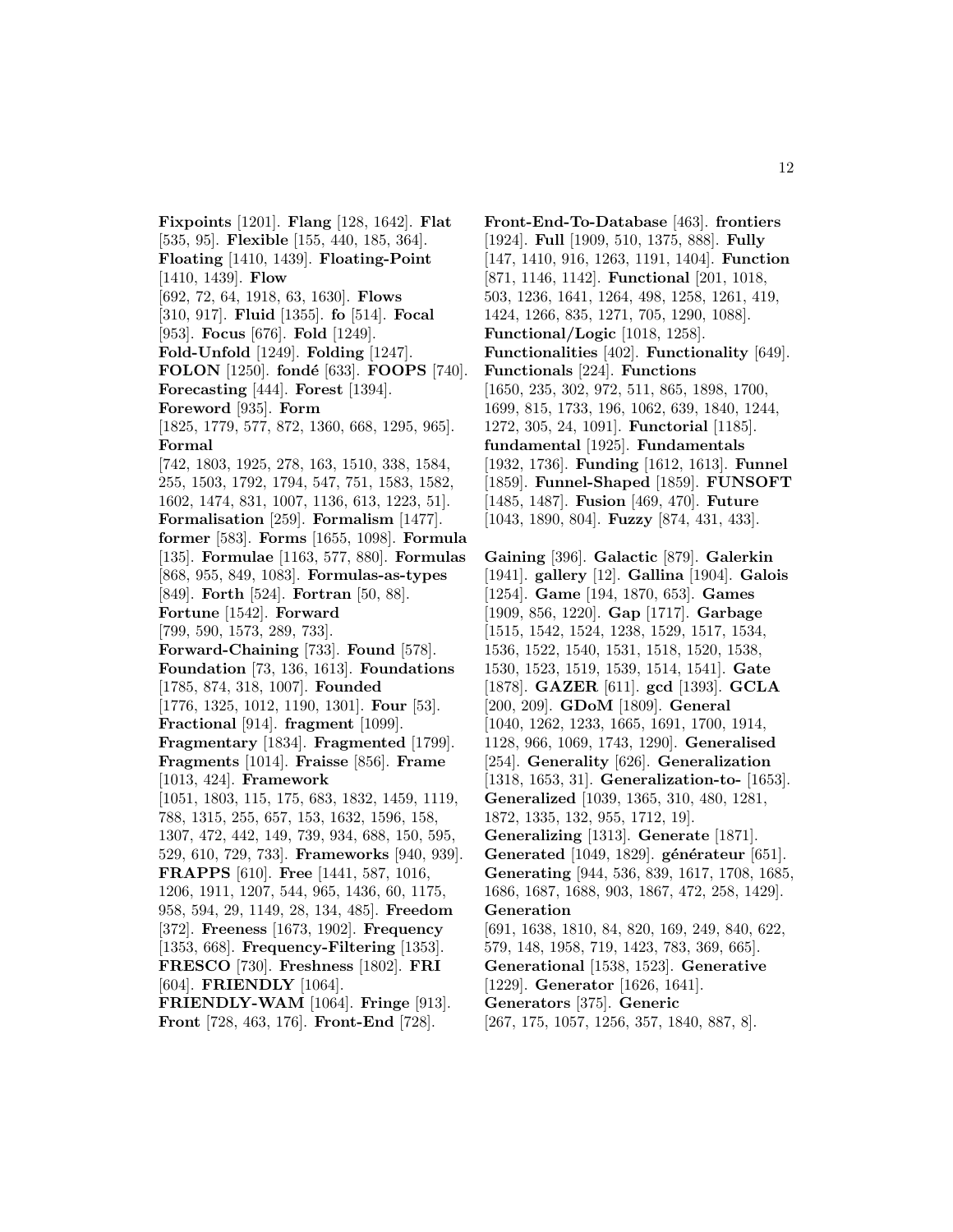Genericity<sup>[1782]</sup>. générique<sup>[678]</sup>. **Genetic** [1646, 197, 667]. **Genome** [1721]. **Gentle** [1497]. **Gentzen** [135, 895]. **Gentzen-Style** [895]. **Gentzen-type** [135]. **genus** [17]. **GeoBlock** [345]. **Geographic** [1558, 184, 1561, 1568]. **Geometric** [181, 537, 924, 1866, 189, 1662, 191, 449, 1937]. **Geometrical** [1865]. **Geometrically** [1857]. **g´eometriques** [645, 664]. **Geometry** [182, 1, 345, 184, 1551, 188, 603, 552]. **Geospatial** [1567]. **GFLOPS** [542]. **GIS** [1546, 1563]. **GKD** [913]. **GKD-Trees** [913]. **Global** [1520, 1875]. **goal** [1304]. **Godel** [1824]. **Going** [630, 1929]. **Good** [998, 1211]. **Grace** [702]. **Gradated** [1956]. **Graded** [896]. **Gradient** [1371]. **Gradual** [1555]. **Graduate** [344]. **Grain** [66, 62, 1923]. **Grained** [732]. **Grammar** [1018, 559]. **Grammars** [1947, 1620, 965, 1621, 1708, 1685, 1668, 1705, 1706, 1707, 1687, 1957, 1245, 1246, 1959, 1273, 1966, 9]. **Grammatical** [1724]. **Granularity** [629]. **Graph** [1947, 904, 1148, 965, 760, 65, 477, 1692, 1685, 1686, 1693, 1695, 1690, 1699, 1687, 1688, 1696, 1842, 183, 1377, 980, 540, 1359, 6, 1538, 1523, 1849, 1156, 100, 8, 18, 9, 16, 7]. **Graph-Generating** [1685, 1686]. **Graph-Theoretic** [1693, 1695, 1690, 1699, 1696]. **graph-transformations** [8]. **Graphic** [1621]. **Graphical** [1457, 1755, 608, 837, 347]. **Graphics** [327, 1]. **Graphs** [1859, 481, 1334, 922, 920, 153, 915, 58, 304, 1453, 1632, 916, 183, 1841, 925, 918, 1848, 982, 1181, 294, 1425, 988, 1840, 1876, 1839, 449, 27, 4, 20, 15, 19, 21, 17]. **Grasping** [417, 436]. **Greater** [344]. **Greatest** [101]. **Greedy** [1453]. **Greibach** [965]. **Grid** [1354, 1402, 1864, 1344, 1856]. **Grid-Based** [1402]. **Grids** [1344, 465, 5]. **Gröbner** [984]. **Ground** [252, 127, 1295]. **Groundness**

[1902]. **Group** [28, 40]. **Groups**

[1436, 29, 1023]. **Growing** [960]. **Grows** [1945]. **GTS** [67]. **Guaranteed** [1728]. **Guided** [637, 661, 436, 601]. **Guidon** [627]. **Guidon-Manage** [627].

**Hamiltonian** [1169]. **Hand** [436]. **Handler** [1823]. **Handling** [913, 1550, 671]. **Hard** [381, 1867, 845, 380, 1880]. **Hardware** [1943, 1811, 521, 280, 1331, 1067, 1428]. **Harrop** [880]. **Hash** [972]. **Hashing** [193]. **HDTV** [1933]. **Heap** [909]. **Heaviest** [1716]. **Heidelberg** [770]. **height** [3]. **HeiTS** [770]. **Help** [727, 661, 662]. **Help-Desk** [727]. **Herbrand** [1825, 883]. **Hereditary** [880]. **Herky** [605]. **Heterogeneous** [731, 838]. **Heuristic** [121, 93, 648, 1663]. **Heuristics** [445, 1140]. **hierarchic** [1303]. **Hierarchical** [1557, 1559, 65, 1828, 1632, 1438, 52]. **Hierarchically** [183]. **Hierarchies** [81, 968, 1104]. **Hierarchy** [1895, 1954, 440, 1781, 849]. **High** [625, 459, 1374, 78, 839, 193, 1059, 1278, 605, 770, 1376, 1622, 968, 92, 1643, 781]. **High-Level** [78, 839, 1622, 1643]. **High-level-replacement** [1278]. **High-Speed** [770, 781]. **Higher** [932, 1040, 852, 1869, 556, 204, 338, 1215, 1257, 755, 1191, 1272, 1193, 305, 233, 1277]. **Higher-Order** [1040, 556, 204, 1257, 1272, 233]. **Highley** [392]. **Highly** [478, 93]. **highway** [1938]. **Hilbert** [1718]. **Hoare** [283, 871]. **HOL** [615]. **Homology** [1215]. **Homomorphic** [225]. **Homotopy** [1365]. **Honest** [1863]. **Honours** [1585]. **Horizons** [1927]. **Horn** [1040, 844, 211]. **Howard** [1030]. **HRG's** [1686, 1669, 1688, 1680]. **HRL** [1683]. **HRL's** [1694, 1681]. **HSP** [229]. **Hull** [1189]. **Hulls** [549]. **humaine** [685]. **Human** [699, 677, 943, 725, 1930]. **Human-Centred** [725]. **Human-Computer** [699, 1930]. **Hybrid** [1415, 1773, 451, 290, 294, 1209]. **Hydrodynamic** [1365]. **Hyper** [607, 568].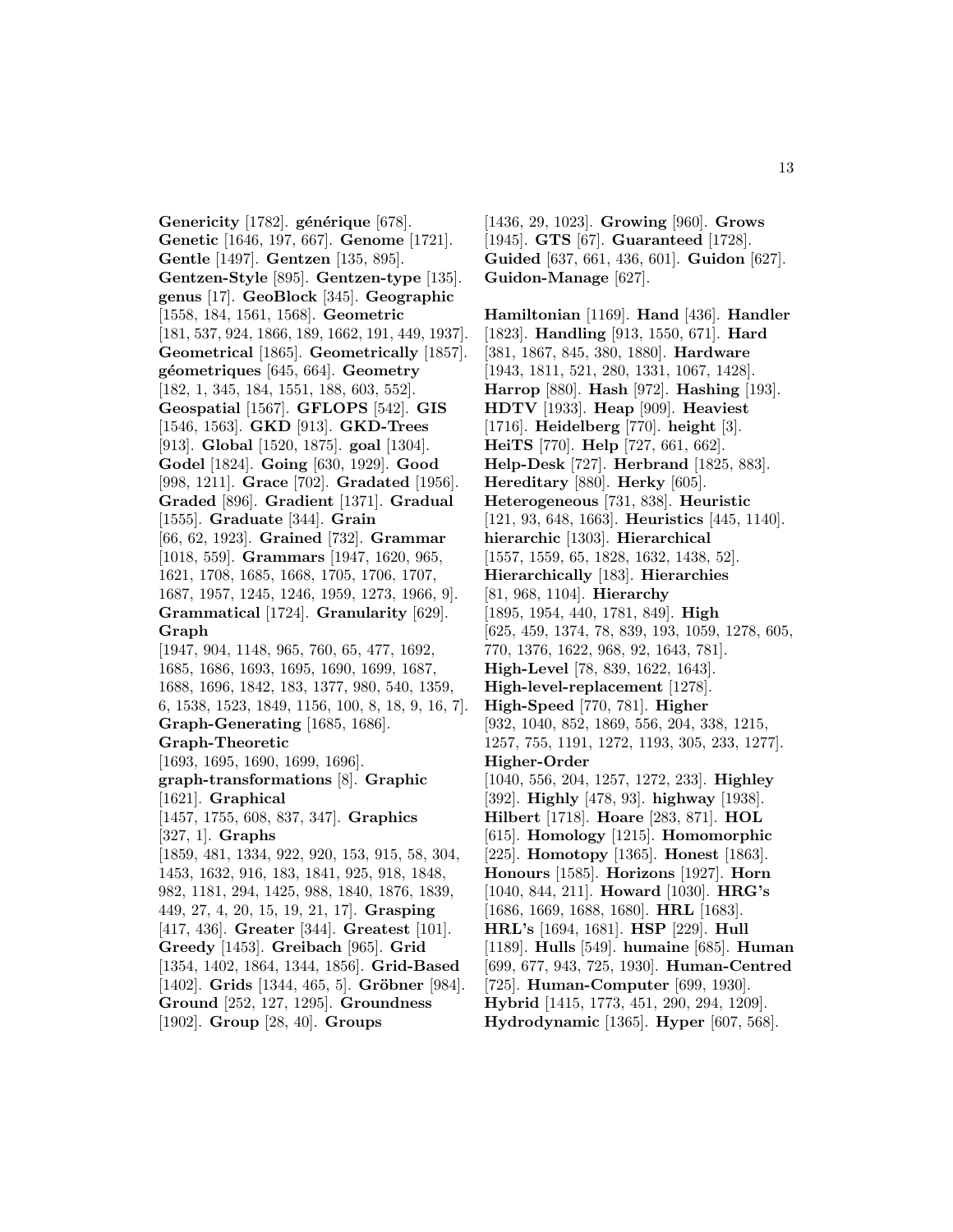**Hyper-Linking** [607]. **Hyper-Resolution** [568]. **Hypercard** [333, 364]. **Hypercube** [1380, 515, 453, 23]. **Hypercubes** [1330]. **Hypercycles** [544]. **Hyperedge** [1708, 1668, 1707]. **Hyperedge-Replacement** [1668, 1707]. **Hyperedges** [1666, 1667]. **Hypergraph** [1705, 1706, 1452]. **Hypergraph-Based** [1452]. **Hypergraph-Replacement** [1705, 1706]. **Hypergraphs** [1666, 1667]. **Hypermedia** [330, 352, 320, 367]. **Hypermedia-Based** [352]. **HyperMIR** [340]. **Hypernode** [830]. **Hyperplane** [60]. **Hypertext** [370]. **Hypothesis** [1663]. **Hypothetical** [1955].

**I-Categories** [862]. **I/O** [1266, 1220]. **i860** [1361]. **IBM** [1610]. **ICAI** [358]. **ICL** [615]. **Iconic** [634]. **Id** [55]. **idea** [707]. **Ideas** [368]. **Identifiable** [1650]. **Identification** [1792, 269, 1661, 1622, 1782]. **Identifying** [1720, 1664]. **Identity** [1800]. **Identity-Based** [1800]. **IDRIS** [173]. **if** [241]. **if-then-else** [241]. **Ignorance** [1307]. **II** [209, 200, 110, 111, 349, 845, 1531]. **II.** [1084]. **II/III** [1531]. **III** [1275, 1363]. **IKEA** [725]. **ILISCE** [445]. **Image** [482, 1435, 1438, 1449, 418, 107, 187, 1397, 399, 1960, 1964, 1146, 1141]. **Images** [1959]. **Imaging** [1350]. **Immune** [1184]. **Impact** [1479, 778, 62]. **Impacts** [801]. **Imperative** [536]. **Implement** [251, 1083]. **Implementation** [30, 520, 1430, 1052, 111, 105, 1629, 1483, 503, 1435, 1537, 1421, 119, 1298, 95, 280, 1526, 770, 1243, 547, 1749, 1237, 1525, 1132, 291, 1269, 360, 133, 831, 1624, 1793, 1643, 1361, 1942]. **Implementations** [1447, 534, 1427]. **Implemented** [371, 614]. **Implementing**

[762, 204, 803, 280, 207, 770, 538, 1224, 589, 1622, 1272, 1273]. **Implicates** [569]. **Implication** [1310, 1118]. **Implications**

[1019, 802]. **Implicit** [1892, 1884].

**Important** [174, 320]. **Impossibility** [550].

**Impressionistic** [336]. **Improve** [1386, 1536]. **Improved** [587, 1390, 1448]. **Improvement** [1601]. **Improvements** [924, 31]. **Improving** [511, 1891, 696, 1236, 1640]. **IMPS** [606]. **In-Place** [1885]. **Inaccurate** [1651]. **Inaugural** [1919]. **Including** [801]. **Incomplete** [586, 1330]. **Inconsistency** [1265, 677]. **Inconsistent** [1320]. **Increase** [198]. **Increasing** [1716]. **Increasing/ Common** [1716]. **Incremental** [1265, 1241, 1161, 1778, 1769, 1291, 1535, 1534, 1522, 882, 1533, 1244, 981]. **Incrementally** [569]. **Indefinite** [1775]. **Independent** [925, 1237, 1344, 14]. **Index** [185]. **Indexing** [1251]. **indicator** [24]. **Indirect** [61]. **Indistinguishabilities** [1879]. **Individual** [1606, 1614, 705]. **Induction** [581, 123, 256, 1044, 1567, 604]. **Inductive** [808, 203, 1060, 1656, 898, 208, 1028, 1647, 1663, 412]. **Industrial** [441, 526, 700, 1034]. **Industry** [1577, 1576, 1581, 1494]. **Industry-Oriented** [1576, 1577]. **Inequalities** [312]. **Inference** [1120, 1656, 898, 1764, 1311, 1275, 1092]. **Inferences** [429]. **Inferred** [1268]. **Inferring** [1183]. **Infinitary** [1766, 991, 1109]. **Infinite** [1016, 857, 1208, 1001, 1027, 1047, 1049, 716, 1098]. **infinite-valued** [1098]. **Infinity** [931]. **Influence** [1614]. **Informal** [1602]. **Informant** [1660]. **Information** [967, 1775, 226, 1127, 179, 1784, 480, 899, 1771, 1559, 1553, 154, 148, 1563, 1877, 938, 469, 405, 149, 173, 1568, 719, 845, 1214, 168, 1743, 473, 725, 172, 729, 1138, 733, 734, 1648, 1144]. **Informed** [1870]. **Inheritance** [223, 1835, 1275]. **Initial** [1472]. **Inner** [1351]. **Innermost** [1037]. **Input** [1861, 570]. **Inputs** [358]. **Insertion** [1176]. **Inspection** [1611]. **Inspired** [1639]. **Instruction** [1634, 679, 1582, 63, 650].

**Instructional** [461, 327, 328, 676, 687, 654].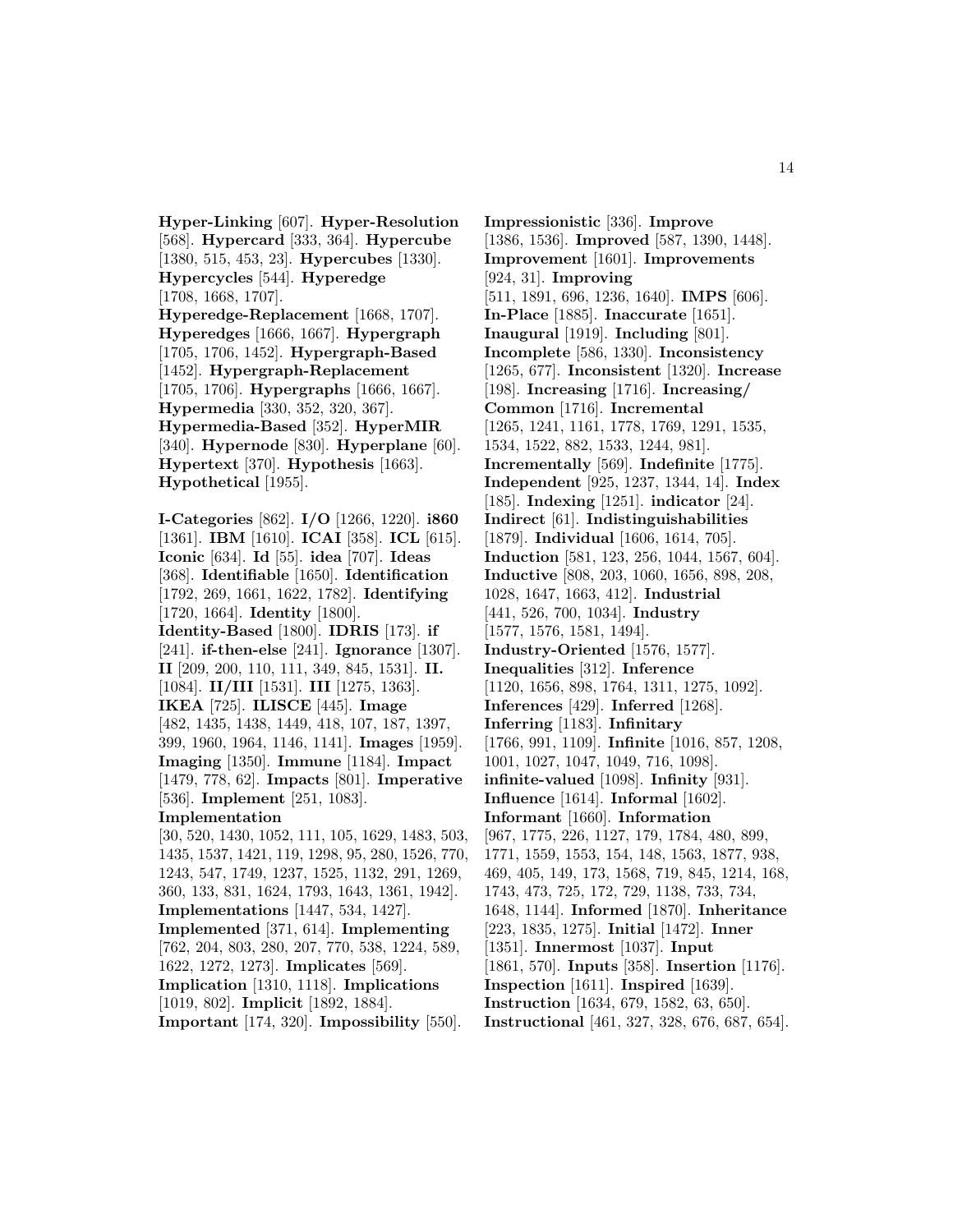**Instructions** [1636]. **Integer** [979]. **Integrate** [727]. **Integrated** [147, 1633, 337, 1745, 1621, 792, 405, 1743]. **Integrating** [377, 836, 350, 1336, 1578, 146, 772, 1474, 1597, 57, 1594]. **Integration** [439, 731, 174, 406, 793, 1578, 838, 168, 1741, 835, 389, 172]. **Integrity** [116, 840, 1558, 1738]. **Intelligence** [1566, 721, 802, 396, 719, 138, 413, 664]. **Intelligence-Database** [721]. **Intelligent** [625, 695, 683, 643, 646, 397, 825, 390, 339, 340, 696, 652, 415, 630, 353, 686, 687, 667, 362, 434, 270, 427, 725, 462, 662, 416, 671, 1946, 734, 642, 633, 659]. **intelligents** [664]. **Intensional** [1814, 840]. **Intensionally** [865]. **Intensive** [1114]. **Intention** [634]. **Intention-Driven** [634]. **Interaction** [1754, 1164, 1125, 1259, 51, 1930]. **Interactions** [277]. **Interactive** [152, 1052, 1611, 340, 1064, 173, 1266, 256]. **Interargument** [1833]. **Interconnection** [1394, 1333, 476, 1452, 1375]. **Interconnects** [539]. **Interface** [608, 1203, 1528, 1563, 548, 462, 1593, 388]. **Interfaces** [1504, 1006, 797]. **Interfacing** [1264]. **Interfering** [917]. **Interleaving** [858, 706]. **Intermediate** [482, 261]. **International** [372]. **Internetworks** [773]. **Interoperability** [397]. **Interpolation** [974, 1424]. **Interpret** [1744]. **Interpretation** [114, 1832, 1254, 1256, 871, 1903, 1029, 414, 1902, 1255, 45]. **Interpretations** [560, 996, 255, 752, 883, 46, 1279]. **Interpretative** [941]. **Interpreter** [1276, 1562, 1257]. **Interpreters** [133, 888]. **Interpreting** [462]. **Interprocedural** [1260, 1628, 44, 1630]. **Intersection** [1893, 989]. **Intersections** [1179]. **Interval** [576, 481, 304, 1632, 925, 876, 1890, 1076, 24]. **Interval-Based** [576, 876]. **Intervals** [319]. **Introduction** [984, 478, 824, 1025, 1468, 212, 1665, 814, 1816, 805, 807, 719, 1112, 1473, 1463, 821, 801, 1497, 1072, 1482].

**introductory** [214]. **Intrusion** [1799]. **Intuitionistic** [1321, 588, 849]. **Intuitions** [1828, 751]. **Intuitive** [1561]. **Invariance** [854, 1347]. **Invariant** [1956]. **Invariants** [206]. **Inverse** [597]. **Inversion** [1370, 1444]. **Invertibility** [1877]. **Investigations** [28]. **Invited** [1225, 1254, 897, 923, 1236, 1219, 1197, 1209, 1214, 900, 926, 1277, 1300, 1288]. **involving** [21]. **IPSC** [1360, 1402, 1380]. **iPSC/2** [1380]. **IPSC/860** [1360, 1402]. **Isabelle** [600]. **Isabelle-91** [600]. **ISAR** [1052]. **ISO** [1490]. **Isomorphism** [1030, 1898]. **Issues** [487, 760, 1589, 784, 954, 749]. **Iterated** [1167]. **Iteration** [242, 1369, 68, 1863]. **Iterations** [1891, 18]. **Iterative** [1158, 1418]. **ITS-Shell** [369]. **ITSs** [700].

**Jacobi** [1447, 1369, 1427]. **Jade** [52]. **Jets** [407]. **Jitter** [773]. **Join** [490]. **Joint** [1595]. **Joyce** [1345]. **Jumping** [1655, 1851].

**K-Colouring** [319]. **K-Nesting** [319]. **K-Project** [1386]. **KADS** [252, 259, 246]. **Kanji** [343]. **kappa** [921]. **kappa-Trees** [921]. **KCM** [727, 1067]. **KCM/** [727]. **KEEP** [260]. **Kernel** [205, 1034, 514, 768]. **Key** [1797, 1800]. **Keynote** [1569]. **Keyword** [1715]. **Kind** [1620]. **Kinematic** [1644]. **KITSS** [419]. **KIV** [617]. **KIWIS** [180]. **KL1** [614]. **Kleene** [881, 1677, 1096]. **Kleene-Type** [1677]. **Knapsack** [1357]. **Knee** [1875]. **Knock** [1875]. **Knock-Knee** [1875]. **Know** [1836]. **Knowledge** [267, 1486, 1566, 1498, 430, 944, 331, 727, 1054, 420, 945, 441, 460, 683, 116, 1018, 447, 1117, 1127, 643, 80, 265, 590, 403, 820, 450, 1129, 956, 723, 264, 1130, 249, 941, 818, 1501, 247, 1125, 803, 451, 341, 696, 1834, 648, 1565, 154, 942, 722, 814, 348, 736, 468, 652, 1647, 950, 1307, 269, 817, 469, 1132, 266, 1121, 418, 1114, 463, 471, 1551, 257, 260, 419, 261, 841, 414, 940, 1507, 268, 262, 454, 653, 421, 949, 270, 936, 452, 427, 258, 939, 156, 455,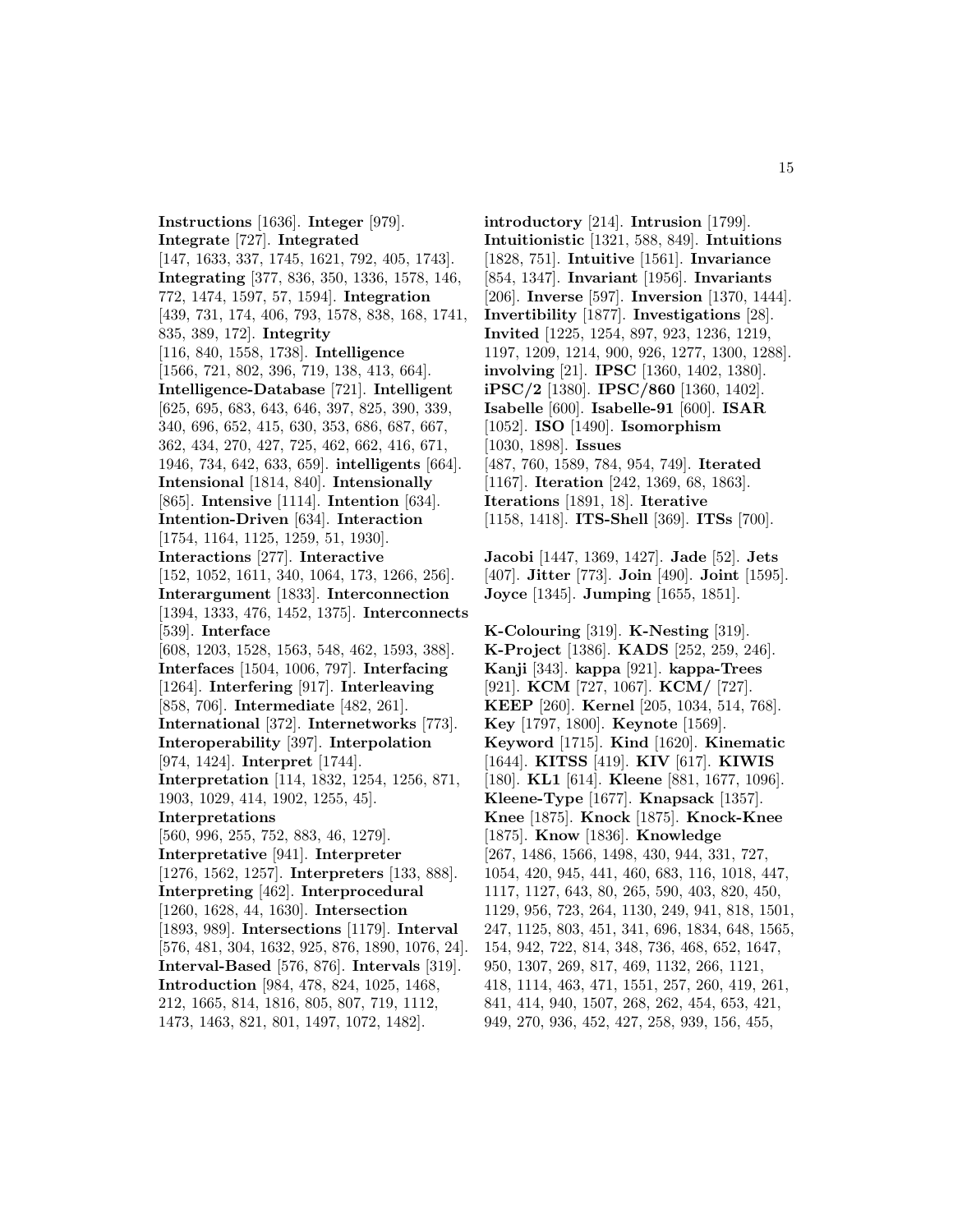948, 256, 682, 446, 953, 1567, 1123, 952]. **Knowledge** [325, 1017, 254, 1929]. **Knowledge-Acquisition** [249]. **Knowledge-Base** [1018]. **Knowledge-Based** [430, 441, 447, 643, 80, 590, 403, 264, 1501, 341, 722, 469, 463, 419, 414, 268, 421, 270, 325]. **Knuth** [35]. **KOAN** [1380]. **KolmogorovComplexity** [954]. **KPROP** [614]. **Kripke** [752]. **KryptoKnight** [1797]. **KUSET** [446].

**L** [1498, 1159, 976]. **L-Domains** [976]. **Lab** [1513]. **label** [704]. **Labelled** [1771]. **Laboratory** [1611, 1603, 1606, 1604, 321, 1625]. **Lagrangian** [1899]. **Lambda** [1321, 220, 228, 555, 993, 207, 873, 1299]. **lambda-Calculus** [207, 873, 1299]. **Lambda-Terms** [1321]. **Lambda-Value** [220]. **lambdamu** [1029]. **lambdamu-Calculus** [1029]. **Language** [1755, 84, 1018, 534, 178, 523, 1046, 450, 1504, 169, 86, 1756, 205, 657, 1812, 826, 342, 1034, 1503, 1257, 1904, 347, 1749, 1422, 1660, 1449, 668, 164, 878, 1063, 222, 1748, 498, 1507, 1324, 1713, 1272, 1625, 159, 227, 653, 141, 1548, 1271, 1042, 233, 671, 151, 8, 1483]. **Languages** [742, 1516, 331, 1768, 223, 960, 1117, 1524, 1826, 306, 1019, 1767, 207, 1236, 1953, 1175, 493, 958, 1179, 1149, 1641, 1958, 1387, 360, 1261, 1006, 739, 966, 1231, 453, 1727, 1230, 1961, 1630, 1194, 1963, 716, 1296, 44, 712]. **Lapse** [315]. **Large** [1365, 375, 1378, 736, 1020, 1452, 408, 1905, 834, 1427, 1936]. **largest** [1085]. **L'assistance** [644]. **Last** [329]. **LaToKi** [1271]. **Lattice** [1644, 1840, 1393]. **Lattices** [883]. **Law** [1593]. **Layering** [300]. **Layers** [741]. **Layout** [1148, 70]. **Layouts** [1875]. **Lazy** [1239, 1259, 622, 1641, 1261, 993, 1266, 595, 1523]. **LDL** [1625]. **Leaf** [1954]. **Leaf-Size** [1954]. **Learner** [690]. **Learners** [1166]. **Learning** [326, 1649, 1651, 852, 1053, 632,

1652, 698, 333, 673, 1654, 699, 160, 629, 1646, 343, 345, 346, 348, 1659, 807, 1660, 1647, 428, 630, 431, 638, 471, 248, 809, 322, 257, 680, 364, 366, 323, 688, 670, 412, 190, 660, 640, 1961, 429, 1963, 694, 445, 1648, 1645]. **Least** [1825]. **Lecture** [1254, 1236, 1197]. **Legacy** [827]. **Legislation** [1506]. **LEI** [1562]. **Leitmotiv** [1243]. **Lemma** [1682, 1673, 1681]. **Lemmaizing** [567]. **Length** [1894, 1876, 1146, 971]. **Lengths** [1024]. **Less** [1212]. **Lesson** [358]. **Letters** [957]. **Level** [1018, 78, 839, 1130, 1059, 1595, 779, 1124, 1790, 518, 1122, 357, 1608, 940, 1622, 63, 831, 1246, 1414, 1643, 1278]. **Levels** [1479, 482, 1564]. **Lexical** [1120, 1127, 1119, 1129, 1130, 1125, 1132, 1121, 1133, 1113, 1118, 1128, 1123]. **lexicographic** [21]. **Lexicon** [1744, 1126, 1116, 1131, 1115]. **library** [1922]. **Licensing** [1589]. **Life** [154]. **Lighting** [447]. **LIKE** [1744]. **LIM** [568]. **Liminf** [243]. **Limited** [1825, 898, 872, 1180]. **Linda** [73]. **Lindenbaum** [846]. **Lindenbaum-Algebraic** [846]. **Line** [1892, 1874, 1844, 18, 1410, 1952, 1842, 1786, 401, 1404, 1146]. **Linear** [1909, 1364, 1357, 1051, 851, 1838, 516, 1779, 1312, 864, 1873, 1014, 869, 1212, 1177, 1370, 639, 1359, 885, 136, 140, 889, 961, 1366, 570, 601, 1255, 926, 1289]. **Linear-Input** [570]. **Lines** [1873, 930, 5]. **Linguistic** [1120, 1562, 826, 1118]. **linguistique** [656]. **Link** [906, 539]. **Linked** [639]. **Linking** [607, 251]. **Links** [226]. **LIPS** [1264]. **LISP** [1640, 65, 94, 1518, 1541]. **List** [861, 912]. **lists** [47]. **Literacy** [701]. **Literals** [1831]. **Literate** [158]. **Little** [591]. **Live** [768]. **Liveness** [1913, 1209]. **Load** [513, 107, 1382, 1383, 1434, 1384]. **Load-Balancing** [107]. **Loading** [1358]. **Local** [68, 1891, 467, 1738, 1181, 993, 1908, 1721, 1383, 1083]. **Localities** [1205, 1004]. **Locality** [1562, 1536]. **Location**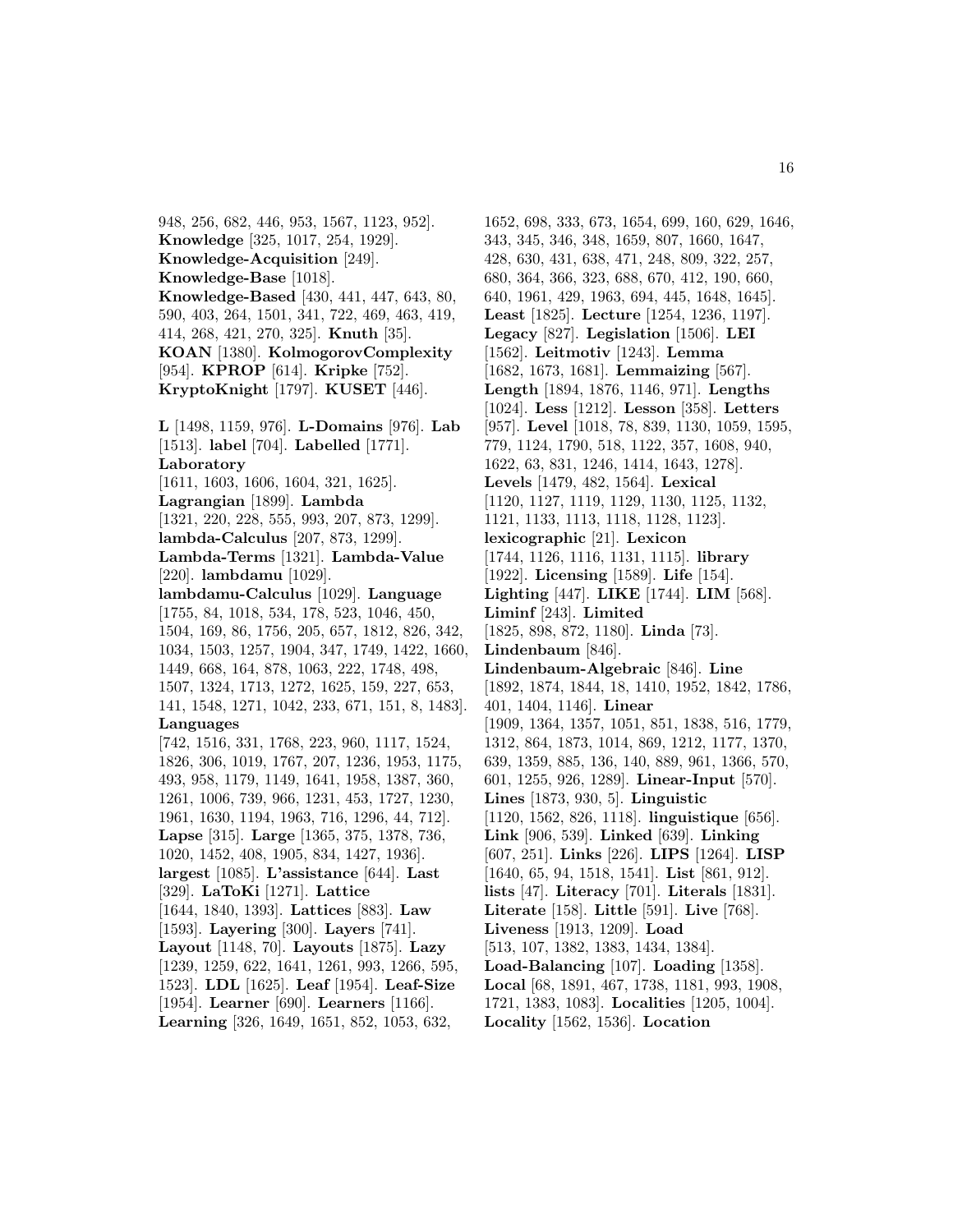[1892, 928, 1142, 1143]. **Locations** [1912]. **L¨of** [754]. **Log** [1822, 1853]. **Logic** [1766, 1909, 1050, 1249, 1265, 551, 1051, 851, 1788, 1040, 1039, 576, 1158, 1516, 109, 854, 1321, 33, 201, 114, 1016, 808, 1819, 115, 202, 855, 1832, 1509, 578, 1822, 596, 1046, 1056, 24, 118, 1057, 1817, 995, 1058, 556, 1527, 1510, 806, 204, 1043, 1500, 1312, 1493, 1326, 1038, 864, 220, 803, 1267, 207, 1236, 1014, 1250, 123, 1328, 848, 1257, 869, 125, 1212, 870, 541, 871, 991, 1815, 1506, 1492, 1887, 805, 994, 350, 875, 876, 1264, 1300, 129, 130, 131, 292, 1309, 1067, 134, 845, 1747, 1263, 135, 885, 1308, 136, 1888, 137]. **Logic** [1231, 1890, 211, 140, 889, 842, 614, 891, 1902, 835, 433, 598, 1042, 144, 846, 849, 1829, 1327, 896, 143, 1301, 1302, 2, 1925, 1089, 1289, 1093, 1297, 1095, 1290, 1288, 1098, 1099, 1094, 1105, 1109]. **Logic-plus-Functional** [201]. **Logical** [110, 859, 1826, 1745, 206, 1092, 1274, 1309, 136, 141, 1115, 893, 759, 550, 1101, 1085]. **Logical-Based** [141]. **Logician** [1068]. **Logics** [275, 1021, 618, 855, 578, 863, 1315, 847, 1828, 1213, 1311, 1069, 890, 850, 1306, 597, 1323]. **Logspace** [893, 21]. **logsub** [1853]. **Long** [355]. **Long-Term** [355]. **Longest** [1883, 1729, 1718]. **Loop** [71, 501, 70, 1438, 67, 508]. **Loops** [1401, 60, 61]. **loss** [710]. **LOTOS** [1224]. **Low** [967, 904, 1413, 482, 968, 192]. **Low-Diameter** [904]. **Lower** [302, 990, 1024, 196]. **Lowlevel** [1820]. **Lowness** [1862]. **LR** [1617, 1618]. **LUSTRE** [280].

**Machine** [852, 580, 990, 1435, 1130, 160, 1377, 807, 428, 415, 180, 356, 472, 515, 248, 809, 1258, 257, 833, 433, 834, 416, 1567, 1155, 1332, 1808, 1083, 1942]. **Machines** [441, 526, 1391, 898, 71, 1952, 1251, 72, 1954, 1224, 547, 466, 1543, 103, 891, 893, 1155]. **Macintoshes** [603]. **Made** [316, 930, 994].

**Maintainable** [723]. **Maintaining** [931, 1787, 1193]. **Maintenance** [403, 404, 811, 246, 982, 266, 150]. **Major** [623]. **Makanin** [30, 29, 31]. **Make** [251]. **Making** [411, 937, 451, 638]. **Malign** [1861]. **Manage** [627]. **Management** [1516, 108, 1054, 271, 403, 837, 825, 65, 514, 1377, 246, 1521, 1114, 405, 1532, 1752, 1541, 724]. **Manager** [1809, 1505, 185, 1774, 830]. **Managing** [373, 1486, 785]. **Manifold** [1430]. **Manipulate** [1546]. **Manipulation** [1748]. **Manipulations** [1949, 1386]. **Manufacture** [425]. **Manufacturing** [426]. **Many** [1021, 596, 863, 1883, 1121, 1323]. **Many-Valued** [1021, 863, 1323]. **Map** [1421, 931]. **Mapped** [309]. **Mapping** [1943, 1362, 1334, 309, 1339, 1445, 940]. **mappings** [1139]. **Maps** [1566]. **Markedness** [668]. **Market** [443]. **Marshall** [1596]. **Martin** [754]. **Martin-Löf** [754]. **MASCOT** [371]. **Massive** [89]. **Massively** [1340, 1410, 194, 493, 1371, 103, 834, 92, 1541]. **Master** [1595]. **Mastering** [356]. **Mastery** [673]. **Match** [1639]. **Matching** [1732, 1788, 1714, 1726, 572, 1725, 924, 1951, 1440, 593, 1722, 1616, 1730, 1733, 1723, 1724, 1717, 1914, 1960, 973, 161, 1134, 1135, 1136]. **Materializing** [1786]. **Mathematica** [619]. **Mathematical** [551, 111, 1419, 878, 1919]. **Mathematics** [625, 631, 764, 1108]. **Mathpert** [1053]. **Matrices** [1367, 420, 1360, 1368, 1427]. **Matricial** [242]. **Matrix** [516, 902, 1370, 1718, 1424, 1407, 1444, 1963]. **Matter** [335]. **Mature** [1535]. **Max** [1846]. **Max-Cut** [1846]. **Maxima** [1850]. **Maximal** [1440, 14]. **Maximality** [707]. **Maximum** [925, 918, 1918]. **May** [1836]. **Mazurkiewicz** [236]. **McDonnell** [1602]. **Meaning** [1125, 1556, 1131, 1118]. **Means** [416]. **Measurements** [1337]. **Measures** [243, 813]. **Measuring** [120, 688]. **m´ecanisme** [644]. **Mechanical** [455].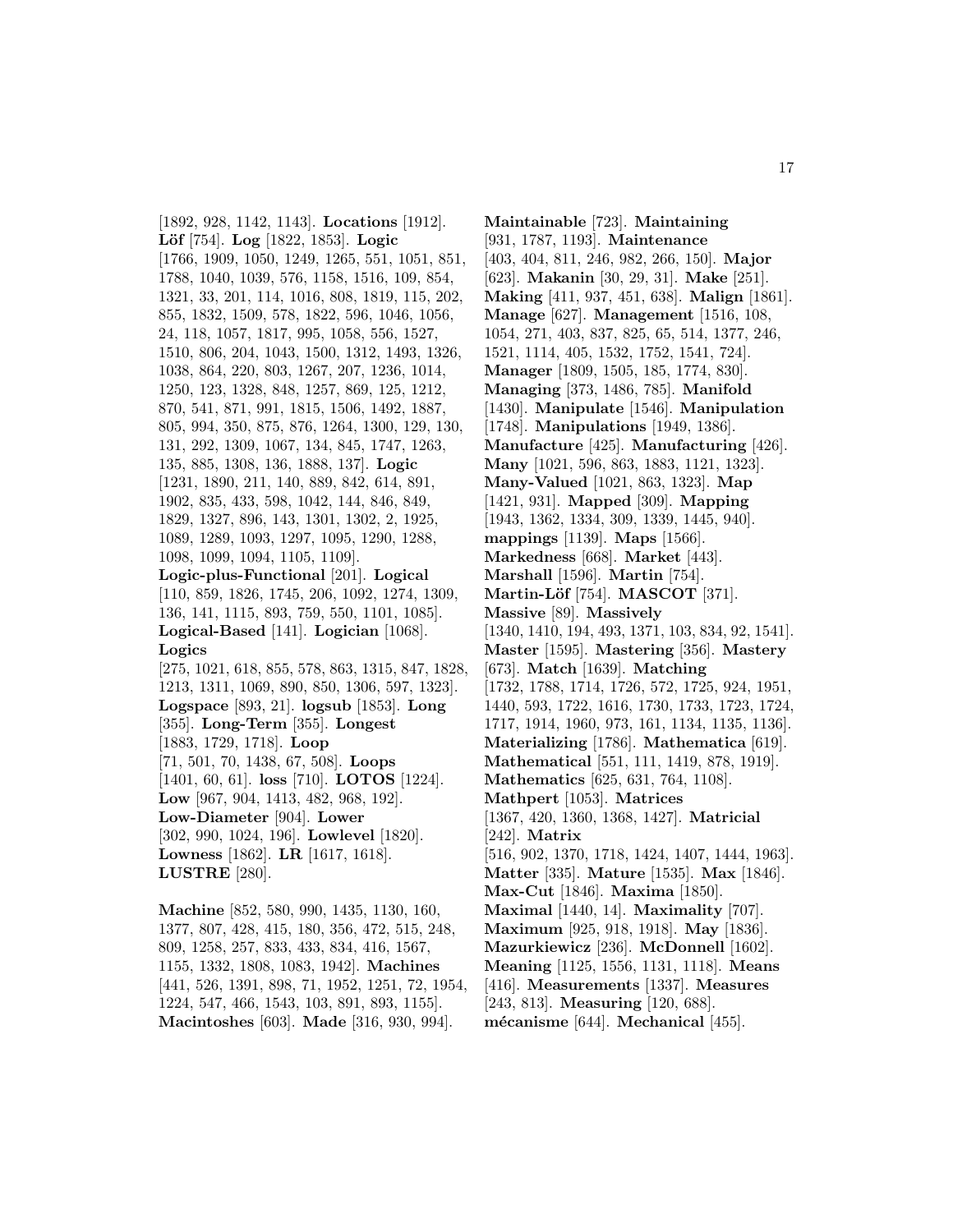**Mechanism** [439, 1262, 94, 1336, 746]. **Mechanisms** [649]. **Mechanizing** [1028]. **Media** [791, 783, 781]. **Mediating** [261]. **Medical** [1350]. **Medicine** [340]. **Medium** [1222, 336]. **MegaLog** [1054]. **Meiko** [832, 1355]. **Membership** [986]. **memoization** [1286]. **Memories** [517]. **Memory** [106, 1516, 108, 1426, 1409, 1374, 536, 80, 1362, 193, 1527, 68, 898, 81, 1331, 102, 1379, 1956, 518, 1380, 1521, 1522, 88, 1916, 1381, 1376, 494, 1407, 842, 1532, 1384, 75, 1541, 1083]. **Memory-Efficient** [536]. **Memory-Reuse** [1527]. **Mental** [632, 660]. **Merging** [301, 979, 1174, 475, 1886, 838]. **Mesh** [1455, 1852]. **Meshes** [195, 1397]. **Message** [1338, 956, 1399, 1887, 1219, 505]. **Message-Brokers** [505]. **Meta** [1276, 1819, 1822, 1826, 1825, 1814, 1828, 210, 589, 838, 1831, 1752, 177]. **Meta-CASE** [177]. **Meta-Integration** [838]. **Meta-Interpreter** [1276]. **Meta-Logics** [1828]. **Meta-Programming** [1822, 1826, 1825, 1814, 1831]. **Meta-Theory** [210, 589]. **Metalevel** [1823, 117, 1820, 1815, 133, 1818]. **Metalogic** [1821]. **Metamodeling** [176]. **Metaphor** [1116]. **Metaprograms** [1835, 142]. **Metastructures** [1253]. **Metatheorem** [1701, 1693]. **Method** [587, 1826, 179, 169, 1462, 104, 1353, 1371, 1739, 1474, 427, 1428, 1417, 1400, 597]. **m´ethodologie** [674]. **Methodologies** [1735]. **Methodology** [200, 425, 105, 167, 1745, 728, 365, 1094]. **Methods** [175, 1584, 1792, 814, 184, 1583, 257, 1582, 1407, 198, 253, 1153, 1836, 703, 1941, 1937, 1135, 1140]. **Metric** [987]. **Metrics** [1798, 374, 376]. **MGTP** [622]. **Micro** [345]. **Micro-World** [345]. **Microlog** [528]. **Microprocessor** [580]. **Microsystems** [792]. **Middle** [573]. **Middle-Out** [573]. **MIDI** [336]. **MIMD** [1409, 507, 1391, 1448, 1383]. **Min** [1846, 1907]. **Min-Cut** [1846]. **Mind** [1166].

**Minimal** [1441, 880, 1103, 868]. **Minimise** [494]. **Minimization** [1221, 1955]. **Minimizing** [1775, 918, 508]. **Minimum** [1394, 1874, 906, 933, 307, 1876, 1450, 3]. **Mining** [1502]. **MinMax** [1894]. **Minors** [866]. **Mise** [678]. **Mismatches** [1714]. **Misrepresentation** [684]. **Mixed** [513]. **Mixed-Mode** [513]. **Mixing** [441]. **Mixing-Machines-Development** [441]. **MIZ** [1062]. **MIZ-PR** [1062]. **ML** [997]. **Mobile** [1198, 477, 436]. **Mobility** [1178]. **Modal** [851, 863, 876, 841, 135, 890, 835, 1306]. **Modalities** [896]. **Modality** [1307, 143]. **Mode** [513]. **Model** [567, 1754, 488, 1040, 1478, 331, 1081, 632, 34, 1827, 302, 1206, 438, 265, 858, 1811, 169, 720, 1557, 909, 398, 502, 1746, 721, 1233, 1125, 1606, 1558, 1740, 622, 1751, 1547, 579, 942, 406, 547, 836, 404, 1491, 1791, 652, 1774, 199, 679, 829, 822, 548, 260, 667, 508, 1662, 240, 1007, 429, 835, 1490, 1564, 830, 402, 172, 1965, 708, 1141]. **Model-Based** [632, 265, 942, 406, 404, 822, 429, 402]. **Model-Theoretic** [34, 1007]. **modèle** [633, 674, 678]. **Modeling** [673, 700, 1550, 677, 424, 251, 358, 1735, 680, 1407, 697]. **modelisation** [656, 675, 685, 659]. **Modelling** [1461, 1479, 1753, 178, 1483, 837, 1481, 1489, 1796, 154, 1488, 711, 658, 415, 158, 668, 661, 405, 261, 1186, 1743, 949, 427, 1460, 165, 705]. **Modellings** [1314]. **Models** [275, 439, 1783, 1374, 79, 179, 249, 250, 1751, 869, 259, 126, 1449, 354, 1563, 408, 993, 1598, 464, 640, 682, 1273, 1155, 308, 254, 1396, 714, 715, 1083, 712]. **Modes** [480]. **Modification** [840]. **Modifications** [1669, 1787]. **MODULA** [86, 87]. **MODULA-2** [87]. **MODULA-S** [86]. **Modular** [1620, 705, 1334, 1037, 101, 1359, 714, 1281]. **modularisation** [1101]. **Modularity** [886]. **Modularizing** [1819]. **Modulation** [433]. **Modules** [887]. **Modulo** [1201]. **Molecular**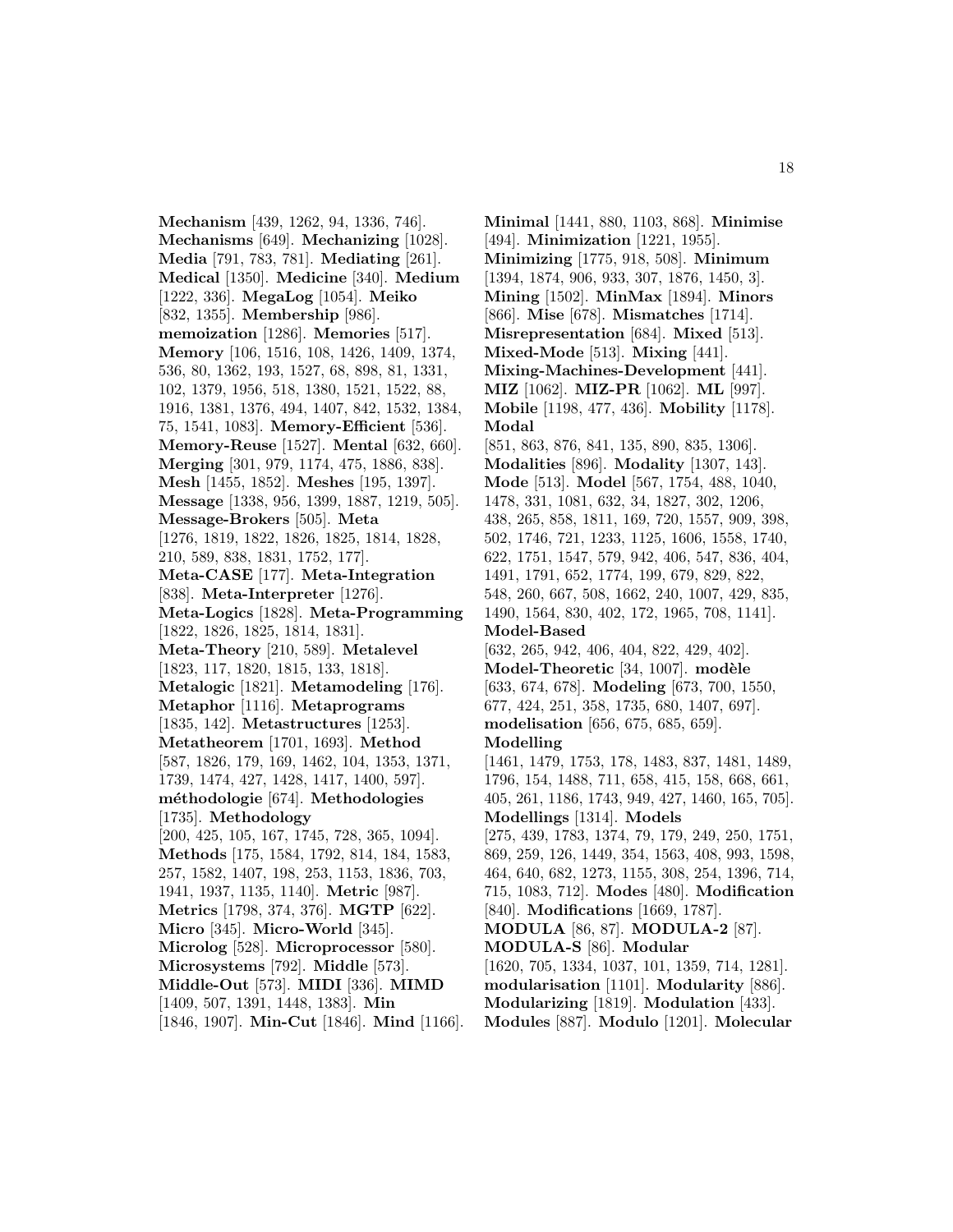[1448]. **Molecules** [1722]. **MOLTKE** [266]. **MOLTKE/HyDi** [266]. **Monadic** [4]. **Monitor** [1337]. **Monitoring** [448, 1568]. **Monochrome** [1438]. **Monoidal** [239]. **Monotonic** [863, 1316, 1660, 112]. **Monotonicity** [855]. **Monotonous** [189]. **Monte** [1423]. **Morphisms** [1167]. **Mosaic** [1923]. **Mosca** [386]. **Most** [1219]. **Motion** [1892, 182, 1451]. **Motivational** [690]. **Mouse** [356, 299]. **Movement** [1916]. **Movie** [794]. **Movies** [794]. **Moving** [932, 931, 950, 417, 13]. **MPPC** [92]. **MSL** [878]. **Msup** [1808]. **Mu** [279]. **Mu-Calculus** [279]. **Much** [1648]. **Mulmuley** [989]. **Multi** [1948, 913, 264, 840, 1331, 66, 907, 101, 424, 385, 1522, 394, 680, 734, 704, 1337, 95]. **Multi-Agent** [680, 734]. **Multi-Database** [840]. **Multi-Dimensional** [913]. **Multi-Expert** [264]. **Multi-Grain** [66]. **multi-label** [704]. **Multi-Packet** [907]. **Multi-Processor** [1331, 394]. **Multi-Resolution** [1948]. **Multi-Threaded** [101, 1522]. **Multi-Transputer** [1337, 95]. **Multi-Unit** [385]. **Multi-Zone** [424]. **Multiagent** [744, 647]. **Multicast** [1847]. **Multicomputer** [1375, 1923]. **Multicomputers** [513, 1452, 1384, 512, 485]. **Multidimensional** [492, 1960, 1959]. **Multigrid** [104, 1437]. **multihead** [1079]. **Multilayered** [1834]. **Multilevel** [1809, 1806, 652, 1807, 1808]. **Multimedia** [790, 776, 785, 771, 788, 789, 782, 792, 778, 775, 777, 793, 359, 322, 795]. **Multipacket** [91]. **Multiparadigm** [1475, 1288]. **Multiple** [1651, 618, 727, 1415, 1844, 1715, 435, 358, 639, 423, 1728, 1314, 640, 1033, 1564, 650, 539]. **Multiple-Quantum-Well** [539]. **Multiple-Valued** [618]. **Multiplication** [99]. **Multiplications** [902]. **Multiplicative** [1909, 864]. **Multiplicities** [962]. **Multiplicity** [971]. **Multiplicity-Dependent** [971]. **Multiport**

[1376]. **Multiprocessing** [1438]. **Multiprocessor** [1443, 521, 1341, 517, 1434, 90, 1417, 1396]. **Multiprocessors** [1441, 106, 1409, 507, 486, 81, 102, 1448, 518, 75]. **Multiscale** [1398]. **Multisets** [933]. **Multithreaded** [1378]. **Multiuser** [786]. **Multivalued** [576]. **Multivariate** [314]. **Multiway** [1232]. **Multiwindow** [1341]. **Muse** [509]. **Musicians** [336]. **Mutual** [1346, 1144]. **n** [1853]. **Nagging** [329]. **Naming** [1818]. **Narrowing** [592, 1254, 1060, 1237, 1272, 1293, 1291, 1292]. **National** [1613]. **Natural** [1241, 609, 1755, 1056, 599, 1504, 169, 826, 1503, 210, 1029, 1507, 1727, 159]. **Naturally** [1768]. **Nature** [1188]. **Navigational** [367]. **NC** [904]. **NCR** [833]. **NCR/Teradata** [833]. **Near** [978, 902, 211]. **Near-Horn** [211]. **Near-Optimal** [902]. **Near-Perfect** [978]. **Nearest** [422, 988]. **Nearest-Neighbor** [988]. **Nearly** [1850]. **Nearly-Constant** [1850]. **Necessary** [754]. **Need** [1462, 940, 1836]. **Needs** [1114]. **neg** [1173]. **Negation** [1039, 1163, 117, 1038, 1328, 579, 96, 880, 845, 1325, 1829]. **Negations** [872]. **Negative** [845, 660]. **n´egociation** [633]. **Negotiation** [734]. **Neighbor** [988]. **Neighbour** [422, 1556]. **Neighbourhood** [1434]. **Neighbourhood-Based** [1434]. **NelleN** [158]. **Nested** [1362, 1773, 60, 199]. **Nesting** [319, 1748]. **NESTOR** [359]. **Net** [1457, 384, 424, 1417, 714, 715, 708, 709, 717]. **Netlog** [1042]. **Nets** [1000, 608, 1015, 1172, 1485, 1487, 1002, 1199, 428, 1217, 886, 1543, 1003, 1073, 1078, 444, 703, 1081, 705]. **Network** [1432, 422, 310, 1442, 1169, 779, 782, 784, 1331, 778, 542, 1871, 1955, 1452, 917, 405, 667, 465, 795, 783, 1945, 1404, 308, 1446, 6, 25]. **Networks** [1394, 774, 407, 1329, 799, 1016,

503, 1410, 1431, 484, 443, 1944, 1354, 1851,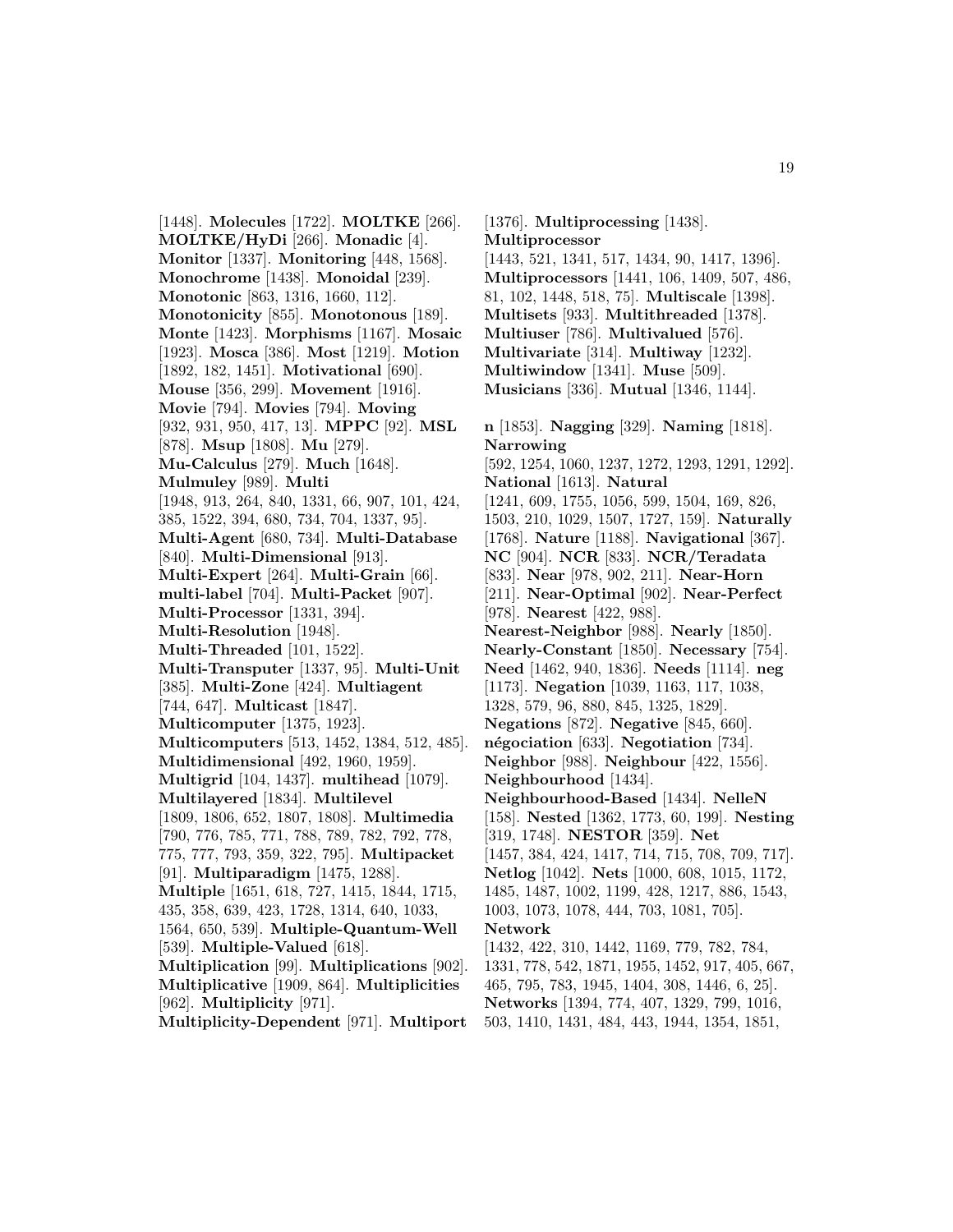1333, 476, 1853, 404, 1445, 1335, 1151, 423, 1908, 682, 512, 781, 1922]. **Neural** [407, 1944, 1956, 424, 1151, 465, 1543, 1965, 1945, 1940]. **Neurocomputing** [824]. **Next** [1735, 719, 783]. **Nexttime** [1212]. **Nexttime-Less** [1212]. **NFA's** [1719]. **niveau** [675]. **no** [1520]. **Node** [913]. **Nodes** [303]. **noisy** [1144]. **Non** [1036, 1405, 112, 855, 578, 1769, 863, 844, 1125, 1695, 869, 1289, 1316, 917, 886, 1721, 1876, 597, 674]. **Non-Clausal** [1036]. **Non-Compatible** [1695]. **Non-Crossing** [1876]. **Non-Deterministic** [1769]. **Non-Essential** [1405]. **Non-Horn** [844]. **Non-Interfering** [917]. **Non-Lexical** [1125]. **Non-linear** [1289]. **Non-Local** [1721]. **Non-Monotonic** [863, 1316, 112]. **Non-Monotonicity** [855]. **Non-Stable** [869]. **Non-Standard** [597]. **Nonconvex** [929]. **Nondeterminism** [237, 1180, 222]. **Nondeterministic** [7]. **Nonlinear** [1026, 1868]. **Nonmonotonic** [848]. **Nonwellfounded** [227]. **Normal** [1039, 1830, 965, 1779, 577, 872, 1098, 1295]. **Normal-Form** [1779]. **Normalization** [1165]. **Normalizing** [1868]. **Normative** [1794]. **Norms** [1372]. **Note** [37, 1951, 1671, 1675, 1679, 1684, 1689, 1698, 1704, 1709]. **Notes** [1509, 810]. **Nothing** [491]. **notions** [717]. **Novel** [1352]. **Novices** [628]. **Novikov** [895]. **Novikov-Style** [895]. **NP** [1880, 1841, 1106]. **NP-Complete** [1841]. **NP-Hard** [1880]. **NREVERSAL** [1542]. **NUDIST** [726]. **Number** [1899, 1874, 872, 1444, 983, 23]. **Numbers** [1167, 1860, 660, 763, 192]. **Numeration** [961]. **Numeric** [478]. **Numerical** [1419, 1369, 1442, 530, 470, 1428]. **Nuprl** [590].

**O** [1853, 1266, 1220]. **OASIS** [164]. **Object** [742, 373, 152, 750, 1754, 1478, 330, 1783, 1824, 147, 1759, 223, 534, 438, 1164, 1799, 1443, 1420, 721, 153, 828, 1758, 748, 1751, 154, 493, 1790, 186, 1536, 164, 145, 472, 728, 747, 829, 410, 737, 739, 838, 89, 146, 1782, 741, 1630, 1757, 1597, 489, 1752, 1637, 1966, 749, 1945, 151, 1277, 44, 1142, 1143]. **Object-Based** [1754, 534, 741, 749]. **Object-Oriented** [742, 373, 152, 330, 1824, 147, 1759, 223, 438, 1799, 1443, 1420, 721, 153, 828, 1758, 1790, 164, 145, 728, 747, 829, 410, 739, 838, 1782, 1630, 1757, 1597, 489, 1637, 151, 1277, 44]. **Objective** [145]. **Objectives** [650]. **ObjectMath** [1643]. **OBJECTOR** [361]. **Objects** [1051, 115, 1948, 1546, 1857, 1835, 778, 1535, 1392, 728, 189, 1520, 831, 746, 417, 455, 1519, 449]. **Observation** [1201, 1099, 1144]. **Observations** [1917]. **Observed** [1185]. **Observer** [1554]. **Obstacles** [1837]. **OCCAM** [709, 1429]. **Occupancy** [465]. **Occur** [1240, 1027]. **Occur-Check** [1240, 1027]. **Occurrences** [1720]. **Octrees** [1949]. **oeuvre** [678]. **Office** [213]. **Offs** [236]. **OIKOS** [1470]. **OL** [959]. **Old** [272]. **Old-Fashioned** [272]. **Omega** [1031, 1107, 883]. **omega-automata** [1107]. **omega-Herbrand** [883]. **Omega-Rule** [1031]. **Omniscience** [1309]. **On-Line** [1844, 1410, 1842, 1786, 1404]. **Once** [1219]. **One** [956, 1898, 1177, 598, 38, 1196, 1098]. **One-Message** [956]. **One-Rule** [38, 1196]. **One-State** [1177]. **One-Way** [1898]. **Ones** [1882]. **Online** [344]. **Only** [1916]. **Ontic** [590]. **onto** [1943, 1445, 940]. **Ontology** [1113, 1131]. **Ontology-Driven** [1113]. **OO** [1734]. **OODB** [1274]. **OODBs** [1781]. **Open** [1051, 202, 1789, 337, 343, 832, 775]. **Operating** [778, 783, 834]. **Operation** [1832, 720, 1635]. **Operation-Triggered** [1635]. **Operational** [1218, 110, 157, 246, 251, 1234, 498, 221]. **Operationalize** [250]. **Operationalizing** [412]. **Operations** [1119, 527, 908, 1721]. **Operator** [276, 277, 1177]. **Operators** [113, 1950, 497, 883, 892]. **Opium** [1059, 1512]. **Opportunistic** [512]. **Opportunities** [1613, 1939]. **Optic** [425].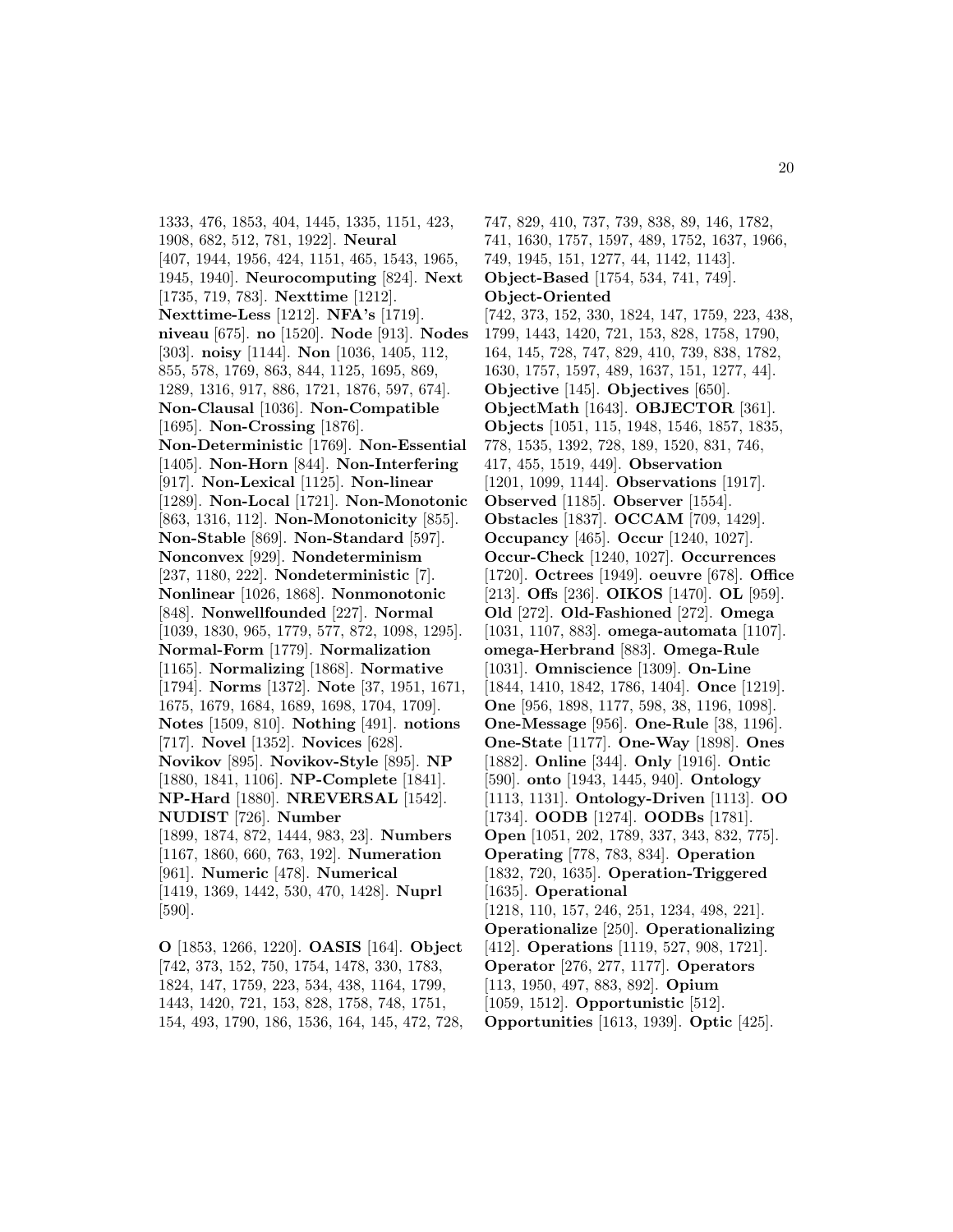**Optical** [487, 1375, 539]. **Optimal** [977, 1951, 902, 484, 480, 309, 72, 319, 5, 1847, 1893, 16, 907, 1433, 1412, 1960, 1400, 1937]. **Optimality** [1908]. **Optimisation** [490, 1494]. **Optimised** [403]. **Optimization** [1256, 71, 58, 218, 1871, 197, 582, 1339, 57, 1940]. **Optimizations** [1820, 1779, 870]. **Optimizing** [1770, 1769, 85]. **Optimum** [1401, 1916]. **Opto** [539]. **Opto-Electronic** [539]. **Or-Parallel** [121, 1413, 1238, 1032, 538, 138]. **Or-Parallelism** [110]. **Oracle** [1284, 893, 832]. **Oracles** [1895]. **Orca** [828]. **Order** [1040, 852, 1869, 564, 902, 556, 204, 577, 1544, 1685, 1687, 1257, 755, 594, 1048, 879, 885, 136, 1324, 1191, 1272, 140, 889, 955, 1078, 305, 233, 1282, 1303, 4, 1083, 1280, 1099]. **Order-Sorted** [564, 594, 1048, 879, 1324, 1280]. **Ordered** [1022, 866, 1323]. **Ordering** [870, 585, 16]. **Orders** [304]. **Ordinal** [861, 1100]. **ordinary** [1084]. **Organization** [1608, 726]. **Organizational** [168, 724]. **Organizing** [1421, 1945]. **Orientation** [1553, 1488, 188]. **Oriented** [742, 373, 152, 1242, 330, 1824, 147, 1759, 223, 438, 1576, 1799, 1443, 1420, 721, 153, 382, 828, 1758, 493, 1790, 164, 145, 472, 728, 747, 829, 410, 739, 838, 1782, 1630, 1757, 1597, 489, 1637, 1042, 151, 1277, 1577, 44, 1304]. **Orthoconvex** [1856]. **Orthogonal** [594]. **Orthogonalization** [1372]. **OSCAR** [66]. **Other** [1854]. **Our** [1264]. **Outline** [1277]. **Outlines** [297]. **Output** [1878]. **Overhead** [70]. **Overloading** [564]. **Overview** [1343, 205, 50, 822, 293, 610, 1539].

**P** [526, 1880, 1344, 1184]. **P-90** [526]. **P-Bi-Immune** [1184]. **Package** [364, 433]. **Packet** [774, 773, 907, 1377]. **Packet-Based** [1377]. **Packet-Switched** [774]. **Packet-Switching** [773]. **Packing** [197].

**Paged** [510]. **Pairs** [927, 22]. **Palindromes** [977]. **Pancake** [1394]. **Pandora** [1823]. **Panel** [750, 1580, 1588, 1613, 1586, 1600]. **PANTER** [418]. **Paper** [479]. **Papers** [1491]. **Parabolic** [1353]. **Paradigm** [395, 941, 545, 1583, 423, 323, 1178]. **Paradigms** [1614, 801]. **Paradox** [1780]. **Paradoxes** [565]. **Paragon** [520]. **Paralation** [502]. **Parallel** [106, 1394, 742, 1457, 977, 1432, 488, 1367, 1157, 1340, 1338, 1342, 1850, 919, 84, 235, 78, 478, 537, 523, 1943, 1362, 1949, 48, 1390, 301, 1365, 516, 1951, 1435, 902, 1167, 481, 1440, 1334, 1421, 1857, 909, 1058, 1410, 1395, 1386, 68, 194, 121, 535, 1436, 1420, 1401, 1388, 1399, 897, 483, 906, 530, 1952, 522, 1354, 1202, 217, 1672, 1707, 1174, 1842, 1331, 622, 905, 93, 648, 514, 832, 104, 1353, 542, 392, 94, 124, 493, 545, 1356, 1723, 1955, 475, 1377, 1392, 1448, 1640, 197, 1360, 1149, 1521, 54, 1449, 1398, 1385, 77, 99, 474]. **Parallel** [540, 391, 612, 1433, 1348, 1339, 491, 1445, 222, 498, 1958, 506, 1387, 833, 1907, 1412, 546, 1371, 1424, 908, 1189, 1418, 453, 89, 1393, 1538, 314, 1960, 1959, 1408, 103, 1428, 595, 529, 473, 1366, 1033, 1451, 1964, 1411, 1417, 834, 92, 1153, 1836, 1074, 97, 543, 83, 51, 1427, 1155, 1404, 558, 1541, 100, 1456, 539, 15, 1927, 1920, 14, 1413, 1238, 1032, 538, 1237, 138, 614, 1363]. **Parallel-III** [1363]. **Parallelism** [492, 110, 86, 65, 510, 1416, 527, 62, 63, 888, 1423, 490, 74, 1414, 85]. **Parallelization** [1409, 105, 80, 53, 1458, 81, 1402, 57, 98]. **Parallelizing** [59, 1403, 66, 541, 61]. **Parametric** [922, 219, 1004]. **Paramodulation** [584, 1323]. **Parikh** [1683]. **Parlog** [110, 48]. **ParMod** [83]. **ParMod-C** [83]. **Parsers** [1617]. **ParSim** [1408]. **Parsing** [1618, 1958, 1619, 453]. **'Part** [1758, 110, 111, 219]. **Partial** [1638, 1301, 203, 208, 104, 1353, 871, 1816, 879, 1012, 1078, 713, 1283]. **Partially** [1436]. **Participation** [693]. **Particle** [407].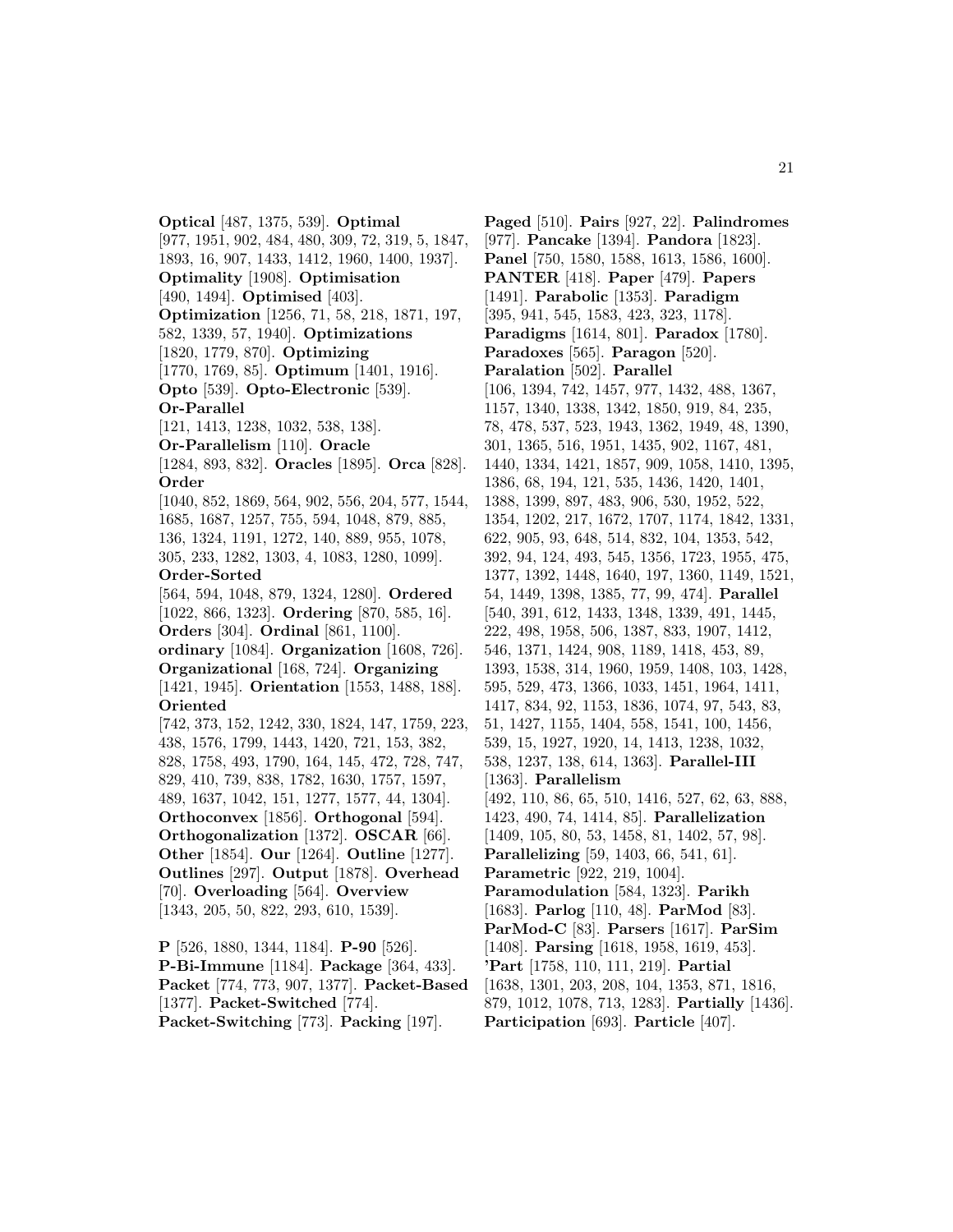**Partition** [68, 1840, 11]. **Partitioning** [1362, 1334, 72, 60, 67, 540, 189, 1942]. **Partitions** [1359, 1840]. **Parts** [344, 468, 415]. **Passenger** [440]. **Passing** [1338, 1869, 1399, 1887, 1270, 1532]. **Past** [1043]. **Patent** [1593]. **Path** [1947, 1169, 1239, 1346, 22]. **Path-Controlled** [1947]. **Paths** [857, 906, 1837, 1876, 1798, 20, 21]. **Pathwidth** [1848, 3]. **Pattern** [1947, 1714, 924, 1951, 1944, 1616, 1717, 1956, 409, 366, 1639, 1960, 973, 1946, 1965, 1966]. **Pattern-Match** [1639]. **Patterns** [181, 1560, 1956, 1548, 1283]. **PB** [1276]. **PCP** [79]. **PCP/PFP** [79]. **PDEs** [1354]. **PEACE** [1486]. **Pedagogic** [684]. Pedagogical<sup>[646]</sup>. pédagogique<sup>[674, 685].</sup> **Penalties** [1717]. [1644, 1254, 390, 727]. **1012** [526, 833]. **860** [1402, 1360]. **Aspect** [1130]. **by** [1886]. **CM** [1460]. **Common** [1716]. **Control** [58]. **Fold** [1248]. **HyDi** [266]. **III** [1531]. **IM** [1460]. **Learning** [359]. **Logic** [1018, 1258]. **Parallel** [1966]. **PFP** [79]. **RTTL** [295]. **Teradata** [833]. **Tokyo** [1548]. **Video** [786, 1753]. **X-Windows** [793]. **People** [1546, 699, 1544]. **PEPSIM** [1406]. **PEPSIM-ST** [1406]. **Perfect** [1157, 975, 978, 1848, 53]. **Perfect-Benchmark** [53]. **Performance** [509, 1337, 1409, 799, 1374, 448, 1369, 193, 1401, 605, 542, 285, 1640, 186, 517, 668, 355, 491, 471, 149, 833, 1407, 715, 1143]. **Performances** [1433]. **Performing** [482]. **Periodic** [1720]. **Periods** [977]. **Permutation** [1453, 1299]. **persistent** [1081]. **Persisting** [1548]. **Personal** [1477]. **Perspective** [1576, 287, 1477, 1579, 1765, 645, 214, 1932]. **Petri** [1457, 1081, 1000, 705, 715, 1172, 1002, 1199, 1217, 1417, 1003, 1073]. **Petri-Net-Based** [1417]. **Phase** [1499]. **Phases** [1388, 1793]. **Phenomenon** [1121]. **Philosophical** [802, 287, 954]. **Phonological** [354]. **Phylogeny** [975].

**Physical** [406, 1339, 1429]. **Physically** [1155]. **Physics** [459, 92]. **pi** [1197]. **pi-Calculus** [1197]. **Picture** [1953, 1961]. **PIE64** [514]. **PIM** [426]. **Pipeline** [490]. **Pipelines** [1634]. **Pipelining** [1633, 1410, 1635, 1400]. **PIPS** [1456]. **Place** [1885]. **Placement** [1636]. **Places** [1075]. **Planar** [915, 916, 1841, 918, 20]. **Planarity** [981]. **Plane** [1876, 1087, 13]. **Planification** [685]. **Planning** [1892, 1566, 426, 182, 1501, 1013, 1596, 676, 1028, 349, 811, 435, 812, 358, 810, 1451, 172]. **Plans** [944, 426, 943, 574, 718]. **Plants** [430]. **Platform** [1054, 832, 1387]. **Platforms** [389]. **Plausibility** [1095]. **Play** [1220]. **Plays** [623]. **Pluralistic** [1166]. **plus** [201]. **PMI** [262]. **PML** [1474]. **Point** [1892, 985, 1410, 1678, 1554, 950, 1439, 928]. **Pointer** [990]. **Pointers** [61]. **Points** [932, 1889, 1864, 1531, 891, 13, 45, 1145]. **Poisson** [1437]. **Policy** [1801]. **Pollution** [1568]. **Polyadic** [1197]. **Polycyclic** [1373]. **Polygon** [1864]. **Polygonal** [1874]. **Polygons** [1859, 930, 1893, 987]. **Polyhedra** [930, 1858]. **polyhedral** [1092]. **Polyhedron** [929]. **Polyinstantiation** [1805]. **Polymorphic** [854, 1062, 1903, 882, 1324, 894]. **Polymorphism** [219]. **Polynomial** [560, 972, 958, 872, 101, 1877, 312, 1194, 1400]. **Polynomials** [974, 311, 314, 1901]. **Polytopes** [1150]. **Pomsets** [236]. **Pool** [89]. **Popperian** [637, 1654]. **Portability** [54]. **Portable** [1513, 1435, 1387, 1384, 543]. **Porting** [379]. **posés** [664]. **Poset** [1170]. **Posets** [229, 1216]. **Position** [479]. **Positions** [1794, 950]. **Positive** [1367, 123, 1901]. **Possibilities** [245]. **Possible** [824, 99]. **Possibly** [596]. **Post** [324]. **Post-TV** [324]. **Postconditions** [843]. **pour** [659]. **Power** [1654, 1168, 699, 1686, 1688, 232, 890, 955, 458, 1079]. **Powerful** [277, 78, 766, 1937]. **PPS** [1498]. **PR** [1062]. **Practica** [1612]. **Practical**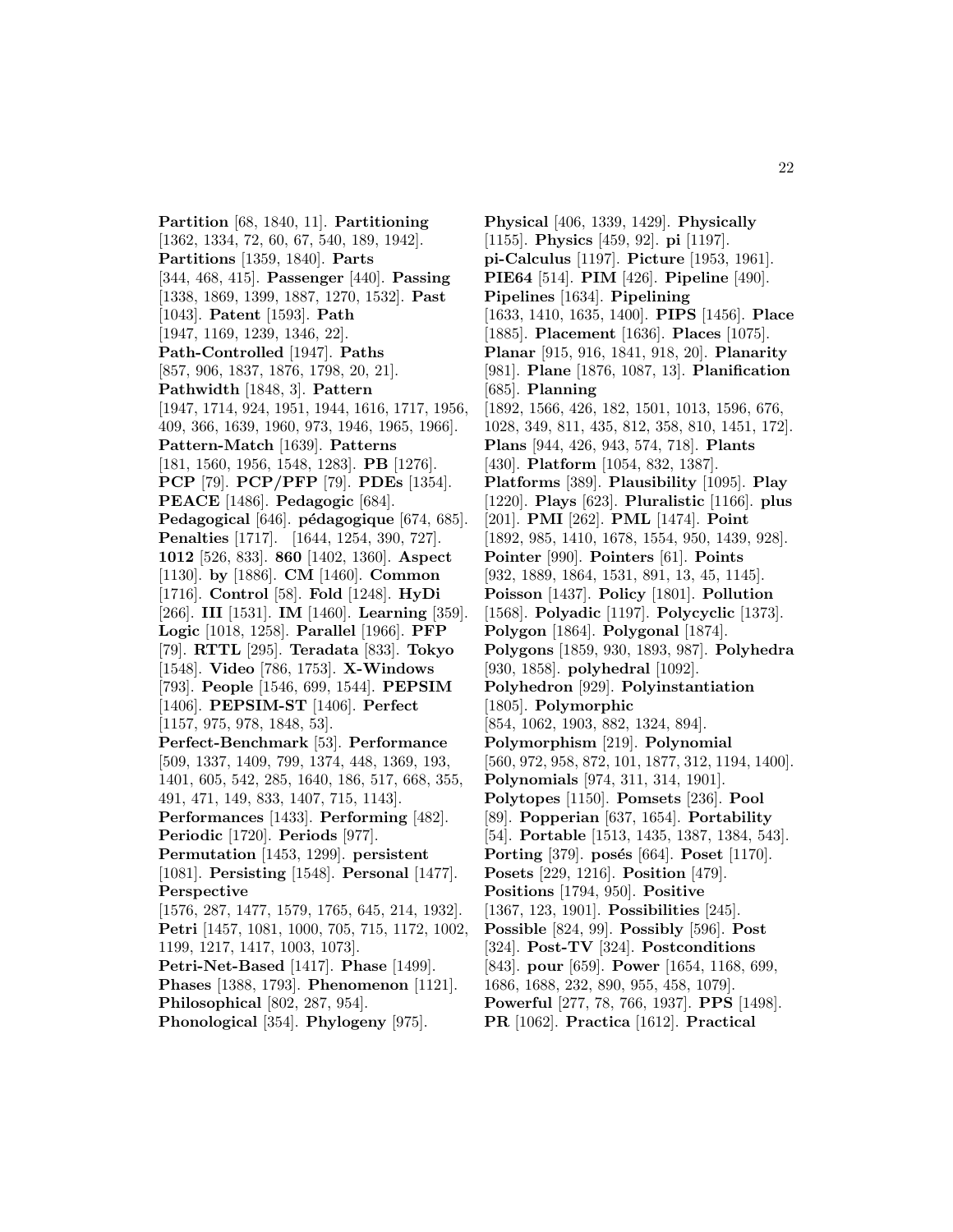[1726, 395, 1379, 812, 51]. **Practice** [245, 1391, 1492, 583, 1598, 298]. **Practitioner** [1593]. **Practitioners** [1590, 1591]. **Pragmatic** [940]. **Pragmatics** [1133]. **PRAM** [979]. **PRAMs** [899, 196]. **Precompiling** [1529]. **Preconditioners** [1371]. **Preconditioning** [1354]. **Preconditions** [843]. **Predicate** [1128]. **Predicates** [1906, 1691, 745]. **Predicative** [296]. **Predictable** [1118]. **Predicting** [391]. **Prediction** [443, 1382, 675]. **Predictive** [1658]. **Preference** [855, 834]. **Preferences** [1316]. **Preliminary** [762, 753, 860]. **PRELUDE** [543]. **premières** [665]. **Preorders** [1011]. **Prescriptive** [1550]. **Presence** [971]. **Presentation** [825, 778, 794]. **Presentations** [790]. **Presenting** [795]. **preservation** [707]. **Preserving** [1248, 1212, 1210, 1075]. **Presorted** [1390]. **Presuppositions** [1133]. **Primal** [1035]. **Prime** [524, 569]. **Primitive** [527, 224, 1085, 1285]. **Primitives** [1820, 1544]. **Prince** [1496]. **Principal** [1840]. **Principle** [598, 2]. **Principles** [1615, 1612, 155, 813]. **Printed** [448]. **priorities** [711]. **Priority** [301, 769, 908]. **Private** [785, 486]. **Probabilism** [1654]. **Probabilistic** [273, 1714, 1229, 1878, 1913, 1011, 1166, 118, 927, 456, 814, 1228, 1349, 1917, 1712, 682, 1017, 1090]. **Probabilities** [1229, 631, 1109]. **Probability** [143, 1146]. **Problem** [1357, 1240, 534, 1838, 701, 1436, 252, 1846, 1883, 635, 1847, 1013, 1730, 501, 730, 962, 197, 1884, 1179, 1918, 1718, 432, 412, 1200, 253, 1137, 1839, 299, 100, 1645, 912, 12, 10, 22, 1107. **problèmes** [664, 645]. **Problems** [1623, 1854, 1160, 438, 1365, 924, 1162, 1148, 568, 486, 922, 906, 1701, 1693, 1703, 1696, 1841, 1871, 1852, 1716, 911, 285, 1448, 385, 263, 623, 938, 1872, 408, 1662, 1187, 926, 11, 14, 21]. **Procedural** [331, 117, 125]. **Procedure** [1649, 1015, 35, 1890, 610, 233, 558, 1082, 1102]. **Procedures** [554]. **Process** [1486, 1225, 276, 1469, 1478,

109, 1461, 277, 1479, 271, 1601, 166, 534, 1483, 1459, 503, 1462, 1471, 1466, 1481, 1489, 1476, 1487, 154, 1472, 1488, 1491, 286, 1464, 638, 1477, 260, 293, 1662, 177, 739, 1602, 168, 1467, 427, 1575, 1484, 1465, 1460, 416]. **Process-Centered** [1471]. **Process-Centred** [177]. **Processes** [1229, 1869, 411, 1198, 1205, 1206, 1911, 1207, 1208, 1913, 1011, 532, 1431, 1480, 525, 477, 1204, 1475, 1228, 1348, 234, 296, 505, 708, 1100, 713]. **Processing** [460, 478, 523, 482, 1435, 1799, 68, 1559, 826, 1503, 183, 814, 1806, 127, 816, 186, 1449, 491, 107, 1807, 1507, 473, 92, 444, 1928, 1939]. **Processor** [1331, 1352, 1445, 1370, 1444, 90, 1368, 394]. **Processors** [1401, 1331, 476, 1376, 1427]. **Produce** [330]. **Product** [1351, 1477, 1598, 47]. **Production** [89, 401]. **Products** [409]. **Professional** [1589]. **Professionals** [1592]. **Profile** [1624]. **Profiling** [1340]. **Program** [1050, 328, 1409, 242, 114, 1419, 837, 1008, 65, 340, 530, 348, 77, 582, 494, 1608, 1210, 142, 76, 709, 1110, 1610]. **Programmable** [370]. **programmed** [9]. **Programming** [1343, 1454, 1265, 744, 1051, 692, 1788, 200, 1040, 1516, 1824, 331, 632, 507, 201, 147, 808, 1511, 1819, 115, 79, 332, 855, 1268, 1822, 1826, 673, 1821, 1046, 937, 1825, 1814, 400, 1058, 628, 1510, 204, 1443, 1493, 1420, 1233, 789, 1267, 207, 123, 1328, 848, 648, 50, 1257, 493, 1815, 1492, 805, 994, 351, 54, 1344, 1264, 1300, 1063, 129, 131, 661, 360, 548, 1067, 546, 1747, 1263, 136, 137, 1266, 670, 211, 227, 595, 1230, 791, 804, 1964, 1831, 1643, 1042, 144, 83, 926, 51, 1456, 1302, 1289, 1290, 1288, 1088]. **Programs** [49, 1249, 852, 1039, 109, 1338, 1830, 580, 1832, 1509, 78, 73, 857, 536, 118, 1817, 995,

119, 1527, 53, 1769, 1043, 1326, 1038, 1906, 1399, 1776, 1891, 1173, 280, 206, 1236, 72, 317, 1250, 573, 94, 125, 384, 545, 870, 541, 1506, 474, 1581, 391, 504, 88, 1445, 358,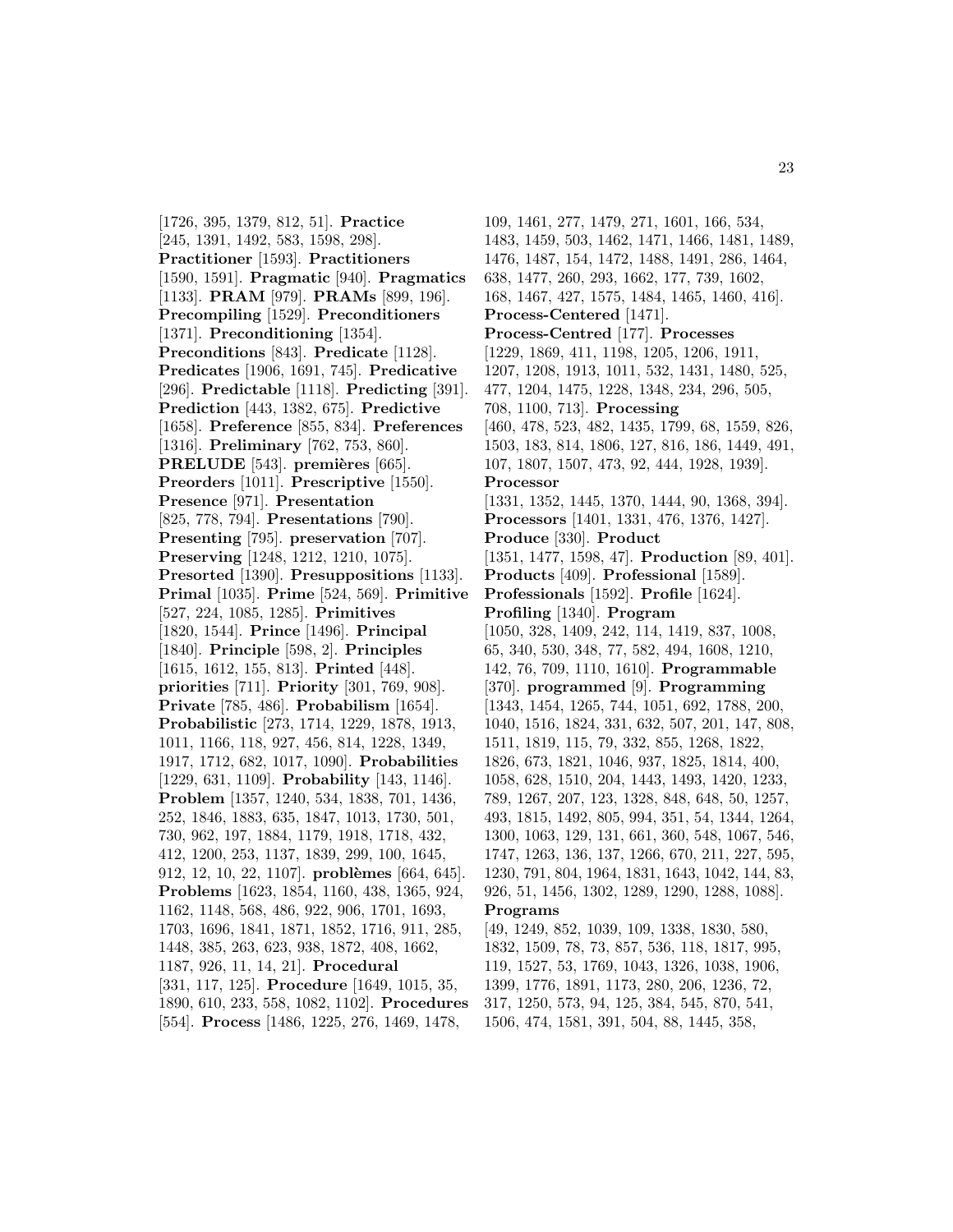1320, 1258, 756, 1027, 363, 845, 884, 1007, 1408, 1275, 74, 1902, 1271, 1417, 1637, 846, 1829, 370, 1327, 85, 1301, 1297, 1094, 1102]. **Progress** [243]. **Proj** [231]. **Project** [727, 1744, 1603, 375, 1386, 398, 1496, 828, 1606, 1614, 463, 321, 359, 92, 479]. **projection** [1092, 1106]. **Projections** [1554]. **Projective** [1]. **Projects** [1605]. **projet** [665]. **Proliferation** [534]. **Prolog** [1256, 804, 410, 1282, 1284, 108, 727, 1413, 1511, 1820, 119, 120, 1262, 1510, 121, 666, 95, 510, 538, 348, 127, 1252, 1064, 1065, 506, 133, 1066, 1531, 138, 888, 1275, 1270, 1532, 505]. **Prolog-Written** [133]. **Promise** [827, 1160]. **Promises** [487, 285]. **Proof** [608, 1015, 1828, 866, 1316, 1294, 582, 583, 297, 588, 610, 574, 1080, 1087, 42]. **Proof-Theory** [1828]. **Proofs** [551, 1052, 1030, 580, 578, 956, 1025, 1312, 868, 1028, 1063, 756, 860, 1102, 1103]. **Propagation** [1832, 1412, 44]. **Properties** [1248, 113, 1913, 561, 1170, 1676, 1692, 1695, 1690, 1118, 884, 1209, 1347, 1210, 1109]. **Property** [992, 1882, 1868]. **Propia** [1071]. **Proportional** [1662]. **Proposal** [338]. **Proposed** [997]. **Propositional** [571, 1213, 614, 891, 849]. **ProPre.** [1063]. **ProQuery** [1274]. **Protection** [425]. **Protein** [1722, 1720]. **Protocol** [780, 771, 798, 1222, 255, 796, 531, 1585, 769, 781, 1429]. **Protocols** [1796, 1802, 529]. **PROTOS** [1498]. **PROTOS-L** [1498]. **Prototype** [616, 414]. **Prototyping** [1749, 1298]. **Provability** [1082]. **Provably** [1629]. **Proved** [1005]. **Prover** [611, 618, 1055, 619, 1060, 622, 579, 1062, 612, 614, 603, 620]. **Provers** [567, 624]. **Provided** [470]. **Providing** [635]. **Proving** [607, 1513, 1321, 590, 599, 1032, 581, 1833, 585, 884, 552, 1901, 597, 1111, 1303, 1094]. **Proximity** [1193]. **Pruning** [1027]. **Pseudo** [137, 1856]. **Pseudo-Resolution** [137]. **Psub** [143]. **PTAH** [478]. **Pumping** [1682, 1681]. **Pundit** [1504]. **Pure**

[997, 1781]. **Purposes** [697]. **Push** [1242]. **Push-Down** [1242]. **Putting** [1599, 297]. **Puzzle** [1957]. **Puzzles** [565]. **PVS** [616]. **Pyramid** [1332].

**Q** [1833]. **QR** [1447]. **Quadric** [1396]. **Quadtrees** [1949]. **Qualified** [702, 43]. **Qualitative** [823, 1553, 1568, 726, 640, 821, 724]. **Quality** [409]. **Quantification** [1748]. **Quantifier** [1025, 1104]. **Quantifiers** [144, 2]. **Quantifying** [853]. **Quantitative** [672]. **Quantity** [1331]. **Quantizer** [1438]. **Quantum** [539]. **Quasi** [866, 959]. **Quasi-Deterministic** [959]. **Queries** [1755, 1778, 1786, 1659, 490, 649, 1091, 1109]. **Query** [1768, 1018, 523, 1262, 1756, 840, 1767, 186, 1900, 180, 1563, 893]. **Quest** [240]. **Questions** [329, 1657, 285, 951]. **Queue** [908]. **Queues** [301, 1383]. **Quickly** [970]. **QUIZ** [339]. **R** [1276]. **Race** [1342]. **Radar** [1356].

**Radius** [1893]. **Raleigh** [836]. **RAM** [302]. **Random** [1032, 920, 15, 19]. **randomization** [1920]. **Randomized** [1732, 1897, 1714, 1850, 1379, 974, 1907]. **Randomizing** [1863]. **Range** [1147, 1850, 990]. **Range-Maxima** [1850]. **Ranking** [1149]. **Raster** [1546]. **Raster-Vector** [1546]. **Rational** [1162, 963, 962, 1575]. **Ray** [187]. **Ray-Z-Buffer** [187]. **RDBMSs** [728]. **Reacting** [690]. **Reactive** [390, 1203, 280, 284, 173, 1209]. **Reactive/** [390]. **Read** [1916]. **Read-Only** [1916]. **Real** [272, 275, 273, 276, 780, 108, 944, 460, 381, 858, 762, 279, 779, 1910, 1034, 283, 285, 286, 287, 385, 288, 396, 938, 379, 291, 292, 506, 372, 465, 1444, 763, 1368, 1223, 781, 413, 380, 1289]. **Real-Number** [1444]. **Real-Time** [273, 780, 108, 460, 381, 858, 279, 779, 1910, 1034, 283, 285, 385, 288, 396, 379, 291, 292, 506, 465, 1223, 781, 380].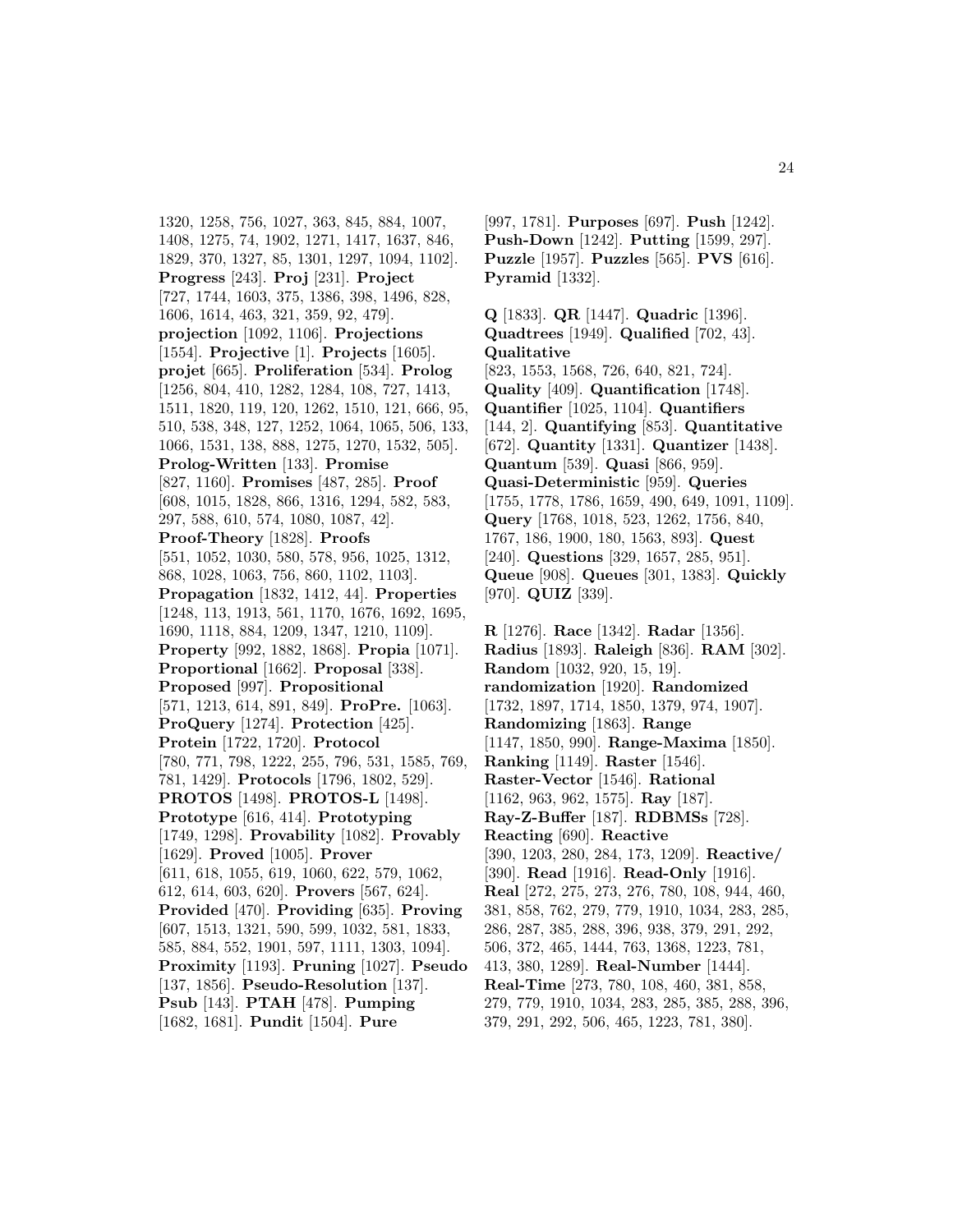**Realistic** [302, 1871]. **Realizability** [752]. **Realization** [1428]. **Reason** [811]. **Reasoning** [947, 112, 1509, 1913, 179, 1555, 1553, 1562, 208, 848, 573, 942, 406, 404, 1815, 1561, 1133, 638, 457, 1552, 845, 1069, 821, 1317, 550, 401, 724, 650, 214]. **Reasoning-Congruent** [638]. **Rebalancing** [910]. **Recipe** [272]. **Recognition** [1947, 1944, 905, 1956, 409, 1149, 418, 1959, 1964, 1946, 1965, 1945]. **Recognizable** [1953, 1961, 716]. **Recognizing** [59, 1859, 1873]. **Recommendation** [1429]. **Recommendations** [1605]. **Reconciling** [157]. **Reconfigurability** [1442]. **Reconfigurable** [1334, 1442, 1351, 1397, 1404]. **Reconfiguring** [322, 308]. **Recording** [1491]. **Recovery** [1955, 1450, 1358]. **Rectangles** [1645]. **Rectangular** [928, 12]. **Rectilinear** [1847, 1837]. **Recurrence** [1431, 1366]. **Recurrences** [59, 961]. **Recursion** [632, 1026, 881, 1285, 1096]. **Recursive** [1650, 530, 573, 541, 873, 424, 1062, 224, 1085]. **Redefining** [1122]. **Redescription** [1662]. **Reduce** [512]. **Reducer** [1538]. **Reducing** [1331, 1360]. **Reduction** [306, 207, 70, 1377, 497, 555, 1393, 1523]. **Reductions** [1897, 967, 1159]. **Redundancy** [1036, 422, 1820, 1020]. **Reference** [1459, 667]. **References** [64, 61]. **Referential** [1738]. **Refinement** [532, 1203, 1199, 257, 1888, 1003, 1077, 1076, 1075, 300, 706]. **refinements** [707]. **Refitting** [943]. **Reflection** [850]. **Reflective** [1821, 747, 753]. **Reflex** [1950]. **Reform** [1026]. **Refutations** [1024]. **Regard** [387]. **Regionalization** [1549]. **Regions** [1537]. **Register** [1633, 1632, 62]. **Regular** [36, 1719, 1659, 127, 1717, 1179, 1359, 884, 1959, 961, 1194]. **Related** [1345, 1670, 1697, 1702, 1858, 1154, 926]. **Relating** [237, 1037]. **Relation**

[1823, 199, 586, 311, 1914, 841, 1285]. **Relation-Finding** [311]. **Relational** [1268, 171, 841, 1141, 1091, 1139, 1136]. **Relations** [306, 1758, 1760, 1764, 225, 40, 728, 1833, 886, 936, 1741, 1255, 1818, 1104]. **Relationship** [1560, 1745, 1740, 126, 1750]. **Relationships** [1555, 1866, 1275]. **Relativizations** [1854]. **Relativized** [968]. **Relevance** [1313]. **Reliability** [198, 6]. **Reliable** [972, 519]. **Remainder** [581]. **Remarks** [1158]. **Remediation** [363]. **Remote** [732]. **Renaming** [62]. **Rendez** [395]. **Rendez-Vous** [395]. **Reordering** [1831]. **Reorganization** [913]. **Repeated** [516]. **Replacement** [1830, 1708, 1668, 1705, 1706, 1707, 1667, 1278]. **Replay** [1342, 1336]. **Replicated** [1806]. **Replication** [1533]. **Replication-Based** [1533]. **Report** [615, 762, 753]. **Reporting** [990]. **Represent** [721]. **Representation** [425, 1117, 1130, 65, 451, 1834, 384, 814, 56, 652, 841, 1128, 1507, 651, 1929]. **Representations** [166, 1268, 1386, 638, 639, 261, 233, 1108]. **Representing** [1127, 1644, 450, 803, 449]. **Requirements** [167, 163, 828, 1124, 1472, 1794, 1581, 159, 783]. **Research** [703, 1697, 1702, 1578, 688, 89, 1924]. **Resemblance** [181]. **residue** [710]. **Resistant** [604]. **Resolution** [1021, 1036, 1022, 1948, 1826, 568, 1014, 137, 1324, 971, 610, 598, 1323, 2, 1090, 645]. **Resolution-Based** [610]. **Resource** [1377, 288]. **Resource-Bound** [288]. **Restatement** [1755]. **Restricted** [1659, 188, 1881, 2]. **Restricting** [1663]. **Restructuring** [501, 76]. **Resultant** [312]. **Results** [1869, 1891, 964, 1614, 1760, 926, 1332, 860, 1292, 1105]. **Retraining** [422]. **Retrieval** [899, 912]. **Return** [1869]. **Reusable** [488, 268, 1627, 380]. **Reuse** [162, 1576, 1527, 1578, 412, 1579, 161, 378, 489]. **Reusing** [1742, 1480, 389]. **réutilisable** [644]. **Reversal** [1346]. **Reverse** [1511, 966].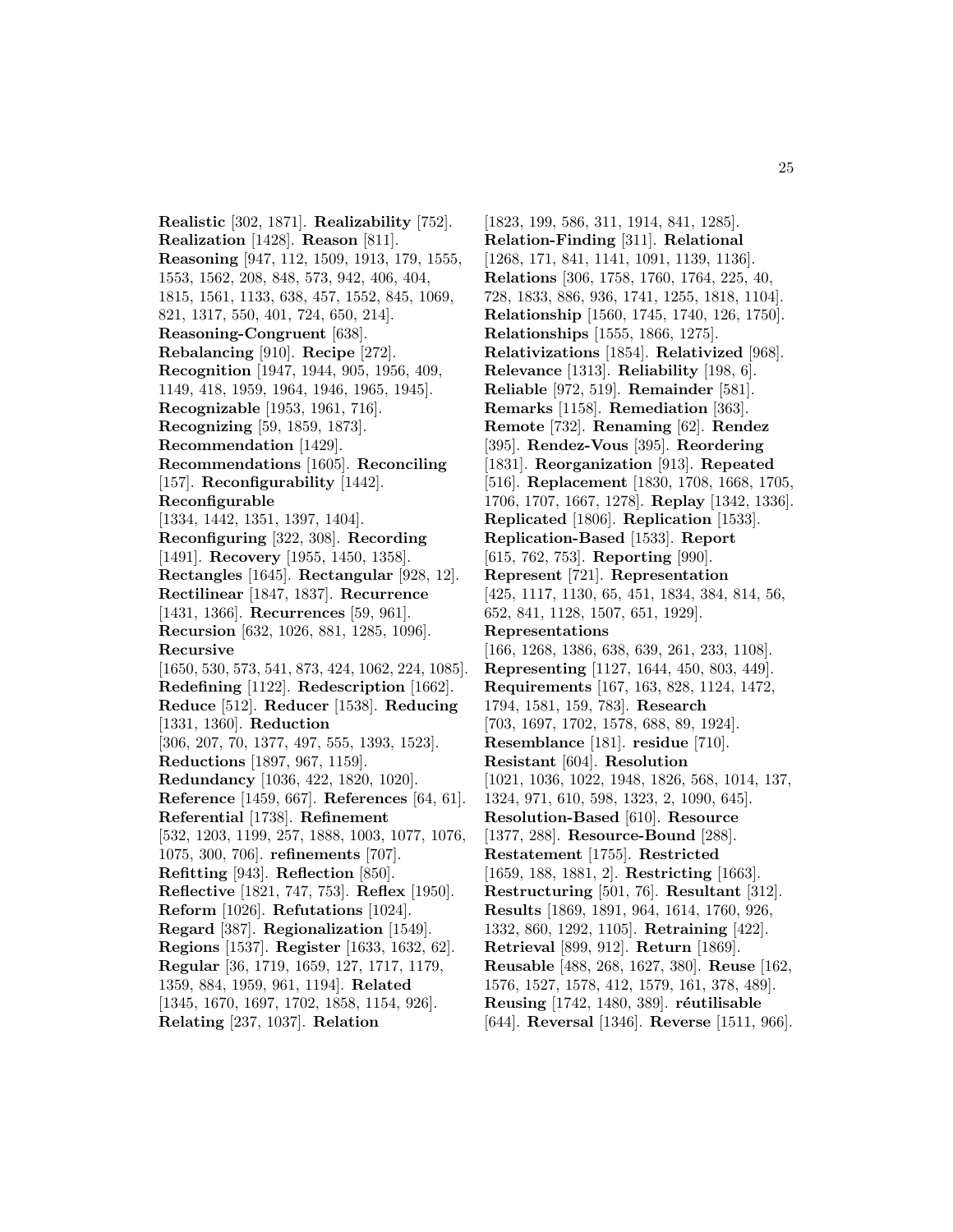**Reversibility** [1176]. **Reversible** [1958]. **Reversing** [46]. **Revision** [1813, 1531, 1313]. **Revisited** [698, 627, 1884, 1868, 892]. **Rewrite** [986, 1279]. **Rewriter** [985]. **Rewriting** [204, 477, 1037, 605, 594, 559, 1868, 1049, 1196, 558, 1280, 1281, 1291, 1286, 6, 7, 1111]. **RHODOS** [1800]. **Right** [437]. **Rigidity** [1907, 1840]. **Ring** [798]. **Rings** [476, 91]. **RISC** [1361]. **Robin** [1843]. **Robot** [436, 1451]. **Robotic** [434]. **Robots** [435, 1931]. **Robust** [867, 1517]. **Role** [1478, 824, 813, 623, 948]. **Roles** [1756]. **ROO** [612]. **Roots** [1524]. **Rough** [455]. **Round** [1843]. **Routing** [1441, 544, 1453, 1852, 907, 195, 91, 485, 18]. **RRL** [605, 604]. **RUE** [568]. **Rule** [1031, 1812, 431, 38, 1196]. **Rule-Based** [1812, 431]. **Rules** [839, 586, 1118, 1311]. **Run** [65]. **Run-Time** [65]. **Runtime** [382, 1627]. **Russia** [1762]. **RVF** [613]. **S** [86, 1808]. **S4** [135]. **sa** [685, 1460]. **SA/**

**CM/IM** [1460]. **Safe** [1247, 123, 1091]. **Safety** [1913, 295]. **Sample** [1871]. **Satisfaction** [438, 432]. **Satisfiability** [872]. **Saving** [1787]. **Scaffolding** [638]. **Scalability** [486]. **Scalable** [832, 1381, 75, 1519]. **Scalar** [1633, 57]. **Scale** [408]. **Scales** [1561]. **Scaling** [402]. **Scaling-Up** [402]. **Scattered** [899]. **Scenarios** [447]. **Scenes** [189]. **Scheduler** [392]. **Scheduling** [1634, 1495, 1401, 1399, 522, 1636, 778, 911, 811, 777, 1433, 745, 90, 445, 1404, 1494]. **Schema** [170, 838, 831, 1741]. **Schemas** [1742, 1740]. **Schemata** [1807]. **Schematic** [877]. **schematization** [1285]. **Scheme** [1527, 773, 1251, 122, 66, 1416, 499, 888, 1439, 1902, 19, 1290]. **Schemes** [1515, 648, 1863]. **School** [625]. **Science** [626, 1596, 991, 1613, 950, 948, 1597, 1594, 1930, 1925]. **sciences** [1919]. **Scientific** [1491, 1643]. **Scientists** [951]. **scope** [703].

**Scoping** [1623]. **Screen** [355, 356]. **SDEs** [167]. **Sealed** [1264]. **Search** [910, 194, 467, 1845, 1020, 1023, 583, 132, 1663, 588, 1143, 1140]. **Searching** [1147, 923, 1841, 1715, 1392, 1870, 1713, 1856]. **Second** [1810, 820, 657, 668, 4]. **second-order** [4]. **SECReTS** [1499]. **Secure** [1785, 1806, 1807]. **Security** [1789, 1795, 1794, 1807, 1808]. **Segment** [989]. **Segments** [1892, 1874]. **Selected** [182, 953, 1138]. **Selecting** [437]. **Selection** [1036, 511, 1853, 736, 1916]. **Selective** [1880]. **Selector** [1631]. **Self** [267, 1421, 696, 349, 1845, 1945]. **Self-Adjusting** [349, 1845]. **Self-Improving** [696]. **Self-Organizing** [1421, 1945]. **Self-Study** [267]. **Selfspell** [363]. **Semantic** [587, 223, 1117, 578, 1127, 1403, 1784, 1212, 741, 1741]. **Semantically** [601]. **Semantics** [1241, 1040, 1039, 109, 1827, 110, 1626, 117, 118, 528, 1825, 120, 1130, 1769, 1761, 1319, 171, 1038, 1776, 1828, 1172, 281, 848, 1124, 738, 1002, 284, 751, 994, 1385, 752, 1234, 1217, 210, 1320, 498, 1269, 1185, 1113, 739, 1325, 997, 1012, 1190, 1191, 227, 221, 753, 743, 1073, 1078, 846, 740, 1301, 1284, 706, 1283, 709, 1294, 1088, 1100, 1101]. **Semi** [963, 1776, 1186]. **Semi-Commutations** [963, 1186]. **Semi-Strict** [1776]. **Semialgebraic** [1147]. **Semicomputable** [763]. **Semigroups** [36, 1187]. **Semiring** [962]. **Sense** [398, 251]. **Sensible** [1825]. **Sensing** [1931]. **Sensitive** [960, 1894]. **Sensitivity** [1957]. **Sensor** [1565]. **Separating** [1793]. **Separation** [1652, 968]. **Separators** [1841, 17]. **SEPIA** [1065]. **Sequence** [925]. **Sequences** [1390, 1423]. **Sequencing** [683]. **Sequent** [140, 889, 588]. **Sequential** [1516, 493, 1907, 546, 884, 885, 1308, 1966]. **Sequential/Parallel** [1966]. **Sequentiality** [594]. **Serial** [1723, 1360, 1376]. **Serialisation** [545, 1297]. **Series** [919, 962, 574, 444]. **Series-Parallel** [919].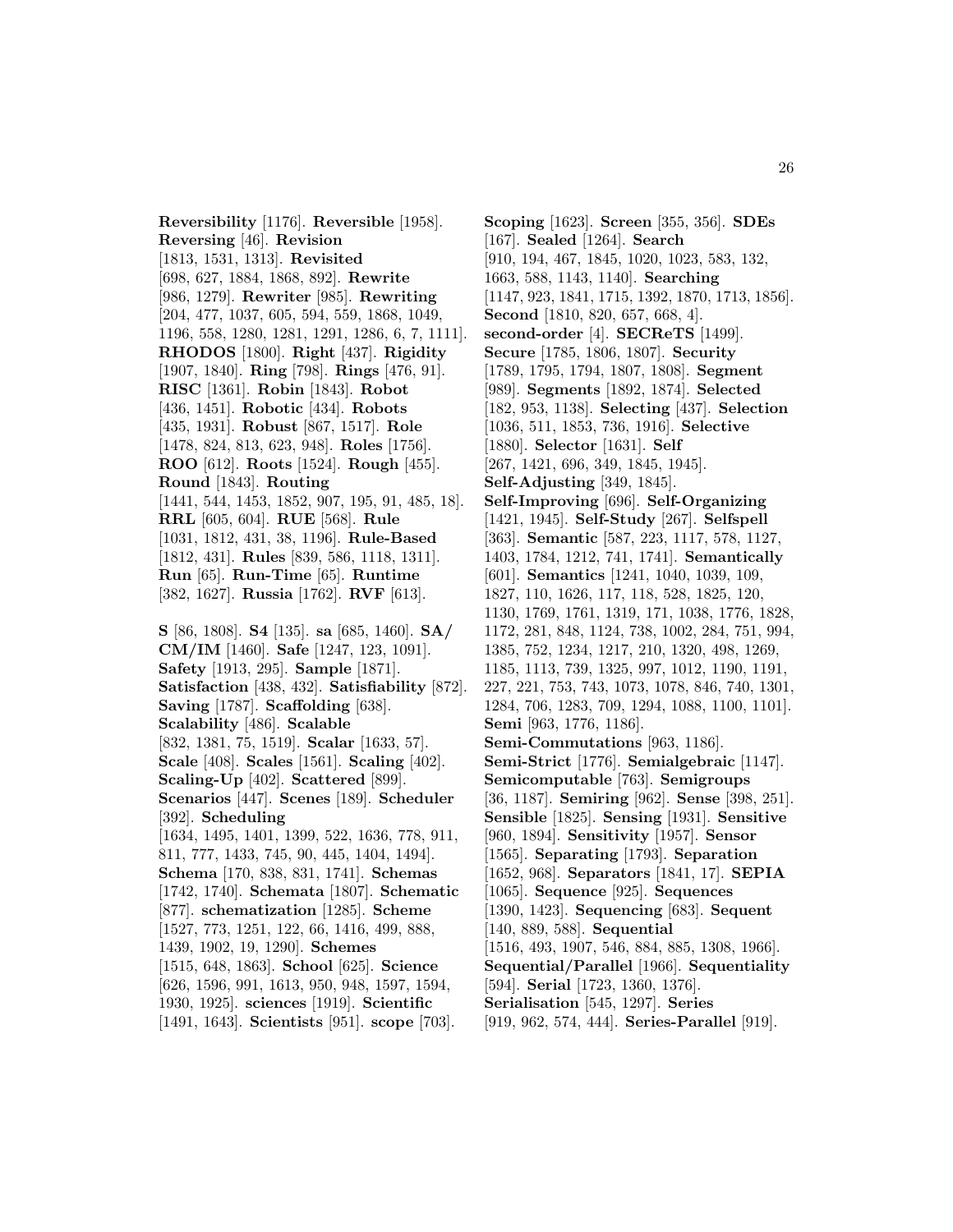**Servers** [89]. **Service** [781]. **Session** [1607, 1580, 1603, 1576, 1590, 1612, 1588, 1572, 1586, 1600, 1582, 1598, 1594]. **Sessions** [785]. **Set** [1788, 581, 1730, 1893, 925, 39, 518, 874, 394, 1184, 1508, 388, 562, 1781, 98, 1085, 1937]. **Set-Associativity** [518]. **Set-Term** [1788]. **Sets** [1147, 1897, 967, 1880, 232, 958, 227, 1047, 190, 961, 455, 1033, 1963, 763, 1195, 912, 14]. **Sets-of-Support** [1033]. **Setting** [576]. **Shallow** [1129]. **Shape** [1955]. **Shaped** [1859]. **Shared** [106, 1426, 1409, 193, 1379, 518, 1380, 1521, 1522, 1344, 491, 1381, 1035, 75]. **Shared-Memory** [106]. **Sharing** [1902, 1286]. **Sheaf** [740]. **Shell** [252, 250, 686, 176, 370, 369]. **Shells** [694]. **Sherlock** [349]. **Shift** [1351, 1118, 323]. **Shifting** [950]. **Short** [27, 713]. **Shortening** [1025]. **shortest** [20, 22]. **Should** [669]. **Shrinking** [500]. **Shuffle** [1169, 1335]. **Shuffle-Exchange** [1335]. **SHUNYATA** [602]. **SICStus** [1066]. **Sided** [1856]. **Sigma** [1609]. **Signal** [444, 1144, 1939]. **Signals** [1356]. **Silent** [1226]. **SIMCDL** [546]. **SIMD** [84, 482, 124, 1350, 1541]. **Similarity** [925, 1741]. **Simple** [672, 1401, 316, 216, 1882, 222, 133, 1663, 1190, 766, 54]. **Simplex** [990, 1428]. **Simplex-Method** [1428]. **Simplifications** [1680]. **Simplified** [1307, 914]. **Simplifying** [1739]. **Simulating** [546]. **Simulation** [1432, 823, 105, 1410, 1443, 350, 639, 386, 1232, 464, 1423]. **Simulations** [193, 289]. **Simulator** [1406]. **Simultaneous** [228]. **Since** [885]. **Single** [1023]. **Situation** [342]. **Six** [1609]. **Size** [913, 1617, 1883, 1730, 1954, 1853, 958, 1255]. **Skeletal** [944, 426]. **Skeleton** [731]. **Slicing** [1260]. **Small** [1167, 1617, 1685, 1687, 1883, 1177, 1867, 1908, 900, 1154]. **Snapshots** [315]. **Social** [1464, 1465]. **Socio** [627]. **Socio-Technical** [627]. **SODA** [346]. **Software** [461, 1486, 488, 1337, 1478, 695,

330, 1461, 1615, 1419, 1601, 1577, 1609, 1483, 162, 1576, 1599, 1510, 1466, 1595, 1480, 160, 1574, 1584, 1572, 1589, 1573, 1606, 1487, 521, 1812, 1592, 1571, 346, 1635, 1596, 1570, 1472, 1614, 1605, 1610, 1604, 1464, 1591, 1581, 1587, 379, 1387, 410, 365, 419, 1578, 177, 1608, 1598, 150, 1602, 617, 1905, 412, 1467, 156, 1579, 1465, 161, 1593, 1597, 389, 735, 1400, 97, 374, 543, 1361, 1594, 1925, 1928]. **Software-Monitor** [1337]. **SOL** [151]. **Solid** [1856]. **Solution** [1623, 516, 1354, 1353, 1448, 263, 389, 1645]. **Solvability** [29]. **Solve** [1436, 1841, 938, 14]. **Solver** [1437]. **Solvers** [313]. **Solving** [1899, 438, 252, 730, 1424, 432, 253, 1366, 894, 1363]. **Some** [1649, 1337, 1158, 1854, 592, 1814, 1690, 1699, 802, 1090, 1841, 285, 817, 210, 1118, 1211, 901, 1917, 143, 1173, 1848, 11]. **Sometimes** [1211]. **Sorted** [564, 596, 563, 594, 1048, 879, 1324, 562, 1280]. **Sorting** [1390, 1174, 933, 1352, 1886, 1916, 934, 1885]. **Sorts** [596]. **Soundness** [1012]. **Source** [375, 1792, 378]. **Sources** [1651, 727]. **Space** [1208, 956, 120, 1481, 1547, 231, 475, 933, 435, 322, 1787, 1189, 1663, 372, 682]. **Space-Bounded** [956]. **Space-Efficient** [475]. **Space-Saving** [1787]. **Spaces** [932, 1020, 1193]. **SPADE** [1469]. **Spanners** [1849, 903]. **Spanning** [1394, 192]. **Sparse** [1897, 1862, 1895, 1365, 1354, 903, 974, 1371, 1407]. **Sparse-Grid-Preconditioning** [1354]. **Spatial** [1644, 1550, 1559, 1553, 1560, 1562, 1544, 184, 185, 186, 1561, 1552, 191]. **Spatial-Linguistic** [1562]. **Spatio** [1565]. **Spatio-Temporal** [1565]. **Special** [586]. **Special-Relation** [586]. **Specific** [1772, 1210, 485]. **Specification** [837, 1510, 1466, 1746, 1904, 124, 1794, 285, 288, 876, 164, 878, 1888, 1272, 1474, 296, 141, 1793, 1223, 299, 1097]. **Specification-Based** [1746]. **Specifications** [273, 520, 1241, 1218, 839, 1631, 255, 157, 1224, 547, 875, 292, 386,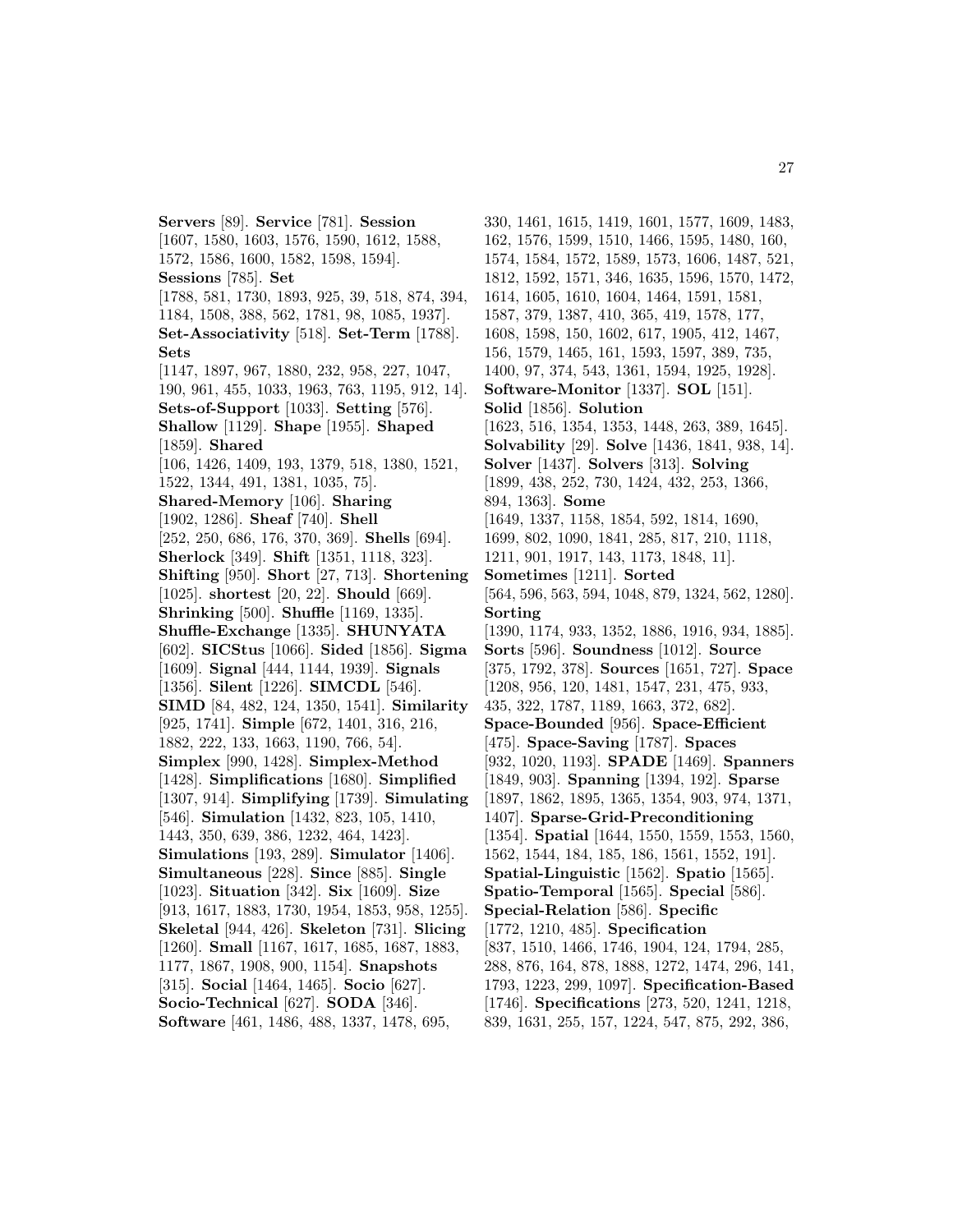1622, 1007, 258, 1278, 1298]. **Specifying** [790, 411, 1887]. **spectral** [1942]. **Speed** [770, 1376, 781]. **Speeding** [1067, 1195]. **Speeding-up** [1067, 1195]. **Speedup** [391, 1412]. **SPELL** [1483]. **Spelling** [363]. **Spes** [1050]. **sphere** [1145]. **Spheres** [931]. **SPIKE** [1055]. **SPL** [1490]. **Splicing** [1962, 1664]. **Split** [1770]. **Splitting** [301]. **spread** [18]. **SQL** [834]. **Squares** [977, 957]. **Squaring** [516]. **ST** [707, 1406]. **ST-idea** [707]. **Stability** [1365]. **Stabilization** [1941]. **Stable** [865, 1776, 869, 1093, 313, 1428]. **Stably** [933]. **Stacks** [1844]. **Stance** [950]. **Standard** [1510, 597]. **Standardized** [337]. **Stanford** [521]. **Star** [1394]. **State** [276, 1208, 278, 690, 1224, 547, 1177, 891]. **State-Space** [1208]. **Stategies** [544]. **Statement** [1385]. **Statements** [552]. **Static** [1524, 503, 1399, 1891, 1418]. **Station** [372]. **Stationary** [1358]. **Statistical** [956, 1740, 1879, 1349]. **Statistics** [364, 689, 444]. **Steiner** [10]. **Step** [174, 1386, 1038, 1226, 804]. **STI** [685]. **Stochastic** [1936, 715, 1940]. **Stock** [443]. **Storage** [71, 508, 830]. **Stories** [1805]. **Storing** [368]. **Story** [322]. **STRAda** [393]. **Strategic** [1501, 396]. **stratégie** [674]. **Strategies** [1646, 341, 155, 207, 195, 668, 357, 688, 670, 421, 324, 1293]. **Strategy** [770, 553, 1841, 355, 1411, 1143, 1195, 1304]. **Stream** [1152]. **Streams** [775]. **Strengthening** [1663]. **Stress** [106]. **Strict** [306, 1776, 437]. **Strictness** [854, 1245]. **Strikes** [975]. **String** [1726, 1725, 1687, 1688, 1730, 1731, 1914, 1713, 1049]. **String-Graph-Generating** [1687, 1688]. **Strings** [1174, 1883, 1729]. **Strive** [553]. **Strong** [1652, 1165, 252, 1328, 845]. **Strong-Problem-Solving-Shell** [252]. **Strongly** [232, 313]. **Structural** [1218, 1854, 715, 432, 421, 1896]. **Structurally** [1790]. **Structure** [520, 1159, 1720, 1331, 765, 993, 1418].

**Structured** [1046, 343, 1344]. **Structures** [1120, 235, 536, 524, 861, 182, 1239, 239, 1866, 515, 322, 191, 1115, 85, 7]. **Structuring** [163, 335]. **Stub** [1801]. **Student** [673, 677, 679, 358, 680, 669, 670, 649, 682]. **STUDIA** [633]. **Study** [267, 571, 799, 111, 1442, 1904, 1219, 1133, 833]. **Studying** [766]. **Style** [342, 126, 1270, 895, 656, 41]. **Styles** [326]. **Subdivisions** [928]. **Subinstruction** [1414]. **Subject** [335, 355]. **Sublogics** [849]. **Submarine** [425]. **Submodular** [1840]. **Suboptimal** [983]. **Subscripted** [1633]. **Subsequence** [1883, 1729, 1716, 1718]. **Subset** [1659, 570]. **Subsets** [754]. **Substitution** [228]. **Substitutions** [1165, 1283, 1296]. **Substructure** [1722]. **Subsumption** [1242, 1783, 1117]. **Subsumption-Oriented** [1242]. **Subsystem** [1341]. **Subtrack** [1595]. **Subtraction** [658]. **Subtypes** [225, 555]. **Success** [1609, 702]. **sufficient** [1281]. **Suffix** [1712]. **Suitable** [1471]. **Sum** [344, 574]. **SUMIT** [362]. **Summary** [1269, 1946]. **SUN** [792]. **SUPER** [1754]. **SUPER-Visual** [1754]. **Supercomputer** [526]. **Superfiniteness** [1900]. **Superperfection** [921]. **Superpolynomial** [1895]. **Superposable** [1192]. **Superposition** [584, 1036]. **Superscalar** [1439]. **Supervisory** [646]. **Support** [786, 1053, 771, 779, 382, 767, 778, 768, 506, 787, 1067, 455, 1033, 388, 446, 724, 142]. **Supported** [1479]. **Supporting** [448, 1464, 222, 429, 161]. **SUPRENUM** [483, 1355]. **Surface** [832]. **Survey** [275, 714, 716, 717]. **SWG** [388]. **Switch** [1385]. **Switched** [774]. **switches** [1928]. **Switching** [1413, 773, 1351]. **Symbol** [1623]. **Symbolic** [1554, 1336, 1552, 97, 642]. **symbolique** [681]. **Symmetric** [1447, 1367, 1880, 1360, 313, 1368]. **Symmetrical** [885]. **Symmetries** [181, 571]. **Symmetry** [1877, 16]. **SYMPATIX** [482].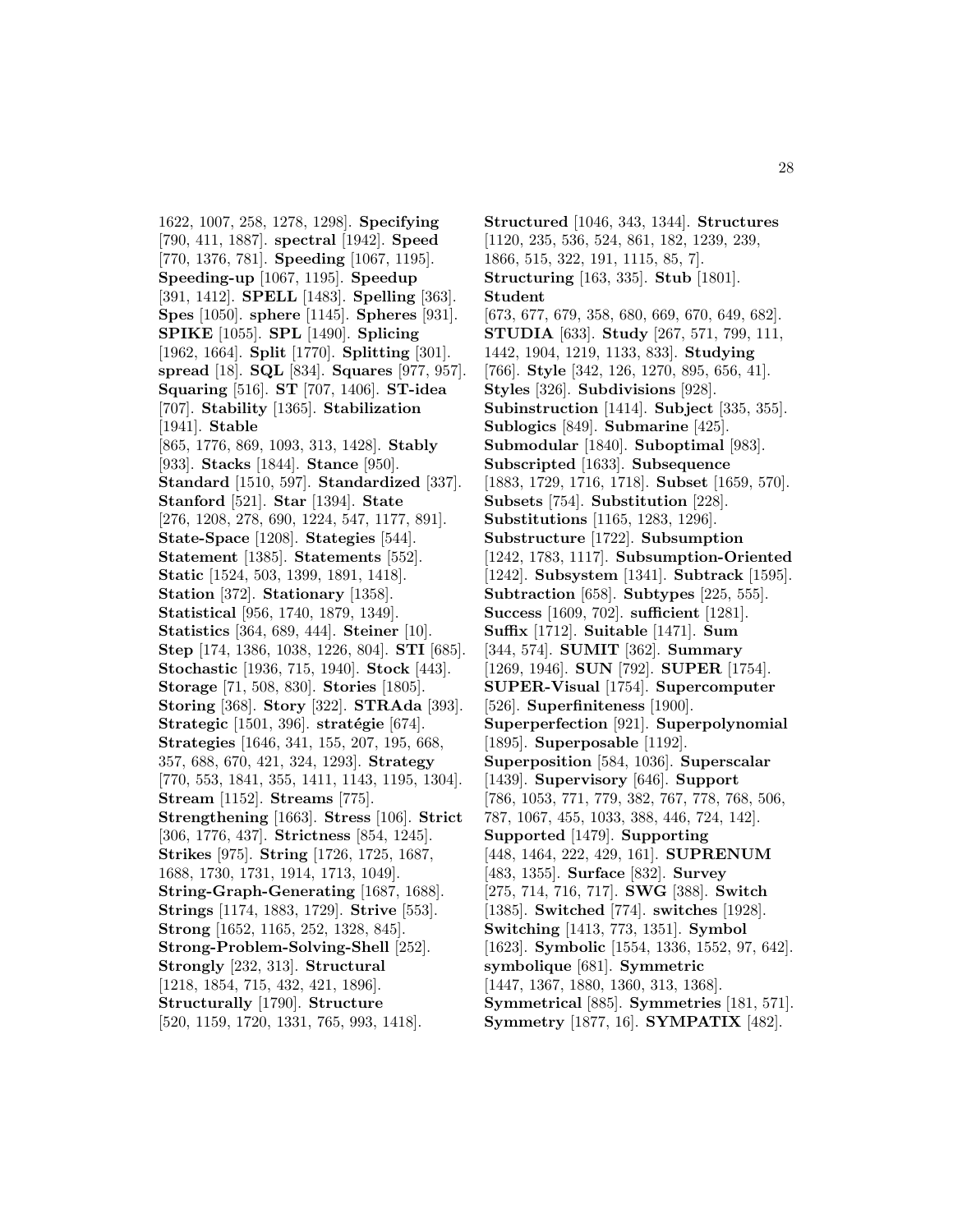**Synchronisation** [1520]. **Synchronization** [774, 1329, 776, 1388, 1233, 382, 775, 1348, 1772, 1349, 1232, 489, 710]. **Synchronized** [790, 964]. **Synchronous** [897, 1234]. **Syntactic** [1947, 1948, 470, 1305]. **Syntax** [1618, 131, 1113, 1313, 42]. **Syntax-based** [1313]. **Syntax-Driven** [1113]. **Synthesis** [1321, 573, 187, 293, 156, 1110]. **System** [1050, 947, 602, 1051, 1337, 1052, 425, 393, 459, 430, 823, 441, 1268, 698, 1499, 785, 621, 599, 699, 1058, 1512, 606, 194, 339, 1061, 803, 382, 1322, 340, 1476, 522, 341, 696, 1267, 343, 1526, 50, 778, 1475, 285, 1517, 406, 652, 246, 1438, 415, 180, 352, 876, 40, 472, 357, 469, 418, 291, 1797, 506, 361, 787, 1067, 149, 616, 423, 1518, 1888, 268, 951, 838, 1921, 617, 168, 726, 1069, 660, 473, 1275, 783, 601, 1411, 1417, 834, 458, 694, 445, 1070, 1800, 671, 613, 543, 642, 1541, 1396, 1087, 1924, 770, 470, 413]. **Systematic** [1943, 617]. **système** [633, 678, 659]. **systèmes** [651]. **Systemic** [680]. **Systems** [1221, 273, 1457, 328, 1432, 395, 1054, 112, 37, 827, 448, 1018, 1789, 381, 533, 643, 80, 858, 1844, 646, 627, 403, 516, 986, 179, 278, 820, 720, 593, 264, 400, 1238, 163, 1431, 390, 1799, 1319, 1771, 840, 1574, 721, 1203, 1037, 377, 1202, 748, 93, 282, 832, 283, 284, 154, 722, 148, 39, 811, 1790, 594, 468, 1887, 184, 185, 517, 466, 1804, 732, 288, 431, 353, 1264, 251, 289, 1867, 686, 1348, 290, 491, 320, 661, 687, 292, 1912, 667, 294, 959, 1868, 1006, 173, 295, 719, 589, 1502, 1209, 1602, 1010, 399, 1191, 1905, 421]. **Systems** [1049, 1743, 1347, 270, 427, 258, 961, 1962, 725, 1366, 1664, 662, 90, 1363, 610, 743, 1519, 416, 729, 734, 38, 1196, 401, 558, 976, 300, 539, 380, 1818, 1925, 1278, 1298, 1942, 711, 1279, 1294, 6, 717, 7, 1110, 1111]. **Systolic** [1357, 536, 496, 1359, 1358].

**t** [1367, 1337]. **Table** [1897]. **Tableau** [618, 1321]. **Tableau-Based** [618, 1321]. **Tableaux** [587]. **Tables** [1623, 624]. **Tactic** [590]. **Tactic-Based** [590]. **Tagging** [216].

**Tail** [573, 989]. **Tail-Recursive** [573]. **Tailoring** [461]. **Tale** [772]. **Talk** [1225, 1219, 1209, 1214, 1277, 1300, 1288]. **Tally** [1862]. **Task** [1413, 683, 121, 65, 255, 58, 93, 392, 384, 540, 355, 940, 1404]. **Task-Level** [940]. **Task-Switching** [1413]. **Tasks** [267, 105, 1521, 812, 1433, 661]. **TBLL** [1082]. **TC2000** [509, 1364, 79]. **TCB** [1792]. **TCCS** [999]. **Teacher** [693]. **Teaching** [329, 1577, 1056, 345, 1585, 1591, 1587, 360, 323, 1575]. **Team** [1614]. **Technical** [627, 455, 1933]. **Technique** [1770, 1249, 1354, 154]. **Techniques** [742, 200, 1566, 460, 278, 1238, 1256, 338, 501, 186, 196, 129, 809, 500, 1514, 715]. **Technology** [1610, 938, 465, 1922, 76, 413]. **Telecommunication** [404]. **Telecommunications** [772]. **Teleconferencing** [796]. **Template** [1720, 1960]. **Temporal** [576, 438, 992, 1756, 1043, 577, 1213, 304, 1740, 1124, 1565, 1212, 1887, 875, 457, 885, 1308, 136, 1888, 140, 889, 1545]. **Ten** [1735]. **Tense** [1130]. **Tense/Aspect** [1130]. **tensor** [47]. **tentative** [583]. **Tenter** [424]. **Term** [1788, 985, 1117, 204, 1037, 1286, 355, 1868, 1639, 558, 1111]. **Termination** [1248, 592, 1817, 1280, 1037, 1279, 495, 1281, 1094, 1111]. **Terminological** [450, 208, 1311]. **Terminology** [1114]. **Terminology-Intensive** [1114]. **Terms** [1321, 1322, 232, 127, 132, 1047]. **Terrain** [1557]. **Test** [1158, 1882, 958, 409, 388]. **Testclasses** [844]. **Testing** [1198, 1011, 1631, 340, 1204, 1199, 921, 318, 419, 421, 689, 1800, 446, 981]. **Tests** [1389]. **Texas** [1604]. **Text** [327, 322, 1131, 1727, 452]. **Their** [118, 1256, 868, 874, 62, 1187, 983, 1073, 6, 1109]. **Them** [1836]. **Theorem** [567, 1303, 1513, 611, 618, 1321, 1055, 590, 619, 599, 1032, 1060, 1678, 1694, 1683, 581, 622, 579, 1628, 1062, 612, 585, 1868, 624, 614, 603, 597]. **Theorems** [607, 229, 1910]. **Theoretic**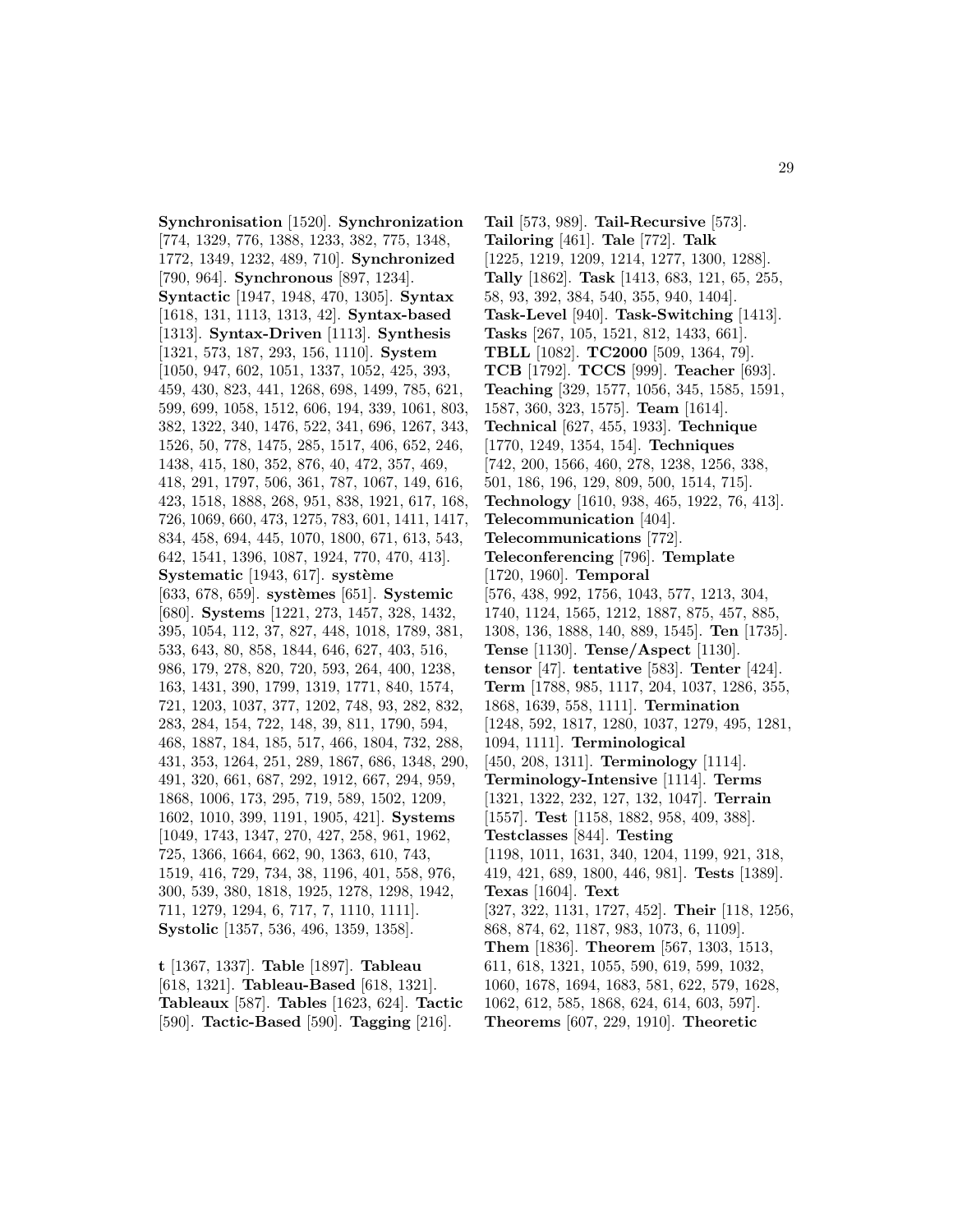[1040, 731, 34, 1827, 1693, 1695, 1690, 1699, 1696, 1900, 874, 1890, 1007, 100]. **Theoretical** [571, 1725, 1442, 442, 1123]. **Theories** [554, 242, 202, 591, 844, 993, 1777, 1035, 1303, 1305, 1925, 1086]. **Theory** [1235, 274, 32, 226, 1022, 1854, 1205, 655, 1391, 1828, 1780, 1549, 1316, 755, 1794, 39, 1048, 1492, 1310, 874, 1563, 1750, 752, 318, 877, 210, 130, 583, 661, 881, 757, 1151, 1325, 1639, 589, 1543, 298, 753, 754, 1762, 1152, 1306, 682, 305, 1282, 18, 1085, 42, 43, 1108, 1138]. **Theory-Guided** [661]. **There** [1560]. **Thermodynamics** [1542]. **thesis** [1137]. **Thinking** [262]. **Thinning** [1398]. **Thrashing** [68, 501]. **Threaded** [101, 1522]. **Threads** [1414]. **Three** [1865, 1470, 1729, 831, 1966, 928]. **Three-Dimensional** [1966, 928]. **Three-Level** [831]. **Threshold** [1878, 900]. **Thue** [37, 38]. **Tight** [12]. **Tightly** [517]. **TIM** [295]. **TIM/RTTL** [295]. **Time** [272, 275, 273, 1225, 276, 780, 108, 1850, 1413, 460, 381, 858, 1838, 278, 511, 1527, 315, 279, 779, 65, 1910, 1873, 767, 1034, 283, 104, 1353, 1547, 284, 285, 238, 286, 1226, 1640, 307, 287, 1887, 385, 288, 396, 1877, 1926, 379, 1184, 291, 292, 506, 322, 787, 1214, 372, 465, 140, 297, 783, 1400, 1637, 1223, 781, 1450, 444, 380, 73, 25]. **Time-Bounded** [1413]. **Time-Critical** [767, 1887, 787]. **Time-Dependent** [511, 104]. **Time-Lapse** [315]. **Time-Parallel** [104, 1353]. **Timed** [1221, 274, 277, 1222, 282, 290, 294, 293, 296, 298, 1227, 1223, 300]. **Timely** [1804]. **Timestamping** [316]. **Timing** [1000, 1792, 289, 1209]. **Timing-Based** [289]. **Timing-Channel** [1792]. **TK** [123]. **Toeplitz** [313]. **Token** [978, 798]. **Tokens** [1415, 705]. **Tolerance** [1799, 18]. **Tolerant** [484, 1851, 1518, 1444]. **Tolerating** [1329]. **Too** [1648]. **Tool** [818, 160, 1406, 155, 317, 1792, 1336, 353, 82, 394, 1064, 189, 176, 1408, 368, 1384, 694, 376].

**Toolkit** [786, 1271]. **Tools**

[790, 265, 249, 1476, 630, 1114, 693, 1735, 262, 470, 1508, 891, 172, 367, 1937]. **Toolset** [388, 1298]. **Top** [1619]. **Top-Down** [1619]. **Topics** [182, 1154, 1138]. **TOPMUSS** [470]. **TOPMUSS-System** [470]. **Topological** [1555, 1558]. **Topologically** [1858]. **Topology** [761, 1422]. **Topsy** [479]. **Torus** [907]. **Total** [1650, 1876]. **Touch** [356]. **TOVE** [398]. **tracage** [674]. **Trace** [1218, 1262, 1002, 94, 82, 1231, 1196]. **Trace-Rewriting** [1196]. **Traces** [236, 1001, 1170, 743, 716]. **Tracing** [187]. **Track** [1881]. **Tracking** [469, 417]. **Trade** [236]. **Trade-Offs** [236]. **Tradeoffs** [1584]. **Traditional** [1795]. **Traffic** [777]. **Trail** [1812]. **Training** [1601, 1608, 1602, 689]. **Transaction** [1806, 491]. **Transactions** [1773]. **Transducers** [1227]. **Transductions** [1162]. **Transfer** [1610, 671]. **Transformation** [1050, 393, 114, 1419, 1395, 1616, 755, 70, 582, 133, 494, 1418]. **transformational** [1094]. **Transformations** [1249, 1248, 166, 142, 8]. **Transforming** [1249, 1830, 1751, 946]. **Transforms** [537]. **Transition** [1221, 533, 1319, 282, 1912]. **Transitions** [1003, 1075]. **Transitive** [856, 1079, 1089, 1109]. **Transivity** [624]. **Translating** [504]. **Translation** [1130, 728, 1618]. **translations** [1106]. **Transmission** [798, 794, 141]. **Transparent** [732]. **Transport** [770, 1635, 781]. **Transport-Triggered** [1635]. **Transports** [1885]. **Transputer** [1337, 95, 888, 1446]. **Transputer-Based** [888]. **Transputers** [1429]. **Traversal** [561]. **Treating** [126]. **Treatment** [430, 1568]. **Tree** [643, 909, 194, 922, 1847, 1723, 1724, 1183, 1425, 966, 1739, 1959, 971, 1140, 1389, 3, 4, 10, 1107, 1143]. **tree-decomposable** [4]. **Tree-Width** [922]. **Trees** [1455, 910, 913, 1005, 1616, 866, 1674, 911, 303, 921, 1845, 1886, 189, 1870, 1787, 1266, 890, 1712, 192, 1287, 5, 913].

**Treewidth** [1848, 3]. **Trellis** [1192]. **Trends**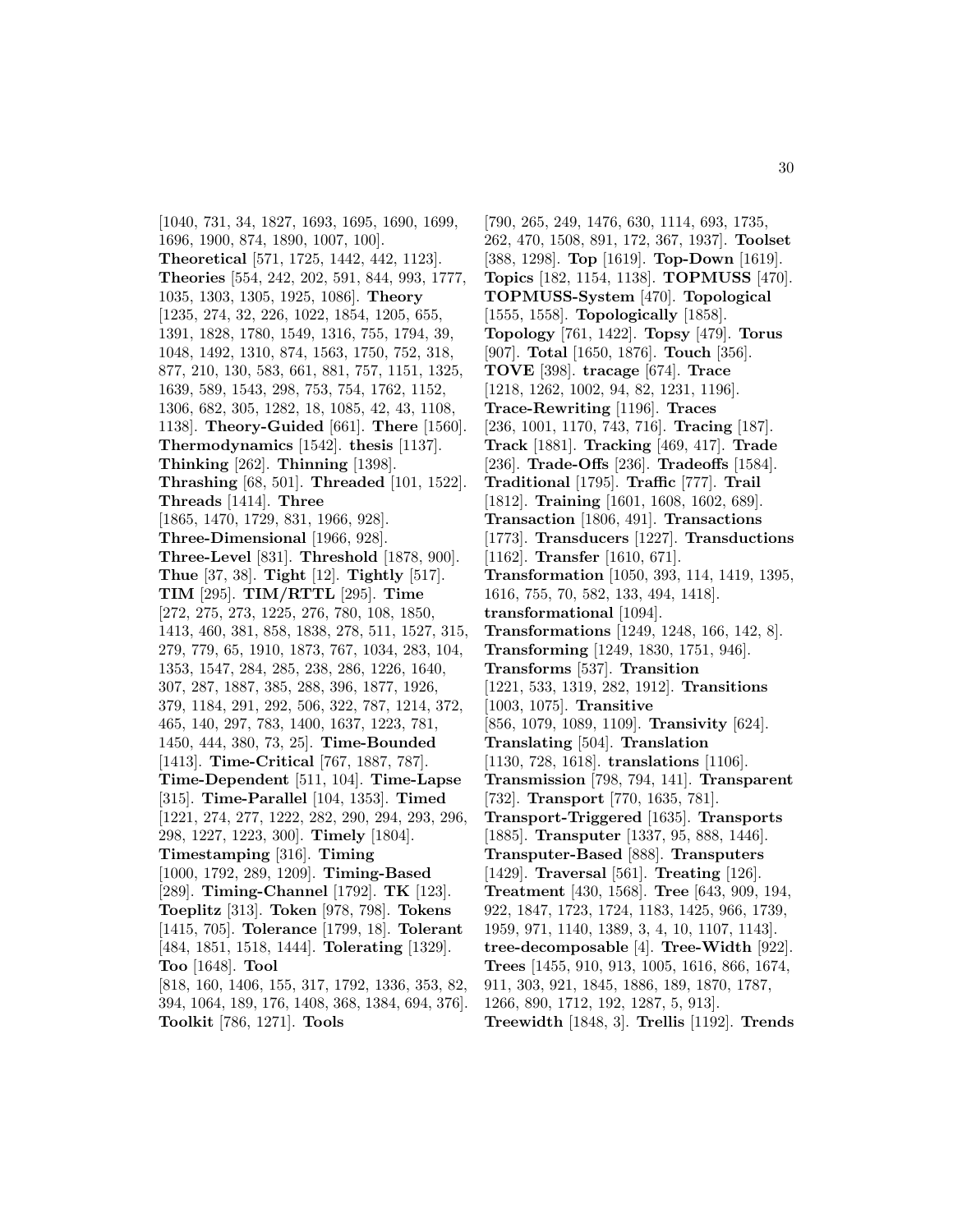[247, 810]. **Treshold** [1171]. **Triangle** [1557]. **Triangle-Based** [1557]. **Triangular** [1363]. **Triangulating** [918]. **Triangulation** [1894, 1189]. **Triangulations** [1894]. **Triconnected** [982]. **Tridiagonal** [1360]. **Trig** [1053]. **Triggered** [1635]. **Triples** [283]. **Tropical** [962]. **Troubleshooting** [402]. **True** [236]. **Truth** [1897]. **Truth-Table** [1897]. **Tuning** [433]. **Tuples** [1763]. **Turing** [867, 1954]. **Tuteurs** [664]. **Tutor** [673, 666, 696, 342, 636, 663, 702]. **Tutorial** [691, 1509, 1817, 340, 684, 214]. **tutoriel** [633, 659]. **tutorielle** [645]. **Tutoring** [625, 695, 643, 646, 339, 341, 696, 652, 637, 352, 353, 686, 357, 687, 667, 362, 671, 642]. **Tutors** [630, 325]. **TV** [324]. **Two** [1865, 1374, 975, 223, 1018, 1951, 86, 1130, 1256, 1038, 923, 1124, 1729, 1954, 518, 197, 1360, 1190, 951, 772, 1246, 31, 928]. **Two-** [928]. **Two-Dimensional** [1951, 923, 1954].

**Two-Level** [1018, 1130, 1124, 518, 1246]. **Type**

[229, 1322, 1677, 755, 1790, 1048, 1536, 752, 882, 765, 757, 552, 753, 754, 1277, 44, 135]. **Type-Level** [1790]. **Typechecking** [1524]. **Typed** [228, 873, 225]. **Types** [527, 875, 877, 219, 1772, 224, 894, 1080, 1084, 43, 1097, 849]. **Typing** [1903, 42].

**UCG** [1267]. **UCG-E** [1267]. **UEPS** [1810]. **Un-Programming** [1511]. **Unambiguous** [1160]. **Uncertainty** [721, 813, 816, 457, 598]. **Undecidability** [1779]. **Undecidable** [962]. **Undergraduate** [1606, 1604]. **Underground** [447]. **Understand** [1544, 1064]. **Understanding** [472, 688, 399, 1465]. **Unexpected** [462]. **Unfold** [1249, 1248]. **Unfold/Fold** [1248]. **Unidimensional** [1182]. **Unification** [32, 554, 36, 557, 33, 34, 564, 1119, 556, 1008, 563, 1253, 1048, 555, 35, 1035, 1047, 562]. **Unification-Based** [1119]. **Unified** [1759].

**Uniform** [1293, 561, 1037, 190, 1389]. **Unifying** [1660, 877, 739]. **Unimodularity** [1405]. **Union** [554]. **Unions** [1650]. **Uniprocessor** [1514]. **Unique** [277]. **Uniquely** [1868]. **Uniqueness** [1201, 1243]. **Unit** [385, 1429]. **Universal** [193, 1812, 1177, 199, 1182, 1966]. **University** [1576, 1596, 1604]. **UNIX** [776, 793, 663]. **UNIX/X** [793]. **UNIX/ X-Windows** [793]. **Unlimp** [1243]. **Unsatisfiability** [1171]. **Unsolvable** [1703, 1696]. **Unstable** [1906]. **Until** [885]. **Untyped** [1825]. **Update** [882, 912]. **Updates** [1750]. **Updating** [1771]. **upon** [1454]. **Upper** [232, 22]. **Urban** [1548]. **Urgent** [277]. **usager** [644]. **Use** [1031, 1337, 395, 632, 1744, 1483, 561, 1606, 684, 1, 1028, 1956, 356, 574, 1429]. **Used** [436]. **User** [245, 700, 1563, 462, 446]. **Uses** [358]. **Using** [1770, 426, 727, 420, 114, 1719, 1222, 375, 1495, 502, 1553, 1443, 1420, 1476, 377, 1616, 696, 1236, 1034, 573, 283, 1353, 676, 925, 468, 1438, 67, 875, 371, 938, 1958, 1359, 1376, 257, 363, 364, 419, 295, 1552, 1244, 465, 1624, 1959, 14, 490, 1490, 1564, 1411, 834, 562, 1368, 734, 1427, 370, 512, 449, 413, 254, 1794]. **USSR** [583]. **utilisant** [674].

**Vademecum** [1813]. **Validating** [169, 292]. **Validation** [1487, 170, 1591, 387]. **Value** [1869, 220]. **Value-Passing** [1869]. **Valued** [1021, 618, 863, 1323, 1098]. **Vanilla** [1825]. **Variable** [587, 553, 1098]. **Variables** [1633, 1253]. **Variant** [1428]. **Variants** [1337, 1090]. **Varieties** [36]. **Variety** [1069]. **Various** [1655]. **Vector** [1546, 1438, 1439, 710]. **Vectorial** [1376]. **vehicles** [1938]. **Verboseness** [853]. **Verifiability** [1657]. **Verification** [420, 116, 1202, 1796, 283, 1774, 1228, 496, 1591, 1219, 291, 295, 616, 1905, 891, 613]. **Verified** [1046, 1232, 617]. **Verifier** [956]. **Verify** [1222]. **Verifying** [273, 1209].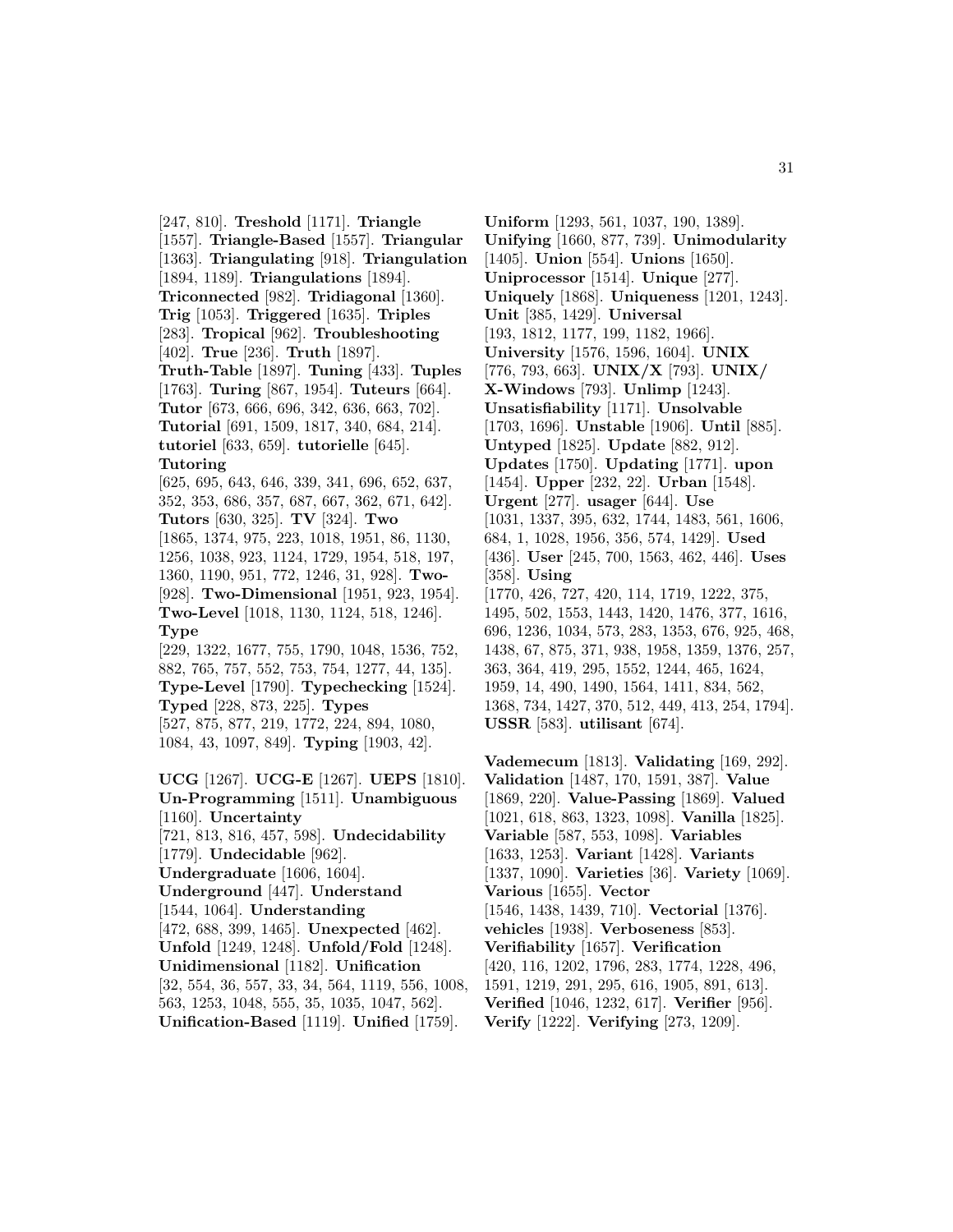**vs** [1734, 1253, 197].

**Version** [203]. **Versioning** [829]. **Versions** [836]. **Versus** [1657, 1477, 1088, 713]. **vertex** [16]. **Vertices** [1864]. **Very** [1376]. **VHDL** [1508]. **VI** [1070]. **via** [1030, 1008, 1202, 1659, 311, 1106]. **Video** [1611, 798, 768]. **Videophone** [796]. **View** [245, 985, 174, 1799, 563, 1691, 1700, 1554, 1750, 950, 1300, 82, 759, 1593]. **Viewpoint** [342, 931]. **Viewpoints** [1123]. **Views** [1759, 1786, 831, 1765]. **Vigilance** [355]. **Virtual** [1426, 511, 1380, 1344, 1928]. **virtual-circuit** [1928]. **Virtually** [1522]. **Visibility** [1859, 931]. **Visible** [638]. **Vision** [1950, 809, 416, 1134]. **Visions** [801]. **Visual** [1944, 1748, 427, 1754]. **Visualization** [1457, 328, 1338, 1341, 1336, 82, 1731]. **Vital** [1209]. **VLDC's** [1723]. **VLSI** [504, 1428, 1437]. **VLSI-Hardware-Realization** [1428]. **Voronoi** [932, 13]. **Vous** [395]. **VPL** [519].

**w.r.t** [1301]. **Wadler** [47]. **Walks** [1183]. **Wall** [1791]. **Wallet** [1810]. **WAM** [1080, 111, 1251, 122, 124, 1064, 142]. **WAM-Based** [1251]. **WAM-Support** [142]. **Waste** [430]. **Waste-Water** [430]. **Watching** [626]. **Water** [430]. **Way** [1898, 1573, 1079, 1917]. **Wayfinding** [1564]. **Weak** [1037, 1310, 1200, 1155]. **Weakest** [1212]. **Weakly** [1880]. **Weakly-P-** [1880]. **Weight** [983]. **Weighted** [1168, 1839]. **Well** [1776, 866, 1325, 1012, 1190, 539, 1301]. **Well-Founded** [1776, 1012, 1190, 1301]. **Well-Quasi-Ordered** [866]. **WEST** [698]. **where** [1929]. **Which** [329, 623, 357, 1945]. **While** [918, 931]. **Who** [1461, 1836]. **Whole** [344]. **Wide** [423]. **Widening** [1254]. **Widening/** [1254]. **Width** [922]. **Winch** [639]. **Windows** [793]. **Wire** [1587]. **Wiring** [1875]. **Within** [1454, 1513, 1031, 425, 1596, 369]. **Without** [1307]. **WIZ** [414]. **Word** [1436, 1125, 1122, 31, 1104]. **Words**

[39, 1176, 1121, 1076, 713]. **Workbench** [1068, 939]. **Working** [390]. **Workpiece** [418]. **Workshop** [800]. **Workstation** [1354, 767]. **Workstations** [793]. **World** [944, 844, 213, 345, 1919, 938, 1123]. **Worlds** [146]. **Wormhole** [485]. **Worst** [1885]. **Worthwhile** [937]. **Wrap** [800]. **Wrap-Up** [800]. **Write** [1915]. **Writers** [336]. **Written** [133].

**X** [794]. **X-Movie** [794]. **XFSM** [547]. **Xpnet** [608]. **XPRAM** [548].

**Year** [1585, 1919, 1922]. **Years** [1735]. **Young** [336].

**Z** [187]. **Zero** [956]. **Zero-Knowledge** [956]. **Zone** [424].

## **References**

**Herman:1992:UPG**

[1] I. Herman. The use of projective geometry in computer graphics. Lecture Notes in Computer Science, 564:1–??, 1992. CODEN LNCSD9. ISSN 0302- 9743 (print), 1611-3349 (electronic).

#### **Burckert:1991:RPL**

[2] H. J. (Hans-Jurgen) Burckert. A resolution principle for a logic with restricted quantifiers, volume 568 of Lecture Notes in Artificial Intelligence and Lecture Notes in Computer Science. Springer-Verlag Inc., New York, NY, USA, 1991. CODEN LNCSD9. ISBN 3-540-55034-8 (Berlin), 0-387-55034-8 (USA). ISSN 0302-9743 (print), 1611- 3349 (electronic).  $x + 116$  pp. LCCN QA76.63 .B8 1991.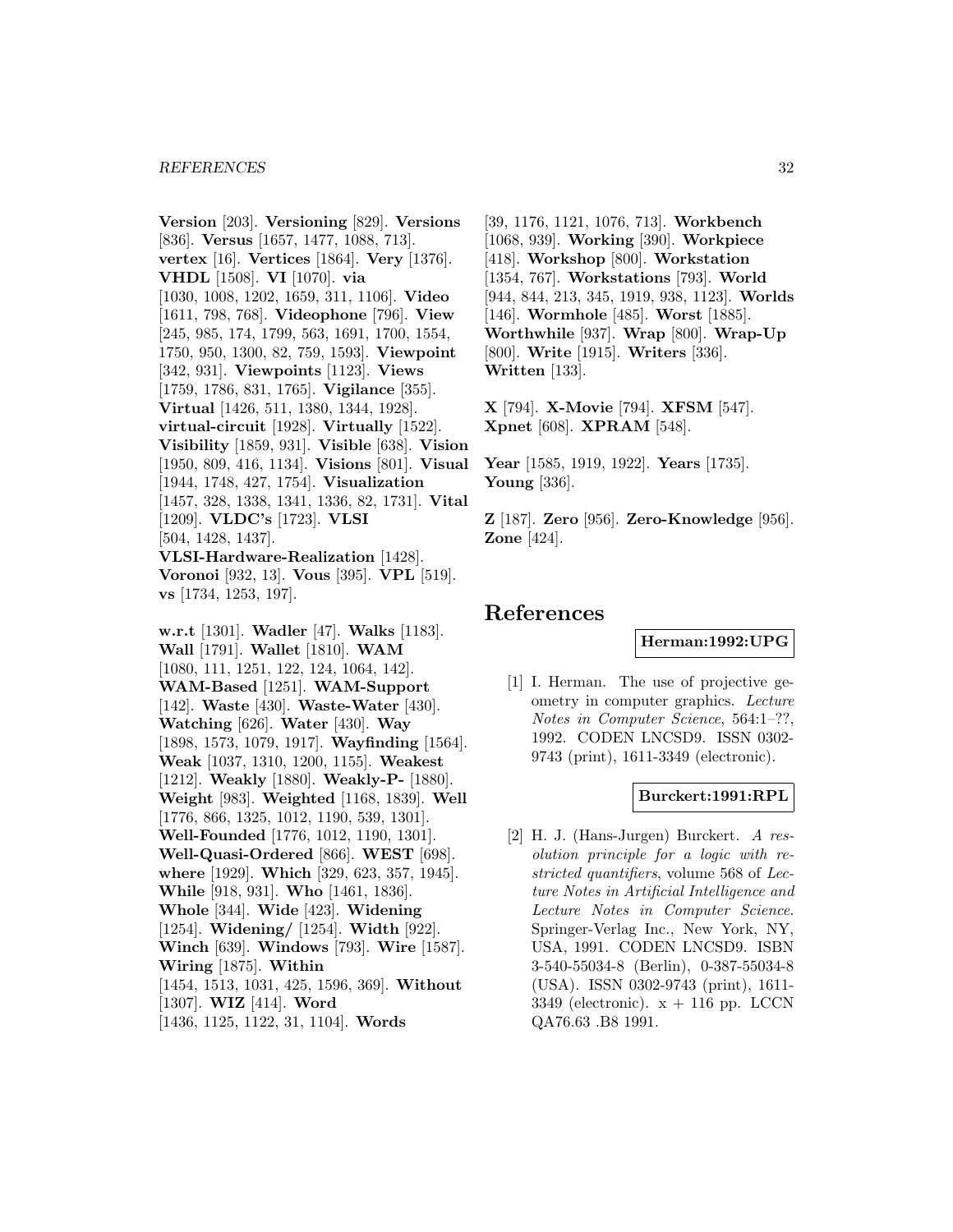## **Bodlaender:1992:ATP**

[3] H. L. Bodlaender, J. Gilbert, H. Hafsteinsson, and T. Kloks. Approximating treewidth, pathwidth and minimum elimination tree height. Lecture Notes in Computer Science, 570:1–??, 1992. CODEN LNCSD9. ISSN 0302-9743 (print), 1611-3349 (electronic).

## **Courcelle:1992:MSO**

[4] B. Courcelle and M. Mosbah. Monadic second-order evaluations on treedecomposable graphs. Lecture Notes in Computer Science, 570:13–??, 1992. CODEN LNCSD9. ISSN 0302-9743 (print), 1611-3349 (electronic).

## **Heckmann:1992:OEC**

[5] R. Heckmann, R. Klasing, B. Monien, and W. Unger. Optimal embedding of complete binary trees into lines and grids. Lecture Notes in Computer Science, 570:25–??, 1992. CODEN LNCSD9. ISSN 0302-9743 (print), 1611-3349 (electronic).

## **Okada:1992:GRS**

[6] Y. Okada and M. Hayashi. Graph rewriting systems and their application to network reliability analysis. Lecture Notes in Computer Science, 570:36–??, 1992. CODEN LNCSD9. ISSN 0302- 9743 (print), 1611-3349 (electronic).

## **Schurr:1992:NCS**

[7] A. Schurr and A. Zundorf. Nondeterministic control structures for graph rewriting systems. Lecture Notes in Computer Science, 570:48–??, 1992. CODEN LNCSD9. ISSN 0302-9743 (print), 1611-3349 (electronic).

## **Andries:1992:LGG**

[8] M. Andries and J. Paredaens. A language for generic graph-transformations. Lecture Notes in Computer Science, 570:63–??, 1992. CODEN LNCSD9. ISSN 0302-9743 (print), 1611-3349 (electronic).

## **Freund:1992:AEP**

[9] R. Freund and B. Haberstroh. Attributed elementary programmed graph grammars. Lecture Notes in Computer Science, 570:75–??, 1992. CODEN LNCSD9. ISSN 0302-9743 (print), 1611-3349 (electronic).

## **Ihler:1992:CAC**

[10] E. Ihler. The complexity of approximating the class Steiner tree problem. Lecture Notes in Computer Science, 570:85–??, 1992. CODEN LNCSD9. ISSN 0302-9743 (print), 1611-3349 (electronic).

## **Lonc:1992:CSC**

[11] Z. Lonc. On the complexity of some chain and antichain partition problems. Lecture Notes in Computer Science, 570:97–??, 1992. CODEN LNCSD9. ISSN 0302-9743 (print), 1611-3349 (electronic).

## **Czyzowicz:1992:TBR**

[12] J. Czyzowicz, E. Rivera-Campo, N. Santoro, J. Urrutia, and J. Zaks. Tight bounds for the rectangular art gallery problem. Lecture Notes in Computer Science, 570:105–??, 1992. CODEN LNCSD9. ISSN 0302-9743 (print), 1611-3349 (electronic).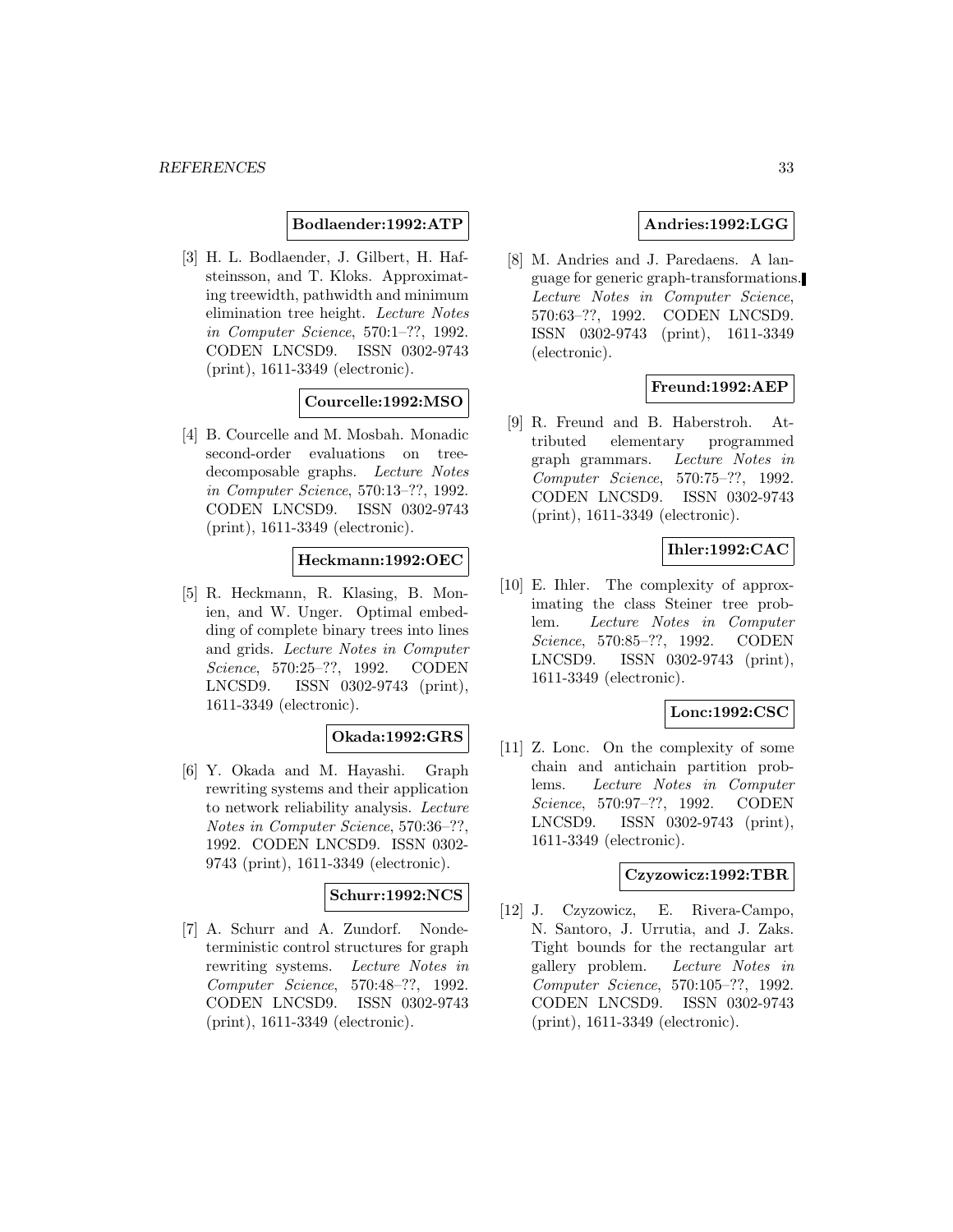## **Guibas:1992:VDM**

[13] L. Guibas, J. Mitchell, and T. Roos. Voronoi diagrams of moving points in the plane. Lecture Notes in Computer Science, 570:113–??, 1992. CODEN LNCSD9. ISSN 0302-9743 (print), 1611-3349 (electronic).

## **Shoudai:1992:UMI**

[14] T. Shoudai and S. Miyano. Using maximal independent sets to solve problems in parallel. Lecture Notes in Computer Science, 570:126–??, 1992. CODEN LNCSD9. ISSN 0302-9743 (print), 1611-3349 (electronic).

## **Kedem:1992:FPA**

[15] Z. Kedem, K. Palem, G. Pantziou, P. Spirakis, and C. Zaroliagis. Fast parallel algorithms for coloring random graphs. Lecture Notes in Computer Science, 570:135–??, 1992. CODEN LNCSD9. ISSN 0302-9743 (print), 1611-3349 (electronic).

#### **Jiang:1992:OVO**

[16] X. Y. Jiang and H. Bunke. Optimal vertex ordering of a graph and its application to symmetry detection. Lecture Notes in Computer Science, 570: 148–??, 1992. CODEN LNCSD9. ISSN 0302-9743 (print), 1611-3349 (electronic).

## **Sykora:1992:ESG**

[17] O. Sykora and I. Vrto. Edge separators for graphs of bounded genus with applications. Lecture Notes in Computer Science, 570:159–??, 1992. CODEN LNCSD9. ISSN 0302-9743 (print), 1611-3349 (electronic).

## **Du:1992:LDI**

[18] D.-Z. Du, Y.-D. Lyuu, and D.-F. Hsu. Line digraph iterations and the spread concept — with application to graph theory, fault tolerance, and routing. Lecture Notes in Computer Science, 570:169–??, 1992. CODEN LNCSD9. ISSN 0302-9743 (print), 1611-3349 (electronic).

## **Kucera:1992:GES**

[19] L. Kucera. A generalized encryption scheme based on random graphs. Lecture Notes in Computer Science, 570: 180–??, 1992. CODEN LNCSD9. ISSN 0302-9743 (print), 1611-3349 (electronic).

## **Feuerstein:1992:DAS**

[20] E. Feuerstein and A. Marchetti-Spaccamela. Dynamic algorithms for shortest paths in planar graphs. Lecture Notes in Computer Science, 570: 187–??, 1992. CODEN LNCSD9. ISSN 0302-9743 (print), 1611-3349 (electronic).

## **Stewart:1992:CPL**

[21] I. Stewart. Complete problems for logspace involving lexicographic first paths in graphs. Lecture Notes in Computer Science, 570:198–??, 1992. CODEN LNCSD9. ISSN 0302-9743 (print), 1611-3349 (electronic).

#### **Takaoka:1992:NUB**

[22] T. Takaoka. A new upper bound on the complexity of the all pairs shortest path problem. Lecture Notes in Computer Science, 570:209–??, 1992. CODEN LNCSD9. ISSN 0302-9743 (print), 1611-3349 (electronic).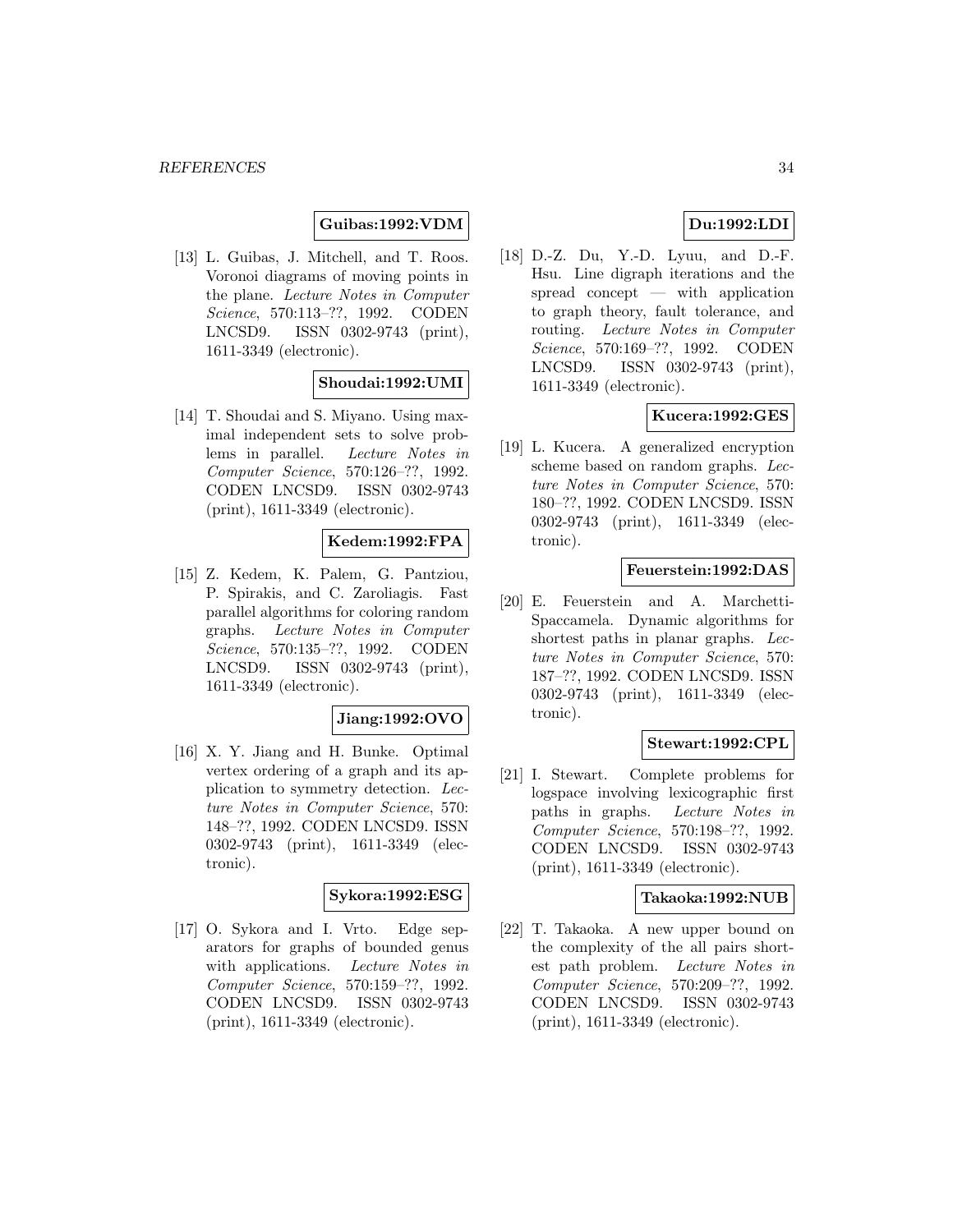**Sykora:1992:CNH**

[23] O. Sykora and I. Vrto. On the crossing number of the hypercube and the cube connected cycles. Lecture Notes in Computer Science, 570:214–??, 1992. CODEN LNCSD9. ISSN 0302-9743 (print), 1611-3349 (electronic).

#### **Damaschke:1992:LAI**

[24] P. Damaschke. Logic arrays for interval indicator functions. Lecture Notes in Computer Science, 570:219–??, 1992. CODEN LNCSD9. ISSN 0302-9743 (print), 1611-3349 (electronic).

#### **Stohr:1992:BTB**

[25] E. Stohr. On the broadcast time of the Butterfly network. Lecture Notes in Computer Science, 570:226–??, 1992. CODEN LNCSD9. ISSN 0302-9743 (print), 1611-3349 (electronic).

#### **Bodlaender:1992:DC**

[26] H. L. Bodlaender. On disjoint cycles. Lecture Notes in Computer Science, 570:230–??, 1992. CODEN LNCSD9. ISSN 0302-9743 (print), 1611-3349 (electronic).

**Brandstadt:1992:SDC**

[27] A. Brandstadt. Short disjoint cycles in cubic bridgeless graphs. Lecture Notes in Computer Science, 570:239– ??, 1992. CODEN LNCSD9. ISSN 0302-9743 (print), 1611-3349 (electronic).

#### **Makanin:1992:IEF**

[28] G. S. Makanin. Investigations on equations in a free group. Lecture Notes in Computer Science, 572:1–??, 1992.

CODEN LNCSD9. ISSN 0302-9743 (print), 1611-3349 (electronic).

#### **Koscielski:1992:AMA**

[29] A. Koscielski. An analysis of Makanin's algorithm deciding solvability of equations in free groups. Lecture Notes in Computer Science, 572:12–??, 1992. CODEN LNCSD9. ISSN 0302-9743 (print), 1611-3349 (electronic).

#### **Abdulrab:1992:IMA**

[30] H. Abdulrab. Implementation of Makanin's algorithm. Lecture Notes in Computer Science, 572:61–??, 1992. CODEN LNCSD9. ISSN 0302-9743 (print), 1611-3349 (electronic).

## **Schulz:1992:MAW**

[31] K. U. Schulz. Makanin's algorithm for word equations — two improvements and a generalization. Lecture Notes in Computer Science, 572:85–??, 1992. CODEN LNCSD9. ISSN 0302-9743 (print), 1611-3349 (electronic).

#### **Baader:1992:UT**

[32] F. Baader. Unification theory. Lecture Notes in Computer Science, 572: 151–??, 1992. CODEN LNCSD9. ISSN 0302-9743 (print), 1611-3349 (electronic).

## **Bockmayr:1992:ALA**

[33] A. Bockmayr. Algebraic and logic aspects of unification. Lecture Notes in Computer Science, 572:171–??, 1992. CODEN LNCSD9. ISSN 0302-9743 (print), 1611-3349 (electronic).

## **Bockmayr:1992:MTA**

[34] A. Bockmayr. Model-theoretic aspects of unification. Lecture Notes in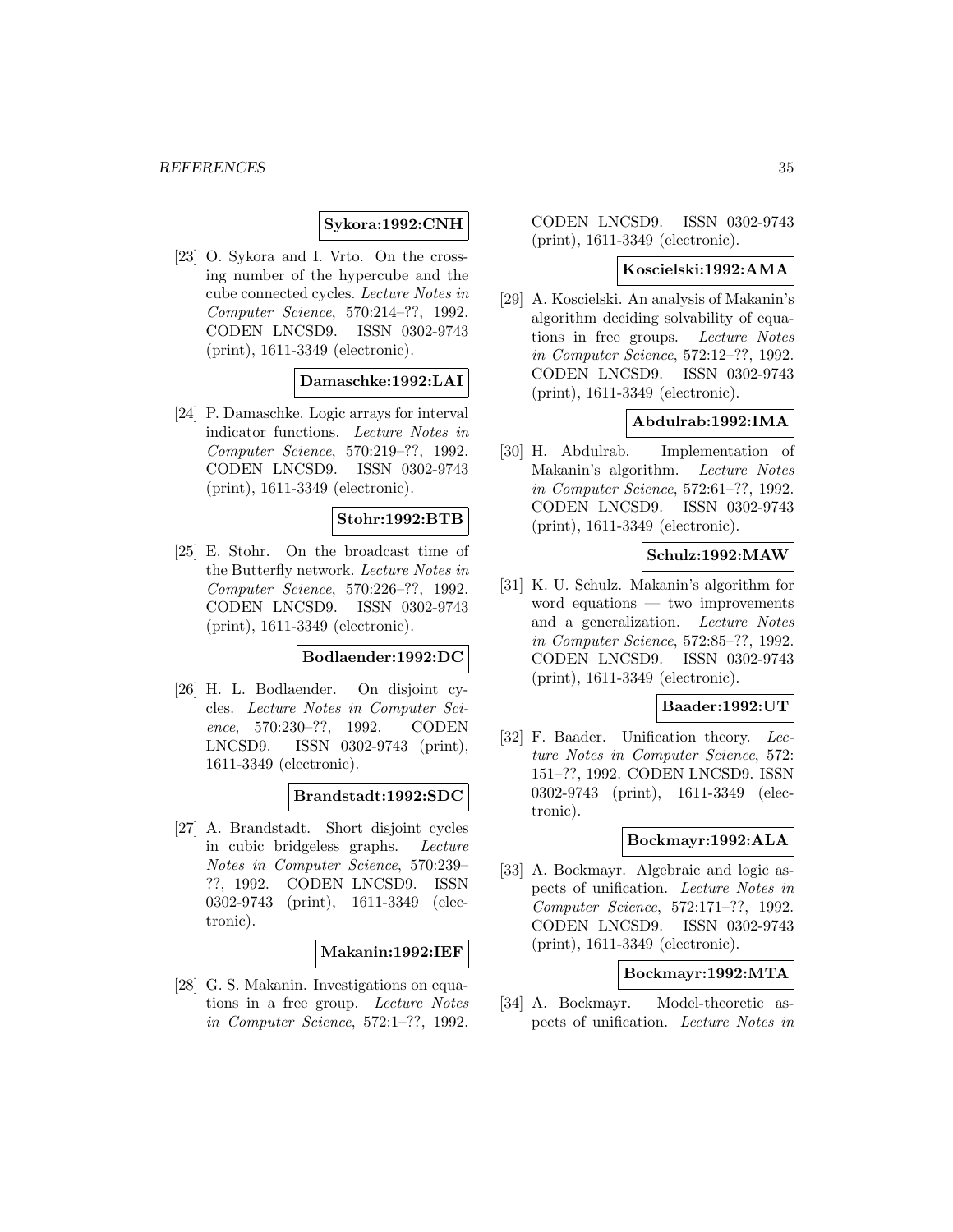Computer Science, 572:181–??, 1992. CODEN LNCSD9. ISSN 0302-9743 (print), 1611-3349 (electronic).

## **Ohsuga:1992:CEU**

[35] A. Ohsuga and K. Sakai. Complete equational unification based on an extension of the Knuth–Bendix completion procedure. Lecture Notes in Computer Science, 572:197–??, 1992. CODEN LNCSD9. ISSN 0302-9743 (print), 1611-3349 (electronic).

## **Baader:1992:UVC**

[36] F. Baader. Unification in varieties of completely regular semigroups. Lecture Notes in Computer Science, 572:210– ??, 1992. CODEN LNCSD9. ISSN 0302-9743 (print), 1611-3349 (electronic).

#### **Book:1992:NCT**

[37] R. V. Book. A note on confluent Thue systems. Lecture Notes in Computer Science, 572:231–??, 1992. CODEN LNCSD9. ISSN 0302-9743 (print), 1611-3349 (electronic).

## **Wrathall:1992:COR**

[38] C. Wrathall. Confluence of onerule Thue systems. Lecture Notes in Computer Science, 572:237–??, 1992. CODEN LNCSD9. ISSN 0302-9743 (print), 1611-3349 (electronic).

#### **Karhumaki:1992:SEF**

[39] J. Karhumaki. Systems of equations over a finite set of words and automata theory (extended abstract). Lecture Notes in Computer Science, 572:247– ??, 1992. CODEN LNCSD9. ISSN 0302-9743 (print), 1611-3349 (electronic).

## **Makanina:1992:NSD**

[40] A. G. Makanina. New system of defining relations of the braid group. Lecture Notes in Computer Science, 572: 250–??, 1992. CODEN LNCSD9. ISSN 0302-9743 (print), 1611-3349 (electronic).

## **Danvy:1992:BDS**

[41] O. Danvy. Back to direct style. Lecture Notes in Computer Science, 582:183– 196, 1992. CODEN LNCSD9. ISSN 0302-9743 (print), 1611-3349 (electronic).

#### **Henglein:1992:DTS**

[42] F. Henglein. Dynamic typing: syntax and proof theory. Lecture Notes in Computer Science, 582:197–230, 1992. CODEN LNCSD9. ISSN 0302-9743 (print), 1611-3349 (electronic).

## **Jones:1992:TQT**

[43] M. P. Jones. A theory of qualified types. Lecture Notes in Computer Science, 582:231–256, 1992. CODEN LNCSD9. ISSN 0302-9743 (print), 1611-3349 (electronic).

## **Larcheveque:1992:ITP**

[44] J. M. Larcheveque. Interprocedural type propagation for object-oriented languages. Lecture Notes in Computer Science, 582:257–282, 1992. CODEN LNCSD9. ISSN 0302-9743 (print), 1611-3349 (electronic).

#### **Hankin:1992:AFP**

[45] C. Hankin and S. Hunt. Approximate fixed points in abstract interpretation. Lecture Notes in Computer Science, 582:283–306, 1992. CODEN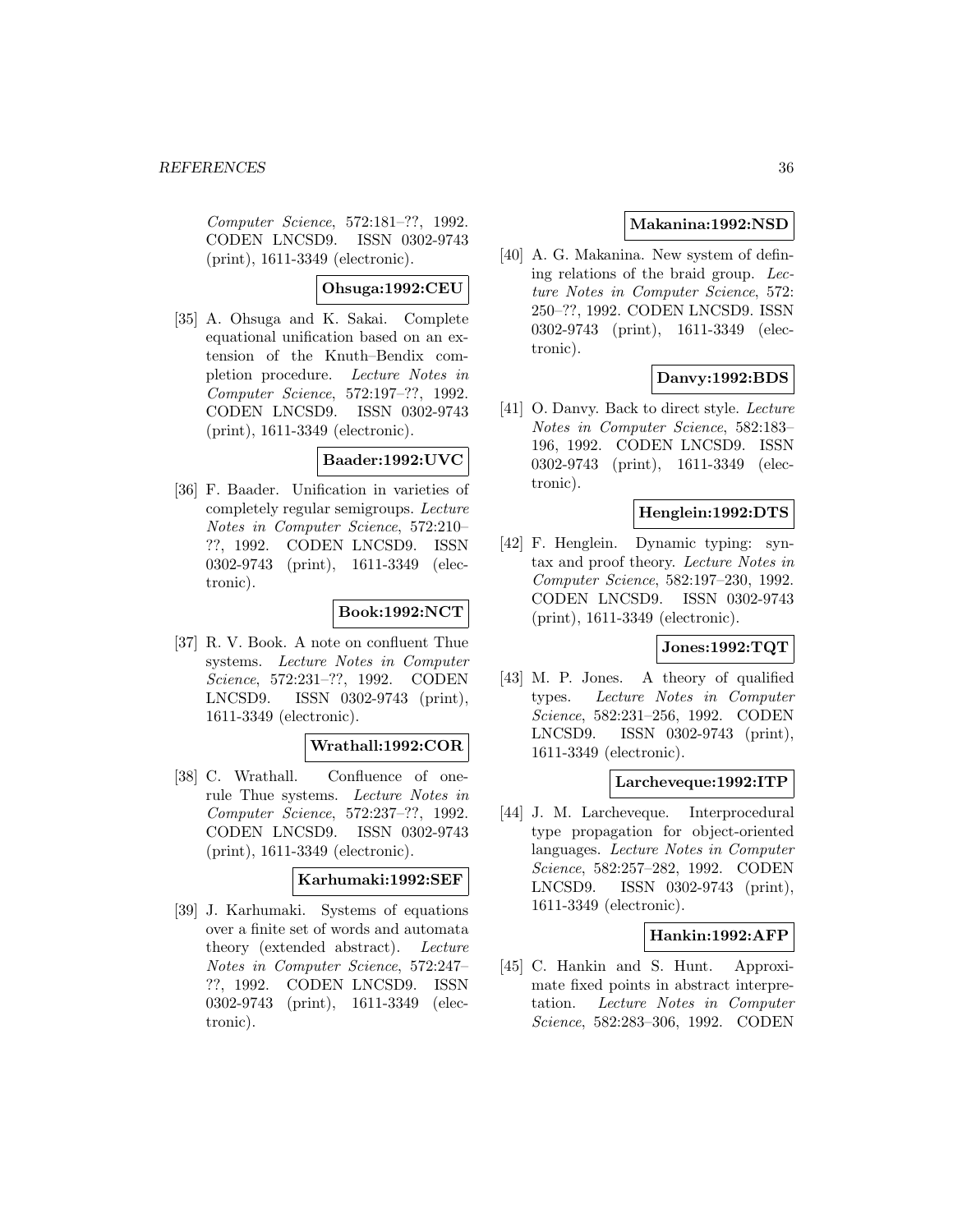LNCSD9. ISSN 0302-9743 (print), 1611-3349 (electronic).

**Hughes:1992:RAI**

[46] J. Hughes and J. Launchbury. Reversing abstract interpretations. Lecture Notes in Computer Science, 582:307– 326, 1992. CODEN LNCSD9. ISSN 0302-9743 (print), 1611-3349 (electronic).

# **Nielson:1992:TPW**

[47] F. Nielson and H. R. Nielson. The tensor product in Wadler's analysis of lists. Lecture Notes in Computer Science, 582:327–354, 1992. CODEN LNCSD9. ISSN 0302-9743 (print), 1611-3349 (electronic).

#### **Cheese:1992:PEP**

[48] A. Cheese. Parallel execution of parlog. Lecture Notes in Computer Science, 586:1–??, 1992. CODEN LNCSD9. ISSN 0302-9743 (print), 1611-3349 (electronic).

## **Agha:1992:DEA**

[49] G. Agha, C. Houck, and R. Panwar. Distributed execution of actor programs. Lecture Notes in Computer Science, 589:1–??, 1992. CODEN LNCSD9. ISSN 0302-9743 (print), 1611-3349 (electronic).

#### **Hiranandani:1992:OFD**

[50] S. Hiranandani, K. Kennedy, C. Koelbel, U. Kremer, and C.-W. Tseng. An overview of the Fortran D programming system. Lecture Notes in Computer Science, 589:18–34, 1992. CODEN LNCSD9. ISSN 0302-9743 (print), 1611-3349 (electronic).

# **Werth:1992:IFP**

[51] J. Werth, J. Browne, S. Sobek, T. Lee, P. Newton, and R. Jain. The interaction of the formal and the practical in parallel programming environment development: CODE. Lecture Notes in Computer Science, 589:35–??, 1992. CODEN LNCSD9. ISSN 0302- 9743 (print), 1611-3349 (electronic).

#### **Scales:1992:HCJ**

[52] D. Scales, M. Rinard, M. Lam, and J. Anderson. Hierarchical concurrency in Jade. Lecture Notes in Computer Science, 589:50–??, 1992. CODEN LNCSD9. ISSN 0302-9743 (print), 1611-3349 (electronic).

#### **Eigenmann:1992:EAP**

[53] R. Eigenmann, J. Hoeflinger, Z. Li, and D. Padua. Experience in the automatic parallelization of four Perfect-Benchmark programs. Lecture Notes in Computer Science, 589:65–??, 1992. CODEN LNCSD9. ISSN 0302-9743 (print), 1611-3349 (electronic).

## **Lee:1992:PSP**

[54] J. Lee, C. Lin, and L. Snyder. Programming SIMPLE for parallel portability. Lecture Notes in Computer Science, 589:84–??, 1992. CODEN LNCSD9. ISSN 0302-9743 (print), 1611-3349 (electronic).

## **Ariola:1992:CI**

[55] Z. Ariola and Arvind. Compilation of id. Lecture Notes in Computer Science, 589:99–??, 1992. CODEN LNCSD9. ISSN 0302-9743 (print), 1611-3349 (electronic).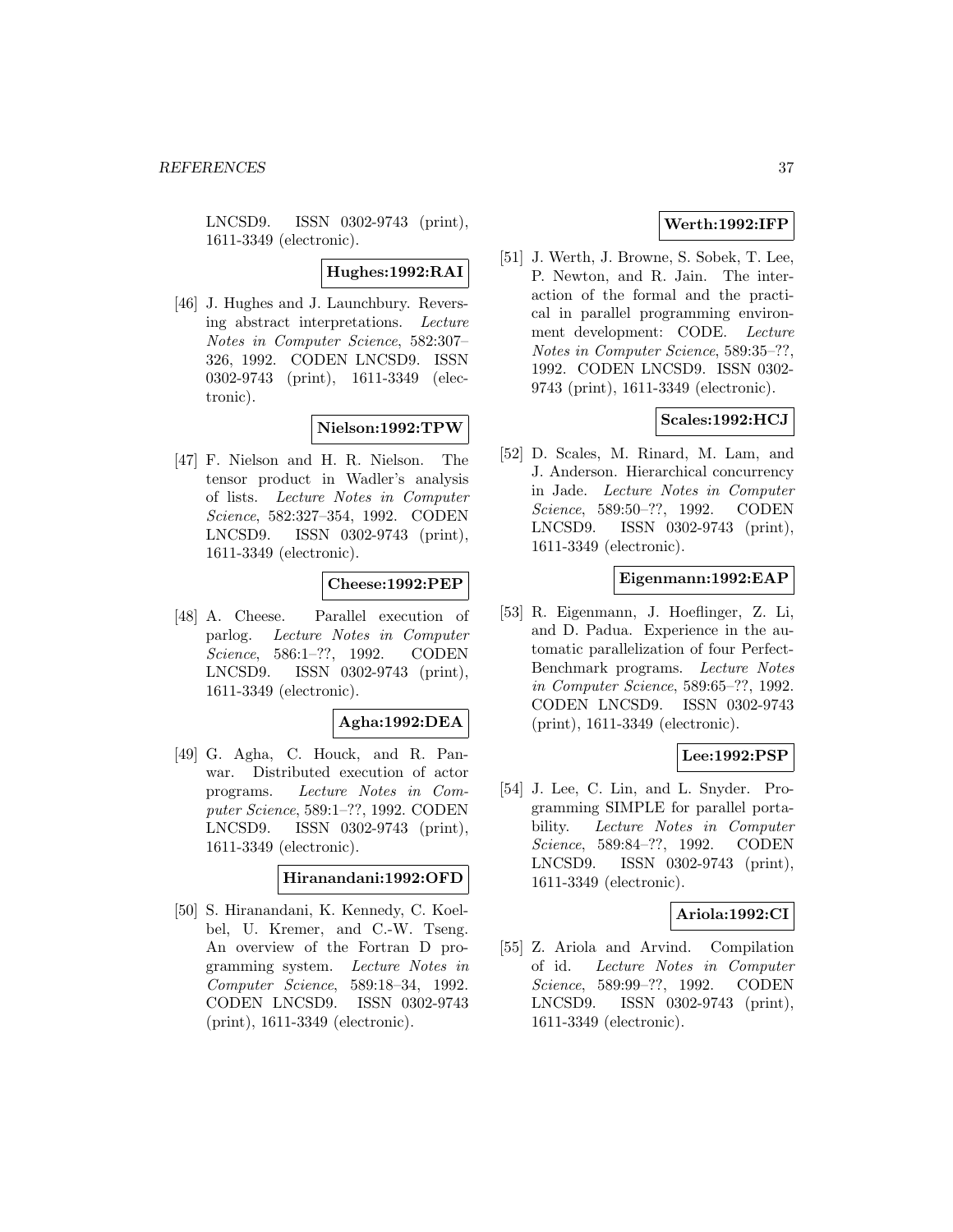# **Johnson:1992:ERD**

[56] R. Johnson, W. Li, and K. Pingali. An executable representation of distance and direction. Lecture Notes in Computer Science, 589:122–??, 1992. CODEN LNCSD9. ISSN 0302-9743 (print), 1611-3349 (electronic).

# **Tjiang:1992:ISO**

[57] S. Tjiang, M. Wolf, M. Lam, K. Pieper, and J. Hennessy. Integrating scalar optimization and parallelization. Lecture Notes in Computer Science, 589:137– ??, 1992. CODEN LNCSD9. ISSN 0302-9743 (print), 1611-3349 (electronic).

# **Girkar:1992:ODC**

[58] M. Girkar and C. Polychronopoulos. Optimization of data/control conditions in task graphs. Lecture Notes in Computer Science, 589:152–??, 1992. CODEN LNCSD9. ISSN 0302-9743 (print), 1611-3349 (electronic).

#### **Callahan:1992:RPB**

[59] D. Callahan. Recognizing and parallelizing bounded recurrences. Lecture Notes in Computer Science, 589:169– ??, 1992. CODEN LNCSD9. ISSN 0302-9743 (print), 1611-3349 (electronic).

#### **Huang:1992:CFH**

[60] C.-H. Huang and P. Sadayappan. Communication-free hyperplane partitioning of nested loops. Lecture Notes in Computer Science, 589:186– ??, 1992. CODEN LNCSD9. ISSN 0302-9743 (print), 1611-3349 (electronic).

# **Lu:1992:PLI**

[61] L.-C. Lu and M. Chen. Parallelizing loops with indirect array references or pointers. Lecture Notes in Computer Science, 589:201–??, 1992. CODEN LNCSD9. ISSN 0302-9743 (print), 1611-3349 (electronic).

# **Nicolau:1992:RAR**

[62] A. Nicolau, R. Potasman, and H. Wang. Register allocation, renaming and their impact on fine-grain parallelism. Lecture Notes in Computer Science, 589:218–??, 1992. CODEN LNCSD9. ISSN 0302-9743 (print), 1611-3349 (electronic).

# **Rau:1992:DFD**

[63] B. R. Rau. Data flow and dependence analysis for instruction level parallelism. Lecture Notes in Computer Science, 589:236–??, 1992. CODEN LNCSD9. ISSN 0302-9743 (print), 1611-3349 (electronic).

## **Kallis:1992:ECF**

[64] A. Kallis and D. Klappholz. Extending conventional flow analysis to deal with array references. *Lecture Notes in* Computer Science, 589:251–??, 1992. CODEN LNCSD9. ISSN 0302-9743 (print), 1611-3349 (electronic).

## **Furnari:1992:RTM**

[65] M. Furnari and C. Polychronopoulos. Run-time management of Lisp parallelism and the hierarchical task graph program representation. Lecture Notes in Computer Science, 589:266– ??, 1992. CODEN LNCSD9. ISSN 0302-9743 (print), 1611-3349 (electronic).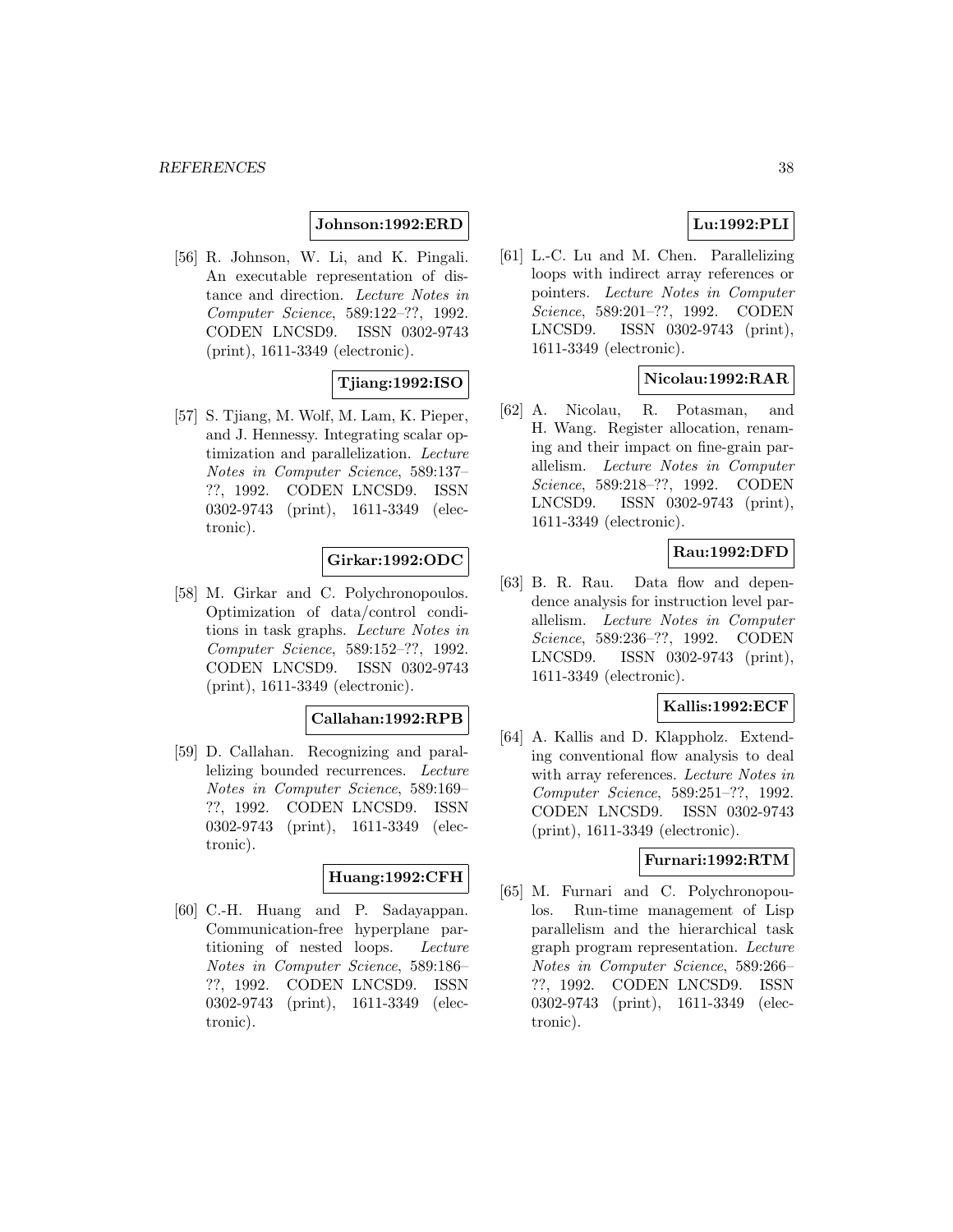## **Kasahara:1992:MGP**

[66] H. Kasahara, H. Honda, A. Mogi, A. Ogura, K. Fujiwara, and S. Narita. A multi-grain parallelizing compilation scheme for OSCAR. Lecture Notes in Computer Science, 589:283–??, 1992. CODEN LNCSD9. ISSN 0302-9743 (print), 1611-3349 (electronic).

# **Labarta:1992:BLP**

[67] J. Labarta, E. Ayguade, J. Torres, M. Valero, and J. M. Llaberia. Balanced loop partitioning using GTS. Lecture Notes in Computer Science, 589:298–??, 1992. CODEN LNCSD9. ISSN 0302-9743 (print), 1611-3349 (electronic).

# **Fang:1992:IPA**

[68] J. Fang and M. Lu. An iteration partition approach for cache or local memory thrashing on parallel processing. Lecture Notes in Computer Science, 589:313–??, 1992. CODEN LNCSD9. ISSN 0302-9743 (print), 1611-3349 (electronic).

#### **Ferrante:1992:EEC**

[69] J. Ferrante, V. Sarkar, and W. Thrash. On estimating and enhancing cache effectiveness. Lecture Notes in Computer Science, 589:328–??, 1992. CODEN LNCSD9. ISSN 0302-9743 (print), 1611-3349 (electronic).

## **Ju:1992:RCC**

[70] Y.-J. Ju and H. Dietz. Reduction of cache coherence overhead by compiler data layout and loop transformation. Lecture Notes in Computer Science, 589:344–??, 1992. CODEN LNCSD9. ISSN 0302-9743 (print), 1611-3349 (electronic).

# **Gao:1992:LSO**

[71] G. Gao and Q. Ning. Loop storage optimization for dataflow machines. Lecture Notes in Computer Science, 589: 359–??, 1992. CODEN LNCSD9. ISSN 0302-9743 (print), 1611-3349 (electronic).

# **Hardon:1992:OPP**

[72] R. Hardon and S. Pinter. Optimal partitioning of programs for data flow machines. Lecture Notes in Computer Science, 589:374–??, 1992. CODEN LNCSD9. ISSN 0302-9743 (print), 1611-3349 (electronic).

## **Carriero:1992:FAC**

[73] N. Carriero and D. Gelernter. A foundation for advanced compile-time analysis of Linda programs. Lecture Notes in Computer Science, 589:389– ??, 1992. CODEN LNCSD9. ISSN 0302-9743 (print), 1611-3349 (electronic).

### **Srinivasan:1992:APE**

[74] H. Srinivasan and M. Wolfe. Analyzing programs with explicit parallelism. Lecture Notes in Computer Science, 589:405–??, 1992. CODEN LNCSD9. ISSN 0302-9743 (print), 1611-3349 (electronic).

#### **Thapar:1992:SCC**

[75] M. Thapar, B. A. Delagi, and M. J. Flynn. Scalable cache coherence for shared memory multiprocessors. Lecture Notes in Computer Science, 591: 1–??, 1992. CODEN LNCSD9. ISSN 0302-9743 (print), 1611-3349 (electronic).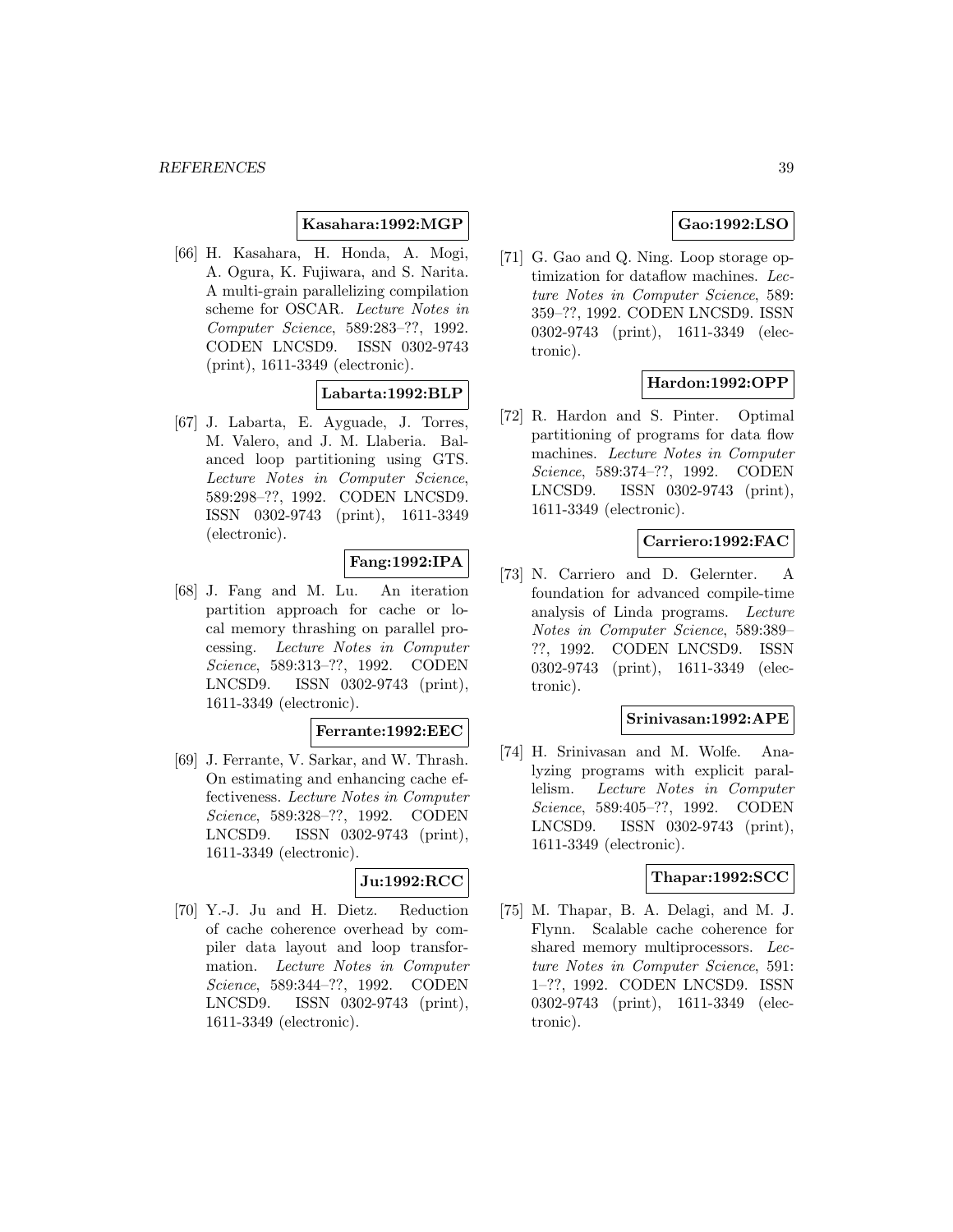# **Wolfe:1992:NPR**

[76] M. Wolfe. New program restructuring technology. Lecture Notes in Computer Science, 591:13–??, 1992. CODEN LNCSD9. ISSN 0302-9743 (print), 1611-3349 (electronic).

# **Lewis:1992:DPP**

[77] T. G. Lewis, R. Currey, and J. Liu. Data parallel program design. Lecture Notes in Computer Science, 591:37–??, 1992. CODEN LNCSD9. ISSN 0302- 9743 (print), 1611-3349 (electronic).

## **Caerts:1992:PHL**

[78] Ch. Caerts, R. Lauwereins, and J. A. Peperstraete. A powerful high-level debugger for parallel programs. Lecture Notes in Computer Science, 591:54–??, 1992. CODEN LNCSD9. ISSN 0302- 9743 (print), 1611-3349 (electronic).

# **Brooks:1992:PPP**

[79] E. D. Brooks, B. C. Gorda, and K. H. Warren. The PCP/PFP programming models on the BBN TC2000. Lecture Notes in Computer Science, 591:65–??, 1992. CODEN LNCSD9. ISSN 0302- 9743 (print), 1611-3349 (electronic).

# **Chapman:1992:KBP**

[80] B. M. Chapman and H. M. Herbeck. Knowledge-based parallelization for distributed memory systems. Lecture Notes in Computer Science, 591: 77–??, 1992. CODEN LNCSD9. ISSN 0302-9743 (print), 1611-3349 (electronic).

## **Gerndt:1992:PMM**

[81] M. Gerndt and H. Moritsch. Parallelization for multiprocessors with memory hierarchies. Lecture Notes in Computer Science, 591:89–??, 1992. CODEN LNCSD9. ISSN 0302-9743 (print), 1611-3349 (electronic).

# **Malony:1992:TVT**

[82] A. D. Malony, D. H. Hammerslag, and D. J. Jablonowski. Trace view: A trace visualization tool. Lecture Notes in Computer Science, 591:102–??, 1992. CODEN LNCSD9. ISSN 0302-9743 (print), 1611-3349 (electronic).

#### **Weininger:1992:PDP**

[83] A. Weininger, Th. Schnekenburger, and M. Friedrich. Parallel and distributed programming with ParMod-C. Lecture Notes in Computer Science, 591:115– ??, 1992. CODEN LNCSD9. ISSN 0302-9743 (print), 1611-3349 (electronic).

#### **Brezany:1992:CGD**

[84] P. Brezany and V. Sipkova. Code generation for a data parallel SIMD language. Lecture Notes in Computer Science, 591:127–??, 1992. CODEN LNCSD9. ISSN 0302-9743 (print), 1611-3349 (electronic).

#### **Wolfe:1992:DSO**

[85] M. Wolfe and H. Srinivasan. Data structures for optimizing programs with explicit parallelism. Lecture Notes in Computer Science, 591:139– ??, 1992. CODEN LNCSD9. ISSN 0302-9743 (print), 1611-3349 (electronic).

#### **Diestelkamp:1992:MLE**

[86] W. Diestelkamp, H. Bi, and A. Bottcher. MODULA-S: A language to exploit two dimensional parallelism. Lec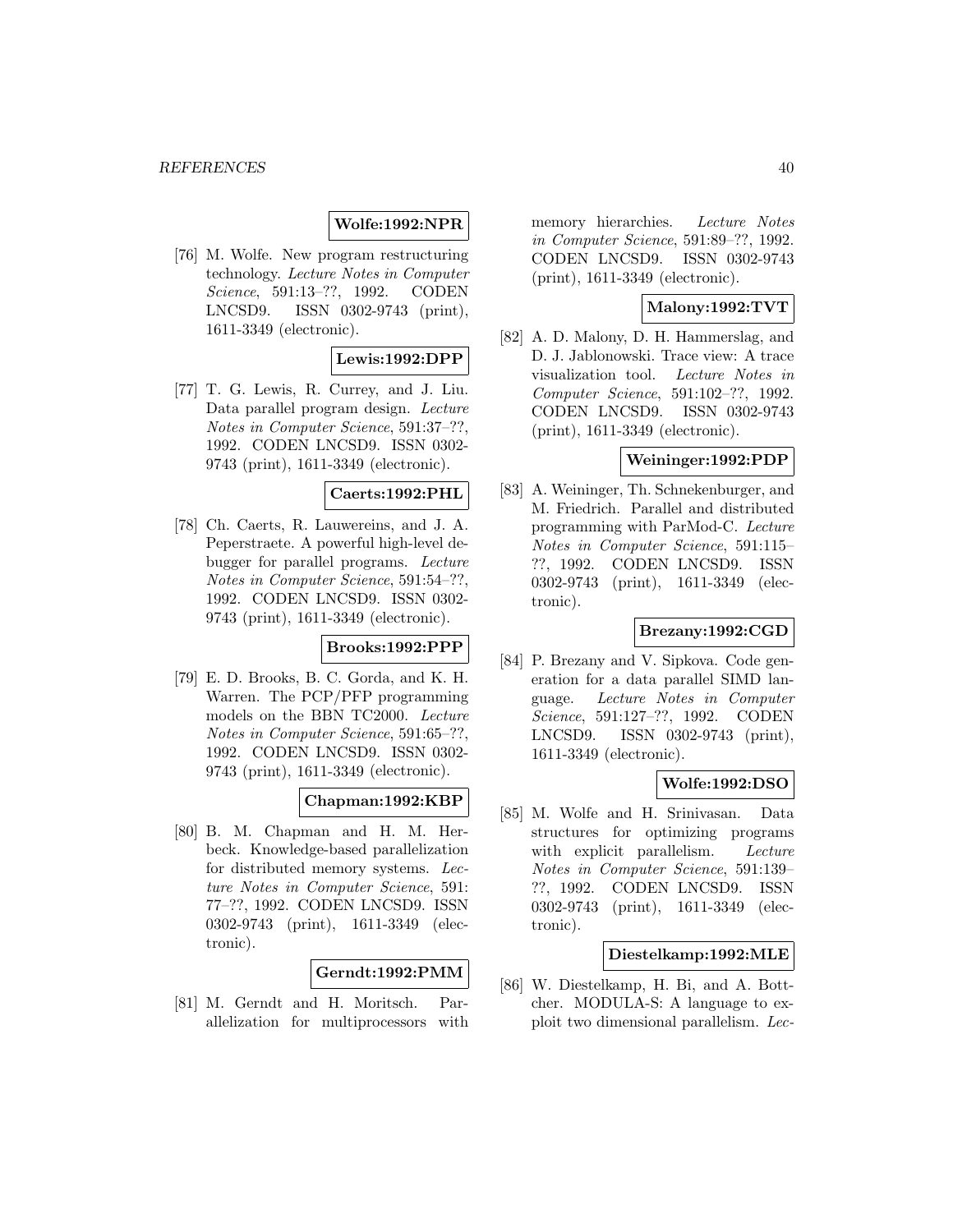ture Notes in Computer Science, 591: 157–??, 1992. CODEN LNCSD9. ISSN 0302-9743 (print), 1611-3349 (electronic).

# **Philippsen:1992:MC**

[87] M. Philippsen and W. F. Tichy. MODULA-2 and its compilation. Lecture Notes in Computer Science, 591: 169–??, 1992. CODEN LNCSD9. ISSN 0302-9743 (print), 1611-3349 (electronic).

#### **Merlin:1992:AFA**

[88] J. H. Merlin. ADAPTing Fortran 90 array programs for distributed memory architectures. Lecture Notes in Computer Science, 591:184–200, 1992. CODEN LNCSD9. ISSN 0302-9743 (print), 1611-3349 (electronic).

#### **Reymond:1992:EMP**

[89] M. H. Reymond. Evolution of massive parallel compute servers from a research object to a production pool. Lecture Notes in Computer Science, 591: 201–??, 1992. CODEN LNCSD9. ISSN 0302-9743 (print), 1611-3349 (electronic).

## **Tripathi:1992:PSM**

[90] S. K. Tripathi, G. Serazzi, and D. Ghosal. Processor scheduling in multiprocessor systems. Lecture Notes in Computer Science, 591:208– ??, 1992. CODEN LNCSD9. ISSN 0302-9743 (print), 1611-3349 (electronic).

## **Makedon:1992:MRR**

[91] F. Makedon and A. Simvonis. Multipacket routing on rings. Lecture

Notes in Computer Science, 591:226– ??, 1992. CODEN LNCSD9. ISSN 0302-9743 (print), 1611-3349 (electronic).

# **Vesztergombi:1992:MPP**

[92] G. Vesztergombi and F. Rohrbach. Massively parallel processing in high energy physics: The CERN-MPPC project. Lecture Notes in Computer Science, 591:238–??, 1992. CODEN LNCSD9. ISSN 0302-9743 (print), 1611-3349 (electronic).

# **Heiss:1992:HAD**

[93] H.-U. Heiss and R. Wiesenfarth. A heuristic algorithm for dynamic task allocation in highly parallel systems. Lecture Notes in Computer Science, 591: 252–??, 1992. CODEN LNCSD9. ISSN 0302-9743 (print), 1611-3349 (electronic).

#### **Ilmberger:1992:APL**

[94] H. Ilmberger and S. Thurmel. Analysis of parallel Lisp programs based on a trace mechanism. Lecture Notes in Computer Science, 591:266–??, 1992. CODEN LNCSD9. ISSN 0302-9743 (print), 1611-3349 (electronic).

### **Glasser:1992:DIF**

[95] U. Glasser, G. Hannesen, M. Karcher, and G. Lehrenfeld. A distributed implementation of flat concurrent Prolog on Multi-Transputer environments. Lecture Notes in Computer Science, 591:277–??, 1992. CODEN LNCSD9. ISSN 0302-9743 (print), 1611-3349 (electronic).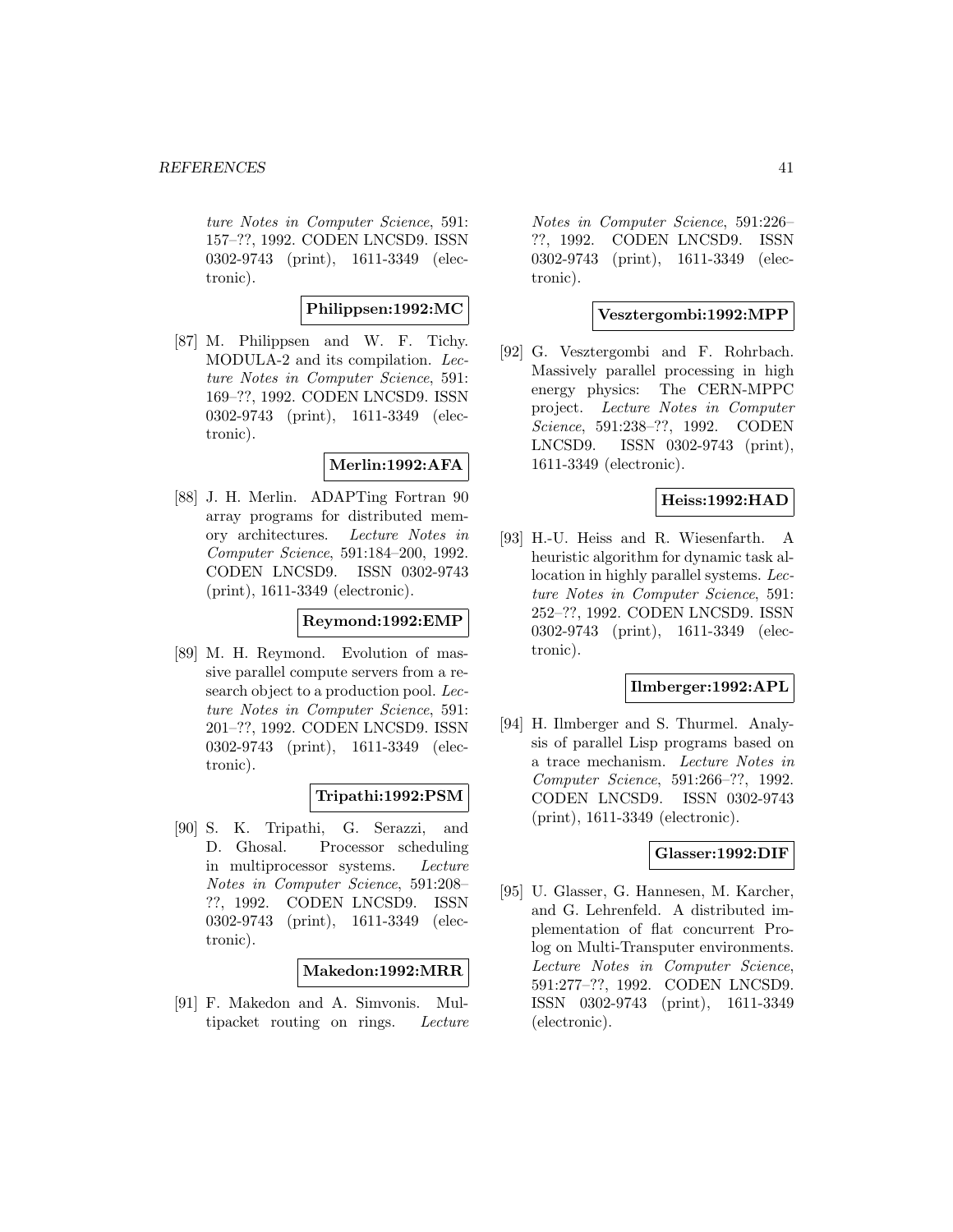#### **Jacquet:1992:NC**

[96] J.-M Jacquet. Negation in conclog. Lecture Notes in Computer Science, 591: 289–??, 1992. CODEN LNCSD9. ISSN 0302-9743 (print), 1611-3349 (electronic).

#### **Wang:1992:SCP**

[97] P. S. Wang. Symbolic computation and parallel software. Lecture Notes in Computer Science, 591:316–??, 1992. CODEN LNCSD9. ISSN 0302-9743 (print), 1611-3349 (electronic).

#### **Wang:1992:PCS**

[98] D. Wang. On the parallelization of characteristic-set-based algorithms. Lecture Notes in Computer Science, 591:338–??, 1992. CODEN LNCSD9. ISSN 0302-9743 (print), 1611-3349 (electronic).

## **Lippitsch:1992:MPP**

[99] P. Lippitsch, K. C. Posch, and R. Posch. Multiplication as parallel as possible. Lecture Notes in Computer Science, 591:350–??, 1992. CODEN LNCSD9. ISSN 0302-9743 (print), 1611-3349 (electronic).

## **Zerovnik:1992:EEP**

[100] J. Zerovnik. On the existence of an efficient parallel algorithm for a graph theoretic problem. Lecture Notes in Computer Science, 591:359–??, 1992. CODEN LNCSD9. ISSN 0302-9743 (print), 1611-3349 (electronic).

## **Kuchlin:1992:MTC**

[101] W. Kuchlin. On the multi-threaded computation of modular polynomial greatest common divisors. Lecture

Notes in Computer Science, 591:369– ??, 1992. CODEN LNCSD9. ISSN 0302-9743 (print), 1611-3349 (electronic).

# **Hawley:1992:BAD**

[102] D. J. Hawley. A Buchberger algorithm for distributed memory multiprocessors. Lecture Notes in Computer Science, 591:385–??, 1992. CODEN LNCSD9. ISSN 0302-9743 (print), 1611-3349 (electronic).

# **Schulten:1992:CBM**

[103] K. Schulten. Computational biology on massively parallel machines. Lecture Notes in Computer Science, 591: 391–??, 1992. CODEN LNCSD9. ISSN 0302-9743 (print), 1611-3349 (electronic).

## **Horton:1992:TPM**

[104] G. Horton and R. Knirsch. Timeparallel multigrid in an extrapolation method for time-dependent partial differential equations. Lecture Notes in Computer Science, 591:401–??, 1992. CODEN LNCSD9. ISSN 0302-9743 (print), 1611-3349 (electronic).

## **Breitenecker:1992:PST**

[105] F. Breitenecker, G. Schuster, I. Husinsky, and J. Fritscher. Parallelization of simulation tasks: Methodology — implementation — application. Lecture Notes in Computer Science, 591:412– ??, 1992. CODEN LNCSD9. ISSN 0302-9743 (print), 1611-3349 (electronic).

## **Adeli:1992:PAS**

[106] H. Adeli and O. Kamal. Parallel algorithms for stress analysis on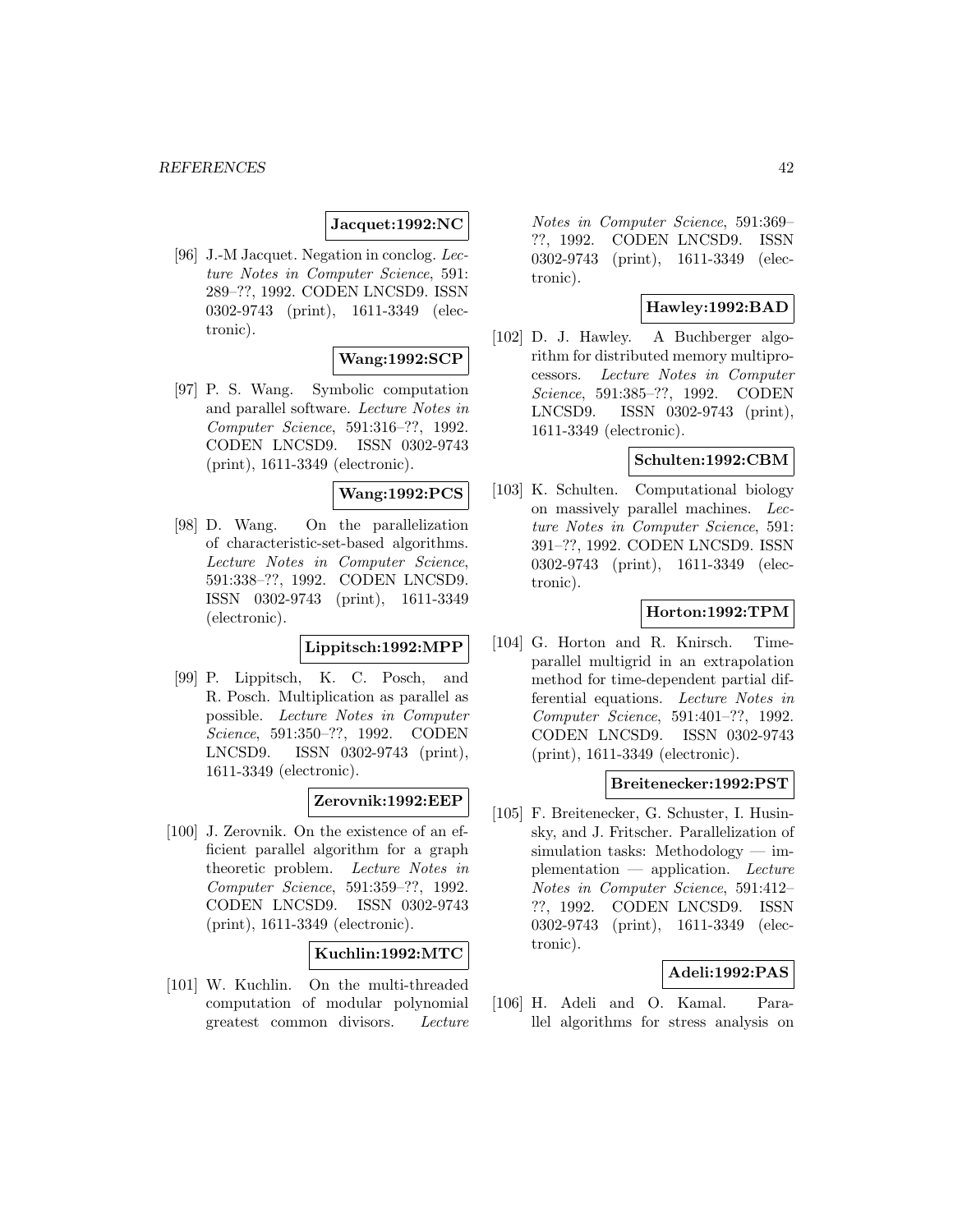#### *REFERENCES* 43

shared-memory multiprocessors. Lecture Notes in Computer Science, 591: 426–??, 1992. CODEN LNCSD9. ISSN 0302-9743 (print), 1611-3349 (electronic).

# **Miguet:1992:ELB**

[107] S. Miguet and Y. Robert. Elastic loadbalancing for image processing algorithms. Lecture Notes in Computer Science, 591:438–??, 1992. CODEN LNCSD9. ISSN 0302-9743 (print), 1611-3349 (electronic).

#### **Bekkers:1992:RTM**

[108] Yves Bekkers and Lucien Ungaro. Realtime memory management for Prolog. Lecture Notes in Computer Science, 592:1-??, 1992. CODEN LNCSD9. ISSN 0302-9743 (print), 1611-3349 (electronic).

## **Belmesk:1992:PSL**

[109] M. Belmesk. A process semantics of logic programs. Lecture Notes in Computer Science, 592:13–??, 1992. CODEN LNCSD9. ISSN 0302-9743 (print), 1611-3349 (electronic).

# **Borger:1992:LOS**

[110] Egon Borger and Elvinia Riccobene. Logical operational semantics of parlog: Part II: Or-parallelism. Lecture Notes in Computer Science, 592:27–??, 1992. CODEN LNCSD9. ISSN 0302- 9743 (print), 1611-3349 (electronic).

## **Borger:1992:WAM**

[111] Egon Borger and Dean Rosenzweig. WAM algebras — A mathematical study of implementation: Part II. Lecture Notes in Computer Science, 592: 35–??, 1992. CODEN LNCSD9. ISSN

0302-9743 (print), 1611-3349 (electronic).

### **Bondarenko:1992:ASN**

[112] A. G. Bondarenko. Abductive systems for non-monotonic reasoning. Lecture Notes in Computer Science, 592:55–??, 1992. CODEN LNCSD9. ISSN 0302- 9743 (print), 1611-3349 (electronic).

#### **Borshchev:1992:PAO**

[113] Vladimir B. Borshchev. Properties of algorithmic operators. Lecture Notes in Computer Science, 592:66–??, 1992. CODEN LNCSD9. ISSN 0302-9743 (print), 1611-3349 (electronic).

# **Boulanger:1992:DLP**

[114] Dmitri Yu. Boulanger. Deep logic program transformation using abstract interpretation. Lecture Notes in Computer Science, 592:79–??, 1992. CO-DEN LNCSD9. ISSN 0302-9743 (print), 1611-3349 (electronic).

# **Brogi:1992:OLP**

[115] Antonio Brogi, Evelina Lamma, and Paola Mello. Objects in a logic programming framework. Lecture Notes in Computer Science, 592:102–??, 1992. CODEN LNCSD9. ISSN 0302-9743 (print), 1611-3349 (electronic).

# **Bry:1992:IVK**

[116] Francois Bry, Rainer Manthey, and Bern Martens. Integrity verification in knowledge bases. Lecture Notes in Computer Science, 592:114–??, 1992. CODEN LNCSD9. ISSN 0302-9743 (print), 1611-3349 (electronic).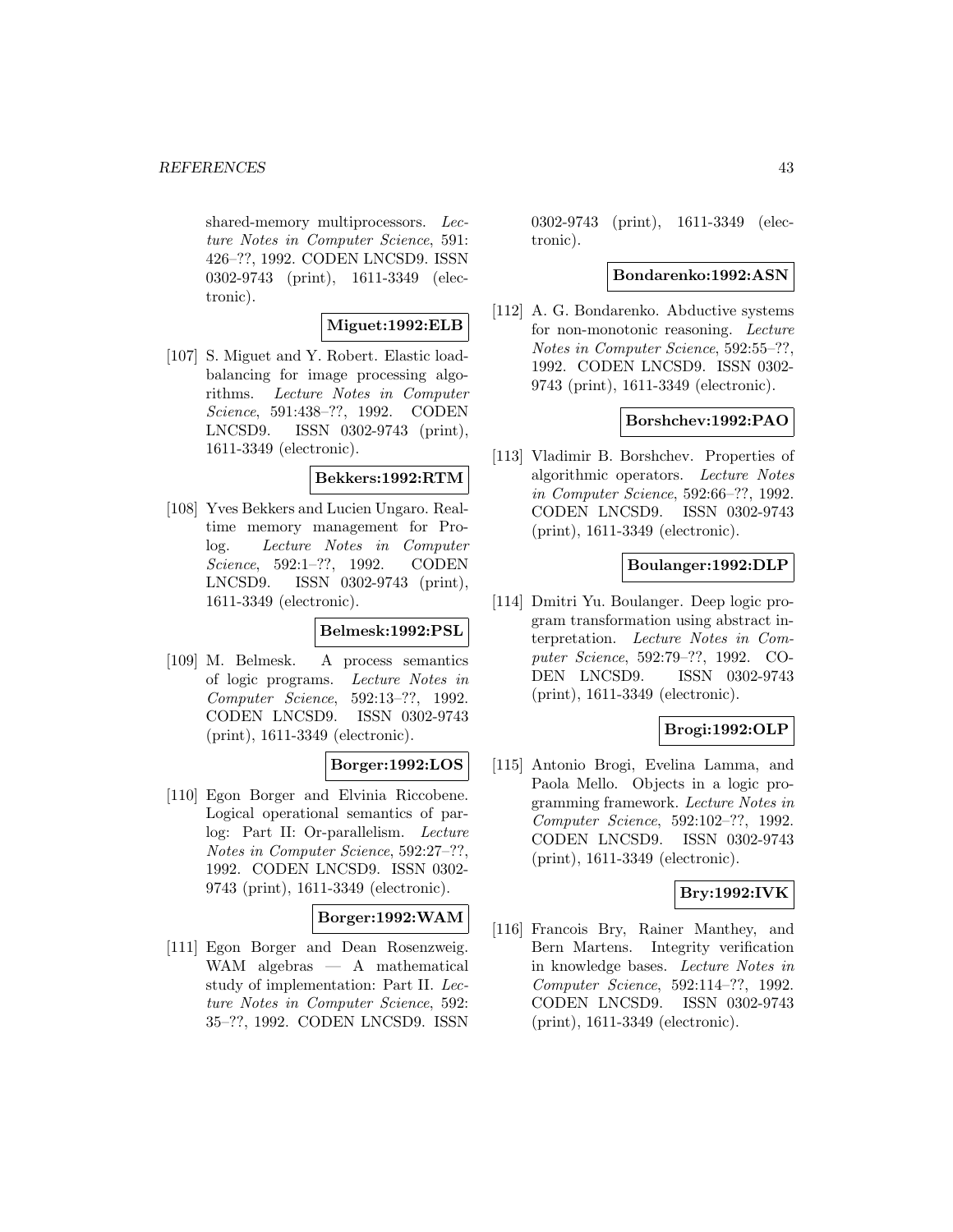#### **Costantini:1992:PSM**

[117] Stefania Costantini and Gaetano Lanzarone. On procedural semantics of metalevel negation. Lecture Notes in Computer Science, 592:140–??, 1992. CODEN LNCSD9. ISSN 0302-9743 (print), 1611-3349 (electronic).

## **Dantsin:1992:PLP**

[118] Eugene Dantsin. Probabilistic logic programs and their semantics. Lecture Notes in Computer Science, 592:152– ??, 1992. CODEN LNCSD9. ISSN 0302-9743 (print), 1611-3349 (electronic).

#### **Demoen:1992:IPB**

[119] Bart Demoen and Andre Marien. Implementation of Prolog as binary definite programs. Lecture Notes in Computer Science, 592:165–??, 1992. CODEN LNCSD9. ISSN 0302-9743 (print), 1611-3349 (electronic).

#### **Dikowski:1992:PSM**

[120] A. Ja. Dikowski. Prolog semantics for measuring space consumption. Lecture Notes in Computer Science, 592:177– ??, 1992. CODEN LNCSD9. ISSN 0302-9743 (print), 1611-3349 (electronic).

#### **Foong:1992:PPH**

[121] Wai-Keong Foong. Or-parallel Prolog with heuristic task distribution. Lecture Notes in Computer Science, 592: 193–??, 1992. CODEN LNCSD9. ISSN 0302-9743 (print), 1611-3349 (electronic).

# **Hein:1992:WCS**

[122] Hans-Gunther Hein and Manfred Meyer. A WAM compilation scheme. Lecture Notes in Computer Science, 592:201–??, 1992. CODEN LNCSD9. ISSN 0302-9743 (print), 1611-3349 (electronic).

# **Henson:1992:SPI**

[123] Martin C. Henson. Safe positive induction in the programming logic TK. Lecture Notes in Computer Science, 592: 215–??, 1992. CODEN LNCSD9. ISSN 0302-9743 (print), 1611-3349 (electronic).

### **Ivanets:1992:WSP**

[124] S. Ivanets, N. Ilinsky, and M. Krylov. WAM specification for parallel execution on SIMD computer. Lecture Notes in Computer Science, 592:232– ??, 1992. CODEN LNCSD9. ISSN 0302-9743 (print), 1611-3349 (electronic).

#### **Janssens:1992:APB**

[125] G. Janssens and M. Bruynooghe. On abstracting the procedural behaviour of logic programs. Lecture Notes in Computer Science, 592:240–??, 1992. CODEN LNCSD9. ISSN 0302-9743 (print), 1611-3349 (electronic).

#### **Kehrer:1992:TEE**

[126] Norbert Kehrer and Gustaf Neumann. Treating enhanced entity relationship models in a declarative style. Lecture Notes in Computer Science, 592:263– ??, 1992. CODEN LNCSD9. ISSN 0302-9743 (print), 1611-3349 (electronic).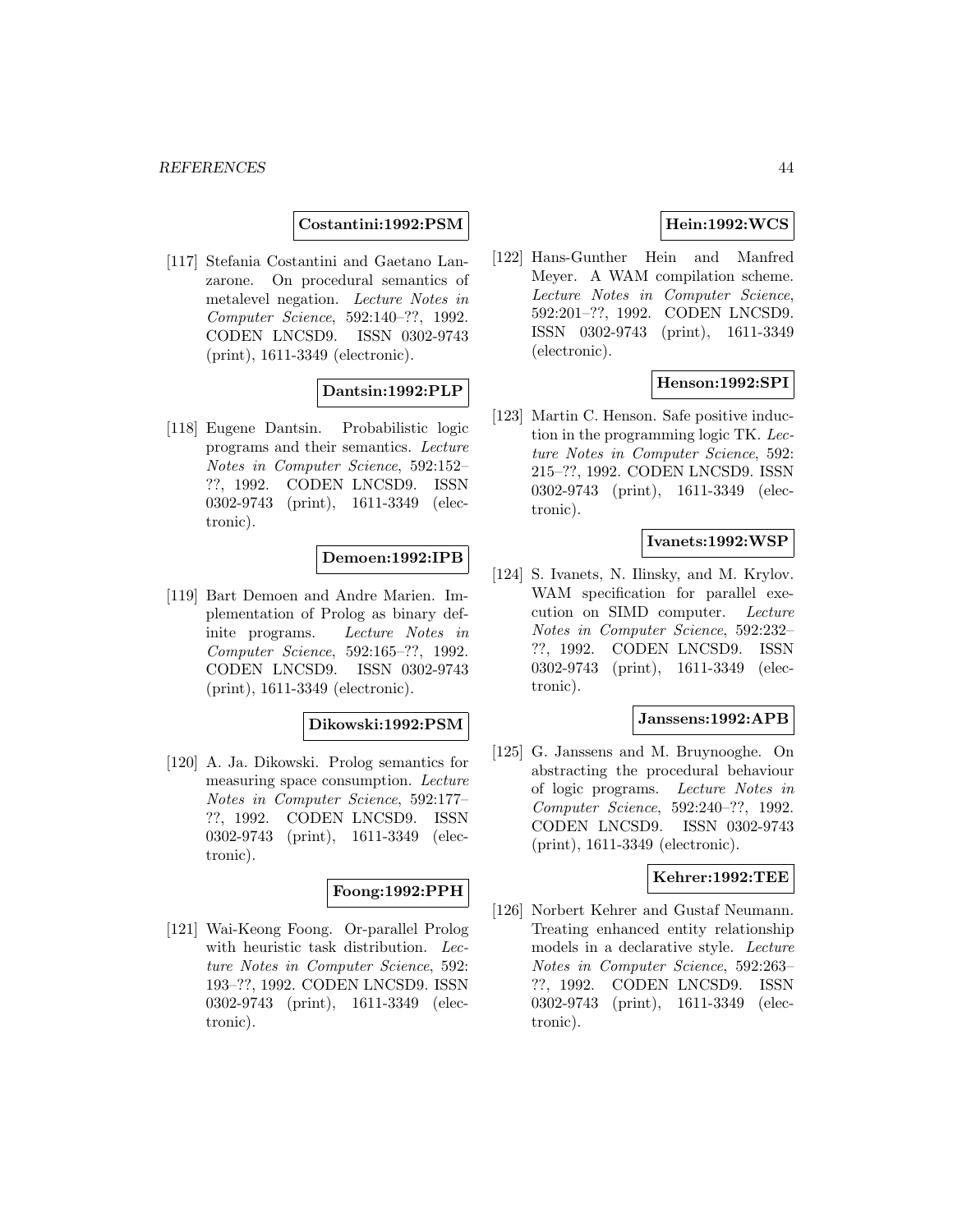## **Kitaev:1992:PGR**

[127] Eugeny L. Kitaev. Processing of ground regular terms in Prolog. Lecture Notes in Computer Science, 592: 271–??, 1992. CODEN LNCSD9. ISSN 0302-9743 (print), 1611-3349 (electronic).

## **Mantsivoda:1992:CFa**

[128] Andrei Mantsivoda and Vyacheslav Petukhin. Compiling Flang. Lecture Notes in Computer Science, 592:286– ??, 1992. CODEN LNCSD9. ISSN 0302-9743 (print), 1611-3349 (electronic).

## **Meyer:1992:FFD**

[129] Manfred Meyer, Hans-Gunther Hein, and Jorg Muller. FIDO: Finite domain consistency techniques in logic programming. Lecture Notes in Computer Science, 592:294–??, 1992. CODEN LNCSD9. ISSN 0302-9743 (print), 1611-3349 (electronic).

#### **Miglioli:1992:CLA**

[130] Pierangelo Miglioli, Ugo Moscato, and Mario Ornaghi. A constructive logic approach to database theory. Lecture Notes in Computer Science, 592:302– ??, 1992. CODEN LNCSD9. ISSN 0302-9743 (print), 1611-3349 (electronic).

#### **Miller:1992:ASL**

[131] Dale Miller. Abstract syntax and logic programming. Lecture Notes in Computer Science, 592:322–??, 1992. CODEN LNCSD9. ISSN 0302-9743 (print), 1611-3349 (electronic).

# **Neiman:1992:DSG**

[132] Vladimir S. Neiman. Deduction search with generalized terms. Lecture Notes in Computer Science, 592:338– ??, 1992. CODEN LNCSD9. ISSN 0302-9743 (print), 1611-3349 (electronic).

# **Neumann:1992:STP**

[133] Gustaf Neumann. A simple transformation from Prolog-written metalevel interpreters into compilers and its implementation. Lecture Notes in Computer Science, 592:349–??, 1992. CODEN LNCSD9. ISSN 0302-9743 (print), 1611-3349 (electronic).

# **Parigot:1992:FDA**

[134] Michel Parigot. Free deduction: An analysis of "computations" in classical logic. Lecture Notes in Computer Science, 592:361–??, 1992. CODEN LNCSD9. ISSN 0302-9743 (print), 1611-3349 (electronic).

#### **Pliuskeviciene:1992:GTC**

[135] Aida Pliuskeviciene. Gentzen-type calculi for modal logic S4 with Barcan formula. Lecture Notes in Computer Science, 592:381–??, 1992. CODEN LNCSD9. ISSN 0302-9743 (print), 1611-3349 (electronic).

#### **Pliuskevicius:1992:LFL**

[136] Regimantas Pliuskevicius. Logical foundation for logic programming based on first order linear temporal logic. Lecture Notes in Computer Science, 592:391–??, 1992. CODEN LNCSD9. ISSN 0302-9743 (print), 1611-3349 (electronic).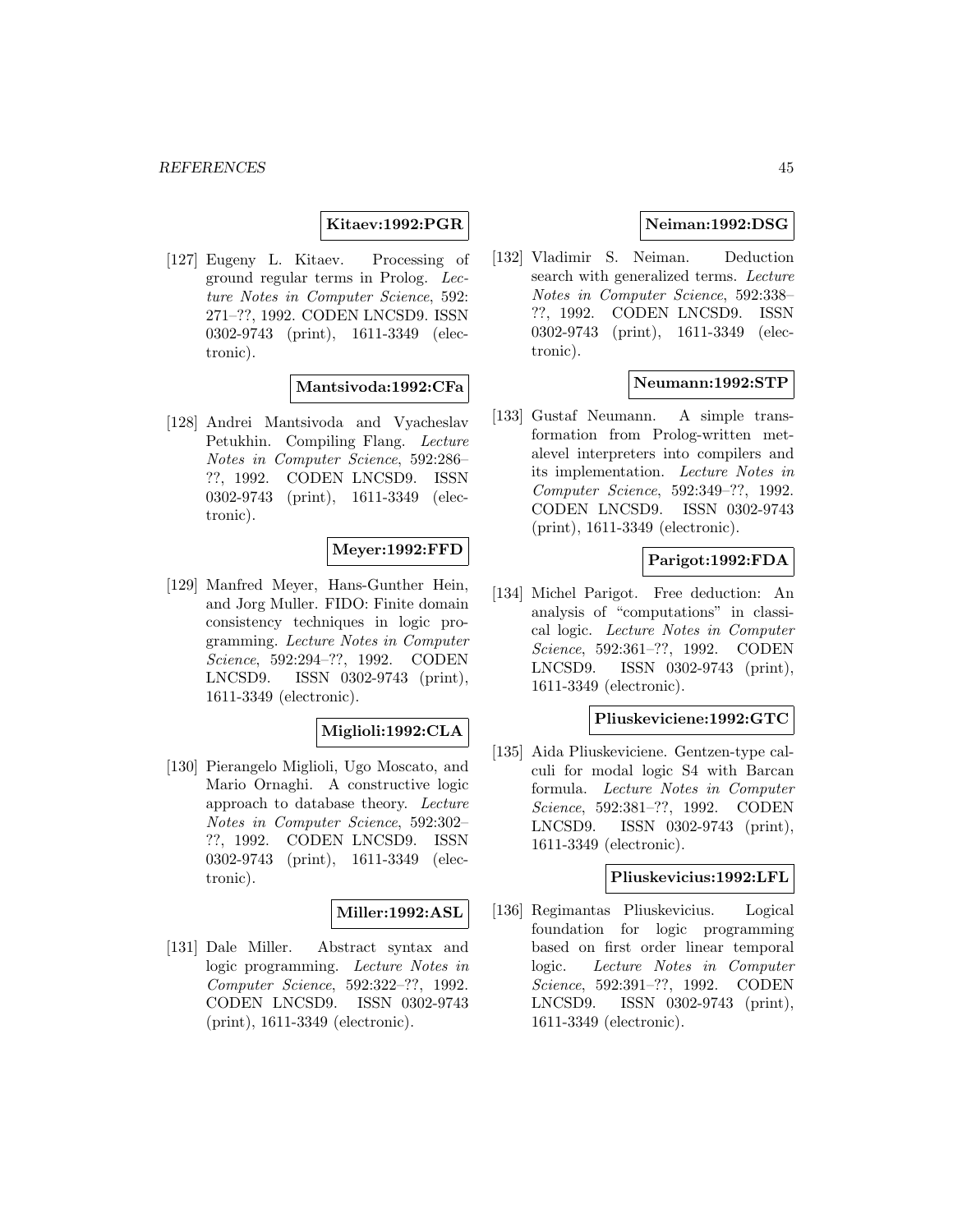#### **Powers:1992:LPP**

[137] David M. Powers. Logic programming with pseudo-resolution. Lecture Notes in Computer Science, 592:407– ??, 1992. CODEN LNCSD9. ISSN 0302-9743 (print), 1611-3349 (electronic).

#### **Reynolds:1992:BPD**

[138] T. J. Reynolds and P. Kefals. BRAVE: An OR-Parallel dialect of Prolog and its application to artificial intelligence. Lecture Notes in Computer Science, 592:415–??, 1992. CODEN LNCSD9. ISSN 0302-9743 (print), 1611-3349 (electronic).

## **Russo:1992:DDE**

[139] Francesco Russo and Mirko Sancassani. A declarative debugging environment for DATALOG. Lecture Notes in Computer Science, 592:433–??, 1992. CODEN LNCSD9. ISSN 0302-9743 (print), 1611-3349 (electronic).

#### **Sakalauskaite:1992:SCFa**

[140] Jurate Sakalauskaite. A sequent calculus for a first order linear temporal logic with explicit time. Lecture Notes in Computer Science, 592:442–??, 1992. CODEN LNCSD9. ISSN 0302-9743 (print), 1611-3349 (electronic).

#### **Sebillot:1992:LBL**

[141] P. Sebillot. A logical-based language for feature specification and transmission control. Lecture Notes in Computer Science, 592:452–??, 1992. CODEN LNCSD9. ISSN 0302-9743 (print), 1611-3349 (electronic).

## **Tarau:1992:PTW**

[142] Paul Tarau. Program transformations and WAM-Support for the compilation of definite metaprograms. Lecture Notes in Computer Science, 592:462– ??, 1992. CODEN LNCSD9. ISSN 0302-9743 (print), 1611-3349 (electronic).

#### **vanderHoek:1992:SCL**

[143] Wiebe van der Hoek. Some considerations on the logic psub F D A logic combining modality and probability. Lecture Notes in Computer Science, 592:474–??, 1992. CODEN LNCSD9. ISSN 0302-9743 (print), 1611-3349 (electronic).

#### **Voronkov:1992:LPB**

[144] Andrei Voronkov. Logic programming with bounded quantifiers. Lecture Notes in Computer Science, 592: 486–??, 1992. CODEN LNCSD9. ISSN 0302-9743 (print), 1611-3349 (electronic).

#### **MacGinnes:1992:HOO**

[145] S. MacGinnes. How objective is object-oriented analysis. Lecture Notes in Computer Science, 593:1–??, 1992. CODEN LNCSD9. ISSN 0302-9743 (print), 1611-3349 (electronic).

#### **Rose:1992:IOA**

[146] T. Rose, C. Maltzahn, and M. Jarke. Integrating object and agent worlds. Lecture Notes in Computer Science, 593:17–??, 1992. CODEN LNCSD9. ISSN 0302-9743 (print), 1611-3349 (electronic).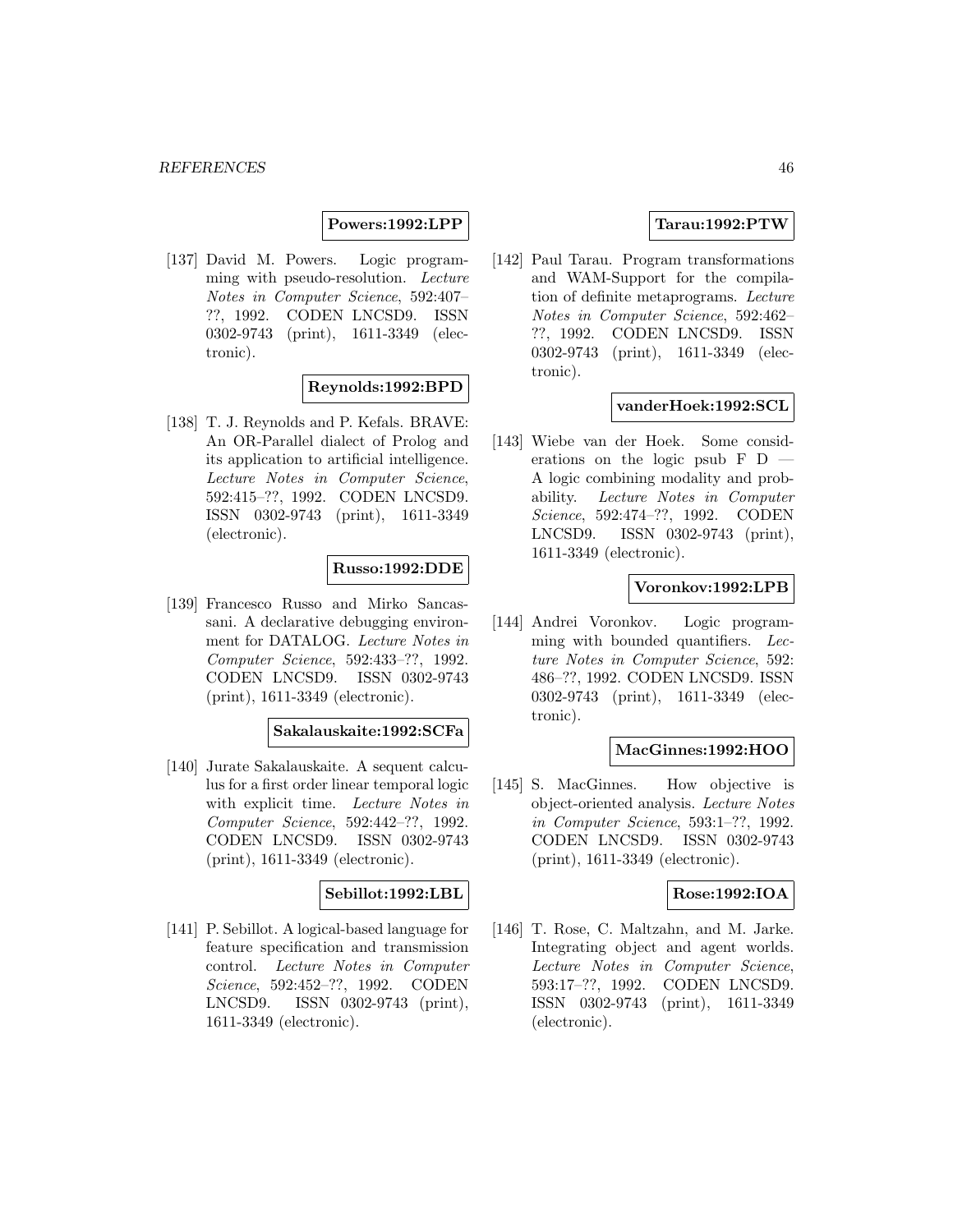## **Borras:1992:FIP**

[147] P. Borras, A. Doucet, and P. Pfeffer. A fully integrated programming environment for an object-oriented database. Lecture Notes in Computer Science, 593:33–??, 1992. CODEN LNCSD9. ISSN 0302-9743 (print), 1611-3349 (electronic).

# **Jesus:1992:AGD**

[148] L. Jesus and R. Carapuca. Automatic generation of documentation for information systems. Lecture Notes in Computer Science, 593:48–??, 1992. CODEN LNCSD9. ISSN 0302-9743 (print), 1611-3349 (electronic).

# **Opdahl:1992:FPE**

[149] A. L. Opdahl and A. Solvberg. A framework for performance engineering during information system development. Lecture Notes in Computer Science, 593:65–??, 1992. CODEN LNCSD9. ISSN 0302-9743 (print), 1611-3349 (electronic).

## **Poo:1992:FSM**

[150] C-C D. Poo. A framework for software maintenance. Lecture Notes in Computer Science, 593:88–??, 1992. CODEN LNCSD9. ISSN 0302-9743 (print), 1611-3349 (electronic).

#### **Zicari:1992:SOO**

[151] R. Zicari, F. Cacace, C. Capelli, A. Galipo, A. Pirovano, and A. Romboli. The SOL object-oriented database language. Lecture Notes in Computer Science, 593:105–??, 1992. CODEN LNCSD9. ISSN 0302-9743 (print), 1611-3349 (electronic).

# **Andonoff:1992:IDO**

[152] E. Andonoff, C. Sallaberry, and G. Zurfluh. Interactive design of objectoriented databases. Lecture Notes in Computer Science, 593:128–??, 1992. CODEN LNCSD9. ISSN 0302-9743 (print), 1611-3349 (electronic).

# **Ghosh:1992:CGF**

[153] B. C. Ghosh and V. Wuwongse. Conceptual graphs as a framework for deductive object-oriented databases. Lecture Notes in Computer Science, 593: 147–??, 1992. CODEN LNCSD9. ISSN 0302-9743 (print), 1611-3349 (electronic).

# **Ip:1992:KBT**

[154] S. Ip and T. Holden. A knowledge based technique for the process modelling of information systems: The object life cycle diagram. Lecture Notes in Computer Science, 593:164–??, 1992. CODEN LNCSD9. ISSN 0302-9743 (print), 1611-3349 (electronic).

## **Hainaut:1992:DCT**

[155] J.-L. Hainaut, M. Cadelli, B. Decuyper, and O. Marchand. Database CASE tool architecture: Principles for flexible design strategies. Lecture Notes in Computer Science, 593:187–??, 1992. CODEN LNCSD9. ISSN 0302-9743 (print), 1611-3349 (electronic).

## **Shaw:1992:SKE**

[156] M. L. G. Shaw and B. R. Gaines. The synthesis of knowledge engineering and software engineering. Lecture Notes in Computer Science, 593:208–??, 1992. CODEN LNCSD9. ISSN 0302-9743 (print), 1611-3349 (electronic).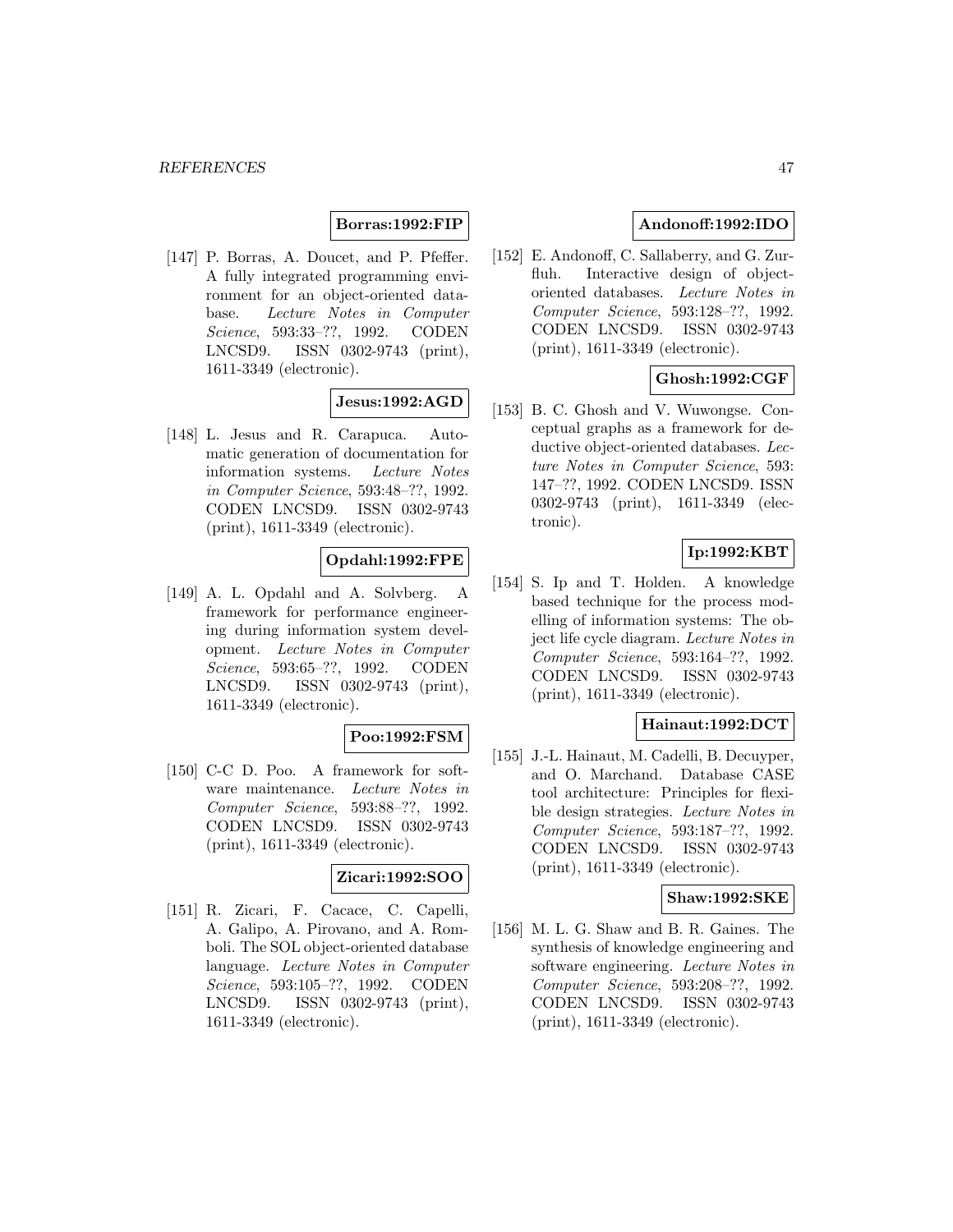## **Hagelstein:1992:ROD**

[157] J. Hagelstein and D. Roelants. Reconciling operational and declarative specifications. Lecture Notes in Computer Science, 593:221–??, 1992. CODEN LNCSD9. ISSN 0302-9743 (print), 1611-3349 (electronic).

# **Leonard:1992:NFL**

[158] M. Leonard and I. Prince. NelleN: A framework for literate data modelling. Lecture Notes in Computer Science, 593:239–??, 1992. CODEN LNCSD9. ISSN 0302-9743 (print), 1611-3349 (electronic).

#### **Rolland:1992:NLA**

[159] C. Rolland and C. Proix. A natural language approach for requirements engineering. Lecture Notes in Computer Science, 593:257–??, 1992. CODEN LNCSD9. ISSN 0302-9743 (print), 1611-3349 (electronic).

#### **Fouque:1992:BTS**

[160] G. Fouque and C. Vrain. Building a tool for software code analysis: A machine learning approach. Lecture Notes in Computer Science, 593:278– ??, 1992. CODEN LNCSD9. ISSN 0302-9743 (print), 1611-3349 (electronic).

#### **Sutcliffe:1992:SCM**

[161] A. Sutcliffe and N. Maiden. Supporting component matching for software reuse. Lecture Notes in Computer Science, 593:290–??, 1992. CODEN LNCSD9. ISSN 0302-9743 (print), 1611-3349 (electronic).

#### **Constantopoulos:1992:BSR**

[162] P. Constantopoulos and E. Pataki. A browser for software reuse. Lecture Notes in Computer Science, 593:304– ??, 1992. CODEN LNCSD9. ISSN 0302-9743 (print), 1611-3349 (electronic).

## **Dubois:1992:ESE**

[163] E. Dubois, P. Du Bois, and A. Rifaut. Elaborating, structuring and expressing formal requirements of composite systems. Lecture Notes in Computer Science, 593:327–??, 1992. CODEN LNCSD9. ISSN 0302-9743 (print), 1611-3349 (electronic).

#### **Lopez:1992:OOO**

[164] O. P. Lopez, F. Hayes, and S. Bear. OASIS: An object-oriented specification language. Lecture Notes in Computer Science, 593:348–??, 1992. CODEN LNCSD9. ISSN 0302-9743 (print), 1611-3349 (electronic).

#### **terHofstede:1992:DMC**

[165] A. H. M. ter Hofstede, H. A. Proper, and Th. P. van der Weide. Data modelling in complex application domains. Lecture Notes in Computer Science, 593:364–??, 1992. CODEN LNCSD9. ISSN 0302-9743 (print), 1611-3349 (electronic).

#### **Budgen:1992:ADP**

[166] D. Budgen and G. Friel. Augmenting the design process transformations from abstract design representations. Lecture Notes in Computer Science, 593:378–??, 1992. CODEN LNCSD9. ISSN 0302-9743 (print), 1611-3349 (electronic).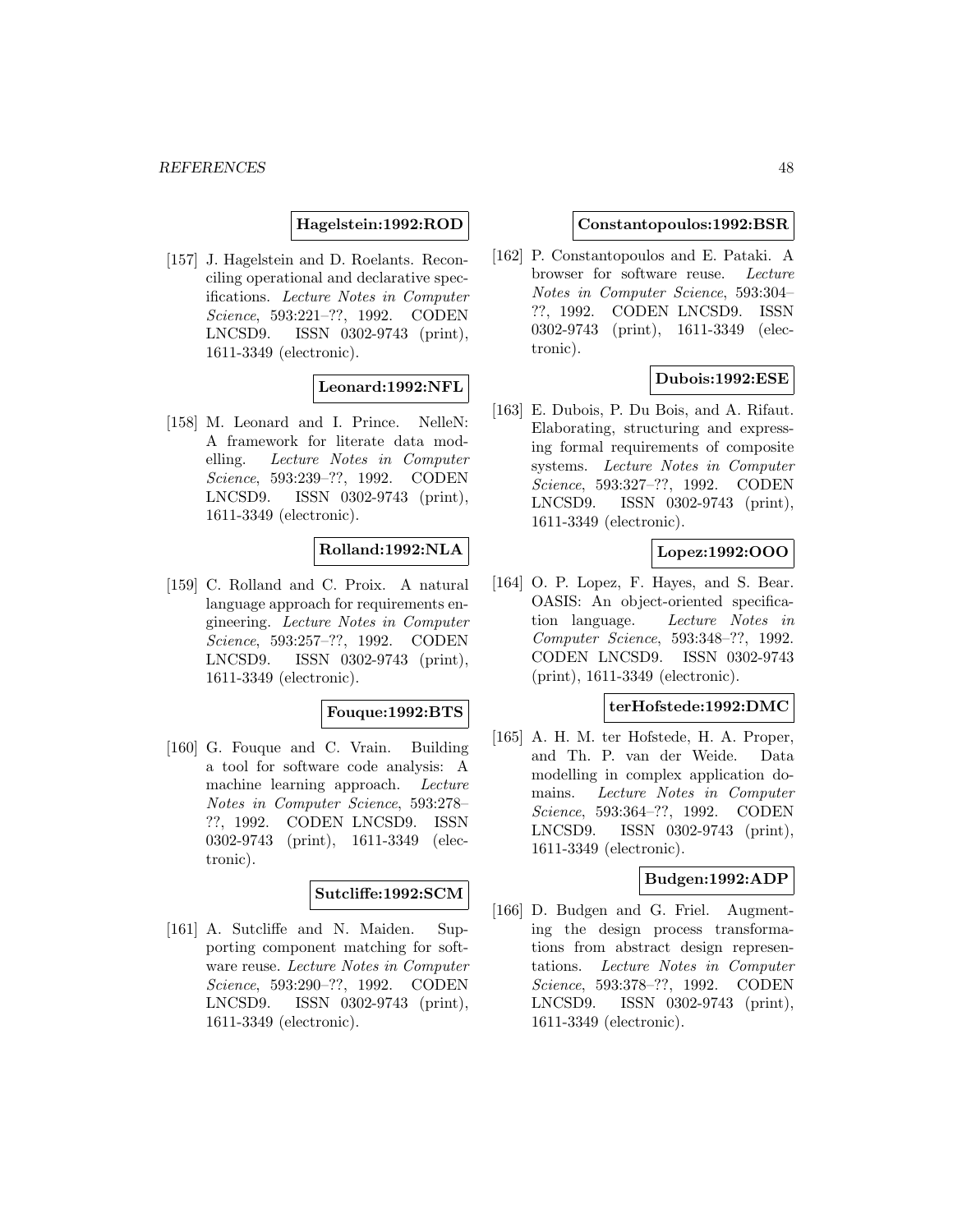## **Dewal:1992:MRA**

[167] S. Dewal. A methodology for requirements analysis and evaluation of SDEs. Lecture Notes in Computer Science, 593:394–??, 1992. CODEN LNCSD9. ISSN 0302-9743 (print), 1611-3349 (electronic).

# **Reim:1992:OII**

[168] F. Reim. Organizational integration of the information system design process. Lecture Notes in Computer Science, 593:410–??, 1992. CODEN LNCSD9. ISSN 0302-9743 (print), 1611-3349 (electronic).

#### **Dalianis:1992:MVC**

[169] H. Dalianis. A method for validating a conceptual model by natural language discourse generation. Lecture Notes in Computer Science, 593:425–??, 1992. CODEN LNCSD9. ISSN 0302-9743 (print), 1611-3349 (electronic).

# **Halpin:1992:AVC**

[170] T. A. Halpin and J. I. McCormack. Automated validation of conceptual schema constraints. Lecture Notes in Computer Science, 593:445–??, 1992. CODEN LNCSD9. ISSN 0302-9743 (print), 1611-3349 (electronic).

#### **Fonkam:1992:AES**

[171] M. M. Fonkam and W. A. Gray. An approach to eliciting the semantics of relational databases. Lecture Notes in Computer Science, 593:463–??, 1992. CODEN LNCSD9. ISSN 0302-9743 (print), 1611-3349 (electronic).

#### **Verrijn-Stuart:1992:MII**

[172] A. A. Verrijn-Stuart and G. J. Ramackers. Model integration in information planning tools. Lecture Notes in Computer Science, 593:481–??, 1992. CODEN LNCSD9. ISSN 0302-9743 (print), 1611-3349 (electronic).

## **Osmon:1992:IID**

[173] P. Osmon and P. Sleat. IDRIS: Interactive design of reactive information systems. Lecture Notes in Computer Science, 593:494–??, 1992. CODEN LNCSD9. ISSN 0302-9743 (print), 1611-3349 (electronic).

#### **Comyn-Wattiau:1992:CCI**

[174] I. Comyn-Wattiau and M. Bouzeghoub. Constraint confrontation: An important step in view integration. Lecture Notes in Computer Science, 593:507– ??, 1992. CODEN LNCSD9. ISSN 0302-9743 (print), 1611-3349 (electronic).

#### **Brough:1992:MCG**

[175] M. Brough. Methods for CASE: A generic framework. Lecture Notes in Computer Science, 593:524–??, 1992. CODEN LNCSD9. ISSN 0302-9743 (print), 1611-3349 (electronic).

## **Rossi:1992:MEF**

[176] M. Rossi, M. Gustafsson, K. Smolander, L.-A. Johansson, and K. Lyytinen. Metamodeling editor as a front end tool for a CASE shell. Lecture Notes in Computer Science, 593:546–??, 1992. CODEN LNCSD9. ISSN 0302-9743 (print), 1611-3349 (electronic).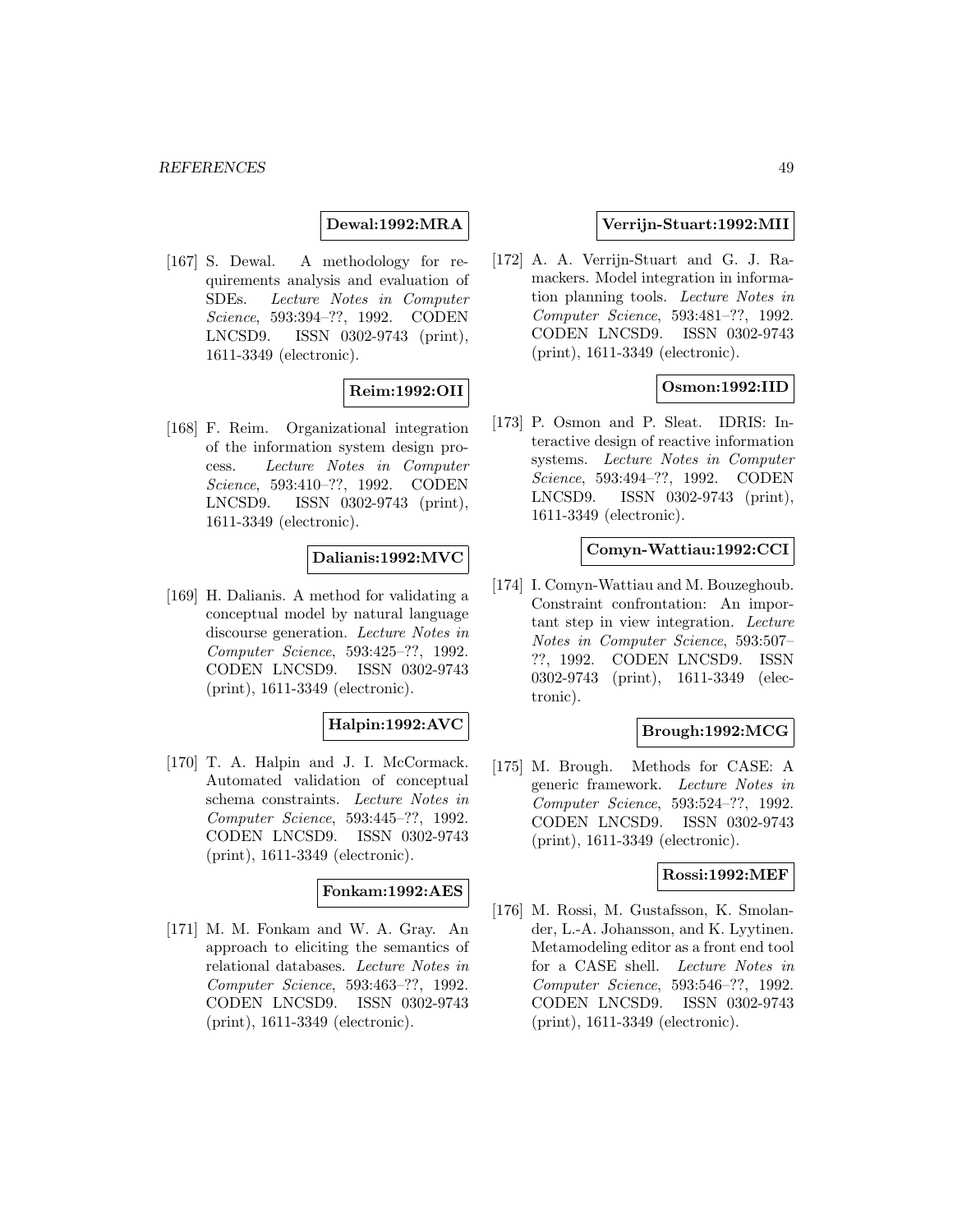# **Oquendo:1992:MCE**

[177] F. Oquendo, J.-D. Zucker, and P. Griffiths. A Meta-CASE environment for software process-centred CASE environments. Lecture Notes in Computer Science, 593:568–??, 1992. CODEN LNCSD9. ISSN 0302-9743 (print), 1611-3349 (electronic).

## **Casanova:1992:DCM**

[178] M. A. Casanova, A. S. Hemerly, and A. L. Furtado. A declarative conceptual modelling language: Description and example applications. Lecture Notes in Computer Science, 593: 589–??, 1992. CODEN LNCSD9. ISSN 0302-9743 (print), 1611-3349 (electronic).

## **Costal:1992:MRA**

[179] D. Costal and A. Olive. A method for reasoning about deductive conceptual models of information systems. Lecture Notes in Computer Science, 593: 612–??, 1992. CODEN LNCSD9. ISSN 0302-9743 (print), 1611-3349 (electronic).

## **Leone:1992:BQM**

[180] N. Leone, A. Mecchia, G. Rossi, and P. Rullo. The basic query machine of the KIWIS system. Lecture Notes in Computer Science, 593:632–??, 1992. CODEN LNCSD9. ISSN 0302-9743 (print), 1611-3349 (electronic).

## **Alt:1992:RSG**

[181] Helmut Alt and Johannes Blomer. Resemblance and symmetries of geometric patterns. Lecture Notes in Computer Science, 594:1–??, 1992. CODEN LNCSD9. ISSN 0302-9743 (print), 1611-3349 (electronic).

#### **Fleischer:1992:STC**

[182] Rudolf Fleischer, Otfried Fries, Kurt Mehlhorn, Stefan Meiser, Stefan Naher, Hans Rohnert, Stefan Schirra, Klaus Simon, Athanasios Tsakalidis, and Christian Uhrig. Selected topics from computational geometry, data structures and motion planning. Lecture Notes in Computer Science, 594: 25–??, 1992. CODEN LNCSD9. ISSN 0302-9743 (print), 1611-3349 (electronic).

# **Hofting:1992:PHD**

[183] Franz Hofting, Thomas Lengauer, and Egon Wanke. Processing of hierarchically defined graphs and graph families. Lecture Notes in Computer Science, 594:44–??, 1992. CODEN LNCSD9. ISSN 0302-9743 (print), 1611-3349 (electronic).

# **Kriegel:1992:CSA**

[184] Hans-Peter Kriegel, Thomas Brinkhoff, and Ralf Schneider. The combination of spatial access methods and computational geometry in geographic database systems. Lecture Notes in Computer Science, 594:70–??, 1992. CODEN LNCSD9. ISSN 0302-9743 (print), 1611-3349 (electronic).

## **Kriegel:1992:FEI**

[185] Hans-Peter Kriegel, Peter Heep, Stephan Heep, Michael Schiwietz, and Ralf Schneider. A flexible and extensible index manager for spatial database systems. Lecture Notes in Computer Science, 594:87–??, 1992. CODEN LNCSD9. ISSN 0302-9743 (print), 1611-3349 (electronic).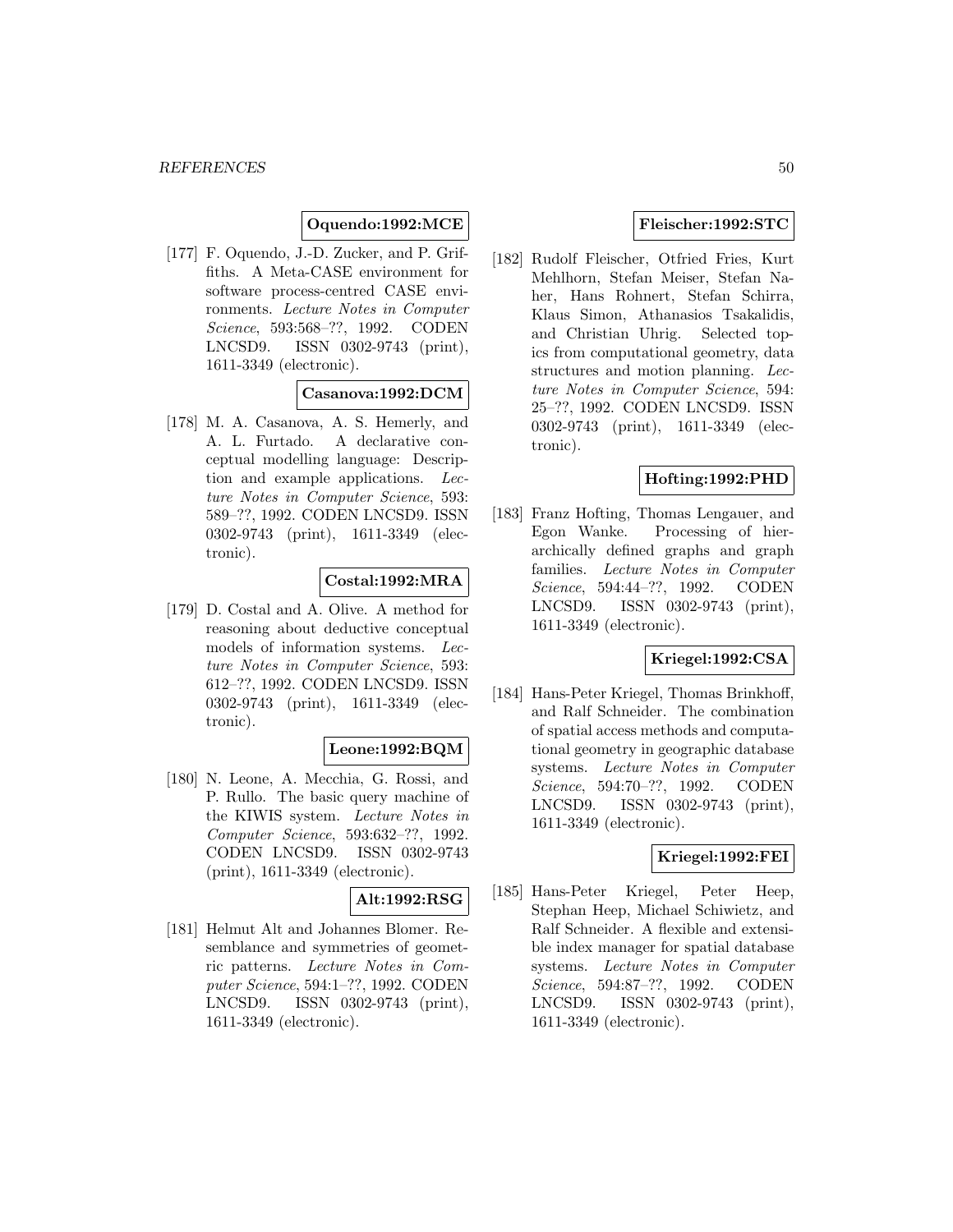#### **Kriegel:1992:POD**

[186] Hans-Peter Kriegel, Holger Horn, and Michael Schiwietz. The performance of object decomposition techniques for spatial query processing. Lecture Notes in Computer Science, 594:104– ??, 1992. CODEN LNCSD9. ISSN 0302-9743 (print), 1611-3349 (electronic).

## **Muller:1992:DIS**

[187] Heinrich Muller and Jorg Winckler. Distributed image synthesis with breadth-first ray tracing and the ray-Z-buffer. Lecture Notes in Computer Science, 594:124–??, 1992. CODEN LNCSD9. ISSN 0302-9743 (print), 1611-3349 (electronic).

#### **Nilsson:1992:ROC**

[188] Bengt J. Nilsson, Thomas Ottmann, Sven Schuierer, and Christian Icking. Restricted orientation computational geometry. Lecture Notes in Computer Science, 594:148–??, 1992. CODEN LNCSD9. ISSN 0302-9743 (print), 1611-3349 (electronic).

## **Noltemeier:1992:MBT**

[189] H. Noltemeier, K. Verbarg, and C. Zirkelbach. Monotonous bisector- $\sup^*$  trees — A tool for efficient partitioning of complex scenes of geometric objects. Lecture Notes in Computer Science, 594:186–??, 1992. CODEN LNCSD9. ISSN 0302-9743 (print), 1611-3349 (electronic).

#### **Schmeltz:1992:LCS**

[190] Bernd Schmeltz. Learning convex sets under uniform distribution. Lecture

Notes in Computer Science, 594:204– ??, 1992. CODEN LNCSD9. ISSN 0302-9743 (print), 1611-3349 (electronic).

# **Six:1992:SAS**

[191] Hans-Werner Six and Peter Widmayer. Spatial access structures for geometric databases. Lecture Notes in Computer Science, 594:214–??, 1992. CODEN LNCSD9. ISSN 0302-9743 (print), 1611-3349 (electronic).

# **Welzl:1992:STL**

[192] Emo Welzl. On spanning trees with low crossing numbers. Lecture Notes in Computer Science, 594:233–??, 1992. CODEN LNCSD9. ISSN 0302-9743 (print), 1611-3349 (electronic).

#### **Dietzfelbinger:1992:HPU**

[193] Martin Dietzfelbinger and Friedhelm Meyer auf der Heide. High performance universal hashing, with applications to shared memory simulations. Lecture Notes in Computer Science, 594:250–269, 1992. CODEN LNCSD9. ISSN 0302-9743 (print), 1611-3349 (electronic).

#### **Feldmann:1992:DGT**

[194] R. Feldmann, P. Mysliwietz, and B. Monien. Distributed game tree search on a massively parallel system. Lecture Notes in Computer Science, 594:270–??, 1992. CODEN LNCSD9. ISSN 0302-9743 (print), 1611-3349 (electronic).

#### **Kunde:1992:BSR**

[195] Manfred Kunde and Thomas Tensi. Balanced strategies for routing on meshes. Lecture Notes in Computer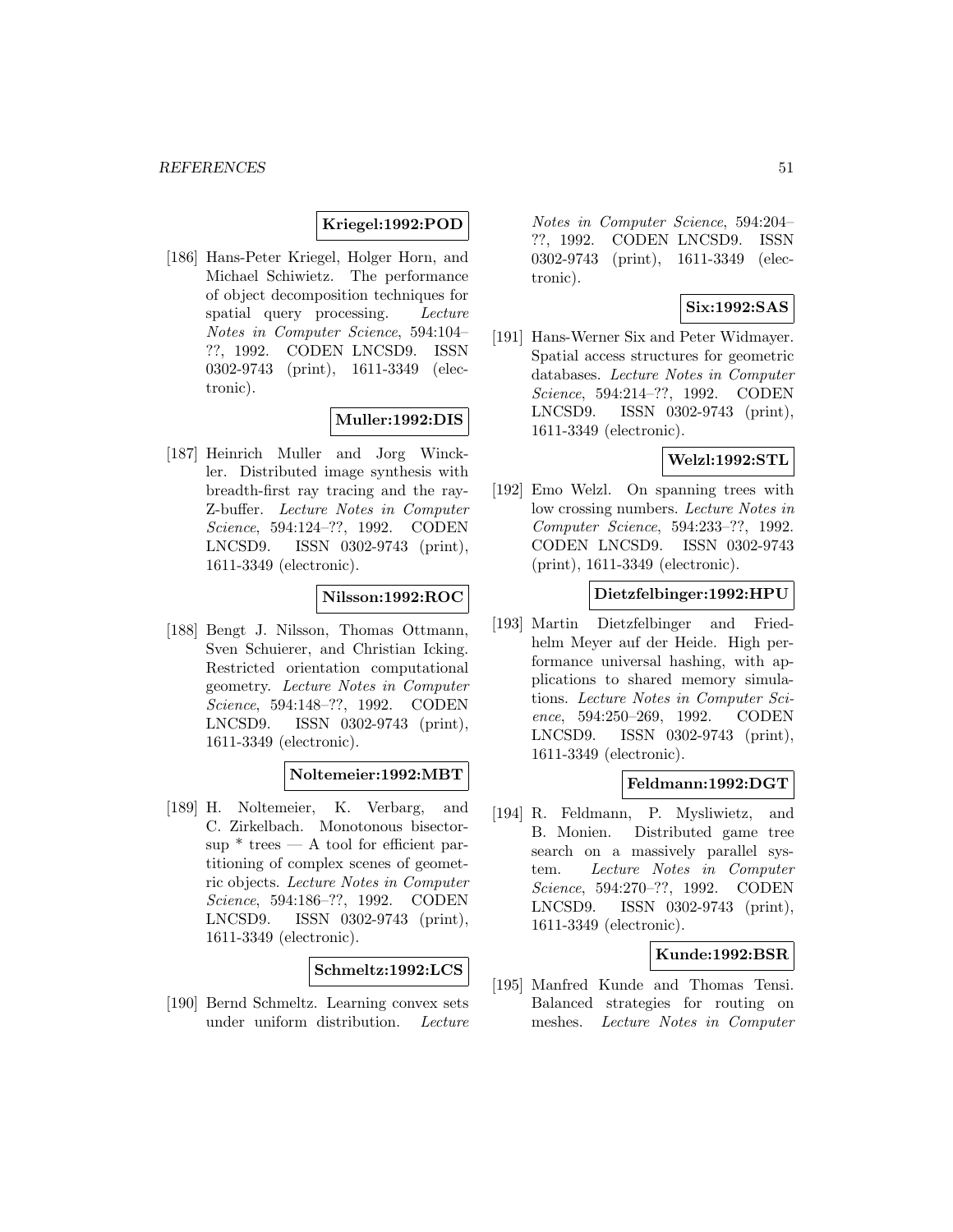Science, 594:289–??, 1992. CODEN LNCSD9. ISSN 0302-9743 (print), 1611-3349 (electronic).

## **Kutylowski:1992:CBF**

[196] Miroslaw Kutylowski. Complexity of Boolean functions on PRAMs — lower bound techniques. Lecture Notes in Computer Science, 594:309–??, 1992. CODEN LNCSD9. ISSN 0302-9743 (print), 1611-3349 (electronic).

# **Kroger:1992:EVG**

[197] Berthold Kroger and Oliver Vornberger. Enumerative vs. genetic optimization two parallel algorithms for the bin packing problem. Lecture Notes in Computer Science, 594:330–??, 1992. CODEN LNCSD9. ISSN 0302-9743 (print), 1611-3349 (electronic).

## **Reischuk:1992:AEM**

[198] Rudiger Reischuk and Bernd Schmeltz. Area efficient methods to increase the reliability of circuits. Lecture Notes in Computer Science, 594:363–??, 1992. CODEN LNCSD9. ISSN 0302-9743 (print), 1611-3349 (electronic).

## **Levene:1992:NUR**

[199] M. Levene. The nested universal relation database model. Lecture Notes in Computer Science, 595:1–??, 1992. CODEN LNCSD9. ISSN 0302-9743 (print), 1611-3349 (electronic).

#### **Aronsson:1992:MPT**

[200] Martin Aronsson. Methodology and programming techniques in GCLA II. Lecture Notes in Computer Science, 596:1–??, 1992. CODEN LNCSD9. ISSN 0302-9743 (print), 1611-3349 (electronic).

# **Boley:1992:ELP**

[201] Harold Boley. Extended logic-plusfunctional programming. Lecture Notes in Computer Science, 596:45–??, 1992. CODEN LNCSD9. ISSN 0302-9743 (print), 1611-3349 (electronic).

# **Brogi:1992:OLT**

[202] Antonio Brogi, Evelina Lamma, and Paola Mello. Open logic theories. Lecture Notes in Computer Science, 596: 73–??, 1992. CODEN LNCSD9. ISSN 0302-9743 (print), 1611-3349 (electronic).

## **Eriksson:1992:FVC**

[203] Lars-Henrik Eriksson. A finitary version of the calculus of partial inductive definitions. Lecture Notes in Computer Science, 596:89–??, 1992. CODEN LNCSD9. ISSN 0302-9743 (print), 1611-3349 (electronic).

# **Felty:1992:LPA**

[204] Amy Felty. A logic programming approach to implementing higher-order term rewriting. Lecture Notes in Computer Science, 596:135–??, 1992. CODEN LNCSD9. ISSN 0302-9743 (print), 1611-3349 (electronic).

# **Franzen:1992:OAK**

[205] Torkel Franzen, Seif Haridi, and Sverker Janson. An overview of the andorra kernel language. Lecture Notes in Computer Science, 596:163–??, 1992. CODEN LNCSD9. ISSN 0302-9743 (print), 1611-3349 (electronic).

## **Hallnas:1992:LCI**

[206] Lars Hallnas. Logical and computational invariants of programs. Lecture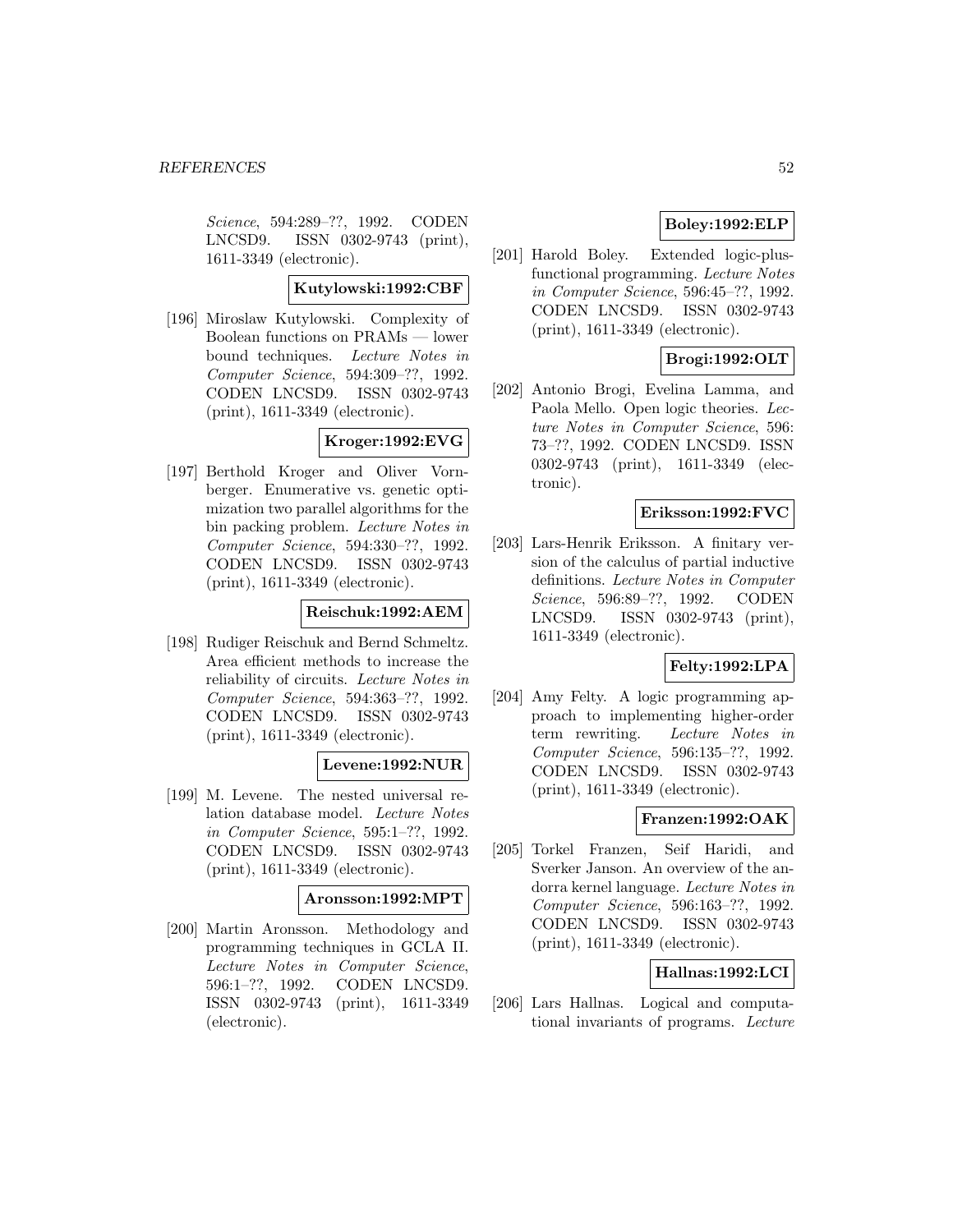Notes in Computer Science, 596:181– ??, 1992. CODEN LNCSD9. ISSN 0302-9743 (print), 1611-3349 (electronic).

#### **Hannan:1992:ILC**

[207] John Hannan. Implementing lambdacalculus reduction strategies in extended logic programming languages. Lecture Notes in Computer Science, 596:193–??, 1992. CODEN LNCSD9. ISSN 0302-9743 (print), 1611-3349 (electronic).

### **Hanschke:1992:TRP**

[208] Philipp Hanschke. Terminological reasoning and partial inductive definitions. Lecture Notes in Computer Science, 596:221–??, 1992. CODEN LNCSD9. ISSN 0302-9743 (print), 1611-3349 (electronic).

## **Kreuger:1992:GID**

[209] Per Kreuger. GCLA II A definitional approach to control. Lecture Notes in Computer Science, 596:239–??, 1992. CODEN LNCSD9. ISSN 0302-9743 (print), 1611-3349 (electronic).

#### **Michaylov:1992:NSS**

[210] Spiro Michaylov and Frank Pfenning. Natural semantics and some of its meta-theory in elf. Lecture Notes in Computer Science, 596:299–??, 1992. CODEN LNCSD9. ISSN 0302-9743 (print), 1611-3349 (electronic).

## **Reed:1992:NHA**

[211] David W. Reed, Donald W. Loveland, and Bruce T. Smith. The near-Horn approach to disjunctive logic programming. Lecture Notes in Computer Science, 596:345–??, 1992. CODEN

LNCSD9. ISSN 0302-9743 (print), 1611-3349 (electronic).

#### **Gusgen:1992:I**

[212] Hans Werner Gusgen and J. Hertzberg. Introduction. Lecture Notes in Computer Science, 597:1–4, 1992. CODEN LNCSD9. ISSN 0302-9743 (print), 1611-3349 (electronic).

## **Gusgen:1992:OW**

[213] Hans Werner Gusgen and J. Hertzberg. The office world. Lecture Notes in Computer Science, 597:5–16, 1992. CODEN LNCSD9. ISSN 0302-9743 (print), 1611-3349 (electronic).

# **Gusgen:1992:PCB**

[214] Hans Werner Gusgen and J. Hertzberg. A perspective of constraint-based reasoning: an introductory tutorial, volume 597 of Lecture Notes in Artificial Intelligence and Lecture Notes in Computer Science. Springer-Verlag Inc., New York, NY, USA, 1992. CO-DEN LNCSD9. ISBN 0-387-55510- 2 (Berlin), 3-540-55510-2 (New York). ISSN 0302-9743 (print), 1611-3349 (electronic). viii  $+123$  pp. LCCN  $Q340$ .G8 1992.

## **Gusgen:1992:BA**

[215] Hans Werner Gusgen and J. Hertzberg. Backtracking approaches. Lecture Notes in Computer Science, 597:57–66, 1992. CODEN LNCSD9. ISSN 0302- 9743 (print), 1611-3349 (electronic).

#### **Gusgen:1992:SFT**

[216] Hans Werner Gusgen and J. Hertzberg. From simple filtering to tagging. Lecture Notes in Computer Science, 597: 67–82, 1992. CODEN LNCSD9. ISSN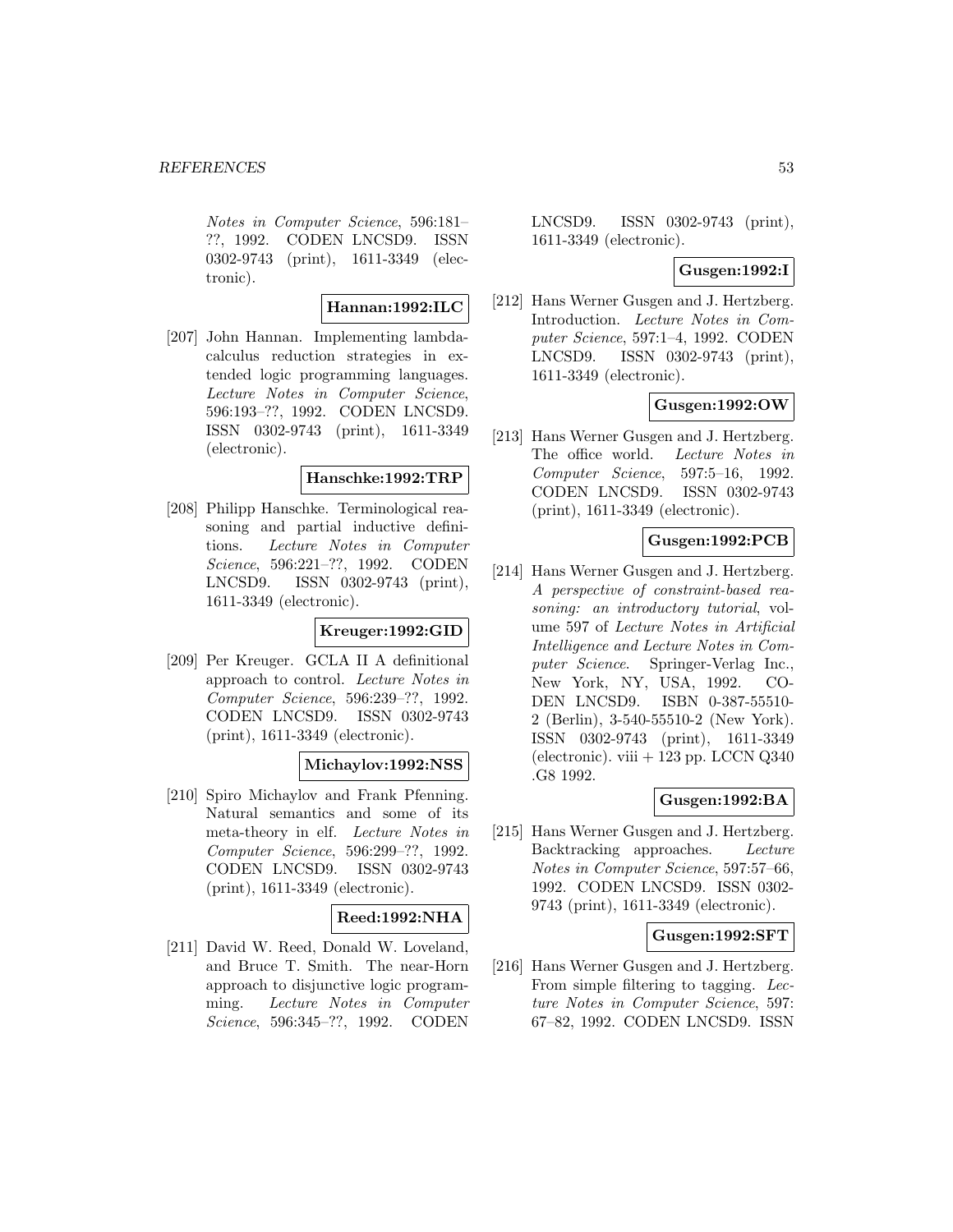0302-9743 (print), 1611-3349 (electronic).

**Gusgen:1992:AFP**

[217] Hans Werner Gusgen and J. Hertzberg. Approaches to filtering in parallel. Lecture Notes in Computer Science, 597: 83–96, 1992. CODEN LNCSD9. ISSN 0302-9743 (print), 1611-3349 (electronic).

# **Gusgen:1992:OA**

[218] Hans Werner Gusgen and J. Hertzberg. Optimization approaches. Lecture Notes in Computer Science, 597:97– 110, 1992. CODEN LNCSD9. ISSN 0302-9743 (print), 1611-3349 (electronic).

# **Ma:1992:TAP**

[219] QingMing Ma and John C. Reynolds. Types, abstraction, and parametric polymorphism, part 2. Lecture Notes in Computer Science, 598:1–??, 1992. CODEN LNCSD9. ISSN 0302-9743 (print), 1611-3349 (electronic).

# **Gateley:1992:CVC**

[220] John Gateley and Bruce F. Duba. Callby-value combinatory logic and the lambda-value calculus. Lecture Notes in Computer Science, 598:41–??, 1992. CODEN LNCSD9. ISSN 0302-9743 (print), 1611-3349 (electronic).

## **Smith:1992:ODS**

[221] Scott F. Smith. From operational to denotational semantics. Lecture Notes in Computer Science, 598:54–??, 1992. CODEN LNCSD9. ISSN 0302-9743 (print), 1611-3349 (electronic).

## **Mislove:1992:SLS**

[222] Michael W. Mislove and Frank J. Oles. A simple language supporting angelic nondeterminism and parallel composition. Lecture Notes in Computer Science, 598:77–??, 1992. CODEN LNCSD9. ISSN 0302-9743 (print), 1611-3349 (electronic).

## **Bruce:1992:ETS**

[223] Kim B. Bruce. The equivalence of two semantic definitions for inheritance in object-oriented languages. Lecture Notes in Computer Science, 598:102– ??, 1992. CODEN LNCSD9. ISSN 0302-9743 (print), 1611-3349 (electronic).

## **Nelson:1992:PRF**

[224] Neal Nelson. Primitive recursive functionals with dependent types. Lecture Notes in Computer Science, 598:125– ??, 1992. CODEN LNCSD9. ISSN 0302-9743 (print), 1611-3349 (electronic).

# **Leavens:1992:THR**

[225] Gary T. Leavens and Don Pigozzi. Typed homomorphic relations extended with subtypes. Lecture Notes in Computer Science, 598:144–??, 1992. CODEN LNCSD9. ISSN 0302-9743 (print), 1611-3349 (electronic).

#### **Barwise:1992:ILD**

[226] Jon Barwise. Information links in domain theory. Lecture Notes in Computer Science, 598:168–??, 1992. CODEN LNCSD9. ISSN 0302-9743 (print), 1611-3349 (electronic).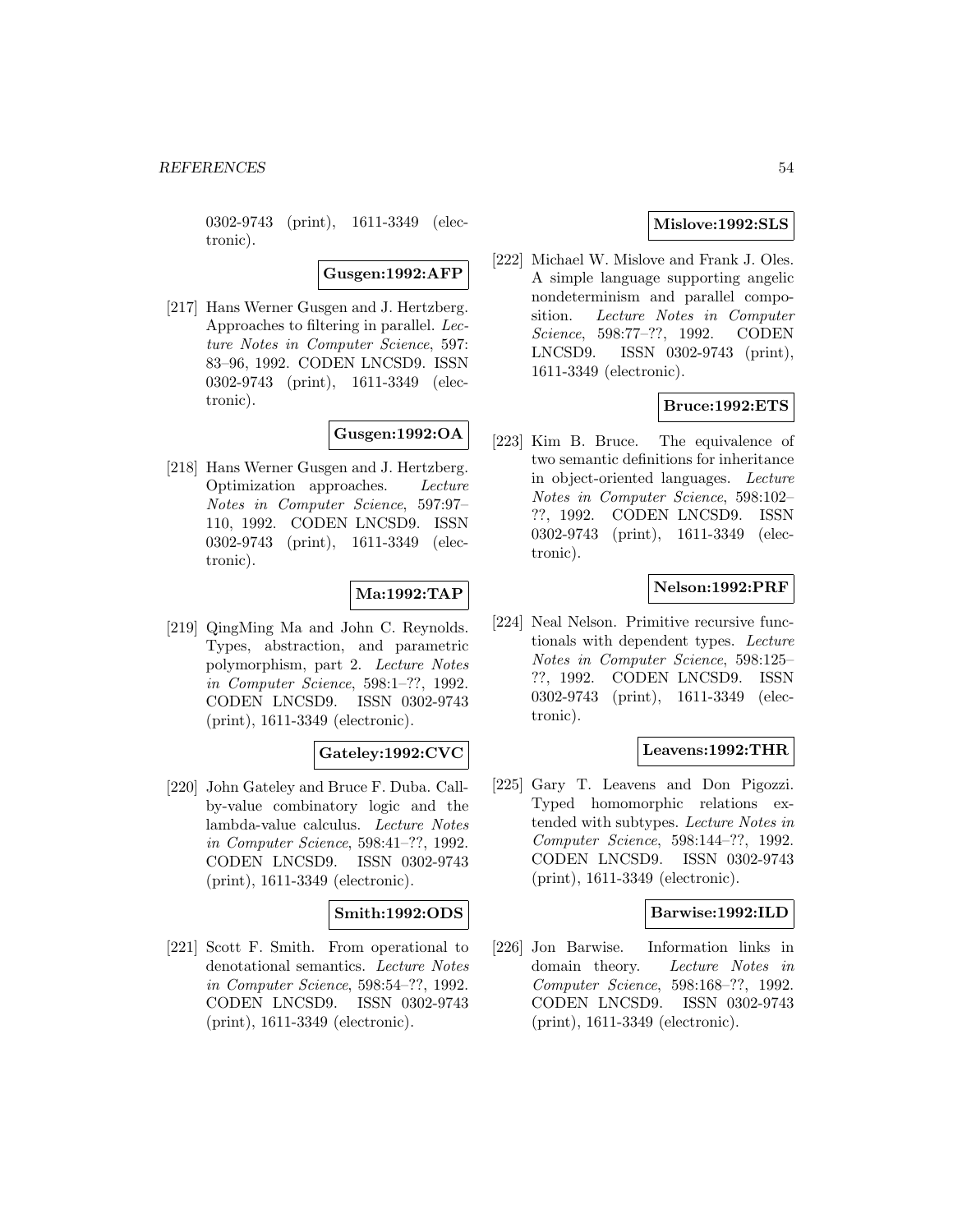#### **Rutten:1992:NSP**

[227] J. J. M. M. Rutten. Nonwellfounded sets and programming language semantics. Lecture Notes in Computer Science, 598:193–??, 1992. CODEN LNCSD9. ISSN 0302-9743 (print), 1611-3349 (electronic).

# **Gray:1992:SST**

[228] John W. Gray. Simultaneous substitution in the typed lambda calculus. Lecture Notes in Computer Science, 598:207–??, 1992. CODEN LNCSD9. ISSN 0302-9743 (print), 1611-3349 (electronic).

## **Barr:1992:HTT**

[229] Michael Barr. HSP type theorems in the category of posets. Lecture Notes in Computer Science, 598:221–??, 1992. CODEN LNCSD9. ISSN 0302-9743 (print), 1611-3349 (electronic).

# **Jung:1992:DD**

[230] Achim Jung, Leonid Libkin, and Hermann Puhlmann. Decomposition of domains. Lecture Notes in Computer Science, 598:235–??, 1992. CODEN LNCSD9. ISSN 0302-9743 (print), 1611-3349 (electronic).

## **Huth:1992:CCC**

[231] Michael Huth. Cartesian closed categories of domains and the space proj(D). Lecture Notes in Computer Science, 598:259–??, 1992. CODEN LNCSD9. ISSN 0302-9743 (print), 1611-3349 (electronic).

## **Heckmann:1992:UPD**

[232] Reinhold Heckmann. An upper power domain construction in terms of strongly compact sets. Lecture Notes in Computer Science, 598:272–??, 1992. CODEN LNCSD9. ISSN 0302-9743 (print), 1611-3349 (electronic).

# **Wand:1992:CPR**

[233] Mitchell Wand. Correctness of procedure representations in higher-order assembly language. Lecture Notes in Computer Science, 598:294–??, 1992. CODEN LNCSD9. ISSN 0302-9743 (print), 1611-3349 (electronic).

#### **Mercouroff:1992:AAC**

[234] Nicolas Mercouroff. An algorithm for analyzing communicating processes. Lecture Notes in Computer Science, 598:312–??, 1992. CODEN LNCSD9. ISSN 0302-9743 (print), 1611-3349 (electronic).

#### **Brookes:1992:CFP**

[235] Stephen Brookes and Shai Geva. Continuous functions and parallel algorithms on concrete data structures. Lecture Notes in Computer Science, 598:326–??, 1992. CODEN LNCSD9. ISSN 0302-9743 (print), 1611-3349 (electronic).

#### **Bloom:1992:TOT**

[236] Bard Bloom and Marta Kwiatkowska. Trade-offs in true concurrency: Pomsets and Mazurkiewicz traces. Lecture Notes in Computer Science, 598:350– ??, 1992. CODEN LNCSD9. ISSN 0302-9743 (print), 1611-3349 (electronic).

#### **Aceto:1992:RCN**

[237] Luca Aceto. On relating concurrency and nondeterminism. Lecture Notes in Computer Science, 598:376–??, 1992.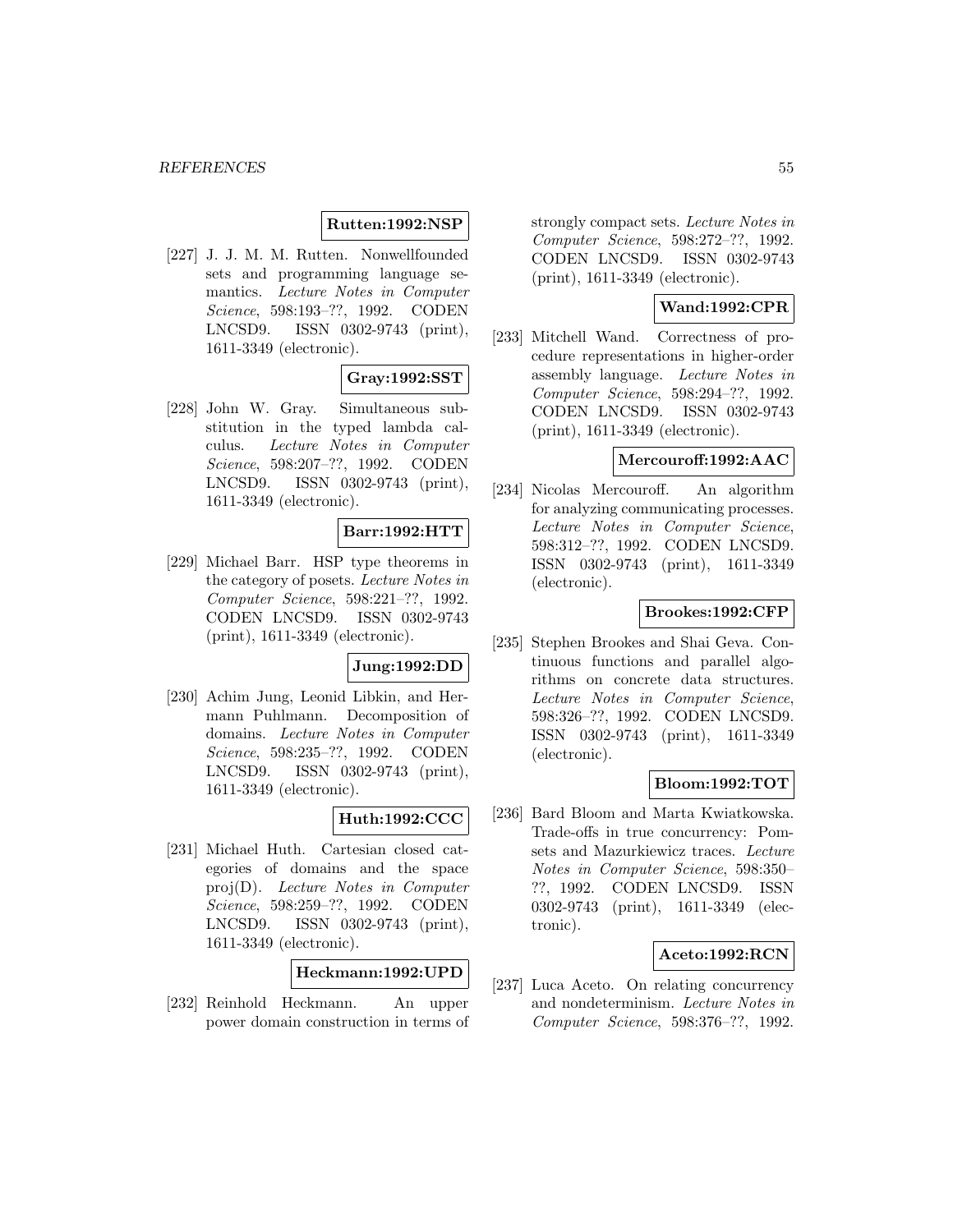CODEN LNCSD9. ISSN 0302-9743 (print), 1611-3349 (electronic).

**Kasangian:1992:CTA**

[238] Stefano Kasangian. On continuous time agents. Lecture Notes in Computer Science, 598:403–??, 1992. CODEN LNCSD9. ISSN 0302-9743 (print), 1611-3349 (electronic).

**Guo-Qiang:1992:MCC**

[239] Zhang Guo-Qiang. A monoidal closed category of event structures. Lecture Notes in Computer Science, 598:426– ??, 1992. CODEN LNCSD9. ISSN 0302-9743 (print), 1611-3349 (electronic).

# **Rosolini:1992:EMQ**

[240] Giuseppe Rosolini. An exper model for quest. Lecture Notes in Computer Science, 598:436–??, 1992. CODEN LNCSD9. ISSN 0302-9743 (print), 1611-3349 (electronic).

#### **Manes:1992:EIT**

[241] Ernest G. Manes. Equations for ifthen-else. Lecture Notes in Computer Science, 598:446–??, 1992. CODEN LNCSD9. ISSN 0302-9743 (print), 1611-3349 (electronic).

#### **Bloom:1992:PCM**

[242] Stephen L. Bloom and Zoltan Esik. Program correctness and matricial iteration theories. Lecture Notes in Computer Science, 598:457–??, 1992. CODEN LNCSD9. ISSN 0302-9743 (print), 1611-3349 (electronic).

## **Klarlund:1992:LPM**

[243] Nils Klarlund. Liminf progress measures. Lecture Notes in Computer

Science, 598:477–??, 1992. CODEN LNCSD9. ISSN 0302-9743 (print), 1611-3349 (electronic).

#### **Melton:1992:C**

[244] Austin Melton, Bernd S. W. Schroeder, and George E. Strecker. Connections. Lecture Notes in Computer Science, 598:492–??, 1992. CODEN LNCSD9. ISSN 0302-9743 (print), 1611-3349 (electronic).

## **Allard:1992:UVC**

[245] F. Allard. A user's view of current practice and possibilities. Lecture Notes in Computer Science, 599:1–??, 1992. CODEN LNCSD9. ISSN 0302-9743 (print), 1611-3349 (electronic).

# **Killin:1992:MMO**

[246] J. Killin. The management and maintenance of an operational KADS system development. Lecture Notes in Computer Science, 599:6–??, 1992. CODEN LNCSD9. ISSN 0302-9743 (print), 1611-3349 (electronic).

#### **Georges:1992:KET**

[247] M. Georges. Knowledge engineering trends in europe. Lecture Notes in Computer Science, 599:7–??, 1992. CODEN LNCSD9. ISSN 0302-9743 (print), 1611-3349 (electronic).

#### **Morik:1992:AML**

[248] K. Morik. Applications of machine learning. Lecture Notes in Computer Science, 599:9–??, 1992. CODEN LNCSD9. ISSN 0302-9743 (print), 1611-3349 (electronic).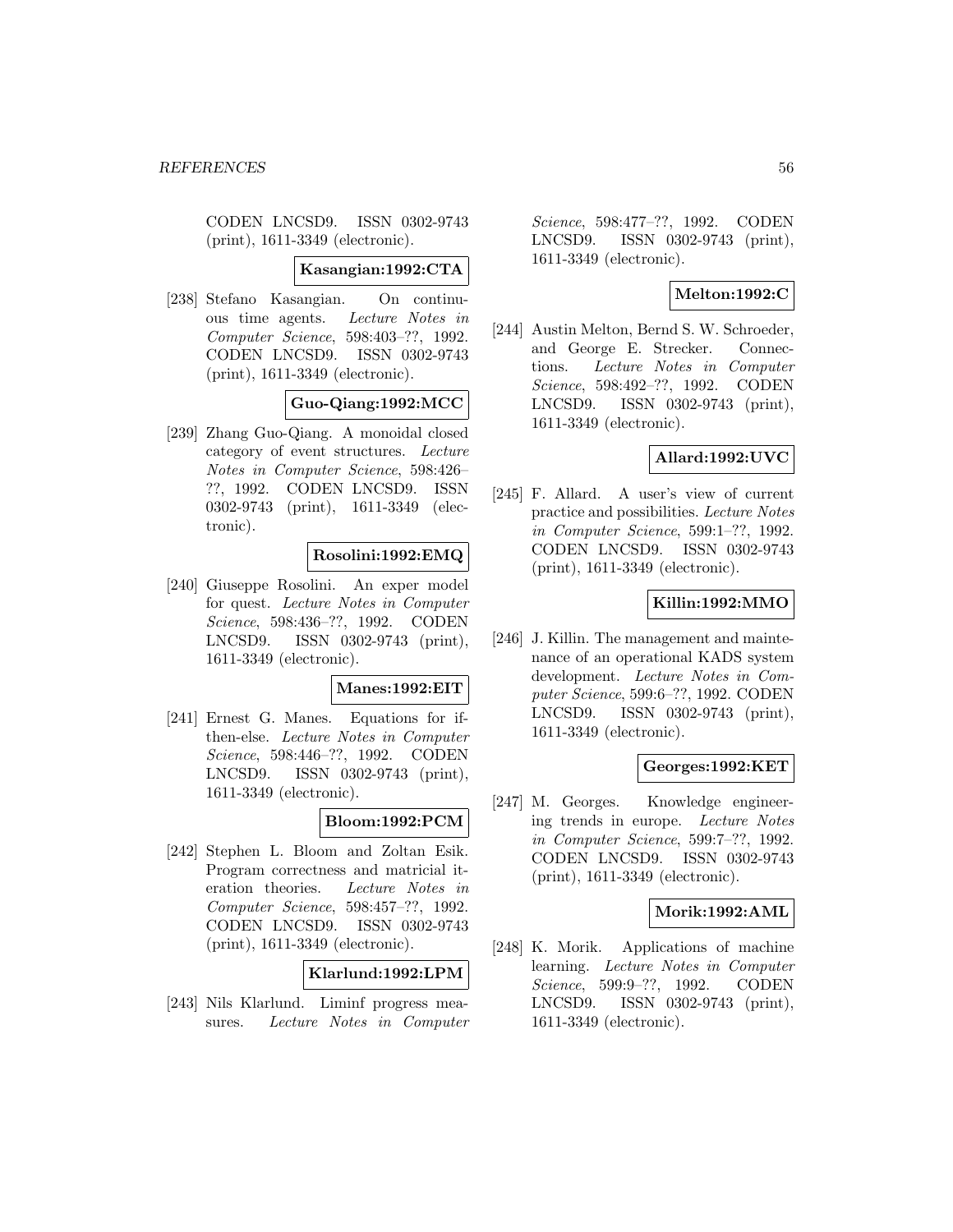**Eriksson:1992:CMA**

[249] H. Eriksson and M. A. Musen. Conceptual models for automatic generation of knowledge-acquisition tools. Lecture Notes in Computer Science, 599:14–??, 1992. CODEN LNCSD9. ISSN 0302- 9743 (print), 1611-3349 (electronic).

# **Greboval:1992:AOC**

[250] C. Greboval and G. Kassel. An approach to operationalize conceptual models: The shell aide. Lecture Notes in Computer Science, 599:37–??, 1992. CODEN LNCSD9. ISSN 0302-9743 (print), 1611-3349 (electronic).

## **Linster:1992:LMM**

[251] M. Linster. Linking modeling to make sense and modeling to implement systems in an operational modeling environment. Lecture Notes in Computer Science, 599:55–??, 1992. CODEN LNCSD9. ISSN 0302-9743 (print), 1611-3349 (electronic).

## **Gappa:1992:CGD**

[252] U. Gappa and K. Poeck. Common ground and differences of the KADS and strong-problem-solving-shell approach. Lecture Notes in Computer Science, 599:75–??, 1992. CODEN LNCSD9. ISSN 0302-9743 (print), 1611-3349 (electronic).

## **Schreiber:1992:DPS**

[253] G. Schreiber, B. Wielinga, and H. Akkermans. Differentiating problem solving methods. Lecture Notes in Computer Science, 599:95–??, 1992. CODEN LNCSD9. ISSN 0302-9743 (print), 1611-3349 (electronic).

## **vanHeijst:1992:UGD**

[254] G. van Heijst, B. Wielinga, and N. Shadbolt. Using generalised directive models in knowledge acquisition. Lecture Notes in Computer Science, 599:112–??, 1992. CODEN LNCSD9. ISSN 0302-9743 (print), 1611-3349 (electronic).

# **Geelen:1992:TFF**

[255] P. Geelen, Z. Ruttkay, and J. Treur. Towards a formal framework to compare protocol interpretations and task specifications. Lecture Notes in Computer Science, 599:133–??, 1992. CODEN LNCSD9. ISSN 0302-9743 (print), 1611-3349 (electronic).

# **Tsujino:1992:KAD**

[256] K. Tsujino, V. G. Dabija, and S. Nishida. Knowledge acquisition driven by constructive and interactive induction. Lecture Notes in Computer Science, 599:153–??, 1992. CODEN LNCSD9. ISSN 0302-9743 (print), 1611-3349 (electronic).

# **Nedellec:1992:KRU**

[257] C. Nedellec and K. Causse. Knowledge refinement using knowledge acquisition and machine learning methods. Lecture Notes in Computer Science, 599:171–??, 1992. CODEN LNCSD9. ISSN 0302-9743 (print), 1611-3349 (electronic).

#### **Schweiger:1992:GCE**

[258] J. Schweiger. Generating configuration expert systems from conceptual specifications of the expert knowledge. Lecture Notes in Computer Science, 599:191–??, 1992. CODEN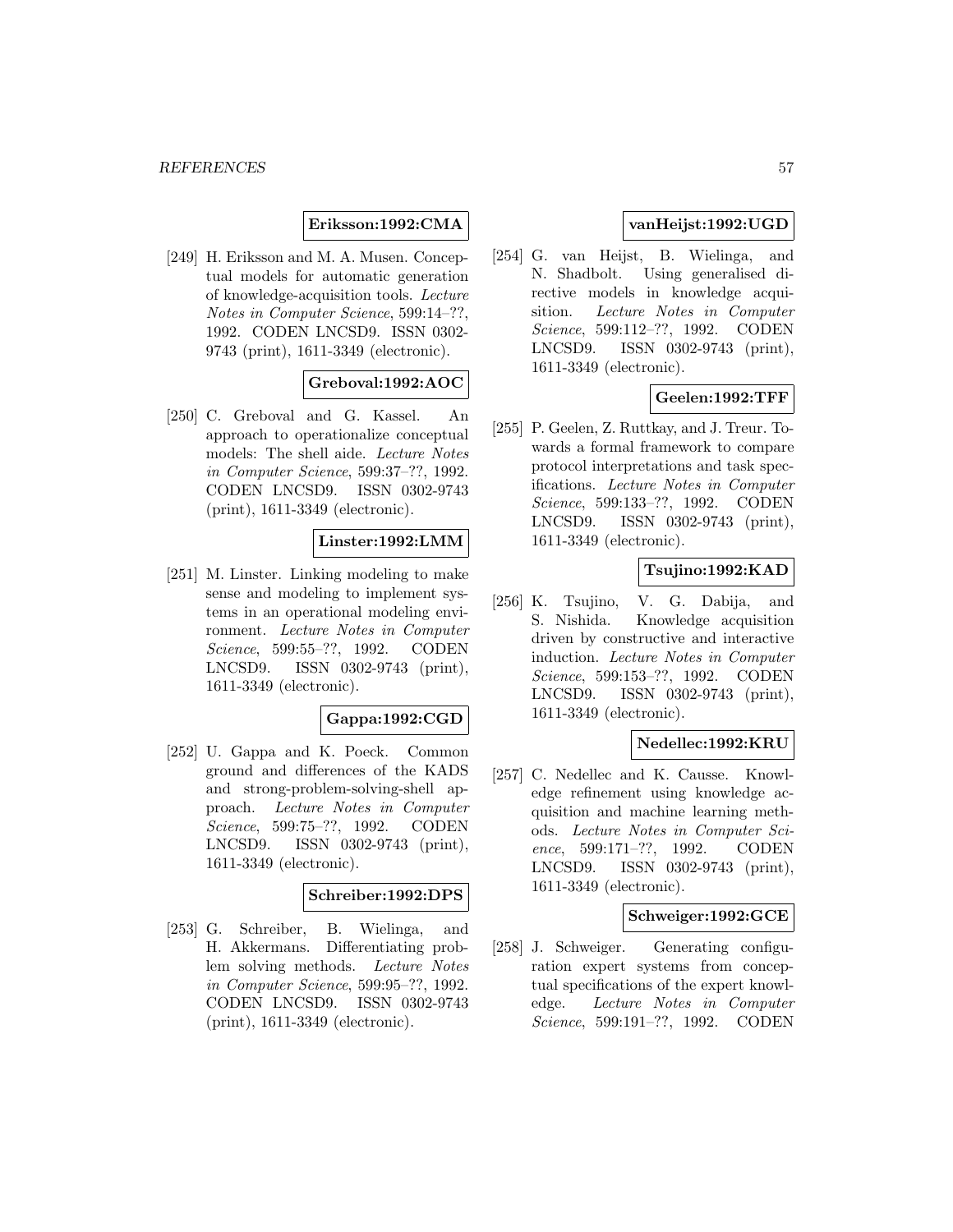LNCSD9. ISSN 0302-9743 (print), 1611-3349 (electronic).

**Jonker:1992:YAF**

[259] W. Jonker and J. W. Spee. Yet another formalisation of KADS conceptual models. Lecture Notes in Computer Science, 599:211–??, 1992. CODEN LNCSD9. ISSN 0302-9743 (print), 1611-3349 (electronic).

## **Neubert:1992:KMK**

[260] S. Neubert and R. Studer. The KEEP model, a knowledge engineering process model. Lecture Notes in Computer Science, 599:230–??, 1992. CODEN LNCSD9. ISSN 0302-9743 (print), 1611-3349 (electronic).

## **Nwana:1992:DDK**

[261] H. S. Nwana, R. C. Paton, M. J. R. Shave, and T. J. M. Bench-Capon. Domain-driven knowledge modelling: Mediating and intermediate representations for knowledge acquisition. Lecture Notes in Computer Science, 599: 250–??, 1992. CODEN LNCSD9. ISSN 0302-9743 (print), 1611-3349 (electronic).

# **Portman:1992:PKE**

[262] M.-M. Portman and S. M. Easterbrook. PMI: Knowledge elicitation and De Bono's thinking tools. Lecture Notes in Computer Science, 599:264–??, 1992. CODEN LNCSD9. ISSN 0302-9743 (print), 1611-3349 (electronic).

## **Larichev:1992:NAS**

[263] O. I. Larichev. A new approach to the solution of expert classification problems. Lecture Notes in Computer Science, 599:283–??, 1992. CODEN

LNCSD9. ISSN 0302-9743 (print), 1611-3349 (electronic).

## **Dieng:1992:KAE**

[264] R. Dieng, A. Giboin, P.-A. Tourtier, and O. Corby. Knowledge acquisition for explainable, multi-expert, knowledge-based design systems. Lecture Notes in Computer Science, 599: 298–??, 1992. CODEN LNCSD9. ISSN 0302-9743 (print), 1611-3349 (electronic).

# **Charlet:1992:CMB**

[265] J. Charlet, J.-P. Krivine, and C. Reynaud. Causal model-based knowledge acquisition tools: Discussion of experiments. Lecture Notes in Computer Science, 599:318–??, 1992. CODEN LNCSD9. ISSN 0302-9743 (print), 1611-3349 (electronic).

# **Maurer:1992:KBM**

[266] F. Maurer. Knowledge base maintenance and consistency checking in MOLTKE/HyDi. Lecture Notes in Computer Science, 599:337–??, 1992. CODEN LNCSD9. ISSN 0302-9743 (print), 1611-3349 (electronic).

# **Allemang:1992:AKK**

[267] D. Allemang and T. E. Rothenfluh. Acquiring knowledge of knowledge acquisition: A self-study of generic tasks. Lecture Notes in Computer Science, 599:353–??, 1992. CODEN LNCSD9. ISSN 0302-9743 (print), 1611-3349 (electronic).

# **Porter:1992:RAD**

[268] D. Porter. Reusable analysis and design components for knowledge-based system development. Lecture Notes in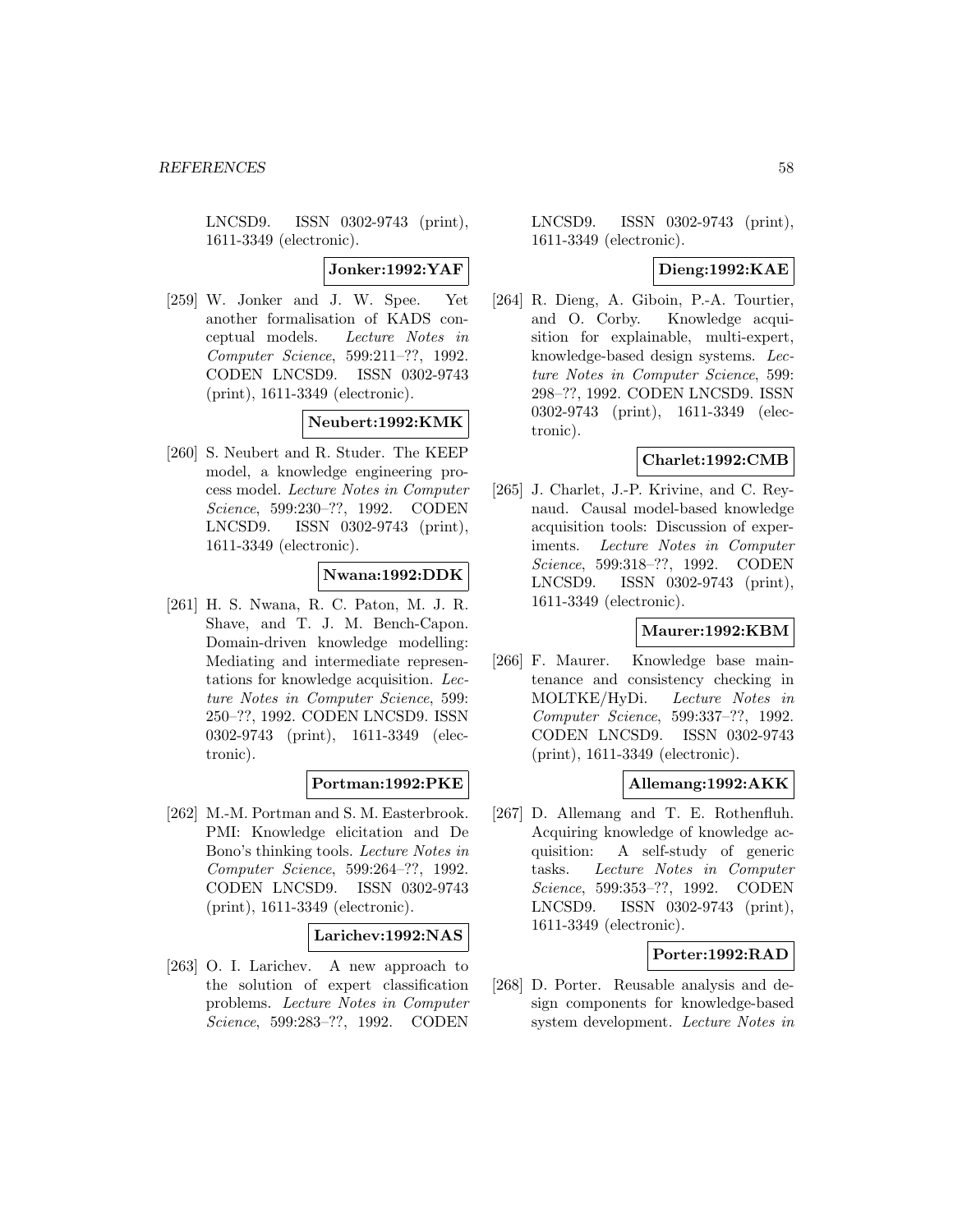Computer Science, 599:373–??, 1992. CODEN LNCSD9. ISSN 0302-9743 (print), 1611-3349 (electronic).

**Manago:1992:ADK**

[269] M. Manago, N. Conruyt, and J. le Renard. Acquiring descriptive knowledge for classification and identification. Lecture Notes in Computer Science, 599:392–??, 1992. CODEN LNCSD9. ISSN 0302-9743 (print), 1611-3349 (electronic).

# **Schmalhofer:1992:IDC**

[270] F. Schmalhofer, T. Reinartz, and B. Tschaitschian. Intelligent documentation as a catalyst for developing cooperative knowledge-based systems. Lecture Notes in Computer Science, 599:406–??, 1992. CODEN LNCSD9. ISSN 0302-9743 (print), 1611-3349 (electronic).

#### **Bradshaw:1992:EAD**

[271] J. M. Bradshaw, P. Holm, O. Kipersztok, and T. Nguyen. eQuality: An application of DDucks to process management. Lecture Notes in Computer Science, 599:425–??, 1992. CODEN LNCSD9. ISSN 0302-9743 (print), 1611-3349 (electronic).

# **Abadi:1992:OFR**

[272] M. Abadi and L. Lamport. An oldfashioned recipe for real time. Lecture Notes in Computer Science, 600:1–??, 1992. CODEN LNCSD9. ISSN 0302- 9743 (print), 1611-3349 (electronic).

## **Alur:1992:VAS**

[273] R. Alur, C. Courcoubetis, and D. Dill. Verifying automata specifications of probabilistic real-time systems. Lecture

Notes in Computer Science, 600:28–??, 1992. CODEN LNCSD9. ISSN 0302- 9743 (print), 1611-3349 (electronic).

## **Alur:1992:TTA**

[274] R. Alur and D. Dill. The theory of timed automata. Lecture Notes in Computer Science, 600:45–??, 1992. CODEN LNCSD9. ISSN 0302-9743 (print), 1611-3349 (electronic).

## **Alur:1992:LMR**

[275] R. Alur and T. A. Henzinger. Logics and models of real time: A survey. Lecture Notes in Computer Science, 600: 74–??, 1992. CODEN LNCSD9. ISSN 0302-9743 (print), 1611-3349 (electronic).

# **Baeten:1992:SOR**

[276] J. C. M. Baeten and J. A. Bergstra. The state operator in real time process algebra. Lecture Notes in Computer Science, 600:107–??, 1992. CODEN LNCSD9. ISSN 0302-9743 (print), 1611-3349 (electronic).

## **Bolognesi:1992:TPA**

[277] T. Bolognesi and F. Lucidi. Timed process algebras with urgent interactions and a unique powerful binary operator. Lecture Notes in Computer Science, 600:124–??, 1992. CODEN LNCSD9. ISSN 0302-9743 (print), 1611-3349 (electronic).

## **Courtiat:1992:TSB**

[278] J. P. Courtiat and M. Diaz. Time in state based formal description techniques for distributed systems. Lecture Notes in Computer Science, 600:149– ??, 1992. CODEN LNCSD9. ISSN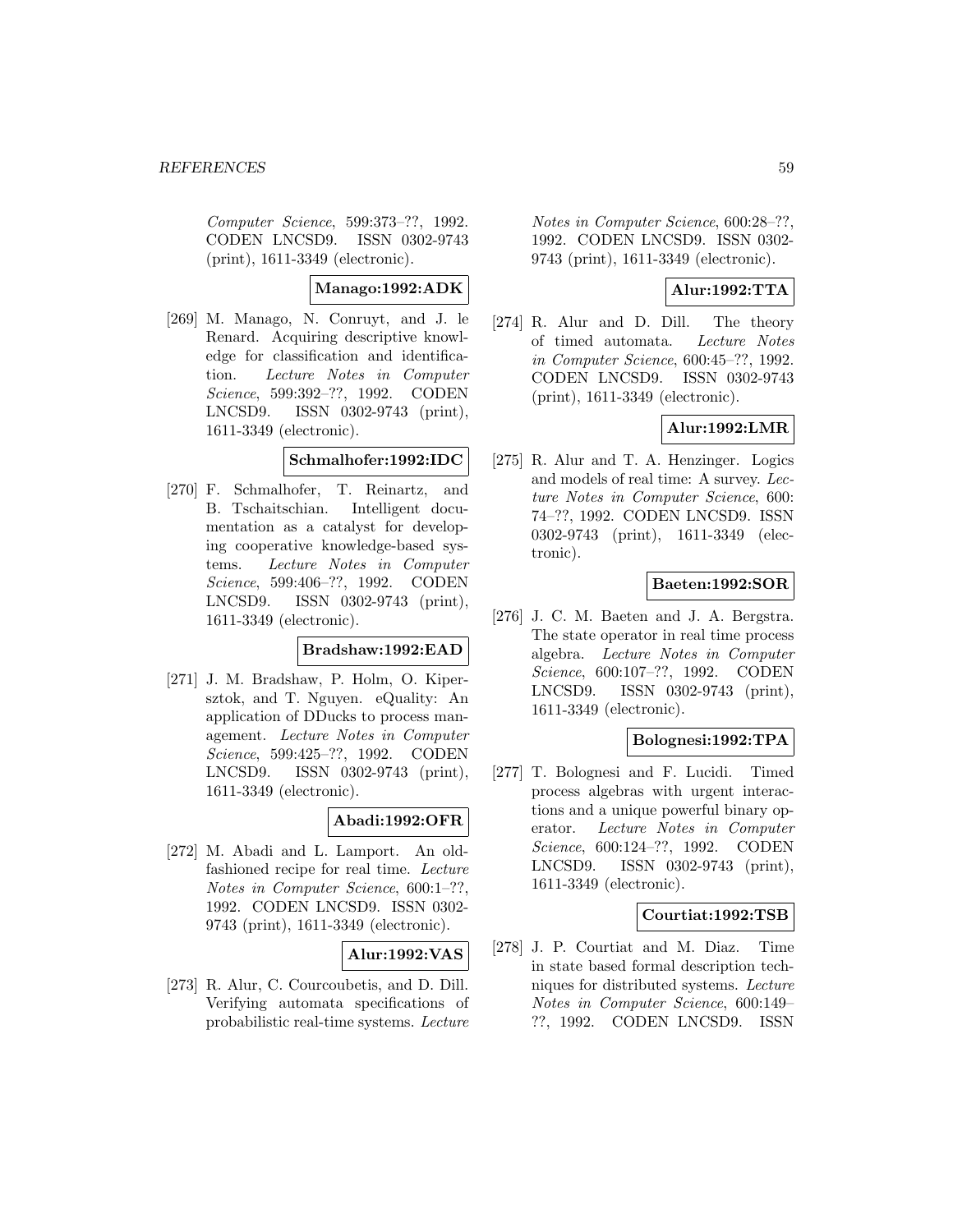0302-9743 (print), 1611-3349 (electronic).

**Emerson:1992:RTM**

[279] E. Allen Emerson. Real-time and the mu-calculus. Lecture Notes in Computer Science, 600:176–??, 1992. CODEN LNCSD9. ISSN 0302-9743 (print), 1611-3349 (electronic).

# **Halbwachs:1992:IRP**

[280] N. Halbwachs and F. Rocheteau. Implementing reactive programs on circuits: A hardware implementation of LUSTRE. Lecture Notes in Computer Science, 600:195–??, 1992. CODEN LNCSD9. ISSN 0302-9743 (print), 1611-3349 (electronic).

#### **Hansen:1992:SCD**

[281] M. R. Hansen and Chaochen Zhou. Semantics and completeness of duration calculus. Lecture Notes in Computer Science, 600:209–??, 1992. CODEN LNCSD9. ISSN 0302-9743 (print), 1611-3349 (electronic).

#### **Henzinger:1992:TTS**

[282] T. A. Henzinger, Z. Manna, and A. Pnueli. Timed transition systems. Lecture Notes in Computer Science, 600:226–??, 1992. CODEN LNCSD9. ISSN 0302-9743 (print), 1611-3349 (electronic).

# **Hooman:1992:CVR**

[283] J. Hooman. Compositional verification of real-time systems using extended Hoare triples. Lecture Notes in Computer Science, 600:252–??, 1992. CODEN LNCSD9. ISSN 0302-9743 (print), 1611-3349 (electronic).

# **Huizing:1992:SRS**

[284] C. Huizing and R. Gerth. Semantics of reactive systems in abstract time. Lecture Notes in Computer Science, 600:291–??, 1992. CODEN LNCSD9. ISSN 0302-9743 (print), 1611-3349 (electronic).

# **Joseph:1992:PPP**

[285] M. Joseph. Problems, promises and performance: Some questions for realtime system specification. Lecture Notes in Computer Science, 600:315– ??, 1992. CODEN LNCSD9. ISSN 0302-9743 (print), 1611-3349 (electronic).

#### **Klusener:1992:ART**

[286] A. S. Klusener. Abstraction in real time process algebra. Lecture Notes in Computer Science, 600:325–??, 1992. CODEN LNCSD9. ISSN 0302-9743 (print), 1611-3349 (electronic).

#### **Koymans:1992:RTP**

[287] R. Koymans. (real) time: A philosophical perspective. Lecture Notes in Computer Science, 600:353–??, 1992. CODEN LNCSD9. ISSN 0302-9743 (print), 1611-3349 (electronic).

## **Lee:1992:SAR**

[288] I. Lee and R. Gerber. Specification and analysis of resource-bound real-time systems. Lecture Notes in Computer Science, 600:371–??, 1992. CODEN LNCSD9. ISSN 0302-9743 (print), 1611-3349 (electronic).

# **Lynch:1992:FBS**

[289] N. Lynch and F. Vaandrager. Forward and backward simulations for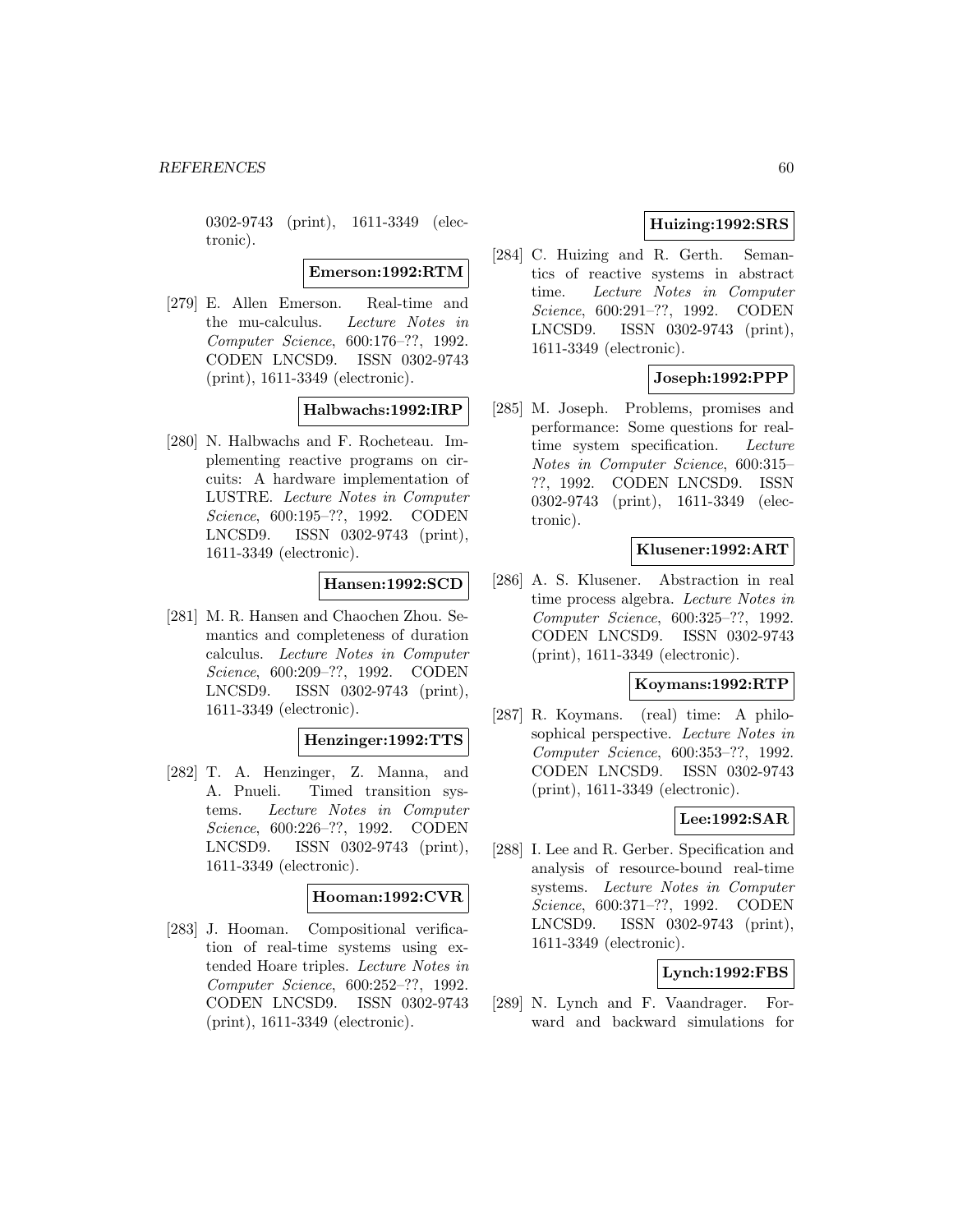timing-based systems. Lecture Notes in Computer Science, 600:397–??, 1992. CODEN LNCSD9. ISSN 0302-9743 (print), 1611-3349 (electronic).

# **Maler:1992:THS**

[290] O. Maler, Z. Manna, and A. Pnueli. From timed to hybrid systems. Lecture Notes in Computer Science, 600: 447–??, 1992. CODEN LNCSD9. ISSN 0302-9743 (print), 1611-3349 (electronic).

## **Mok:1992:CID**

[291] A. K. Mok. Coping with implementation dependencies in real-time system verification. Lecture Notes in Computer Science, 600:485–??, 1992. CODEN LNCSD9. ISSN 0302-9743 (print), 1611-3349 (electronic).

## **Morzenti:1992:VRT**

[292] A. Morzenti. Validating real-time systems by executing logic specifications. Lecture Notes in Computer Science, 600:502–??, 1992. CODEN LNCSD9. ISSN 0302-9743 (print), 1611-3349 (electronic).

# **Nicollin:1992:OST**

[293] X. Nicollin and J. Sifakis. An overview and synthesis on timed process algebras. Lecture Notes in Computer Science, 600:526–??, 1992. CODEN LNCSD9. ISSN 0302-9743 (print), 1611-3349 (electronic).

## **Nicollin:1992:ATG**

[294] X. Nicollin, J. Sifakis, and S. Yovine. From ATP to timed graphs and hybrid systems. Lecture Notes in Computer Science, 600:549–??, 1992. CODEN

LNCSD9. ISSN 0302-9743 (print), 1611-3349 (electronic).

## **Ostroff:1992:VSC**

[295] J. S. Ostroff. Verification of safety critical systems using TIM/RTTL. Lecture Notes in Computer Science, 600: 573–??, 1992. CODEN LNCSD9. ISSN 0302-9743 (print), 1611-3349 (electronic).

# **Schenke:1992:PST**

[296] M. Schenke. Predicative specification of timed processes. Lecture Notes in Computer Science, 600:603–??, 1992. CODEN LNCSD9. ISSN 0302-9743 (print), 1611-3349 (electronic).

#### **Schneider:1992:PTP**

[297] F. B. Schneider, B. Bloom, and K. Marzullo. Putting time into proof outlines. Lecture Notes in Computer Science, 600:618–??, 1992. CODEN LNCSD9. ISSN 0302-9743 (print), 1611-3349 (electronic).

## **Schneider:1992:TCT**

[298] S. Schneider, J. Davies, D. M. Jackson, G. M. Reed, J. N. Reed, and A. W. Roscoe. Timed CSP: Theory and practice. Lecture Notes in Computer Science, 600:640–??, 1992. CODEN LNCSD9. ISSN 0302-9743 (print), 1611-3349 (electronic).

#### **Wood:1992:SCM**

[299] W. G. Wood. A specification of the cat and mouse problem. Lecture Notes in Computer Science, 600:676–??, 1992. CODEN LNCSD9. ISSN 0302-9743 (print), 1611-3349 (electronic).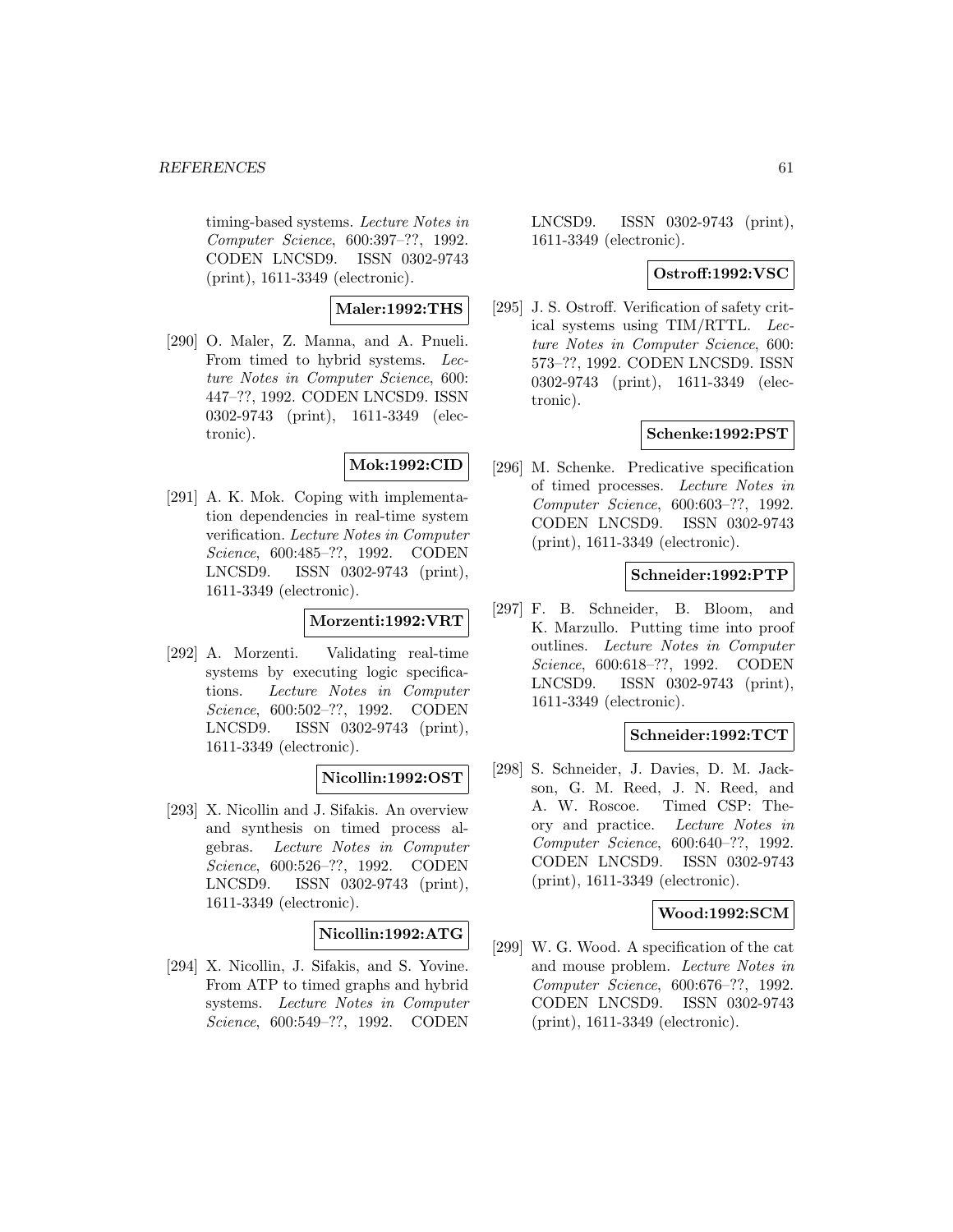## **Zwiers:1992:LAR**

[300] J. Zwiers. Layering and action refinement for timed systems. Lecture Notes in Computer Science, 600:687– ??, 1992. CODEN LNCSD9. ISSN 0302-9743 (print), 1611-3349 (electronic).

## **Chen:1992:MSP**

[301] Jingsen Chen. Merging and splitting priority queues and deques in parallel. Lecture Notes in Computer Science, 601:1–??, 1992. CODEN LNCSD9. ISSN 0302-9743 (print), 1611-3349 (electronic).

#### **Bshouty:1992:LBC**

[302] Nader H. Bshouty. Lower bounds for the complexity of functions in a realistic RAM model. Lecture Notes in Computer Science, 601:12–??, 1992. CODEN LNCSD9. ISSN 0302-9743 (print), 1611-3349 (electronic).

#### **Kenyon:1992:BDT**

[303] Claire Kenyon and Valerie King. On Boolean decision trees with faulty nodes. Lecture Notes in Computer Science, 601:24–??, 1992. CODEN LNCSD9. ISSN 0302-9743 (print), 1611-3349 (electronic).

#### **Golumbic:1992:IGI**

[304] Martin Charles Golumbic and Ron Shamir. Interval graphs, interval orders and the consistency of temporal events. Lecture Notes in Computer Science, 601:32–??, 1992. CODEN LNCSD9. ISSN 0302-9743 (print), 1611-3349 (electronic).

## **Voronkov:1992:HOF**

[305] Andrei Voronkov. Higher order functions in first order theory. Lecture Notes in Computer Science, 601:43–??, 1992. CODEN LNCSD9. ISSN 0302- 9743 (print), 1611-3349 (electronic).

## **Dosch:1992:RRS**

[306] Walter Dosch. Reduction relations in strict applicative languages. Lecture Notes in Computer Science, 601:55–??, 1992. CODEN LNCSD9. ISSN 0302- 9743 (print), 1611-3349 (electronic).

### **Kortsarz:1992:AAM**

[307] Guy Kortsarz and David Peleg. Approximation algorithms for minimum time broadcast. Lecture Notes in Computer Science, 601:67–??, 1992. CODEN LNCSD9. ISSN 0302-9743 (print), 1611-3349 (electronic).

#### **Yosi:1992:CRN**

[308] Ben-Asher Yosi, David Peleg, and Assaf Schuster. The complexity of reconfiguring network models. Lecture Notes in Computer Science, 601:79–??, 1992. CODEN LNCSD9. ISSN 0302- 9743 (print), 1611-3349 (electronic).

## **Gal:1992:OMD**

[309] Shmuel Gal, Yona Hollander, and Alon Itai. Optimal mapping in direct mapped cache environments. Lecture Notes in Computer Science, 601:91–??, 1992. CODEN LNCSD9. ISSN 0302- 9743 (print), 1611-3349 (electronic).

# **Cohen:1992:NAG**

[310] Edith Cohen and Nimrod Megiddo. New algorithms for generalized network flows. Lecture Notes in Computer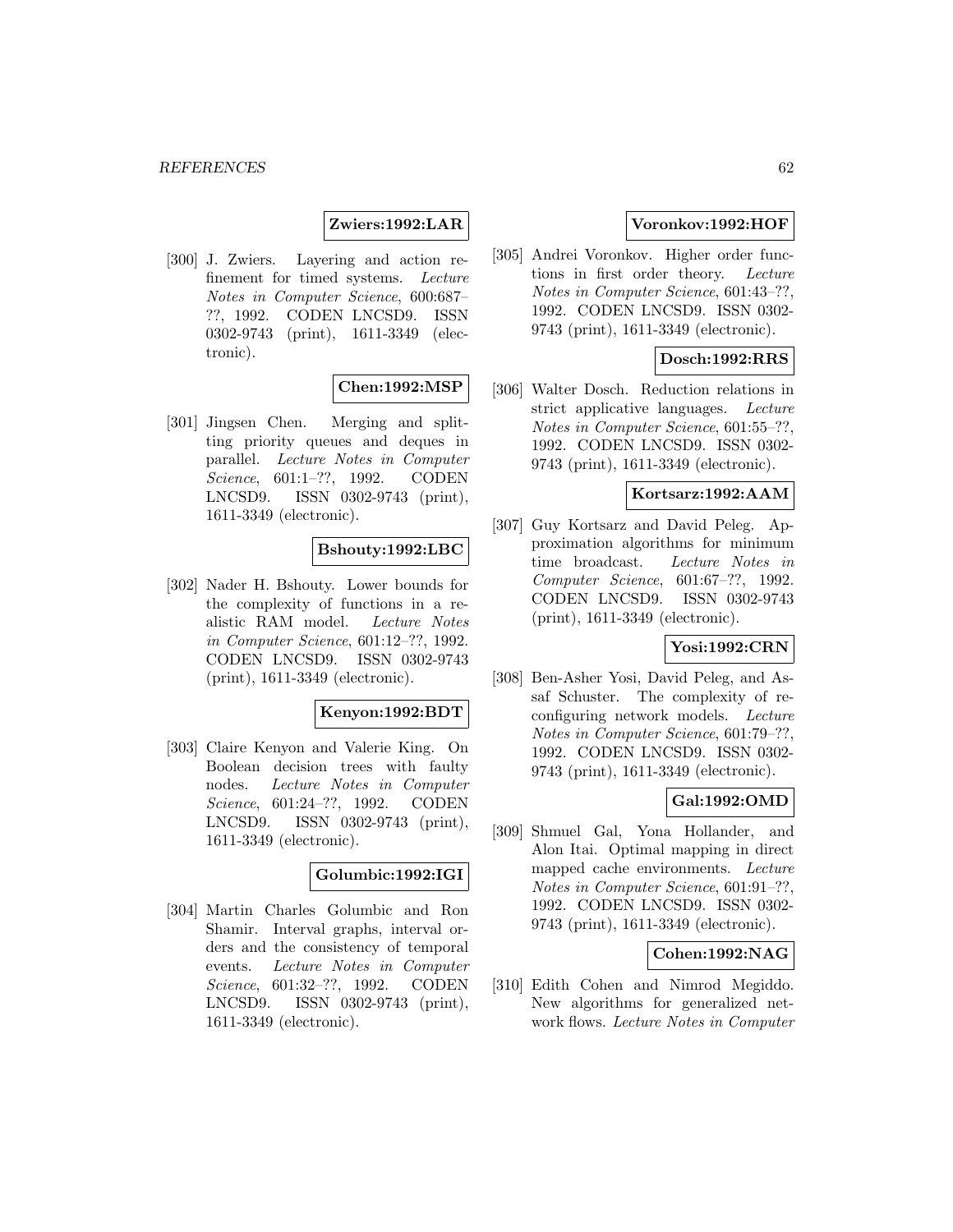Science, 601:103–??, 1992. CODEN LNCSD9. ISSN 0302-9743 (print), 1611-3349 (electronic).

## **Miller:1992:FPR**

[311] Victor S. Miller. Factoring polynomials via relation-finding. Lecture Notes in Computer Science, 601:115–??, 1992. CODEN LNCSD9. ISSN 0302-9743 (print), 1611-3349 (electronic).

# **Pan:1992:NRI**

[312] Victor Pan. New resultant inequalities and complex polynomial factorization. Lecture Notes in Computer Science, 601:122–??, 1992. CODEN LNCSD9. ISSN 0302-9743 (print), 1611-3349 (electronic).

# **Linzer:1992:CST**

[313] Elliot Linzer. Can symmetric Toeplitz solvers be strongly stable? Lecture Notes in Computer Science, 601:137– ??, 1992. CODEN LNCSD9. ISSN 0302-9743 (print), 1611-3349 (electronic).

## **Sadeh:1992:BPC**

[314] Ilan Sadeh and Amir Averbuch. Bounds on parallel computation of multivariate polynomials. Lecture Notes in Computer Science, 601:147–??, 1992. CODEN LNCSD9. ISSN 0302-9743 (print), 1611-3349 (electronic).

# **Dwork:1992:TLS**

[315] Cynthia Dwork, Maurice Herlihy, Serge A. Plotkin, and Orli Waarts. Time-lapse snapshots. Lecture Notes in Computer Science, 601:154–??, 1992. CODEN LNCSD9. ISSN 0302-9743 (print), 1611-3349 (electronic).

## **Gawlick:1992:CTM**

[316] Rainer Gawlick, Nancy Lynch, and Nir Shavit. Concurrent timestamping made simple. Lecture Notes in Computer Science, 601:171–??, 1992. CODEN LNCSD9. ISSN 0302-9743 (print), 1611-3349 (electronic).

# **Helary:1992:DET**

[317] Jean-Michel Helary and Michel Raynal. Distributed evaluation: A tool for constructing distributed detection programs. Lecture Notes in Computer Science, 601:184–??, 1992. CODEN LNCSD9. ISSN 0302-9743 (print), 1611-3349 (electronic).

## **Luk-Zilberman:1992:FAT**

[318] Evgeny V. Luk-Zilberman. Foundations of asymptotical theory of determinate compact testing. Lecture Notes in Computer Science, 601:195–??, 1992. CODEN LNCSD9. ISSN 0302-9743 (print), 1611-3349 (electronic).

## **Hartman:1992:OKC**

[319] Irith Ben-Arroyo Hartman. Optimal K-colouring and K-nesting of intervals. Lecture Notes in Computer Science, 601:207–??, 1992. CODEN LNCSD9. ISSN 0302-9743 (print), 1611-3349 (electronic).

#### **Maurer:1992:WHS**

[320] H. Maurer. Why hypermedia systems are important. Lecture Notes in Computer Science, 602:1–??, 1992. CODEN LNCSD9. ISSN 0302-9743 (print), 1611-3349 (electronic).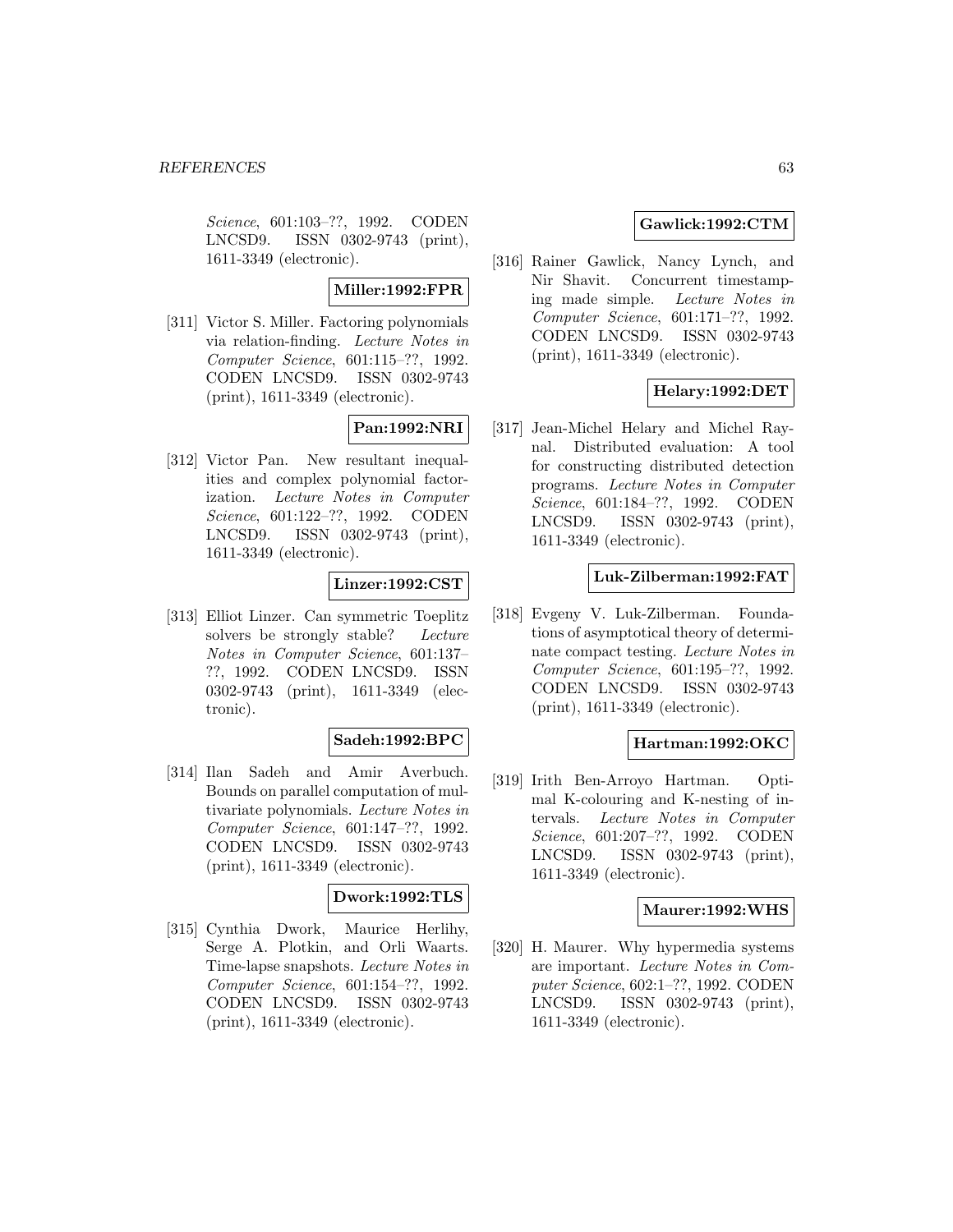## **Moore:1992:PCC**

[321] L. Moore and D. Smith. Project CALC: Calculus as a laboratory course. Lecture Notes in Computer Science, 602: 16–??, 1992. CODEN LNCSD9. ISSN 0302-9743 (print), 1611-3349 (electronic).

# **Murray:1992:SAM**

[322] J. H. Murray and S. A. Malone. The structures of advanced multimedia learning environments: Reconfiguring space, time, story, and text. Lecture Notes in Computer Science, 602:21–??, 1992. CODEN LNCSD9. ISSN 0302- 9743 (print), 1611-3349 (electronic).

## **Petruk:1992:APS**

[323] M. W. Petruk. Adjusting to the paradigm shift in teaching and learning or: What do I do now? Lecture Notes in Computer Science, 602:34–??, 1992. CODEN LNCSD9. ISSN 0302- 9743 (print), 1611-3349 (electronic).

## **Shneiderman:1992:ECE**

[324] B. Shneiderman. Engagement and construction: Educational strategies for the Post-TV era. Lecture Notes in Computer Science, 602:39–??, 1992. CODEN LNCSD9. ISSN 0302-9743 (print), 1611-3349 (electronic).

#### **Woolf:1992:BKB**

[325] B. P. Woolf. Building knowledge-based tutors. Lecture Notes in Computer Science, 602:46–??, 1992. CODEN LNCSD9. ISSN 0302-9743 (print), 1611-3349 (electronic).

# **Allinson:1992:LSC**

[326] L. Allinson. Learning styles and computer-based learning environments. Lecture Notes in Computer Science, 602:61–??, 1992. CODEN LNCSD9. ISSN 0302-9743 (print), 1611-3349 (electronic).

# **Anoskey:1992:TGI**

[327] A. M. Anoskey and R. Catrambone. Text and graphics in instructional design. Lecture Notes in Computer Science, 602:74–??, 1992. CODEN LNCSD9. ISSN 0302-9743 (print), 1611-3349 (electronic).

#### **Badre:1992:APV**

[328] A. Badre, M. Beranek, J. M. Morris, and J. Stasko. Assessing program visualization systems as instructional aids. Lecture Notes in Computer Science, 602:87–??, 1992. CODEN LNCSD9. ISSN 0302-9743 (print), 1611-3349 (electronic).

# **Balle:1992:LCA**

[329] C. Balle, F. Dubreuil, and B. Bouret. At last! A computer aid for the teaching of electronics which answers all the nagging questions about capacitors. Lecture Notes in Computer Science, 602:100–??, 1992. CODEN LNCSD9. ISSN 0302-9743 (print), 1611-3349 (electronic).

## **Beltran:1992:OOA**

[330] Th. Beltran and A. Peninou. An object-oriented approach to produce educational hypermedia software. Lecture Notes in Computer Science, 602: 111–??, 1992. CODEN LNCSD9. ISSN 0302-9743 (print), 1611-3349 (electronic).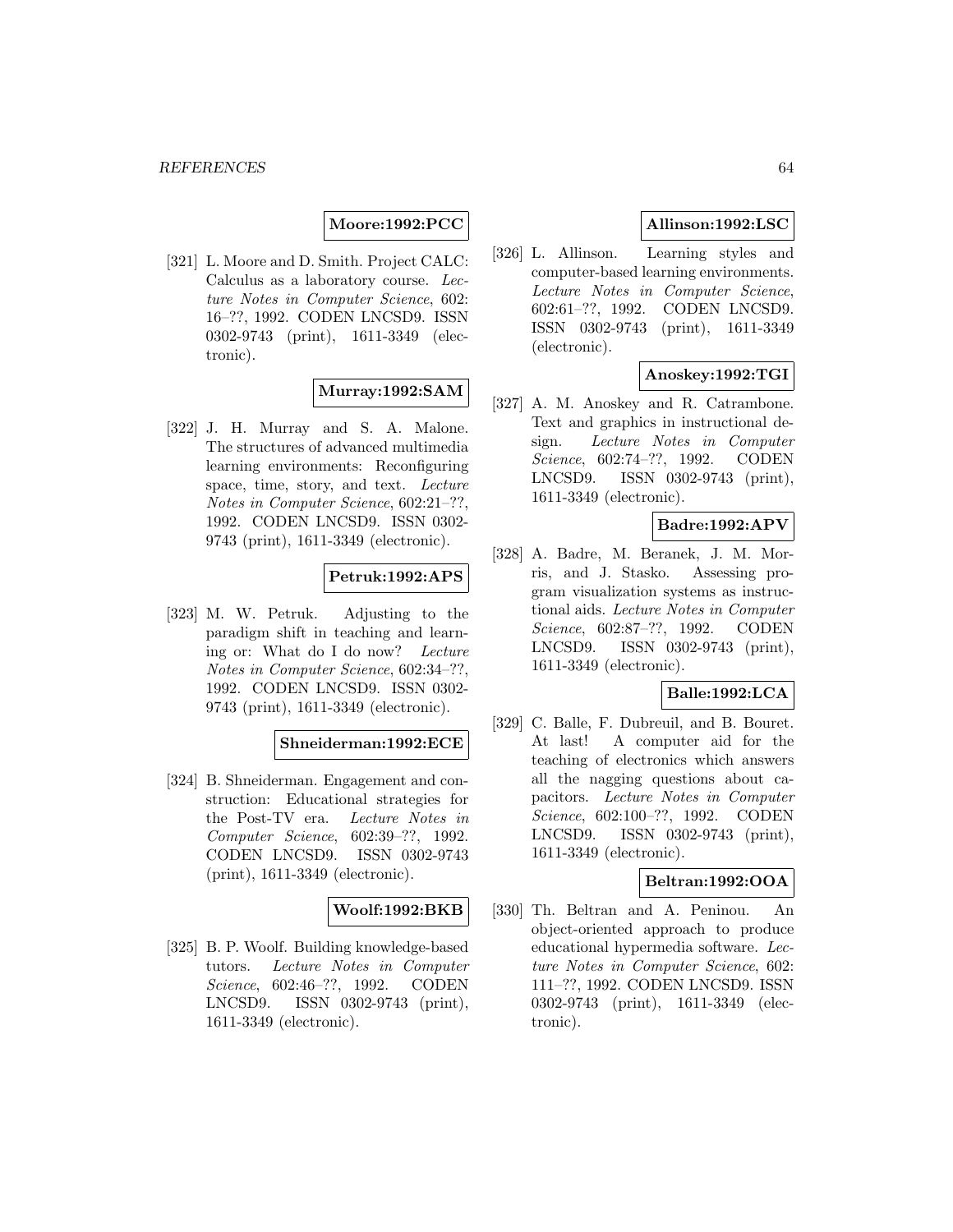#### **Bertels:1992:CMP**

[331] K. Bertels, P. Vanneste, and C. De Backer. A cognitive model of programming knowledge for procedural languages. Lecture Notes in Computer Science, 602:124–??, 1992. CODEN LNCSD9. ISSN 0302-9743 (print), 1611-3349 (electronic).

#### **Brown:1992:PEE**

[332] C. Brown, H. Fell, V. K. Proulx, and R. Rasala. Programming by experimentation and example. Lecture Notes in Computer Science, 602:136– ??, 1992. CODEN LNCSD9. ISSN 0302-9743 (print), 1611-3349 (electronic).

#### **Clement:1992:ECL**

[333] D. Clement, C. Vieville, and P. Vilers. An experiment of cooperative learning with hypercard. Lecture Notes in Computer Science, 602:148–??, 1992. CODEN LNCSD9. ISSN 0302-9743 (print), 1611-3349 (electronic).

## **Diessel:1992:EDC**

[334] Th. Diessel and A. Lehmann. An ITS for engineering domains: Concept, design and application. Lecture Notes in Computer Science, 602:161–??, 1992. CODEN LNCSD9. ISSN 0302-9743 (print), 1611-3349 (electronic).

#### **Dumslaff:1992:SSM**

[335] U. Dumslaff and J. Ebert. Structuring the subject matter. Lecture Notes in Computer Science, 602:174–??, 1992. CODEN LNCSD9. ISSN 0302-9743 (print), 1611-3349 (electronic).

# **Egnatoff:1992:MDD**

[336] W. J. Egnatoff. MIDI draw: Designing an impressionistic medium for young musicians, artists, and writers. Lecture Notes in Computer Science, 602:187–??, 1992. CODEN LNCSD9. ISSN 0302-9743 (print), 1611-3349 (electronic).

# **ElHani:1992:SAI**

[337] O. ElHani and G. Gouarderes. Standardized architecture for integrated open courseware. Lecture Notes in Computer Science, 602:198–??, 1992. CODEN LNCSD9. ISSN 0302-9743 (print), 1611-3349 (electronic).

#### **Forcheri:1992:FTH**

[338] P. Forcheri and M. T. Molfino. Formal techniques in higher education: A proposal. Lecture Notes in Computer Science, 602:212–??, 1992. CODEN LNCSD9. ISSN 0302-9743 (print), 1611-3349 (electronic).

#### **Futtersack:1992:QDI**

[339] M. Futtersack and J.-M. Labat. QUIZ: A distributed intelligent tutoring system. Lecture Notes in Computer Science, 602:225–??, 1992. CODEN LNCSD9. ISSN 0302-9743 (print), 1611-3349 (electronic).

## **Gonzalez:1992:ITS**

[340] J. C. Gonzalez, J. J. Sancho, J. M. Carbo, A. Patak, and F. Sanz. Intelligent tutorial system in medicine through an interactive testing program: HyperMIR. Lecture Notes in Computer Science, 602:238–??, 1992. CODEN LNCSD9. ISSN 0302-9743 (print), 1611-3349 (electronic).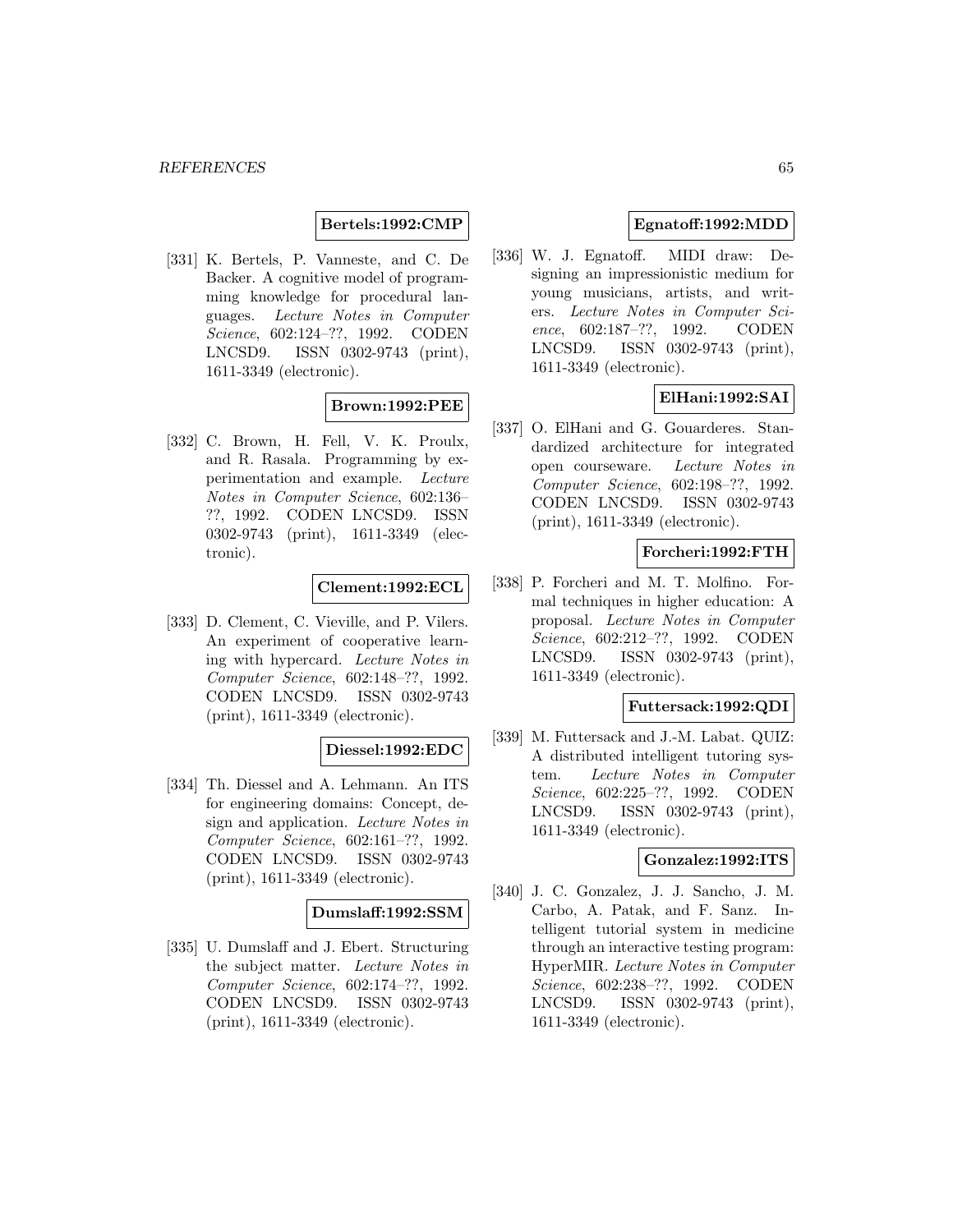#### **Gunzenhauser:1992:DKB**

[341] R. Gunzenhauser and A. Zimmermann. DCE: A knowledge-based tutoring and advisory system: Tutoring strategies and architecture. Lecture Notes in Computer Science, 602:247–??, 1992. CODEN LNCSD9. ISSN 0302-9743 (print), 1611-3349 (electronic).

# **Hashim:1992:DSS**

[342] R. Hashim and H. Hamburger. Discourse style and situation viewpoint for a conversational language tutor. Lecture Notes in Computer Science, 602: 258–??, 1992. CODEN LNCSD9. ISSN 0302-9743 (print), 1611-3349 (electronic).

# **Hayashi:1992:OSC**

[343] T. Hayashi and Y. Yano. Open structured CAI system for Kanji learning. Lecture Notes in Computer Science, 602:271–??, 1992. CODEN LNCSD9. ISSN 0302-9743 (print), 1611-3349 (electronic).

## **Hesser:1992:SPG**

[344] L. A. Hesser, R. P. Hogan, and A. P. Mizell. The sum of the parts is greater than the whole in online graduate education. Lecture Notes in Computer Science, 602:283–??, 1992. CODEN LNCSD9. ISSN 0302-9743 (print), 1611-3349 (electronic).

# **Hidaka:1992:DGM**

[345] K. Hidaka. Development of GeoBlock: A micro-world for learning and teaching geometry. Lecture Notes in Computer Science, 602:294–??, 1992. CO-DEN LNCSD9. ISSN 0302-9743 (print), 1611-3349 (electronic).

## **Hohmann:1992:SCA**

[346] L. Hohmann, M. Guzdial, and E. Soloway. SODA: A computer aided design environment for the doing and learning of software design. Lecture Notes in Computer Science, 602:307– ??, 1992. CODEN LNCSD9. ISSN 0302-9743 (print), 1611-3349 (electronic).

## **Jackson:1992:GCA**

[347] D. Jackson and M. A. Bell. A graphical CAL author language. Lecture Notes in Computer Science, 602:320–??, 1992. CODEN LNCSD9. ISSN 0302-9743 (print), 1611-3349 (electronic).

### **Kaminski:1992:KBA**

[348] D. M. Kaminski. A knowledge base approach to learning to program in Prolog. Lecture Notes in Computer Science, 602:332–??, 1992. CODEN LNCSD9. ISSN 0302-9743 (print), 1611-3349 (electronic).

# **Katz:1992:SAC**

[349] S. Katz, A. Lesgold, G. Eggan, M. Gordin, and L. Greenberg. Selfadjusting curriculum planning in Sherlock II. Lecture Notes in Computer Science, 602:343–??, 1992. CODEN LNCSD9. ISSN 0302-9743 (print), 1611-3349 (electronic).

#### **Lawson:1992:IES**

[350] Ph. A. Lawson. Integrating an educational simulation into a logic design course. Lecture Notes in Computer Science, 602:356–??, 1992. CODEN LNCSD9. ISSN 0302-9743 (print), 1611-3349 (electronic).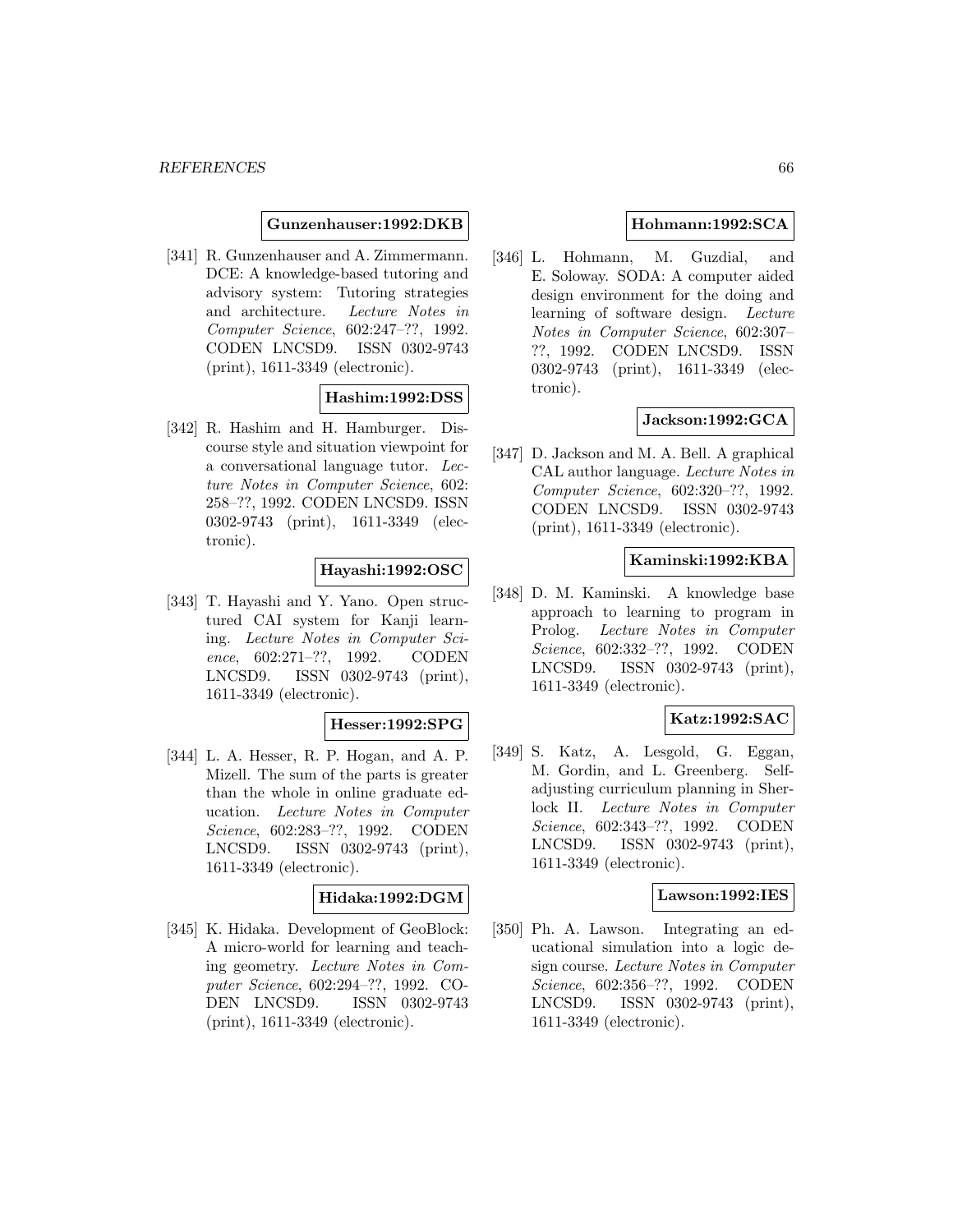# **Lee:1992:AAP**

[351] M.-Ch. Lee. An algorithm animation programming environment. Lecture Notes in Computer Science, 602: 367–??, 1992. CODEN LNCSD9. ISSN 0302-9743 (print), 1611-3349 (electronic).

# **Li:1992:AHB**

[352] J. Li, A. Rovick, and J. Michael. ABASE: A hypermedia-based tutoring and authoring system. Lecture Notes in Computer Science, 602:380–??, 1992. CODEN LNCSD9. ISSN 0302-9743 (print), 1611-3349 (electronic).

# **Lianjing:1992:TDI**

[353] H. Lianjing. A tool for developing intelligent tutoring systems. Lecture Notes in Computer Science, 602:391– ??, 1992. CODEN LNCSD9. ISSN 0302-9743 (print), 1611-3349 (electronic).

#### **Lilly:1992:ACM**

[354] R. Lilly. Applying computer models of phonological competence to CALL. Lecture Notes in Computer Science, 602:392–??, 1992. CODEN LNCSD9. ISSN 0302-9743 (print), 1611-3349 (electronic).

## **Livingston:1992:VLT**

[355] L. A. Livingston. Vigilance in a long-term cognitive computing task: The effects of subject strategy and screen colour on performance. Lecture Notes in Computer Science, 602:405– ??, 1992. CODEN LNCSD9. ISSN 0302-9743 (print), 1611-3349 (electronic).

# **Lu:1992:MMC**

[356] Ch. Lu and D. Frye. Mastering the machine: A comparison of the mouse and touch screen for children's use of computers. Lecture Notes in Computer Science, 602:417–??, 1992. CODEN LNCSD9. ISSN 0302-9743 (print), 1611-3349 (electronic).

#### **Marcenac:1992:ASW**

[357] P. Marcenac. An authoring system for ITS which is based on a generic level of tutoring strategies. Lecture Notes in Computer Science, 602:428–??, 1992. CODEN LNCSD9. ISSN 0302-9743 (print), 1611-3349 (electronic).

#### **Michael:1992:UMS**

[358] J. Michael, A. Rovick, M. Evens, L. Shim, Ch. Woo, and N. Kim. The uses of multiple student inputs in modeling and lesson planning in CAI and ICAI programs. Lecture Notes in Computer Science, 602:441–??, 1992. CODEN LNCSD9. ISSN 0302-9743 (print), 1611-3349 (electronic).

# **Muhlhauser:1992:PNN**

[359] M. Muhlhauser and J. Schaper. Project NESTOR: New approaches to cooperative multimedia authoring/learning. Lecture Notes in Computer Science, 602:453–??, 1992. CODEN LNCSD9. ISSN 0302-9743 (print), 1611-3349 (electronic).

## **Muldner:1992:DIC**

[360] T. Muldner and R. Blondon. Design and implementation of courseware for teaching programming languages. Lecture Notes in Computer Science, 602:466–??, 1992. CODEN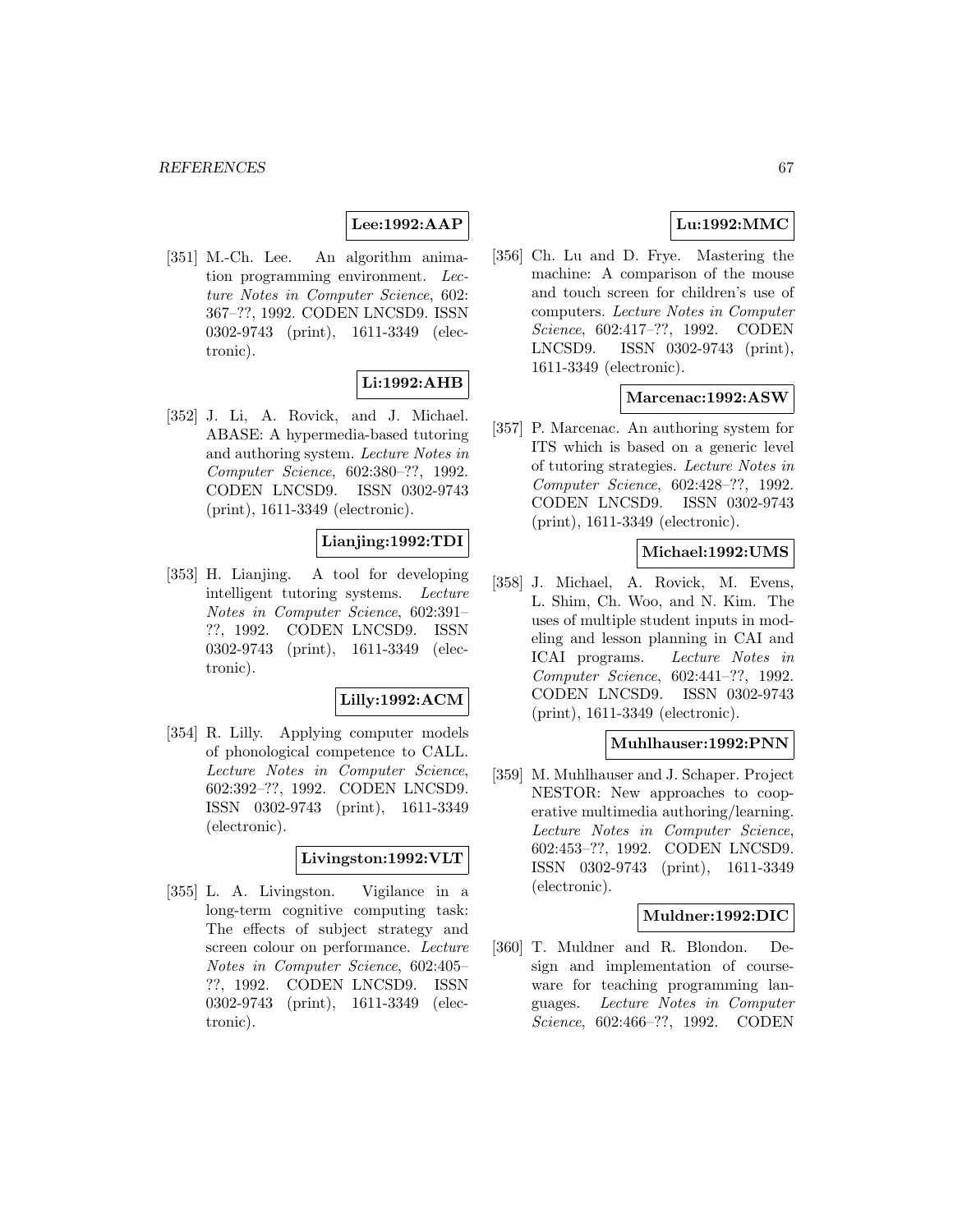LNCSD9. ISSN 0302-9743 (print), 1611-3349 (electronic).

#### **Muldner:1992:OYA**

[361] T. Muldner and M. Elammari. OB-JECTOR: Yet another authoring system. Lecture Notes in Computer Science, 602:478–??, 1992. CODEN LNCSD9. ISSN 0302-9743 (print), 1611-3349 (electronic).

#### **Nicolson:1992:DES**

[362] R. I. Nicolson. Design and evaluation of the SUMIT intelligent tutoring assistant for arithmetic. Lecture Notes in Computer Science, 602:491–??, 1992. CODEN LNCSD9. ISSN 0302-9743 (print), 1611-3349 (electronic).

## **Nicolson:1992:SRD**

[363] R. I. Nicolson and A. J. Fawcett. Spelling remediation for dyslexic children using the selfspell programs. Lecture Notes in Computer Science, 602: 503–??, 1992. CODEN LNCSD9. ISSN 0302-9743 (print), 1611-3349 (electronic).

## **Nicolson:1992:UHC**

[364] R. I. Nicolson and A. J. Simpson. Using HyperCard to create a flexible learning package for statistics: Costs, benefits and effectiveness. Lecture Notes in Computer Science, 602:516–??, 1992. CODEN LNCSD9. ISSN 0302-9743 (print), 1611-3349 (electronic).

#### **Nodenot:1992:ESE**

[365] Th. Nodenot. Educational software engineering: A methodology based on cooperative developments. Lecture Notes in Computer Science, 602:529– ??, 1992. CODEN LNCSD9. ISSN

0302-9743 (print), 1611-3349 (electronic).

#### **Okamoto:1992:ECC**

[366] R. Okamoto and Y. Yano. Environmental CAL for conversation pattern learning. Lecture Notes in Computer Science, 602:542–??, 1992. CODEN LNCSD9. ISSN 0302-9743 (print), 1611-3349 (electronic).

#### **deLaPassardiere:1992:ANT**

[367] B. de La Passardiere and A. Dufresne. Adaptive navigational tools for educational hypermedia. Lecture Notes in Computer Science, 602:555–??, 1992. CODEN LNCSD9. ISSN 0302-9743 (print), 1611-3349 (electronic).

## **Seminar:1992:TSE**

[368] K. B. Seminar and R. N. Robson. A tool for storing and exploring ideas. Lecture Notes in Computer Science, 602:568–??, 1992. CODEN LNCSD9. ISSN 0302-9743 (print), 1611-3349 (electronic).

#### **Vassileva:1992:DCC**

[369] J. Vassileva. Dynamic CAL-Courseware generation within an ITS-Shell architecture. Lecture Notes in Computer Science, 602:581–??, 1992. CODEN LNCSD9. ISSN 0302-9743 (print), 1611-3349 (electronic).

# **Wilson:1992:CUP**

[370] E. Wilson, I. Lindley, and S. Pullen. CALLGUIDE: Using programmable hypertext as a shell for CALL programs. Lecture Notes in Computer Science, 602:592–??, 1992. CODEN LNCSD9. ISSN 0302-9743 (print), 1611-3349 (electronic).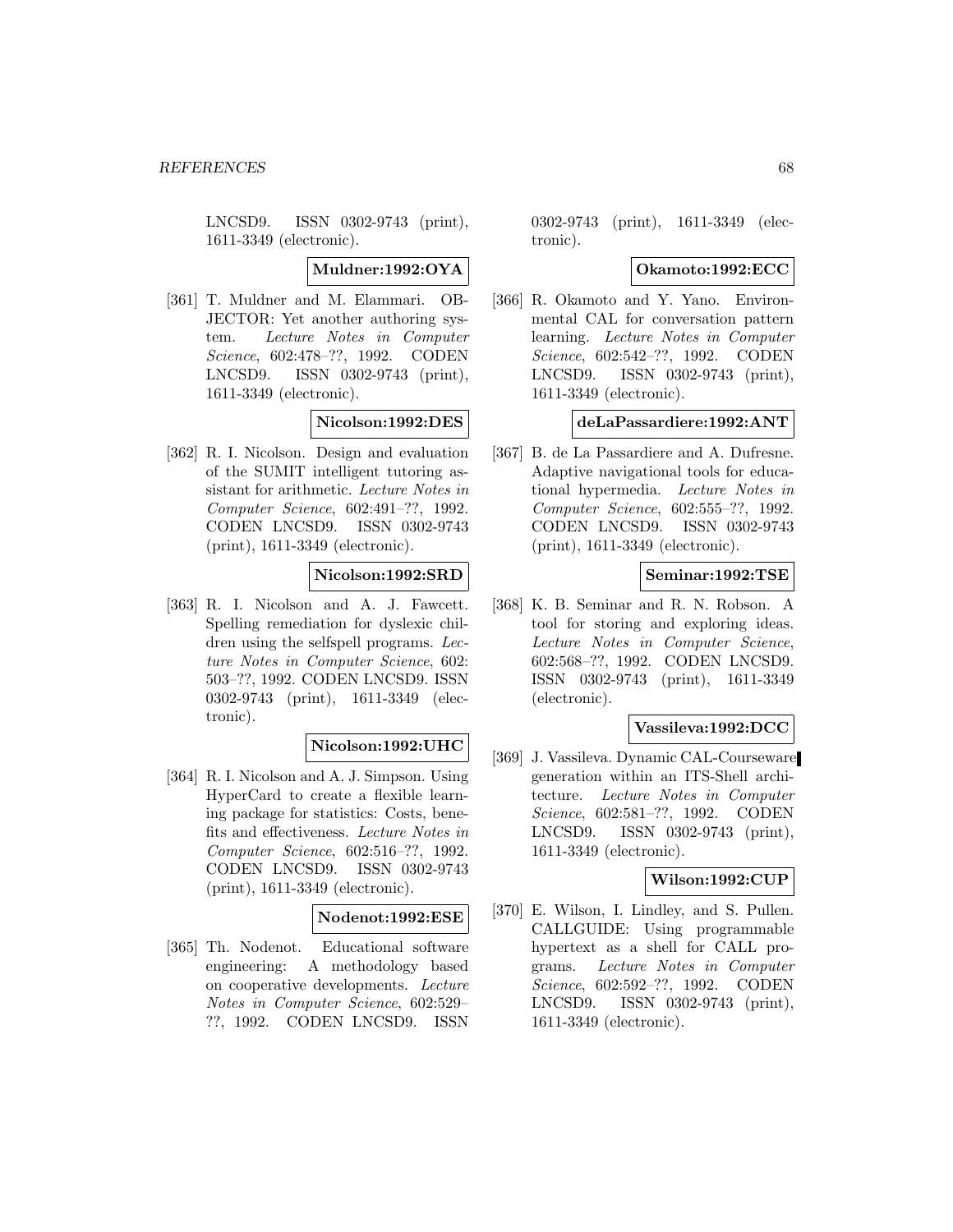## **Looney:1992:DAD**

[371] M. J. Looney and A. O'Brien. Distributed application designed using MASCOT and implemented in Ada. Lecture Notes in Computer Science, 603:1–??, 1992. CODEN LNCSD9. ISSN 0302-9743 (print), 1611-3349 (electronic).

# **Raines:1992:RTA**

[372] Gary Raines. Real time Ada in the international space station freedom. Lecture Notes in Computer Science, 603: 9–??, 1992. CODEN LNCSD9. ISSN 0302-9743 (print), 1611-3349 (electronic).

## **Anderson:1992:MAO**

[373] John A. Anderson and John D. Sheffler. Managing Ada object-oriented development. Lecture Notes in Computer Science, 603:20–??, 1992. CODEN LNCSD9. ISSN 0302-9743 (print), 1611-3349 (electronic).

## **Wearing:1992:SEA**

[374] Alison Wearing. Software engineering, Ada and metrics. Lecture Notes in Computer Science, 603:35–??, 1992. CODEN LNCSD9. ISSN 0302-9743 (print), 1611-3349 (electronic).

# **Duell:1992:UAS**

[375] Rob Duell, Hugo J. Sebel, and Franklin C. A. de Wit. Using Ada source code generators in a large project. Lecture Notes in Computer Science, 603:47–??, 1992. CODEN LNCSD9. ISSN 0302- 9743 (print), 1611-3349 (electronic).

# **Zage:1992:DCM**

[376] Wayne M. Zage, Dolores M. Zage, Manjari Bhargava, and Dale J. Gaumer. Design and code metrics through a DIANA-Based tool. Lecture Notes in Computer Science, 603:60–??, 1992. CODEN LNCSD9. ISSN 0302- 9743 (print), 1611-3349 (electronic).

## **Groeneveld:1992:UAI**

[377] Miech Groeneveld. Using Ada in integrating ATC systems. Lecture Notes in Computer Science, 603:72–??, 1992. CODEN LNCSD9. ISSN 0302-9743 (print), 1611-3349 (electronic).

#### **Thomas:1992:EAS**

[378] W. M. Thomas, A. Delis, and V. R. Basili. An evaluation of Ada source code reuse. Lecture Notes in Computer Science, 603:80–??, 1992. CODEN LNCSD9. ISSN 0302-9743 (print), 1611-3349 (electronic).

#### **Maymir-Ducharme:1992:PER**

[379] Fred A. Maymir-Ducharme. Porting embedded real-time Ada software. Lecture Notes in Computer Science, 603: 92–??, 1992. CODEN LNCSD9. ISSN 0302-9743 (print), 1611-3349 (electronic).

## **delaPuente:1992:REH**

[380] Juan A. de la Puente, Juan Zamorano, Alejandro Alonso, and Jose L. Fernandez. Reusable executives for hard realtime systems in Ada. Lecture Notes in Computer Science, 603:104–??, 1992. CODEN LNCSD9. ISSN 0302-9743 (print), 1611-3349 (electronic).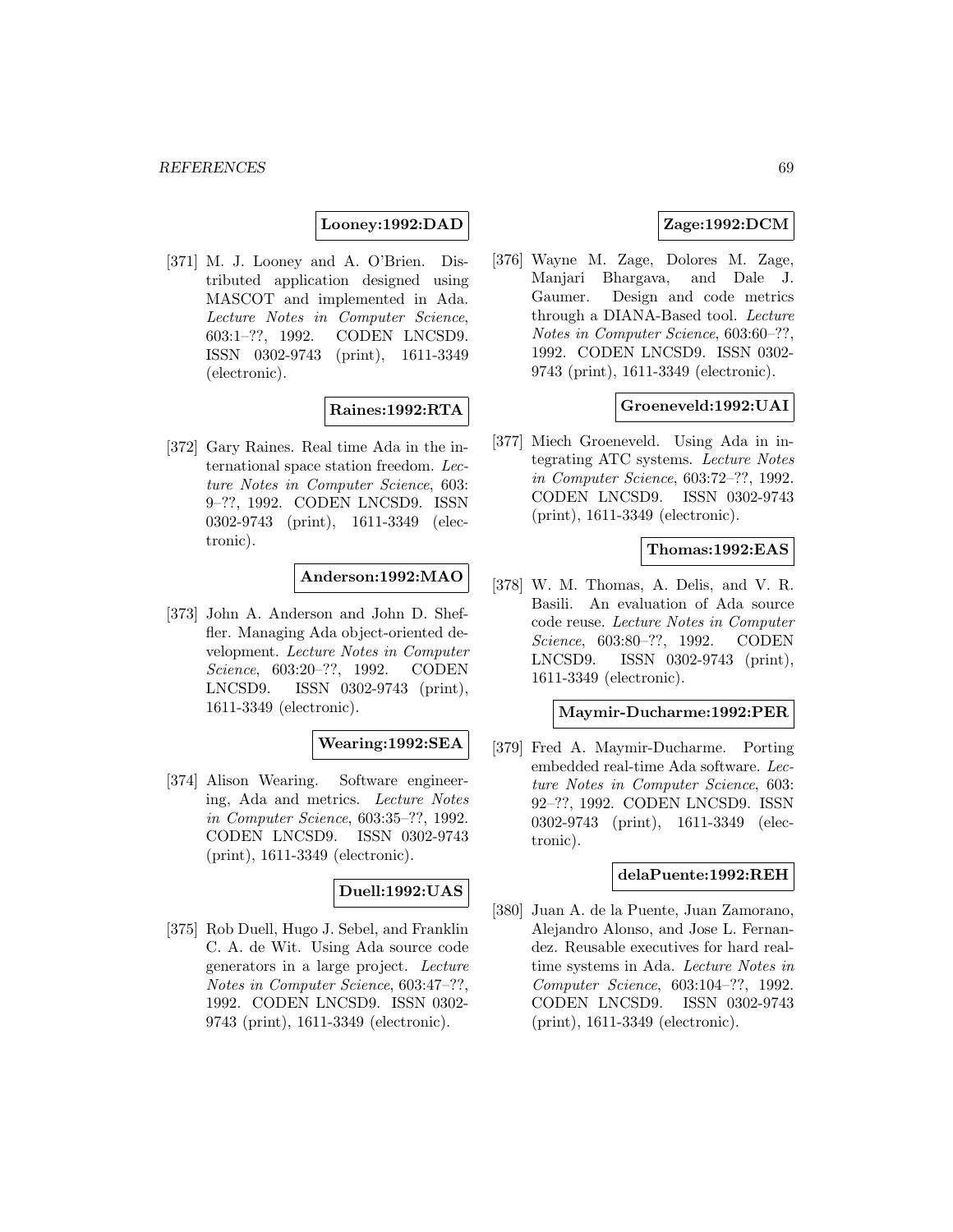## **Burns:1992:DHR**

[381] A. Burns and A. J. Wellings. Designing hard real-time systems. Lecture Notes in Computer Science, 603:116– ??, 1992. CODEN LNCSD9. ISSN 0302-9743 (print), 1611-3349 (electronic).

## **Gobin:1992:RSS**

[382] M. Gobin, M. Timmerman, and F. J. A. Gielen. Runtime system support for data-oriented synchronization in Ada-9X. Lecture Notes in Computer Science, 603:128–??, 1992. CODEN LNCSD9. ISSN 0302-9743 (print), 1611-3349 (electronic).

# **Brosgol:1992:DAA**

[383] Benjamin M. Brosgol, Robert I. Eachus, and David E. Emery. Decimal arithmetic in Ada. Lecture Notes in Computer Science, 603:138–??, 1992. CODEN LNCSD9. ISSN 0302-9743 (print), 1611-3349 (electronic).

## **Jingde:1992:TDN**

[384] Cheng Jingde. Task dependence net as a representation for concurrent Ada programs. Lecture Notes in Computer Science, 603:150–??, 1992. CODEN LNCSD9. ISSN 0302-9743 (print), 1611-3349 (electronic).

# **Lander:1992:DAE**

[385] Leslie C. Lander and Sandeep Mitra. Detection and avoidance of elaboration-time problems for multiunit real-time Ada applications. Lecture Notes in Computer Science, 603: 165–??, 1992. CODEN LNCSD9. ISSN 0302-9743 (print), 1611-3349 (electronic).

# **Ottens:1992:SMS**

[386] Arlet Ottens and Hans Toetenel. Simulation of mosca specifications in Ada. Lecture Notes in Computer Science, 603:182–??, 1992. CODEN LNCSD9. ISSN 0302-9743 (print), 1611-3349 (electronic).

# **Silberg:1992:CRV**

[387] Steen Silberg. Considerations with regard to validation of Ada debuggers. Lecture Notes in Computer Science, 603:197–??, 1992. CODEN LNCSD9. ISSN 0302-9743 (print), 1611-3349 (electronic).

## **Treurniet:1992:SAT**

[388] W. Treurniet. SWG APSE test support toolset (assessment of the CAIS-A interface set). Lecture Notes in Computer Science, 603:214–??, 1992. CODEN LNCSD9. ISSN 0302-9743 (print), 1611-3349 (electronic).

#### **Thanh-Nu:1992:CIS**

[389] Do Thanh-Nu. Compilation integration: A solution for the challenge of developing and reusing Ada software on different platforms. Lecture Notes in Computer Science, 603:230–??, 1992. CODEN LNCSD9. ISSN 0302-9743 (print), 1611-3349 (electronic).

#### **Elrad:1992:EWE**

[390] Tzilla Elrad, Lee Sungyoung, and Ufuk Verun. Extending working environments for the development of reactive/ adaptive systems with intelligent controls. Lecture Notes in Computer Science, 603:242–??, 1992. CODEN LNCSD9. ISSN 0302-9743 (print), 1611-3349 (electronic).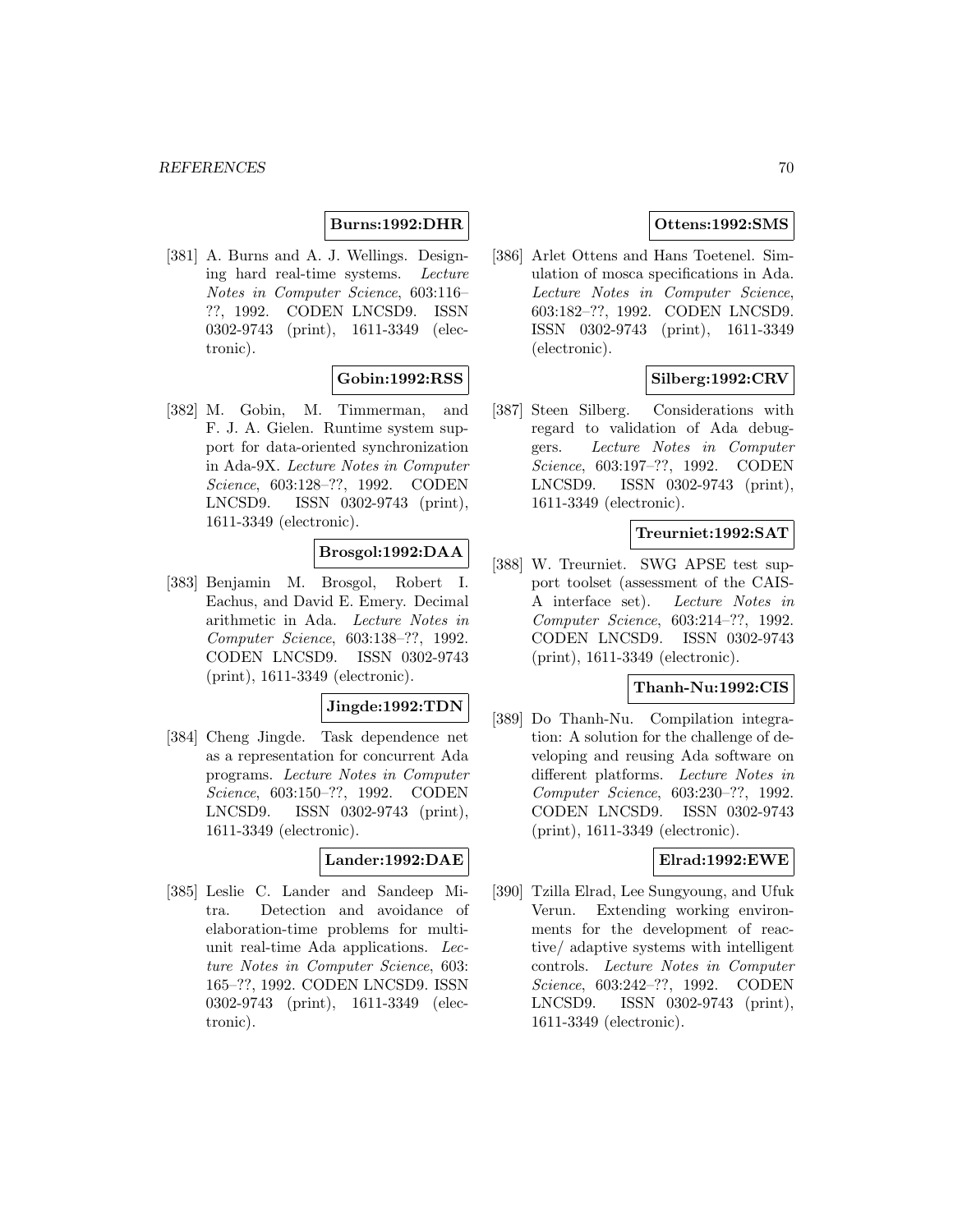## **Lundberg:1992:PSP**

[391] Lars Lundberg. Predicting the speedup of parallel Ada programs. Lecture Notes in Computer Science, 603:257– ??, 1992. CODEN LNCSD9. ISSN 0302-9743 (print), 1611-3349 (electronic).

# **Hummel:1992:HPA**

[392] Susan Flynn Hummel. A highley parallel Ada task scheduler. Lecture Notes in Computer Science, 603:275– ??, 1992. CODEN LNCSD9. ISSN 0302-9743 (print), 1611-3349 (electronic).

# **Bazalgette:1992:SAT**

[393] G. Bazalgette, D. Bekele, C. Bernon, M. Filali, J. M. Rigaud, and A. Sayah. STRAda — an Ada transformation and distribution system. Lecture Notes in Computer Science, 603:287–??, 1992. CODEN LNCSD9. ISSN 0302-9743 (print), 1611-3349 (electronic).

#### **Mangold:1992:AMP**

[394] Karlotto Mangold. AMPATS — A multi-processor Ada tool set. Lecture Notes in Computer Science, 603:300– ??, 1992. CODEN LNCSD9. ISSN 0302-9743 (print), 1611-3349 (electronic).

#### **Bayassi:1992:PUA**

[395] M. Bayassi, H. Bitteur, J.-F. Jezequel, and P. Legrain. A practical use of the Ada rendez-vous paradigm in distributed systems. Lecture Notes in Computer Science, 603:312–??, 1992. CODEN LNCSD9. ISSN 0302-9743 (print), 1611-3349 (electronic).

# **Lirov:1992:GSA**

[396] Y. Lirov. Gaining strategic advantage with real-time distributed artificial intelligence. Lecture Notes in Computer Science, 604:1–??, 1992. CODEN LNCSD9. ISSN 0302-9743 (print), 1611-3349 (electronic).

## **Cremers:1992:IDI**

[397] A. B. Cremers, G. Kniesel, T. Lemke, and L. Plumer. Intelligent databases and interoperability. Lecture Notes in Computer Science, 604:15–??, 1992. CODEN LNCSD9. ISSN 0302-9743 (print), 1611-3349 (electronic).

## **Fox:1992:TPT**

[398] Mark S. Fox. The TOVE project: Towards a common-sense model of the enterprise. Lecture Notes in Computer Science, 604:25–??, 1992. CODEN LNCSD9. ISSN 0302-9743 (print), 1611-3349 (electronic).

## **Radig:1992:ADI**

[399] B. Radig, W. Eckstein, K. Klotz, T. Messer, and J. Pauli. Automatization in the design of image understanding systems. Lecture Notes in Computer Science, 604:35–??, 1992. CODEN LNCSD9. ISSN 0302-9743 (print), 1611-3349 (electronic).

#### **Dincbas:1992:CPA**

[400] M. Dincbas. Constraint program- $\min$ g — an alternative to expert systems. Lecture Notes in Computer Science, 604:46–??, 1992. CODEN LNCSD9. ISSN 0302-9743 (print), 1611-3349 (electronic).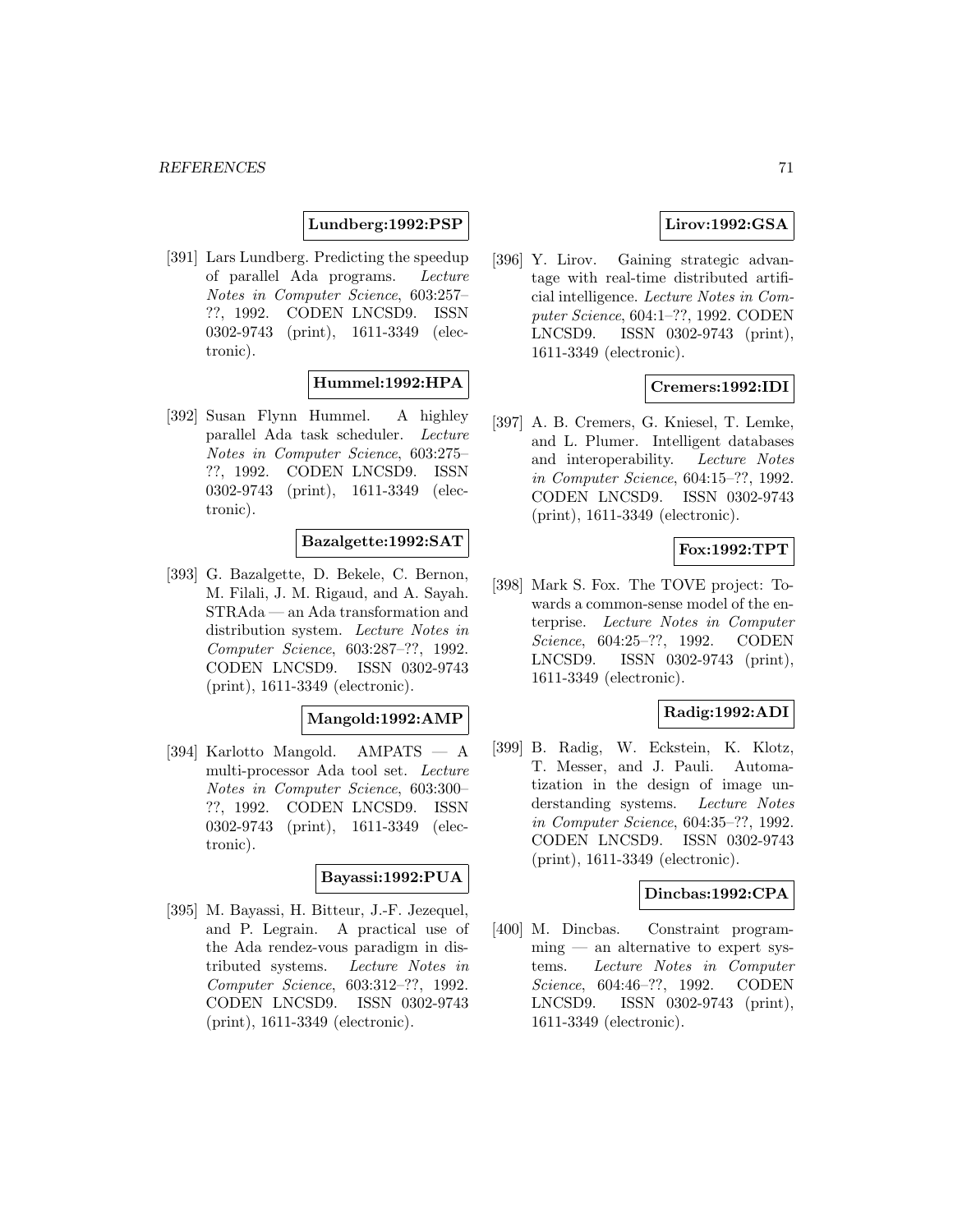# **Yamamoto:1992:CBR**

[401] H. Yamamoto and H. Fujimoto. Casebased reasoning in expert systems assisting production line design. Lecture Notes in Computer Science, 604:49–??, 1992. CODEN LNCSD9. ISSN 0302- 9743 (print), 1611-3349 (electronic).

#### **Vanwelkenhuysen:1992:SMB**

[402] J. Vanwelkenhuysen. Scaling-up modelbased troubleshooting by exploiting design functionalities. Lecture Notes in Computer Science, 604:59–??, 1992. CODEN LNCSD9. ISSN 0302-9743 (print), 1611-3349 (electronic).

# **Clark:1992:AKB**

[403] G. Clark, P. Mehta, and T. Thomson. Application of knowledge-based systems to optimised building maintenance management. Lecture Notes in Computer Science, 604:69–??, 1992. CODEN LNCSD9. ISSN 0302-9743 (print), 1611-3349 (electronic).

# **Kehl:1992:AMB**

[404] W. Kehl, H. Hopfmuller, T. Koussev, and M. Newstead. Application of model-based reasoning to the maintenance of telecommunication networks. Lecture Notes in Computer Science, 604:79–??, 1992. CODEN LNCSD9. ISSN 0302-9743 (print), 1611-3349 (electronic).

#### **Newstead:1992:AIM**

[405] M. A. Newstead, B. Stahl, and G. Schapeler. Advanced information modelling for integrated network management applications. Lecture Notes in Computer Science, 604:89–??, 1992. CODEN LNCSD9. ISSN 0302-9743 (print), 1611-3349 (electronic).

# **Karamouzis:1992:ICB**

[406] T. Karamouzis and S. Feyock. An integration of case-based and model-based reasoning and its application to physical system faults. Lecture Notes in Computer Science, 604:100–??, 1992. CODEN LNCSD9. ISSN 0302-9743 (print), 1611-3349 (electronic).

# **Becks:1992:APJ**

[407] K.-H. Becks, J. Dahm, and F. Seidel. Analysing particle jets with artificial neural networks. Lecture Notes in Computer Science, 604:109–??, 1992. CODEN LNCSD9. ISSN 0302-9743 (print), 1611-3349 (electronic).

# **Monostori:1992:CBC**

[408] L. Monostori and A. Bothe. Convergence behaviour of connectionist models in large scale diagnostic problems. Lecture Notes in Computer Science, 604:113–??, 1992. CODEN LNCSD9. ISSN 0302-9743 (print), 1611-3349 (electronic).

## **Kotterba:1992:PRA**

[409] B. Kotterba. Pattern recognition approach to an acoustical quality test of burnt ceramic products. Lecture Notes in Computer Science, 604:123– ??, 1992. CODEN LNCSD9. ISSN 0302-9743 (print), 1611-3349 (electronic).

#### **Muller:1992:ESE**

[410] B. Muller. Enhancing software engineering capabilities of PROLOG by object-oriented concepts. Lecture Notes in Computer Science, 604:127– ??, 1992. CODEN LNCSD9. ISSN 0302-9743 (print), 1611-3349 (electronic).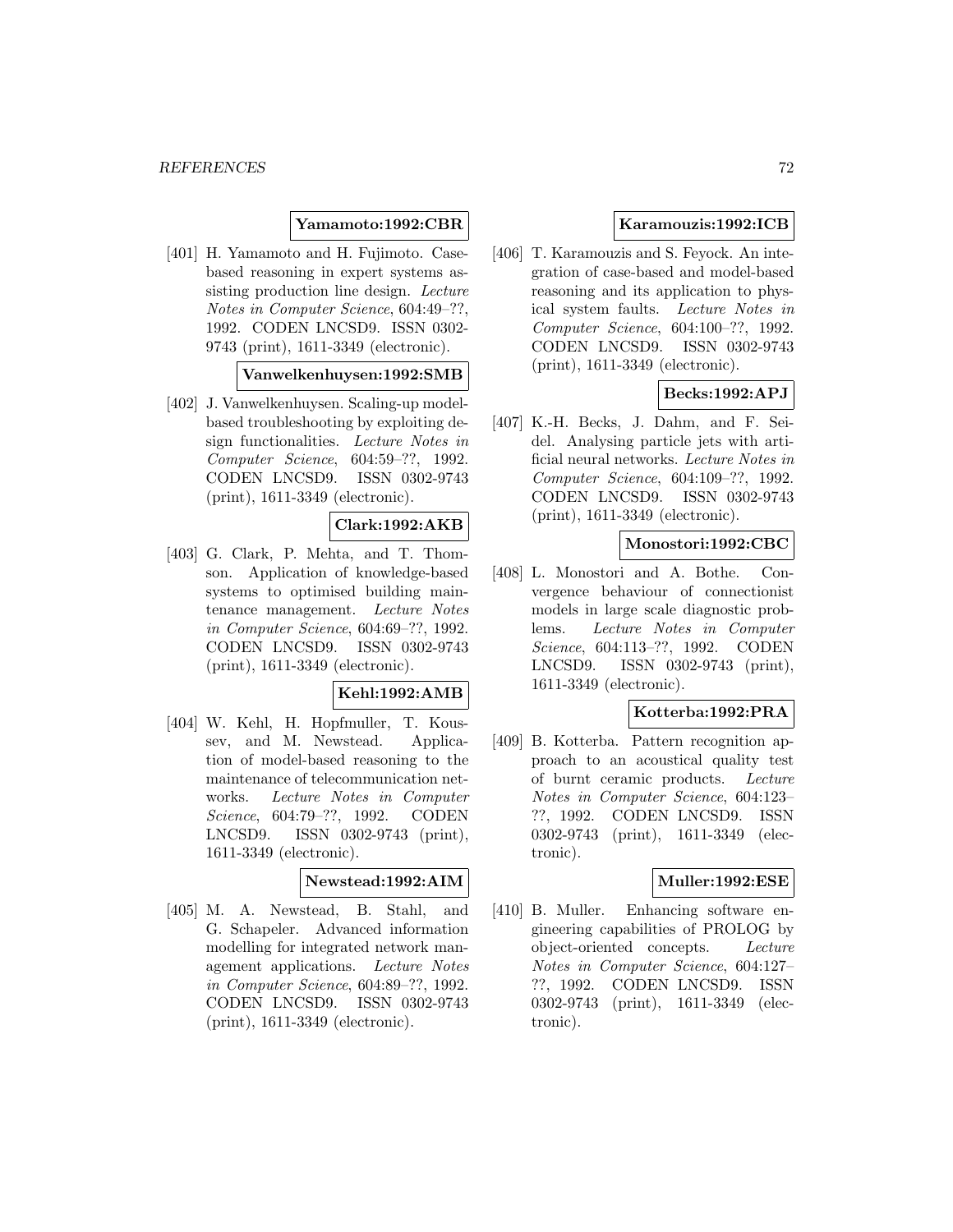## **Borden:1992:SDM**

[411] A. Borden and U. Cinar. Specifying decision-making processes. Lecture Notes in Computer Science, 604:139– ??, 1992. CODEN LNCSD9. ISSN 0302-9743 (print), 1611-3349 (electronic).

## **Reynolds:1992:OSR**

[412] R. G. Reynolds, J. I. Maletic, and E. Zannoni. Operationalizing software reuse as a problem in inductive learning. Lecture Notes in Computer Science, 604:143–??, 1992. CODEN LNCSD9. ISSN 0302-9743 (print), 1611-3349 (electronic).

## **Zeiler:1992:TRC**

[413] Ir. W. Zeiler. Towards a real CAD-System using artificial intelligence technology. Lecture Notes in Computer Science, 604:154–??, 1992. CODEN LNCSD9. ISSN 0302-9743 (print), 1611-3349 (electronic).

#### **Pasternak:1992:WPK**

[414] B. Pasternak, G. Gabrielides, and R. Sprengel. WIZ — A prototype for knowledge-based drawing interpretation. Lecture Notes in Computer Science, 604:164–??, 1992. CODEN LNCSD9. ISSN 0302-9743 (print), 1611-3349 (electronic).

#### **Lekova:1992:ISF**

[415] A. Lekova, D. Batanov, and N. Nikolaev. Intelligent system for featurebased modelling of machine parts. Lecture Notes in Computer Science, 604: 174–??, 1992. CODEN LNCSD9. ISSN 0302-9743 (print), 1611-3349 (electronic).

# **Vila:1992:IPC**

[416] Ll. Vila, C. Sierra, A. B. Martinez, and J. Climent. Intelligent process control by means of expert systems and machine vision. Lecture Notes in Computer Science, 604:185–??, 1992. CODEN LNCSD9. ISSN 0302-9743 (print), 1611-3349 (electronic).

### **Schnepf:1992:TGM**

[417] U. Schnepf, A. Asteroth, M. S. Fischer, and K. Moller. Tracking and grasping of moving objects — a behaviour-based approach. Lecture Notes in Computer Science, 604:195–??, 1992. CODEN LNCSD9. ISSN 0302-9743 (print), 1611-3349 (electronic).

### **Mertsching:1992:PKB**

[418] B. Mertsching. PANTER — knowledge based image analysis system for workpiece recognition. Lecture Notes in Computer Science, 604:205–??, 1992. CODEN LNCSD9. ISSN 0302-9743 (print), 1611-3349 (electronic).

### **Nonnenmann:1992:KUK**

[419] U. Nonnenmann and J. K. Eddy. KITSS: Using knowledge-based software engineering for functional testing. Lecture Notes in Computer Science, 604:215–??, 1992. CODEN LNCSD9. ISSN 0302-9743 (print), 1611-3349 (electronic).

### **Botten:1992:CKB**

[420] N. Botten. Complex knowledge base verification using matrices. Lecture Notes in Computer Science, 604:225– ??, 1992. CODEN LNCSD9. ISSN 0302-9743 (print), 1611-3349 (electronic).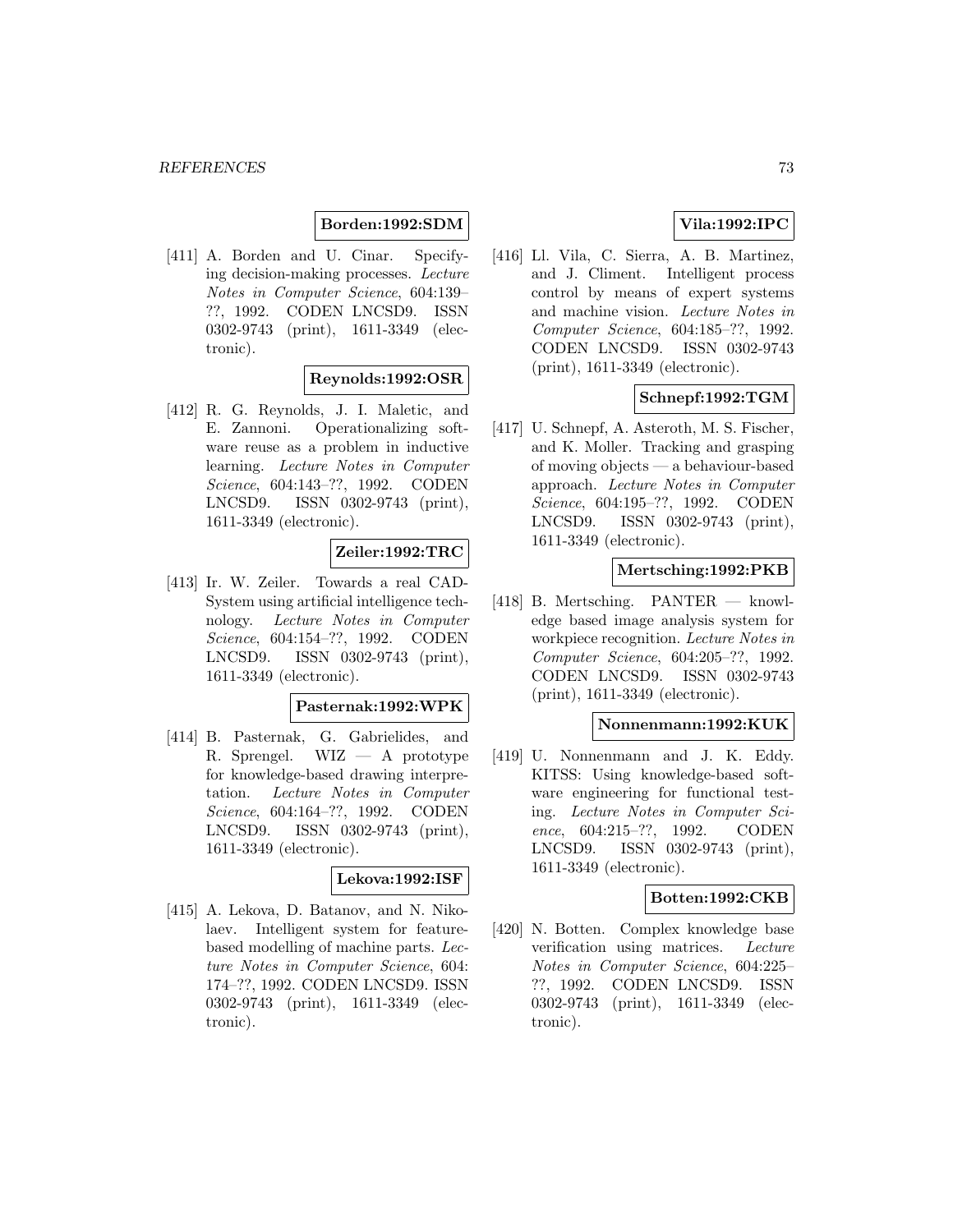#### **Saglietti:1992:STS**

[421] F. Saglietti. Structural testing strategies applied to knowledge-based systems. Lecture Notes in Computer Science, 604:236–??, 1992. CODEN LNCSD9. ISSN 0302-9743 (print), 1611-3349 (electronic).

### **Barschdorff:1992:RRE**

[422] D. Barschdorff, A. Bothe, U. Gartner, and A. Jager. Retraining and redundancy elimination for a condensed nearest neighbour network. Lecture Notes in Computer Science, 604:246– ??, 1992. CODEN LNCSD9. ISSN 0302-9743 (print), 1611-3349 (electronic).

## **Pagurek:1992:MPD**

[423] B. Pagurek, N. Dawes, and R. Kaye. A multiple paradigm diagnostic system for wide area communication networks. Lecture Notes in Computer Science, 604:256–??, 1992. CODEN LNCSD9. ISSN 0302-9743 (print), 1611-3349 (electronic).

## **Lackner:1992:RNN**

[424] G. Lackner, S. S. Melsheimer, and J. N. Beard. Recursive neural net modeling of a multi-zone tenter frame dryer. Lecture Notes in Computer Science, 604:266–??, 1992. CODEN LNCSD9. ISSN 0302-9743 (print), 1611-3349 (electronic).

#### **Bayliss:1992:RDM**

[425] D. Bayliss, S. Berry, D. Curtis, and B. Cox. Representation of the design to manufacture methodology of the armour protection element of the fibre optic submarine cable within an expert

system. Lecture Notes in Computer Science, 604:276–??, 1992. CODEN LNCSD9. ISSN 0302-9743 (print), 1611-3349 (electronic).

### **Bernardi:1992:PPM**

[426] A. Bernardi, C. Klauck, and R. Legleitner. PIM — planning in manufactur $ing - CAPP$  using skeletal plans. Lecture Notes in Computer Science, 604: 284–??, 1992. CODEN LNCSD9. ISSN 0302-9743 (print), 1611-3349 (electronic).

### **Schmidt:1992:VMK**

[427] D. Schmidt, J. Haddock, W. A. Wallace, and R. Wright. Visual modelling: A knowledge acquisition method for intelligent process control systems. Lecture Notes in Computer Science, 604: 294–??, 1992. CODEN LNCSD9. ISSN 0302-9743 (print), 1611-3349 (electronic).

### **Lehmann:1992:MLC**

[428] F. Lehmann, R. Seising, and E. Walther-Klaus. Machine learning in communication nets. Lecture Notes in Computer Science, 604:304–??, 1992. CODEN LNCSD9. ISSN 0302-9743 (print), 1611-3349 (electronic).

#### **Specht:1992:SMB**

[429] D. Specht and S. Weib. Supporting model-based diagnosis with explanation-based learning and analogical inferences. Lecture Notes in Computer Science, 604:314–??, 1992. CODEN LNCSD9. ISSN 0302-9743 (print), 1611-3349 (electronic).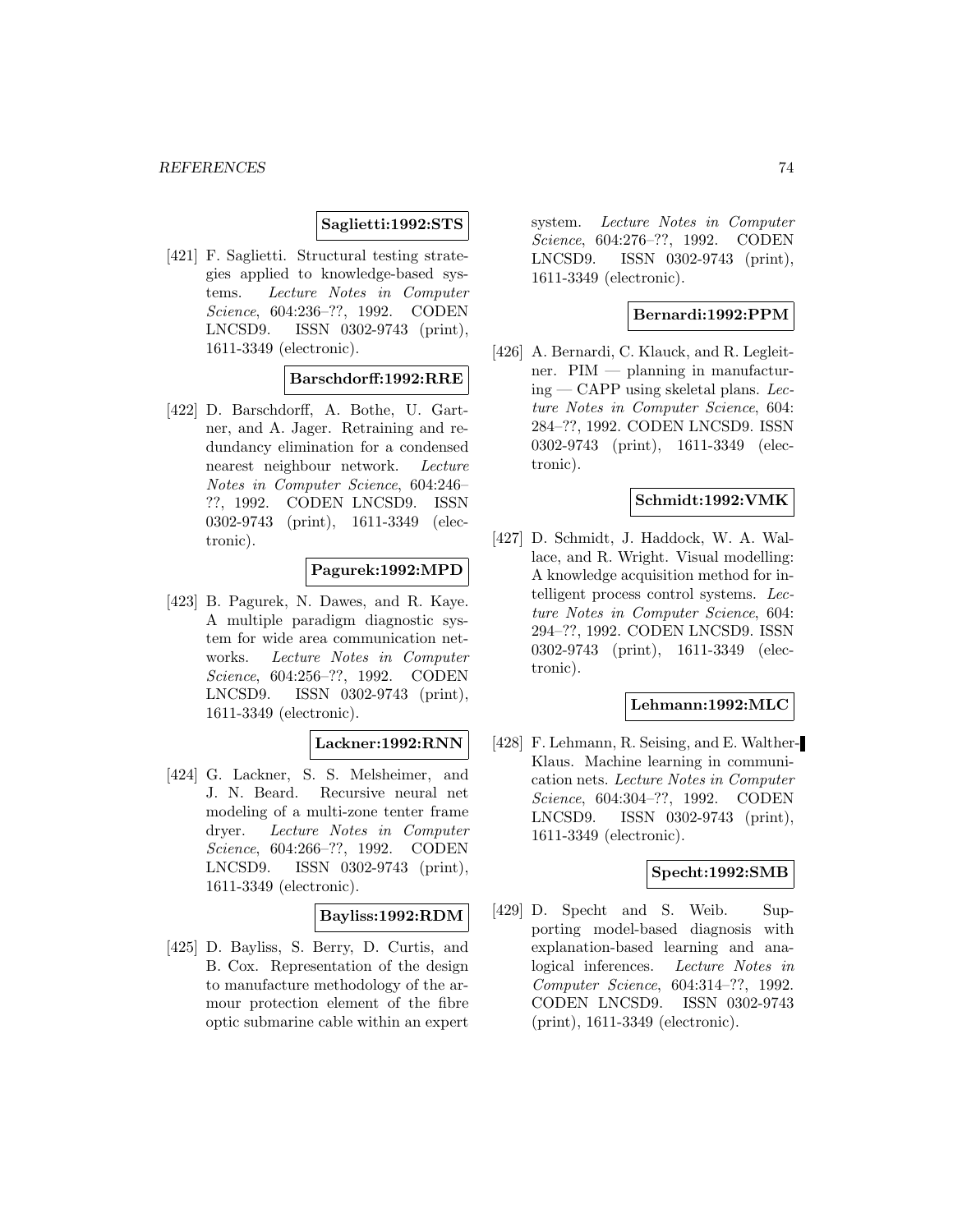### **Belanche:1992:KBS**

[430] Ll. Belanche, M. Sanchez, U. Cortes, and P. Serra. A knowledge-based system for the diagnosis of waste-water treatment plants. Lecture Notes in Computer Science, 604:324–??, 1992. CODEN LNCSD9. ISSN 0302-9743 (print), 1611-3349 (electronic).

### **LiMin:1992:CFL**

[431] Fu LiMin. Connectionism for fuzzy learning in rule-based expert systems. Lecture Notes in Computer Science, 604:337–??, 1992. CODEN LNCSD9. ISSN 0302-9743 (print), 1611-3349 (electronic).

# **Qi:1992:ECS**

[432] Guan Qi and G. Friedrich. Extending constraint satisfaction problem solving in structural design. Lecture Notes in Computer Science, 604:341–??, 1992. CODEN LNCSD9. ISSN 0302-9743 (print), 1611-3349 (electronic).

### **Ukita:1992:MPT**

[433] A. Ukita and T. Kitagawa. A modulation package tuning machine applying fuzzy logic. Lecture Notes in Computer Science, 604:351–??, 1992. CODEN LNCSD9. ISSN 0302-9743 (print), 1611-3349 (electronic).

### **Ramos:1992:TIR**

[434] C. Ramos and E. Oliveira. Towards intelligent robotic assemblies. Lecture Notes in Computer Science, 604:361– ??, 1992. CODEN LNCSD9. ISSN 0302-9743 (print), 1611-3349 (electronic).

## **Kernebeck:1992:APM**

[435] U. Kernebeck. Action planning for multiple robots in space. Lecture Notes in Computer Science, 604:371–??, 1992. CODEN LNCSD9. ISSN 0302-9743 (print), 1611-3349 (electronic).

## **Schrott:1992:CMC**

[436] A. Schrott. A calibration of a mobile camera used for a camera-guided grasping by an eye-in-hand robot. Lecture Notes in Computer Science, 604:381– ??, 1992. CODEN LNCSD9. ISSN 0302-9743 (print), 1611-3349 (electronic).

## **Kirn:1992:SSR**

[437] S. Kirn and J. Schneider. STRICT: Selecting the 'right' architecture. Lecture Notes in Computer Science, 604: 391–??, 1992. CODEN LNCSD9. ISSN 0302-9743 (print), 1611-3349 (electronic).

## **Cervoni:1992:STC**

[438] L. Cervoni and F. Rousseaux. Solving temporal constraints satisfaction problems with an object-oriented model. Lecture Notes in Computer Science, 604:401–??, 1992. CODEN LNCSD9. ISSN 0302-9743 (print), 1611-3349 (electronic).

## **Arai:1992:IMD**

[439] H. Arai, Y. Fukazawa, T. Kadokura, and T. Hasegawa. An integration mechanism for design models in the design environment DATE. Lecture Notes in Computer Science, 604:411–??, 1992. CODEN LNCSD9. ISSN 0302-9743 (print), 1611-3349 (electronic).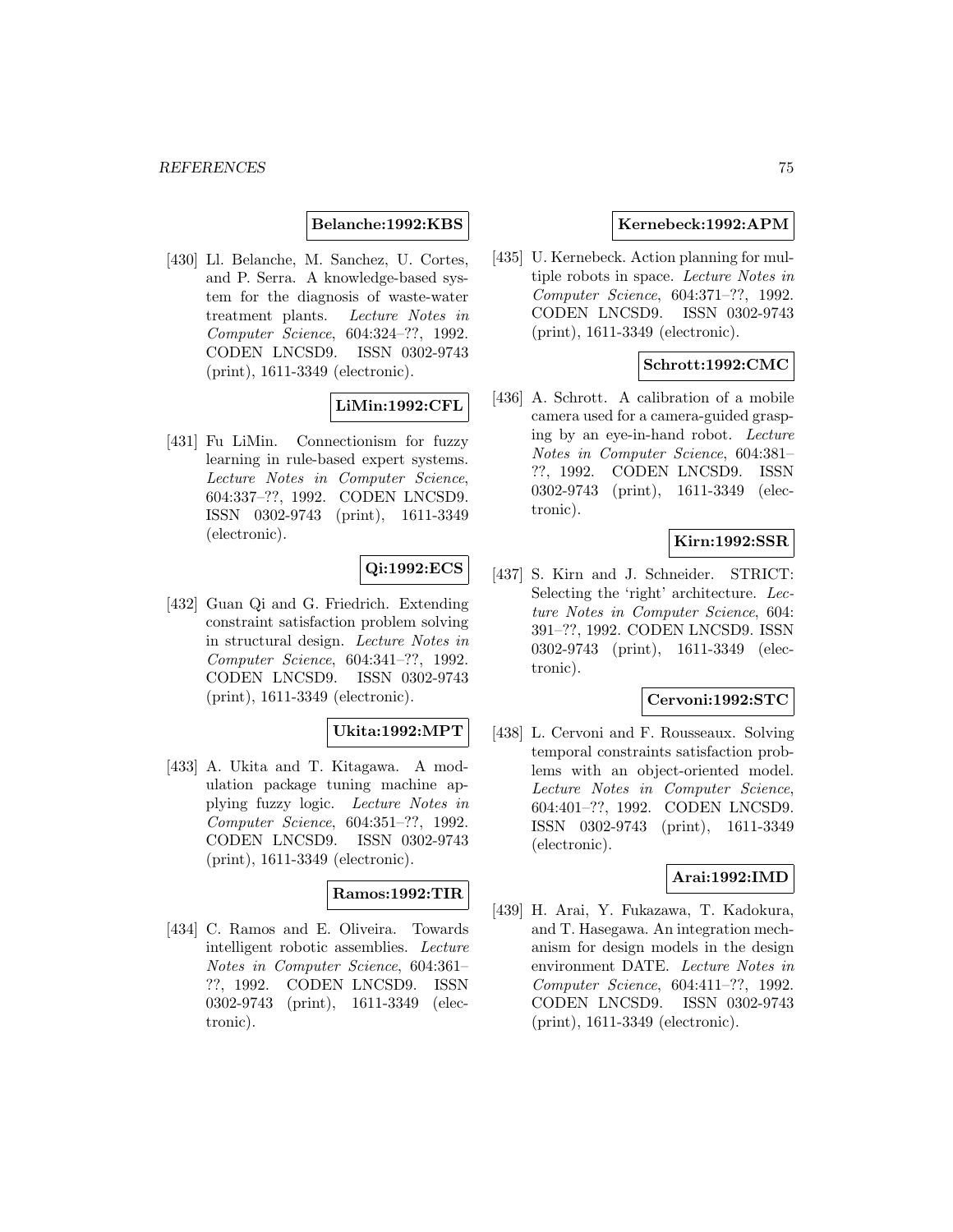## **Kopisch:1992:CPA**

[440] M. Kopisch and A. Gunther. Configuration of a passenger aircraft cabin based on conceptual hierarchy, constraints and flexible control. Lecture Notes in Computer Science, 604:421– ??, 1992. CODEN LNCSD9. ISSN 0302-9743 (print), 1611-3349 (electronic).

## **Brinkop:1992:CIM**

[441] A. Brinkop and N. Laudwein. Configuration of industrial mixing-machinesdevelopment of a knowledge-based system. Lecture Notes in Computer Science, 604:431–??, 1992. CODEN LNCSD9. ISSN 0302-9743 (print), 1611-3349 (electronic).

## **Najmann:1992:TFC**

[442] O. Najmann and B. Stein. A theoretical framework for configuration. Lecture Notes in Computer Science, 604: 441–??, 1992. CODEN LNCSD9. ISSN 0302-9743 (print), 1611-3349 (electronic).

#### **Freisleben:1992:SMP**

[443] B. Freisleben. Stock market prediction with backpropagation networks. Lecture Notes in Computer Science, 604: 451–??, 1992. CODEN LNCSD9. ISSN 0302-9743 (print), 1611-3349 (electronic).

#### **deGroot:1992:FTS**

[444] C. de Groot and D. Wurtz. Forecasting time series with connectionist nets: Applications in statistics, signal processing and economics. Lecture Notes in Computer Science, 604:461–??, 1992. CODEN LNCSD9. ISSN 0302-9743 (print), 1611-3349 (electronic).

## **VandeMerckt:1992:ISL**

[445] T. Van de Merckt. ILISCE: A system for learning control heuristics in a scheduling environment. Lecture Notes in Computer Science, 604:471– ??, 1992. CODEN LNCSD9. ISSN 0302-9743 (print), 1611-3349 (electronic).

## **Weichert:1992:KKB**

[446] G. Weichert and R. Lackmann. KUSET — knowledge based user support for electron beam testing. Lecture Notes in Computer Science, 604:481– ??, 1992. CODEN LNCSD9. ISSN 0302-9743 (print), 1611-3349 (electronic).

### **Burgard:1992:KBD**

[447] W. Burgard, S. Luttringhaus-Kappel, and L. Plumer. Knowledge-based design of ergonomic lighting for underground scenarios. Lecture Notes in Computer Science, 604:491–??, 1992. CODEN LNCSD9. ISSN 0302-9743 (print), 1611-3349 (electronic).

## **Bruning:1992:MAS**

[448] R. Bruning, W. Hauenschild, and W. John. A monitoring approach supporting performance analysis of expert systems for the EMC design of printed circuit boards. Lecture Notes in Computer Science, 604:495–??, 1992. CODEN LNCSD9. ISSN 0302-9743 (print), 1611-3349 (electronic).

## **Zalik:1992:RGO**

[449] B. Zalik, N. Guid, and A. Vesel. Representing geometric objects using constraint description graphs. Lecture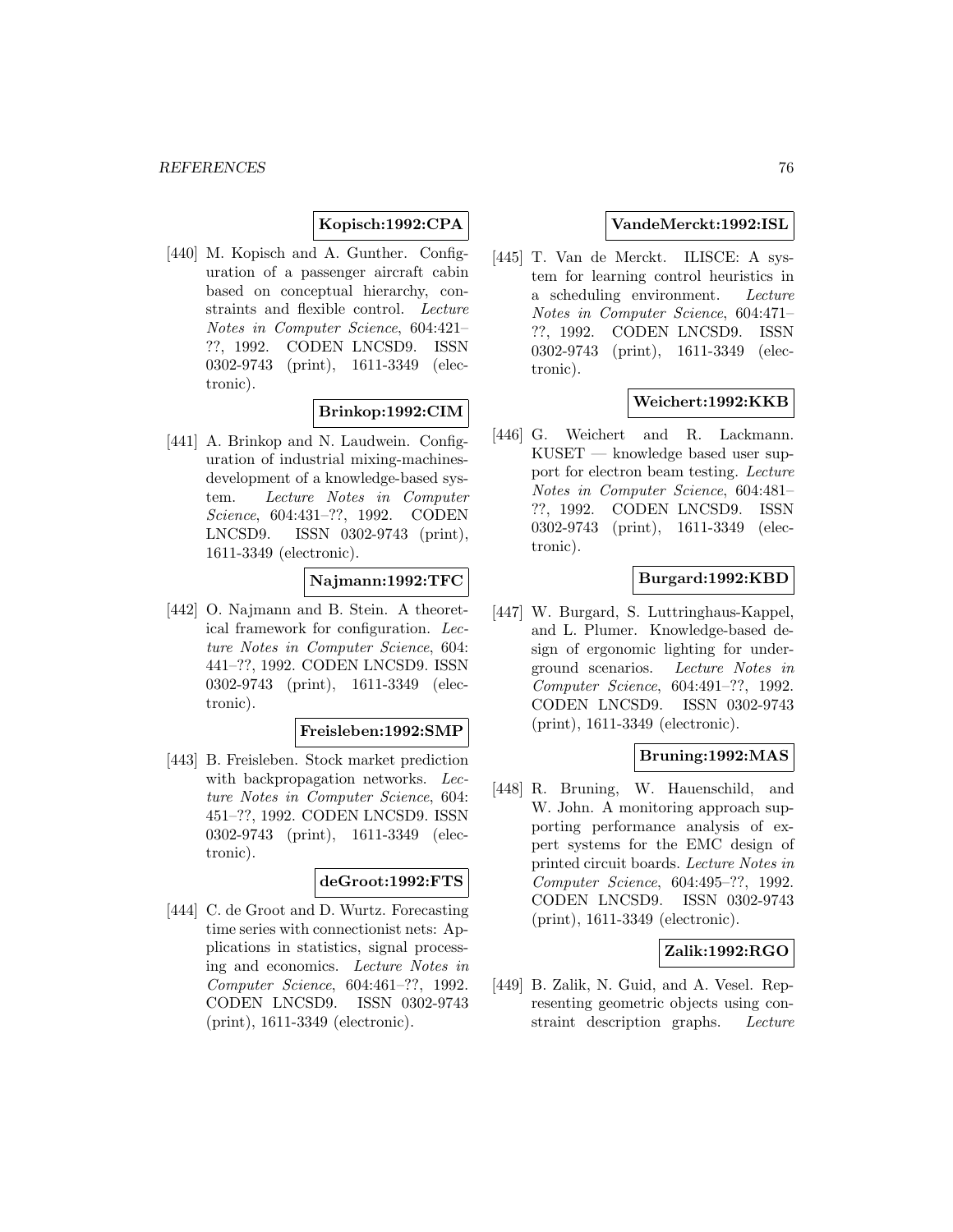Notes in Computer Science, 604:505– ??, 1992. CODEN LNCSD9. ISSN 0302-9743 (print), 1611-3349 (electronic).

## **DAloisi:1992:TLR**

[450] D. D'Aloisi. A terminological language for representing complex knowledge. Lecture Notes in Computer Science, 604:515–??, 1992. CODEN LNCSD9. ISSN 0302-9743 (print), 1611-3349 (electronic).

## **Goss:1992:KRD**

[451] S. Goss, I. Wallace, and K. Bluff. Knowledge representation and decision making: A hybrid approach. Lecture Notes in Computer Science, 604:525– ??, 1992. CODEN LNCSD9. ISSN 0302-9743 (print), 1611-3349 (electronic).

# **Schmidt:1992:KAT**

[452] G. Schmidt. Knowledge acquisition from text in a complex domain. Lecture Notes in Computer Science, 604: 529–??, 1992. CODEN LNCSD9. ISSN 0302-9743 (print), 1611-3349 (electronic).

## **Reid:1992:PPA**

[453] R. A. Reid and M. M. Matthews. Parallel parsing of ambiguous languages on hypercube architectures. Lecture Notes in Computer Science, 604:539– ??, 1992. CODEN LNCSD9. ISSN 0302-9743 (print), 1611-3349 (electronic).

## **Puppe:1992:TKA**

[454] F. Puppe and U. Gappa. Towards knowledge acquisition by experts. Lecture Notes in Computer Science, 604:

546–??, 1992. CODEN LNCSD9. ISSN 0302-9743 (print), 1611-3349 (electronic).

## **Stefanowski:1992:RSA**

[455] J. Stefanowski, R. Nowicki, and R. Slowinski. The rough sets approach to knowledge analysis for classification support in technical diagnostics of mechanical objects. Lecture Notes in Computer Science, 604:556–??, 1992. CODEN LNCSD9. ISSN 0302-9743 (print), 1611-3349 (electronic).

## **Hagen:1992:BDP**

[456] B. W. Hagen. Bi-directional probabilistic assessment. Lecture Notes in Computer Science, 604:566–??, 1992. CODEN LNCSD9. ISSN 0302-9743 (print), 1611-3349 (electronic).

# **Nauck:1992:RUU**

[457] D. Nauck, F. Klawonn, R. Kruse, and U. Lohs. Reasoning under uncertainty with temporal aspects. Lecture Notes in Computer Science, 604:572– ??, 1992. CODEN LNCSD9. ISSN 0302-9743 (print), 1611-3349 (electronic).

# **Vale:1992:ESA**

[458] Z. A. Vale and A. Machado e. Moura. An expert system approach for power system diagnosis. Lecture Notes in Computer Science, 604:581–??, 1992. CODEN LNCSD9. ISSN 0302-9743 (print), 1611-3349 (electronic).

## **Becks:1992:DEE**

[459] K.-H. Becks, A. Hemker, J. Ortmann, G. Schlageter, R. Meyer, and A. B. Cremers. DELPHI-EXPERT: An expert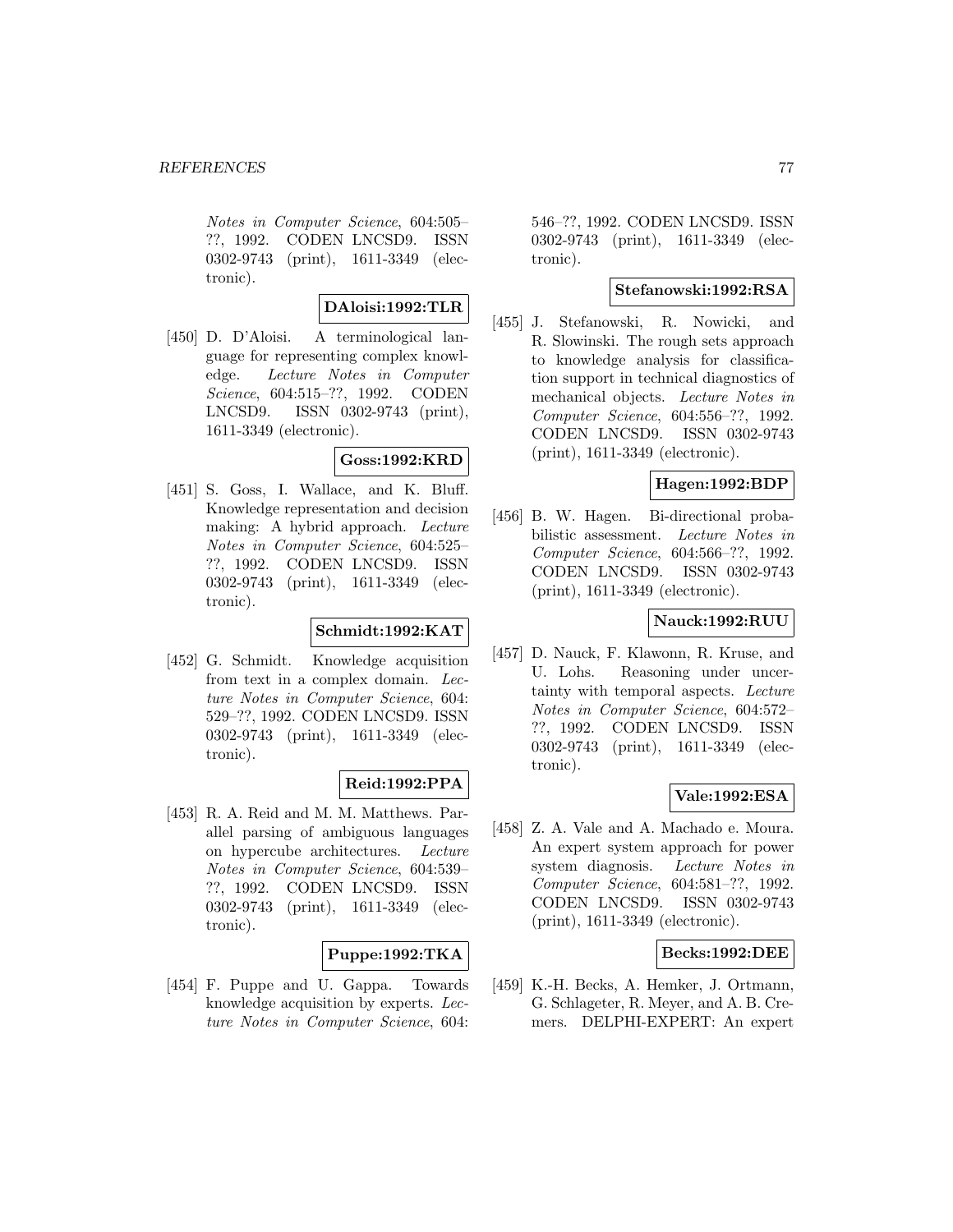system for error diagnosis in high energy physics detectors. Lecture Notes in Computer Science, 604:585–??, 1992. CODEN LNCSD9. ISSN 0302-9743 (print), 1611-3349 (electronic).

## **Brockmann:1992:CRT**

[460] W. Brockmann. Combining realtime with knowledge processing techniques. Lecture Notes in Computer Science, 604:594–??, 1992. CODEN LNCSD9. ISSN 0302-9743 (print), 1611-3349 (electronic).

## **Aiken:1992:TAI**

[461] R. M. Aiken and D. Allemang. Tailoring advanced instructional software for AI. Lecture Notes in Computer Science, 604:604–??, 1992. CODEN LNCSD9. ISSN 0302-9743 (print), 1611-3349 (electronic).

## **Tabandeh:1992:IUU**

[462] A. S. Tabandeh. Interpreting unexpected user activity in an intelligent user interface. Lecture Notes in Computer Science, 604:614–??, 1992. CODEN LNCSD9. ISSN 0302-9743 (print), 1611-3349 (electronic).

## **Mikulecka:1992:YAK**

[463] J. Mikulecka and P. Mikulecky. Yet another knowledge-based front-end-todatabase project. Lecture Notes in Computer Science, 604:622–??, 1992. CODEN LNCSD9. ISSN 0302-9743 (print), 1611-3349 (electronic).

## **Plabmeier:1992:FDB**

[464] F. Plabmeier, R. Kuke, D. Exner, and K. F. Lehmann. Fault diagnosis based on simulation models. Lecture Notes in Computer Science, 604:626–??, 1992.

CODEN LNCSD9. ISSN 0302-9743 (print), 1611-3349 (electronic).

## **Ray:1992:RTF**

[465] A. K. Ray and R. B. Misra. Realtime fault diagnosis — using occupancy grids and neural network technology. Lecture Notes in Computer Science, 604:636–??, 1992. CODEN LNCSD9. ISSN 0302-9743 (print), 1611-3349 (electronic).

## **Kurz:1992:ESF**

[466] E. Kurz. Expert systems for fault diagnosis on CNC machines. Lecture Notes in Computer Science, 604:641– ??, 1992. CODEN LNCSD9. ISSN 0302-9743 (print), 1611-3349 (electronic).

## **Jun:1992:DEL**

[467] Gu Jun. Design efficient local search algorithms. Lecture Notes in Computer Science, 604:651–??, 1992. CODEN LNCSD9. ISSN 0302-9743 (print), 1611-3349 (electronic).

## **Ketteler:1992:DBP**

[468] G. Ketteler and M. Lenart. The design of building parts by using knowledge based systems. Lecture Notes in Computer Science, 604:655–??, 1992. CODEN LNCSD9. ISSN 0302-9743 (print), 1611-3349 (electronic).

## **Mason:1992:IFK**

[469] K. P. Mason. Information fusion in a knowledge-based classification and tracking system. Lecture Notes in Computer Science, 604:666–??, 1992. CODEN LNCSD9. ISSN 0302-9743 (print), 1611-3349 (electronic).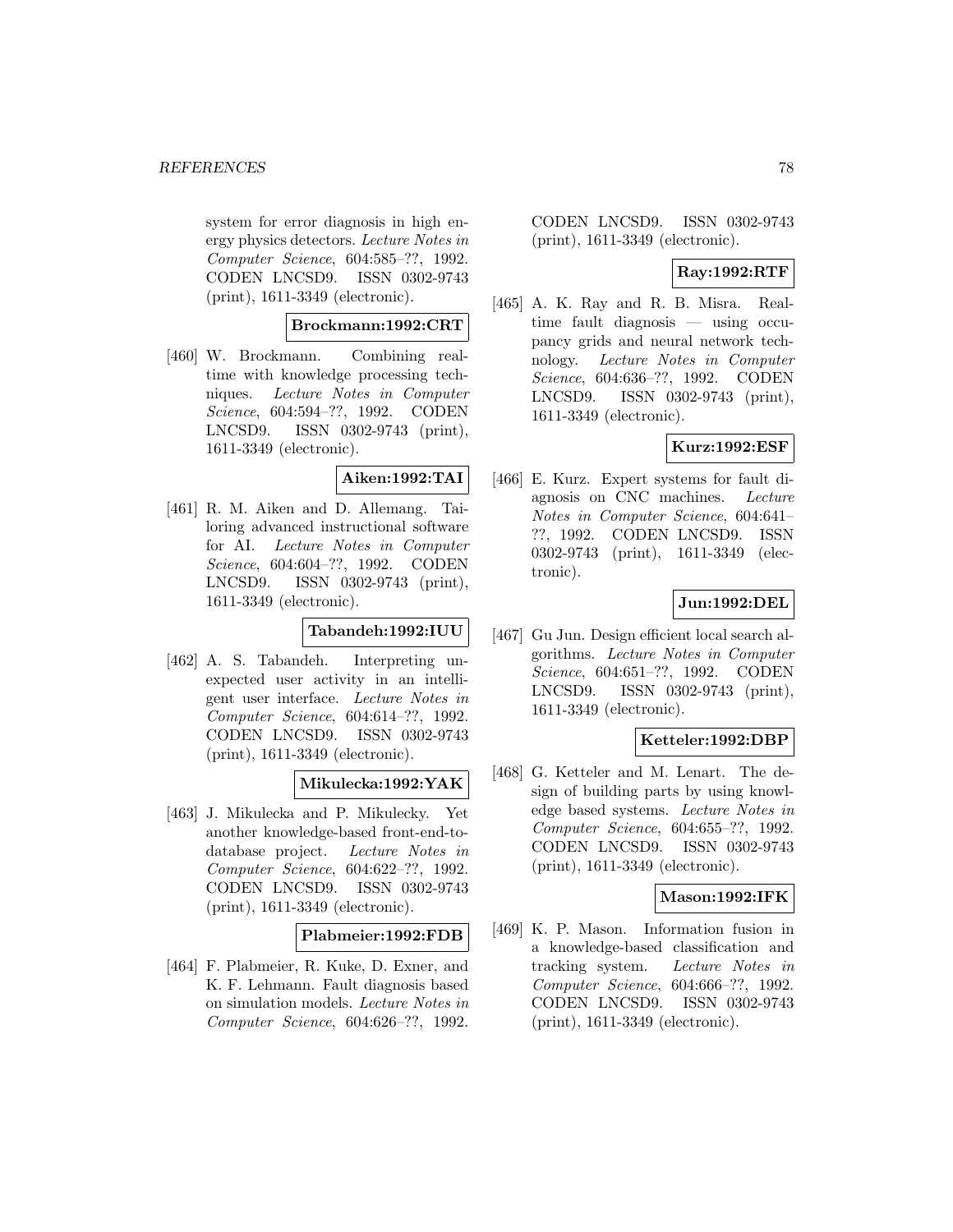## **Quante:1992:NST**

[470] F. Quante, H. Kirsch, and M. Ruckhaberle. Numerical and syntactic tools for fusion and diagnosis provided with the TOPMUSS-System. Lecture Notes in Computer Science, 604:676– ??, 1992. CODEN LNCSD9. ISSN 0302-9743 (print), 1611-3349 (electronic).

## **Milzner:1992:LPE**

[471] K. Milzner. Learning performance estimations in a knowledge based CADenvironment. Lecture Notes in Computer Science, 604:680–??, 1992. CO-DEN LNCSD9. ISSN 0302-9743 (print), 1611-3349 (electronic).

## **Malhotra:1992:OOF**

[472] P. Malhotra and R. E. Seviora. Object oriented framework for generating machine understanding of a digital system design. Lecture Notes in Computer Science, 604:690–??, 1992. CODEN LNCSD9. ISSN 0302-9743 (print), 1611-3349 (electronic).

# **Skelton:1992:EPC**

[473] C. J. Skelton, C. Hammer M. Lopez, M. J. Reeve, P. Townsend, and K. F. Wong. EDS: A parallel computer system for advanced information processing. Lecture Notes in Computer Science, 605:3–??, 1992. CODEN LNCSD9. ISSN 0302-9743 (print), 1611-3349 (electronic).

## **Liu:1992:DAD**

[474] Y. Liu, A. K. Singh, and R. L. Bagrodia. A decompositional approach to the design of efficient parallel programs. Lecture Notes in Computer

Science, 605:21–??, 1992. CODEN LNCSD9. ISSN 0302-9743 (print), 1611-3349 (electronic).

## **Katajainen:1992:SEP**

[475] J. Katajainen, C. Levcopoulos, and O. Petersson. Space-efficient parallel merging. Lecture Notes in Computer Science, 605:37–??, 1992. CODEN LNCSD9. ISSN 0302-9743 (print), 1611-3349 (electronic).

## **Hromkovic:1992:EIN**

[476] J. Hromkovic, V. Muller, O. Sykora, and I. Vrto. On embedding interconnection networks into rings of processors. Lecture Notes in Computer Science, 605:53–??, 1992. CODEN LNCSD9. ISSN 0302-9743 (print), 1611-3349 (electronic).

## **Glauert:1992:AMP**

[477] J. Glauert. Asynchronous mobile processes and graph rewriting. Lecture Notes in Computer Science, 605:63–??, 1992. CODEN LNCSD9. ISSN 0302- 9743 (print), 1611-3349 (electronic).

# **Capello:1992:PIN**

[478] F. Capello, J.-L. Bechennec, and J-L Giavitto. PTAH: Introduction to a new parallel architecture for highly numeric processing. Lecture Notes in Computer Science, 605:81–??, 1992. CODEN LNCSD9. ISSN 0302-9743 (print), 1611-3349 (electronic).

## **Osmon:1992:TPP**

[479] P. Osmon, T. Stiemerling, T. Valsamidis, A. Whitcroft, T. Wilkinson, and N. Williams. The Topsy Project: a position paper. Lecture Notes in Computer Science, 605:97–??, 1992.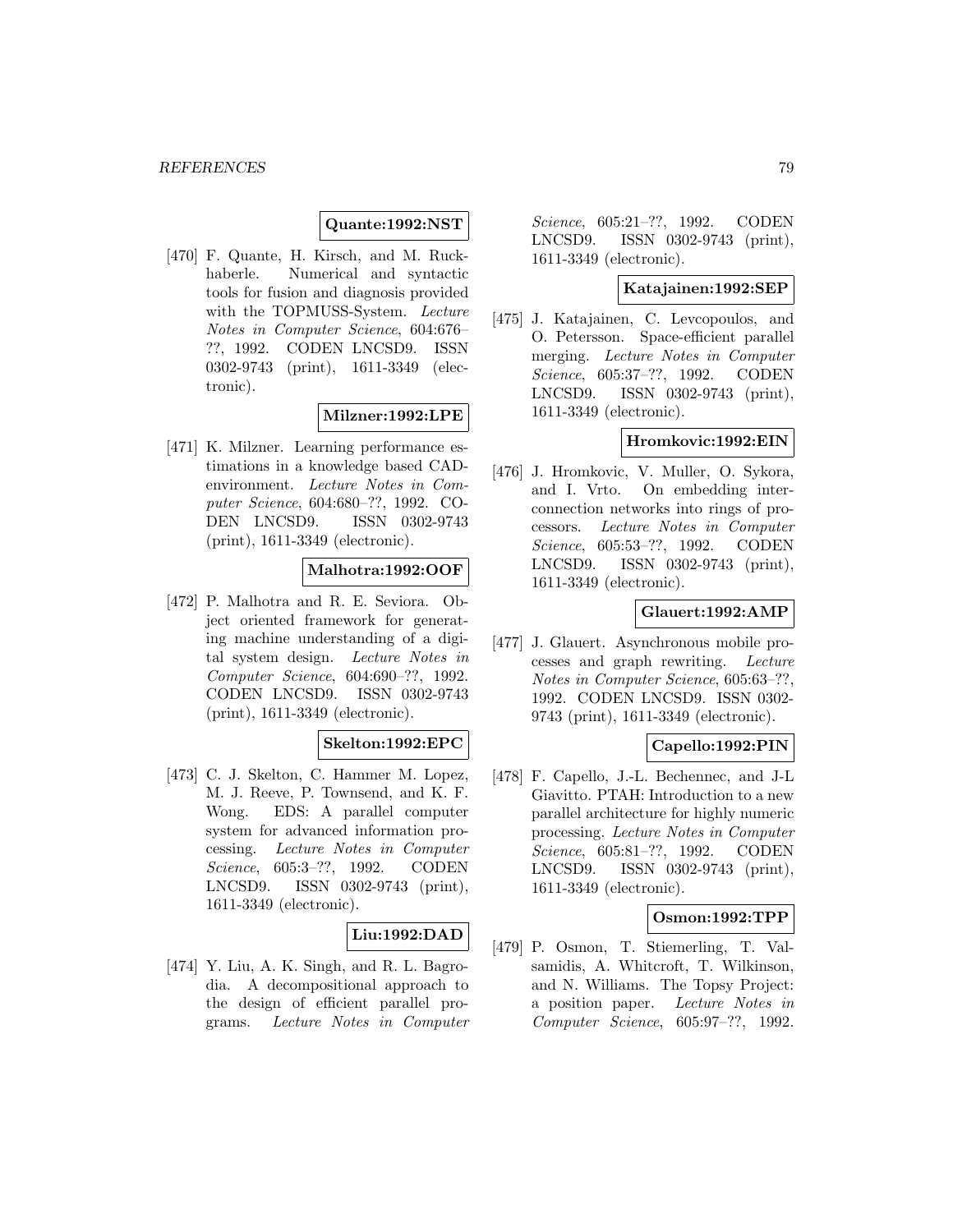CODEN LNCSD9. ISSN 0302-9743 (print), 1611-3349 (electronic).

### **Feldmann:1992:OAD**

[480] R. Feldmann, J. Hromkovic, S. Madhavapeddy, B. Monien, and P. Mysliwietz. Optimal algorithms for dissemination of information in generalized communication modes. Lecture Notes in Computer Science, 605:115–??, 1992. CODEN LNCSD9. ISSN 0302-9743 (print), 1611-3349 (electronic).

## **Das:1992:EPA**

[481] S. K. Das and C. C.-Y. Chen. Efficient parallel algorithms on interval graphs. Lecture Notes in Computer Science, 605:131–??, 1992. CODEN LNCSD9. ISSN 0302-9743 (print), 1611-3349 (electronic).

#### **Collette:1992:SSC**

[482] T. Collette, H. Essafi, D. Juvin, and J. Kaiser. SYMPATIX: a SIMD computer performing the low and intermediate levels of image processing. Lecture Notes in Computer Science, 605: 147–??, 1992. CODEN LNCSD9. ISSN 0302-9743 (print), 1611-3349 (electronic).

## **Getov:1992:DPF**

[483] V. Getov. 1-dimensional parallel FFT benchmark on SUPRENUM. Lecture Notes in Computer Science, 605:163– ??, 1992. CODEN LNCSD9. ISSN 0302-9743 (print), 1611-3349 (electronic).

## **Farrag:1992:DFT**

[484] A. A. Farrag, R. Dawson, and Q. Yao. On designing fault-tolerant extensions with optimal fanout for complete bipartite networks. Lecture Notes in Computer Science, 605:177–??, 1992. CODEN LNCSD9. ISSN 0302-9743 (print), 1611-3349 (electronic).

## **Zhong:1992:ASD**

[485] X. Zhong and V. M. Lo. Applicationspecific deadlock free wormhole routing on multicomputers. Lecture Notes in Computer Science, 605:193–??, 1992. CODEN LNCSD9. ISSN 0302-9743 (print), 1611-3349 (electronic).

# **Dubois:1992:SPM**

[486] M. Dubois, L. Barroso, Y.-S. Chen, and K. Oner. Scalability problems in multiprocessors with private caches. Lecture Notes in Computer Science, 605: 211–??, 1992. CODEN LNCSD9. ISSN 0302-9743 (print), 1611-3349 (electronic).

# **Chavel:1992:PIO**

[487] P. Chavel and J. Taboury. Promises and issues in optical computing. Lecture Notes in Computer Science, 605: 231–??, 1992. CODEN LNCSD9. ISSN 0302-9743 (print), 1611-3349 (electronic).

### **Bahsoun:1992:MDR**

[488] J.-P. Bahsoun and L. Feraud. A model to design reusable parallel software components. Lecture Notes in Computer Science, 605:245–??, 1992. CODEN LNCSD9. ISSN 0302-9743 (print), 1611-3349 (electronic).

### **Thomas:1992:ERO**

[489] L. Thomas. Extensibility and reuse of object-oriented synchronization components. Lecture Notes in Computer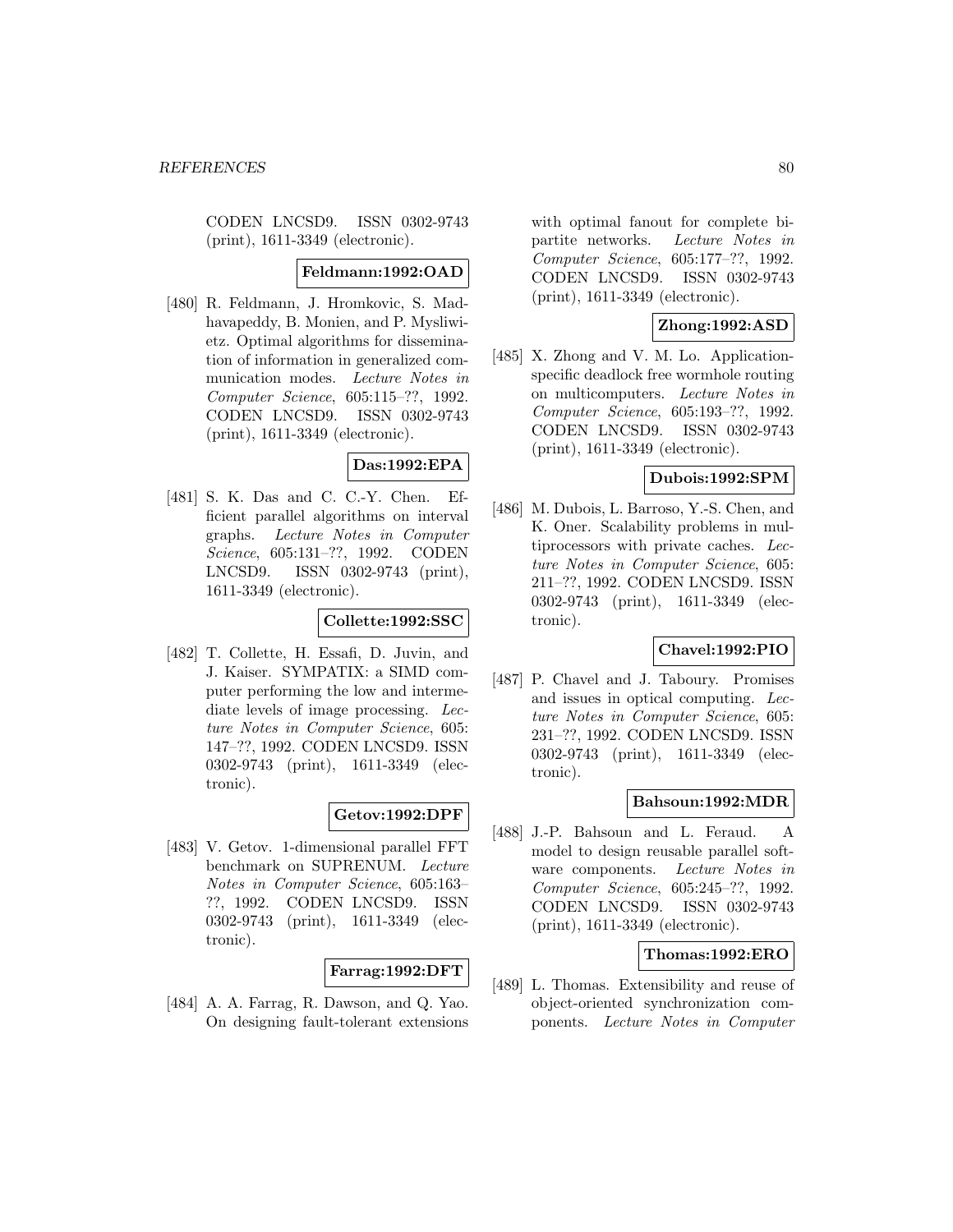Science, 605:261–??, 1992. CODEN LNCSD9. ISSN 0302-9743 (print), 1611-3349 (electronic).

## **Spiliopoulou:1992:UPP**

[490] M. Spiliopoulou, M. Hatzopoulos, and C. Vassilakis. Using parallelism and pipeline for the optimisation of join queries. Lecture Notes in Computer Science, 605:279–??, 1992. CODEN LNCSD9. ISSN 0302-9743 (print), 1611-3349 (electronic).

### **Marek:1992:PEP**

[491] R. Marek and E. Rahm. Performance evaluation of parallel transaction processing in shared nothing database systems. Lecture Notes in Computer Science, 605:295–??, 1992. CODEN LNCSD9. ISSN 0302-9743 (print), 1611-3349 (electronic).

# **Bi:1992:EEM**

[492] H. Bi. Explicit expression of multidimensional data parallelism. Lecture Notes in Computer Science, 605:313– ??, 1992. CODEN LNCSD9. ISSN 0302-9743 (print), 1611-3349 (electronic).

## **Jezequel:1992:PMP**

[493] J.-M. Jezequel, F. Berghuel, and F. Andre. Programming massively parallel architectures with sequential object oriented languages. Lecture Notes in Computer Science, 605:329–??, 1992. CODEN LNCSD9. ISSN 0302-9743 (print), 1611-3349 (electronic).

## **OBoyle:1992:NPT**

[494] M. O'Boyle and G. A. Hedayat. A new program transformation to minimise

communication in distributed memory architectures. Lecture Notes in Computer Science, 605:347–??, 1992. CODEN LNCSD9. ISSN 0302-9743 (print), 1611-3349 (electronic).

## **Rudalics:1992:DTE**

[495] M. Rudalics. Distributed termination enforcement. Lecture Notes in Computer Science, 605:363–??, 1992. CODEN LNCSD9. ISSN 0302-9743 (print), 1611-3349 (electronic).

## **Lin:1992:VSA**

[496] F. Lin and T. Shih. Verification of systolic architecture designs. Lecture Notes in Computer Science, 605:381– ??, 1992. CODEN LNCSD9. ISSN 0302-9743 (print), 1611-3349 (electronic).

# **LeVerge:1992:ROA**

[497] H. Le Verge. Reduction operators in ALPHA. Lecture Notes in Computer Science, 605:397–??, 1992. CODEN LNCSD9. ISSN 0302-9743 (print), 1611-3349 (electronic).

## **Moreau:1992:OSP**

[498] L. Moreau. An operational semantics for a parallel functional language with continuations. Lecture Notes in Computer Science, 605:415–??, 1992. CODEN LNCSD9. ISSN 0302-9743 (print), 1611-3349 (electronic).

## **Queinnec:1992:CDE**

[499] C. Queinnec. A concurrent and distributed extension of scheme. Lecture Notes in Computer Science, 605:431– ??, 1992. CODEN LNCSD9. ISSN 0302-9743 (print), 1611-3349 (electronic).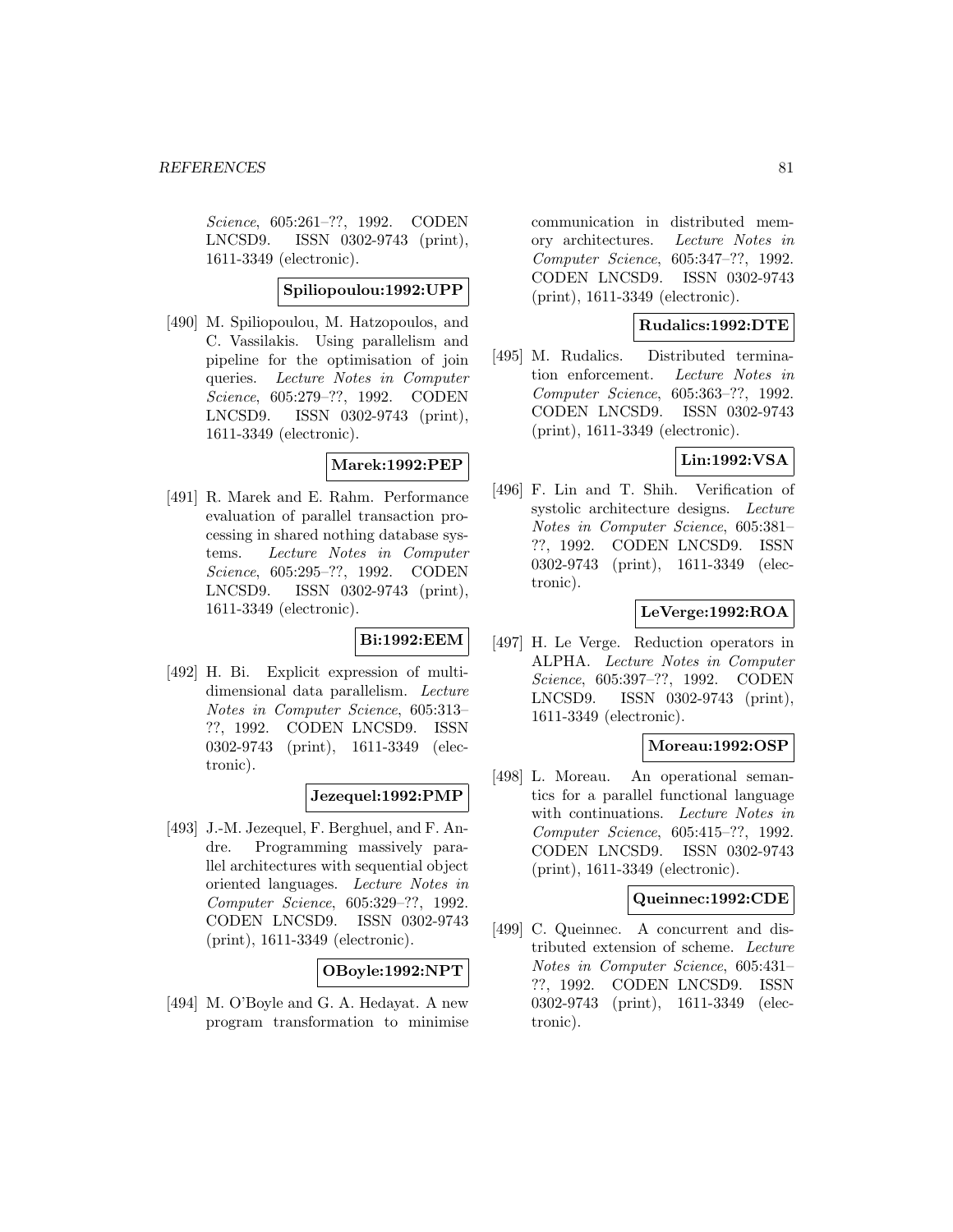## **Robert:1992:NTC**

[500] Y. Robert and S. W. Song. New techniques for cycle shrinking. Lecture Notes in Computer Science, 605:449– ??, 1992. CODEN LNCSD9. ISSN 0302-9743 (print), 1611-3349 (electronic).

# **Jin:1992:LRT**

[501] G. Jin and F. Chen. Loop restructuring techniques for thrashing problem. Lecture Notes in Computer Science, 605:465–??, 1992. CODEN LNCSD9. ISSN 0302-9743 (print), 1611-3349 (electronic).

## **Freeman:1992:CPM**

[502] E. T. Freeman and D. P. Friedman. Characterizing the paralation model using dynamic assignment. Lecture Notes in Computer Science, 605:483– ??, 1992. CODEN LNCSD9. ISSN 0302-9743 (print), 1611-3349 (electronic).

#### **Cox:1992:ISF**

[503] S. Cox, S.-Y. Huang, P. Kelly, J. Liu, and F. Taylor. An implementation of static functional process networks. Lecture Notes in Computer Science, 605: 497–??, 1992. CODEN LNCSD9. ISSN 0302-9743 (print), 1611-3349 (electronic).

## **Martin:1992:TCP**

[504] A. J. Martin. Translating concurrent programs into VLSI chips. Lecture Notes in Computer Science, 605:515– ??, 1992. CODEN LNCSD9. ISSN 0302-9743 (print), 1611-3349 (electronic).

## **Wise:1992:MBC**

[505] M. J. Wise. Message-brokers and communicating Prolog processes. Lecture Notes in Computer Science, 605:535– ??, 1992. CODEN LNCSD9. ISSN 0302-9743 (print), 1611-3349 (electronic).

# **Mourlas:1992:EPP**

[506] C. Mourlas and C. Halatsis. Extensions to a parallel Prolog system to support real-time applications. Lecture Notes in Computer Science, 605:551–??, 1992. CODEN LNCSD9. ISSN 0302-9743 (print), 1611-3349 (electronic).

## **Bic:1992:DPC**

[507] L. Bic, J. M. A. Roy, and M. Nagel. Declarative programming for conventional MIMD multiprocessors. Lecture Notes in Computer Science, 605:569– ??, 1992. CODEN LNCSD9. ISSN 0302-9743 (print), 1611-3349 (electronic).

# **Ning:1992:MLS**

[508] Q. Ning and G. R. Gao. Minimizing loop storage allocation for an argument-fetching dataflow architecture model. Lecture Notes in Computer Science, 605:585–??, 1992. CODEN LNCSD9. ISSN 0302-9743 (print), 1611-3349 (electronic).

#### **Ali:1992:PMB**

[509] K. A. M. Ali and R. Karlsson. Performance of Muse on the BBN Butterfly TC2000. Lecture Notes in Computer Science, 605:603–??, 1992. CODEN LNCSD9. ISSN 0302-9743 (print), 1611-3349 (electronic).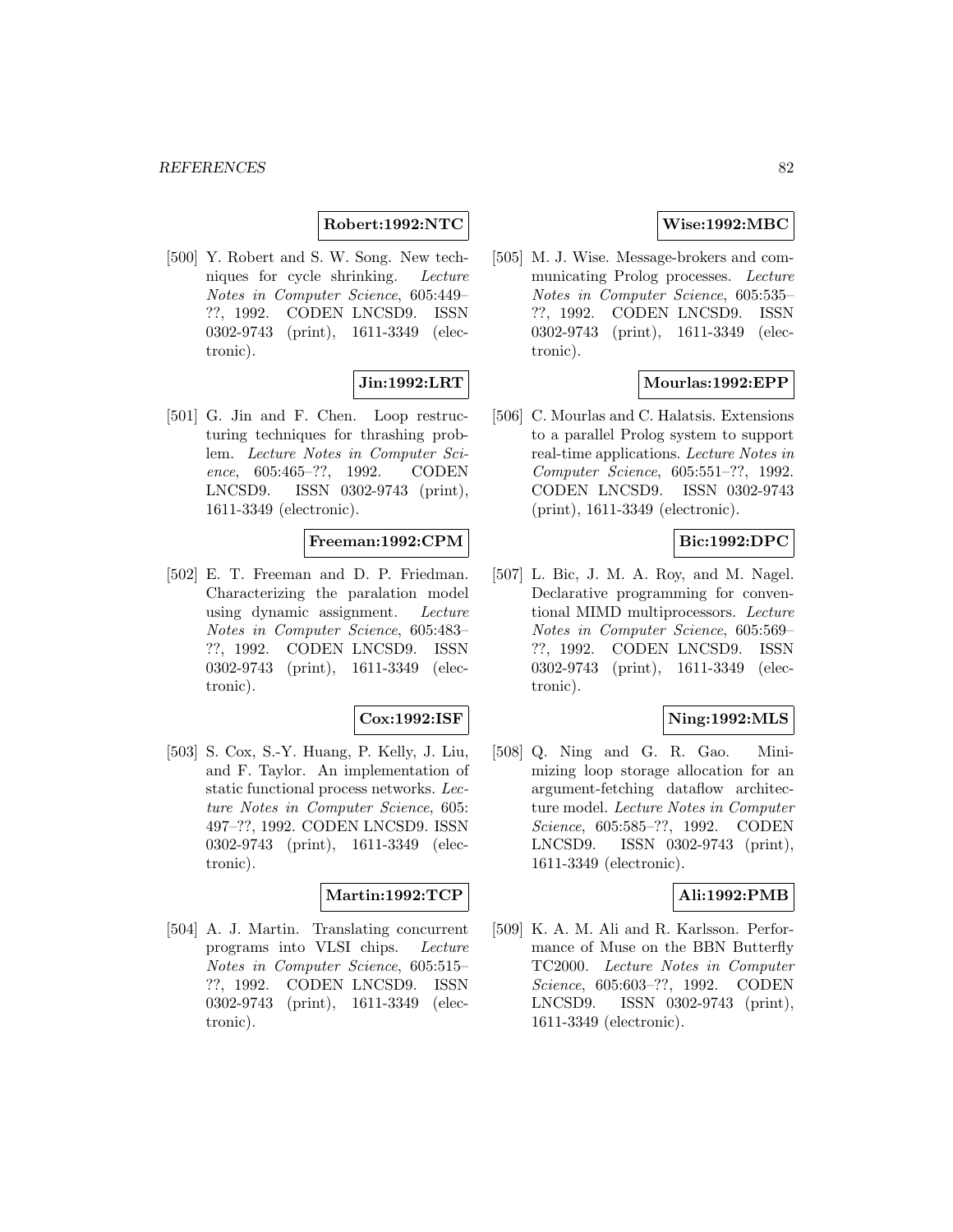# **Gupta:1992:PFP**

[510] G. Gupta and V. Santos Costa. Andor parallelism in full Prolog with paged binding arrays. Lecture Notes in Computer Science, 605:617–??, 1992. CODEN LNCSD9. ISSN 0302-9743 (print), 1611-3349 (electronic).

## **Duato:1992:IEV**

[511] J. Duato. Improving the efficiency of virtual channels with time-dependent selection functions. Lecture Notes in Computer Science, 605:635–??, 1992. CODEN LNCSD9. ISSN 0302-9743 (print), 1611-3349 (electronic).

# **Wilson:1992:UOC**

[512] G. V. Wilson. Using opportunistic combining networks to reduce contention in multicomputers. Lecture Notes in Computer Science, 605:651– ??, 1992. CODEN LNCSD9. ISSN 0302-9743 (print), 1611-3349 (electronic).

## **Baig:1992:MMM**

[513] M. S. Baig, T. A. El-Ghazawi, and N. A. Alexandridis. Mixed-mode multicomputers with load adaptability. Lecture Notes in Computer Science, 605: 669–??, 1992. CODEN LNCSD9. ISSN 0302-9743 (print), 1611-3349 (electronic).

### **Hidaka:1992:APM**

[514] Y. Hidaka, H. Koike, and H. Tanaka. Architecture of parallel management kernel fo PIE64. Lecture Notes in Computer Science, 605:685–??, 1992. CODEN LNCSD9. ISSN 0302-9743 (print), 1611-3349 (electronic).

## **Meybodi:1992:CDS**

[515] M. R. Meybodi. Concurrent data structures for hypercube machine. Lecture Notes in Computer Science, 605:703– ??, 1992. CODEN LNCSD9. ISSN 0302-9743 (print), 1611-3349 (electronic).

## **Codenotti:1992:RMS**

[516] B. Codenotti, M. Leoncini, and G. Resta. Repeated matrix squaring for the parallel solution of linear systems. Lecture Notes in Computer Science, 605:725–??, 1992. CODEN LNCSD9. ISSN 0302-9743 (print), 1611-3349 (electronic).

## **Kuntz:1992:PEC**

[517] J.-M. Kuntz. Performance evaluation of cache memories in tightly coupled multiprocessor systems. Lecture Notes in Computer Science, 605:735– ??, 1992. CODEN LNCSD9. ISSN 0302-9743 (print), 1611-3349 (electronic).

### **Krishnamoorthy:1992:ESA**

[518] S. Krishnamoorthy and A. Choudhary. An evaluation of set-associativity in two-level caches for shared memory multiprocessors. Lecture Notes in Computer Science, 605:751–??, 1992. CODEN LNCSD9. ISSN 0302-9743 (print), 1611-3349 (electronic).

## **Kuhn:1992:RCV**

[519] E. Kuhn and F. Puntigam. Reliable communication in VPL. Lecture Notes in Computer Science, 605:769– ??, 1992. CODEN LNCSD9. ISSN 0302-9743 (print), 1611-3349 (electronic).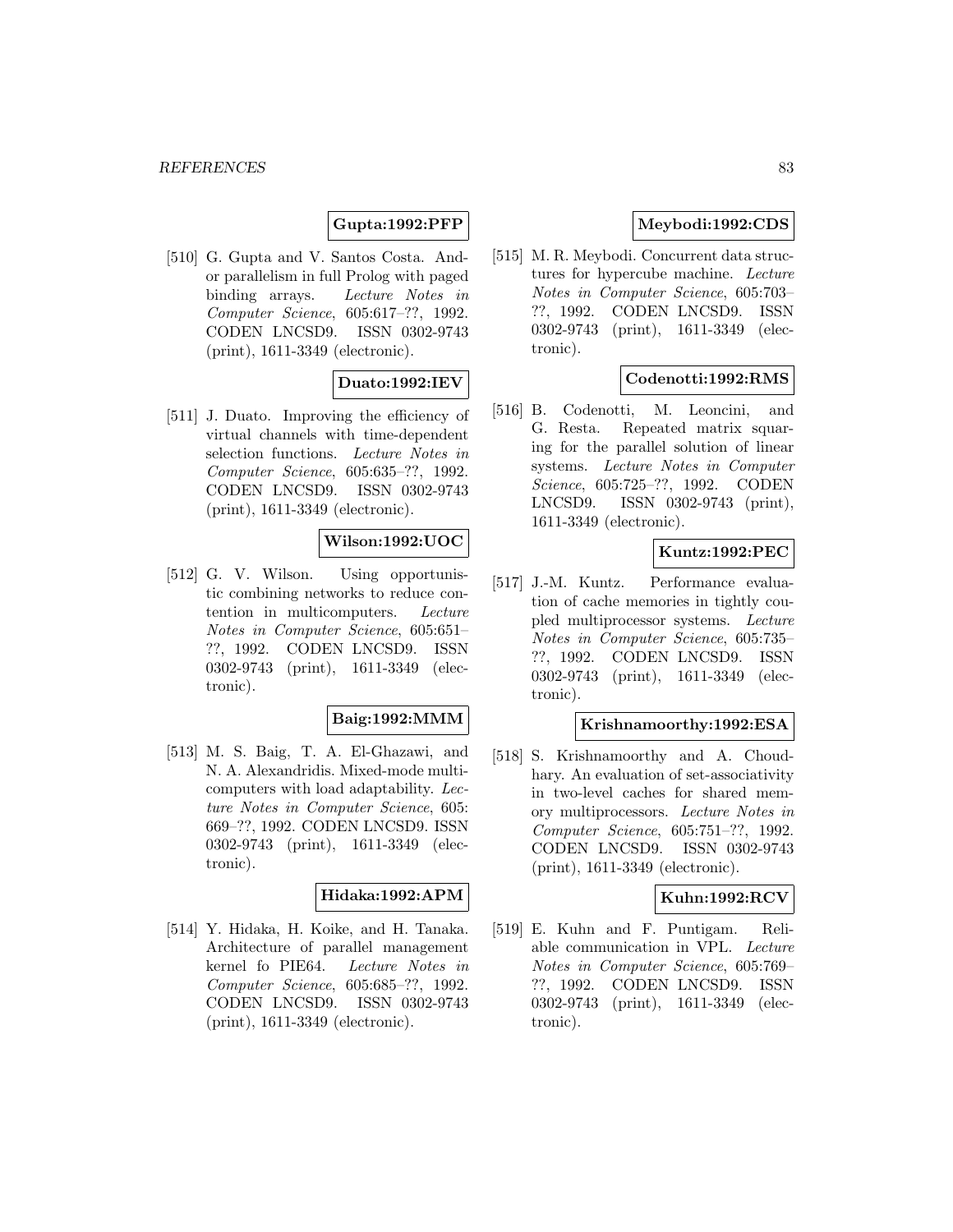## **Anderson:1992:PSS**

[520] P. Anderson, D. Bolton, and P. Kelly. Paragon specifications: Structure, analysis and implementation. Lecture Notes in Computer Science, 605:783– ??, 1992. CODEN LNCSD9. ISSN 0302-9743 (print), 1611-3349 (electronic).

## **Gupta:1992:SDM**

[521] A. Gupta. Stanford DASH multiprocessor: The hardware and software approach. Lecture Notes in Computer Science, 605:801–??, 1992. CODEN LNCSD9. ISSN 0302-9743 (print), 1611-3349 (electronic).

## **Grefen:1992:DAS**

[522] P. W. P. J. Grefen and P. M. G. Apers. Dynamic action scheduling in a parallel database system. Lecture Notes in Computer Science, 605:809–??, 1992. CODEN LNCSD9. ISSN 0302-9743 (print), 1611-3349 (electronic).

## **Chachaty:1992:CAD**

[523] C. Chachaty, P. Borla-Salamet, and M. Ward. A compositional approach for the design of a parallel query processing language. Lecture Notes in Computer Science, 605:825–??, 1992. CODEN LNCSD9. ISSN 0302-9743 (print), 1611-3349 (electronic).

## **Cherief:1992:BFB**

[524] F. Cherief. Back and forth bisimulations on prime event structures. Lecture Notes in Computer Science, 605: 843–??, 1992. CODEN LNCSD9. ISSN 0302-9743 (print), 1611-3349 (electronic).

# **Fanchon:1992:DCP**

[525] J. Fanchon. Dynamic concurrent processes. Lecture Notes in Computer Science, 605:859–??, 1992. CODEN LNCSD9. ISSN 0302-9743 (print), 1611-3349 (electronic).

## **Carino:1992:EDP**

[526] F. Carino and P. Kostamaa. Exegesis of DBC/1012 and P-90 industrial supercomputer database machines. Lecture Notes in Computer Science, 605:877–??, 1992. CODEN LNCSD9. ISSN 0302-9743 (print), 1611-3349 (electronic).

#### **Lavington:1992:EPP**

[527] S. H. Lavington, M. E. Waite, J. Robinson, and N. E. J. Dewhurst. Exploiting parallelism in primitive operations on bulk data types. Lecture Notes in Computer Science, 605:893–??, 1992. CODEN LNCSD9. ISSN 0302-9743 (print), 1611-3349 (electronic).

#### **DeBosschere:1992:CSM**

[528] K. De Bosschere and J.-M. Jacquet. Comparative semantics of microlog. Lecture Notes in Computer Science, 605:911–??, 1992. CODEN LNCSD9. ISSN 0302-9743 (print), 1611-3349 (electronic).

#### **Singh:1992:FPC**

[529] G. Singh and A. J. Bernstein. A framework for parallel composition of protocols. Lecture Notes in Computer Science, 605:927–??, 1992. CODEN LNCSD9. ISSN 0302-9743 (print), 1611-3349 (electronic).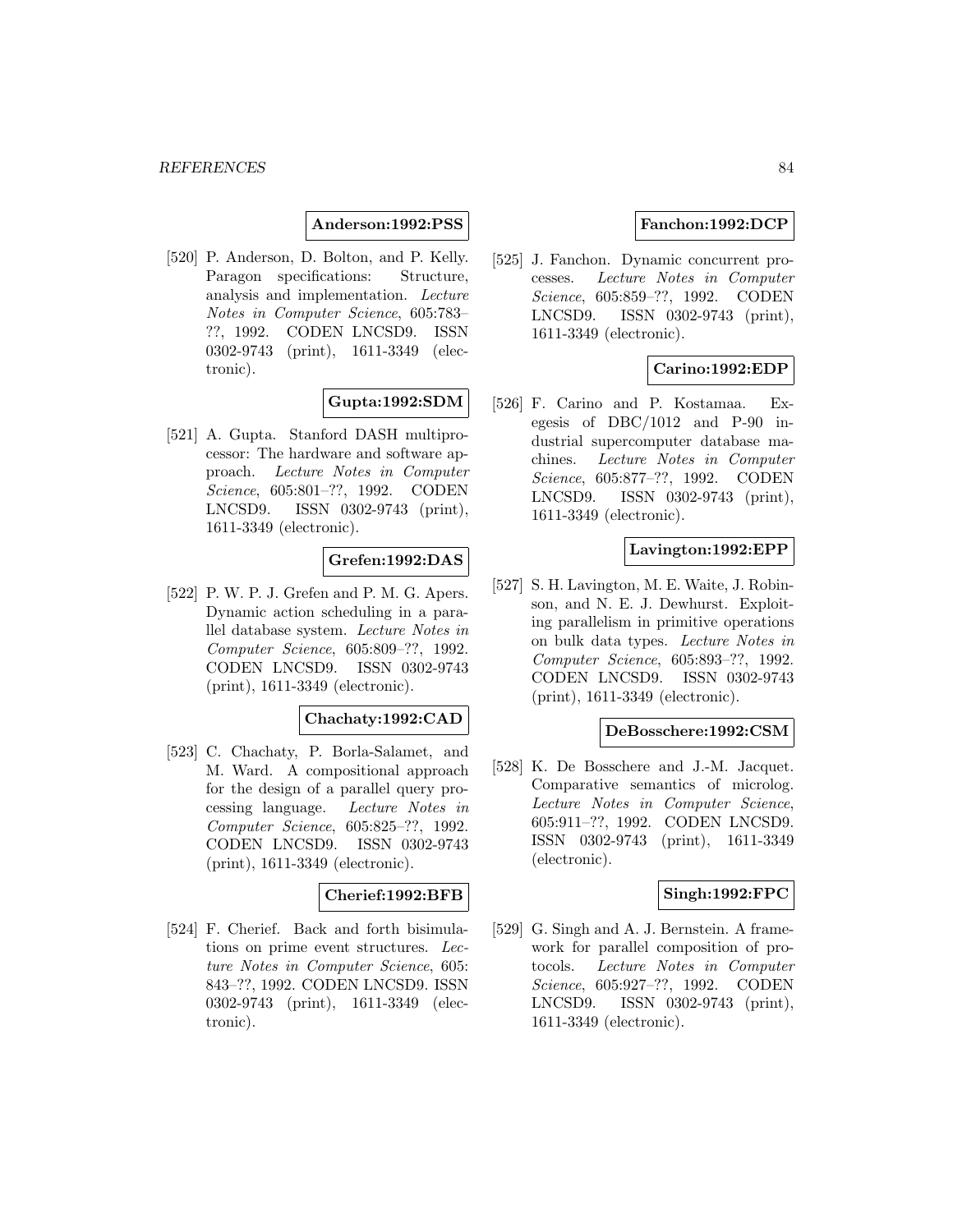## **Gorlatch:1992:PPD**

[530] S. Gorlatch. Parallel program development for a recursive numerical algorithm. Lecture Notes in Computer Science, 605:945–??, 1992. CODEN LNCSD9. ISSN 0302-9743 (print), 1611-3349 (electronic).

# **Knabe:1992:DPC**

[531] F. Knabe. A distributed protocol for channel-based communication with choice. Lecture Notes in Computer Science, 605:947–??, 1992. CODEN LNCSD9. ISSN 0302-9743 (print), 1611-3349 (electronic).

## **Damy:1992:RCP**

[532] S. Damy and G. R. Perrin. A refinement of communicating processes. Lecture Notes in Computer Science, 605: 949–??, 1992. CODEN LNCSD9. ISSN 0302-9743 (print), 1611-3349 (electronic).

#### **Caspi:1992:DFT**

[533] P. Caspi and A. Girault. Distributing finite transition systems. Lecture Notes in Computer Science, 605:951– ??, 1992. CODEN LNCSD9. ISSN 0302-9743 (print), 1611-3349 (electronic).

#### **Capobianchi:1992:CPP**

[534] R. Capobianchi, R. Guerraoui, A. Lanusse, and R. Roux. Coping with the process proliferation problem in concurrent object-based language implementations. Lecture Notes in Computer Science, 605:953–??, 1992. CODEN LNCSD9. ISSN 0302-9743 (print), 1611-3349 (electronic).

## **Gabarro:1992:CFD**

[535] J. Gabarro and R. Gavalda. Correctness of flat data parallel algorithms: An axiomatic approach and examples. Lecture Notes in Computer Science, 605:955–??, 1992. CODEN LNCSD9. ISSN 0302-9743 (print), 1611-3349 (electronic).

## **Chamski:1992:GME**

[536] Z. Chamski. Generating memoryefficient imperative data structures from systolic programs. Lecture Notes in Computer Science, 605:957– ??, 1992. CODEN LNCSD9. ISSN 0302-9743 (print), 1611-3349 (electronic).

## **Carrara:1992:GTP**

[537] J.-P. Carrara, J.-L. Basille, J.-F. Larue, and D. Juvin. Geometric transforms on parallel architecture. Lecture Notes in Computer Science, 605:959–??, 1992. CODEN LNCSD9. ISSN 0302-9743 (print), 1611-3349 (electronic).

# **Kacsuk:1992:ICD**

[538] P. Kacsuk. Implementing cut in a distributed data driven OR-Parallel Prolog environment. Lecture Notes in Computer Science, 605:961–??, 1992. CODEN LNCSD9. ISSN 0302-9743 (print), 1611-3349 (electronic).

# **deBeaucoudrey:1992:OIP**

[539] N. de Beaucoudrey, A. Bellemain, D. Phalippou, P. Chavel, D. Fortin, I. Exman, L. Rudolph, J.-P. Schnell, and J.-P. Pocholle. Optical interconnects for parallel systems: Demonstration of an optical link with multiplequantum-well opto-electronic arrays.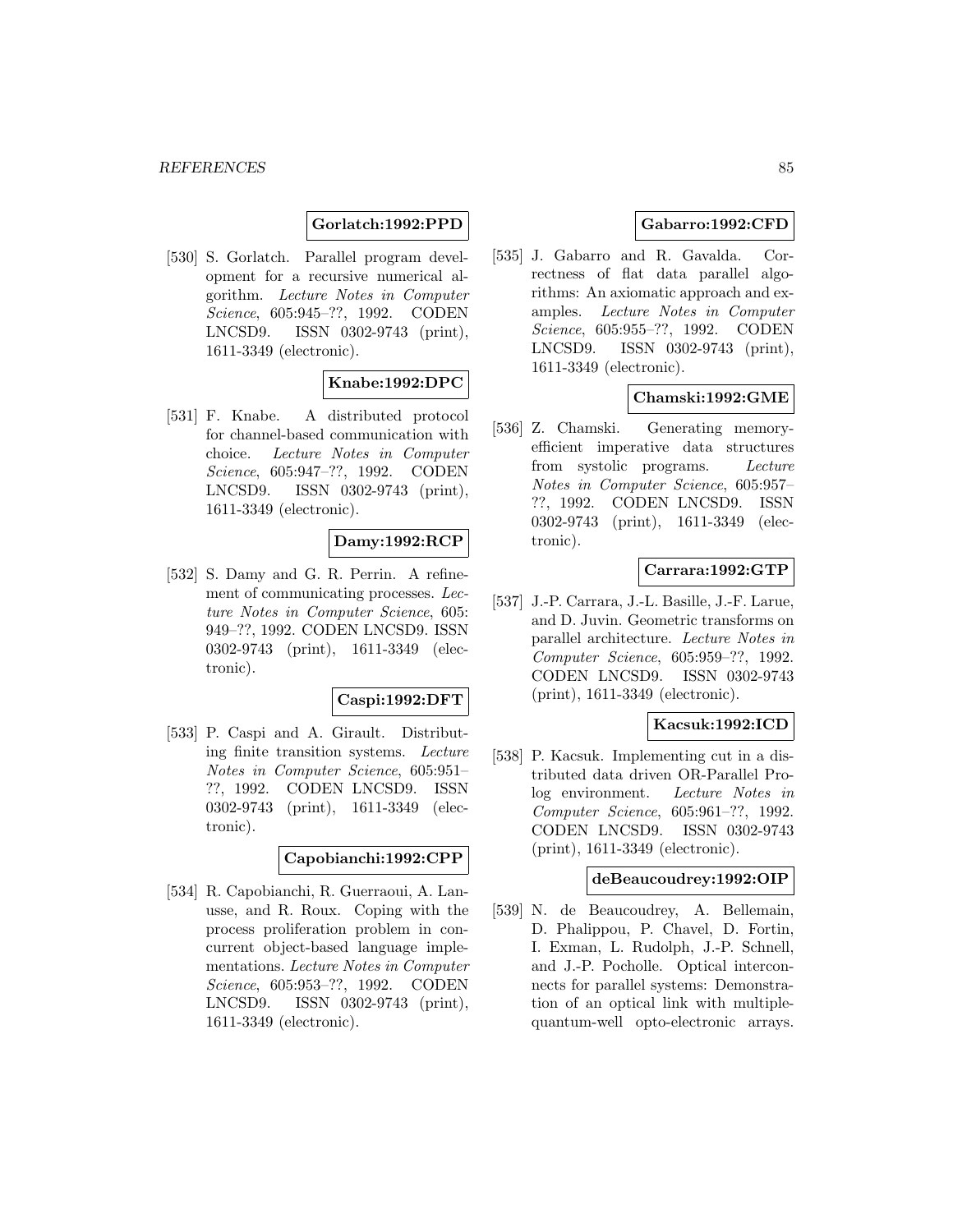Lecture Notes in Computer Science, 605:963–??, 1992. CODEN LNCSD9. ISSN 0302-9743 (print), 1611-3349 (electronic).

**Liu:1992:PTA**

[540] S. F. Liu and M. L. Soffa. Parallel task assignment by graph partitioning. Lecture Notes in Computer Science, 605:965–??, 1992. CODEN LNCSD9. ISSN 0302-9743 (print), 1611-3349 (electronic).

## **Klingler:1992:PRL**

[541] A. Klingler and V. Penner. Parallelizing recursive logic programs through decomposition. Lecture Notes in Computer Science, 605:967–??, 1992. CODEN LNCSD9. ISSN 0302-9743 (print), 1611-3349 (electronic).

# **Houzet:1992:PAN**

[542] D. Houzet, J.-L. Basille, and J.-Y. Latil. Performance analysis of the network of the GFLOPS parallel architecture. Lecture Notes in Computer Science, 605:969–??, 1992. CODEN LNCSD9. ISSN 0302-9743 (print), 1611-3349 (electronic).

## **Weihl:1992:PSP**

[543] W. Weihl, E. Brewer, A. Colbrook, Ch. Dellarocas, W. Hsieh, A. Joseph, C. Waldspurger, and P. Wang. PRE-LUDE: A system for portable parallel software. Lecture Notes in Computer Science, 605:971–??, 1992. CODEN LNCSD9. ISSN 0302-9743 (print), 1611-3349 (electronic).

**Dimopoulos:1992:RHD**

[544] N. J. Dimopoulos, M. Chowdhury, R. Sivakumar, and V. Dimakopoulos.

Routing in hypercycles. deadlock free and backtracking stategies. Lecture Notes in Computer Science, 605:973– ??, 1992. CODEN LNCSD9. ISSN 0302-9743 (print), 1611-3349 (electronic).

# **Justo:1992:SPE**

[545] G. R. R. Justo and P. H. Welch. Serialisation as a paradigm for the engineering of parallel programs. Lecture Notes in Computer Science, 605:975– ??, 1992. CODEN LNCSD9. ISSN 0302-9743 (print), 1611-3349 (electronic).

# **Perret:1992:SSP**

[546] J. Perret and Ph. Gautron. SIM-CDL: Simulating parallel programming in a sequential environment. Lecture Notes in Computer Science, 605:977– ??, 1992. CODEN LNCSD9. ISSN 0302-9743 (print), 1611-3349 (electronic).

## **Karjoth:1992:XFM**

[547] G. Karjoth. XFSM: A formal model of communicating state machines for implementation specifications. Lecture Notes in Computer Science, 605:979– ??, 1992. CODEN LNCSD9. ISSN 0302-9743 (print), 1611-3349 (electronic).

## **Nash:1992:XMP**

[548] J. M. Nash and P. M. Dew. XPRAM model and programming interface. Lecture Notes in Computer Science, 605: 981–??, 1992. CODEN LNCSD9. ISSN 0302-9743 (print), 1611-3349 (electronic).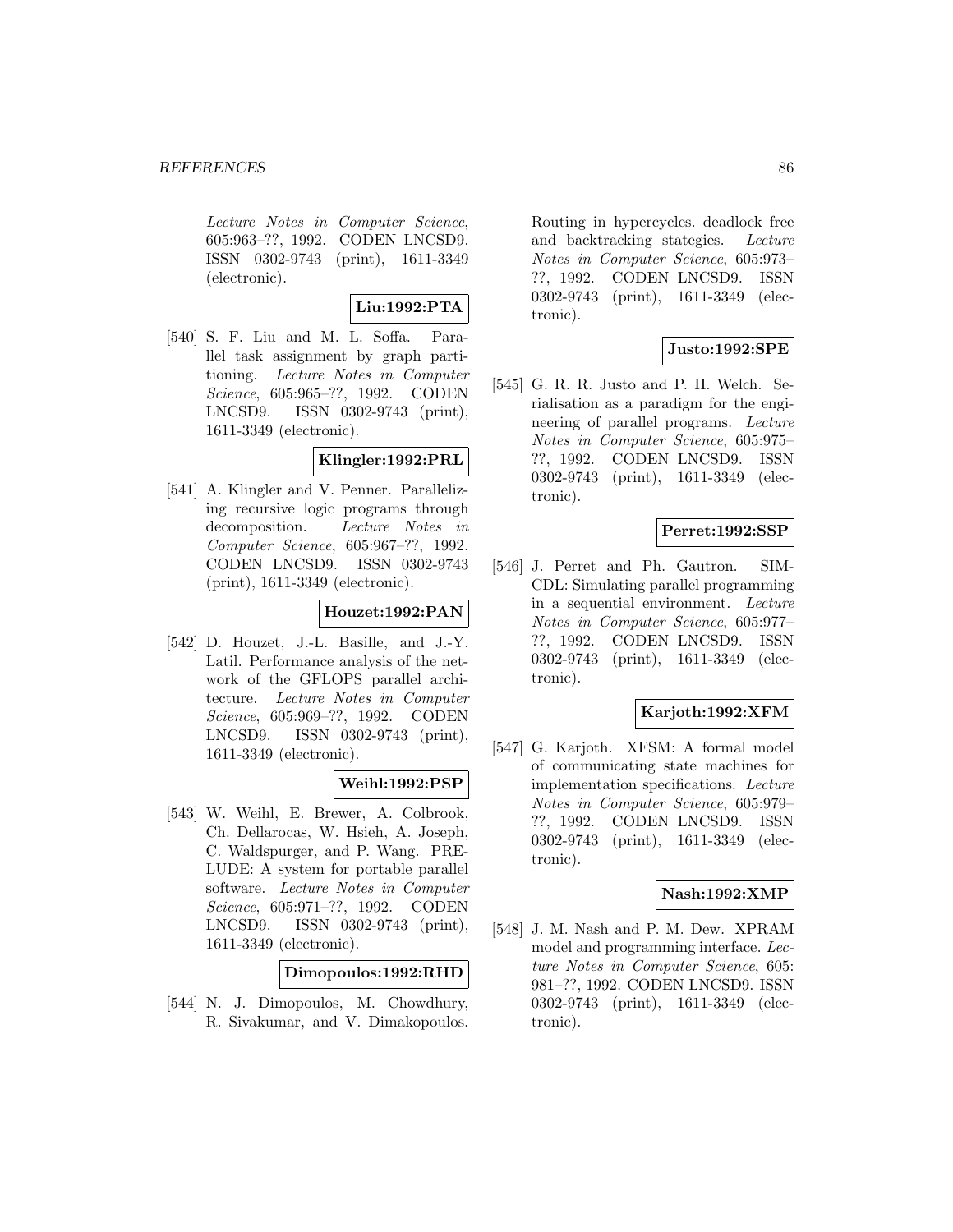# **Knuth:1992:AH**

[549] D. E. Knuth. Axioms and hulls. Lecture Notes in Computer Science, 606:1–??, 1992. CODEN LNCSD9. ISSN 0302- 9743 (print), 1611-3349 (electronic).

## **Wos:1992:IAL**

[550] Larry Wos. The impossibility of the automation of logical reasoning (abstract). Lecture Notes in Computer Science, 607:1–??, 1992. CODEN LNCSD9. ISSN 0302-9743 (print), 1611-3349 (electronic).

#### **Ammon:1992:APM**

[551] Kurt Ammon. Automatic proofs in mathematical logic and analysis. Lecture Notes in Computer Science, 607: 4–??, 1992. CODEN LNCSD9. ISSN 0302-9743 (print), 1611-3349 (electronic).

## **Shang-Ching:1992:PGS**

[552] Chou Shang-Ching and Gao Xiao-Shan. Proving geometry statements of constructive type. Lecture Notes in Computer Science, 607:20–??, 1992. CODEN LNCSD9. ISSN 0302-9743 (print), 1611-3349 (electronic).

## **Hines:1992:CVS**

[553] L. M. Hines. The central variable strategy of strive. Lecture Notes in Computer Science, 607:35–??, 1992. CODEN LNCSD9. ISSN 0302-9743 (print), 1611-3349 (electronic).

#### **Baader:1992:UUD**

[554] Franz Baader and Klaus U. Schulz. Unification in the union of disjoint equational theories: Combining decision procedures. Lecture Notes in

Computer Science, 607:50–??, 1992. CODEN LNCSD9. ISSN 0302-9743 (print), 1611-3349 (electronic).

## **Nipkow:1992:RUL**

[555] Tobias Nipkow and Zhenyu Qian. Reduction and unification in lambda calculi with subtypes. Lecture Notes in Computer Science, 607:66–??, 1992. CODEN LNCSD9. ISSN 0302-9743 (print), 1611-3349 (electronic).

## **Dougherty:1992:CLA**

[556] Daniel J. Dougherty and Patricia Johann. A combinatory logic approach to higher-order E-unification. Lecture Notes in Computer Science, 607:79–??, 1992. CODEN LNCSD9. ISSN 0302- 9743 (print), 1611-3349 (electronic).

## **Bibel:1992:CU**

[557] Wolfgang Bibel, Steffen Holldobler, and Jorg Wurtz. Cycle unification. Lecture Notes in Computer Science, 607: 94–??, 1992. CODEN LNCSD9. ISSN 0302-9743 (print), 1611-3349 (electronic).

### **Yelick:1992:PCP**

[558] Katherine A. Yelick and Stephen J. Garland. A parallel completion procedure for term rewriting systems. Lecture Notes in Computer Science, 607: 109–??, 1992. CODEN LNCSD9. ISSN 0302-9743 (print), 1611-3349 (electronic).

#### **McAllester:1992:GR**

[559] David McAllester. Grammar rewriting. Lecture Notes in Computer Science, 607:124–??, 1992. CODEN LNCSD9. ISSN 0302-9743 (print), 1611-3349 (electronic).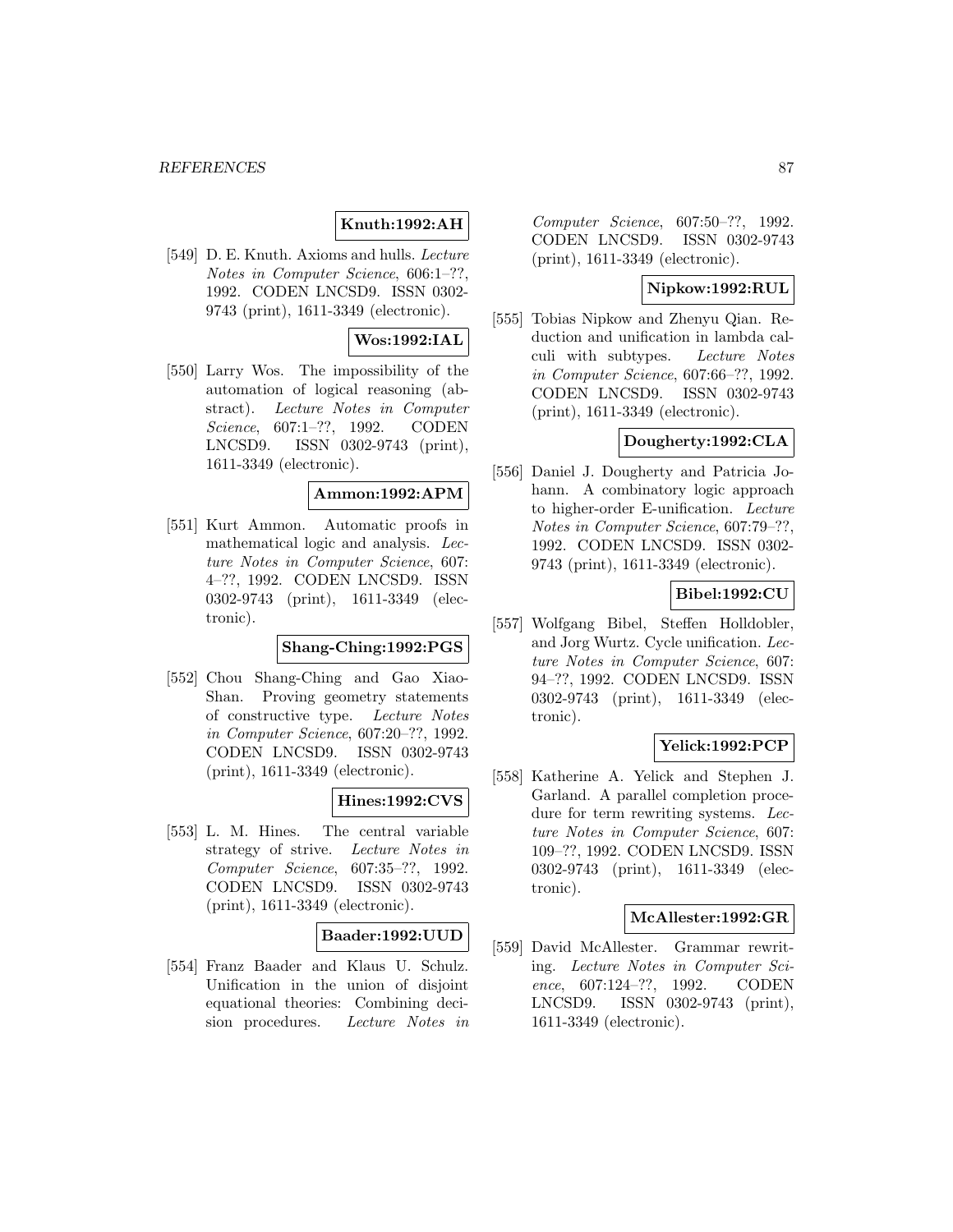# **Cichon:1992:PIC**

[560] Adam Cichon and Pierre Lescanne. Polynomial interpretations and the complexity of algorithms. Lecture Notes in Computer Science, 607:139– ??, 1992. CODEN LNCSD9. ISSN 0302-9743 (print), 1611-3349 (electronic).

### **Fegaras:1992:UTC**

[561] Leonidas Fegaras, Tim Sheard, and David Stemple. Uniform traversal combinators: Definition, use and properties. Lecture Notes in Computer Science, 607:148–??, 1992. CODEN LNCSD9. ISSN 0302-9743 (print), 1611-3349 (electronic).

### **Uribe:1992:SUU**

[562] Tomas E. Uribe. Sorted unification using set constraints. Lecture Notes in Computer Science, 607:163–??, 1992. CODEN LNCSD9. ISSN 0302-9743 (print), 1611-3349 (electronic).

#### **Frisch:1992:AVS**

[563] Alan M. Frisch and Anthony G. Cohn. An abstract view of sorted unification. Lecture Notes in Computer Science, 607:178–??, 1992. CODEN LNCSD9. ISSN 0302-9743 (print), 1611-3349 (electronic).

#### **Boudet:1992:UOS**

[564] Alexandre Boudet. Unification in order-sorted algebras with overloading. Lecture Notes in Computer Science, 607:193–??, 1992. CODEN LNCSD9. ISSN 0302-9743 (print), 1611-3349 (electronic).

## **Smullyan:1992:PP**

[565] Raymond Smullyan. Puzzles and paradoxes. Lecture Notes in Computer Science, 607:208–??, 1992. CODEN LNCSD9. ISSN 0302-9743 (print), 1611-3349 (electronic).

### **McCune:1992:EAD**

[566] William McCune and Larry Wos. Experiments in automated deduction with condensed detachment. Lecture Notes in Computer Science, 607:209– ??, 1992. CODEN LNCSD9. ISSN 0302-9743 (print), 1611-3349 (electronic).

#### **Astrachan:1992:CLM**

[567] Owen L. Astrachan and Mark E. Stickel. Caching and lemmaizing in model elimination theorem provers. Lecture Notes in Computer Science, 607:224–??, 1992. CODEN LNCSD9. ISSN 0302-9743 (print), 1611-3349 (electronic).

#### **Digricoli:1992:LCP**

[568] Vincent J. Digricoli and Eugene Kochendorfer. LIM+ challenge problems by RUE hyper-resolution. Lecture Notes in Computer Science, 607:239– ??, 1992. CODEN LNCSD9. ISSN 0302-9743 (print), 1611-3349 (electronic).

#### **Jackson:1992:CPI**

[569] Peter Jackson. Computing prime implicates incrementally. Lecture Notes in Computer Science, 607:253–??, 1992. CODEN LNCSD9. ISSN 0302-9743 (print), 1611-3349 (electronic).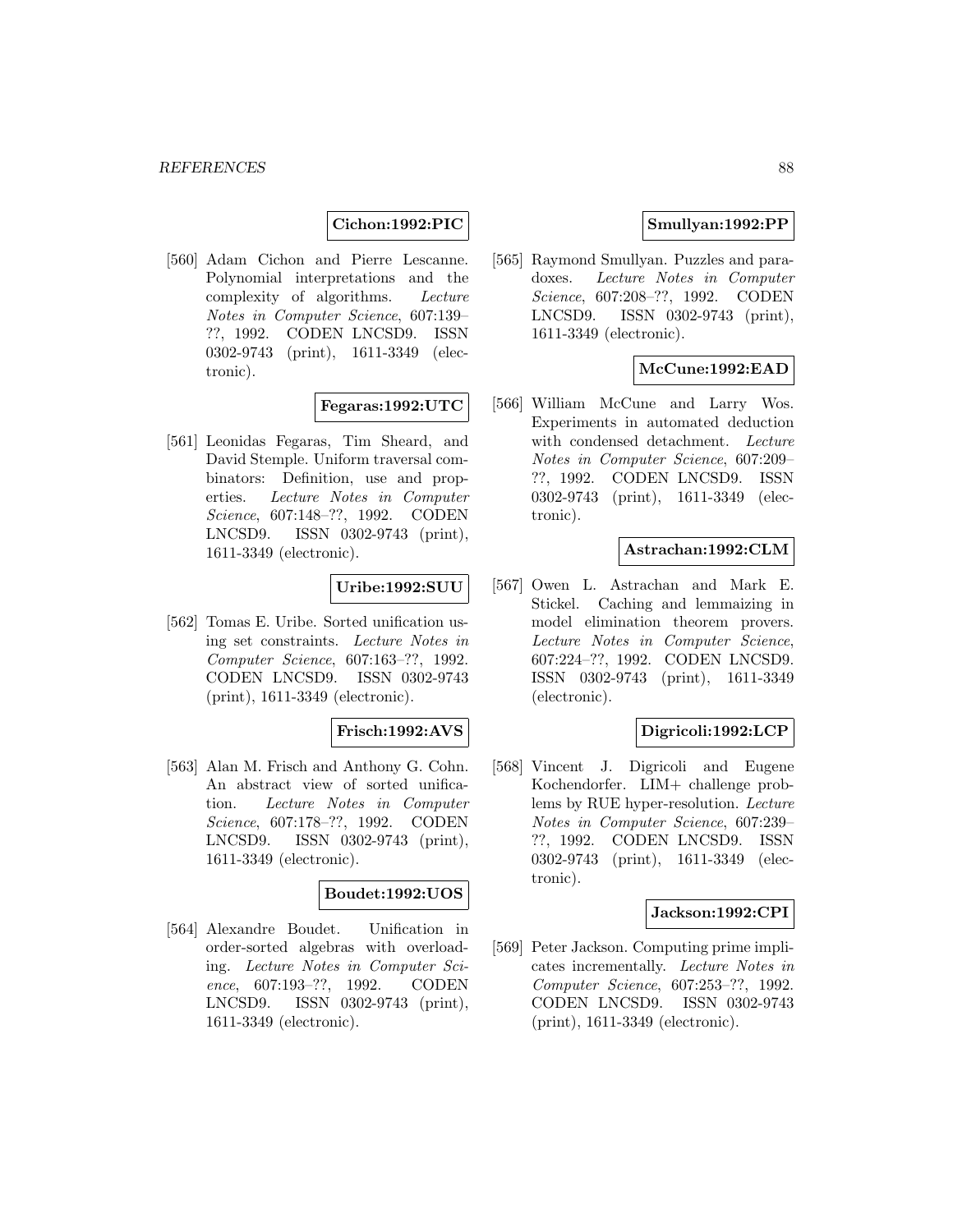## **Sutcliffe:1992:LIS**

[570] Geoff Sutcliffe. Linear-input subset analysis. Lecture Notes in Computer Science, 607:268–??, 1992. CODEN LNCSD9. ISSN 0302-9743 (print), 1611-3349 (electronic).

### **Benhamou:1992:TSS**

[571] Belaid Benhamou and Lakhdar Sais. Theoretical study of symmetries in propositional calculus and applications. Lecture Notes in Computer Science, 607:281–??, 1992. CODEN LNCSD9. ISSN 0302-9743 (print), 1611-3349 (electronic).

## **Basin:1992:DM**

[572] David Basin and Toby Walsh. Difference matching. Lecture Notes in Computer Science, 607:295–??, 1992. CODEN LNCSD9. ISSN 0302-9743 (print), 1611-3349 (electronic).

## **Hesketh:1992:UMR**

[573] Jane Hesketh, Alan Bundy, and Alan Smaill. Using middle-out reasoning to control the synthesis of tail-recursive programs. Lecture Notes in Computer Science, 607:310–??, 1992. CODEN LNCSD9. ISSN 0302-9743 (print), 1611-3349 (electronic).

## **Walsh:1992:UPP**

[574] Toby Walsh, Alex Nunes, and Alan Bundy. The use of proof plans to sum series. Lecture Notes in Computer Science, 607:325–??, 1992. CODEN LNCSD9. ISSN 0302-9743 (print), 1611-3349 (electronic).

## **Protzen:1992:DC**

[575] Martin Protzen. Disproving conjectures. Lecture Notes in Computer Science, 607:340–??, 1992. CODEN LNCSD9. ISSN 0302-9743 (print), 1611-3349 (electronic).

## **Bauer:1992:IBT**

[576] Mathias Bauer. An interval-based temporal logic in a multivalued setting. Lecture Notes in Computer Science, 607:355–??, 1992. CODEN LNCSD9. ISSN 0302-9743 (print), 1611-3349 (electronic).

## **Fisher:1992:NFF**

[577] Michael Fisher. A normal form for first-order temporal formulae. Lecture Notes in Computer Science, 607:370– ??, 1992. CODEN LNCSD9. ISSN 0302-9743 (print), 1611-3349 (electronic).

# **Caferra:1992:SEN**

[578] Ricardo Caferra and Stephane Demri. Semantic entailment in non classical logics based on proofs found in classical logic. Lecture Notes in Computer Science, 607:385–??, 1992. CODEN LNCSD9. ISSN 0302-9743 (print), 1611-3349 (electronic).

### **Inoue:1992:ENF**

[579] Katsumi Inoue, Miyuki Koshimura, and Ryuzo Hasegawa. Embedding negation as failure into a model generation theorem prover. Lecture Notes in Computer Science, 607:400–??, 1992. CODEN LNCSD9. ISSN 0302-9743 (print), 1611-3349 (electronic).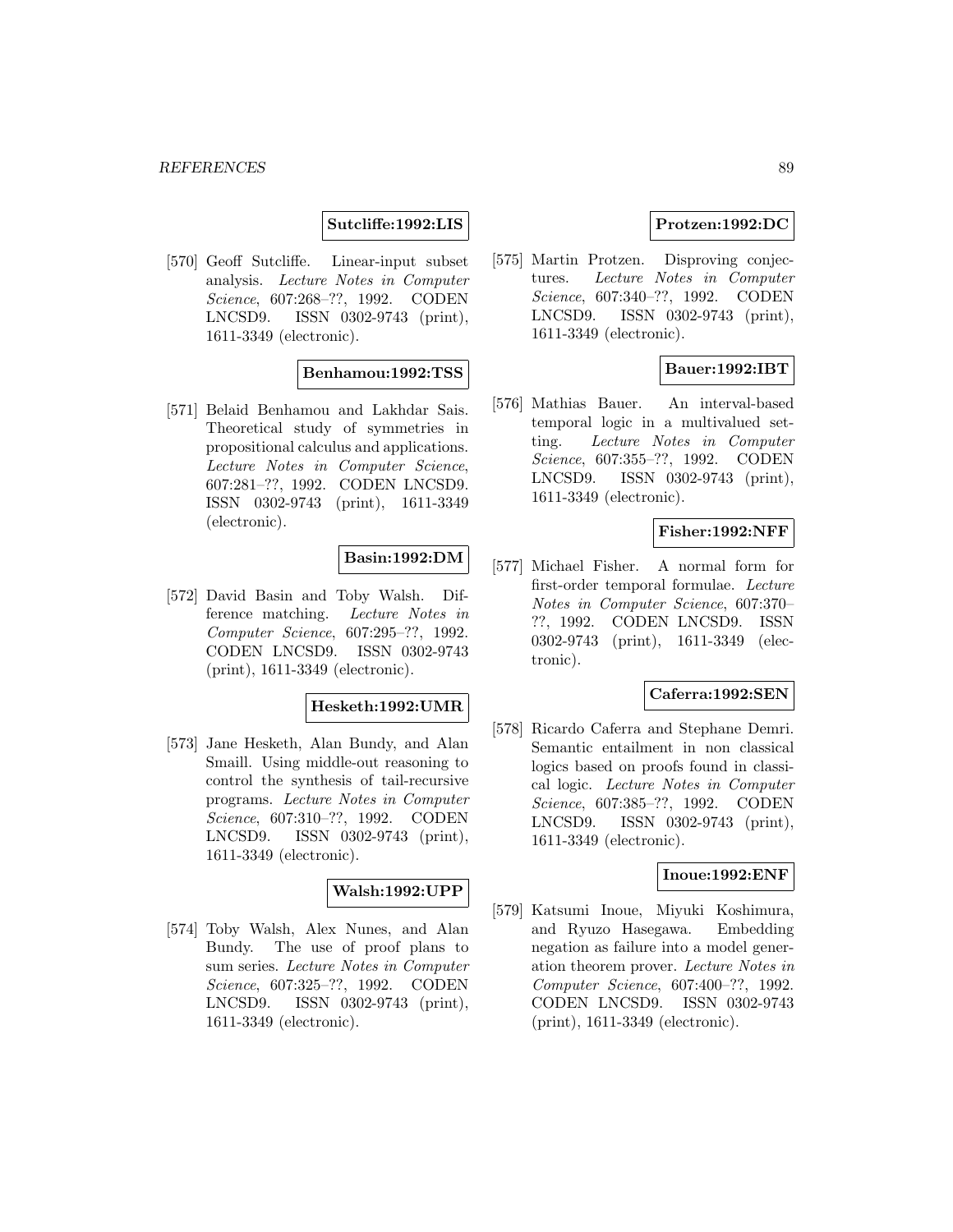# **Boyer:1992:ACP**

[580] Robert S. Boyer and Yu Yuan. Automated correctness proofs of machine code programs for a commercial microprocessor. Lecture Notes in Computer Science, 607:416–??, 1992. CODEN LNCSD9. ISSN 0302-9743 (print), 1611-3349 (electronic).

## **Hantao:1992:PCR**

[581] Zhang Hantao and Hua Xin. Proving the Chinese remainder theorem by the cover set induction. Lecture Notes in Computer Science, 607:431–??, 1992. CODEN LNCSD9. ISSN 0302-9743 (print), 1611-3349 (electronic).

## **Madden:1992:APO**

[582] Peter Madden. Automatic program optimization through proof transformation. Lecture Notes in Computer Science, 607:446–??, 1992. CODEN LNCSD9. ISSN 0302-9743 (print), 1611-3349 (electronic).

#### **Mints:1992:PST**

[583] Grigori Mints. Proof search theory and practice in the (former) USSR (tentative). Lecture Notes in Computer Science, 607:461–??, 1992. CODEN LNCSD9. ISSN 0302-9743 (print), 1611-3349 (electronic).

#### **Bachmair:1992:BPS**

[584] Leo Bachmair, Harald Ganzinger, Christopher Lynch, and Wayne Snyder. Basic paramodulation and superposition. Lecture Notes in Computer Science, 607:462–??, 1992. CODEN LNCSD9. ISSN 0302-9743 (print), 1611-3349 (electronic).

### **Nieuwenhuis:1992:TPO**

[585] Robert Nieuwenhuis and Albert Rubio. Theorem proving with ordering constrained clauses. Lecture Notes in Computer Science, 607:477–??, 1992. CODEN LNCSD9. ISSN 0302-9743 (print), 1611-3349 (electronic).

# **Manna:1992:SRR**

[586] Zohar Manna and Richard Waldinger. The special-relation rules are incomplete. Lecture Notes in Computer Science, 607:492–??, 1992. CODEN LNCSD9. ISSN 0302-9743 (print), 1611-3349 (electronic).

## **Beckert:1992:IMA**

[587] Bernhard Beckert and Reiner Hahnle. An improved method for adding equality to free variable semantic tableaux. Lecture Notes in Computer Science, 607:507–??, 1992. CODEN LNCSD9. ISSN 0302-9743 (print), 1611-3349 (electronic).

#### **Shankar:1992:PSI**

[588] N. Shankar. Proof search in the intuitionistic sequent calculus. Lecture Notes in Computer Science, 607:522– ??, 1992. CODEN LNCSD9. ISSN 0302-9743 (print), 1611-3349 (electronic).

#### **Pfenning:1992:IMT**

[589] Frank Pfenning and Ekkehard Rohwedder. Implementing the meta-theory of deductive systems. Lecture Notes in Computer Science, 607:537–??, 1992. CODEN LNCSD9. ISSN 0302-9743 (print), 1611-3349 (electronic).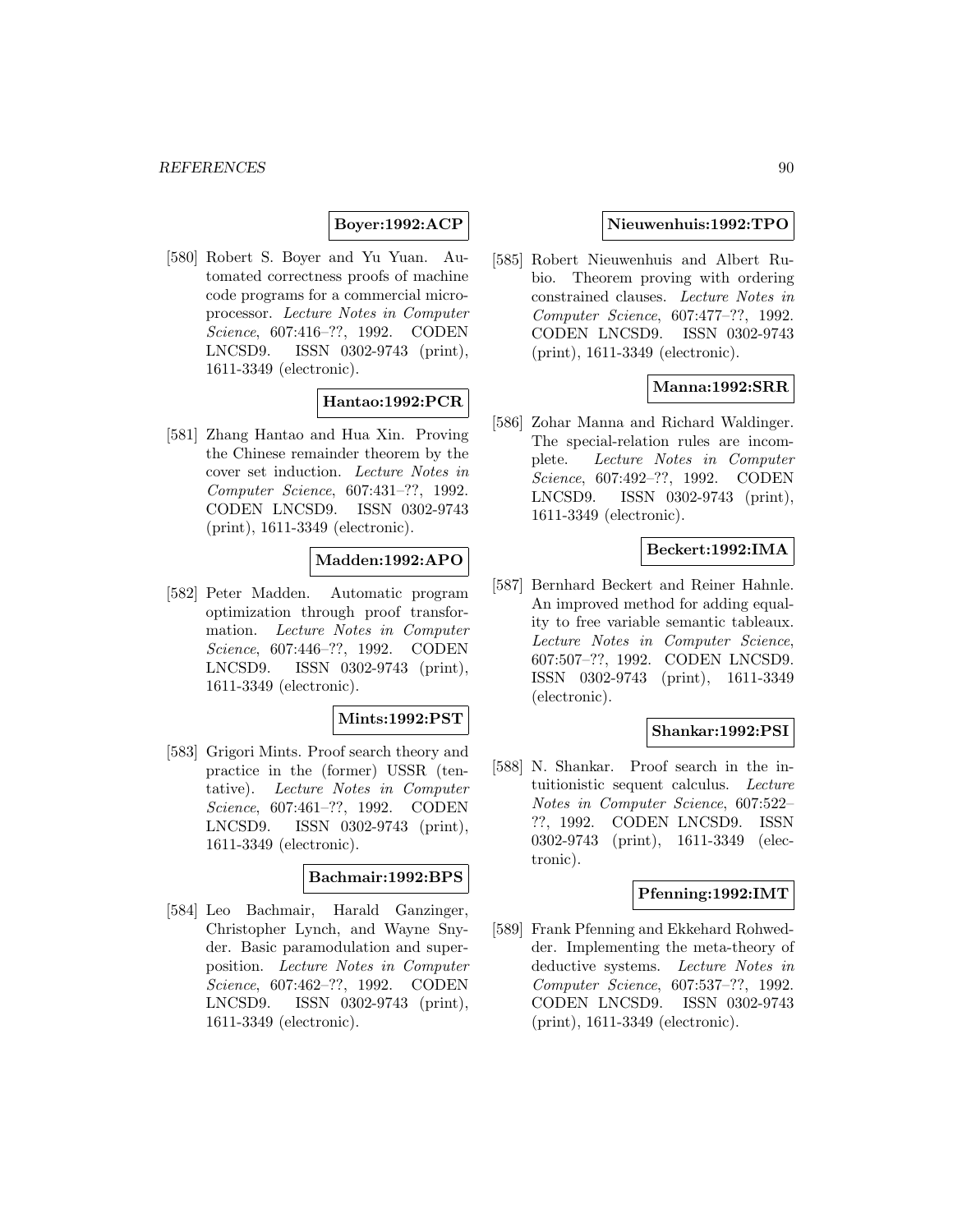## **Chen:1992:TBT**

[590] Wilfred Z. Chen. Tactic-based theorem proving and knowledge-based forward chaining: An experiment with Nuprl and Ontic. Lecture Notes in Computer Science, 607:552–??, 1992. CODEN LNCSD9. ISSN 0302-9743 (print), 1611-3349 (electronic).

## **Farmer:1992:LT**

[591] William M. Farmer, Joshua D. Guttman, and F. Javier Thayer. Little theories. Lecture Notes in Computer Science, 607:567–??, 1992. CODEN LNCSD9. ISSN 0302-9743 (print), 1611-3349 (electronic).

## **Christian:1992:STC**

[592] Jim Christian. Some termination criteria for narrowing and E-narrowing. Lecture Notes in Computer Science, 607:582–??, 1992. CODEN LNCSD9. ISSN 0302-9743 (print), 1611-3349 (electronic).

#### **Dershowitz:1992:DMC**

[593] Nachum Dershowitz, Subrata Mitra, and G. Sivakumar. Decidable matching for convergent systems. Lecture Notes in Computer Science, 607:589– ??, 1992. CODEN LNCSD9. ISSN 0302-9743 (print), 1611-3349 (electronic).

#### **Kesner:1992:FSO**

[594] Delia Kesner. Free sequentiality in orthogonal order-sorted rewriting systems with constructors. Lecture Notes in Computer Science, 607:603– ??, 1992. CODEN LNCSD9. ISSN 0302-9743 (print), 1611-3349 (electronic).

## **Sekar:1992:PEF**

[595] R. C. Sekar and I. V. Ramakrishnan. Programming with equations: A framework for lazy parallel evaluation. Lecture Notes in Computer Science, 607:618–??, 1992. CODEN LNCSD9. ISSN 0302-9743 (print), 1611-3349 (electronic).

## **Cohn:1992:MSL**

[596] Anthony G. Cohn. A many sorted logic with possibly empty sorts. Lecture Notes in Computer Science, 607: 633–??, 1992. CODEN LNCSD9. ISSN 0302-9743 (print), 1611-3349 (electronic).

## **Voronkov:1992:TPN**

[597] Andrei Voronkov. Theorem proving in non-standard logics based on the inverse method. Lecture Notes in Computer Science, 607:648–??, 1992. CODEN LNCSD9. ISSN 0302-9743 (print), 1611-3349 (electronic).

## **Vershinin:1992:OML**

[598] Konstantine Vershinin and Igor Romanenko. One more logic with uncertainty and resolution principle for it. Lecture Notes in Computer Science, 607:663–??, 1992. CODEN LNCSD9. ISSN 0302-9743 (print), 1611-3349 (electronic).

## **Dafa:1992:NDA**

[599] Li Dafa. A natural deduction automated theorem proving system. Lecture Notes in Computer Science, 607: 668–??, 1992. CODEN LNCSD9. ISSN 0302-9743 (print), 1611-3349 (electronic).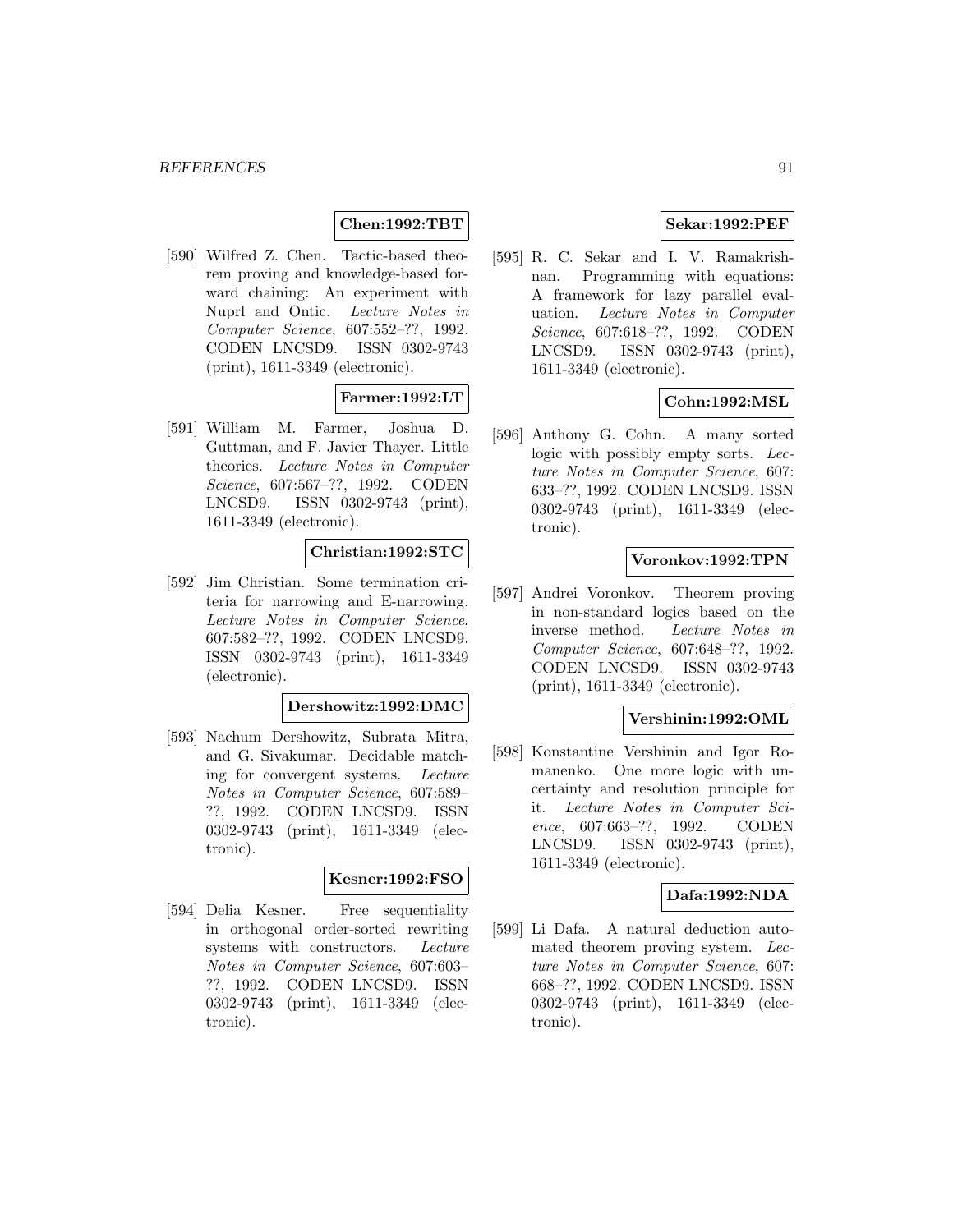## **Nipkow:1992:I**

[600] Tobias Nipkow and Lawrence C. Paulson. Isabelle-91. Lecture Notes in Computer Science, 607:673–??, 1992. CODEN LNCSD9. ISSN 0302-9743 (print), 1611-3349 (electronic).

## **Sutcliffe:1992:SGL**

[601] Geoff Sutcliffe. The semantically guided linear deduction system. Lecture Notes in Computer Science, 607: 677–??, 1992. CODEN LNCSD9. ISSN 0302-9743 (print), 1611-3349 (electronic).

#### **Ammon:1992:SS**

[602] Kurt Ammon. The SHUNYATA system. Lecture Notes in Computer Science, 607:681–??, 1992. CODEN LNCSD9. ISSN 0302-9743 (print), 1611-3349 (electronic).

## **Shang-Ching:1992:GTP**

[603] Chou Shang-Ching. A geometry theorem prover for macintoshes. Lecture Notes in Computer Science, 607:686– ??, 1992. CODEN LNCSD9. ISSN 0302-9743 (print), 1611-3349 (electronic).

## **Xin:1992:FFR**

[604] Hua Xin and Zhang Hantao. FRI: Failure-resistant induction in RRL. Lecture Notes in Computer Science, 607:691–??, 1992. CODEN LNCSD9. ISSN 0302-9743 (print), 1611-3349 (electronic).

#### **Hantao:1992:HHP**

[605] Zhang Hantao. Herky: High performance rewriting in RRL. Lecture

Notes in Computer Science, 607:696– ??, 1992. CODEN LNCSD9. ISSN 0302-9743 (print), 1611-3349 (electronic).

## **Farmer:1992:ISD**

[606] William M. Farmer, Joshua D. Guttman, and F. Javier Thayer. IMPS: System description. Lecture Notes in Computer Science, 607:701–??, 1992. CODEN LNCSD9. ISSN 0302-9743 (print), 1611-3349 (electronic).

## **Alexander:1992:PET**

[607] Geoffrey D. Alexander and David A. Plaisted. Proving equality theorems with hyper-linking. Lecture Notes in Computer Science, 607:706–??, 1992. CODEN LNCSD9. ISSN 0302-9743 (print), 1611-3349 (electronic).

#### **Chirimar:1992:XGI**

[608] Jawahar Chirimar, Carl A. Gunter, and Myra VanInwegen. Xpnet: A graphical interface to proof nets with an efficient proof checker. Lecture Notes in Computer Science, 607:711–??, 1992. CODEN LNCSD9. ISSN 0302-9743 (print), 1611-3349 (electronic).

#### **Barker-Plummer:1992:AND**

[609] Dave Barker-Plummer, Sidney C. Bailin, and Andrew S. Merrill. and: Automated natural deduction. Lecture Notes in Computer Science, 607:716– ??, 1992. CODEN LNCSD9. ISSN 0302-9743 (print), 1611-3349 (electronic).

## **Uribe:1992:OFF**

[610] Tomas E. Uribe, Alan M. Frisch, and Michael K. Mitchell. An overview of FRAPPS 2.0: A framework for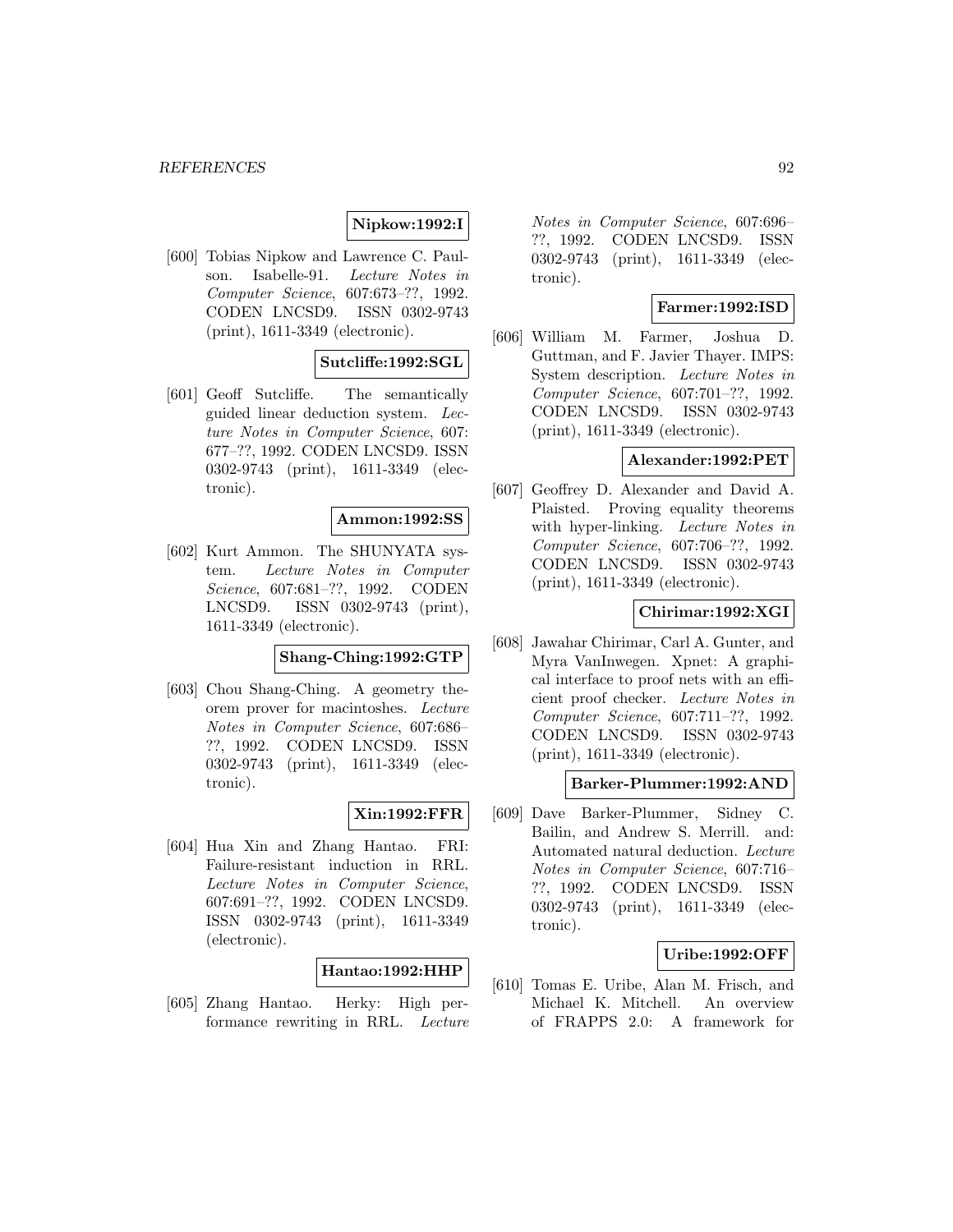resolution-based automated proof procedure systems. Lecture Notes in Computer Science, 607:721–??, 1992. CODEN LNCSD9. ISSN 0302-9743 (print), 1611-3349 (electronic).

## **Barker-Plummer:1992:GTP**

[611] Dave Barker-Plummer and Alex Rothenberg. The GAZER theorem prover. Lecture Notes in Computer Science, 607:726–??, 1992. CODEN LNCSD9. ISSN 0302-9743 (print), 1611-3349 (electronic).

## **Lusk:1992:RPT**

[612] Ewing L. Lusk, William W. McCune, and John Slaney. ROO: A parallel theorem prover. Lecture Notes in Computer Science, 607:731–??, 1992. CODEN LNCSD9. ISSN 0302-9743 (print), 1611-3349 (electronic).

## **Wang:1992:RAF**

[613] T. C. Wang and Allen Goldberg. RVF: An automated formal verification system. Lecture Notes in Computer Science, 607:735–??, 1992. CODEN LNCSD9. ISSN 0302-9743 (print), 1611-3349 (electronic).

## **Schumann:1992:KPT**

[614] Johann M. Ph. Schumann. KPROP — an AND-Parallel theorem prover for propositional logic implemented in KL1. Lecture Notes in Computer Science, 607:740–??, 1992. CODEN LNCSD9. ISSN 0302-9743 (print), 1611-3349 (electronic).

## **Blackburn:1992:RIH**

[615] K. Blackburn. A report on ICL HOL. Lecture Notes in Computer Science, 607:743–??, 1992. CODEN

LNCSD9. ISSN 0302-9743 (print), 1611-3349 (electronic).

## **Owre:1992:PPV**

[616] S. Owre, J. M. Rushby, and N. Shankar. PVS: A prototype verification system. Lecture Notes in Computer Science, 607:748–??, 1992. CODEN LNCSD9. ISSN 0302-9743 (print), 1611-3349 (electronic).

## **Reif:1992:KSS**

[617] Wolfgang Reif. The KIV system: Systematic construction of verified software. Lecture Notes in Computer Science, 607:753–??, 1992. CODEN LNCSD9. ISSN 0302-9743 (print), 1611-3349 (electronic).

## **Beckert:1992:TBT**

[618] Bernhard Beckert, Stefan Gerberding, Reiner Hahnle, and Werner Kernig. The tableau-based theorem prover  $\frac{a}{3T}$ for multiple-valued logics. Lecture Notes in Computer Science, 607:758– ??, 1992. CODEN LNCSD9. ISSN 0302-9743 (print), 1611-3349 (electronic).

## **Clarke:1992:ATP**

[619] Edmund Clarke and Xudong Zhao. Analytica — A theorem prover in Mathematica. Lecture Notes in Computer Science, 607:761–765, 1992. CODEN LNCSD9. ISSN 0302-9743 (print), 1611-3349 (electronic).

### **Schneider:1992:FP**

[620] Klaus Schneider, Ramayya Kumar, and Thomas Kropf. The FAUST-Prover. Lecture Notes in Computer Science, 607:766–??, 1992. CODEN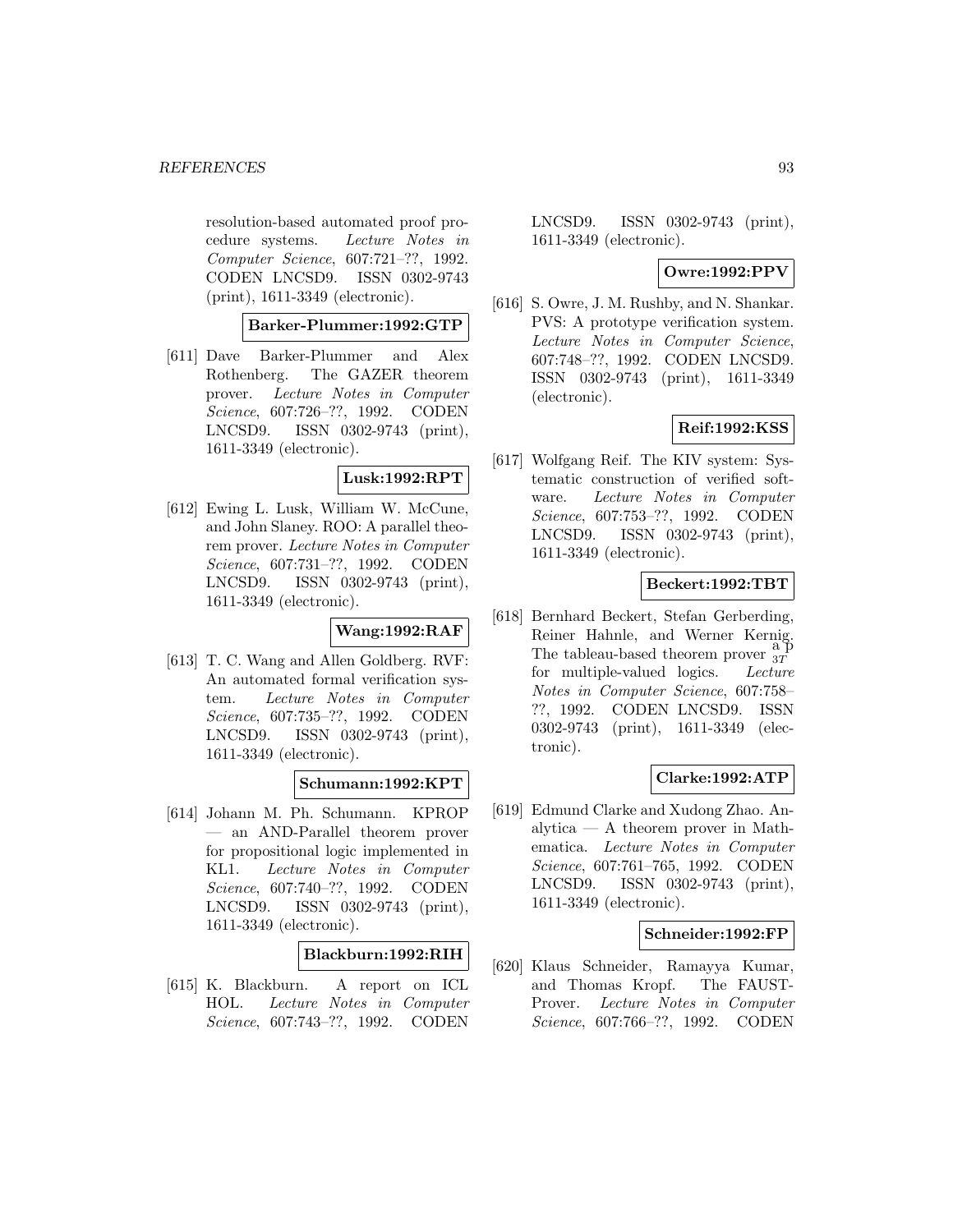LNCSD9. ISSN 0302-9743 (print), 1611-3349 (electronic).

#### **Craigen:1992:ESD**

[621] Dan Craigen, Sentot Kromodimoeljo, Irwin Meisels, Bill Pase, and Mark Saaltink. Eves system description. Lecture Notes in Computer Science, 607: 771–??, 1992. CODEN LNCSD9. ISSN 0302-9743 (print), 1611-3349 (electronic).

## **Hasegawa:1992:MPT**

[622] Ryuzo Hasegawa, Miyuki Koshimura, and Hiroshi Fujita. MGTP: A parallel theorem prover based on lazy model generation. Lecture Notes in Computer Science, 607:776–??, 1992. CODEN LNCSD9. ISSN 0302-9743 (print), 1611-3349 (electronic).

### **Lusk:1992:BPW**

[623] Ewing L. Lusk and Larry Wos. Benchmark problems in which equality plays the major role. Lecture Notes in Computer Science, 607:781–??, 1992. CODEN LNCSD9. ISSN 0302-9743 (print), 1611-3349 (electronic).

## **Randell:1992:CTT**

[624] D. A. Randell, A. G. Cohn, and Z. Cui. Computing transivity tables: A challenge for automated theorem provers. Lecture Notes in Computer Science, 607:786–??, 1992. CODEN LNCSD9. ISSN 0302-9743 (print), 1611-3349 (electronic).

#### **Anderson:1992:ITH**

[625] J. R. Anderson. Intelligent tutoring and high school mathematics. Lecture Notes in Computer Science, 608:1–??,

## 1992. CODEN LNCSD9. ISSN 0302- 9743 (print), 1611-3349 (electronic).

#### **Breuker:1992:GWC**

[626] J. Breuker. Generality watching: ITS caught between science and engineering. Lecture Notes in Computer Science, 608:11–??, 1992. CODEN LNCSD9. ISSN 0302-9743 (print), 1611-3349 (electronic).

### **Clancey:1992:GMR**

[627] W. J. Clancey. Guidon-Manage revisited: A socio-technical systems approach. Lecture Notes in Computer Science, 608:21–??, 1992. CODEN LNCSD9. ISSN 0302-9743 (print), 1611-3349 (electronic).

### **DuBoulay:1992:PEN**

[628] B. Du Boulay. Programming environments for novices. Lecture Notes in Computer Science, 608:37–??, 1992. CODEN LNCSD9. ISSN 0302-9743 (print), 1611-3349 (electronic).

### **Greer:1992:GCL**

[629] J. E. Greer. Granularity and context in learning. Lecture Notes in Computer Science, 608:38–??, 1992. CODEN LNCSD9. ISSN 0302-9743 (print), 1611-3349 (electronic).

## **Lesgold:1992:GIT**

[630] A. M. Lesgold. Going from intelligent tutors to tools for learning. Lecture Notes in Computer Science, 608:39–??, 1992. CODEN LNCSD9. ISSN 0302- 9743 (print), 1611-3349 (electronic).

## **Bergeron:1992:AMC**

[631] A. Bergeron. Assisted mathematics: The case of discrete probabil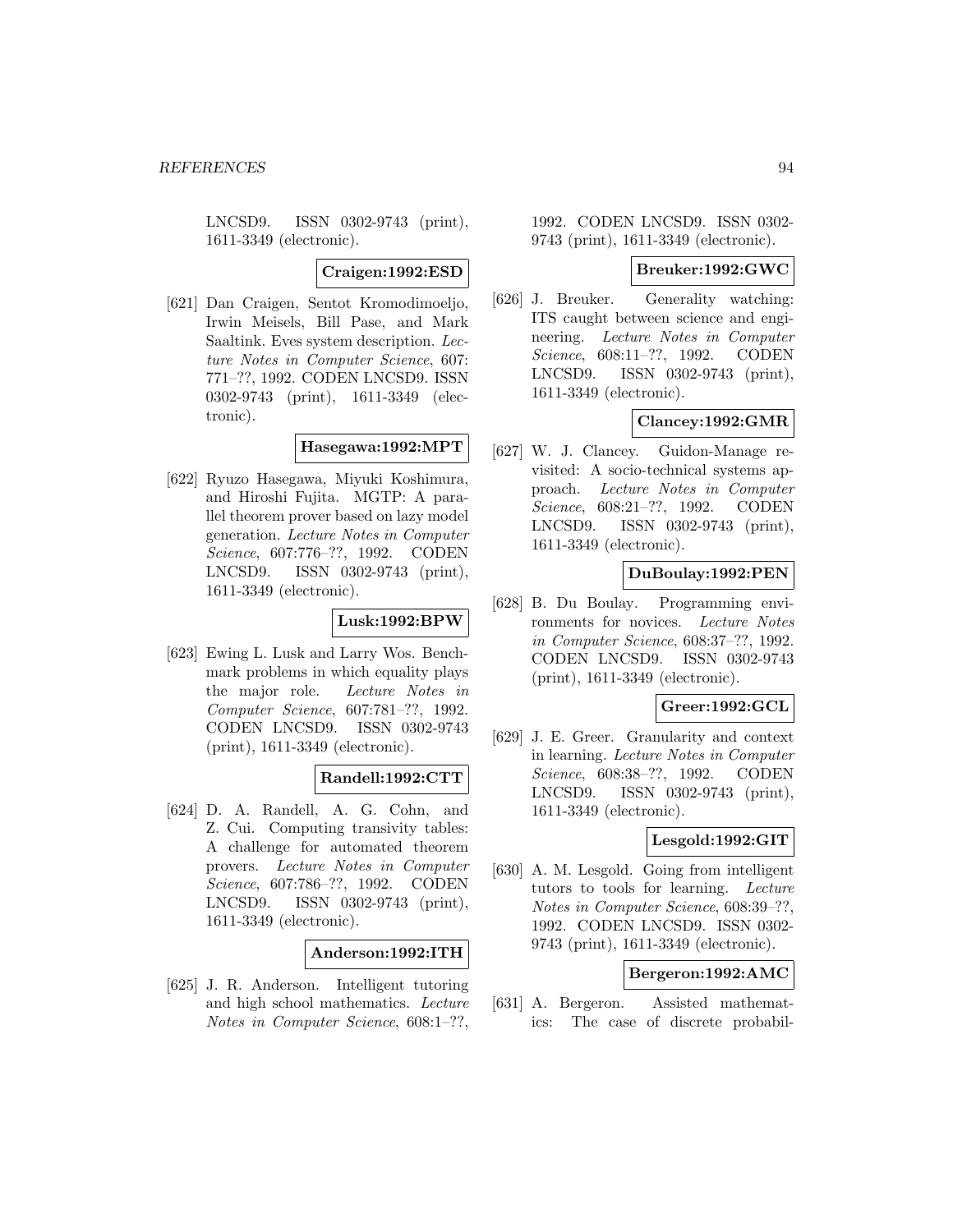ities. Lecture Notes in Computer Science, 608:40–??, 1992. CODEN LNCSD9. ISSN 0302-9743 (print), 1611-3349 (electronic).

## **Bhuiyan:1992:LRT**

[632] S. Bhuiyan, J. E. Greer, and G. I. McCalla. Learning recursion through the use of a mental model-based programming environment. Lecture Notes in Computer Science, 608:50–??, 1992. CODEN LNCSD9. ISSN 0302-9743 (print), 1611-3349 (electronic).

#### **Chevallier:1992:SST**

[633] R. Chevallier. STUDIA: un système tutoriel intelligent coopératif fondé sur la négociation et sur un modèle dynamique de dialogue. Lecture Notes in Computer Science, 608:58–??, 1992. CODEN LNCSD9. ISSN 0302-9743 (print), 1611-3349 (electronic).

# **Frasson:1992:IID**

[634] C. Frasson, M. Kaltenbach, J. Gecsei, and J.-Y. Djamen. An iconic intentiondriven ITS environment. Lecture Notes in Computer Science, 608:66–??, 1992. CODEN LNCSD9. ISSN 0302-9743 (print), 1611-3349 (electronic).

## **Hirashima:1992:PPE**

[635] T. Hirashima, A. Kashihara, and J. Toyoda. Providing problem explanation for ITS. Lecture Notes in Computer Science, 608:76–??, 1992. CODEN LNCSD9. ISSN 0302-9743 (print), 1611-3349 (electronic).

# **Kurup:1992:FAT**

[636] M. Kurup, J. E. Greer, and G. I. Mc-Calla. The fawlty article tutor. Lecture Notes in Computer Science, 608:84–??,

1992. CODEN LNCSD9. ISSN 0302- 9743 (print), 1611-3349 (electronic).

#### **Lamontagne:1992:TEG**

[637] C. Lamontagne and J. Bourdeau. Towards an epistemology for guided discovery tutoring: The popperian connection. Lecture Notes in Computer Science, 608:92–??, 1992. CODEN LNCSD9. ISSN 0302-9743 (print), 1611-3349 (electronic).

## **Merrill:1992:MPV**

[638] D. C. Merrill, B. J. Reiser, R. Beekelaar, and A. Hamid. Making process visible: Scaffolding learning with reasoning-congruent representations. Lecture Notes in Computer Science, 608:103–??, 1992. CODEN LNCSD9. ISSN 0302-9743 (print), 1611-3349 (electronic).

## **Moore:1992:WSM**

[639] J. L. Moore. Winch simulation: Multiple, linked representations of linear functions. Lecture Notes in Computer Science, 608:111–??, 1992. CODEN LNCSD9. ISSN 0302-9743 (print), 1611-3349 (electronic).

## **Sime:1992:LEB**

[640] J.-A. Sime and R. Leitch. A learning environment based on multiple qualitative models. Lecture Notes in Computer Science, 608:116–??, 1992. CODEN LNCSD9. ISSN 0302-9743 (print), 1611-3349 (electronic).

#### **Takeuchi:1992:EEE**

[641] A. Takeuchi and S. Otsuki. EX-PITS: An experimental environment on ITS. Lecture Notes in Computer Science, 608:124–??, 1992. CODEN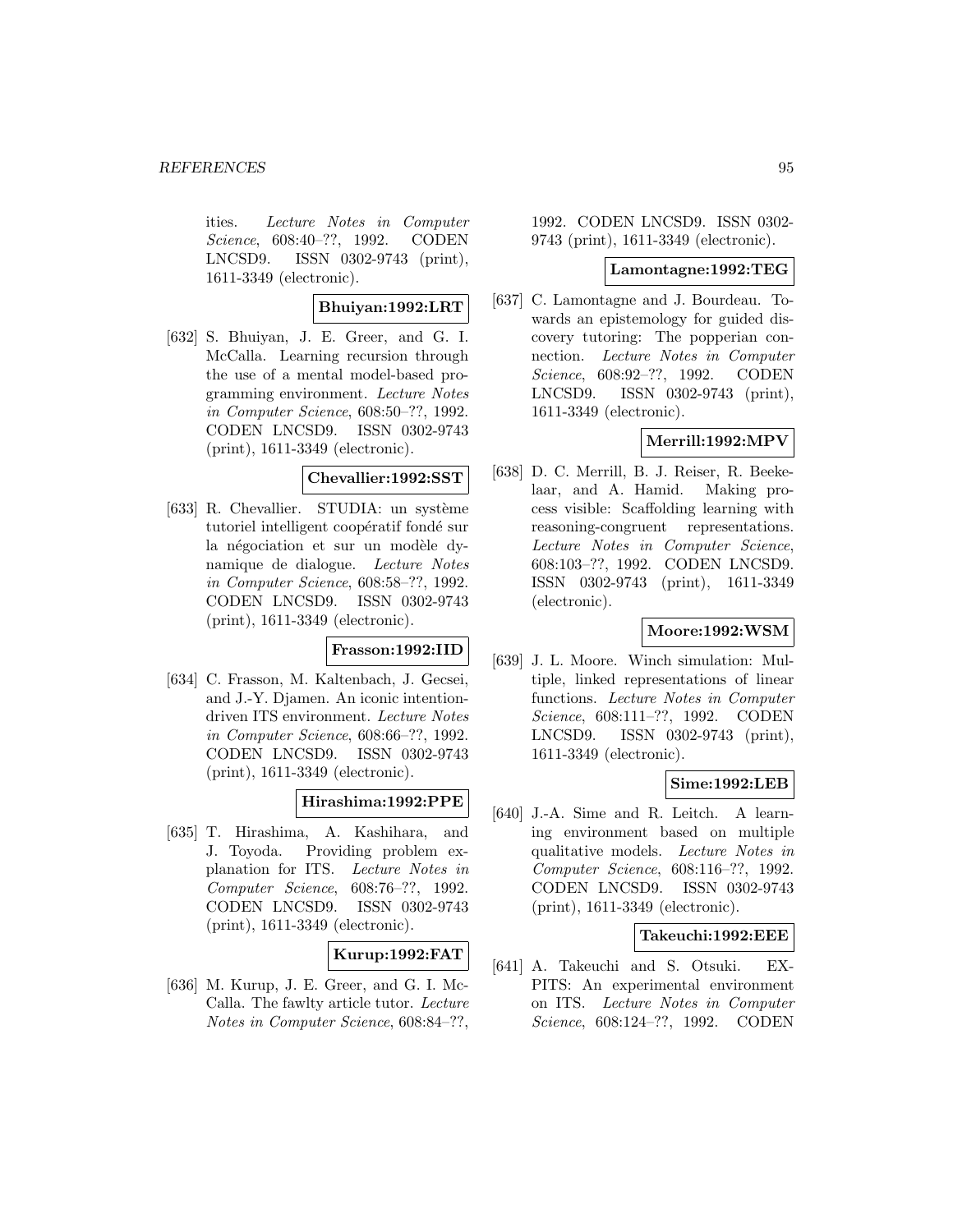LNCSD9. ISSN 0302-9743 (print), 1611-3349 (electronic).

## **Yibin:1992:ITS**

[642] M. Yibin and L. Jianxiang. Intelligent tutoring system for symbolic calculation. Lecture Notes in Computer Science, 608:132–??, 1992. CODEN LNCSD9. ISSN 0302-9743 (print), 1611-3349 (electronic).

## **Chan:1992:CTK**

[643] T.-W. Chan. Curriculum tree: A knowledge-based architecture for intelligent tutoring systems. Lecture Notes in Computer Science, 608:140– ??, 1992. CODEN LNCSD9. ISSN 0302-9743 (print), 1611-3349 (electronic).

# **Choquet:1992:LUD**

[644] C. Choquet, T. Mengelle, G. Gouarderes, and B. Malsallez. L'assistance à l'usager dans DIGITEF: un mécanisme réutilisable. Lecture Notes in Computer Science, 608:148–??, 1992. CODEN LNCSD9. ISSN 0302-9743 (print), 1611-3349 (electronic).

## **Chouraqui:1992:RPA**

[645] E. Chouraqui and C. Inghilterra. Résolution par analogie de problèmes géometriques dans une perspective tutorielle. Lecture Notes in Computer Science, 608:156–??, 1992. CODEN LNCSD9. ISSN 0302-9743 (print), 1611-3349 (electronic).

## **Chu:1992:PDA**

[646] R. W. Chu and Ch. M. Mitchell. A pedagogical design and architecture for intelligent tutoring and aiding in supervisory control of complex

systems. Lecture Notes in Computer Science, 608:164–??, 1992. CODEN LNCSD9. ISSN 0302-9743 (print), 1611-3349 (electronic).

# **Girard:1992:AM**

[647] J. Girard, G. Gauthier, and S. Levesque. Une architecture multiagent. Lecture Notes in Computer Science, 608:172– ??, 1992. CODEN LNCSD9. ISSN 0302-9743 (print), 1611-3349 (electronic).

## **Herzog:1992:EKS**

[648] Ch. Herzog. From elementary knowledge schemes towards heuristic expertise — designing an ITS in the field of parallel programming. Lecture Notes in Computer Science, 608:183–??, 1992. CODEN LNCSD9. ISSN 0302-9743 (print), 1611-3349 (electronic).

## **Suthers:1992:ASQ**

[649] D. D. Suthers. Answering student queries: Functionality and mechanisms. Lecture Notes in Computer Science, 608:191–??, 1992. CODEN LNCSD9. ISSN 0302-9743 (print), 1611-3349 (electronic).

## **Yum:1992:IRA**

[650] K.-K. Yum and Th. J. Richards. Instruction as reasoning about multiple objectives. Lecture Notes in Computer Science, 608:199–??, 1992. CODEN LNCSD9. ISSN 0302-9743 (print), 1611-3349 (electronic).

## **Gavignet:1992:RCG**

[651] E. Gavignet and M. Grandbastien. Représentation des connaissances dans un générateur de systèmes d'E.I.A.O. Lecture Notes in Computer Science,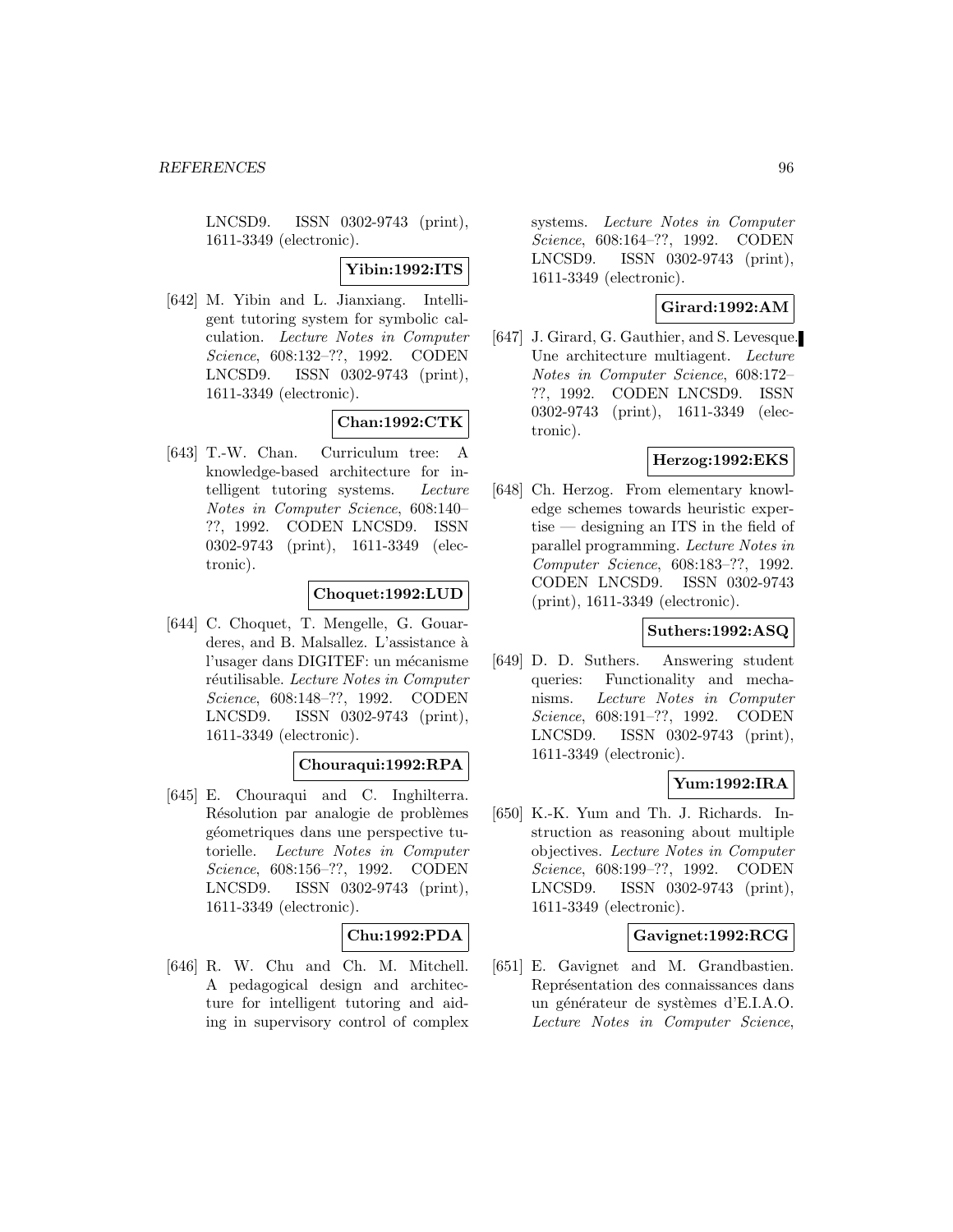608:209–??, 1992. CODEN LNCSD9. ISSN 0302-9743 (print), 1611-3349 (electronic).

## **Khuwaja:1992:KRI**

[652] R. A. Khuwaja, M. W. Evens, A. A. Rovick, and J. A. Michael. Knowledge representation for an intelligent tutoring system based on a multilevel causal model. Lecture Notes in Computer Science, 608:217–??, 1992. CODEN LNCSD9. ISSN 0302-9743 (print), 1611-3349 (electronic).

## **Sack:1992:KBC**

[653] W. Sack. Knowledge base compilation and the language design game. Lecture Notes in Computer Science, 608: 225–??, 1992. CODEN LNCSD9. ISSN 0302-9743 (print), 1611-3349 (electronic).

## **VanMarcke:1992:IE**

[654] K. Van Marcke. Instructional expertise. Lecture Notes in Computer Science, 608:234–??, 1992. CODEN LNCSD9. ISSN 0302-9743 (print), 1611-3349 (electronic).

## **Chan:1992:CEC**

[655] T. Chan, Y. S. Chee, and E. L. Lim. COGNITIO: An extended computational theory of cognition. Lecture Notes in Computer Science, 608:244– ??, 1992. CODEN LNCSD9. ISSN 0302-9743 (print), 1611-3349 (electronic).

## **Daniel:1992:ADS**

[656] M. P. Daniel, L. Nicaud, V. Prince, and M. P. Pery-Woodley. Apport du style linguistique a la modelisation cognitive d'un eleve. Lecture Notes in

Computer Science, 608:252–??, 1992. CODEN LNCSD9. ISSN 0302-9743 (print), 1611-3349 (electronic).

## **Ghemri:1992:CFS**

[657] L. Ghemri. A cognitive framework for second language error diagnosis. Lecture Notes in Computer Science, 608: 260–??, 1992. CODEN LNCSD9. ISSN 0302-9743 (print), 1611-3349 (electronic).

## **Kuzmycz:1992:EFB**

[658] M. Kuzmycz and G. I. Webb. Evaluation of feature based modelling in subtraction. Lecture Notes in Computer Science, 608:269–??, 1992. CODEN LNCSD9. ISSN 0302-9743 (print), 1611-3349 (electronic).

## **Mayers:1992:MAC**

[659] A. Mayers and B. Lefebvre. Une modelisation de l'architecture cognitive d'un étudiant pour un système tutoriel intelligent. Lecture Notes in Computer Science, 608:277–??, 1992. CODEN LNCSD9. ISSN 0302-9743 (print), 1611-3349 (electronic).

## **Schwarz:1992:BMC**

[660] B. B. Schwarz, A. S. Kohn, and L. B. Resnick. Bootstrapping mental constructions: A learning system about negative numbers. Lecture Notes in Computer Science, 608:286–??, 1992. CODEN LNCSD9. ISSN 0302-9743 (print), 1611-3349 (electronic).

## **Mobus:1992:TTG**

[661] C. Mobus, K. Pitschke, and O. Schroder. Towards the theory-guided design of help systems for programming and modelling tasks. Lecture Notes in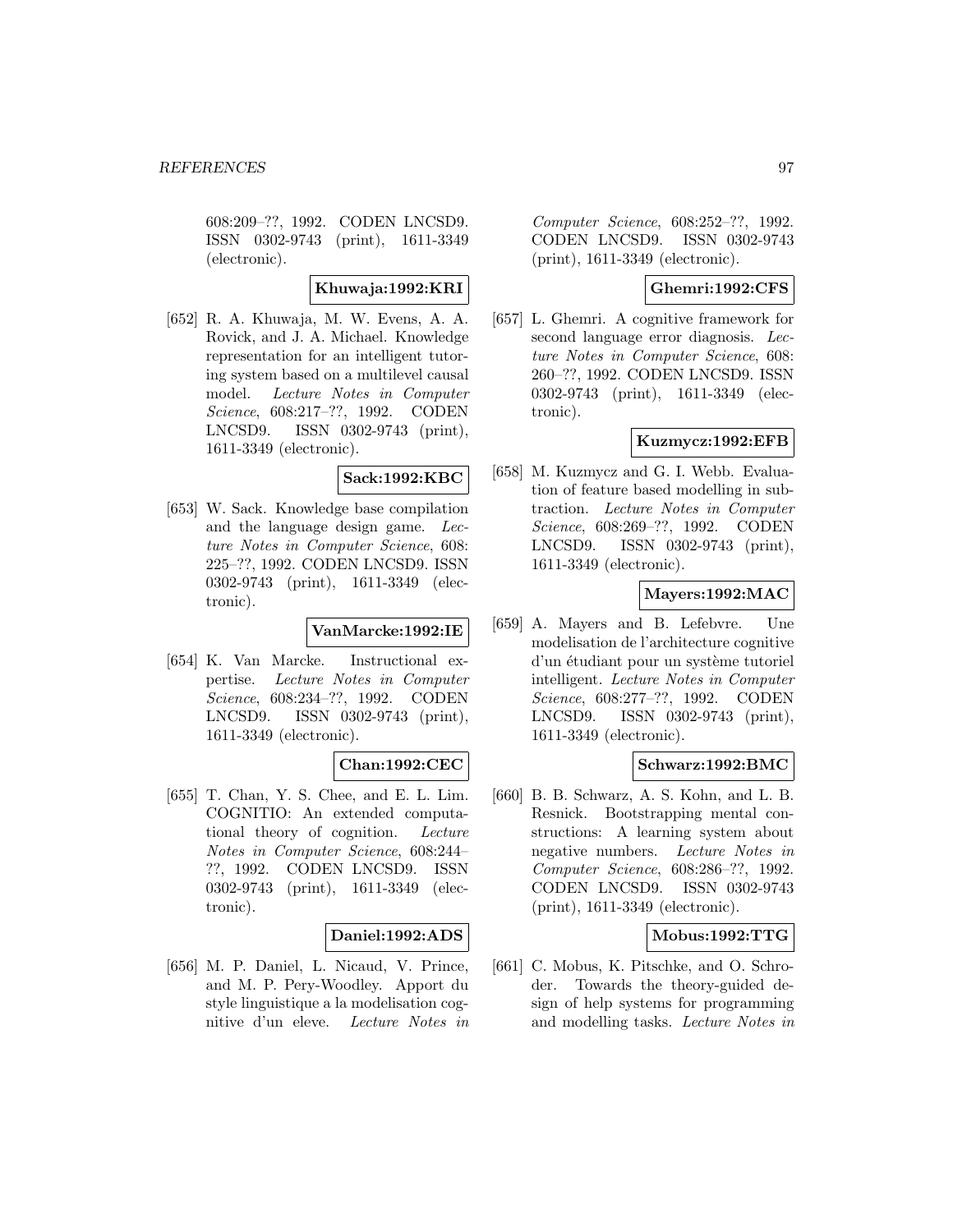Computer Science, 608:294–??, 1992. CODEN LNCSD9. ISSN 0302-9743 (print), 1611-3349 (electronic).

**Tattersall:1992:NAI**

[662] C. Tattersall. A new architecture for intelligent help systems. Lecture Notes in Computer Science, 608:302–??, 1992. CODEN LNCSD9. ISSN 0302-9743 (print), 1611-3349 (electronic).

# **Wang:1992:UT**

[663] H. Wang and A. Kushniruk. The UNIX tutor. Lecture Notes in Computer Science, 608:317–??, 1992. CODEN LNCSD9. ISSN 0302-9743 (print), 1611-3349 (electronic).

## **Allen:1992:TII**

[664] R. Allen, C. Desmoulins, and L. Trilling. Tuteurs intelligents et intelligence artificielle: problèmes posés en construction de figures géométriques. Lecture Notes in Computer Science, 608: 325–??, 1992. CODEN LNCSD9. ISSN 0302-9743 (print), 1611-3349 (electronic).

## **Baron:1992:GEA**

[665] M. Baron and P. Simonnet. Génération d'exercices en algèbre, premières approches dans le cadre du projet APLUSIX. Lecture Notes in Computer Science, 608:335–??, 1992. CODEN LNCSD9. ISSN 0302-9743 (print), 1611-3349 (electronic).

#### **Gegg-Harrison:1992:AAD**

[666] T. S. Gegg-Harrison. ADAPT: Automated debugging in an adaptive Prolog tutor. Lecture Notes in Computer Science, 608:343–??, 1992. CODEN

LNCSD9. ISSN 0302-9743 (print), 1611-3349 (electronic).

### **Nicaud:1992:RNG**

[667] J.-F. Nicaud. Reference network: A genetic model for intelligent tutoring systems. Lecture Notes in Computer Science, 608:351–??, 1992. CODEN LNCSD9. ISSN 0302-9743 (print), 1611-3349 (electronic).

## **Lessard:1992:FFM**

[668] G. Lessard, M. Levison, E. Girard, and D. Maher. Form, frequency, markedness and strategies in second language performance modelling. Lecture Notes in Computer Science, 608: 360–??, 1992. CODEN LNCSD9. ISSN 0302-9743 (print), 1611-3349 (electronic).

### **Or-Bach:1992:WSB**

[669] R. Or-Bach and E. Bar-On. Why should an ITS bother with students' explanations? Lecture Notes in Computer Science, 608:372–??, 1992. CODEN LNCSD9. ISSN 0302-9743 (print), 1611-3349 (electronic).

#### **Recker:1992:SSL**

[670] M. M. Recker and P. Pirolli. Student strategies for learning programming from a computational environment. Lecture Notes in Computer Science, 608:382–??, 1992. CODEN LNCSD9. ISSN 0302-9743 (print), 1611-3349 (electronic).

### **Wang:1992:ILT**

[671] Y. Wang and R. Garigliano. An intelligent language tutoring system for handling errors caused by transfer. Lecture Notes in Computer Science, 608: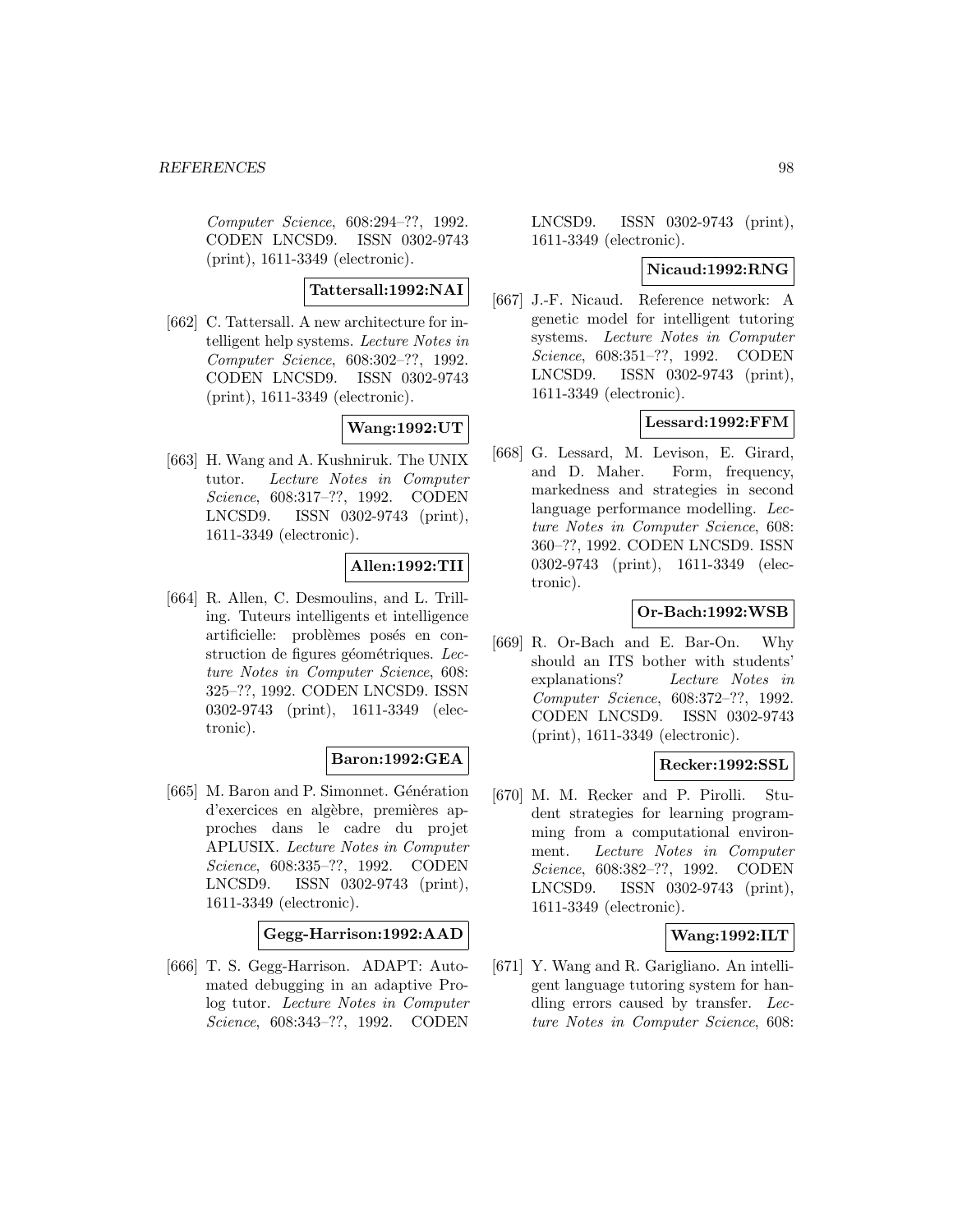395–??, 1992. CODEN LNCSD9. ISSN 0302-9743 (print), 1611-3349 (electronic).

**Brna:1992:ACD**

[672] P. Brna and A. Caiger. The application of cognitive diagnosis to the quantitative analysis of simple electrical circuits. Lecture Notes in Computer Science, 608:405–??, 1992. CODEN LNCSD9. ISSN 0302-9743 (print), 1611-3349 (electronic).

## **Corbett:1992:SMM**

[673] A. T. Corbett and J. R. Anderson. Student modeling and mastery learning in a computer-based programming tutor. Lecture Notes in Computer Science, 608:413–??, 1992. CODEN LNCSD9. ISSN 0302-9743 (print), 1611-3349 (electronic).

# **Dion:1992:AMD**

[674] P. Dion and R. Lelouche. Application de la méthodologie du traçage de modèle à un environnement d'apprentissage utilisant une stratégie p´edagogique non directive. Lecture Notes in Computer Science, 608:421– ??, 1992. CODEN LNCSD9. ISSN 0302-9743 (print), 1611-3349 (electronic).

#### **Frasson:1992:PDN**

[675] C. Frasson and D. Ramazani. Prédiction du niveau d'acquisition des connaissances dans la modelisation de l'étudiant. Lecture Notes in Computer Science, 608:435–??, 1992. CODEN LNCSD9. ISSN 0302-9743 (print), 1611-3349 (electronic).

## **Huang:1992:IPU**

[676] X. Huang and G. I. McCalla. Instructional planning using focus of attention. Lecture Notes in Computer Science, 608:443–??, 1992. CODEN LNCSD9. ISSN 0302-9743 (print), 1611-3349 (electronic).

# **Kono:1992:CHS**

[677] Y. Kono, M. Ikeda, and R. Mizoguchi. To contradict is human — student modeling of inconsistency. Lecture Notes in Computer Science, 608:451– ??, 1992. CODEN LNCSD9. ISSN 0302-9743 (print), 1611-3349 (electronic).

## **Marcenac:1992:MOM**

[678] P. Marcenac. Mise en oeuvre d'un modèle de l'apprenant générique dans le système EDDI. Lecture Notes in Computer Science, 608:459–??, 1992. CODEN LNCSD9. ISSN 0302-9743 (print), 1611-3349 (electronic).

## **Matsuda:1992:SMD**

[679] N. Matsuda and T. Okamoto. Student model diagnosis for adaptive instruction in ITS. Lecture Notes in Computer Science, 608:467–??, 1992. CODEN LNCSD9. ISSN 0302-9743 (print), 1611-3349 (electronic).

## **Nehemie:1992:SAS**

[680] P. Nehemie. A systemic approach for student modeling in a multi-agent aided learning environment. Lecture Notes in Computer Science, 608:475– ??, 1992. CODEN LNCSD9. ISSN 0302-9743 (print), 1611-3349 (electronic).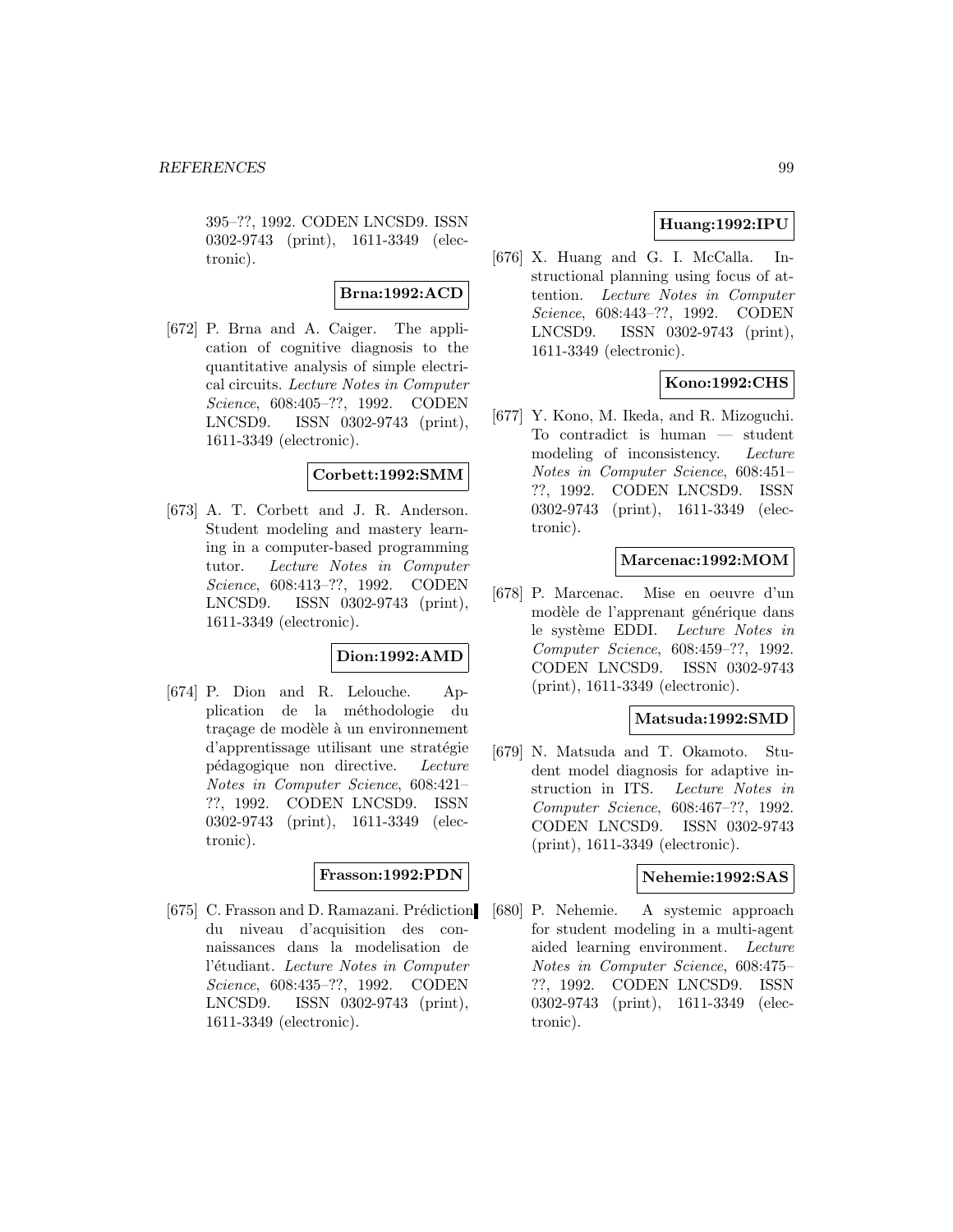# **Talbi:1992:DCA**

[681] M. Talbi and M. Joab. Diagnostic cognitif de l'apprenant par apprentissage symbolique. Lecture Notes in Computer Science, 608:483–??, 1992. CODEN LNCSD9. ISSN 0302-9743 (print), 1611-3349 (electronic).

# **Villano:1992:PSM**

[682] M. Villano. Probabilistic student models: Bayesian belief networks and knowledge space theory. Lecture Notes in Computer Science, 608:491– ??, 1992. CODEN LNCSD9. ISSN 0302-9743 (print), 1611-3349 (electronic).

## **Brusilovsky:1992:FIK**

[683] P. L. Brusilovsky. A framework for intelligent knowledge sequencing and task sequencing. Lecture Notes in Computer Science, 608:499–??, 1992. CODEN LNCSD9. ISSN 0302-9743 (print), 1611-3349 (electronic).

## **Gutwin:1992:UPM**

[684] C. Gutwin and G. I. McCalla. The use of pedagogic misrepresentation in tutorial dialogue. Lecture Notes in Computer Science, 608:507–??, 1992. CODEN LNCSD9. ISSN 0302-9743 (print), 1611-3349 (electronic).

#### **Labat:1992:PPE**

[685] J.-M. Labat, M. Futtersack, and M. Vivet. Planification pédagogique: de l'expertise humaine à sa modelisation dans un STI. Lecture Notes in Computer Science, 608:515–??, 1992. CODEN LNCSD9. ISSN 0302-9743 (print), 1611-3349 (electronic).

# **Major:1992:CSI**

[686] N. Major and H. Reichgelt. COCA: A shell for intelligent tutoring systems. Lecture Notes in Computer Science, 608:523–??, 1992. CODEN LNCSD9. ISSN 0302-9743 (print), 1611-3349 (electronic).

## **Mohan:1992:EIC**

[687] P. Mohan, J. E. Greer, and M. Jones. Enhancing the instructional capabilities of intelligent tutoring systems. Lecture Notes in Computer Science, 608: 531–??, 1992. CODEN LNCSD9. ISSN 0302-9743 (print), 1611-3349 (electronic).

## **Pirolli:1992:MLS**

[688] P. Pirolli and M. Wilson. Measuring learning strategies and understanding: A research framework. Lecture Notes in Computer Science, 608:539–??, 1992. CODEN LNCSD9. ISSN 0302-9743 (print), 1611-3349 (electronic).

#### **Sebrechts:1992:TTE**

[689] M. M. Sebrechts. From testing to training: Evaluating automated diagnosis in statistics and algebra. Lecture Notes in Computer Science, 608:559–??, 1992. CODEN LNCSD9. ISSN 0302-9743 (print), 1611-3349 (electronic).

#### **DelSoldato:1992:DRL**

[690] T. Del Soldato. Detecting and reacting to the learner's motivational state. Lecture Notes in Computer Science, 608:567–??, 1992. CODEN LNCSD9. ISSN 0302-9743 (print), 1611-3349 (electronic).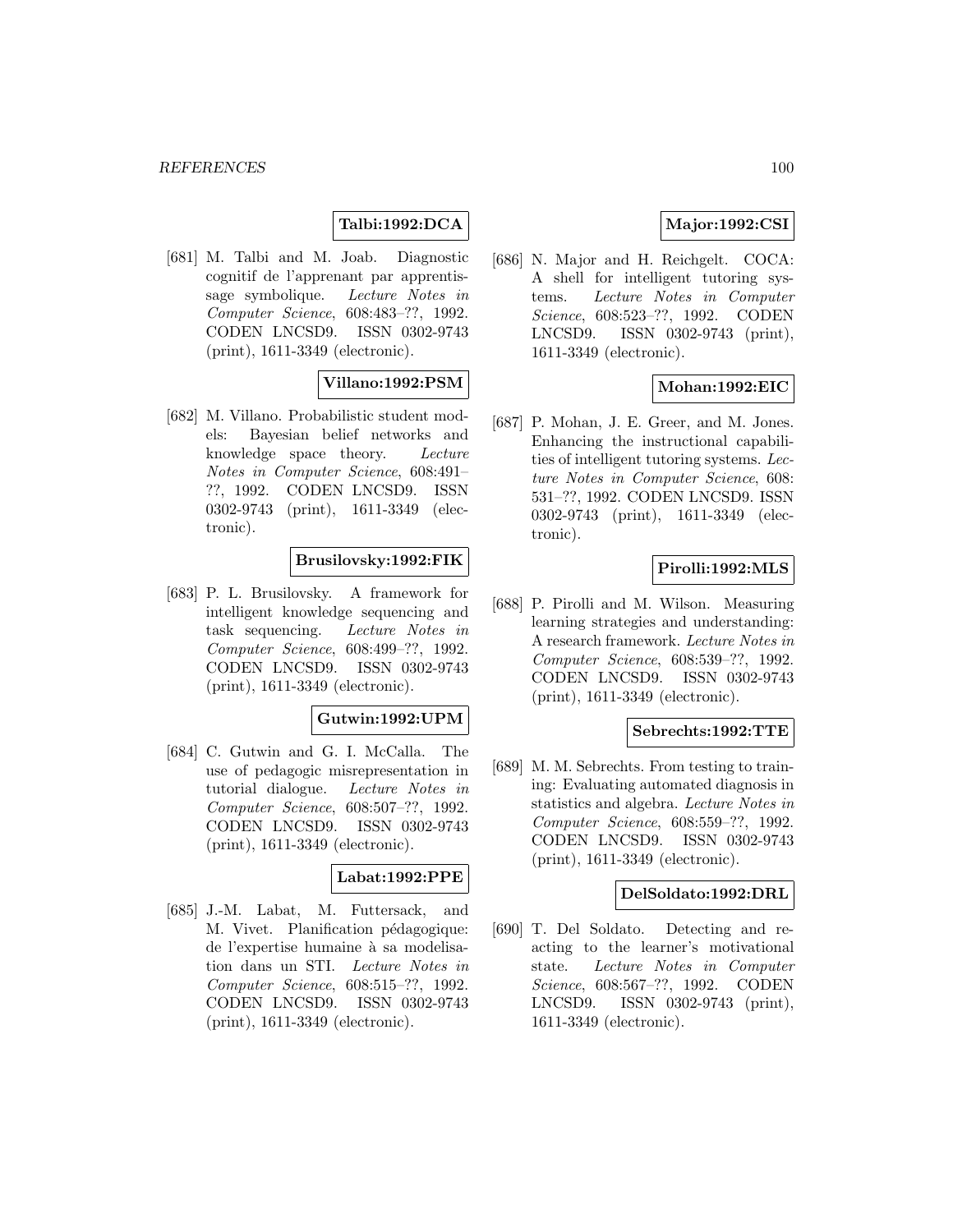## **Aleven:1992:AGE**

[691] V. Aleven and K. D. Ashley. Automated generation of examples for a tutorial in case-based argumentation. Lecture Notes in Computer Science, 608:575–??, 1992. CODEN LNCSD9. ISSN 0302-9743 (print), 1611-3349 (electronic).

# **Anjaneyulu:1992:ADF**

[692] K. S. R. Anjaneyulu and J. R. Anderson. The advantages of data flow diagrams for beginning programming. Lecture Notes in Computer Science, 608: 585–??, 1992. CODEN LNCSD9. ISSN 0302-9743 (print), 1611-3349 (electronic).

## **Murray:1992:TTP**

[693] T. Murray and B. P. Woolf. Tools for teacher participation in ITS design. Lecture Notes in Computer Science, 608:593–??, 1992. CODEN LNCSD9. ISSN 0302-9743 (print), 1611-3349 (electronic).

## **Valley:1992:EES**

[694] K. Valley. Explanation in expert system shells: A tool for exploration and learning. Lecture Notes in Computer Science, 608:601–??, 1992. CODEN LNCSD9. ISSN 0302-9743 (print), 1611-3349 (electronic).

## **Bell:1992:ITD**

[695] B. L. Bell and R. G. Feifer. Intelligent tutoring with dumb software. Lecture Notes in Computer Science, 608:615– ??, 1992. CODEN LNCSD9. ISSN 0302-9743 (print), 1611-3349 (electronic).

## **Gutstein:1992:UET**

[696] E. Gutstein. Using expert tutor knowledge to design a self-improving intelligent tutoring system. Lecture Notes in Computer Science, 608:625–??, 1992. CODEN LNCSD9. ISSN 0302-9743 (print), 1611-3349 (electronic).

## **Winkels:1992:MEE**

[697] R. Winkels and J. Breuker. Modeling expertise for educational purposes. Lecture Notes in Computer Science, 608:633–??, 1992. CODEN LNCSD9. ISSN 0302-9743 (print), 1611-3349 (electronic).

## **Chan:1992:DLC**

[698] T.-W. Chan, I.-L. Chung, R.-G. Ho, W.-J. Hou, and G.-L. Lin. Distributed learning companion system: WEST revisited. Lecture Notes in Computer Science, 608:643–??, 1992. CODEN LNCSD9. ISSN 0302-9743 (print), 1611-3349 (electronic).

### **Dillenbourg:1992:PPH**

[699] P. Dillenbourg and J. A. Self. People power: A human-computer collaborative learning system. Lecture Notes in Computer Science, 608:651–??, 1992. CODEN LNCSD9. ISSN 0302-9743 (print), 1611-3349 (electronic).

#### **Diaz-Ilarraza:1992:UMA**

[700] A. Diaz-Ilarraza, J. A. Elorriaga, I. Fernandez-Castro, J. Gutierrez-Serrano, and J. A. Vadillo-Zorita. User modeling and architecture in industrial ITSs. Lecture Notes in Computer Science, 608:661–??, 1992. CODEN LNCSD9. ISSN 0302-9743 (print), 1611-3349 (electronic).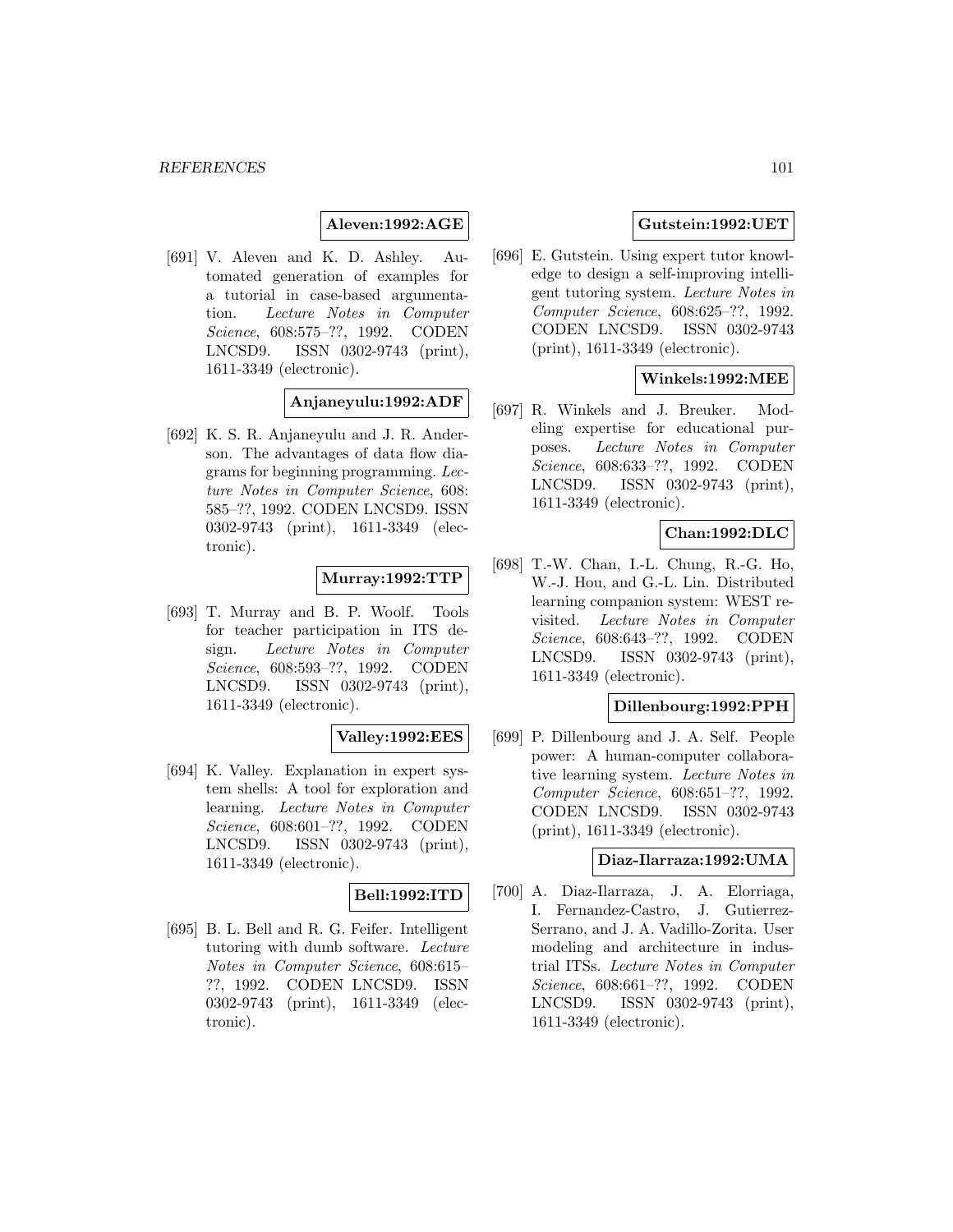# **Eggert:1992:CCL**

[701] A. A. Eggert, C. H. Middlecamp, and A. T. Jacob. CHEMPROF: The chemical literacy problem. Lecture Notes in Computer Science, 608:669–??, 1992. CODEN LNCSD9. ISSN 0302-9743 (print), 1611-3349 (electronic).

# **McKendree:1992:GTQ**

[702] J. McKendree, B. Radlinski, and M. E. Atwood. The Grace Tutor: A qualified success. Lecture Notes in Computer Science, 608:677–??, 1992. CODEN LNCSD9. ISSN 0302-9743 (print), 1611-3349 (electronic).

## **Best:1992:EBR**

[703] E. Best. Esprit basic research action 3148 DEMON (design methods based on nets) — aims, scope and achievements. Lecture Notes in Computer Science, 609:1–??, 1992. CODEN LNCSD9. ISSN 0302-9743 (print), 1611-3349 (electronic).

#### **Best:1992:BCN**

[704] E. Best, R. Devillers, and J. G. Hall. The box calculus: a new causal algebra with multi-label communication. Lecture Notes in Computer Science, 609: 21–??, 1992. CODEN LNCSD9. ISSN 0302-9743 (print), 1611-3349 (electronic).

## **Broy:1992:MFM**

[705] M. Broy and Th. Streicher. Modular functional modelling of Petri nets with individual tokens. Lecture Notes in Computer Science, 609:70–??, 1992. CODEN LNCSD9. ISSN 0302-9743 (print), 1611-3349 (electronic).

## **Czaja:1992:ISA**

[706] I. Czaja, R. J. van Glabbeek, and U. Goltz. Interleaving semantics and action refinement with atomic choice. Lecture Notes in Computer Science, 609:89–??, 1992. CODEN LNCSD9. ISSN 0302-9743 (print), 1611-3349 (electronic).

# **Devillers:1992:MPS**

[707] R. Devillers. Maximality preservation and the ST-idea for action refinements. Lecture Notes in Computer Science, 609:108–??, 1992. CODEN LNCSD9. ISSN 0302-9743 (print), 1611-3349 (electronic).

## **Fanchon:1992:FNM**

[708] J. Fanchon. A fifo-net model for processes with asynchronous communication. Lecture Notes in Computer Science, 609:152–??, 1992. CODEN LNCSD9. ISSN 0302-9743 (print), 1611-3349 (electronic).

## **Hopkins:1992:BNA**

[709] R. Hopkins, J. Hall, and O. Botti. A basic-net algebra for program semantics and its application to OC-CAM. Lecture Notes in Computer Science, 609:179–??, 1992. CODEN LNCSD9. ISSN 0302-9743 (print), 1611-3349 (electronic).

## **Keesmaat:1992:EVS**

[710] N. W. Keesmaat and H. C. M. Kleijn. The effect of vector synchronization: residue and loss. Lecture Notes in Computer Science, 609:215–??, 1992. CODEN LNCSD9. ISSN 0302-9743 (print), 1611-3349 (electronic).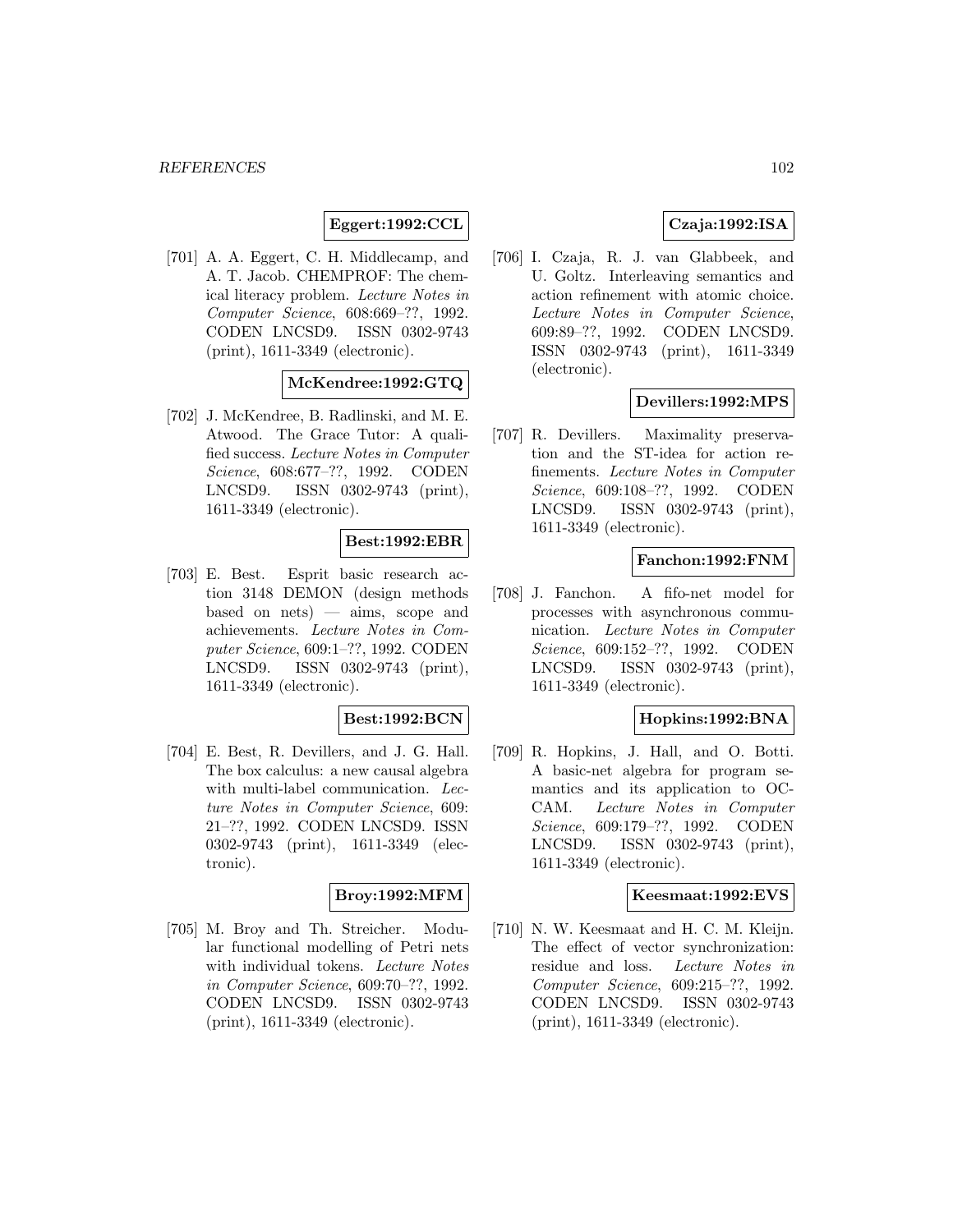## **Koutny:1992:MSD**

[711] M. Koutny. Modelling systems with dynamic priorities. Lecture Notes in Computer Science, 609:251–??, 1992. CODEN LNCSD9. ISSN 0302-9743 (print), 1611-3349 (electronic).

## **Rozoy:1992:DLM**

[712] B. Rozoy. On distributed languages and models for concurrency. Lecture Notes in Computer Science, 609:267– ??, 1992. CODEN LNCSD9. ISSN 0302-9743 (print), 1611-3349 (electronic).

# **Vogler:1992:PWV**

[713] W. Vogler. Partial words versus processes: a short comparison. Lecture Notes in Computer Science, 609:292– ??, 1992. CODEN LNCSD9. ISSN 0302-9743 (print), 1611-3349 (electronic).

## **Bernardinello:1992:SBN**

[714] L. Bernardinello and F. De Cindio. A survey of basic net models and modular net classes. Lecture Notes in Computer Science, 609:304–??, 1992. CODEN LNCSD9. ISSN 0302-9743 (print), 1611-3349 (electronic).

#### **Campos:1992:STP**

[715] J. Campos and M. Silva. Structural techniques and performance bounds of stochastic Petri net models. Lecture Notes in Computer Science, 609:352– ??, 1992. CODEN LNCSD9. ISSN 0302-9743 (print), 1611-3349 (electronic).

## **Gastin:1992:SRL**

[716] P. Gastin and A. Petit. A survey of recognizable languages with infinite traces. Lecture Notes in Computer Science, 609:392–??, 1992. CODEN LNCSD9. ISSN 0302-9743 (print), 1611-3349 (electronic).

## **Pomello:1992:SEN**

[717] L. Pomello, G. Rozenberg, and C. Simone. A survey of equivalence notions for net based systems. Lecture Notes in Computer Science, 609:410–??, 1992. CODEN LNCSD9. ISSN 0302-9743 (print), 1611-3349 (electronic).

### **vonMartial:1992:CPA**

[718] F. (Frank) von Martial. Coordinating plans of autonomous agents, volume 610 of Lecture Notes in Artificial Intelligence and Lecture Notes in Computer Science. Springer-Verlag Inc., New York, NY, USA, 1992. CODEN LNCSD9. ISBN 0-387-55615-X (New York), 3-540-55615-X (Berlin). ISSN 0302-9743 (print), 1611-3349 (electronic). xii + 246 pp. LCCN  $Q337$ .M36 1992.

#### **Papazoglou:1992:ING**

[719] M. P. Papazoglou and J. Zeleznikow. Introduction: The next generation of information systems — from intelligence to distribution and cooperation. Lecture Notes in Computer Science, 611:1–??, 1992. CODEN LNCSD9. ISSN 0302-9743 (print), 1611-3349 (electronic).

## **Danforth:1992:DOM**

[720] S. Danforth and E. Simon. A data and operation model for advanced data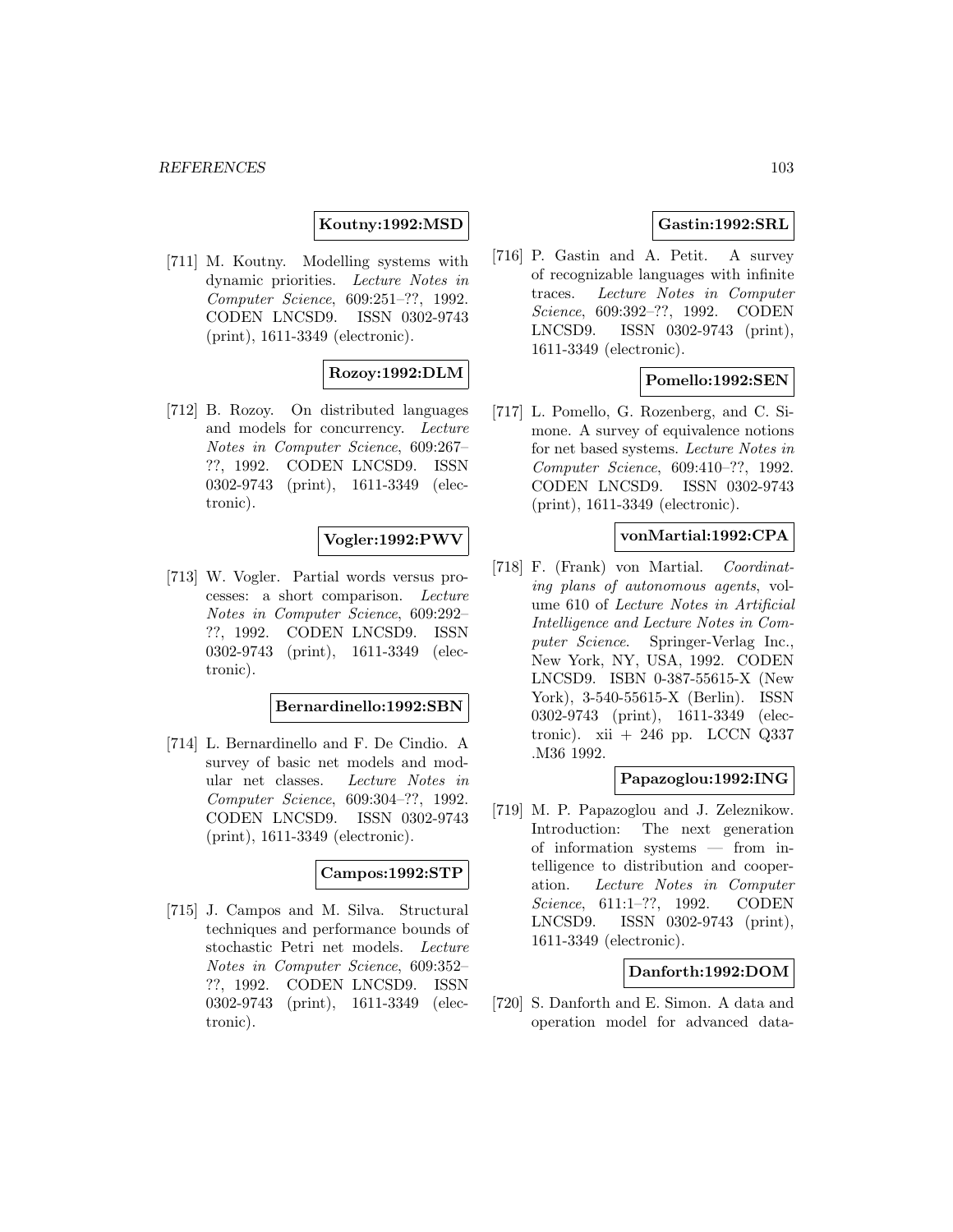base systems. Lecture Notes in Computer Science, 611:9–??, 1992. CODEN LNCSD9. ISSN 0302-9743 (print), 1611-3349 (electronic).

## **George:1992:OOD**

[721] R. George, B. P. Buckles, and F. E. Petry. An object-oriented data model to represent uncertainty in coupled artificial intelligence-database systems. Lecture Notes in Computer Science, 611:37–??, 1992. CODEN LNCSD9. ISSN 0302-9743 (print), 1611-3349 (electronic).

# **Jelly:1992:CAD**

[722] I. E. Jelly and J. P. Gray. Common architectures for databases and knowledge-based systems. Lecture Notes in Computer Science, 611:49–??, 1992. CODEN LNCSD9. ISSN 0302- 9743 (print), 1611-3349 (electronic).

#### **Debenham:1992:CMK**

[723] J. Debenham. The construction of maintainable knowledge bases. Lecture Notes in Computer Science, 611:58–??, 1992. CODEN LNCSD9. ISSN 0302- 9743 (print), 1611-3349 (electronic).

# **Yuen:1992:AQR**

[724] H. S. Yuen, S. Ho, and J. Zeleznikow. Adding qualitative reasoning to an organizational database for management decision support. Lecture Notes in Computer Science, 611:79–??, 1992. CODEN LNCSD9. ISSN 0302-9743 (print), 1611-3349 (electronic).

## **Stolze:1992:BHC**

[725] M. Stolze, M. Gutknecht, and R. Pfeifer. Building human-centred intelligent cooperative information systems with IKEA. Lecture Notes in Computer Science, 611:104–??, 1992. CODEN LNCSD9. ISSN 0302-9743 (print), 1611-3349 (electronic).

## **Richards:1992:DOQ**

[726] T. Richards and L. Richards. Database organization for qualitative analysis: The NUDIST system. Lecture Notes in Computer Science, 611:116–??, 1992. CODEN LNCSD9. ISSN 0302-9743 (print), 1611-3349 (electronic).

### **Bland:1992:UPE**

[727] R. Bland, J. Cowie, T. Kane, C. Rattray, and I. Wilson. Using a Prolog engine to integrate multiple knowledge sources: The KCM/ help-desk project. Lecture Notes in Computer Science, 611:134–??, 1992. CODEN LNCSD9. ISSN 0302-9743 (print), 1611-3349 (electronic).

#### **Marinos:1992:ROT**

[728] L. Marinos and R. A. Smit. From relations to objects: A translation methodology for an object-oriented frontend to RDBMSs. Lecture Notes in Computer Science, 611:148–??, 1992. CODEN LNCSD9. ISSN 0302-9743 (print), 1611-3349 (electronic).

## **Vittal:1992:FCA**

[729] J. Vittal, B. Silver, W. Frawley, G. Iba, T. Fawcett, S. Dusseault, and J. Doleac. A framework for cooperative adaptable information systems. Lecture Notes in Computer Science, 611:169–??, 1992. CODEN LNCSD9. ISSN 0302-9743 (print), 1611-3349 (electronic).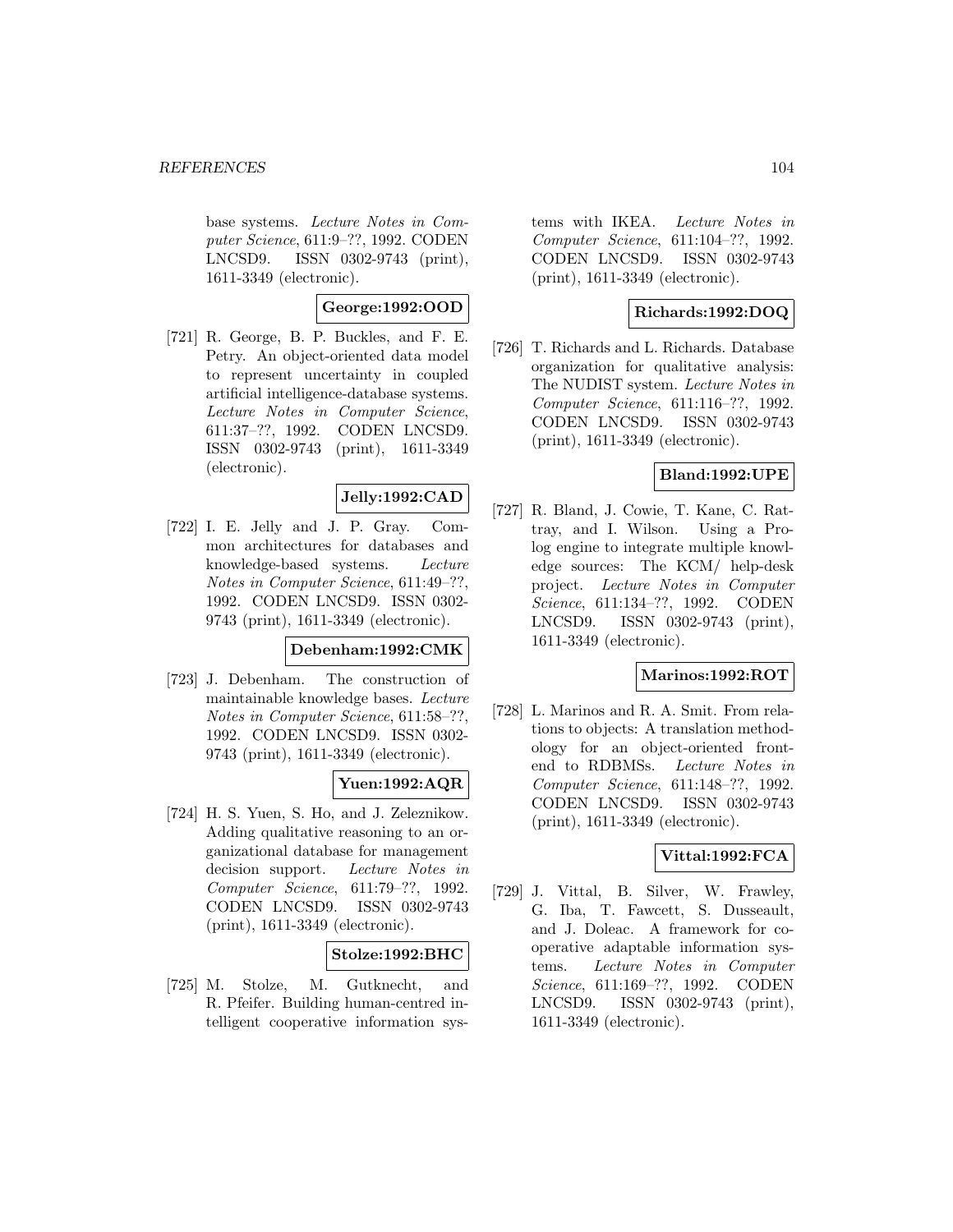# **Kirn:1992:PSF**

[730] S. Kirn, A. Scherer, and G. Schlageter. Problem solving in federative environments: The FRESCO concept of cooperative agents. Lecture Notes in Computer Science, 611:185–??, 1992. CODEN LNCSD9. ISSN 0302-9743 (print), 1611-3349 (electronic).

# **Bernus:1992:HDI**

[731] P. Bernus. Heterogeneous database integration architecture based on a conversation theoretic skeleton. Lecture Notes in Computer Science, 611:204– ??, 1992. CODEN LNCSD9. ISSN 0302-9743 (print), 1611-3349 (electronic).

## **Laufmann:1992:CGD**

[732] S. C. Laufmann. Coarse-grained distributed agents for transparent access to remote systems. Lecture Notes in Computer Science, 611:223–??, 1992. CODEN LNCSD9. ISSN 0302-9743 (print), 1611-3349 (electronic).

## **Weber:1992:FCI**

[733] J. C. Weber. A forward-chaining information framework. Lecture Notes in Computer Science, 611:238–??, 1992. CODEN LNCSD9. ISSN 0302-9743 (print), 1611-3349 (electronic).

#### **Werkman:1992:UNC**

[734] K. J. Werkman. Using negotiation and coordination in multi-agent intelligent cooperative information systems. Lecture Notes in Computer Science, 611:251–??, 1992. CODEN LNCSD9. ISSN 0302-9743 (print), 1611-3349 (electronic).

# **Tsai:1992:DCA**

[735] J. J.-P. Tsai and R.-Y. Sheu. A distributed cooperative agents architecture for software development. Lecture Notes in Computer Science, 611:271– ??, 1992. CODEN LNCSD9. ISSN 0302-9743 (print), 1611-3349 (electronic).

### **Karagiannis:1992:KSL**

[736] D. Karagiannis, F. J. Kurfeb, and H.- W. Schmidt. Knowledge selection in large knowledge bases. Lecture Notes in Computer Science, 611:291–??, 1992. CODEN LNCSD9. ISSN 0302-9743 (print), 1611-3349 (electronic).

## **Nierstrasz:1992:TOC**

[737] Oscar Nierstrasz. Towards an object calculus. Lecture Notes in Computer Science, 612:1–??, 1992. CODEN LNCSD9. ISSN 0302-9743 (print), 1611-3349 (electronic).

#### **Honda:1992:ACS**

[738] Kohei Honda and Mario Tokoro. On asynchronous communication semantics. Lecture Notes in Computer Science, 612:21–??, 1992. CODEN LNCSD9. ISSN 0302-9743 (print), 1611-3349 (electronic).

## **Papthomas:1992:UFP**

[739] Michael Papthomas. A unifying framework for process calculus semantics of concurrent object-oriented languages. Lecture Notes in Computer Science, 612:53–??, 1992. CODEN LNCSD9. ISSN 0302-9743 (print), 1611-3349 (electronic).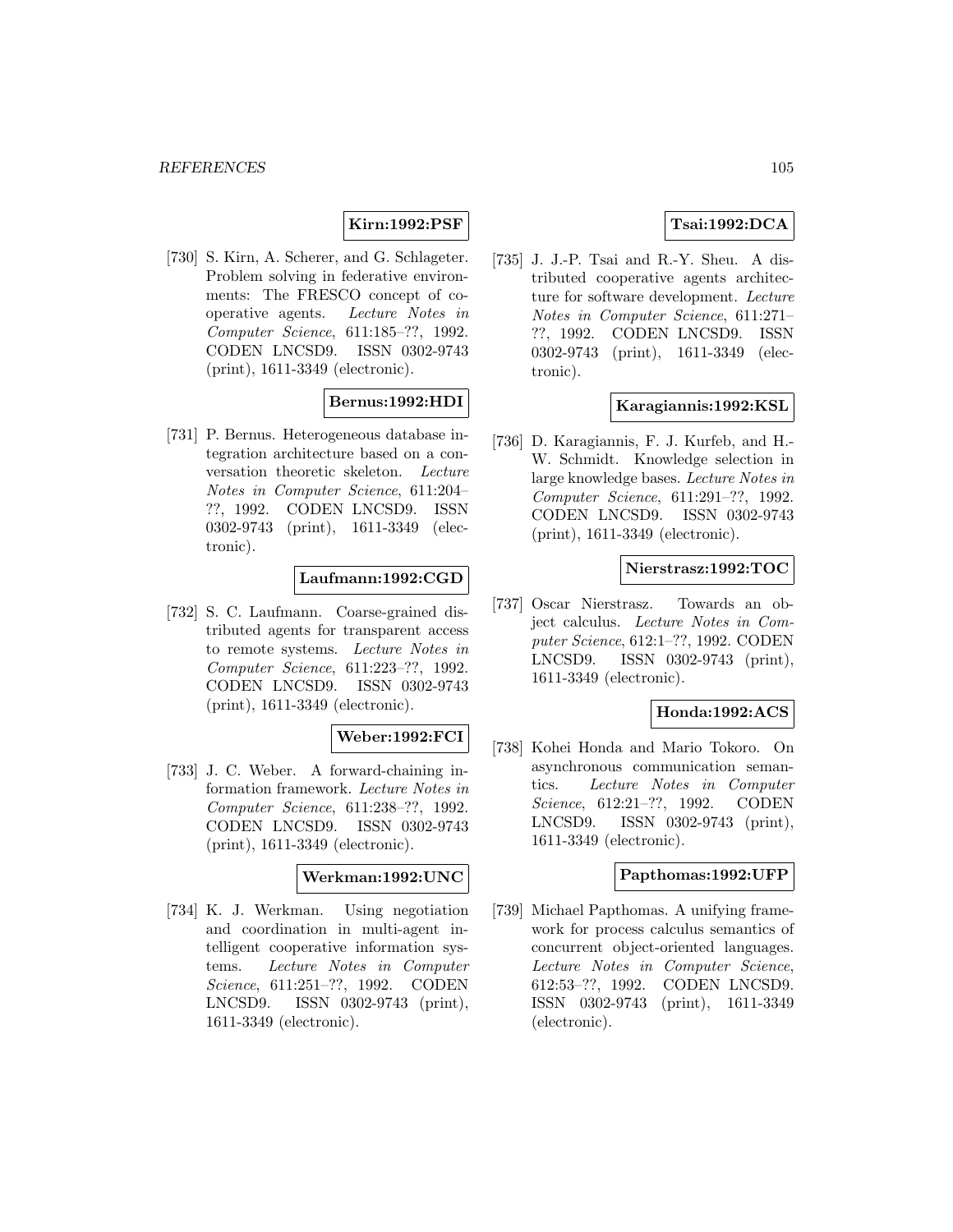## **Wolfram:1992:SSF**

[740] D. A. Wolfram and Joseph A. Goguen. A sheaf semantics for FOOPS expressions. Lecture Notes in Computer Science, 612:81–??, 1992. CODEN LNCSD9. ISSN 0302-9743 (print), 1611-3349 (electronic).

## **Shibayama:1992:SLO**

[741] Etsuya Shibayama. Semantic layers of object-based concurrent computing. Lecture Notes in Computer Science, 612:99–??, 1992. CODEN LNCSD9. ISSN 0302-9743 (print), 1611-3349 (electronic).

### **America:1992:FTP**

[742] Pierre America. Formal techniques for parallel object-oriented languages. Lecture Notes in Computer Science, 612: 119–??, 1992. CODEN LNCSD9. ISSN 0302-9743 (print), 1611-3349 (electronic).

#### **Vasconcelos:1992:TSA**

[743] Vasco Vasconcelos and Mario Tokoro. Traces semantics for actor systems. Lecture Notes in Computer Science, 612:141–??, 1992. CODEN LNCSD9. ISSN 0302-9743 (print), 1611-3349 (electronic).

## **Andreoli:1992:DPM**

[744] Jean-Marc Andreoli, Remo Pareschi, and Marc Bourgois. Dynamic programming as multiagent programming. Lecture Notes in Computer Science, 612: 163–??, 1992. CODEN LNCSD9. ISSN 0302-9743 (print), 1611-3349 (electronic).

## **McHale:1992:SP**

[745] Ciaran McHale, Bridget Walsh, Sean Baker, and Alexis Donnelly. Scheduling predicates. Lecture Notes in Computer Science, 612:177–??, 1992. CODEN LNCSD9. ISSN 0302-9743 (print), 1611-3349 (electronic).

## **Saleh:1992:CCM**

[746] Hayssam Saleh and Philippe Gautron. A concurrency control mechanism for C++ objects. Lecture Notes in Computer Science, 612:195–??, 1992. CODEN LNCSD9. ISSN 0302-9743 (print), 1611-3349 (electronic).

#### **Matsuoka:1992:OOC**

[747] Satoshi Matsuoka, Takuo Watanabe, Yuuji Ichisugi, and Akinori Yonezawa. Object-oriented concurrent reflective architectures. Lecture Notes in Computer Science, 612:211–??, 1992. CO-DEN LNCSD9. ISSN 0302-9743 (print), 1611-3349 (electronic).

#### **Hartmann:1992:ADD**

[748] Thorsten Hartmann and Ralf Jungclaus. Abstract description of distributed object systems. Lecture Notes in Computer Science, 612:227– ??, 1992. CODEN LNCSD9. ISSN 0302-9743 (print), 1611-3349 (electronic).

#### **Wegner:1992:DIO**

[749] Peter Wegner. Design issues for objectbased concurrency. Lecture Notes in Computer Science, 612:245–??, 1992. CODEN LNCSD9. ISSN 0302-9743 (print), 1611-3349 (electronic).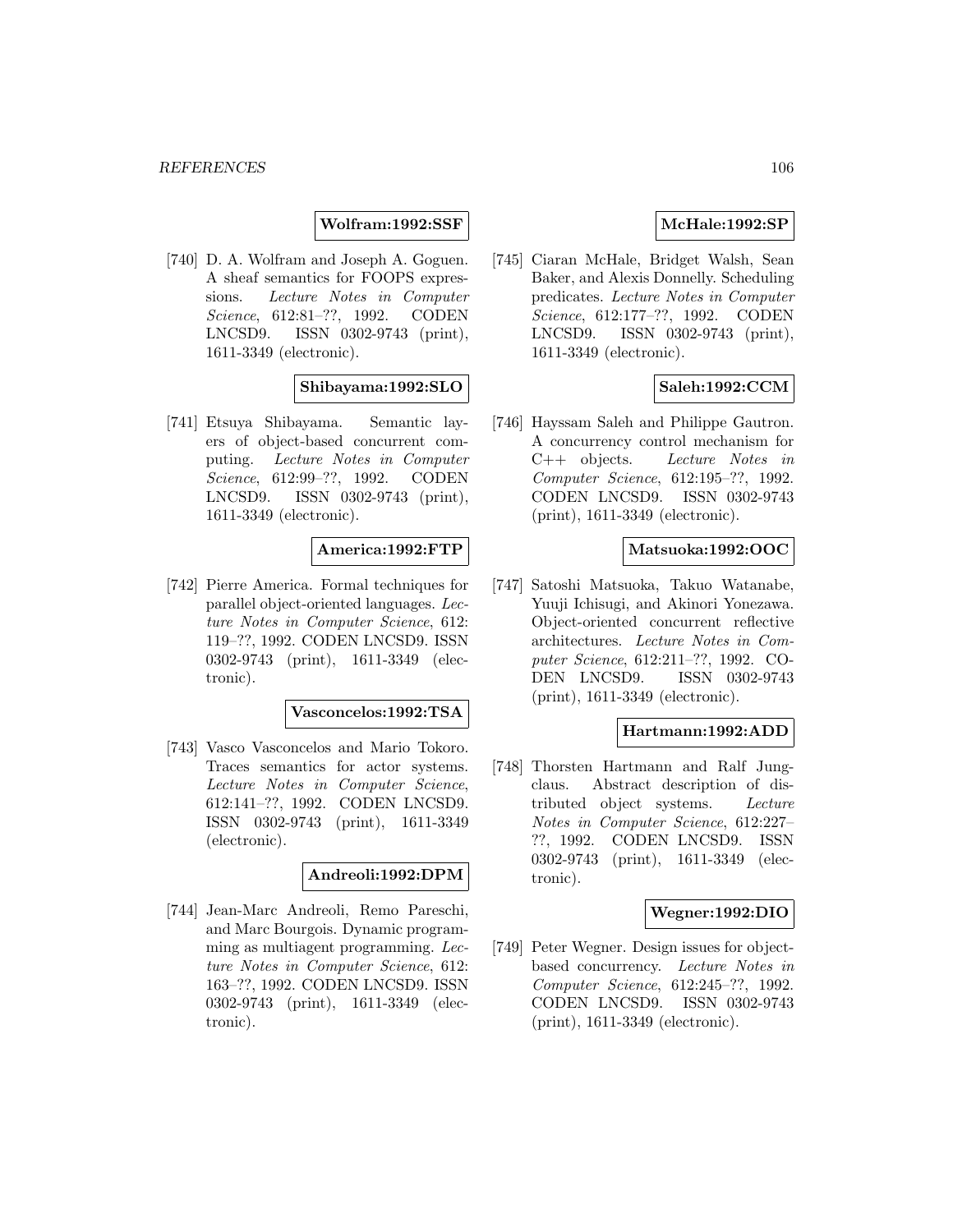**Anonymous:1992:PWO**

[750] Anonymous. Panel: What is an object? Lecture Notes in Computer Science, 612:257–??, 1992. CODEN LNCSD9. ISSN 0302-9743 (print), 1611-3349 (electronic).

## **Kurtz:1992:CFS**

[751] Stuart A. Kurtz, John C. Mitchell, and Michael J. O'Donnell. Connecting formal semantics to constructive intuitions. Lecture Notes in Computer Science, 613:1–??, 1992. CODEN LNCSD9. ISSN 0302-9743 (print), 1611-3349 (electronic).

## **Lipton:1992:KSD**

[752] James Lipton. Kripke semantics for dependent type theory and realizability interpretations. Lecture Notes in Computer Science, 613:22–??, 1992. CODEN LNCSD9. ISSN 0302-9743 (print), 1611-3349 (electronic).

## **Smith:1992:RSC**

[753] Scott F. Smith. Reflective semantics of constructive type theory: Preliminary report. Lecture Notes in Computer Science, 613:33–??, 1992. CODEN LNCSD9. ISSN 0302-9743 (print), 1611-3349 (electronic).

#### **Thompson:1992:SNM**

[754] Simon Thompson. Are subsets necessary in Martin-Löf type theory? Lecture Notes in Computer Science, 613: 46–??, 1992. CODEN LNCSD9. ISSN 0302-9743 (print), 1611-3349 (electronic).

# **Jianguo:1992:DTB**

[755] Lu Jianguo and Xu Jiafu. Development transformation based on higher order type theory. Lecture Notes in Computer Science, 613:58–??, 1992. CODEN LNCSD9. ISSN 0302-9743 (print), 1611-3349 (electronic).

## **Murthy:1992:CPP**

[756] Chetan R. Murthy. Classical proofs as programs: How, what, and why. Lecture Notes in Computer Science, 613: 71–??, 1992. CODEN LNCSD9. ISSN 0302-9743 (print), 1611-3349 (electronic).

## **Napierala:1992:CTT**

[757] Maria Napierala. Classical type theory. Lecture Notes in Computer Science, 613:89–??, 1992. CODEN LNCSD9. ISSN 0302-9743 (print), 1611-3349 (electronic).

## **Yong:1992:ACC**

[758] Sun Yong. Axiomatization of calculus of constructions. Lecture Notes in Computer Science, 613:108–??, 1992. CODEN LNCSD9. ISSN 0302-9743 (print), 1611-3349 (electronic).

## **Swarup:1992:LVA**

[759] Vipin Swarup and Uday S. Reddy. A logical view of assignments. Lecture Notes in Computer Science, 613:131– ??, 1992. CODEN LNCSD9. ISSN 0302-9743 (print), 1611-3349 (electronic).

## **Fellows:1992:CIG**

[760] Michael R. Fellows and Michael A. Langston. Constructivity issues in graph algorithms. Lecture Notes in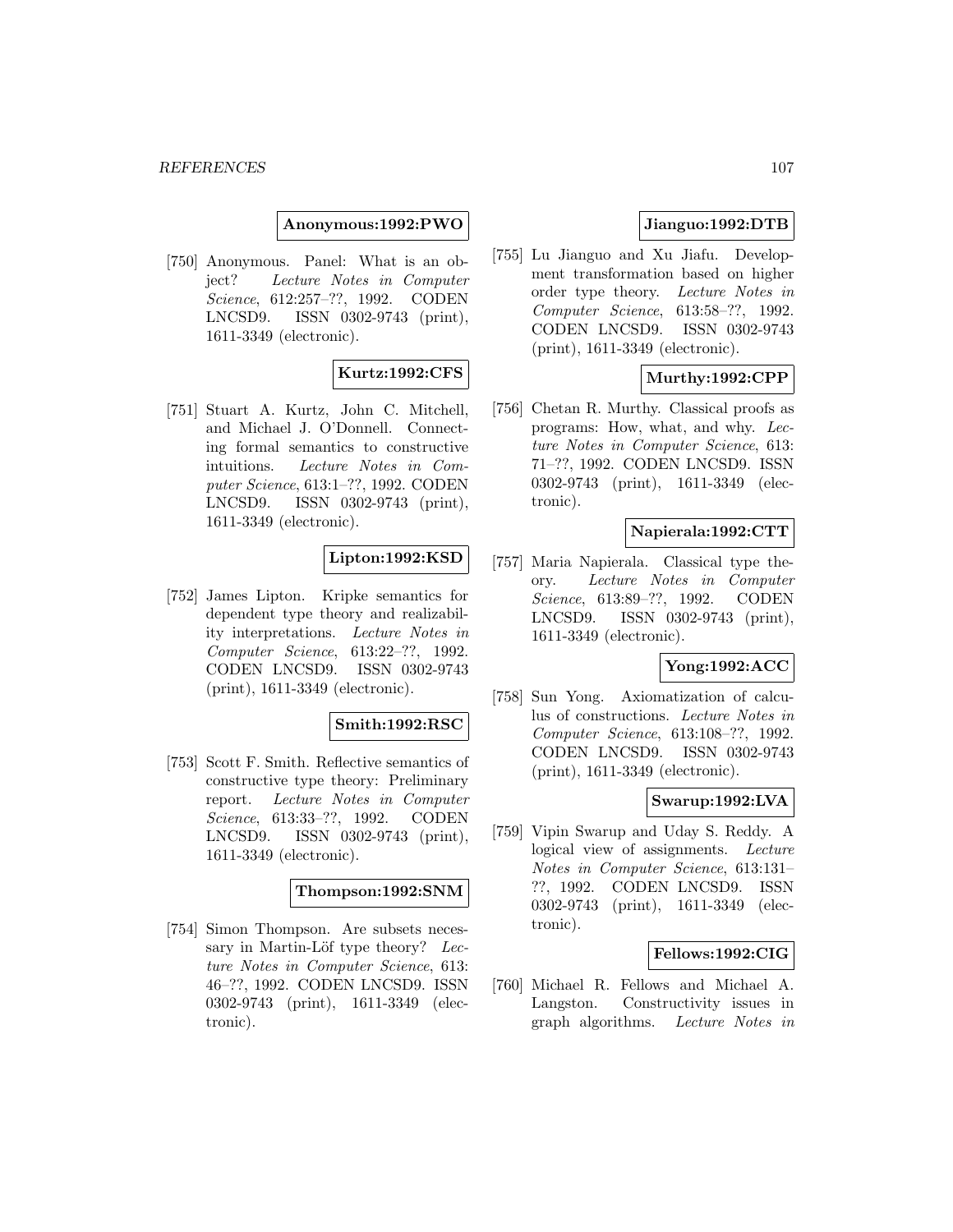Computer Science, 613:150–??, 1992. CODEN LNCSD9. ISSN 0302-9743 (print), 1611-3349 (electronic).

**Coquand:1992:CTC**

[761] Thierry Coquand. Constructive topology and combinatorics. Lecture Notes in Computer Science, 613:159– ??, 1992. CODEN LNCSD9. ISSN 0302-9743 (print), 1611-3349 (electronic).

## **Chirimar:1992:ICR**

[762] Jawahar Chirimar and Douglas J. Howe. Implementing constructive real analysis: Preliminary report. Lecture Notes in Computer Science, 613:165– ??, 1992. CODEN LNCSD9. ISSN 0302-9743 (print), 1611-3349 (electronic).

## **Tucker:1992:ESS**

[763] J. V. Tucker and J. I. Zucker. Examples of semicomputable sets of real and complex numbers. Lecture Notes in Computer Science, 613:179–??, 1992. CODEN LNCSD9. ISSN 0302-9743 (print), 1611-3349 (electronic).

# **Greenleaf:1992:BME**

[764] Newcomb Greenleaf. Bringing mathematics education into the algorithmic age. Lecture Notes in Computer Science, 613:199–??, 1992. CODEN LNCSD9. ISSN 0302-9743 (print), 1611-3349 (electronic).

## **Myers:1992:TSC**

[765] J. Paul Myers and Ronald E. Prather. The type structure of CAT. Lecture Notes in Computer Science, 613:218– ??, 1992. CODEN LNCSD9. ISSN

0302-9743 (print), 1611-3349 (electronic).

## **Weihrauch:1992:SPA**

[766] Klaus Weihrauch and P. Krolak. A simple and powerful approach for studying constructivity, computability, and complexity. Lecture Notes in Computer Science, 613:228–??, 1992. CODEN LNCSD9. ISSN 0302-9743 (print), 1611-3349 (electronic).

# **Hanko:1992:WST**

[767] J. G. Hanko, E. M. Kuerner, J. D. Northcutt, and G. A. Wall. Workstation support for time-critical applications. Lecture Notes in Computer Science, 614:4–??, 1992. CODEN LNCSD9. ISSN 0302-9743 (print), 1611-3349 (electronic).

# **Jeffay:1992:KSL**

[768] K. Jeffay, D. L. Stone, and F. D. Smith. Kernel support for live digital audio and video. Lecture Notes in Computer Science, 614:10–??, 1992. CODEN LNCSD9. ISSN 0302-9743 (print), 1611-3349 (electronic).

# **Mercer:1992:PCP**

[769] C. W. Mercer and H. Tokuda. Priority consistency in protocol architectures. Lecture Notes in Computer Science, 614:22–??, 1992. CODEN LNCSD9. ISSN 0302-9743 (print), 1611-3349 (electronic).

## **Hehmann:1992:IHA**

[770] D. Hehmann, R. G. Herrtwich, W. Schulz, T. Schutt, and R. Steinmetz. Implementing HeiTS architecture and implementation strategy of the Heidelberg High-Speed Transport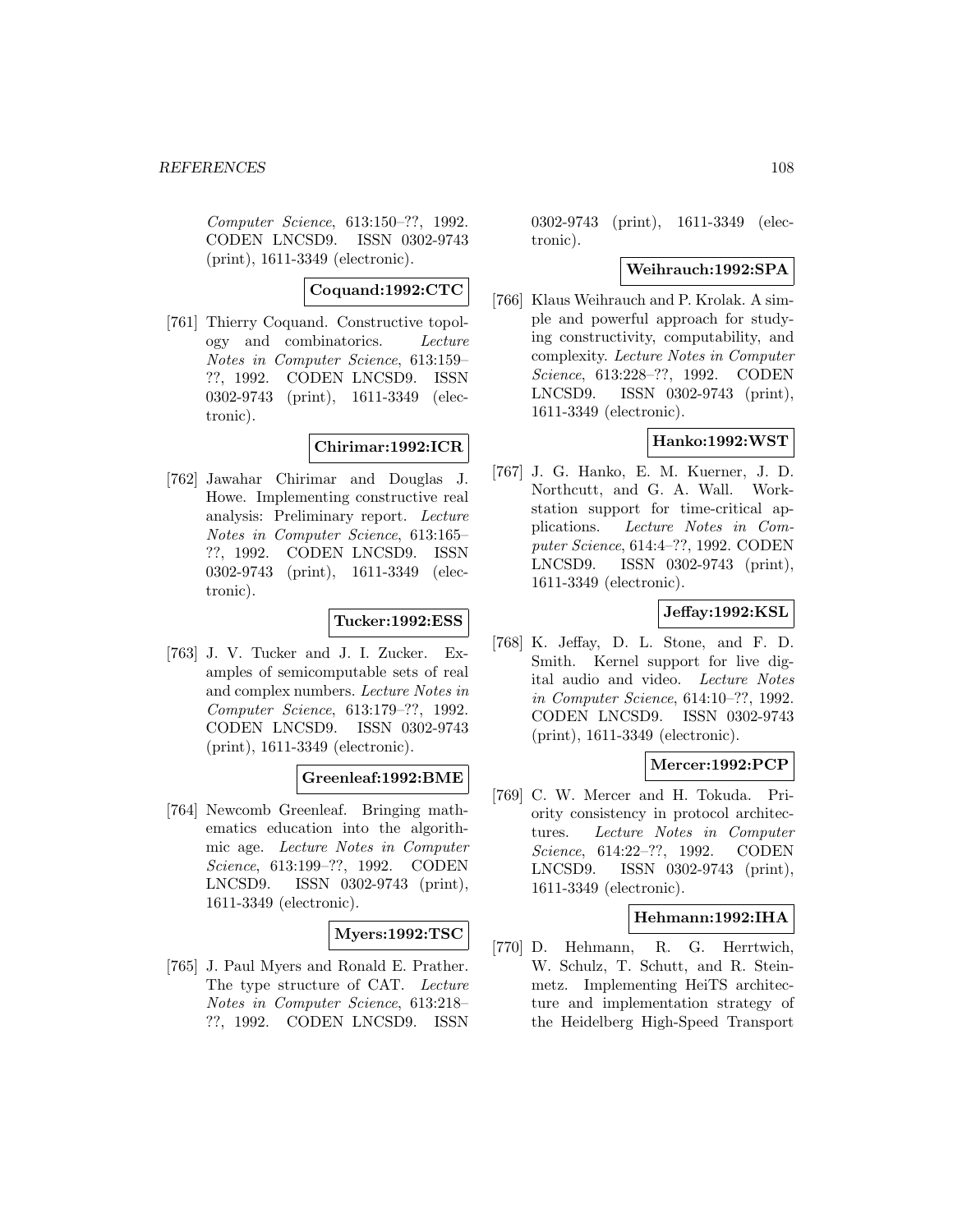System. Lecture Notes in Computer Science, 614:33–??, 1992. CODEN LNCSD9. ISSN 0302-9743 (print), 1611-3349 (electronic).

## **Coulson:1992:PSD**

[771] G. Coulson, F. Garcia, D. Hutchison, and D. Shepherd. Protocol support for distributed multimedia applications. Lecture Notes in Computer Science, 614:45–??, 1992. CODEN LNCSD9. ISSN 0302-9743 (print), 1611-3349 (electronic).

### **Ruston:1992:ICT**

[772] L. Ruston, G. Blair, G. Coulson, and N. Davies. Integrating computing and telecommunications — A tale of two architectures. Lecture Notes in Computer Science, 614:57–??, 1992. CODEN LNCSD9. ISSN 0302-9743 (print), 1611-3349 (electronic).

# **Ferrari:1992:DAD**

[773] D. Ferrari. Design and applications of a delay jitter control scheme for packetswitching internetworks. Lecture Notes in Computer Science, 614:72–??, 1992. CODEN LNCSD9. ISSN 0302-9743 (print), 1611-3349 (electronic).

### **Almeida:1992:EES**

[774] N. Almeida, J. Cabral, and A. Alves. End-to-end synchronization in packetswitched networks. Lecture Notes in Computer Science, 614:84–??, 1992. CODEN LNCSD9. ISSN 0302-9743 (print), 1611-3349 (electronic).

**Leydekkers:1992:SMD**

[775] P. Leydekkers and B. Teunissen. Synchronization of multimedia data

streams in open distributed environments. Lecture Notes in Computer Science, 614:94–??, 1992. CODEN LNCSD9. ISSN 0302-9743 (print), 1611-3349 (electronic).

### **Bulterman:1992:MSU**

[776] D. C. A. Bulterman and R. van Liere. Multimedia synchronization and UNIX. Lecture Notes in Computer Science, 614:108–??, 1992. CODEN LNCSD9. ISSN 0302-9743 (print), 1611-3349 (electronic).

# **Little:1992:SBC**

[777] T. D. C. Little and A. Ghafoor. Scheduling of bandwidth-constrained multimedia traffic. Lecture Notes in Computer Science, 614:120–??, 1992. CODEN LNCSD9. ISSN 0302-9743 (print), 1611-3349 (electronic).

### **Hoepner:1992:PSM**

[778] P. Hoepner. Presentation scheduling of multimedia objects and its impact on network and operating system support. Lecture Notes in Computer Science, 614:132–??, 1992. CODEN LNCSD9. ISSN 0302-9743 (print), 1611-3349 (electronic).

### **Field:1992:ACN**

[779] B. Field and T. Znati. Alpha-channel — A network level abstraction to support real-time communication. Lecture Notes in Computer Science, 614:148– ??, 1992. CODEN LNCSD9. ISSN 0302-9743 (print), 1611-3349 (electronic).

#### **Banerjea:1992:RTC**

[780] A. Banerjea and B. A. Mah. The real-time channel administration pro-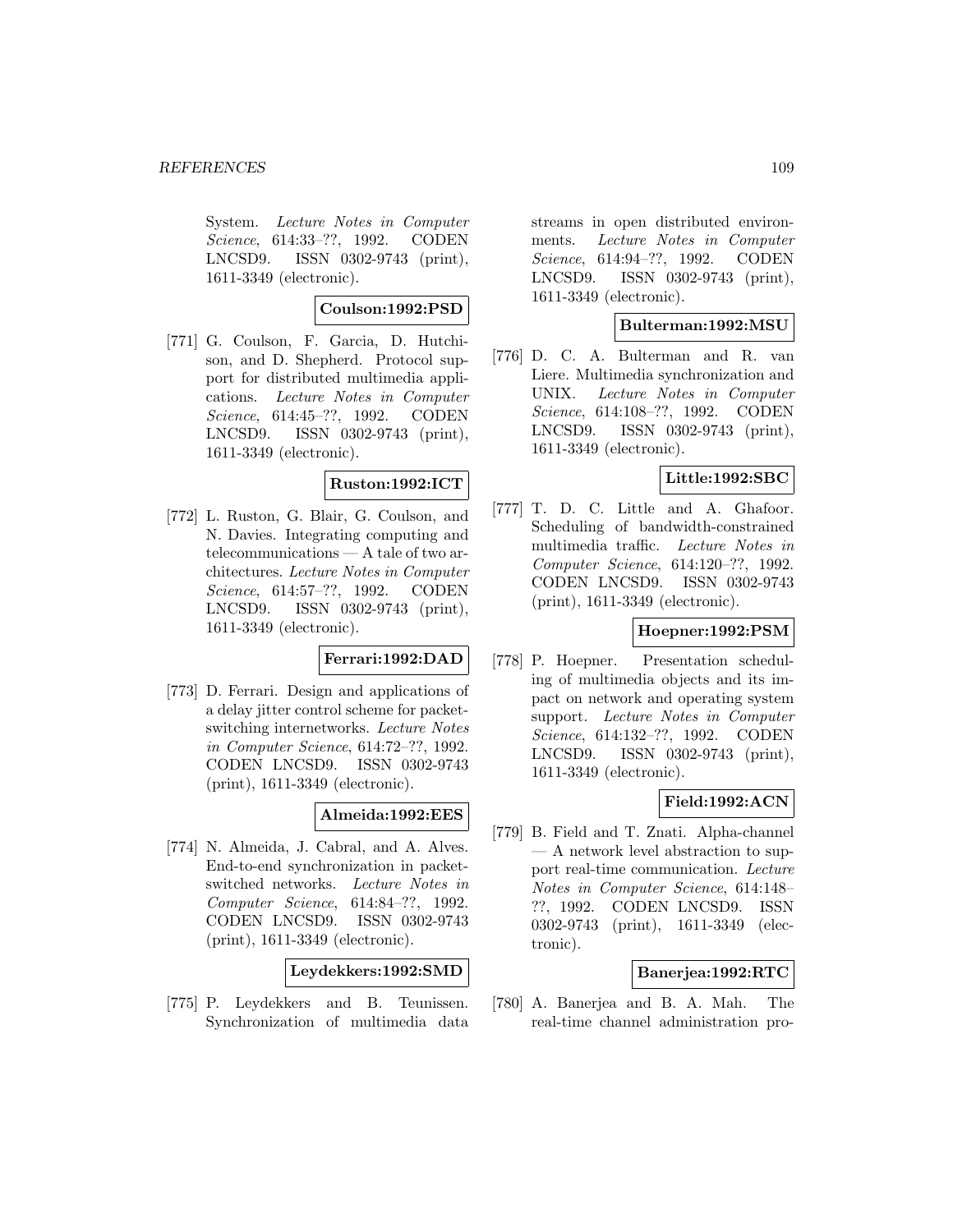#### *REFERENCES* 110

tocol. Lecture Notes in Computer Science, 614:160–??, 1992. CODEN LNCSD9. ISSN 0302-9743 (print), 1611-3349 (electronic).

## **Wolfinger:1992:CMD**

[781] B. Wolfinger and M. Moran. A continuous media data transport service and protocol for real-time communication in high-speed networks. Lecture Notes in Computer Science, 614:171– ??, 1992. CODEN LNCSD9. ISSN 0302-9743 (print), 1611-3349 (electronic).

## **Gusella:1992:DCM**

[782] R. Gusella and M. Maresca. Design considerations for a multimedia network distribution center. Lecture Notes in Computer Science, 614:185– ??, 1992. CODEN LNCSD9. ISSN 0302-9743 (print), 1611-3349 (electronic).

### **Stevens:1992:NGN**

[783] S. M. Stevens. Next generation network and operating system requirements for continuous time media. Lecture Notes in Computer Science, 614: 197–??, 1992. CODEN LNCSD9. ISSN 0302-9743 (print), 1611-3349 (electronic).

#### **Gutfreund:1992:DIB**

[784] S. Gutfreund, J. Diaz-Gonzalez, R. Sasnett, and V. Phuah. Dynamicity issues in broadband network computing. Lecture Notes in Computer Science, 614:209–??, 1992. CODEN LNCSD9. ISSN 0302-9743 (print), 1611-3349 (electronic).

## **Cordes:1992:MMS**

[785] R. Cordes, D. Wybranietz, and R. Vautz. Managing multimedia sessions on a private broadband communication system. Lecture Notes in Computer Science, 614:217–??, 1992. CODEN LNCSD9. ISSN 0302-9743 (print), 1611-3349 (electronic).

## **Anderson:1992:TSM**

[786] D. P. Anderson and P. Chan. Toolkit support for multiuser audio/video applications. Lecture Notes in Computer Science, 614:230–??, 1992. CODEN LNCSD9. ISSN 0302-9743 (print), 1611-3349 (electronic).

## **Northcutt:1992:SST**

[787] J. D. Northcutt and E. M. Kuerner. System support for time-critical applications. Lecture Notes in Computer Science, 614:242–??, 1992. CODEN LNCSD9. ISSN 0302-9743 (print), 1611-3349 (electronic).

### **Frey:1992:AFM**

[788] S. Frey and D. P. Ingold. An application framework for multimedia communication. Lecture Notes in Computer Science, 614:255–??, 1992. CODEN LNCSD9. ISSN 0302-9743 (print), 1611-3349 (electronic).

### **Gibbs:1992:PEM**

[789] S. Gibbs, C. Breiteneder, L. Dami, V. de Mey, and D. Tsichritzis. A programming environment for multimedia applications. Lecture Notes in Computer Science, 614:265–??, 1992. CODEN LNCSD9. ISSN 0302-9743 (print), 1611-3349 (electronic).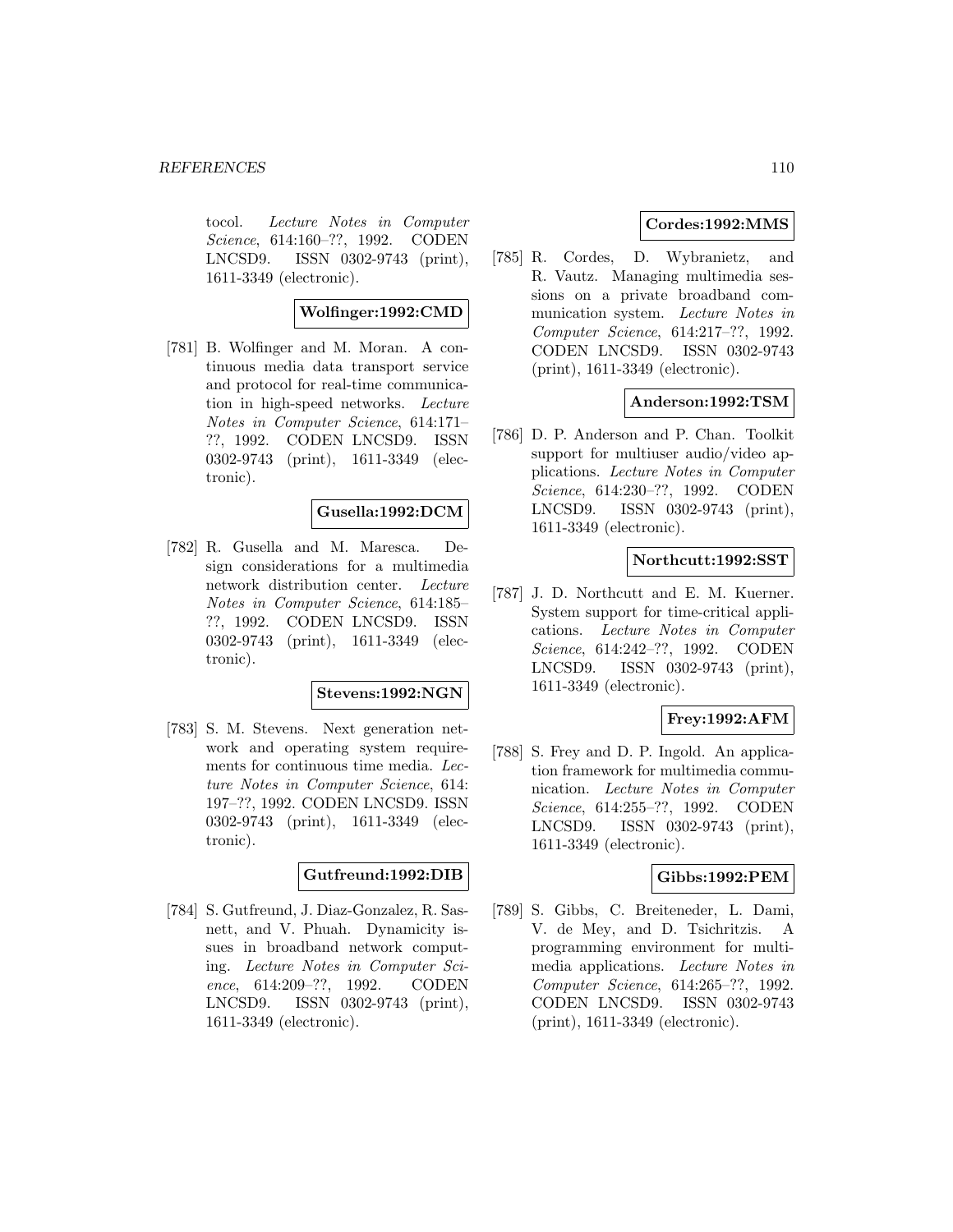### **Blakowski:1992:TSE**

[790] G. Blakowski, J. Hubel, and U. Langrehr. Tools for specifying and executing synchronized multimedia presentations. Lecture Notes in Computer Science, 614:271–??, 1992. CODEN LNCSD9. ISSN 0302-9743 (print), 1611-3349 (electronic).

# **Steinmetz:1992:ACM**

[791] R. Steinmetz and J. C. Fritzsche. Abstractions for continuous-media programming. Lecture Notes in Computer Science, 614:283–??, 1992. CODEN LNCSD9. ISSN 0302-9743 (print), 1611-3349 (electronic).

## **Hanko:1992:IMS**

[792] J. G. Hanko, D. Berry, T. Jacobs, and D. Steinberg. Integrated multimedia at SUN microsystems. Lecture Notes in Computer Science, 614:300–??, 1992. CODEN LNCSD9. ISSN 0302-9743 (print), 1611-3349 (electronic).

#### **Meibner:1992:AAM**

[793] K. Meibner. Architectural aspects of multimedia CD-I integration in UNIX/ X-Windows workstations. Lecture Notes in Computer Science, 614:314– ??, 1992. CODEN LNCSD9. ISSN 0302-9743 (print), 1611-3349 (electronic).

#### **Lamparter:1992:XMT**

[794] B. Lamparter and W. Effelsberg. Xmovie transmission and presentation of digital movies under X. Lecture Notes in Computer Science, 614:328– ??, 1992. CODEN LNCSD9. ISSN 0302-9743 (print), 1611-3349 (electronic).

#### **Rosenberg:1992:PMD**

[795] J. Rosenberg, G. Cruz, and T. Judd. Presenting multimedia documents over a digital network. Lecture Notes in Computer Science, 614:346–??, 1992. CODEN LNCSD9. ISSN 0302-9743 (print), 1611-3349 (electronic).

## **Hinz:1992:CCP**

[796] R. Hinz. The CCITT communication protocol for videophone teleconferencing equipment. Lecture Notes in Computer Science, 614:358–??, 1992. CODEN LNCSD9. ISSN 0302-9743 (print), 1611-3349 (electronic).

#### **Zolzer:1992:FBD**

[797] U. Zolzer and N. Kalff. FDDI-Based digital audio interfaces. Lecture Notes in Computer Science, 614:368– ??, 1992. CODEN LNCSD9. ISSN 0302-9743 (print), 1611-3349 (electronic).

## **Cousin:1992:DVT**

[798] B. Cousin. Digital video transmission and the FDDI token ring protocol. Lecture Notes in Computer Science, 614:375–??, 1992. CODEN LNCSD9. ISSN 0302-9743 (print), 1611-3349 (electronic).

#### **Biersack:1992:PSF**

[799] E. W. Biersack. A performance study of forward error correction in ATM networks. Lecture Notes in Computer Science, 614:391–??, 1992. CODEN LNCSD9. ISSN 0302-9743 (print), 1611-3349 (electronic).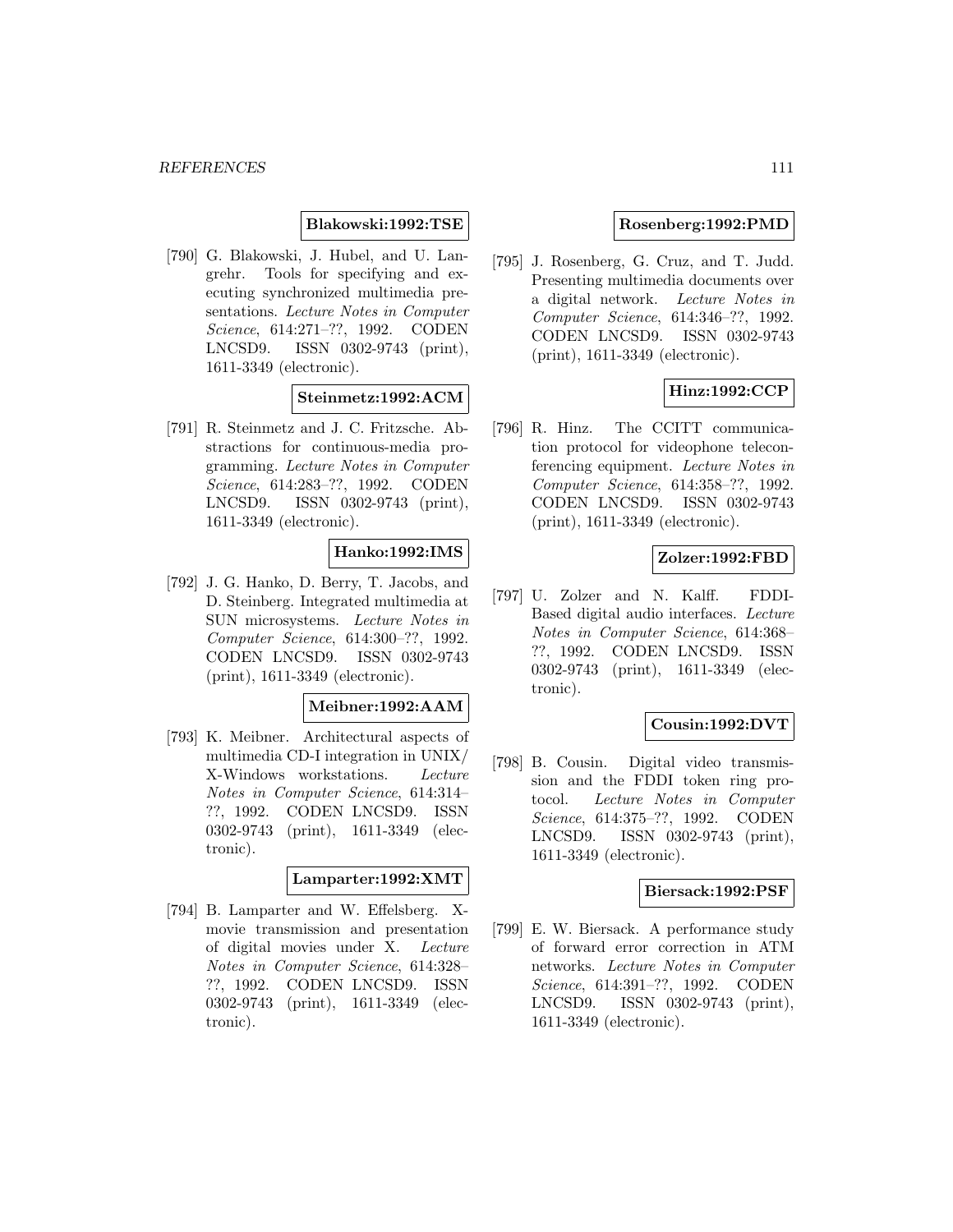**Anonymous:1992:WW**

[800] Anonymous. Workshop wrap-up. Lecture Notes in Computer Science, 614: 403–??, 1992. CODEN LNCSD9. ISSN 0302-9743 (print), 1611-3349 (electronic).

## **Trappl:1992:AIP**

[801] R. Trappl. AI: Introduction, paradigms, applications (including CBR), impacts, visions. Lecture Notes in Computer Science, 617:1–??, 1992. CODEN LNCSD9. ISSN 0302-9743 (print), 1611-3349 (electronic).

### **Havel:1992:AIC**

[802] I. M. Havel. Artificial intelligence and connectionism: Some philosophical implications. Lecture Notes in Computer Science, 617:25–??, 1992. CODEN LNCSD9. ISSN 0302-9743 (print), 1611-3349 (electronic).

### **Gilbert:1992:LRI**

[803] D. R. Gilbert and C. J. Hogger. Logic for representing and implementing knowledge about system behaviour. Lecture Notes in Computer Science, 617:42–??, 1992. CODEN LNCSD9. ISSN 0302-9743 (print), 1611-3349 (electronic).

#### **Stepankova:1992:PST**

[804] O. Stepankova and P. Stepanek. Prolog: A step towards the future of programming. Lecture Notes in Computer Science, 617:50–??, 1992. CODEN LNCSD9. ISSN 0302-9743 (print), 1611-3349 (electronic).

### **Kriwaczek:1992:ICL**

[805] F. Kriwaczek. An introduction to constraint logic programming. Lecture Notes in Computer Science, 617:82–??, 1992. CODEN LNCSD9. ISSN 0302- 9743 (print), 1611-3349 (electronic).

#### **Eder:1992:LD**

[806] J. Eder. Logic and databases. Lecture Notes in Computer Science, 617:95–??, 1992. CODEN LNCSD9. ISSN 0302- 9743 (print), 1611-3349 (electronic).

#### **Kubat:1992:IML**

[807] M. Kubat. Introduction to machine learning. Lecture Notes in Computer Science, 617:104–??, 1992. CODEN LNCSD9. ISSN 0302-9743 (print), 1611-3349 (electronic).

# **Brazdil:1992:AIL**

[808] P. B. Brazdil. Approaches to inductive logic programming. Lecture Notes in Computer Science, 617:139–??, 1992. CODEN LNCSD9. ISSN 0302-9743 (print), 1611-3349 (electronic).

#### **Moscatelli:1992:AML**

[809] S. Moscatelli and Y. Kodratoff. Advanced machine learning techniques for computer vision. Lecture Notes in Computer Science, 617:161–??, 1992. CODEN LNCSD9. ISSN 0302-9743 (print), 1611-3349 (electronic).

#### **Steel:1992:NCT**

[810] S. Steel. Notes on current trends in AI planning. Lecture Notes in Computer Science, 617:198–??, 1992. CODEN LNCSD9. ISSN 0302-9743 (print), 1611-3349 (electronic).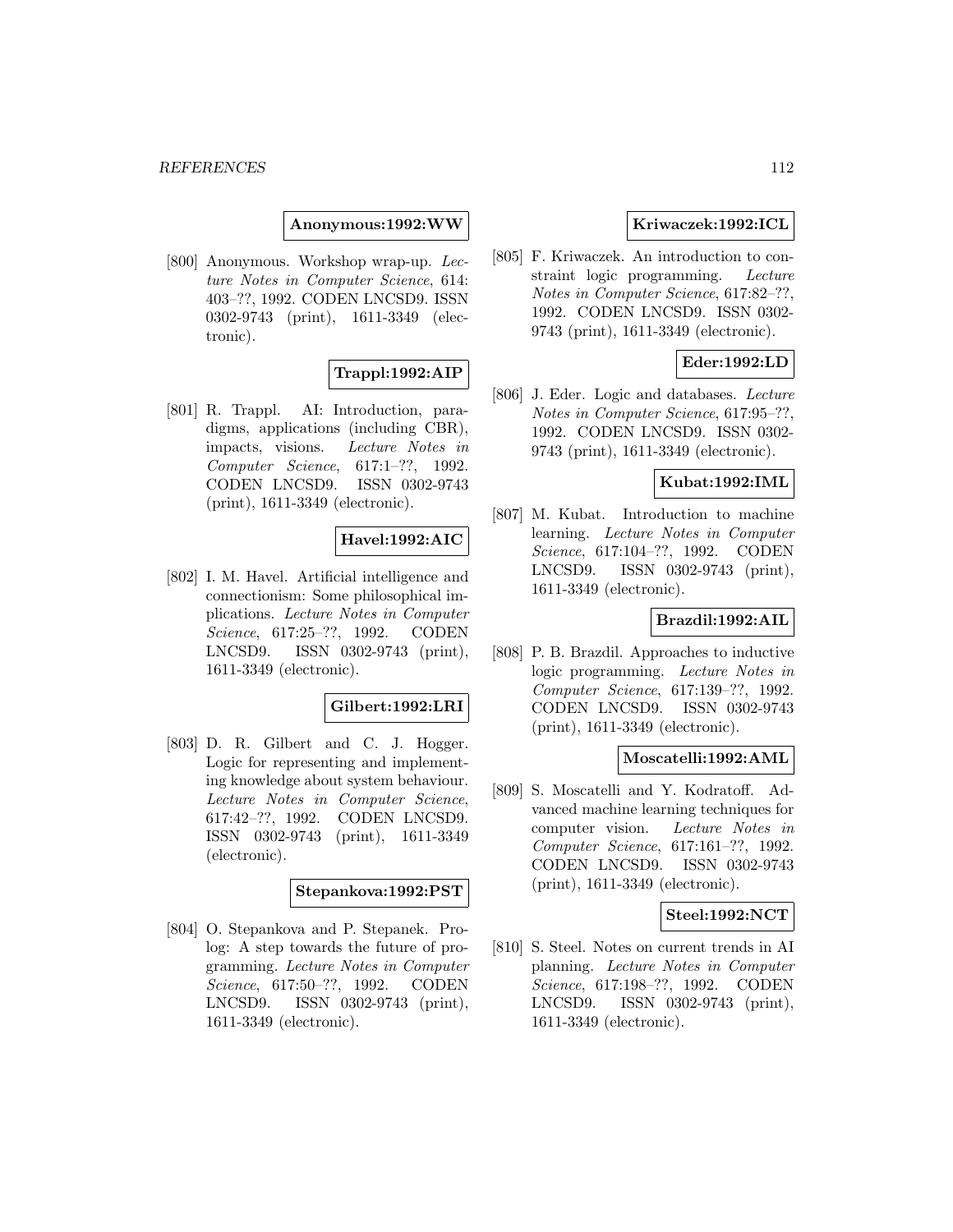### **Kelleher:1992:ARM**

[811] G. Kelleher. The application of reason maintenance systems in planning and scheduling. Lecture Notes in Computer Science, 617:208–??, 1992. CODEN LNCSD9. ISSN 0302-9743 (print), 1611-3349 (electronic).

### **Lazansky:1992:PAP**

[812] J. Lazansky. Practical applications of planning tasks. Lecture Notes in Computer Science, 617:238–??, 1992. CODEN LNCSD9. ISSN 0302-9743 (print), 1611-3349 (electronic).

## **Klir:1992:RUM**

[813] G. J. Klir. The role of uncertainty measures and principles in AI. Lecture Notes in Computer Science, 617: 245–??, 1992. CODEN LNCSD9. ISSN 0302-9743 (print), 1611-3349 (electronic).

## **Jirousek:1992:IPM**

[814] R. Jirousek. Introduction to probabilistic methods of knowledge representation and processing. Lecture Notes in Computer Science, 617:255–??, 1992. CODEN LNCSD9. ISSN 0302-9743 (print), 1611-3349 (electronic).

#### **Hajek:1992:BF**

[815] P. Hajek and D. Harmanec. On belief functions. Lecture Notes in Computer Science, 617:286–??, 1992. CODEN LNCSD9. ISSN 0302-9743 (print), 1611-3349 (electronic).

### **Kouba:1992:DAU**

[816] Z. Kouba. Data analysis and uncertainty processing. Lecture Notes in Computer Science, 617:308–??, 1992.

CODEN LNCSD9. ISSN 0302-9743 (print), 1611-3349 (electronic).

#### **Marik:1992:SAK**

[817] V. Marik and T. Vlcek. Some aspects of knowledge engineering. Lecture Notes in Computer Science, 617: 316–??, 1992. CODEN LNCSD9. ISSN 0302-9743 (print), 1611-3349 (electronic).

#### **Findler:1992:AKA**

[818] N. V. Findler. An automatic knowledge acquisition tool. Lecture Notes in Computer Science, 617:338–??, 1992. CODEN LNCSD9. ISSN 0302-9743 (print), 1611-3349 (electronic).

#### **Doran:1992:DAA**

[819] J. Doran. Distributed AI and its applications. Lecture Notes in Computer Science, 617:368–??, 1992. CODEN LNCSD9. ISSN 0302-9743 (print), 1611-3349 (electronic).

#### **Cuena:1992:ASG**

[820] J. Cuena. Architectures for second generation knowledge based systems. Lecture Notes in Computer Science, 617:373–??, 1992. CODEN LNCSD9. ISSN 0302-9743 (print), 1611-3349 (electronic).

#### **Stepankova:1992:IQR**

[821] O. Stepankova. An introduction to qualitative reasoning. Lecture Notes in Computer Science, 617:404–??, 1992. CODEN LNCSD9. ISSN 0302-9743 (print), 1611-3349 (electronic).

## **Mozetic:1992:MBD**

[822] I. Mozetic. Model-based diagnosis: An overview. Lecture Notes in Computer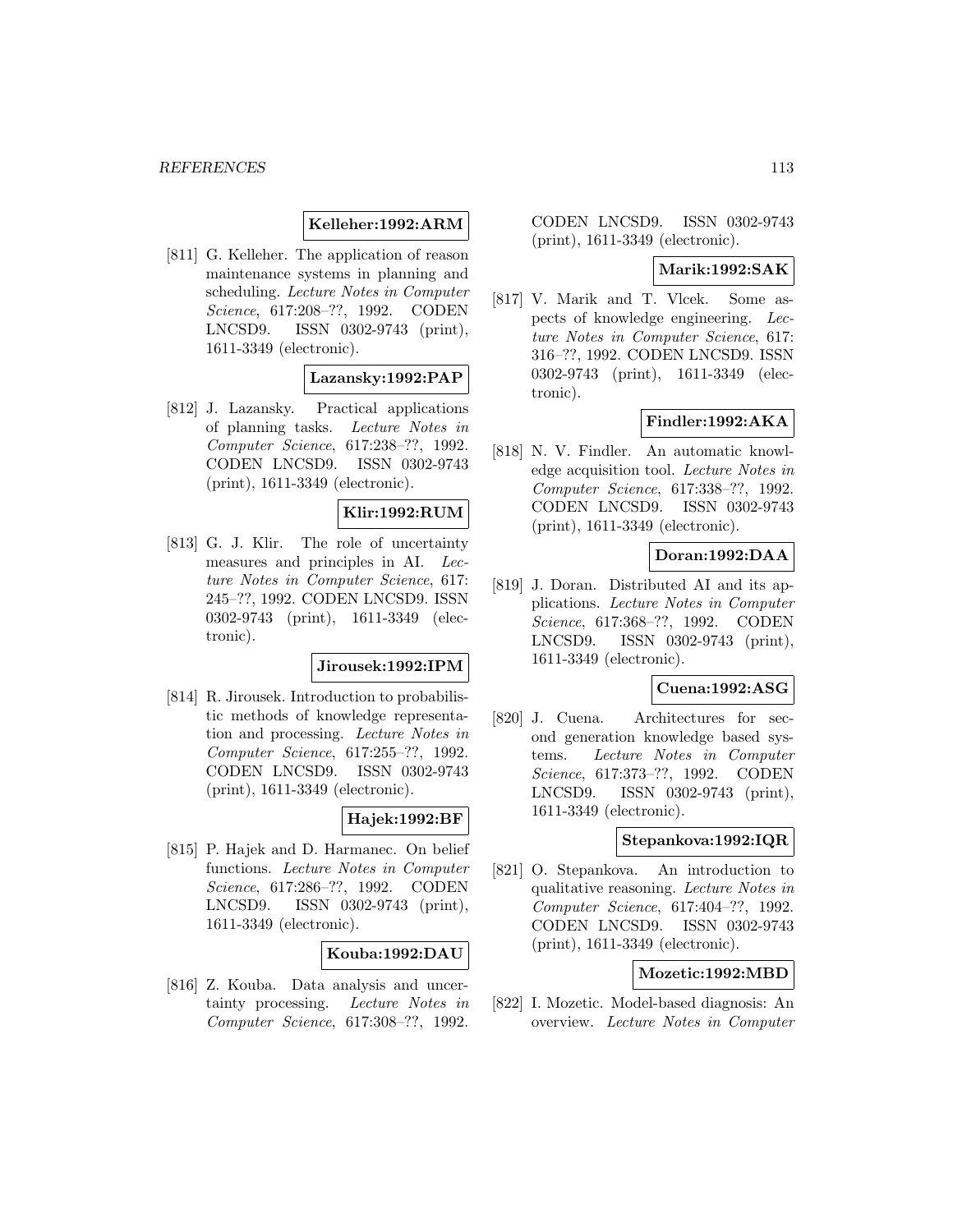Science, 617:419–??, 1992. CODEN LNCSD9. ISSN 0302-9743 (print), 1611-3349 (electronic).

### **Bratko:1992:DSS**

[823] I. Bratko. Dynamic system simulation with qualitative differential equations. Lecture Notes in Computer Science, 617:431–??, 1992. CODEN LNCSD9. ISSN 0302-9743 (print), 1611-3349 (electronic).

### **Dorffner:1992:INP**

[824] G. Dorffner. An introduction to neurocomputing and its possible role in AI. Lecture Notes in Computer Science, 617:440–??, 1992. CODEN LNCSD9. ISSN 0302-9743 (print), 1611-3349 (electronic).

### **Edmonds:1992:IPD**

[825] E. A. Edmonds and B. S. Murray. Intelligent presentation and dialogue management. Lecture Notes in Computer Science, 617:465–??, 1992. CODEN LNCSD9. ISSN 0302-9743 (print), 1611-3349 (electronic).

### **Hajicova:1992:LAN**

[826] E. Hajicova. Linguistic aspects of natural language processing. Lecture Notes in Computer Science, 617:477– ??, 1992. CODEN LNCSD9. ISSN 0302-9743 (print), 1611-3349 (electronic).

### **Brodie:1992:PDC**

[827] M. L. Brodie. The promise of distributed computing and the challenges of legacy systems. Lecture Notes in Computer Science, 618:1–??, 1992. CODEN LNCSD9. ISSN 0302-9743 (print), 1611-3349 (electronic).

# **Gradwell:1992:OOR**

[828] D. J. L. Gradwell. Object-oriented requirements capture and analysis the Orca project. Lecture Notes in Computer Science, 618:29–??, 1992. CODEN LNCSD9. ISSN 0302-9743 (print), 1611-3349 (electronic).

# **Monk:1992:MVC**

[829] S. R. Monk and I. Sommerville. A model for versioning of classes in object-oriented databases. Lecture Notes in Computer Science, 618:42–??, 1992. CODEN LNCSD9. ISSN 0302- 9743 (print), 1611-3349 (electronic).

## **Tuv:1992:SMH**

[830] E. Tuv, A. Poulovassilis, and M. Levene. A storage manager for the hypernode model. Lecture Notes in Computer Science, 618:59–??, 1992. CODEN LNCSD9. ISSN 0302-9743 (print), 1611-3349 (electronic).

### **Saake:1992:VFI**

[831] G. Saake and R. Jungclaus. Views and formal implementation in threelevel schema architecture for dynamic objects. Lecture Notes in Computer Science, 618:78–??, 1992. CODEN LNCSD9. ISSN 0302-9743 (print), 1611-3349 (electronic).

### **Holman:1992:MCS**

[832] A. Holman. The Meiko computing surface: A parallel and scalable open systems platform for Oracle. Lecture Notes in Computer Science, 618:96–??, 1992. CODEN LNCSD9. ISSN 0302-9743 (print), 1611-3349 (electronic).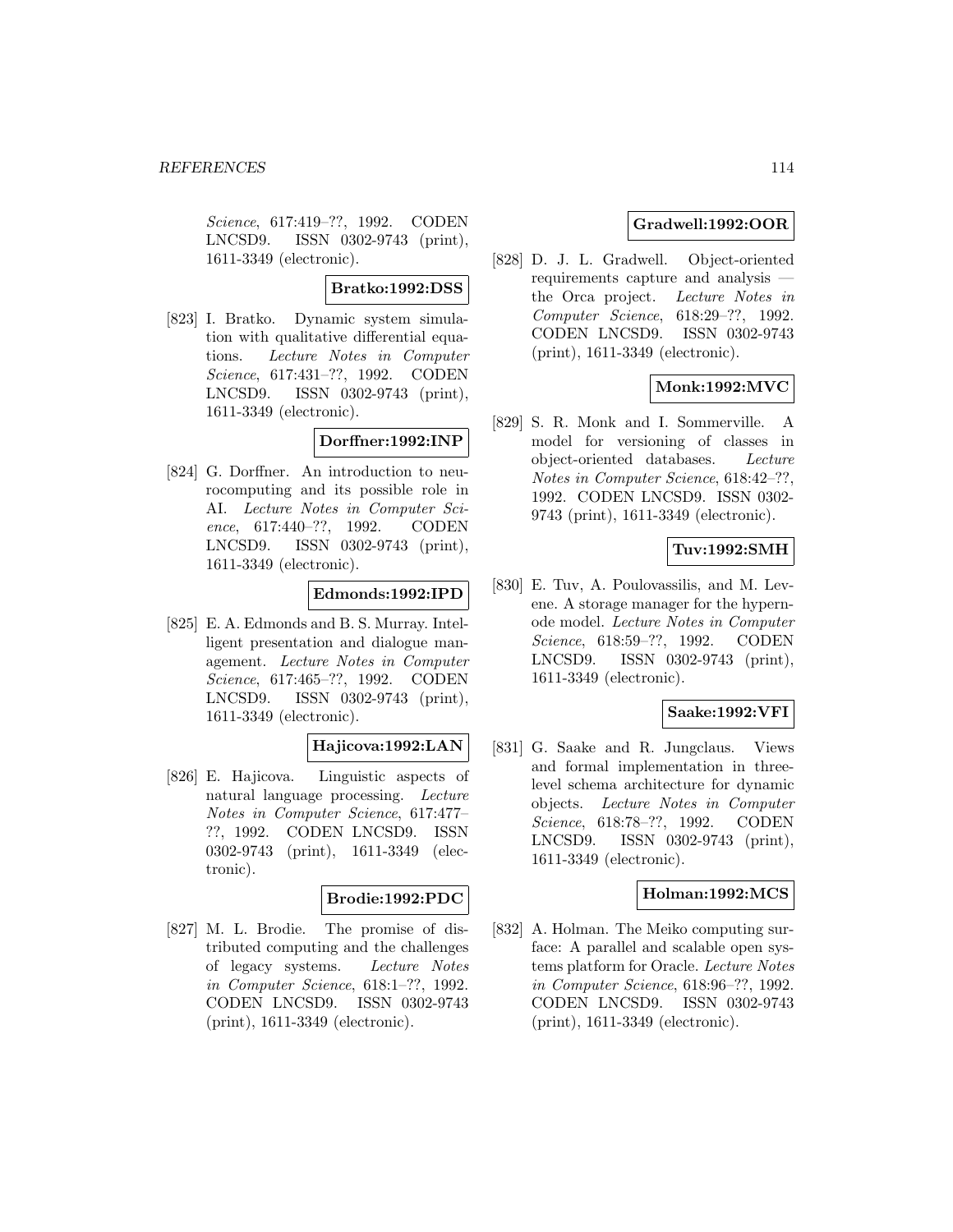# **Page:1992:SPD**

[833] J. Page. A study of a parallel database machine and its performance the NCR/Teradata DBC/1012. Lecture Notes in Computer Science, 618: 115–??, 1992. CODEN LNCSD9. ISSN 0302-9743 (print), 1611-3349 (electronic).

## **Unwalla:1992:CLM**

[834] M. Unwalla and J. Kerridge. Control of a large massively parallel database machine using SQL catalogue extensions, and a DSDL in preference to an operating system. Lecture Notes in Computer Science, 618:138–??, 1992. CODEN LNCSD9. ISSN 0302-9743 (print), 1611-3349 (electronic).

# **Sutton:1992:IML**

[835] D. R. Sutton and P. J. H. King. Integration of modal logic and the functional data model. Lecture Notes in Computer Science, 618:156–??, 1992. CODEN LNCSD9. ISSN 0302-9743 (print), 1611-3349 (electronic).

# **Kay:1992:RAM**

[836] M. H. Kay, P. J. Rivett, and T. J. Walters. The raleigh activity model: Integrating versions, concurrency, and access control. Lecture Notes in Computer Science, 618:175–??, 1992. CODEN LNCSD9. ISSN 0302-9743 (print), 1611-3349 (electronic).

### **Cooper:1992:GDM**

[837] R. Cooper and Z. Qin. A graphical data modelling program with constraint specification and management. Lecture Notes in Computer Science, 618:192–??, 1992. CODEN LNCSD9. ISSN 0302-9743 (print), 1611-3349 (electronic).

#### **Qutaishat:1992:AMS**

[838] M. A. Qutaishat, N. J. Fiddian, and W. A. Gray. Association merging in a schema meta-integration system for a heterogeneous object-oriented database environment. Lecture Notes in Computer Science, 618:209–??, 1992. CODEN LNCSD9. ISSN 0302-9743 (print), 1611-3349 (electronic).

### **Diaz:1992:GAR**

[839] O. Diaz and S. M. Embury. Generating active rules from high-level specifications. Lecture Notes in Computer Science, 618:227–??, 1992. CODEN LNCSD9. ISSN 0302-9743 (print), 1611-3349 (electronic).

## **Fonkam:1992:EIC**

[840] M. M. Fonkam and W. A. Gray. Employing integrity constraints for query modification and intensional answer generation in multi-database systems. Lecture Notes in Computer Science, 618:244–??, 1992. CODEN LNCSD9. ISSN 0302-9743 (print), 1611-3349 (electronic).

# **Orlowska:1992:AAR**

[841] Ewa Orlowska. Algebraic aspects of the relational knowledge representation: Modal relation algebras. Lecture Notes in Computer Science, 619:1–??, 1992. CODEN LNCSD9. ISSN 0302- 9743 (print), 1611-3349 (electronic).

#### **Schumacher:1992:LM**

[842] Christian Schumacher. A logic for memory. Lecture Notes in Computer Science, 619:23–??, 1992. CODEN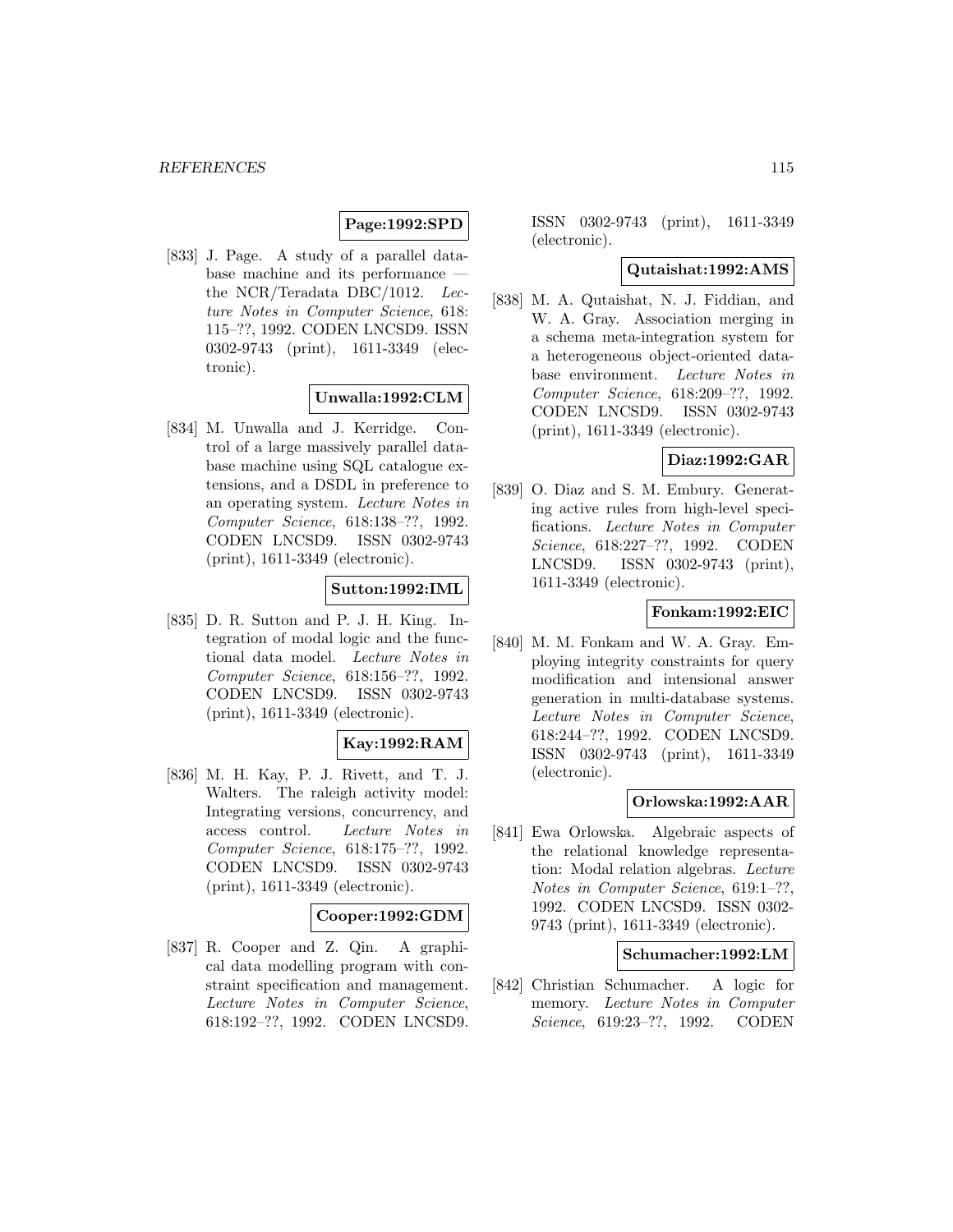LNCSD9. ISSN 0302-9743 (print), 1611-3349 (electronic).

#### **Morreau:1992:APP**

[843] Michael Morreau. Actions with preconditions and postconditions. Lecture Notes in Computer Science, 619:46–??, 1992. CODEN LNCSD9. ISSN 0302- 9743 (print), 1611-3349 (electronic).

# **Gehne:1992:TCW**

[844] Jurgen Gehne. Testclasses and closed world assumptions for non-Horn theories. Lecture Notes in Computer Science, 619:56–??, 1992. CODEN LNCSD9. ISSN 0302-9743 (print), 1611-3349 (electronic).

### **Pearce:1992:RNI**

[845] David Pearce. Reasoning with negative information, II: Hard negation, strong negation and logic programs. Lecture Notes in Computer Science, 619:63–??, 1992. CODEN LNCSD9. ISSN 0302- 9743 (print), 1611-3349 (electronic).

#### **Wagner:1992:LAS**

[846] Gerd Wagner. Lindenbaum-algebraic semantics of logic programs. Lecture Notes in Computer Science, 619:80–??, 1992. CODEN LNCSD9. ISSN 0302- 9743 (print), 1611-3349 (electronic).

#### **Fuhrmann:1992:CLC**

[847] Andre Fuhrmann. Conditional logics and cumulative logics. Lecture Notes in Computer Science, 619:92–??, 1992. CODEN LNCSD9. ISSN 0302-9743 (print), 1611-3349 (electronic).

### **Herre:1992:SNR**

[848] Heinrich Herre. Semantics of nonmonotonic reasoning in logic programming. Lecture Notes in Computer Science, 619:104–??, 1992. CODEN LNCSD9. ISSN 0302-9743 (print), 1611-3349 (electronic).

# **Wansing:1992:FTH**

[849] Heinrich Wansing. Formulas-as-types for a hierarchy of sublogics of intuitionistic propositional logic. Lecture Notes in Computer Science, 619:125– ??, 1992. CODEN LNCSD9. ISSN 0302-9743 (print), 1611-3349 (electronic).

#### **Schroeder-Heister:1992:CEL**

[850] Peter Schroeder-Heister. Cut elimination for logics with definitional reflection. Lecture Notes in Computer Science, 619:146–??, 1992. CODEN LNCSD9. ISSN 0302-9743 (print), 1611-3349 (electronic).

### **Archangelsky:1992:MLL**

[851] D. A. Archangelsky and M. A. Taitslin. Modal linear logic. Lecture Notes in Computer Science, 620:1–??, 1992. CODEN LNCSD9. ISSN 0302-9743 (print), 1611-3349 (electronic).

### **Baliga:1992:MLH**

[852] G. Baliga, J. Case, S. Jain, and M. Suraj. Machine learning of higher order programs. Lecture Notes in Computer Science, 620:9–??, 1992. CODEN LNCSD9. ISSN 0302-9743 (print), 1611-3349 (electronic).

### **Beigel:1992:QAV**

[853] R. Beigel, M. Kummer, and F. Stephan. Quantifying the amount of verboseness. Lecture Notes in Computer Science, 620:21–??, 1992. CODEN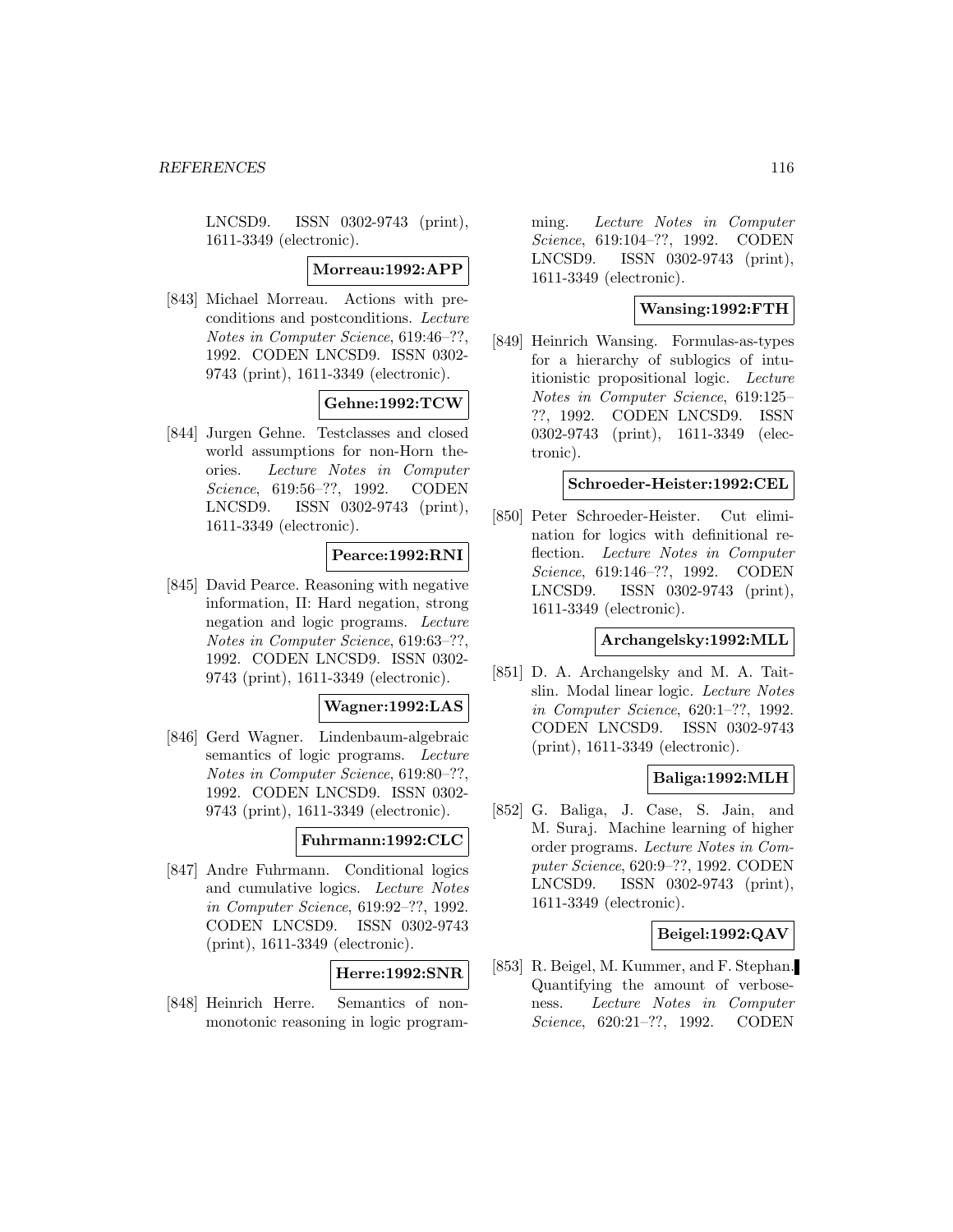LNCSD9. ISSN 0302-9743 (print), 1611-3349 (electronic).

# **Benton:1992:SLP**

[854] P. N. Benton. Strictness logic and polymorphic invariance. Lecture Notes in Computer Science, 620:33–??, 1992. CODEN LNCSD9. ISSN 0302-9743 (print), 1611-3349 (electronic).

# **Brown:1992:PLN**

[855] A. L. Brown, S. Mantha, and T. Wakayama. Preference logics and non-monotonicity in logic programming. Lecture Notes in Computer Science, 620:45–??, 1992. CODEN LNCSD9. ISSN 0302-9743 (print), 1611-3349 (electronic).

### **Calo:1992:EFG**

[856] A. Calo and J. A. Makowsky. The Ehrenfeucht-Fraisse games for transitive closure. Lecture Notes in Computer Science, 620:57–??, 1992. CODEN LNCSD9. ISSN 0302-9743 (print), 1611-3349 (electronic).

#### **Cerans:1992:FFI**

[857] K. Cerans. Feasibility of finite and infinite paths in data dependent programs. Lecture Notes in Computer Science, 620:69–??, 1992. CODEN LNCSD9. ISSN 0302-9743 (print), 1611-3349 (electronic).

### **Chen:1992:IMR**

[858] L. Chen. An interleaving model for real-time systems. Lecture Notes in Computer Science, 620:81–??, 1992. CODEN LNCSD9. ISSN 0302-9743 (print), 1611-3349 (electronic).

### **Christensen:1992:LCA**

[859] S. Christensen. A logical characterization of asynchronously communicating agents. Lecture Notes in Computer Science, 620:93–??, 1992. CODEN LNCSD9. ISSN 0302-9743 (print), 1611-3349 (electronic).

## **deGroote:1992:DCP**

[860] P. de Groote. Denotations for classical proofs — preliminary results. Lecture Notes in Computer Science, 620: 105–??, 1992. CODEN LNCSD9. ISSN 0302-9743 (print), 1611-3349 (electronic).

#### **Dershowitz:1992:OAL**

[861] N. Dershowitz and E. M. Reingold. Ordinal arithmetic with list structures. Lecture Notes in Computer Science, 620:117–??, 1992. CODEN LNCSD9. ISSN 0302-9743 (print), 1611-3349 (electronic).

#### **Edalat:1992:CC**

[862] A. Edalat. Continuous I-categories. Lecture Notes in Computer Science, 620:127–??, 1992. CODEN LNCSD9. ISSN 0302-9743 (print), 1611-3349 (electronic).

# **Fitting:1992:MVN**

[863] M. Fitting. Many-valued nonmonotonic modal logics. Lecture Notes in Computer Science, 620:139– ??, 1992. CODEN LNCSD9. ISSN 0302-9743 (print), 1611-3349 (electronic).

### **Galmiche:1992:ADA**

[864] D. Galmiche and G. Perrier. Automated deduction in additive and multi-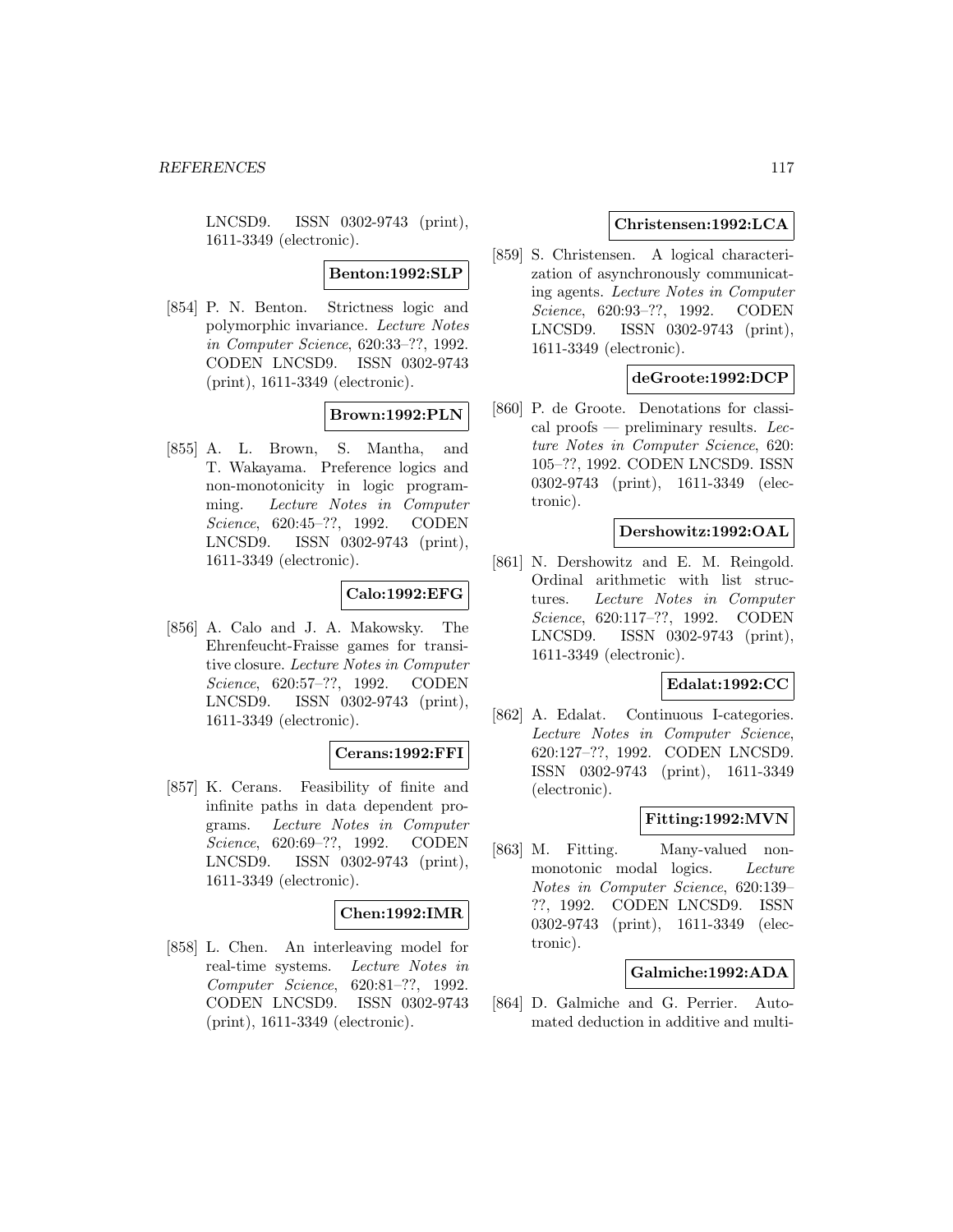#### *REFERENCES* 118

plicative linear logic. Lecture Notes in Computer Science, 620:151–??, 1992. CODEN LNCSD9. ISSN 0302-9743 (print), 1611-3349 (electronic).

**Gamatie:1992:ISF**

[865] B. Gamatie. Intensionally stable functions. Lecture Notes in Computer Science, 620:163–??, 1992. CODEN LNCSD9. ISSN 0302-9743 (print), 1611-3349 (electronic).

### **Gupta:1992:CPT**

[866] A. Gupta. A constructive proof that trees are well-quasi-ordered under minors. Lecture Notes in Computer Science, 620:174–??, 1992. CODEN LNCSD9. ISSN 0302-9743 (print), 1611-3349 (electronic).

### **Hemachandra:1992:BRT**

[867] L. A. Hemachandra, S. Jain, and N. K. Vereshchagin. Banishing robust Turing completeness. Lecture Notes in Computer Science, 620:186–??, 1992. CODEN LNCSD9. ISSN 0302-9743 (print), 1611-3349 (electronic).

### **Hirokawa:1992:BFB**

[868] S. Hirokawa. Balanced formulas, BCK-Minimal formulas and their proofs. Lecture Notes in Computer Science, 620:198–??, 1992. CODEN LNCSD9. ISSN 0302-9743 (print), 1611-3349 (electronic).

### **Hoofman:1992:NSM**

[869] R. Hoofman. Non-stable models of linear logic. Lecture Notes in Computer Science, 620:209–??, 1992. CODEN LNCSD9. ISSN 0302-9743 (print), 1611-3349 (electronic).

# **King:1992:OOC**

[870] A. King and P. Soper. Ordering optimizations for concurrent logic programs. Lecture Notes in Computer Science, 620:221–??, 1992. CODEN LNCSD9. ISSN 0302-9743 (print), 1611-3349 (electronic).

# **Knijnenburg:1992:CIP**

[871] P. M. W. Knijnenburg and F. Nordemann. A categorical interpretation of partial function logic and Hoare logic. Lecture Notes in Computer Science, 620:229–??, 1992. CODEN LNCSD9. ISSN 0302-9743 (print), 1611-3349 (electronic).

### **Kossovsky:1992:PCC**

[872] N. K. Kossovsky and A. B. Prokhoroff. The polynomial complexity of conjunctive normal form satisfiability, when the number of conjunctions and negations is limited. Lecture Notes in Computer Science, 620:241–??, 1992. CODEN LNCSD9. ISSN 0302-9743 (print), 1611-3349 (electronic).

# **Kotov:1992:TLC**

[873] S. V. Kotov. Typed lambda-calculus with recursive definitions. Lecture Notes in Computer Science, 620:246– ??, 1992. CODEN LNCSD9. ISSN 0302-9743 (print), 1611-3349 (electronic).

## **Lano:1992:STF**

[874] K. Lano. Set theoretic foundations for fuzzy set theory, and their applications. Lecture Notes in Computer Science, 620:258–??, 1992. CODEN LNCSD9. ISSN 0302-9743 (print), 1611-3349 (electronic).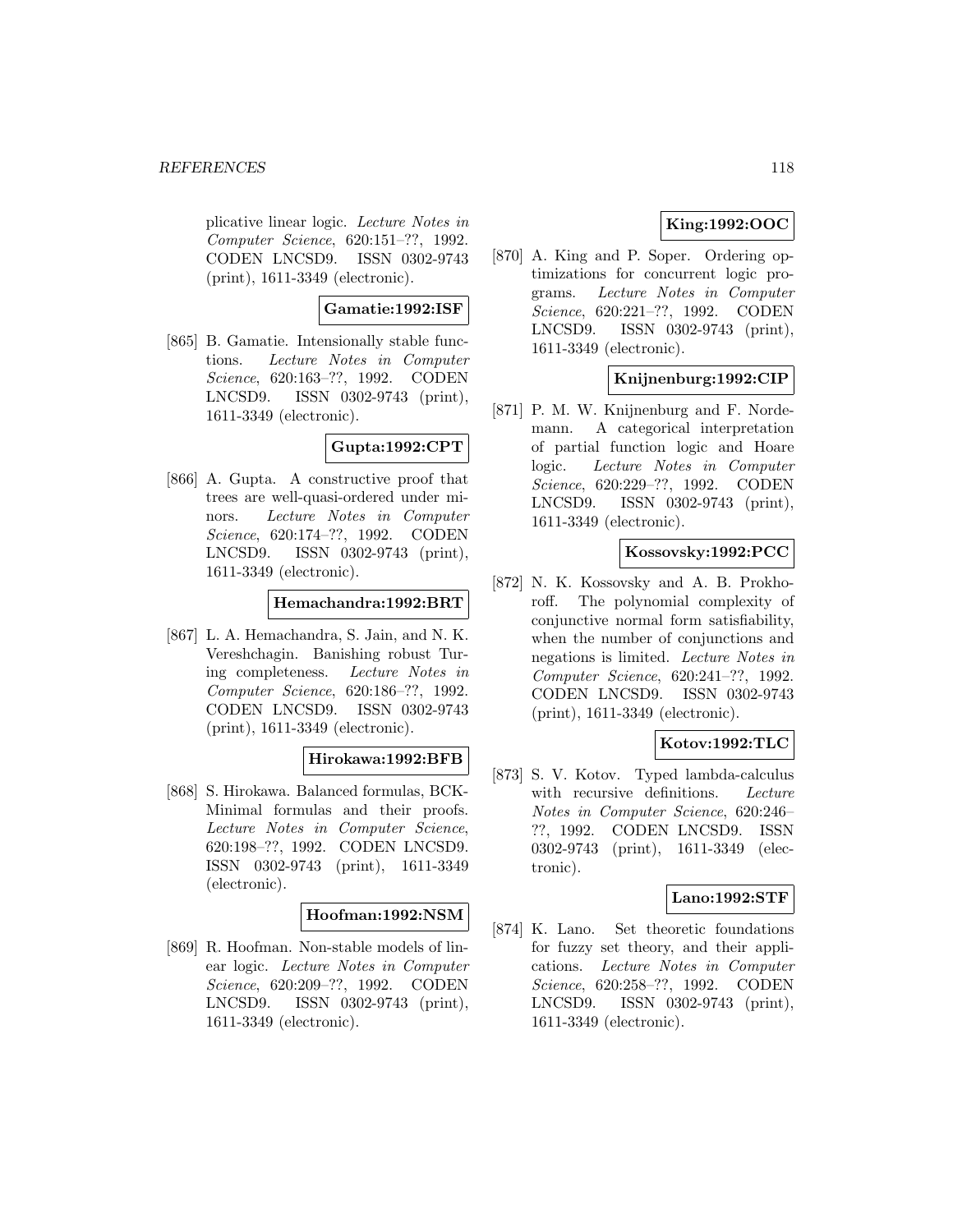**Lesske:1992:CSA**

[875] F. Lesske. Constructive specifications of abstract data types using temporal logic. Lecture Notes in Computer Science, 620:269–??, 1992. CODEN LNCSD9. ISSN 0302-9743 (print), 1611-3349 (electronic).

## **Li:1992:IBM**

[876] R. Li and J. Carmo. An intervalbased modal logic for system specification. Lecture Notes in Computer Science, 620:281–??, 1992. CODEN LNCSD9. ISSN 0302-9743 (print), 1611-3349 (electronic).

## **Luo:1992:UTD**

[877] Z. Luo. A unifying theory of dependent types: The schematic approach. Lecture Notes in Computer Science, 620:293–??, 1992. CODEN LNCSD9. ISSN 0302-9743 (print), 1611-3349 (electronic).

#### **Makarov:1992:MMS**

[878] V. P. Makarov. MSL — A mathematical specification language. Lecture Notes in Computer Science, 620:305– ??, 1992. CODEN LNCSD9. ISSN 0302-9743 (print), 1611-3349 (electronic).

### **Megrelis:1992:PAO**

[879] A. Megrelis. Partial algebra + ordersorted algebra  $=$  galactic algebra. Lecture Notes in Computer Science, 620: 314–??, 1992. CODEN LNCSD9. ISSN 0302-9743 (print), 1611-3349 (electronic).

### **Momigliano:1992:MNH**

[880] A. Momigliano. Minimal negation and hereditary harrop formulae. Lecture Notes in Computer Science, 620:326– ??, 1992. CODEN LNCSD9. ISSN 0302-9743 (print), 1611-3349 (electronic).

## **Mullins:1992:KAR**

[881] J. Mullins. Kleene automata and recursion theory. Lecture Notes in Computer Science, 620:336–??, 1992. CODEN LNCSD9. ISSN 0302-9743 (print), 1611-3349 (electronic).

### **Mycroft:1992:IPT**

[882] A. Mycroft. Incremental polymorphic type checking with update. Lecture Notes in Computer Science, 620:347– ??, 1992. CODEN LNCSD9. ISSN 0302-9743 (print), 1611-3349 (electronic).

## **Plaza:1992:OLO**

[883] J. A. Plaza. Operators on lattices of omega-Herbrand interpretations. Lecture Notes in Computer Science, 620: 358–??, 1992. CODEN LNCSD9. ISSN 0302-9743 (print), 1611-3349 (electronic).

#### **Pliuskeviciene:1992:SCP**

[884] A. Pliuskeviciene. Sequential calculus for proving the properties of regular programs. Lecture Notes in Computer Science, 620:370–??, 1992. CODEN LNCSD9. ISSN 0302-9743 (print), 1611-3349 (electronic).

#### **Pliuskevicius:1992:CSC**

[885] R. Pliuskevicius. Complete sequential calculi for the first order symmet-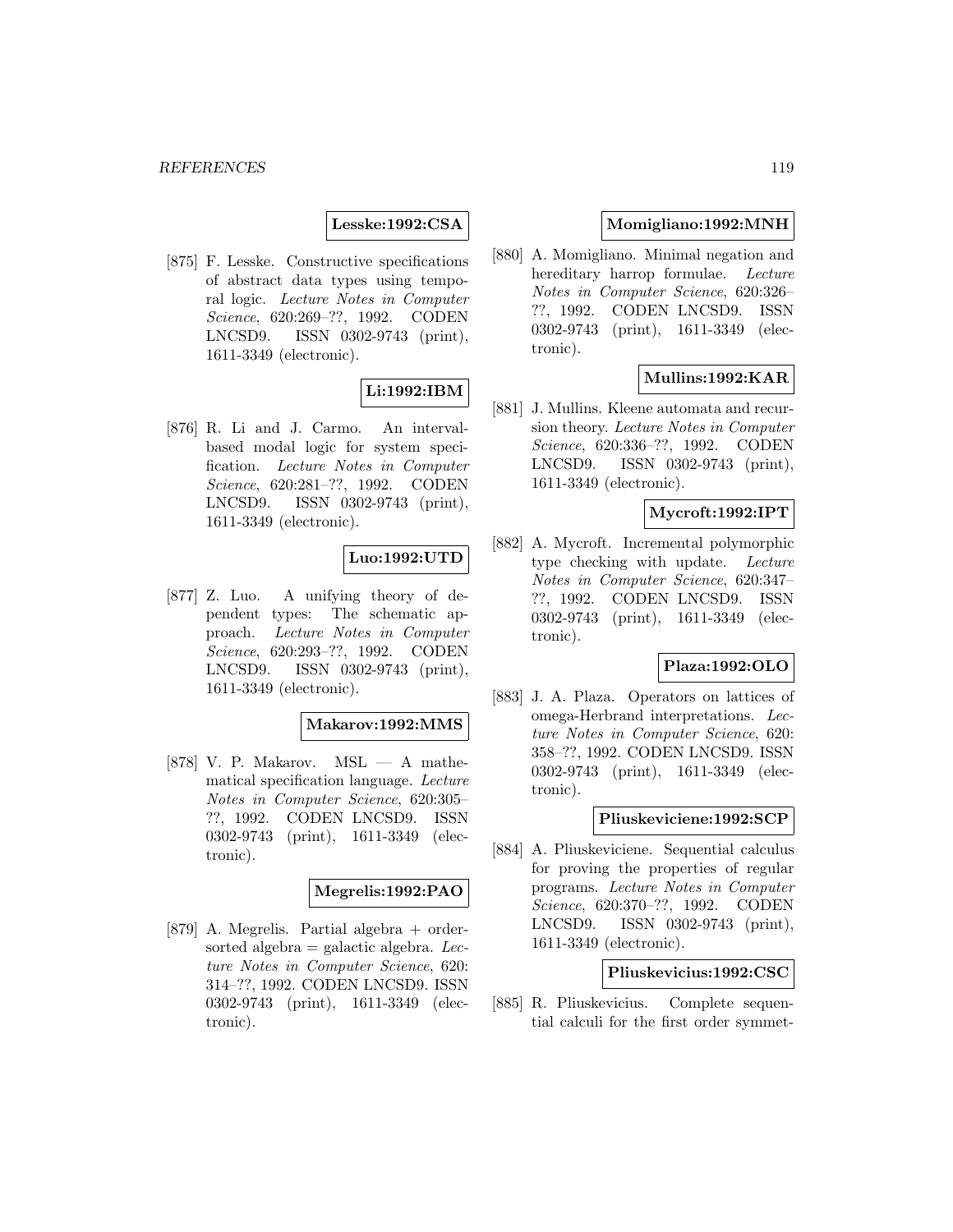#### *REFERENCES* 120

rical linear temporal logic with until and since. Lecture Notes in Computer Science, 620:382–??, 1992. CODEN LNCSD9. ISSN 0302-9743 (print), 1611-3349 (electronic).

## **Rabinovich:1992:NME**

[886] A. Rabinovich. Non modularity and expressibility for nets of relations. Lecture Notes in Computer Science, 620: 394–??, 1992. CODEN LNCSD9. ISSN 0302-9743 (print), 1611-3349 (electronic).

# **Reif:1992:CGM**

[887] W. Reif. Correctness of generic modules. Lecture Notes in Computer Science, 620:406–??, 1992. CODEN LNCSD9. ISSN 0302-9743 (print), 1611-3349 (electronic).

# **Sadi:1992:PCS**

[888] K. Sadi and F. Meunier. An andparallelism cooperative scheme for full Prolog interpreters on a Transputer-Based architecture. Lecture Notes in Computer Science, 620:418–??, 1992. CODEN LNCSD9. ISSN 0302-9743 (print), 1611-3349 (electronic).

### **Sakalauskaite:1992:SCFb**

[889] J. Sakalauskaite. A sequent calculus for a first order linear temporal logic with equality. Lecture Notes in Computer Science, 620:430–??, 1992. CODEN LNCSD9. ISSN 0302-9743 (print), 1611-3349 (electronic).

### **Schlingloff:1992:EPM**

[890] B.-H. Schlingloff. On the expressive power of modal logics on trees. Lecture Notes in Computer Science, 620: 441–??, 1992. CODEN LNCSD9. ISSN

0302-9743 (print), 1611-3349 (electronic).

## **Shilov:1992:PDL**

[891] N. V. Shilov. Propositional dynamic logic with fixed points: Algorithmic tools for verification of finite state machines. Lecture Notes in Computer Science, 620:452–??, 1992. CODEN LNCSD9. ISSN 0302-9743 (print), 1611-3349 (electronic).

# **Spreen:1992:EOC**

[892] D. Spreen. Effective operators and continuity revisited. Lecture Notes in Computer Science, 620:459–??, 1992. CODEN LNCSD9. ISSN 0302-9743 (print), 1611-3349 (electronic).

### **Stewart:1992:LCB**

[893] I. A. Stewart. Logical characterizations of bounded query classes I: Logspace oracle machines. Lecture Notes in Computer Science, 620:470–??, 1992. CODEN LNCSD9. ISSN 0302-9743 (print), 1611-3349 (electronic).

## **Tiuryn:1992:SEC**

[894] J. Tiuryn. Solving equational constraints in polymorphic types. Lecture Notes in Computer Science, 620:480– ??, 1992. CODEN LNCSD9. ISSN 0302-9743 (print), 1611-3349 (electronic).

### **Tupailo:1992:GSN**

[895] S. Tupailo. Gentzen-style and Novikovstyle cut-elimination. Lecture Notes in Computer Science, 620:493–??, 1992. CODEN LNCSD9. ISSN 0302-9743 (print), 1611-3349 (electronic).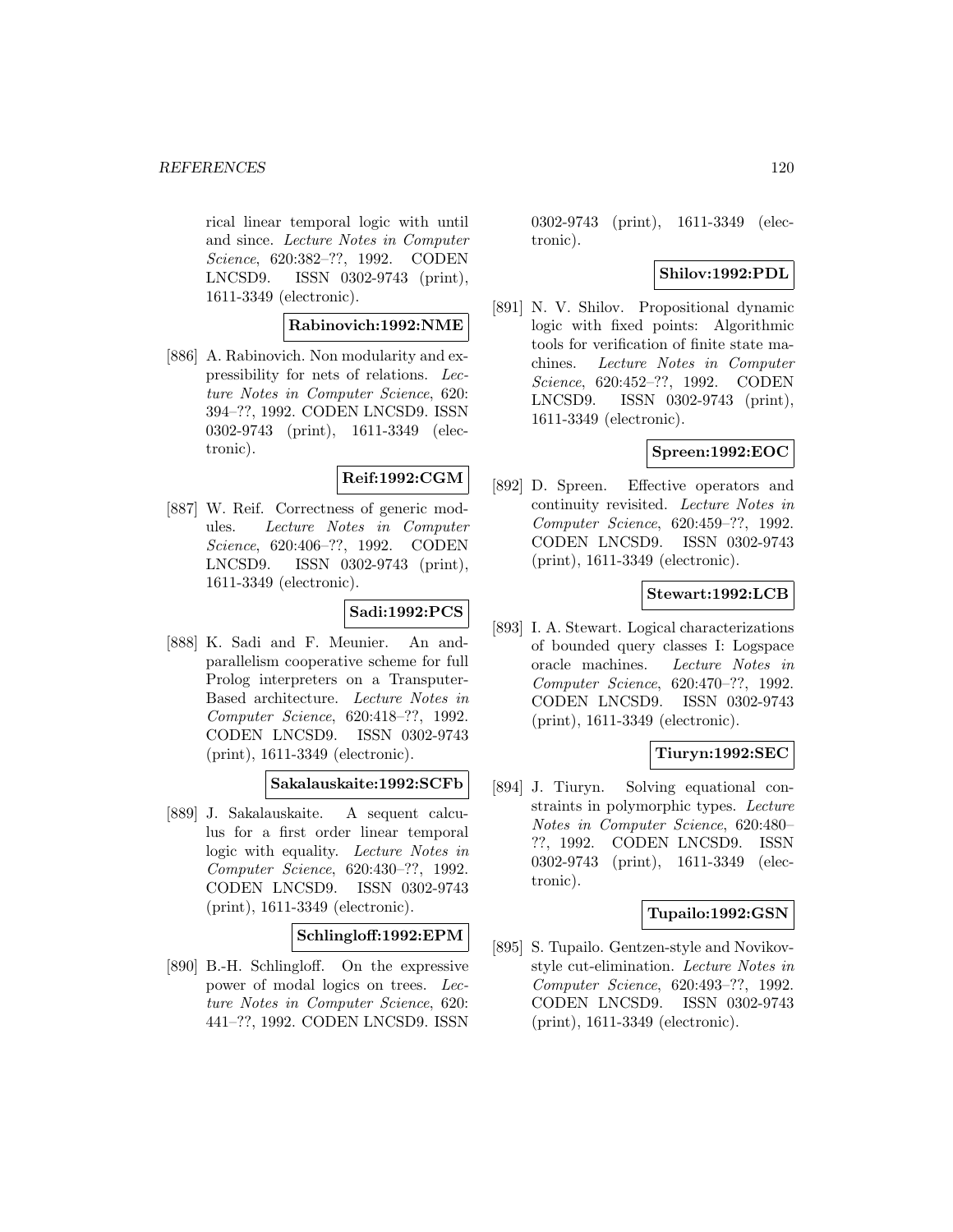#### **vanderHoek:1992:GME**

[896] W. van der Hoek and J.-J. Ch. Meyer. Graded modalities in epistemic logic. Lecture Notes in Computer Science, 620:503–??, 1992. CODEN LNCSD9. ISSN 0302-9743 (print), 1611-3349 (electronic).

### **Gerbessiotis:1992:DBS**

[897] A. V. Gerbessiotis and L. G. Valiant. Direct bulk-synchronous parallel algorithms (invited). Lecture Notes in Computer Science, 621:1–??, 1992. CODEN LNCSD9. ISSN 0302-9743 (print), 1611-3349 (electronic).

#### **Freivalds:1992:MLI**

[898] R. Freivalds and C. H. Smith. Memory limited inductive inference machines. Lecture Notes in Computer Science, 621:19–??, 1992. CODEN LNCSD9. ISSN 0302-9743 (print), 1611-3349 (electronic).

### **Fich:1992:RSI**

[899] F. Fich, M. Kowaluk, K. Lorys, M. Kutylowski, and P. Ragde. Retrieval of scattered information by EREW, CREW and CRCW PRAMs. Lecture Notes in Computer Science, 621:30–41, 1992. CODEN LNCSD9. ISSN 0302-9743 (print), 1611-3349 (electronic).

#### **Razborov:1992:SDT**

[900] A. A. Razborov. On small depth threshold circuits (invited). Lecture Notes in Computer Science, 621:42–??, 1992. CODEN LNCSD9. ISSN 0302- 9743 (print), 1611-3349 (electronic).

### **Pippenger:1992:EAS**

[901] N. Pippenger. An elementary approach to some analytic asymptotics. Lecture Notes in Computer Science, 621:53–??, 1992. CODEN LNCSD9. ISSN 0302- 9743 (print), 1611-3349 (electronic).

# **Czumaj:1992:OPA**

[902] A. Czumaj. An optimal parallel algorithm for computing a near-optimal order of matrix multiplications. Lecture Notes in Computer Science, 621:62–??, 1992. CODEN LNCSD9. ISSN 0302- 9743 (print), 1611-3349 (electronic).

# **Kortsarz:1992:GSS**

[903] G. Kortsarz and D. Peleg. Generating sparse 2-Spanners. Lecture Notes in Computer Science, 621:73–??, 1992. CODEN LNCSD9. ISSN 0302-9743 (print), 1611-3349 (electronic).

### **Awerbuch:1992:LDG**

[904] B. Awerbuch, B. Berger, L. Cowen, and D. Peleg. Low-diameter graph decomposition is in NC. Lecture Notes in Computer Science, 621:83–??, 1992. CODEN LNCSD9. ISSN 0302-9743 (print), 1611-3349 (electronic).

### **He:1992:PAC**

[905] X. He. Parallel algorithm for cograph recognition with applications. Lecture Notes in Computer Science, 621:94–??, 1992. CODEN LNCSD9. ISSN 0302- 9743 (print), 1611-3349 (electronic).

#### **Ghosh:1992:PAA**

[906] S. K. Ghosh and A. Maheshwari. Parallel algorithms for all minimum link paths and link center problems. Lecture Notes in Computer Science, 621: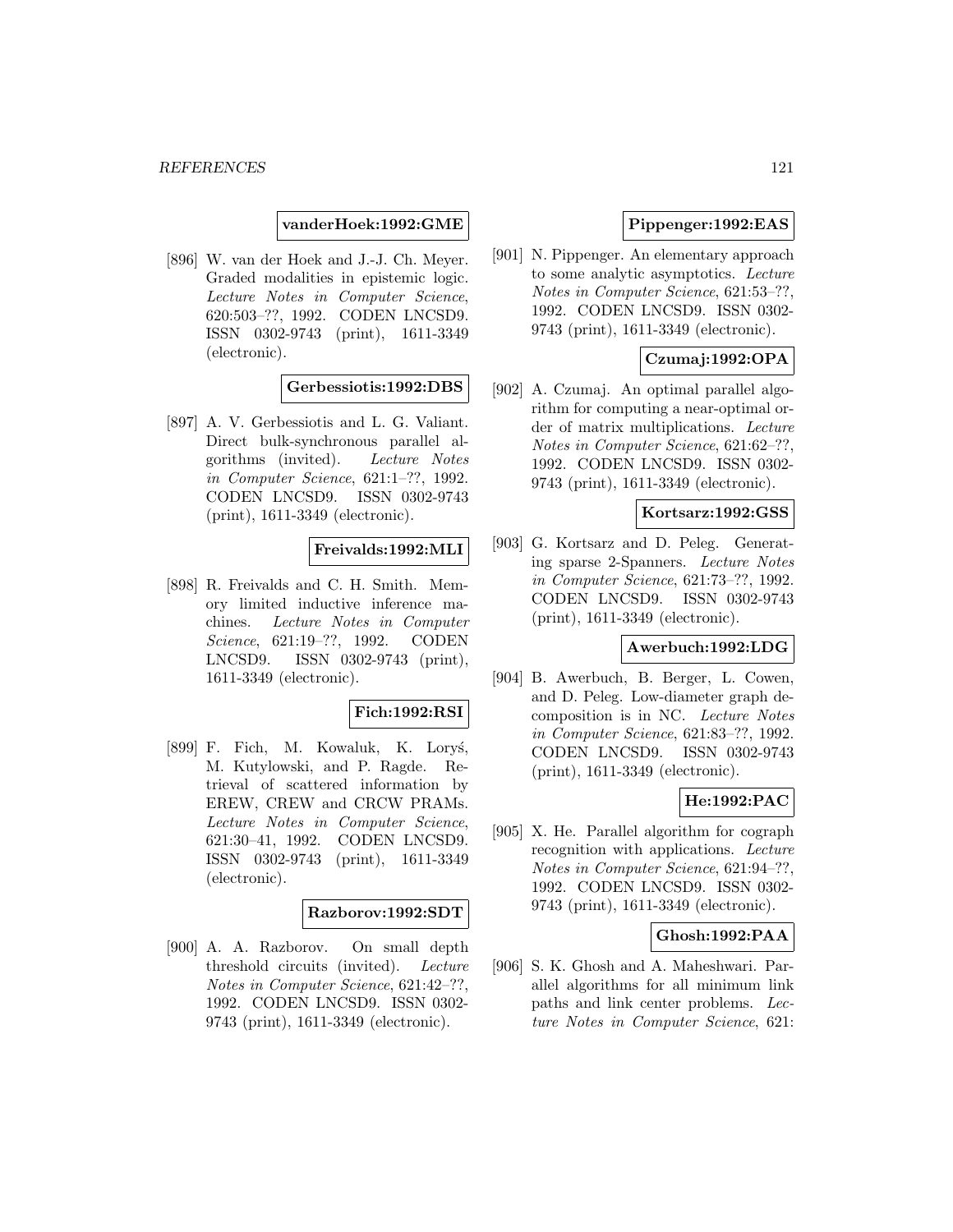106–??, 1992. CODEN LNCSD9. ISSN 0302-9743 (print), 1611-3349 (electronic).

**Kaufmann:1992:OMP**

[907] M. Kaufmann and J. F. Sibeyn. Optimal multi-packet routing on the torus. Lecture Notes in Computer Science, 621:118–??, 1992. CODEN LNCSD9. ISSN 0302-9743 (print), 1611-3349 (electronic).

# **Pinotti:1992:PAP**

[908] M. C. Pinotti and G. Pucci. Parallel algorithms for priority queue operations. Lecture Notes in Computer Science, 621:130–??, 1992. CODEN LNCSD9. ISSN 0302-9743 (print), 1611-3349 (electronic).

# **Dietz:1992:HCP**

[909] P. F. Dietz. Heap construction in the parallel comparison tree model. Lecture Notes in Computer Science, 621: 140–??, 1992. CODEN LNCSD9. ISSN 0302-9743 (print), 1611-3349 (electronic).

### **Boyar:1992:ERC**

[910] J. Boyar and K. S. Larsen. Efficient rebalancing of chromatic search trees. Lecture Notes in Computer Science, 621:151–??, 1992. CODEN LNCSD9. ISSN 0302-9743 (print), 1611-3349 (electronic).

### **Jakoby:1992:CSP**

[911] A. Jakoby and R. Reischuk. The complexity of scheduling problems with communication delays for trees. Lecture Notes in Computer Science, 621: 165–??, 1992. CODEN LNCSD9. ISSN

0302-9743 (print), 1611-3349 (electronic).

### **dAmore:1992:LUP**

[912] F. d'Amore and V. Liberatore. The list update problem and the retrieval of sets. Lecture Notes in Computer Science, 621:178–??, 1992. CODEN LNCSD9. ISSN 0302-9743 (print), 1611-3349 (electronic).

### **Cunto:1992:GTB**

[913] W. Cunto and V. Yriarte. GKD-Trees: Binary trees that combine multi-dimensional data handling, node size, and fringe reorganization. Lecture Notes in Computer Science, 621: 192–??, 1992. CODEN LNCSD9. ISSN 0302-9743 (print), 1611-3349 (electronic).

## **Sen:1992:FCS**

[914] S. Sen. Fractional cascading simplified. Lecture Notes in Computer Science, 621:212–??, 1992. CODEN LNCSD9. ISSN 0302-9743 (print), 1611-3349 (electronic).

### **Giammarresi:1992:DCP**

[915] D. Giammarresi and G. F. Italiano. Dynamic 2- and 3-Connectivity on planar graphs. Lecture Notes in Computer Science, 621:221–??, 1992. CODEN LNCSD9. ISSN 0302-9743 (print), 1611-3349 (electronic).

### **Hershberger:1992:FDC**

[916] J. Hershberger, M. Rauch, and S. Suri. Fully dynamic 2-Connectivity in planar graphs. Lecture Notes in Computer Science, 621:233–??, 1992. CODEN LNCSD9. ISSN 0302-9743 (print), 1611-3349 (electronic).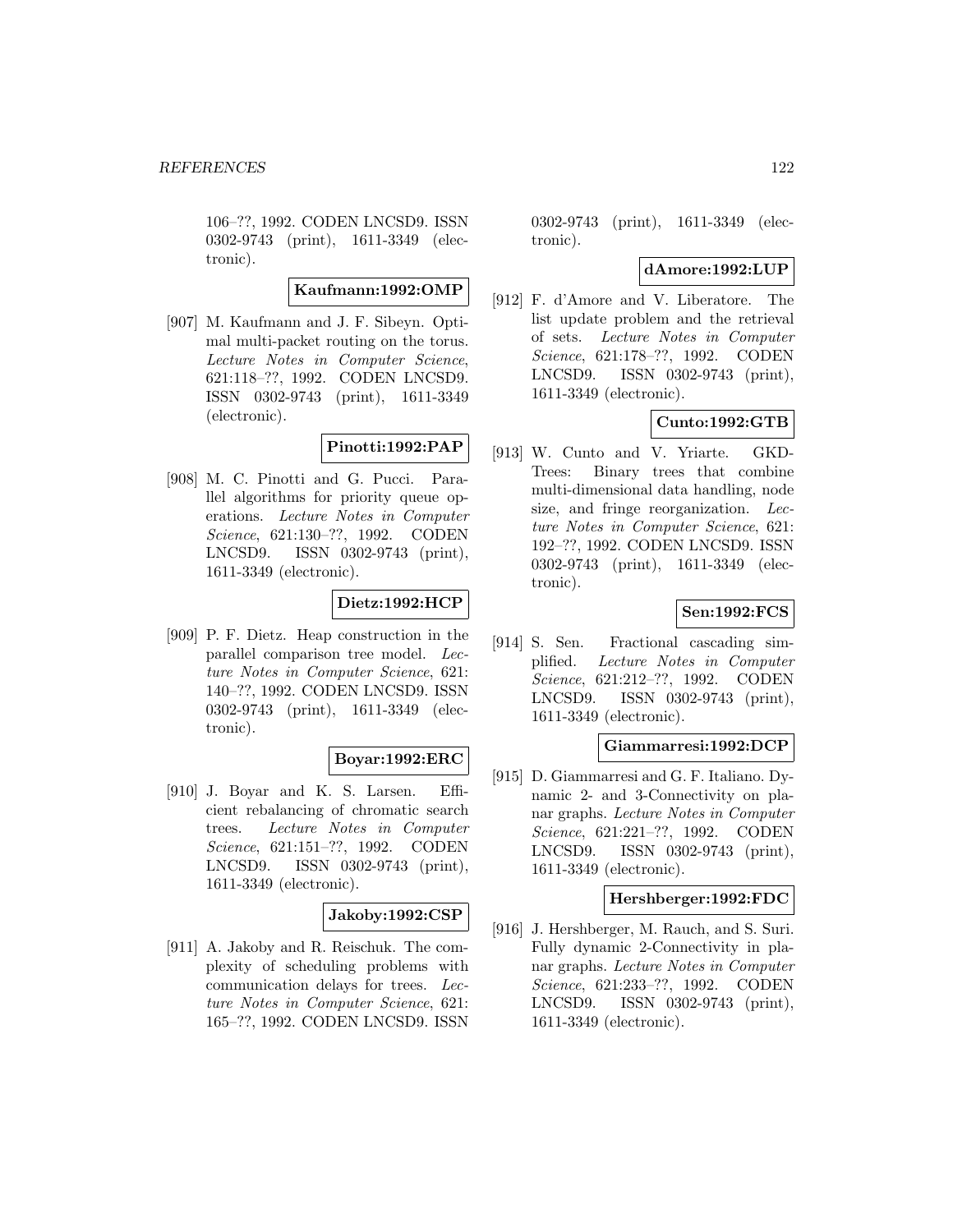### **McDiarmid:1992:NIN**

[917] C. McDiarmid, B. Reed, A. Schrijver, and B. Shepherd. Non-interfering network flows. Lecture Notes in Computer Science, 621:245–??, 1992. CODEN LNCSD9. ISSN 0302-9743 (print), 1611-3349 (electronic).

## **Kant:1992:TPG**

[918] G. Kant and H. L. Bodlaender. Triangulating planar graphs while minimizing the maximum degree. Lecture Notes in Computer Science, 621:258– ??, 1992. CODEN LNCSD9. ISSN 0302-9743 (print), 1611-3349 (electronic).

#### **Bertolazzi:1992:HDS**

[919] P. Bertolazzi, R. F. Cohen, G. Di Battista, R. Tamassia, and I. G. Tollis. How to draw a series-parallel digraph. Lecture Notes in Computer Science, 621:272–??, 1992. CODEN LNCSD9. ISSN 0302-9743 (print), 1611-3349 (electronic).

### **Furer:1992:CRG**

[920] M. Furer and C. R. Subramanian. Coloring random graphs. Lecture Notes in Computer Science, 621:284–??, 1992. CODEN LNCSD9. ISSN 0302-9743 (print), 1611-3349 (electronic).

# **Kloks:1992:TSK**

[921] T. Kloks and H. Bodlaender. Testing superperfection of kappa-trees. Lecture Notes in Computer Science, 621:292– ??, 1992. CODEN LNCSD9. ISSN 0302-9743 (print), 1611-3349 (electronic).

### **Fernandez-Baca:1992:PPG**

[922] D. Fernandez-Baca and G. Slutzki. Parametric problems on graphs of bounded tree-width. Lecture Notes in Computer Science, 621:304–??, 1992. CODEN LNCSD9. ISSN 0302-9743 (print), 1611-3349 (electronic).

## **Gonnet:1992:ETD**

[923] G. Gonnet. Efficient two-dimensional searching (invited). Lecture Notes in Computer Science, 621:317–??, 1992. CODEN LNCSD9. ISSN 0302-9743 (print), 1611-3349 (electronic).

# **Chew:1992:IGP**

[924] L. P. Chew and K. Kedem. Improvements on geometric pattern matching problems. Lecture Notes in Computer Science, 621:318–??, 1992. CODEN LNCSD9. ISSN 0302-9743 (print), 1611-3349 (electronic).

### **Joseph:1992:DDS**

[925] D. Joseph, J. Meidanis, and P. Tiwari. Determining DNA sequence similarity using maximum independent set algorithms for interval graphs. Lecture Notes in Computer Science, 621:326– ??, 1992. CODEN LNCSD9. ISSN 0302-9743 (print), 1611-3349 (electronic).

#### **Welzl:1992:NRL**

[926] E. Welzl. New results on linear programming and related problems (invited). Lecture Notes in Computer Science, 621:338–??, 1992. CODEN LNCSD9. ISSN 0302-9743 (print), 1611-3349 (electronic).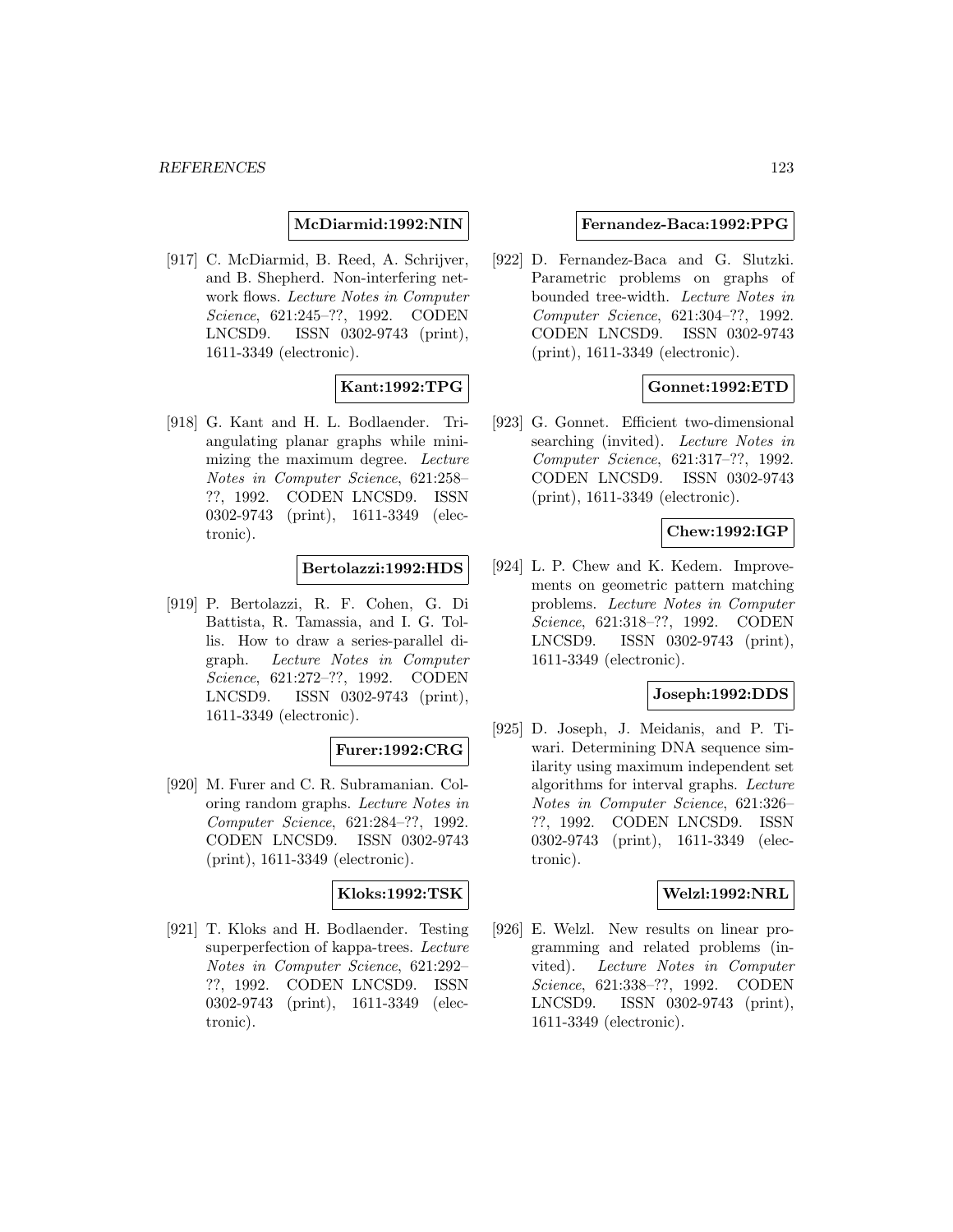## **Golin:1992:DCP**

[927] M. J. Golin. Dynamic closest pairs  $-$  A probabilistic approach. Lecture Notes in Computer Science, 621:340– ??, 1992. CODEN LNCSD9. ISSN 0302-9743 (print), 1611-3349 (electronic).

### **deBerg:1992:TTD**

[928] M. de Berg, M. van Kreveld, and J. Snoeyink. Two- and threedimensional point location in rectangular subdivisions. Lecture Notes in Computer Science, 621:352–??, 1992. CODEN LNCSD9. ISSN 0302-9743 (print), 1611-3349 (electronic).

## **Chazelle:1992:DBN**

[929] B. Chazelle and L. Palios. Decomposing the boundary of a nonconvex polyhedron. Lecture Notes in Computer Science, 621:364–??, 1992. CODEN LNCSD9. ISSN 0302-9743 (print), 1611-3349 (electronic).

# **Hershberger:1992:CPM**

[930] J. Hershberger and J. Snoeyink. Convex polygons made from few lines and convex decompositions of polyhedra. Lecture Notes in Computer Science, 621:376–??, 1992. CODEN LNCSD9. ISSN 0302-9743 (print), 1611-3349 (electronic).

#### **Lenhof:1992:MVM**

[931] H.-P. Lenhof and M. Smid. Maintaining the visibility map of spheres while moving the viewpoint on a circle at infinity. Lecture Notes in Computer Science, 621:388–??, 1992. CODEN LNCSD9. ISSN 0302-9743 (print), 1611-3349 (electronic).

# **Albers:1992:VDM**

[932] G. Albers and T. Roos. Voronoi diagrams of moving points in higher dimensional spaces. Lecture Notes in Computer Science, 621:399–??, 1992. CODEN LNCSD9. ISSN 0302-9743 (print), 1611-3349 (electronic).

#### **Katajainen:1992:SMS**

[933] J. Katajainen and T. Pasanen. Sorting multisets stably in minimum space. Lecture Notes in Computer Science, 621:410–??, 1992. CODEN LNCSD9. ISSN 0302-9743 (print), 1611-3349 (electronic).

### **Petersson:1992:FAS**

[934] O. Petersson and A. Moffat. A framework for adaptive sorting. Lecture Notes in Computer Science, 621:422– ??, 1992. CODEN LNCSD9. ISSN 0302-9743 (print), 1611-3349 (electronic).

#### **Vob:1992:F**

[935] A. Vob. Foreword. Lecture Notes in Computer Science, 622:V–??, 1992. CODEN LNCSD9. ISSN 0302-9743 (print), 1611-3349 (electronic).

### **Schmalhofer:1992:RBK**

[936] F. Schmalhofer. Relations between knowledge engineering and cognition. Lecture Notes in Computer Science, 622:3–??, 1992. CODEN LNCSD9. ISSN 0302-9743 (print), 1611-3349 (electronic).

### **Dallemagne:1992:MAP**

[937] G. Dallemagne, G. Klinker, D. Marques, J. McDermott, and D. Tung. Making application programming more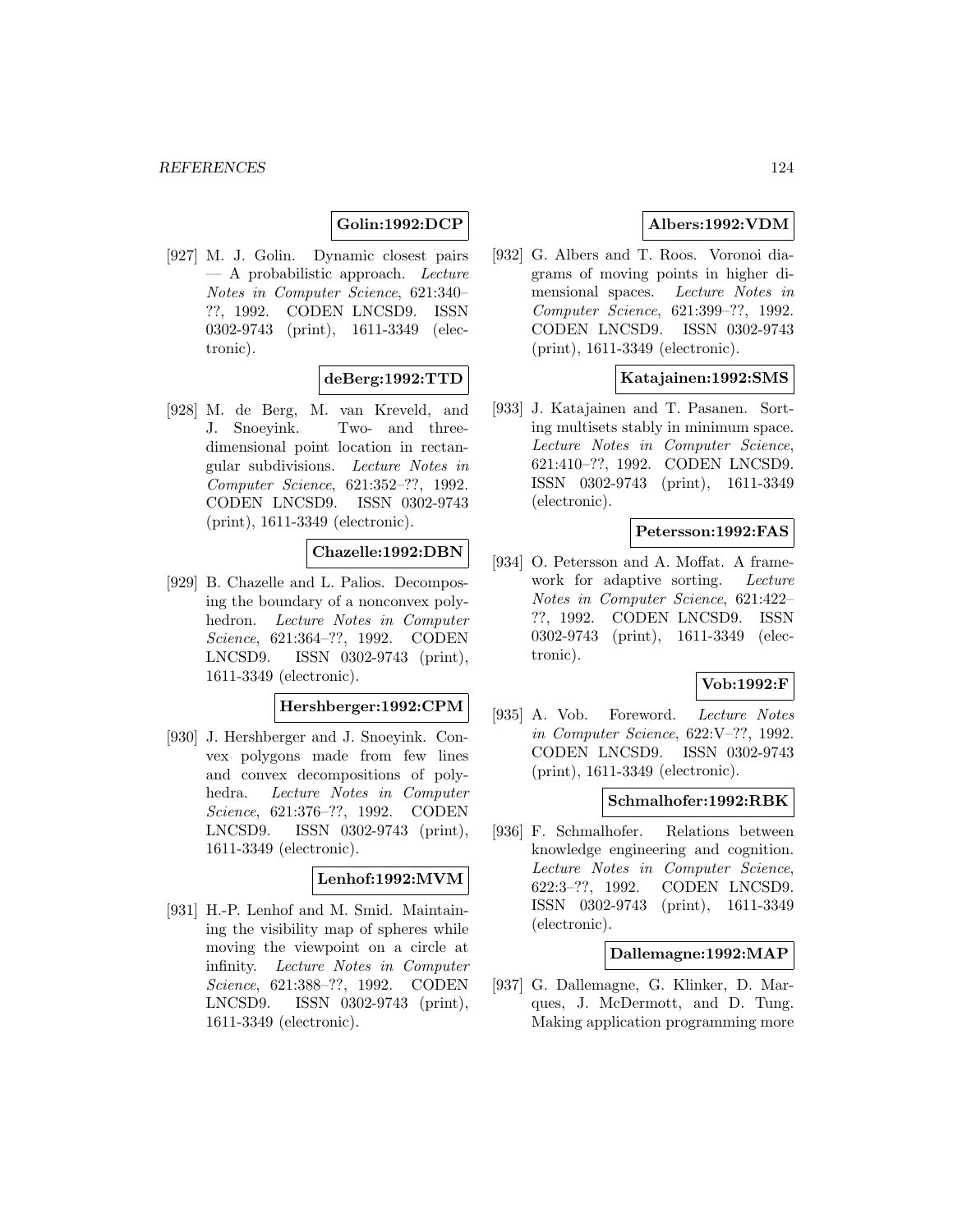worthwhile. Lecture Notes in Computer Science, 622:6–??, 1992. CODEN LNCSD9. ISSN 0302-9743 (print), 1611-3349 (electronic).

### **Manago:1992:UIT**

[938] M. Manago and N. Conruyt. Using information technology to solve real world problems. Lecture Notes in Computer Science, 622:23–??, 1992. CODEN LNCSD9. ISSN 0302-9743 (print), 1611-3349 (electronic).

# **Shadbolt:1992:FFF**

[939] N. Shadbolt. Facts, fantasies and frameworks: The design of a knowledge acquisition workbench. Lecture Notes in Computer Science, 622:39–??, 1992. CODEN LNCSD9. ISSN 0302- 9743 (print), 1611-3349 (electronic).

## **Pfeifer:1992:MEB**

[940] R. Pfeifer, T. Rothenfluh, M. Stolze, and F. Steiner. Mapping expert behavior onto task-level frameworks: The need for "eco-pragmatic" approaches to knowledge engineering. Lecture Notes in Computer Science, 622:59–??, 1992. CODEN LNCSD9. ISSN 0302-9743 (print), 1611-3349 (electronic).

### **Fensel:1992:KAI**

[941] D. Fensel. Knowledge acquisition and the interpretative paradigm. Lecture Notes in Computer Science, 622:78–??, 1992. CODEN LNCSD9. ISSN 0302- 9743 (print), 1611-3349 (electronic).

### **Janetzko:1992:CBR**

[942] D. Janetzko and G. Strube. Case-based reasoning and model-based knowledge acquisition. Lecture Notes in Computer Science, 622:99–??, 1992. CODEN

LNCSD9. ISSN 0302-9743 (print), 1611-3349 (electronic).

### **Schmalhofer:1992:RPH**

[943] F. Schmalhofer, Ch. Globig, and J. Thoben. The refitting of plans by a human expert. Lecture Notes in Computer Science, 622:115–??, 1992. CODEN LNCSD9. ISSN 0302-9743 (print), 1611-3349 (electronic).

### **Bergmann:1992:KAG**

[944] R. Bergmann. Knowledge acquisition by generating skeletal plans from real world cases. Lecture Notes in Computer Science, 622:125–??, 1992. CODEN LNCSD9. ISSN 0302-9743 (print), 1611-3349 (electronic).

### **Branskat:1992:KAC**

[945] S. Branskat. Knowledge acquisition from cases. Lecture Notes in Computer Science, 622:134–??, 1992. CODEN LNCSD9. ISSN 0302-9743 (print), 1611-3349 (electronic).

### **Reimann:1992:TEC**

[946] P. Reimann and T. J. Shult. Transforming examples into cases. Lecture Notes in Computer Science, 622:139– ??, 1992. CODEN LNCSD9. ISSN 0302-9743 (print), 1611-3349 (electronic).

### **Althoff:1992:CBR**

[947] K.-D. Althoff and S. Web. Casebased reasoning and expert system development. Lecture Notes in Computer Science, 622:146–??, 1992. CODEN LNCSD9. ISSN 0302-9743 (print), 1611-3349 (electronic).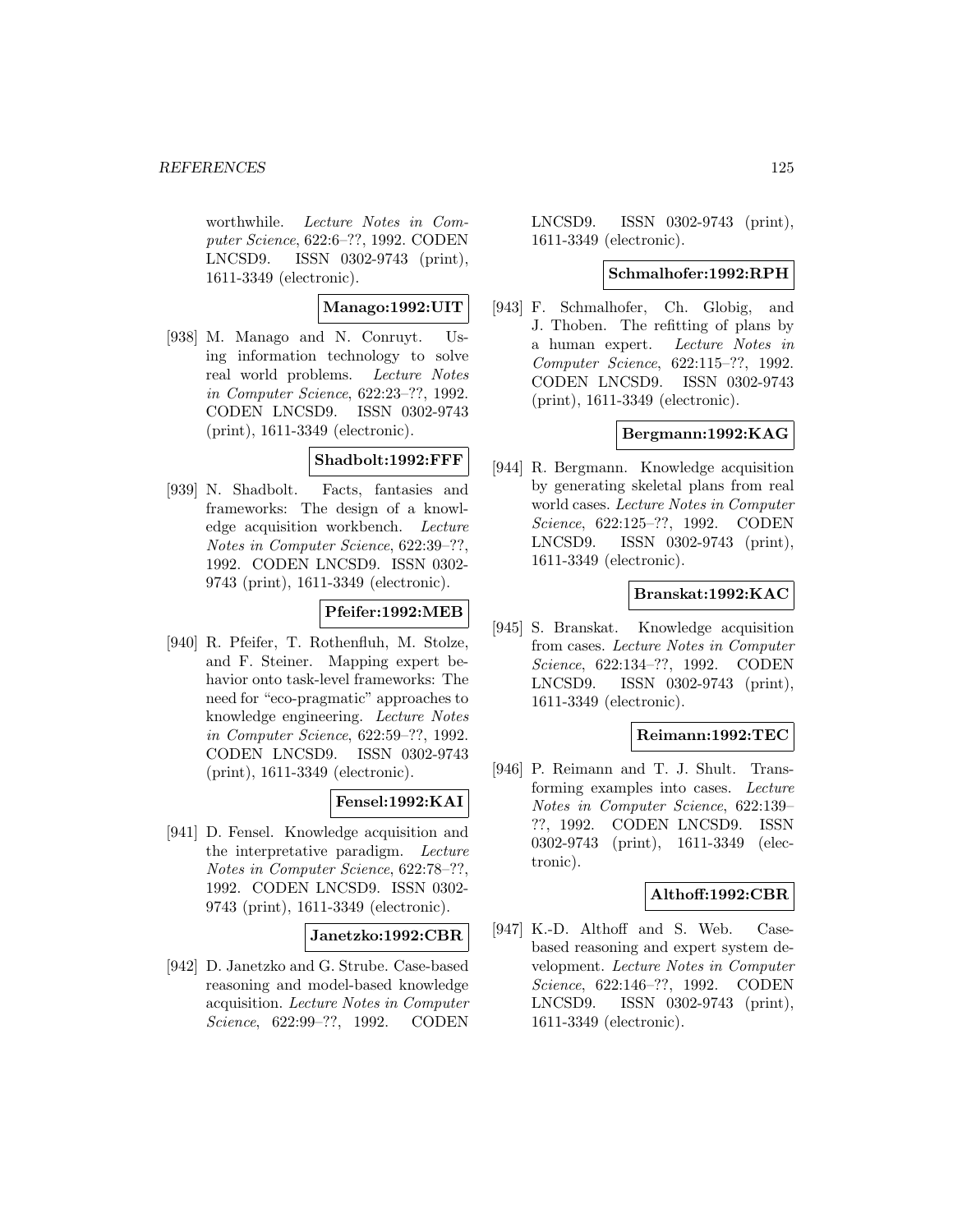### **Strube:1992:RCS**

[948] G. Strube. The role of cognitive science in knowledge engineering. Lecture Notes in Computer Science, 622:161– ??, 1992. CODEN LNCSD9. ISSN 0302-9743 (print), 1611-3349 (electronic).

### **Schlenker:1992:KAE**

[949] B. Schlenker and Th. Wetter. Knowledge acquisition as an empirically based modelling activity. Lecture Notes in Computer Science, 622:175– ??, 1992. CODEN LNCSD9. ISSN 0302-9743 (print), 1611-3349 (electronic).

### **Linster:1992:SPM**

[950] M. Linster. Shifting positions: Moving from a cognitive science point of view to a knowledge engineering stance. Lecture Notes in Computer Science, 622:183–??, 1992. CODEN LNCSD9. ISSN 0302-9743 (print), 1611-3349 (electronic).

### **Puppe:1992:TQE**

[951] F. Puppe and U. Gappa. Two questions from expert system developers to cognitive scientists. Lecture Notes in Computer Science, 622:190–??, 1992. CODEN LNCSD9. ISSN 0302-9743 (print), 1611-3349 (electronic).

## **Woodward:1992:CBK**

[952] J. B. Woodward, M. L. G. Shaw, and B. R. Gaines. The cognitive basis of knowledge engineering. Lecture Notes in Computer Science, 622:194– ??, 1992. CODEN LNCSD9. ISSN 0302-9743 (print), 1611-3349 (electronic).

## **Wetter:1992:CAS**

[953] Th. Wetter. A comparative assessment of selected approaches in the focal area of knowledge engineering and cognition. Lecture Notes in Computer Science, 622:225–??, 1992. CODEN LNCSD9. ISSN 0302-9743 (print), 1611-3349 (electronic).

## **Li:1992:PIK**

[954] M. Li and P. M. B. Vitanyi. Philosophical issues in KolmogorovComplexity. Lecture Notes in Computer Science, 623:1–??, 1992. CODEN LNCSD9. ISSN 0302-9743 (print), 1611-3349 (electronic).

# **Straubing:1992:CCE**

[955] H. Straubing. Circuit complexity and the expressive power of generalized first-order formulas. Lecture Notes in Computer Science, 623:16–??, 1992. CODEN LNCSD9. ISSN 0302-9743 (print), 1611-3349 (electronic).

#### **DeSantis:1992:OMS**

[956] A. De Santis, G. Persiano, and M. Yung. One-message statistical zeroknowledge proofs and space-bounded verifier. Lecture Notes in Computer Science, 623:28–??, 1992. CODEN LNCSD9. ISSN 0302-9743 (print), 1611-3349 (electronic).

### **Keranen:1992:ASA**

[957] V. Keranen. Abelian squares are avoidable on 4 letters. Lecture Notes in Computer Science, 623:41–??, 1992. CODEN LNCSD9. ISSN 0302-9743 (print), 1611-3349 (electronic).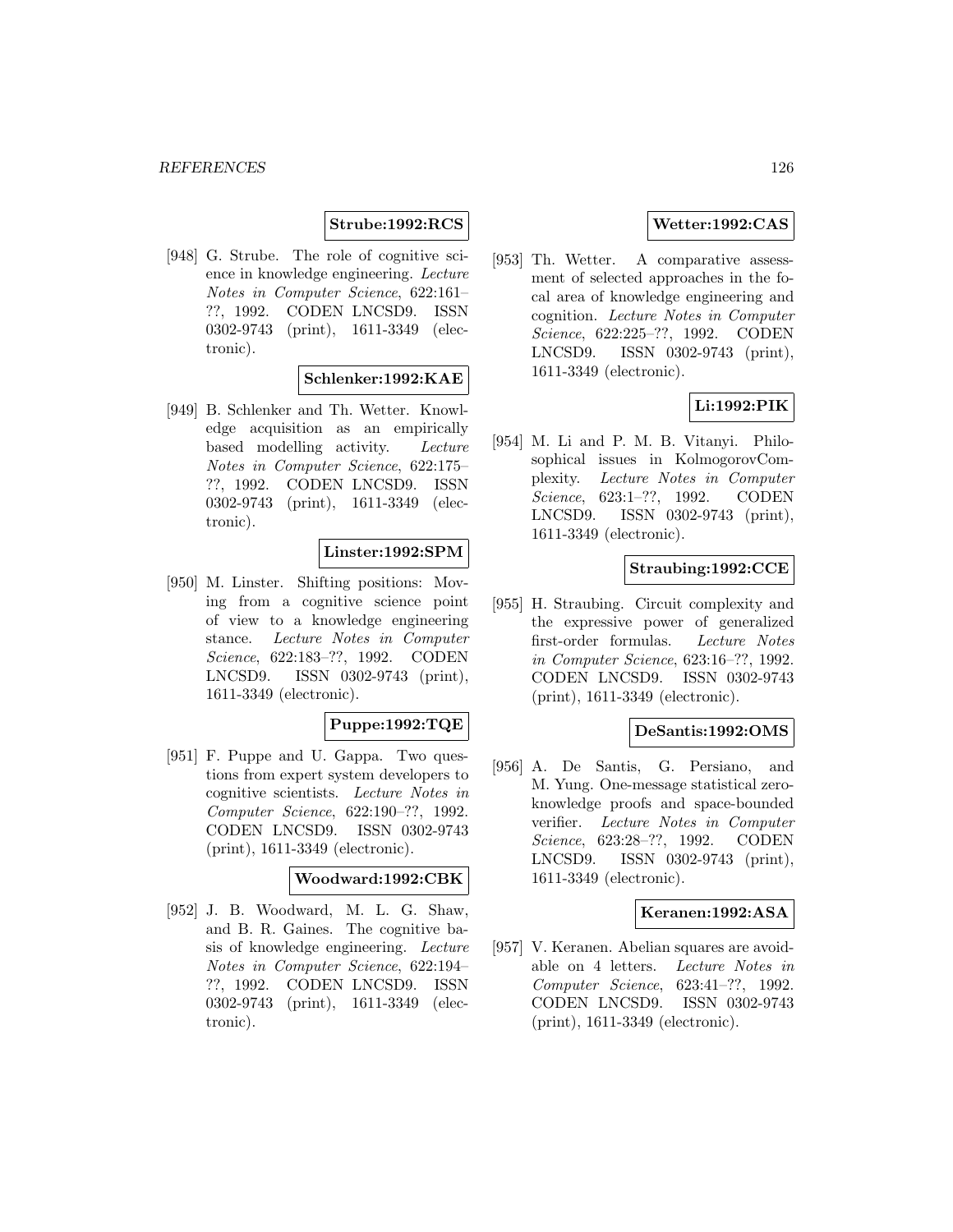### **Karhumaki:1992:PST**

[958] J. Karhumaki, W. Plandowski, and W. Rytter. Polynomial size test sets for context-free languages. Lecture Notes in Computer Science, 623:53–??, 1992. CODEN LNCSD9. ISSN 0302-9743 (print), 1611-3349 (electronic).

## **Nishida:1992:QDO**

[959] T. Y. Nishida. Quasi-deterministic OL systems. Lecture Notes in Computer Science, 623:65–??, 1992. CODEN LNCSD9. ISSN 0302-9743 (print), 1611-3349 (electronic).

### **Buntrock:1992:GCS**

[960] G. Buntrock and K. Lorys. On growing context-sensitive languages. Lecture Notes in Computer Science, 623:77–??, 1992. CODEN LNCSD9. ISSN 0302- 9743 (print), 1611-3349 (electronic).

#### **Shallit:1992:NSL**

[961] J. Shallit. Numeration systems, linear recurrences, and regular sets. Lecture Notes in Computer Science, 623:89–??, 1992. CODEN LNCSD9. ISSN 0302- 9743 (print), 1611-3349 (electronic).

### **Krob:1992:EPR**

[962] D. Krob. The equality problem for rational series with multiplicities in the tropical semiring is undecidable. Lecture Notes in Computer Science, 623: 101–??, 1992. CODEN LNCSD9. ISSN 0302-9743 (print), 1611-3349 (electronic).

### **Clerbout:1992:SCR**

[963] M. Clerbout, M. Latteux, Y. Roos, and W. Zielonka. Semi-commutations and rational expressions. Lecture Notes in

Computer Science, 623:113–??, 1992. CODEN LNCSD9. ISSN 0302-9743 (print), 1611-3349 (electronic).

### **Ibarra:1992:NRC**

[964] O. H. Ibarra and N. Q. Tran. New results concerning synchronized finite automata. Lecture Notes in Computer Science, 623:126–??, 1992. CODEN LNCSD9. ISSN 0302-9743 (print), 1611-3349 (electronic).

### **Engelfriet:1992:GNF**

[965] J. Engelfriet. A Greibach Normal Form for context-free graph grammars. Lecture Notes in Computer Science, 623:138–??, 1992. CODEN LNCSD9. ISSN 0302-9743 (print), 1611-3349 (electronic).

### **Peladeau:1992:RGD**

[966] P. Peladeau and A. Podelski. On reverse and general definite tree languages. Lecture Notes in Computer Science, 623:150–??, 1992. CODEN LNCSD9. ISSN 0302-9743 (print), 1611-3349 (electronic).

# **Arvind:1992:RSL**

[967] V. Arvind, Y. Han, L. Hemachandra, J. Kobler, A. Lozano, M. Mundhenk, M. Ogiwara, U. Schoning, R. Silvestri, and T. Thierauf. Reductions to sets of low information content. Lecture Notes in Computer Science, 623:162– ??, 1992. CODEN LNCSD9. ISSN 0302-9743 (print), 1611-3349 (electronic).

### **Sheu:1992:LHH**

[968] M.-J. Sheu and T. J. Long. UP and the low and high hierarchies: A relativized separation. Lecture Notes in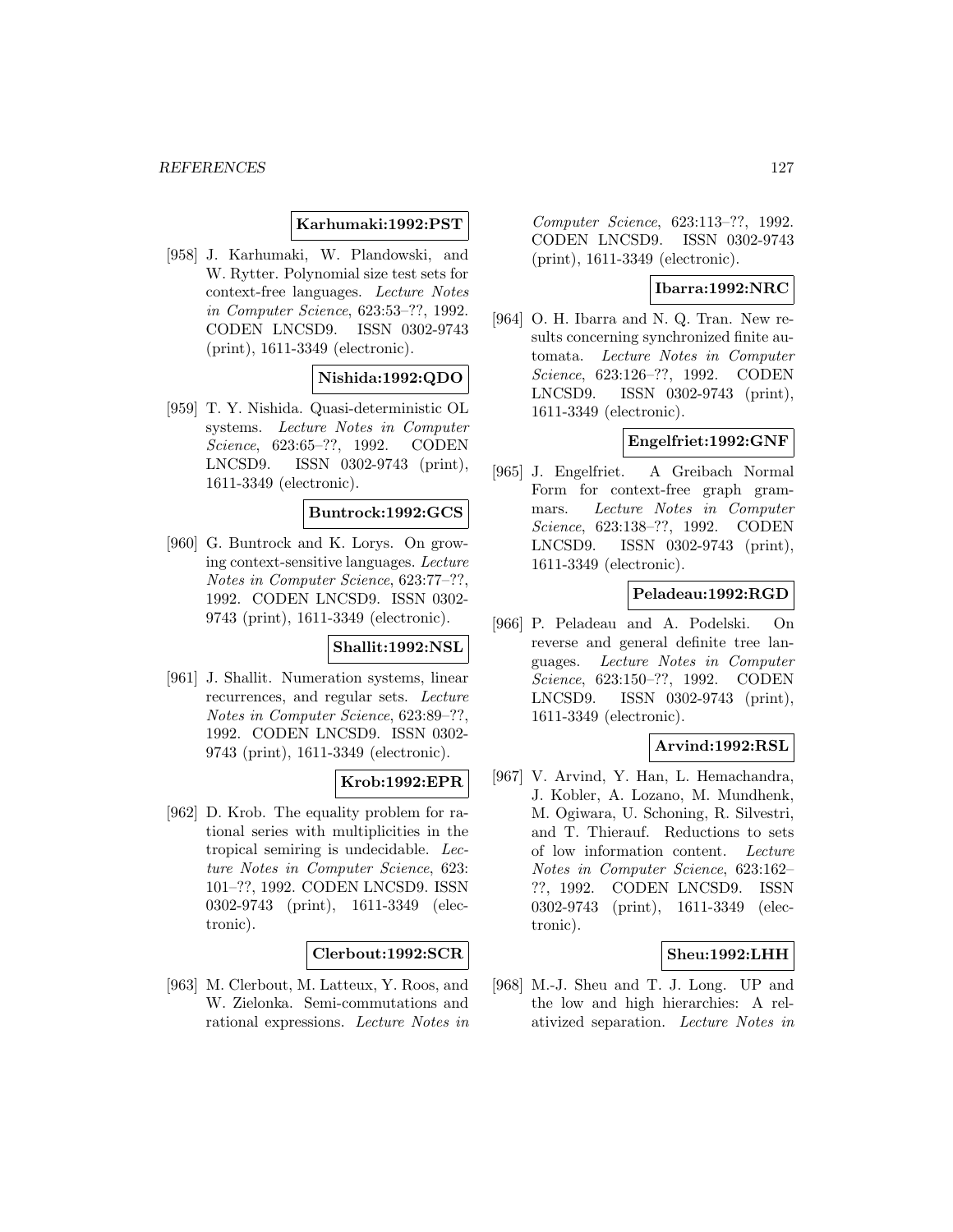Computer Science, 623:174–??, 1992. CODEN LNCSD9. ISSN 0302-9743 (print), 1611-3349 (electronic).

### **Flajolet:1992:AAA**

[969] Ph. Flajolet. Analytic analysis of algorithms. Lecture Notes in Computer Science, 623:186–??, 1992. CODEN LNCSD9. ISSN 0302-9743 (print), 1611-3349 (electronic).

### **Kirschenhofer:1992:HCQ**

[970] P. Kirschenhofer, H. Prodinger, and W. Szpankowski. How to count quickly and accurately. Lecture Notes in Computer Science, 623:211–??, 1992. CODEN LNCSD9. ISSN 0302-9743 (print), 1611-3349 (electronic).

# **Schmid:1992:ACL**

[971] U. Schmid. The average CRI-Length of a tree collision resolution algorithm in presence of multiplicity-dependent capture effects. Lecture Notes in Computer Science, 623:223–??, 1992. CODEN LNCSD9. ISSN 0302-9743 (print), 1611-3349 (electronic).

### **Dietzfelbinger:1992:PHF**

[972] M. Dietzfelbinger, J. Gil, Y. Matias, and N. Pippenger. Polynomial hash functions are reliable. Lecture Notes in Computer Science, 623:235–246, 1992. CODEN LNCSD9. ISSN 0302-9743 (print), 1611-3349 (electronic).

# **Sekar:1992:APM**

[973] R. C. Sekar, R. Ramesh, and I. V. Ramakrishnan. Adaptive pattern matching. Lecture Notes in Computer Science, 623:247–??, 1992. CODEN LNCSD9. ISSN 0302-9743 (print), 1611-3349 (electronic).

# **Mansour:1992:RIA**

[974] Y. Mansour. Randomized interpolation and approximation of sparse polynomials. Lecture Notes in Computer Science, 623:261–??, 1992. CODEN LNCSD9. ISSN 0302-9743 (print), 1611-3349 (electronic).

## **Bodlaender:1992:TSA**

[975] H. L. Bodlaender, M. R. Fellows, and T. J. Warnow. Two strikes against perfect phylogeny. Lecture Notes in Computer Science, 623:273–??, 1992. CODEN LNCSD9. ISSN 0302-9743 (print), 1611-3349 (electronic).

## **Zhang:1992:DSD**

[976] G.-Q. Zhang. Disjunctive systems and L-domains. Lecture Notes in Computer Science, 623:284–??, 1992. CODEN LNCSD9. ISSN 0302-9743 (print), 1611-3349 (electronic).

### **Apostolico:1992:OPA**

[977] A. Apostolico, D. Breslauer, and Z. Galil. Optimal parallel algorithms for periods, palindromes and squares. Lecture Notes in Computer Science, 623:296–??, 1992. CODEN LNCSD9. ISSN 0302-9743 (print), 1611-3349 (electronic).

### **Broder:1992:NPT**

[978] A. Z. Broder, A. M. Frieze, E. Shamir, and E. Upfal. Near-perfect token distribution. Lecture Notes in Computer Science, 623:308–??, 1992. CODEN LNCSD9. ISSN 0302-9743 (print), 1611-3349 (electronic).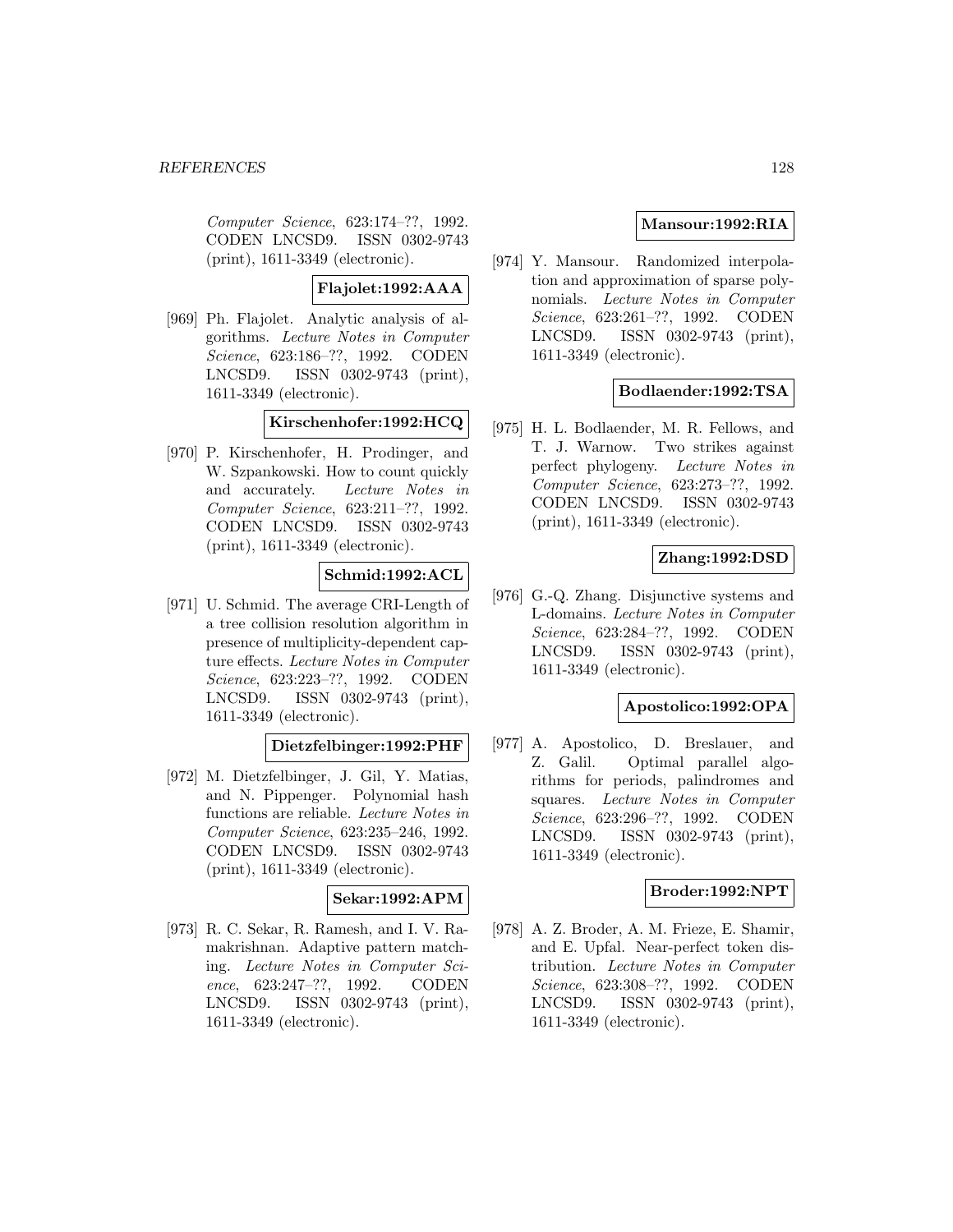### **Hagerup:1992:FIM**

[979] T. Hagerup and M. Kutylowski. Fast integer merging on the EREW PRAM. Lecture Notes in Computer Science, 623:318–??, 1992. CODEN LNCSD9. ISSN 0302-9743 (print), 1611-3349 (electronic).

## **Khuller:1992:AAG**

[980] S. Khuller and R. Thurimella. Approximation algorithms for graph augmentation. Lecture Notes in Computer Science, 623:330–??, 1992. CODEN LNCSD9. ISSN 0302-9743 (print), 1611-3349 (electronic).

#### **Westbrook:1992:FIP**

[981] J. Westbrook. Fast incremental planarity testing. Lecture Notes in Computer Science, 623:342–??, 1992. CODEN LNCSD9. ISSN 0302-9743 (print), 1611-3349 (electronic).

# **LaPoutre:1992:MTC**

[982] J. A. La Poutre. Maintenance of triconnected components of graphs. Lecture Notes in Computer Science, 623: 354–??, 1992. CODEN LNCSD9. ISSN 0302-9743 (print), 1611-3349 (electronic).

### **Vazirani:1992:SCT**

[983] V. V. Vazirani and M. Yannakakis. Suboptimal cuts: Their enumeration, weight and number. Lecture Notes in Computer Science, 623:366–??, 1992. CODEN LNCSD9. ISSN 0302-9743 (print), 1611-3349 (electronic).

### **Buchberger:1992:GBI**

[984] B. Buchberger. Gröbner bases: An introduction. Lecture Notes in Computer

Science, 623:378–??, 1992. CODEN LNCSD9. ISSN 0302-9743 (print), 1611-3349 (electronic).

# **Bundgen:1992:BAT**

[985] R. Bundgen. Buchberger's algorithm: The term rewriter's point of view. Lecture Notes in Computer Science, 623: 380–??, 1992. CODEN LNCSD9. ISSN 0302-9743 (print), 1611-3349 (electronic).

## **Comon:1992:CRS**

[986] H. Comon. Completion of rewrite systems with membership constraints. Lecture Notes in Computer Science, 623:392–??, 1992. CODEN LNCSD9. ISSN 0302-9743 (print), 1611-3349 (electronic).

### **Rote:1992:NMB**

[987] G. Rote. A new metric between polygons, and how to compute it. Lecture Notes in Computer Science, 623:404– ??, 1992. CODEN LNCSD9. ISSN 0302-9743 (print), 1611-3349 (electronic).

#### **Paterson:1992:NNG**

[988] M. S. Paterson and F. F. Yao. On nearest-neighbor graphs. Lecture Notes in Computer Science, 623:416– ??, 1992. CODEN LNCSD9. ISSN 0302-9743 (print), 1611-3349 (electronic).

### **Matousek:1992:TEM**

[989] J. Matousek and R. Seidel. A tail estimate for Mulmuley's segment intersection algorithm. Lecture Notes in Computer Science, 623:427–??, 1992. CODEN LNCSD9. ISSN 0302-9743 (print), 1611-3349 (electronic).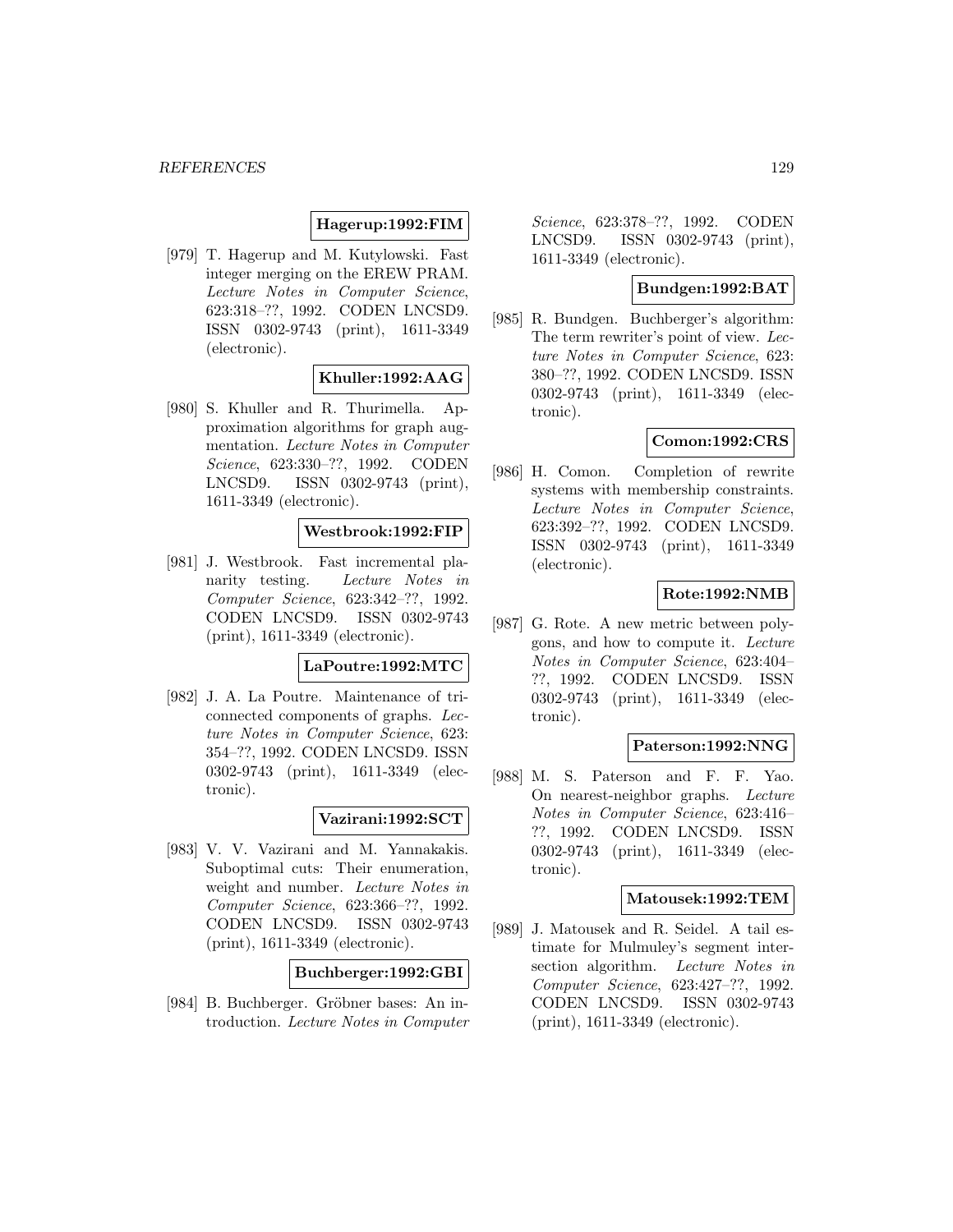### **Chazelle:1992:LBC**

[990] B. Chazelle and B. Rosenberg. Lower bounds on the complexity of simplex range reporting on a pointer machine. Lecture Notes in Computer Science, 623:439–??, 1992. CODEN LNCSD9. ISSN 0302-9743 (print), 1611-3349 (electronic).

#### **Kolaitis:1992:ILC**

[991] P. G. Kolaitis and M. Y. Vardi. Infinitary logic for computer science. Lecture Notes in Computer Science, 623: 450–??, 1992. CODEN LNCSD9. ISSN 0302-9743 (print), 1611-3349 (electronic).

#### **Chang:1992:CTP**

[992] E. Chang, Z. Manna, and A. Pnueli. Characterization of temporal property classes. Lecture Notes in Computer Science, 623:474–??, 1992. CODEN LNCSD9. ISSN 0302-9743 (print), 1611-3349 (electronic).

#### **Ong:1992:LLC**

[993] C.-H. L. Ong. Lazy lambda calculus: Theories, models and local structure characterization. Lecture Notes in Computer Science, 623:487–??, 1992. CODEN LNCSD9. ISSN 0302-9743 (print), 1611-3349 (electronic).

#### **Laenens:1992:LPS**

[994] E. Laenens, D. Vermeir, and C. Zaniolo. Logic programming semantics made easy. Lecture Notes in Computer Science, 623:499–??, 1992. CODEN LNCSD9. ISSN 0302-9743 (print), 1611-3349 (electronic).

# **Debray:1992:CDA**

[995] S. K. Debray. On the complexity of dataflow analysis of logic programs. Lecture Notes in Computer Science, 623:509–??, 1992. CODEN LNCSD9. ISSN 0302-9743 (print), 1611-3349 (electronic).

## **Cortesi:1992:CAI**

[996] A. Cortesi, G. File, and W. Winsborough. Comparison of abstract interpretations. Lecture Notes in Computer Science, 623:521–??, 1992. CODEN LNCSD9. ISSN 0302-9743 (print), 1611-3349 (electronic).

### **Phoa:1992:PCS**

[997] W. Phoa and M. Fourman. A proposed categorical semantics for pure ML. Lecture Notes in Computer Science, 623:533–??, 1992. CODEN LNCSD9. ISSN 0302-9743 (print), 1611-3349 (electronic).

#### **Henzinger:1992:WGD**

[998] Th. A. Henzinger, Z. Manna, and A. Pnueli. What good are digital clocks? Lecture Notes in Computer Science, 623:545–??, 1992. CODEN LNCSD9. ISSN 0302-9743 (print), 1611-3349 (electronic).

### **Moller:1992:BAT**

[999] F. Moller and Ch. Tofts. Behavioral abstraction in TCCS. Lecture Notes in Computer Science, 623:559–??, 1992. CODEN LNCSD9. ISSN 0302-9743 (print), 1611-3349 (electronic).

### **Brown:1992:TPN**

[1000] C. Brown and D. Gurr. Timing Petri nets categorically. Lecture Notes in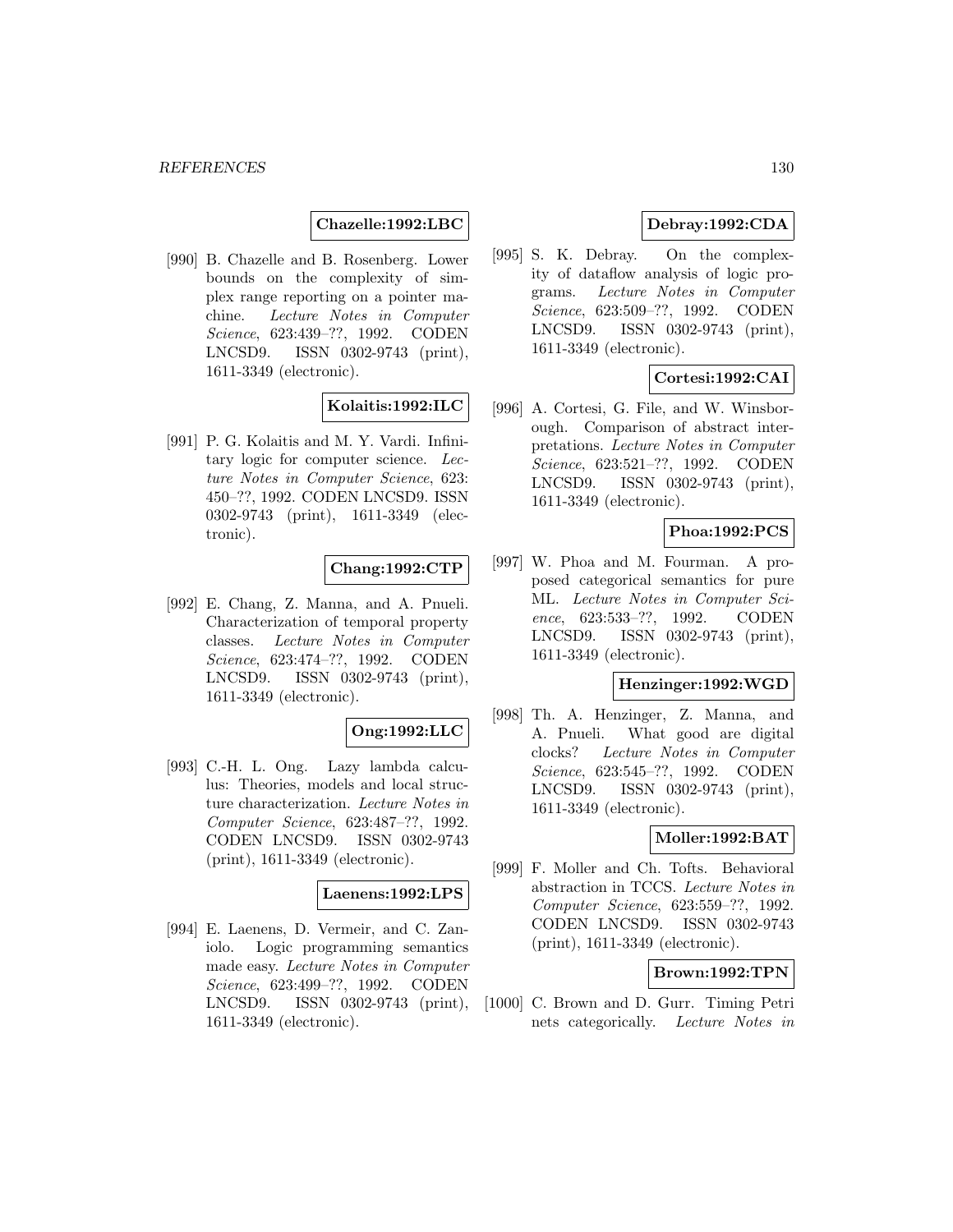Computer Science, 623:571–??, 1992. CODEN LNCSD9. ISSN 0302-9743 (print), 1611-3349 (electronic).

**Gastin:1992:ACA**

[1001] P. Gastin and A. Petit. Asynchronous cellular automata for infinite traces. Lecture Notes in Computer Science, 623:583–??, 1992. CODEN LNCSD9. ISSN 0302-9743 (print), 1611-3349 (electronic).

#### **Hoogers:1992:TSP**

[1002] P. W. Hoogers, H. C. M. Kleijn, and P. S. Thiagarajan. A trace semantics for Petri nets. Lecture Notes in Computer Science, 623:595–??, 1992. CODEN LNCSD9. ISSN 0302-9743 (print), 1611-3349 (electronic).

# **Vogler:1992:ACP**

[1003] W. Vogler. Asynchronous communication of Petri nets and the refinement of transitions. Lecture Notes in Computer Science, 623:605–??, 1992. CODEN LNCSD9. ISSN 0302-9743 (print), 1611-3349 (electronic).

### **Montanari:1992:PAL**

[1004] U. Montanari and D. Yankelevich. A parametric approach to localities. Lecture Notes in Computer Science, 623: 617–??, 1992. CODEN LNCSD9. ISSN 0302-9743 (print), 1611-3349 (electronic).

### **Degano:1992:PT**

[1005] P. Degano and C. Priami. Proved trees. Lecture Notes in Computer Science, 623:629–??, 1992. CODEN LNCSD9. ISSN 0302-9743 (print), 1611-3349 (electronic).

# **Olderog:1992:IBL**

[1006] E.-R. Olderog. Interfaces between languages for communicating systems. Lecture Notes in Computer Science, 623:641–??, 1992. CODEN LNCSD9. ISSN 0302-9743 (print), 1611-3349 (electronic).

# **Sannella:1992:TFD**

[1007] D. Sannella and A. Tarlecki. Toward formal development of programs from algebraic specifications: Modeltheoretic foundations. Lecture Notes in Computer Science, 623:656–??, 1992. CODEN LNCSD9. ISSN 0302-9743 (print), 1611-3349 (electronic).

## **Fix:1992:PCU**

[1008] L. Fix, N. Francez, and O. Grumberg. Program composition via unification. Lecture Notes in Computer Science, 623:672–??, 1992. CODEN LNCSD9. ISSN 0302-9743 (print), 1611-3349 (electronic).

## **Milner:1992:BB**

[1009] R. Milner and D. Sangiorgi. Barbed bisimulation. Lecture Notes in Computer Science, 623:685–??, 1992. CO-DEN LNCSD9. ISSN 0302-9743 (print), 1611-3349 (electronic).

#### **Rabinovich:1992:CEB**

[1010] A. Rabinovich. Checking equivalences between concurrent systems of finite agents. Lecture Notes in Computer Science, 623:696–??, 1992. CODEN LNCSD9. ISSN 0302-9743 (print), 1611-3349 (electronic).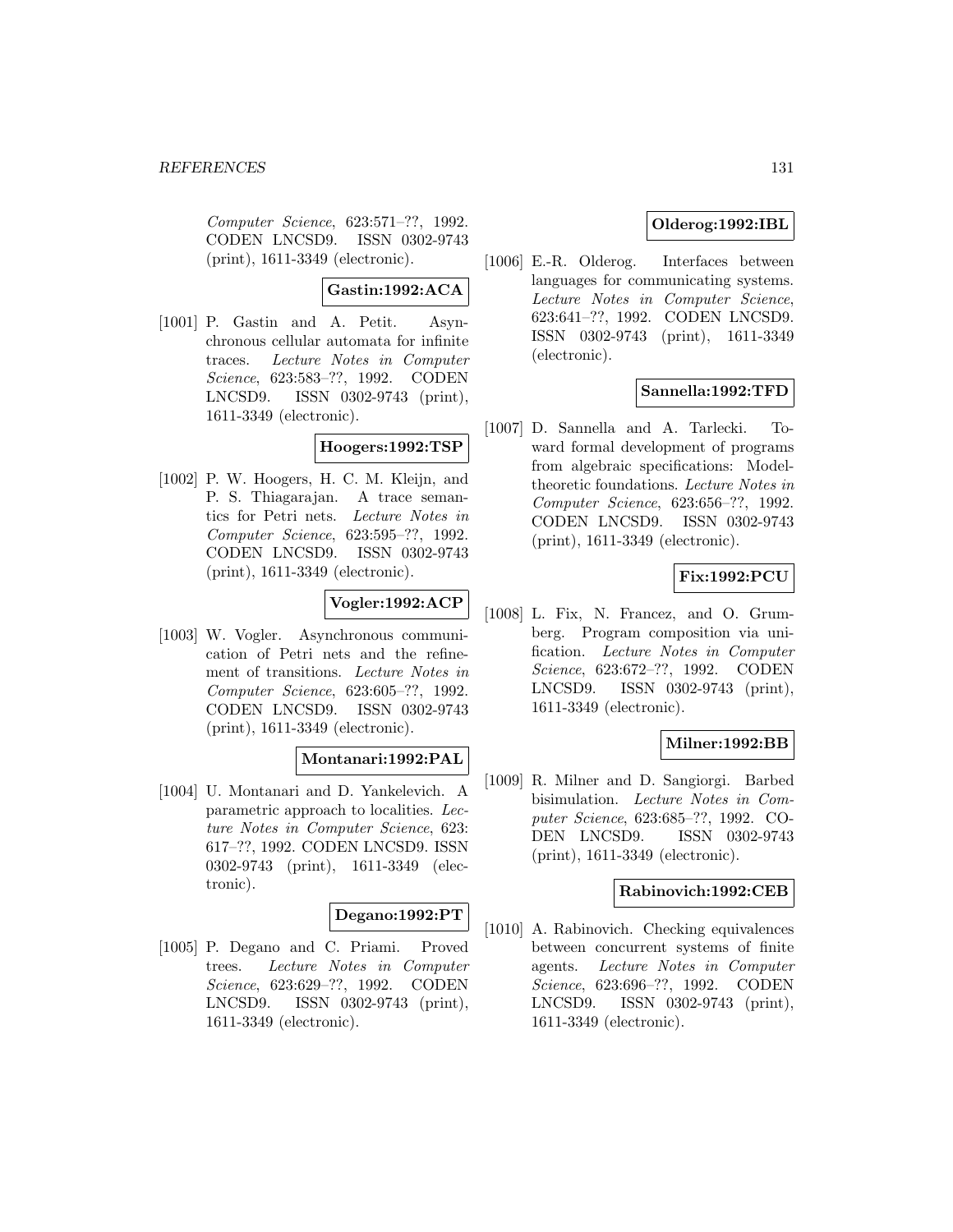#### **Cleaveland:1992:TPP**

[1011] R. Cleaveland, S. A. Smolka, and A. Zwarico. Testing preorders for probabilistic processes. Lecture Notes in Computer Science, 623:708–??, 1992. CODEN LNCSD9. ISSN 0302-9743 (print), 1611-3349 (electronic).

### **Przymusinska:1992:SCP**

[1012] Halina Przymusinska, Teodor Przymusinski, and Hirohisa Seki. Soundness and completeness of partial deductions for well-founded semantics. Lecture Notes in Computer Science, 624:1–??, 1992. CODEN LNCSD9. ISSN 0302- 9743 (print), 1611-3349 (electronic).

#### **Holldobler:1992:DPF**

[1013] Steffen Holldobler. On deductive planning and the frame problem. Lecture Notes in Computer Science, 624:13–??, 1992. CODEN LNCSD9. ISSN 0302- 9743 (print), 1611-3349 (electronic).

### **Harland:1992:RFC**

[1014] James Harland and David Pym. On resolution in fragments of classical linear logic. Lecture Notes in Computer Science, 624:30–??, 1992. CODEN LNCSD9. ISSN 0302-9743 (print), 1611-3349 (electronic).

#### **Galmiche:1992:PAP**

[1015] Didier Galmiche and Guy Perrier. A procedure for automatic proof nets construction. Lecture Notes in Computer Science, 624:42–??, 1992. CODEN LNCSD9. ISSN 0302-9743 (print), 1611-3349 (electronic).

## **Bowen:1992:FLI**

[1016] James Bowen and Dennis Bahler. Free logic and infinite constraint networks. Lecture Notes in Computer Science, 624:54–??, 1992. CODEN LNCSD9. ISSN 0302-9743 (print), 1611-3349 (electronic).

### **Wuthrich:1992:TPK**

[1017] Beat Wuthrich. Towards probabilistic knowledge bases. Lecture Notes in Computer Science, 624:66–??, 1992. CODEN LNCSD9. ISSN 0302-9743 (print), 1611-3349 (electronic).

## **Bryant:1992:TLG**

[1018] Barrett R. Bryant and Aiqin Pan. Two-level grammar: A functional/ logic query language for database and knowledge-base systems. Lecture Notes in Computer Science, 624:78–??, 1992. CODEN LNCSD9. ISSN 0302-9743 (print), 1611-3349 (electronic).

### **Freitag:1992:EDD**

[1019] Burkhard Freitag. Extending deductive database languages by embedded implications. Lecture Notes in Computer Science, 624:84–??, 1992. CODEN LNCSD9. ISSN 0302-9743 (print), 1611-3349 (electronic).

### **Lusk:1992:CRL**

[1020] Ewing L. Lusk. Controlling redundancy in large search spaces. Lecture Notes in Computer Science, 624:96–??, 1992. CODEN LNCSD9. ISSN 0302- 9743 (print), 1611-3349 (electronic).

### **Baaz:1992:RMV**

[1021] Matthias Baaz and Christian G. Fermuller. Resolution for many-valued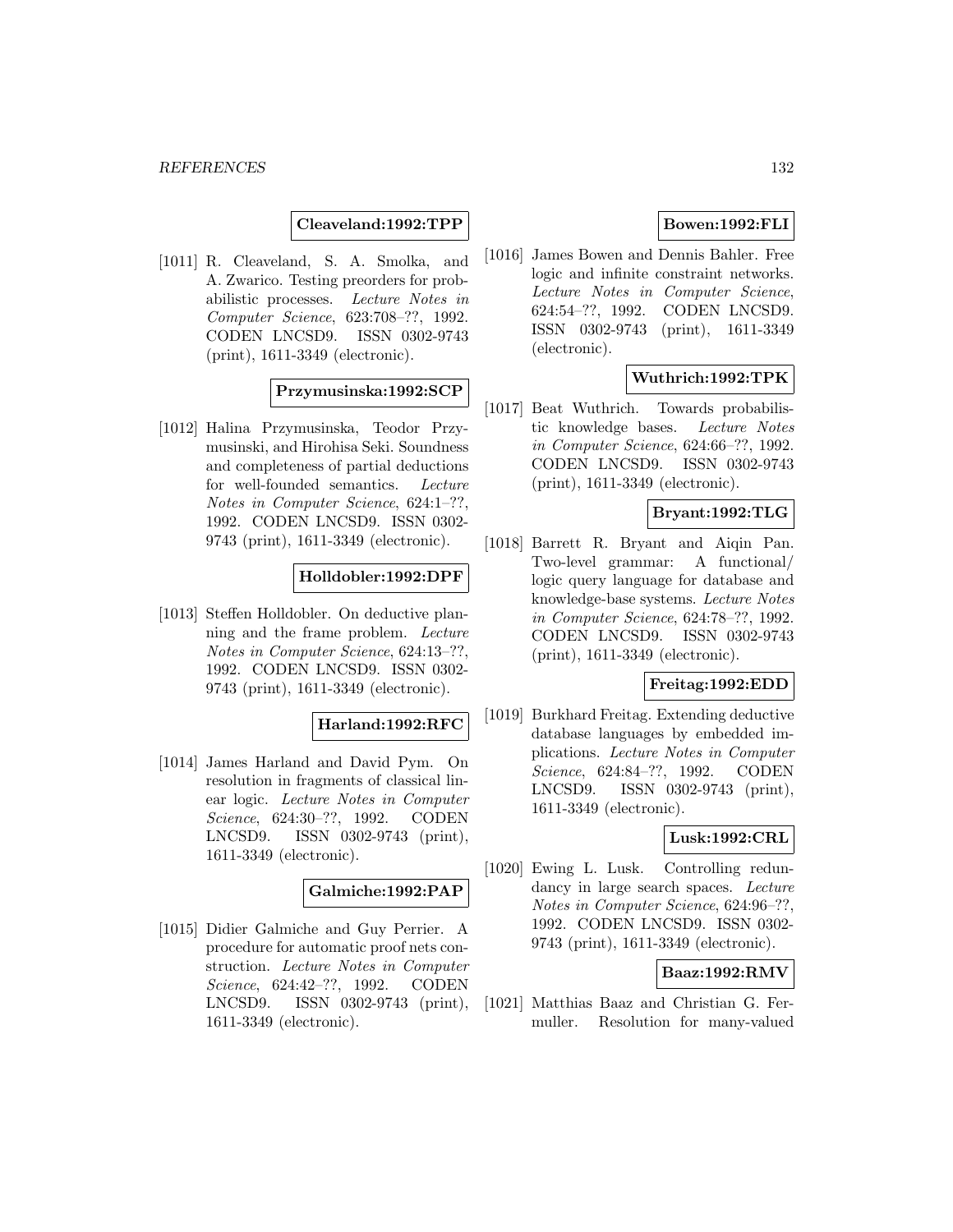logics. Lecture Notes in Computer Science, 624:107–??, 1992. CODEN LNCSD9. ISSN 0302-9743 (print), 1611-3349 (electronic).

**Baumgartner:1992:OTR**

[1022] Peter Baumgartner. An ordered theory resolution calculus. Lecture Notes in Computer Science, 624:119–??, 1992. CODEN LNCSD9. ISSN 0302-9743 (print), 1611-3349 (electronic).

## **McCune:1992:AAD**

[1023] William McCune and Larry Wos. Application of automated deduction to the search for single axioms for exponent groups. Lecture Notes in Computer Science, 624:131–??, 1992. CODEN LNCSD9. ISSN 0302-9743 (print), 1611-3349 (electronic).

# **Hai-Ping:1992:ELB**

[1024] Ko Hai-Ping and Mark E. Nadel. Elementary lower bounds for the lengths of refutations. Lecture Notes in Computer Science, 624:137–??, 1992. CODEN LNCSD9. ISSN 0302-9743 (print), 1611-3349 (electronic).

# **Egly:1992:SPQ**

[1025] Uwe Egly. Shortening proofs by quantifier introduction. Lecture Notes in Computer Science, 624:148–??, 1992. CODEN LNCSD9. ISSN 0302-9743 (print), 1611-3349 (electronic).

# **Millroth:1992:RCN**

[1026] Hakan Millroth. Reform compilation for nonlinear recursion. Lecture Notes in Computer Science, 624:160– ??, 1992. CODEN LNCSD9. ISSN 0302-9743 (print), 1611-3349 (electronic).

# **Neumerkel:1992:PIF**

[1027] Ulrich Neumerkel. Pruning infinite failure branches in programs with occurcheck. Lecture Notes in Computer Science, 624:172–??, 1992. CODEN LNCSD9. ISSN 0302-9743 (print), 1611-3349 (electronic).

# **Ireland:1992:UPC**

[1028] Andrew Ireland. The use of planning critics in mechanizing inductive proofs. Lecture Notes in Computer Science, 624:178–??, 1992. CODEN LNCSD9. ISSN 0302-9743 (print), 1611-3349 (electronic).

# **Parigot:1992:LCA**

[1029] Michel Parigot. lambdamu-calculus: An algorithmic interpretation of classical natural deduction. Lecture Notes in Computer Science, 624:190–??, 1992. CODEN LNCSD9. ISSN 0302-9743 (print), 1611-3349 (electronic).

### **BoydelaTour:1992:BPA**

[1030] Thierry Boy de la Tour and Christoph Kreitz. Building proofs by analogy via the Curry–Howard isomorphism. Lecture Notes in Computer Science, 624:202–??, 1992. CODEN LNCSD9. ISSN 0302-9743 (print), 1611-3349 (electronic).

### **Baker:1992:UCO**

[1031] Siani Baker, Andrew Ireland, and Alan Smaill. On the use of the constructive omega-rule within automated deduction. Lecture Notes in Computer Science, 624:214–??, 1992. CODEN LNCSD9. ISSN 0302-9743 (print), 1611-3349 (electronic).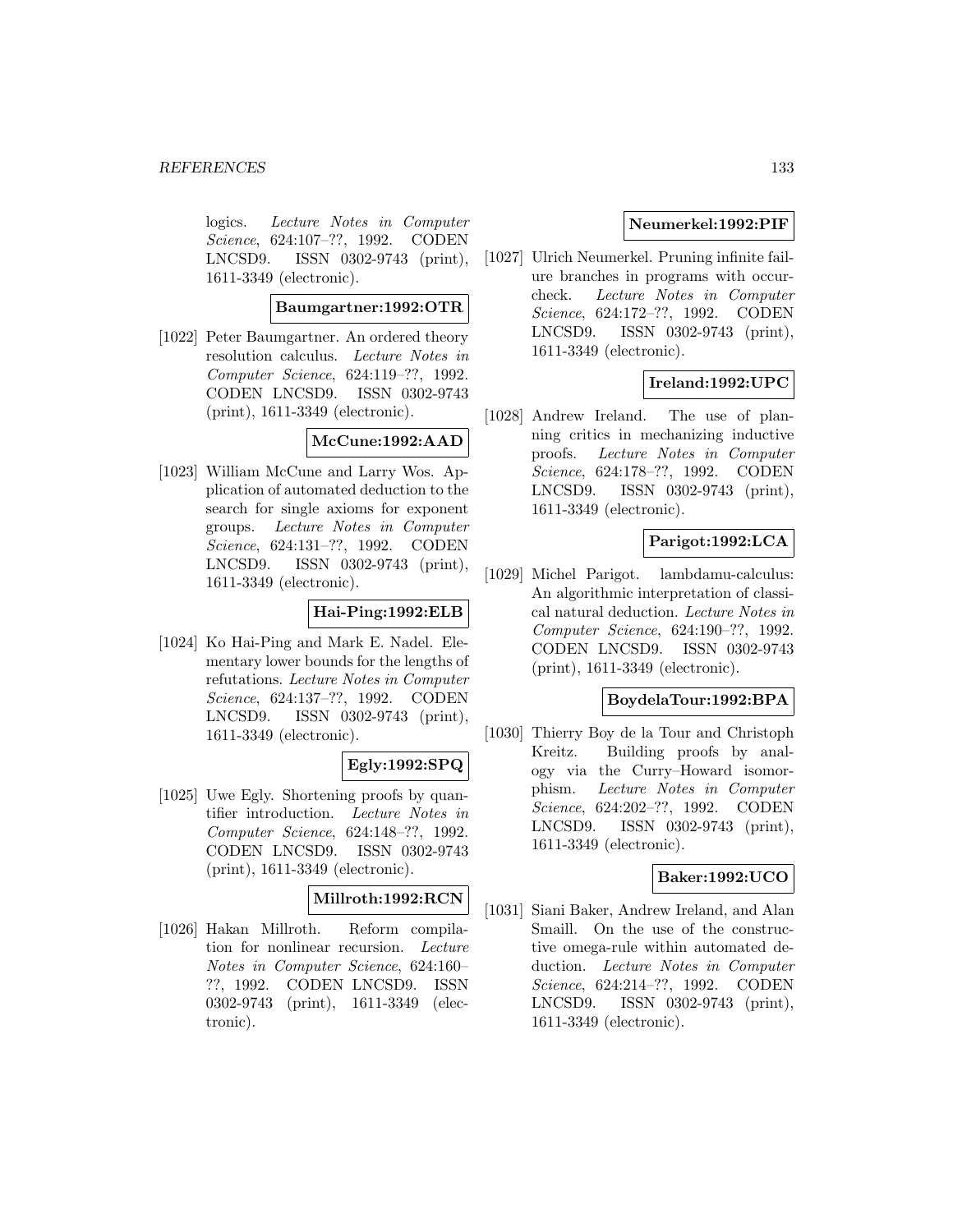### **Ertel:1992:PTP**

[1032] Wolfgang Ertel. OR-Parallel theorem proving with random competition. Lecture Notes in Computer Science, 624:226–??, 1992. CODEN LNCSD9. ISSN 0302-9743 (print), 1611-3349 (electronic).

# **Suttner:1992:PCM**

[1033] Christian B. Suttner. Parallel computation of multiple sets-of-support. Lecture Notes in Computer Science, 624: 238–??, 1992. CODEN LNCSD9. ISSN 0302-9743 (print), 1611-3349 (electronic).

### **Hausman:1992:TUA**

[1034] Bogumil Hausman. Towards using the andorra kernel language for industrial real-time applications. Lecture Notes in Computer Science, 624:250–??, 1992. CODEN LNCSD9. ISSN 0302-9743 (print), 1611-3349 (electronic).

### **Ringeissen:1992:UCE**

[1035] Christophe Ringeissen. Unification in a combination of equational theories with shared constants and its application to primal algebras. Lecture Notes in Computer Science, 624:261–??, 1992. CODEN LNCSD9. ISSN 0302-9743 (print), 1611-3349 (electronic).

#### **Bachmair:1992:NCR**

[1036] Leo Bachmair and Harald Ganzinger. Non-clausal resolution and superposition with selection and redundancy criteria. Lecture Notes in Computer Science, 624:273–??, 1992. CODEN LNCSD9. ISSN 0302-9743 (print), 1611-3349 (electronic).

### **Gramlich:1992:RIW**

[1037] Bernhard Gramlich. Relating innermost, weak, uniform and modular termination of term rewriting systems. Lecture Notes in Computer Science, 624:285–??, 1992. CODEN LNCSD9. ISSN 0302-9743 (print), 1611-3349 (electronic).

### **Gabbrielli:1992:TSS**

[1038] Maurizio Gabbrielli, Giorgio Levi, and Daniele Turi. A two step semantics for logic programs with negation. Lecture Notes in Computer Science, 624:297–??, 1992. CODEN LNCSD9. ISSN 0302-9743 (print), 1611-3349 (electronic).

### **Baral:1992:GNF**

[1039] Chitta Baral. Generalized negation as failure and semantics of normal disjunctive logic programs. Lecture Notes in Computer Science, 624:309– ??, 1992. CODEN LNCSD9. ISSN 0302-9743 (print), 1611-3349 (electronic).

### **Bai:1992:GMT**

[1040] Mino Bai and Howard A. Blair. General model theoretic semantics for higherorder Horn logic programming. Lecture Notes in Computer Science, 624: 320–??, 1992. CODEN LNCSD9. ISSN 0302-9743 (print), 1611-3349 (electronic).

### **Fernandez:1992:DDD**

[1041] Jose Alberto Fernandez and Jack Minker. Disjunctive deductive databases. Lecture Notes in Computer Science, 624:332–??, 1992. CODEN LNCSD9. ISSN 0302-9743 (print), 1611-3349 (electronic).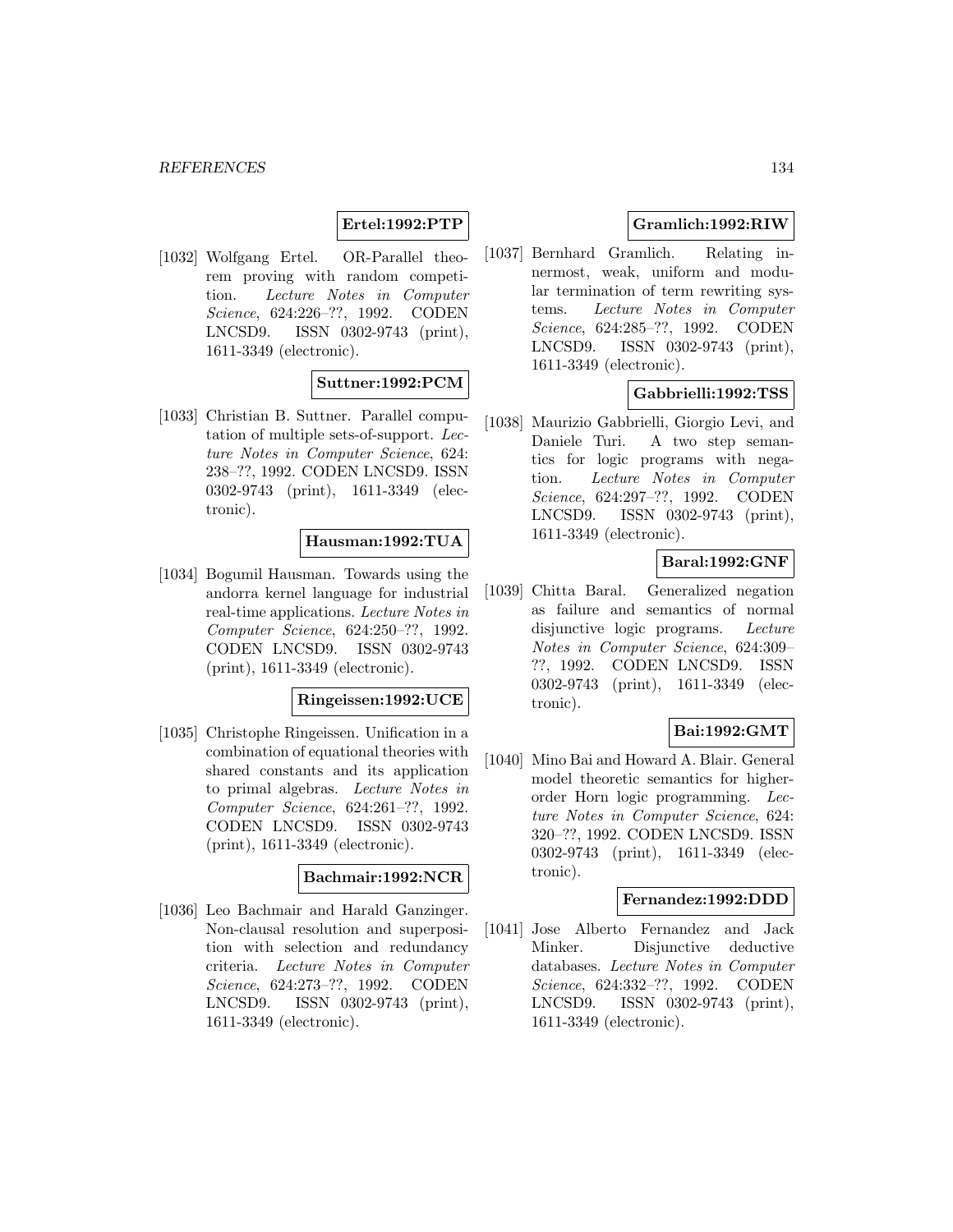# **Voinov:1992:NCO**

[1042] Alexander Voinov. Netlog — A concept oriented logic programming language. Lecture Notes in Computer Science, 624:357–??, 1992. CODEN LNCSD9. ISSN 0302-9743 (print), 1611-3349 (electronic).

### **Fischer:1992:PFE**

[1043] Michael Fischer and Richard Owens. From the past to the future: Executing temporal logic programs. Lecture Notes in Computer Science, 624:369– ??, 1992. CODEN LNCSD9. ISSN 0302-9743 (print), 1611-3349 (electronic).

### **Walther:1992:CIA**

[1044] Christoph Walther. Computing induction axioms. Lecture Notes in Computer Science, 624:381–??, 1992. CODEN LNCSD9. ISSN 0302-9743 (print), 1611-3349 (electronic).

### **Antimirov:1992:CEE**

[1045] Valentin Antimirov and Anatoli Degtyarev. Consistency of equational enrichments. Lecture Notes in Computer Science, 624:393–??, 1992. CODEN LNCSD9. ISSN 0302-9743 (print), 1611-3349 (electronic).

#### **Curzon:1992:PLV**

[1046] Paul Curzon. A programming logic for a verified structured assembly language. Lecture Notes in Computer Science, 624:403–??, 1992. CODEN LNCSD9. ISSN 0302-9743 (print), 1611-3349 (electronic).

### **Salzer:1992:UIS**

[1047] Gernot Salzer. The unification of infinite sets of terms and its applications. Lecture Notes in Computer Science, 624:409–??, 1992. CODEN LNCSD9. ISSN 0302-9743 (print), 1611-3349 (electronic).

### **Kohlhase:1992:UOS**

[1048] Michael Kohlhase. Unification in ordersorted type theory. Lecture Notes in Computer Science, 624:421–??, 1992. CODEN LNCSD9. ISSN 0302-9743 (print), 1611-3349 (electronic).

#### **Sattler-Klein:1992:ICS**

[1049] Andrea Sattler-Klein. Infinite, canonical string rewriting systems generated by completion. Lecture Notes in Computer Science, 624:433–??, 1992. CODEN LNCSD9. ISSN 0302-9743 (print), 1611-3349 (electronic).

### **Alexandre:1992:SSL**

[1050] Francis Alexandre, Khaled Bsaies, Jean Pierre Finance, and Alain Quere. Spes: A system for logic program transformation. Lecture Notes in Computer Science, 624:445–??, 1992. CODEN LNCSD9. ISSN 0302-9743 (print), 1611-3349 (electronic).

### **Andreoli:1992:LOL**

[1051] Jean-Marc Andreoli and Remo Pareschi. Linear objects: A logic framework for open system programming. Lecture Notes in Computer Science, 624:448– ??, 1992. CODEN LNCSD9. ISSN 0302-9743 (print), 1611-3349 (electronic).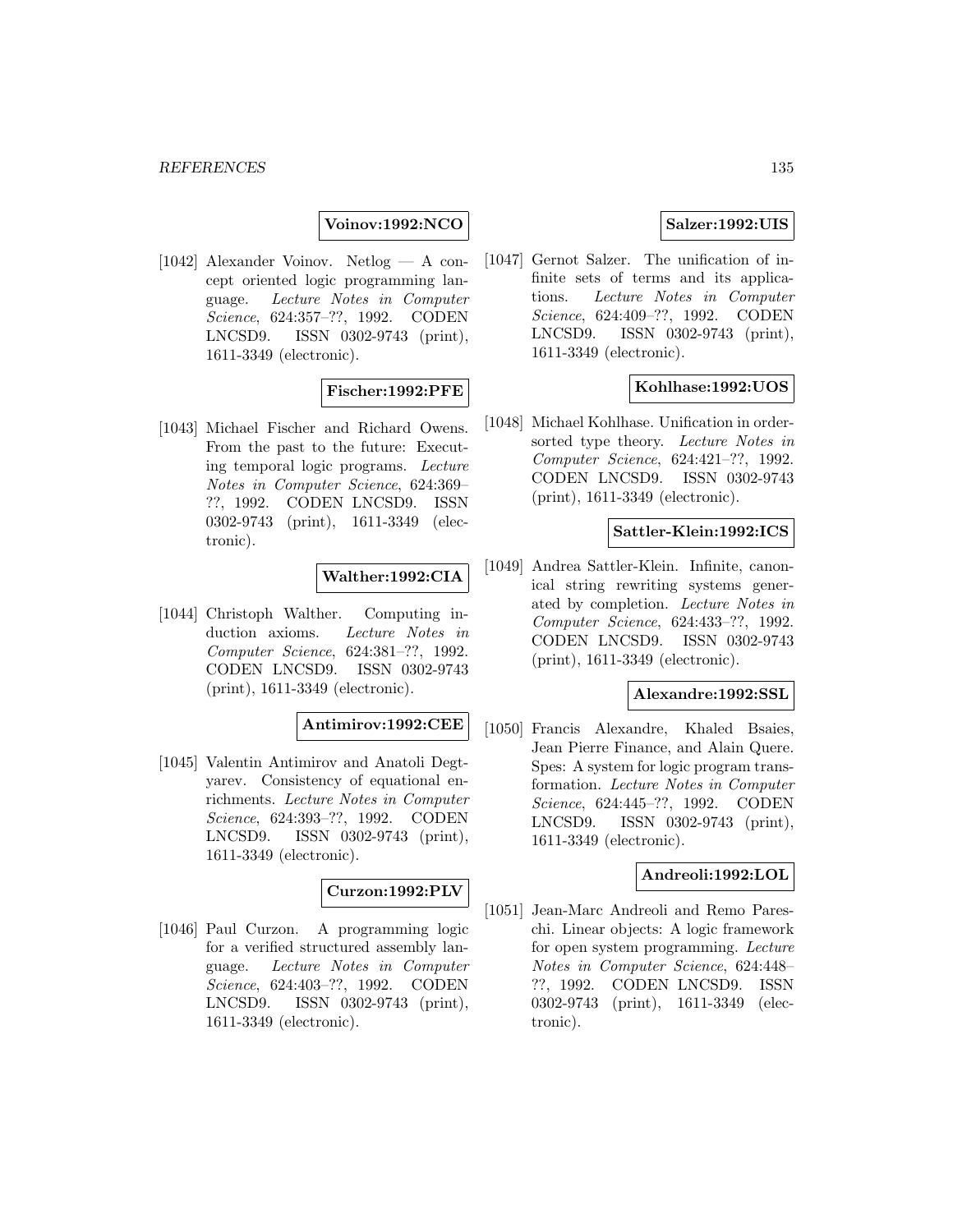# **Bauer:1992:IIS**

[1052] Bernhard Bauer and Rolf Hennicker. ISAR: An interactive system for algebraic implementation proofs. Lecture Notes in Computer Science, 624:451– ??, 1992. CODEN LNCSD9. ISSN 0302-9743 (print), 1611-3349 (electronic).

### **Beeson:1992:MCS**

[1053] Michael Beeson. Mathpert: Computer support for learning algebra, trig and calculus. Lecture Notes in Computer Science, 624:454–??, 1992. CODEN LNCSD9. ISSN 0302-9743 (print), 1611-3349 (electronic).

## **Bocca:1992:MPD**

[1054] Jorge Bocca, Michael Dahmen, and Michael Freeston. MegaLog — A platform for developing knowledge base management systems. Lecture Notes in Computer Science, 624:457–??, 1992. CODEN LNCSD9. ISSN 0302-9743 (print), 1611-3349 (electronic).

### **Bouhoula:1992:SAT**

[1055] Adel Bouhoula, Emmanuel Kounalis, and Michael Rusinowitch. SPIKE, an automatic theorem prover. Lecture Notes in Computer Science, 624:460– ??, 1992. CODEN LNCSD9. ISSN 0302-9743 (print), 1611-3349 (electronic).

# **Dafa:1992:ATL**

[1056] Li Dafa. An application to teaching in logic course of ATP based on natural deduction. Lecture Notes in Computer Science, 624:463–??, 1992. CODEN LNCSD9. ISSN 0302-9743 (print), 1611-3349 (electronic).

# **Dawson:1992:GLE**

[1057] Mark Dawson. A generic logic environment. Lecture Notes in Computer Science, 624:466–??, 1992. CODEN LNCSD9. ISSN 0302-9743 (print), 1611-3349 (electronic).

### **Dorochevsky:1992:EPP**

[1058] Michel Dorochevsky, Li Liang-Liang, Mike Reeve, Kees Schuerman, and Andre Veron. ElipSys. A parallel programming system based on logic. Lecture Notes in Computer Science, 624:469– ??, 1992. CODEN LNCSD9. ISSN 0302-9743 (print), 1611-3349 (electronic).

### **Ducasse:1992:OHL**

[1059] Mireille Ducasse. Opium — A high level debugging environment. Lecture Notes in Computer Science, 624:472– ??, 1992. CODEN LNCSD9. ISSN 0302-9743 (print), 1611-3349 (electronic).

### **Fraus:1992:ITP**

[1060] Ulrich Fraus and Heinrich Hussmann. An inductive theorem prover based on narrowing. Lecture Notes in Computer Science, 624:475–??, 1992. CODEN LNCSD9. ISSN 0302-9743 (print), 1611-3349 (electronic).

### **Gaasterland:1992:CAS**

[1061] Terry Gaasterland, Parke Godfrey, Jack Minker, and Lev Novik. A cooperative answering system. Lecture Notes in Computer Science, 624:478– ??, 1992. CODEN LNCSD9. ISSN 0302-9743 (print), 1611-3349 (electronic).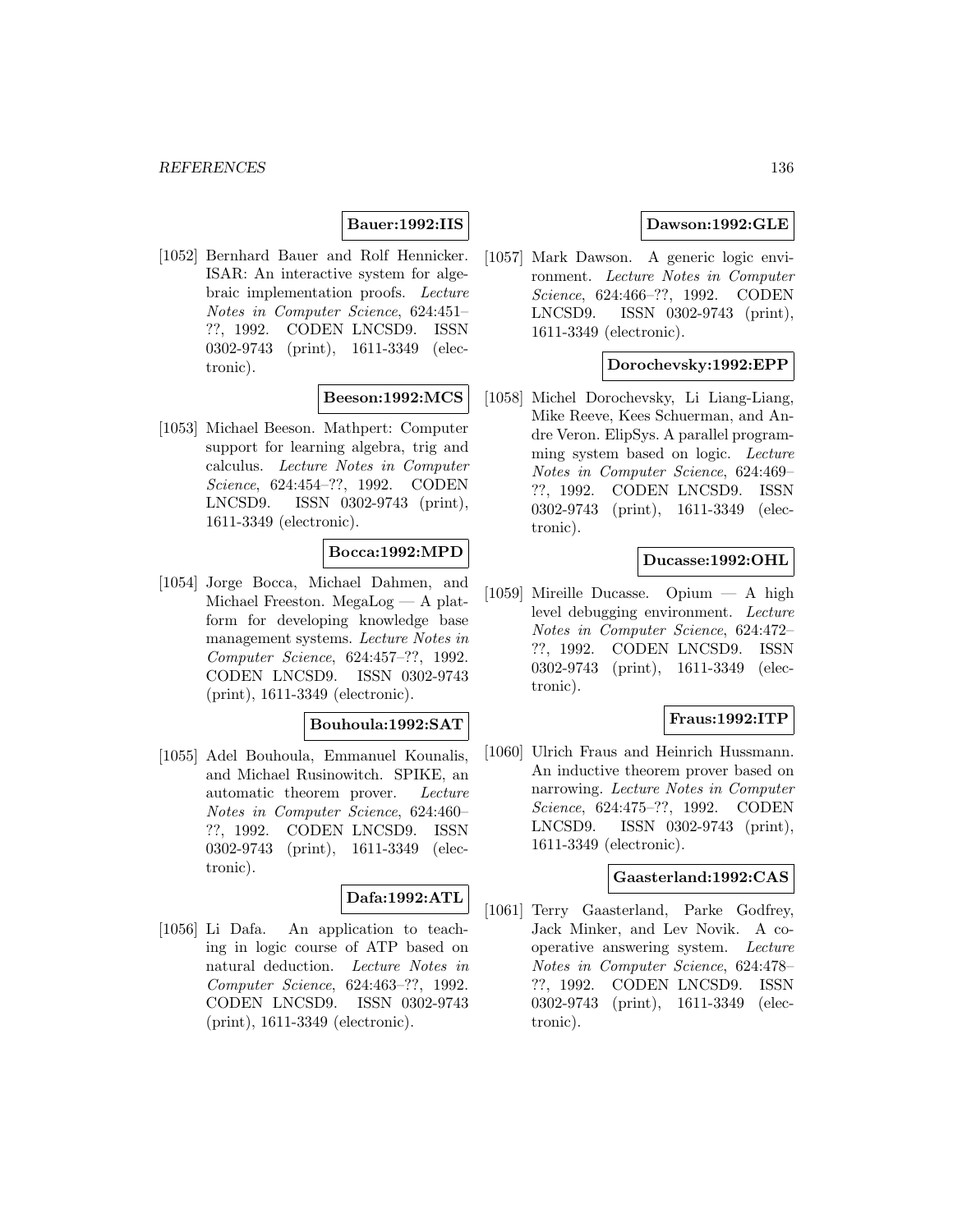### **Leach:1992:MPT**

[1062] Javier Leach and Susana Nieva. MIZ-PR: A theorem prover for polymorphic and recursive functions. Lecture Notes in Computer Science, 624:481– ??, 1992. CODEN LNCSD9. ISSN 0302-9743 (print), 1611-3349 (electronic).

#### **Manoury:1992:PPL**

[1063] Pascal Manoury, Michel Parigot, and Marianne Simonot. ProPre. A programming language with proofs. Lecture Notes in Computer Science, 624: 484–??, 1992. CODEN LNCSD9. ISSN 0302-9743 (print), 1611-3349 (electronic).

### **Martin:1992:FWI**

[1064] Julio Garcia Martin and Juan Jose Moreno-Navarro. FRIENDLY-WAM: An interactive tool to understand the compilation of Prolog. Lecture Notes in Computer Science, 624:487–??, 1992. CODEN LNCSD9. ISSN 0302-9743 (print), 1611-3349 (electronic).

# **Meier:1992:SBP**

[1065] Micha Meier. SEPIA: A basis for Prolog extensions. Lecture Notes in Computer Science, 624:490–??, 1992. CODEN LNCSD9. ISSN 0302-9743 (print), 1611-3349 (electronic).

#### **Nilsson:1992:EDS**

[1066] Hans Nilsson. The external database in SICStus Prolog. Lecture Notes in Computer Science, 624:493–??, 1992. CODEN LNCSD9. ISSN 0302-9743 (print), 1611-3349 (electronic).

## **Noye:1992:KSS**

[1067] Jacques Noye. The KCM system: Speeding-up logic programming through hardware support. Lecture Notes in Computer Science, 624:496– ??, 1992. CODEN LNCSD9. ISSN 0302-9743 (print), 1611-3349 (electronic).

#### **Romanenko:1992:LW**

[1068] Igor Romanenko. Logician's workbench. Lecture Notes in Computer Science, 624:499–??, 1992. CODEN LNCSD9. ISSN 0302-9743 (print), 1611-3349 (electronic).

#### **Sawamura:1992:EGR**

[1069] Hajime Sawamura, Toshiro Minami, and Kyoko Ohashi. EUODHILOS: A general reasoning system for a variety of logics. Lecture Notes in Computer Science, 624:501–??, 1992. CODEN LNCSD9. ISSN 0302-9743 (print), 1611-3349 (electronic).

### **Vielle:1992:EVS**

[1070] Laurent Vielle, Petra Bayer, Volker Kuchenhoff, Alexandre Lefebvre, and Rainer Manthey. The EKS-VI system. Lecture Notes in Computer Science, 624:504–??, 1992. CODEN LNCSD9. ISSN 0302-9743 (print), 1611-3349 (electronic).

### **Wallace:1992:CP**

[1071] Mark Wallace and Thierry Le Provost. CHIP and Propia. Lecture Notes in Computer Science, 624:507–??, 1992. CODEN LNCSD9. ISSN 0302-9743 (print), 1611-3349 (electronic).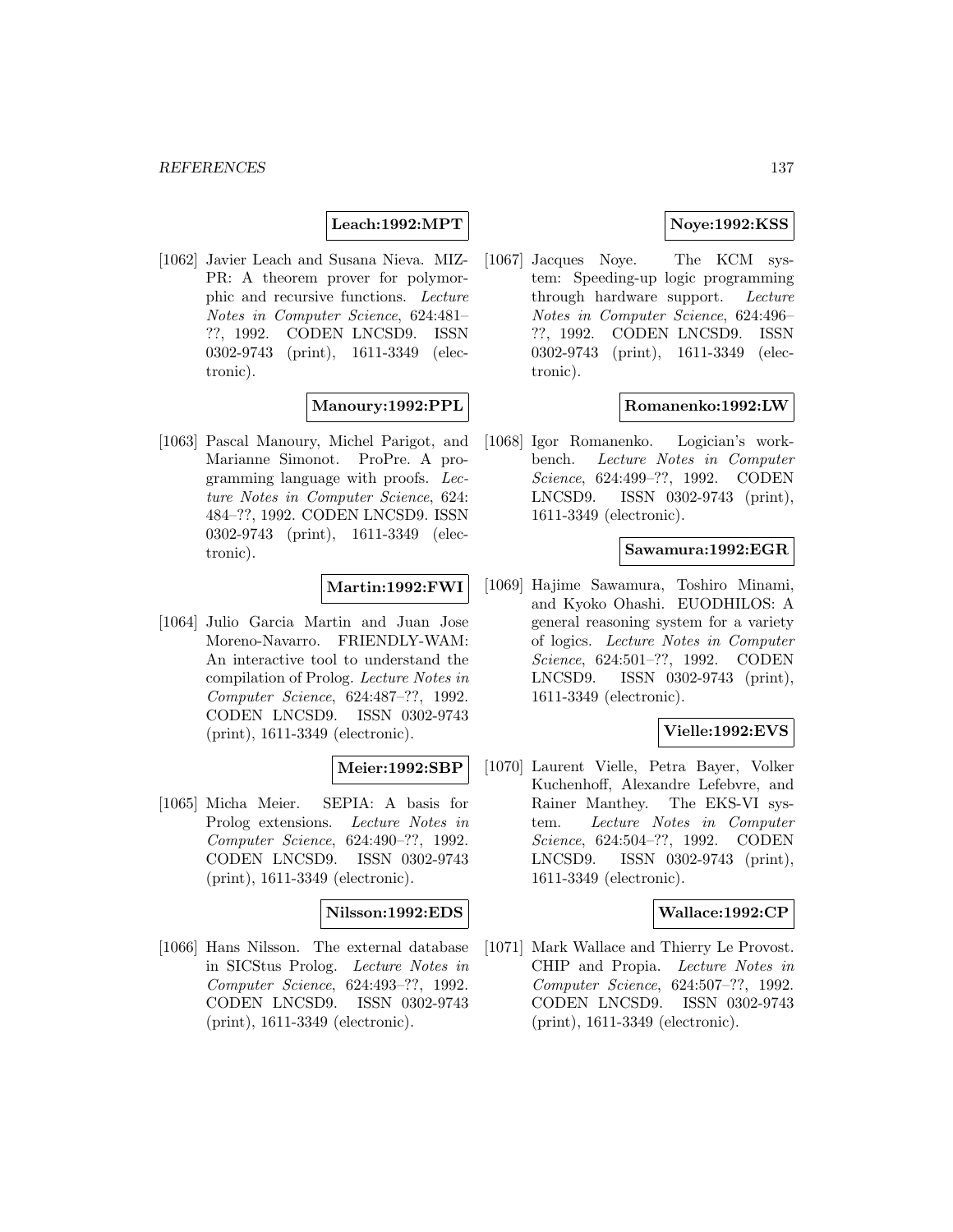# **Vogler:1992:I**

[1072] W. (Walter) Vogler. Introduction. Lecture Notes in Computer Science, 625: 1–??, 1992. CODEN LNCSD9. ISSN 0302-9743 (print), 1611-3349 (electronic).

### **Vogler:1992:PNT**

[1073] W. (Walter) Vogler. Petri nets and their semantics. Lecture Notes in Computer Science, 625:9–32, 1992. CODEN LNCSD9. ISSN 0302-9743 (print), 1611-3349 (electronic).

### **Vogler:1992:PCD**

[1074] W. (Walter) Vogler. Parallel composition and deadlocking. Lecture Notes in Computer Science, 625:33–??, 1992. CODEN LNCSD9. ISSN 0302-9743 (print), 1611-3349 (electronic).

### **Vogler:1992:BPR**

[1075] W. (Walter) Vogler. Behaviour preserving refinement of places and transitions. Lecture Notes in Computer Science, 625:75–130, 1992. CODEN LNCSD9. ISSN 0302-9743 (print), 1611-3349 (electronic).

### **Vogler:1992:ARI**

[1076] W. (Walter) Vogler. Action refinement and interval words. Lecture Notes in Computer Science, 625:131–182, 1992. CODEN LNCSD9. ISSN 0302-9743 (print), 1611-3349 (electronic).

## **Vogler:1992:ARB**

[1077] W. (Walter) Vogler. Action refinement and bisimulation. Lecture Notes in Computer Science, 625:183–216, 1992. CODEN LNCSD9. ISSN 0302-9743 (print), 1611-3349 (electronic).

## **Vogler:1992:POS**

[1078] W. (Walter) Vogler. Partial order semantics for nets with capacities. Lecture Notes in Computer Science, 625:217–238, 1992. CODEN LNCSD9. ISSN 0302-9743 (print), 1611-3349 (electronic).

## **Bargury:1992:EPT**

[1079] Y. Bargury and J. Makowsky. The expressive power of transitive closure and 2-way multihead automata. Lecture Notes in Computer Science, 626:1–??, 1992. CODEN LNCSD9. ISSN 0302- 9743 (print), 1611-3349 (electronic).

### **Beierle:1992:CPW**

[1080] Ch. Beierle and E. Borger. Correctness proof for the WAM with types. Lecture Notes in Computer Science, 626:15–??, 1992. CODEN LNCSD9. ISSN 0302- 9743 (print), 1611-3349 (electronic).

### **Best:1992:MCP**

[1081] E. Best and J. Esparza. Model checking of persistent Petri nets. Lecture Notes in Computer Science, 626:35–??, 1992. CODEN LNCSD9. ISSN 0302- 9743 (print), 1611-3349 (electronic).

#### **Chirimar:1992:PTD**

[1082] J. Chirimar and J. Lipton. Provability in TBLL: A decision procedure. Lecture Notes in Computer Science, 626:53–??, 1992. CODEN LNCSD9. ISSN 0302- 9743 (print), 1611-3349 (electronic).

#### **Dahlhaus:1992:HIF**

[1083] E. Dahlhaus. How to implement first order formulas in local memory machine models. Lecture Notes in Computer Science, 626:68–??, 1992.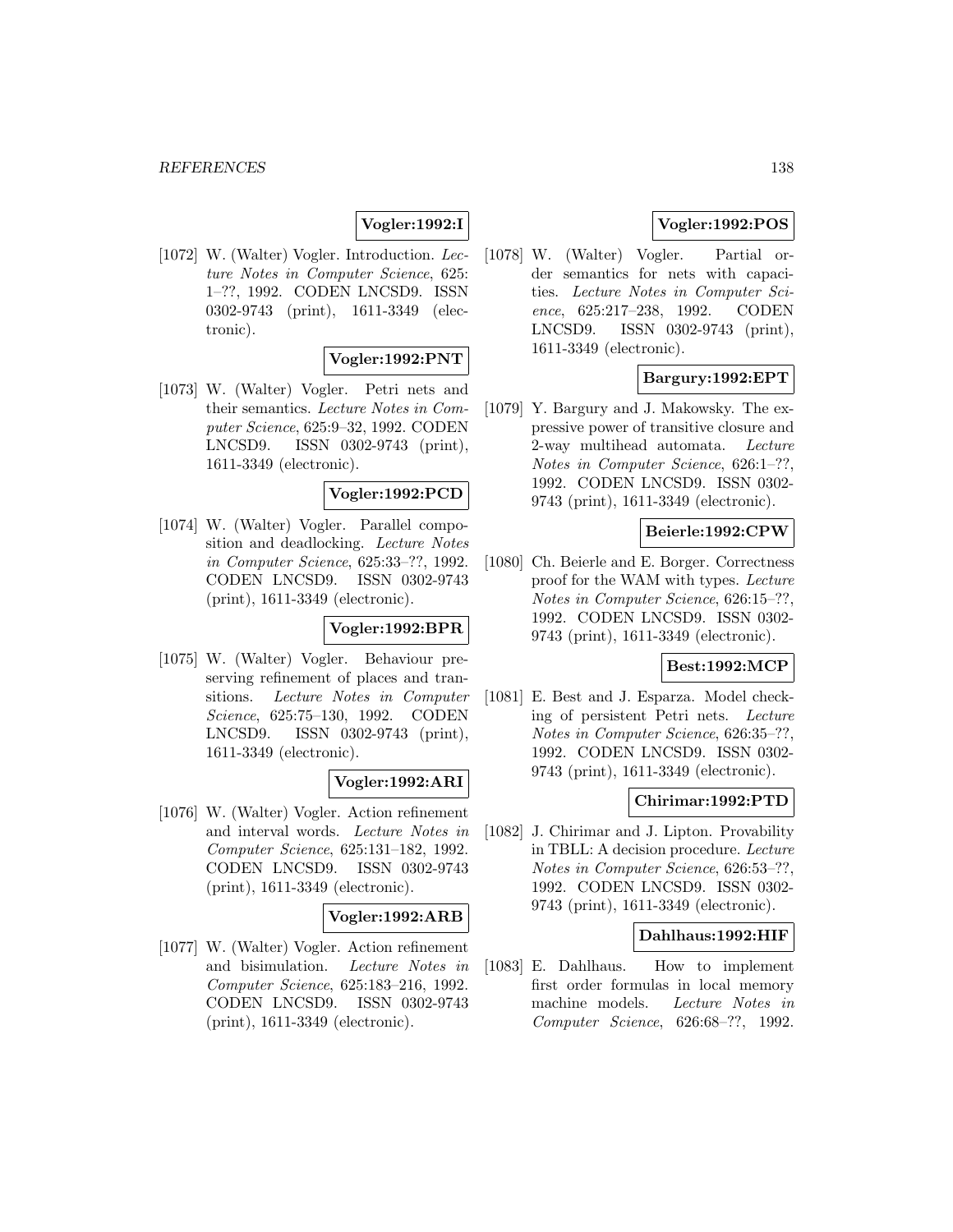CODEN LNCSD9. ISSN 0302-9743 (print), 1611-3349 (electronic).

**Feferman:1992:NAA**

[1084] S. Feferman. A new approach to abstract data types II. computation on ADTs as ordinary computation. Lecture Notes in Computer Science, 626: 79–??, 1992. CODEN LNCSD9. ISSN 0302-9743 (print), 1611-3349 (electronic).

## **Fernando:1992:PRS**

[1085] T. Fernando. A primitive recursive set theory and AFA: On the logical complexity of the largest bisimulation. Lecture Notes in Computer Science, 626:96–??, 1992. CODEN LNCSD9. ISSN 0302-9743 (print), 1611-3349 (electronic).

### **Flum:1992:BT**

[1086] J. Flum. On bounded theories. Lecture Notes in Computer Science, 626: 111–??, 1992. CODEN LNCSD9. ISSN 0302-9743 (print), 1611-3349 (electronic).

### **Goerdt:1992:CPP**

[1087] A. Goerdt. The cutting plane proof system with bounded degree of falsity. Lecture Notes in Computer Science, 626:119–??, 1992. CODEN LNCSD9. ISSN 0302-9743 (print), 1611-3349 (electronic).

### **Moreno:1992:DVD**

[1088] J. C. Gonzalez Moreno, M. T. Hortala Gonzalez, and M. Rodriguez Artalejo. Denotational versus declarative semantics for functional programming. Lecture Notes in Computer Science, 626:134–??, 1992. CODEN

LNCSD9. ISSN 0302-9743 (print), 1611-3349 (electronic).

### **Gradel:1992:TCL**

[1089] E. Gradel. On transitive closure logic. Lecture Notes in Computer Science, 626:149–??, 1992. CODEN LNCSD9. ISSN 0302-9743 (print), 1611-3349 (electronic).

### **Heusch:1992:SAP**

[1090] P. Heusch and E. Speckenmeyer. Some aspects of the probabilistic behavior of variants of resolution. Lecture Notes in Computer Science, 626:164–??, 1992. CODEN LNCSD9. ISSN 0302-9743 (print), 1611-3349 (electronic).

### **Hirshfeld:1992:SQR**

[1091] J. Hirshfeld. Safe queries in relational databases with functions. Lecture Notes in Computer Science, 626: 173–??, 1992. CODEN LNCSD9. ISSN 0302-9743 (print), 1611-3349 (electronic).

#### **Hooker:1992:LIP**

[1092] J. N. Hooker. Logical inference and polyhedral projection. Lecture Notes in Computer Science, 626:184–??, 1992. CODEN LNCSD9. ISSN 0302-9743 (print), 1611-3349 (electronic).

#### **Hosli:1992:SL**

[1093] B. Hosli. Stable logic. Lecture Notes in Computer Science, 626:201–??, 1992. CODEN LNCSD9. ISSN 0302-9743 (print), 1611-3349 (electronic).

### **Rao:1992:TMP**

[1094] M. R. K. Krishna Rao, D. Kapur, and R. K. Shyamasundar. A transfor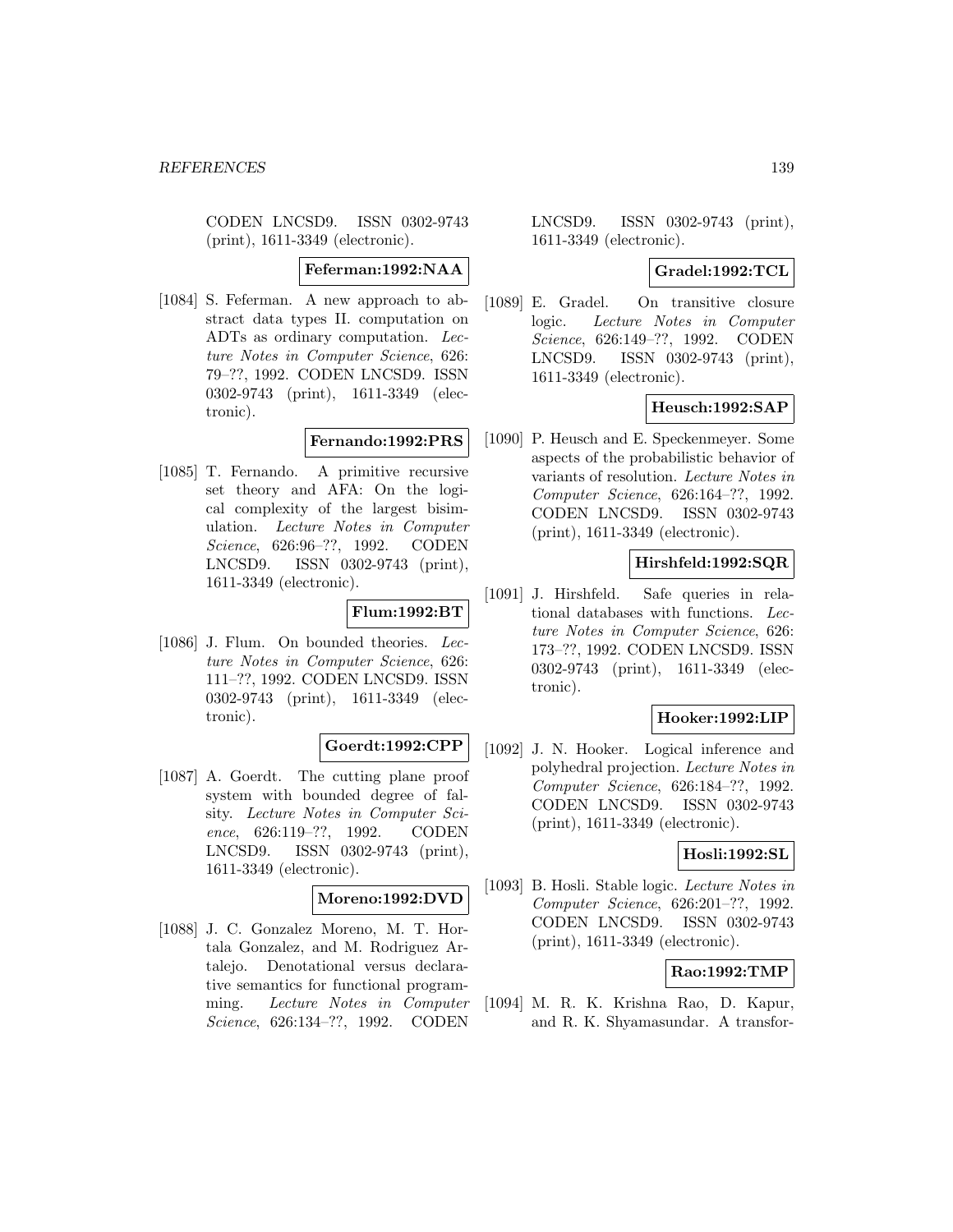mational methodology for proving termination of logic programs. Lecture Notes in Computer Science, 626:213– ??, 1992. CODEN LNCSD9. ISSN 0302-9743 (print), 1611-3349 (electronic).

#### **Lehmann:1992:PL**

[1095] D. Lehmann. Plausibility logic. Lecture Notes in Computer Science, 626: 227–??, 1992. CODEN LNCSD9. ISSN 0302-9743 (print), 1611-3349 (electronic).

### **Leiss:1992:TKA**

[1096] H. Leiß. Towards Kleene algebra with recursion. Lecture Notes in Computer Science, 626:242–??, 1992. CODEN LNCSD9. ISSN 0302-9743 (print), 1611-3349 (electronic).

### **Meinke:1992:ESA**

[1097] K. Meinke. Equational specification of abstract types and combinators. Lecture Notes in Computer Science, 626: 257–??, 1992. CODEN LNCSD9. ISSN 0302-9743 (print), 1611-3349 (electronic).

### **Mundici:1992:NFI**

[1098] D. Mundici. Normal forms in infinitevalued logic: The case of one variable. Lecture Notes in Computer Science, 626:272–??, 1992. CODEN LNCSD9. ISSN 0302-9743 (print), 1611-3349 (electronic).

### **Oguztuzun:1992:FFO**

[1099] H. Oguztuzun. A fragment of first order logic adequate for observation equivalence. Lecture Notes in Computer Science, 626:278–??, 1992. CODEN

LNCSD9. ISSN 0302-9743 (print), 1611-3349 (electronic).

### **Pinchinat:1992:OPC**

[1100] S. Pinchinat. Ordinal processes in comparative concurrency semantics. Lecture Notes in Computer Science, 626: 293–??, 1992. CODEN LNCSD9. ISSN 0302-9743 (print), 1611-3349 (electronic).

### **deLavalette:1992:LSM**

[1101] G. R. Renardel de Lavalette. Logical semantics of modularisation. Lecture Notes in Computer Science, 626:306– ??, 1992. CODEN LNCSD9. ISSN 0302-9743 (print), 1611-3349 (electronic).

### **Schmerl:1992:CEP**

[1102] U. R. Schmerl. A cut-elimination procedure designed for evaluating proofs as programs. Lecture Notes in Computer Science, 626:316–??, 1992. CODEN LNCSD9. ISSN 0302-9743 (print), 1611-3349 (electronic).

#### **Schwichtenberg:1992:MCP**

[1103] H. Schwichtenberg. Minimal from classical proofs. Lecture Notes in Computer Science, 626:326–??, 1992. CODEN LNCSD9. ISSN 0302-9743 (print), 1611-3349 (electronic).

#### **Seibert:1992:QHW**

[1104] S. Seibert. Quantifier hierarchies over word relations. Lecture Notes in Computer Science, 626:329–??, 1992. CODEN LNCSD9. ISSN 0302-9743 (print), 1611-3349 (electronic).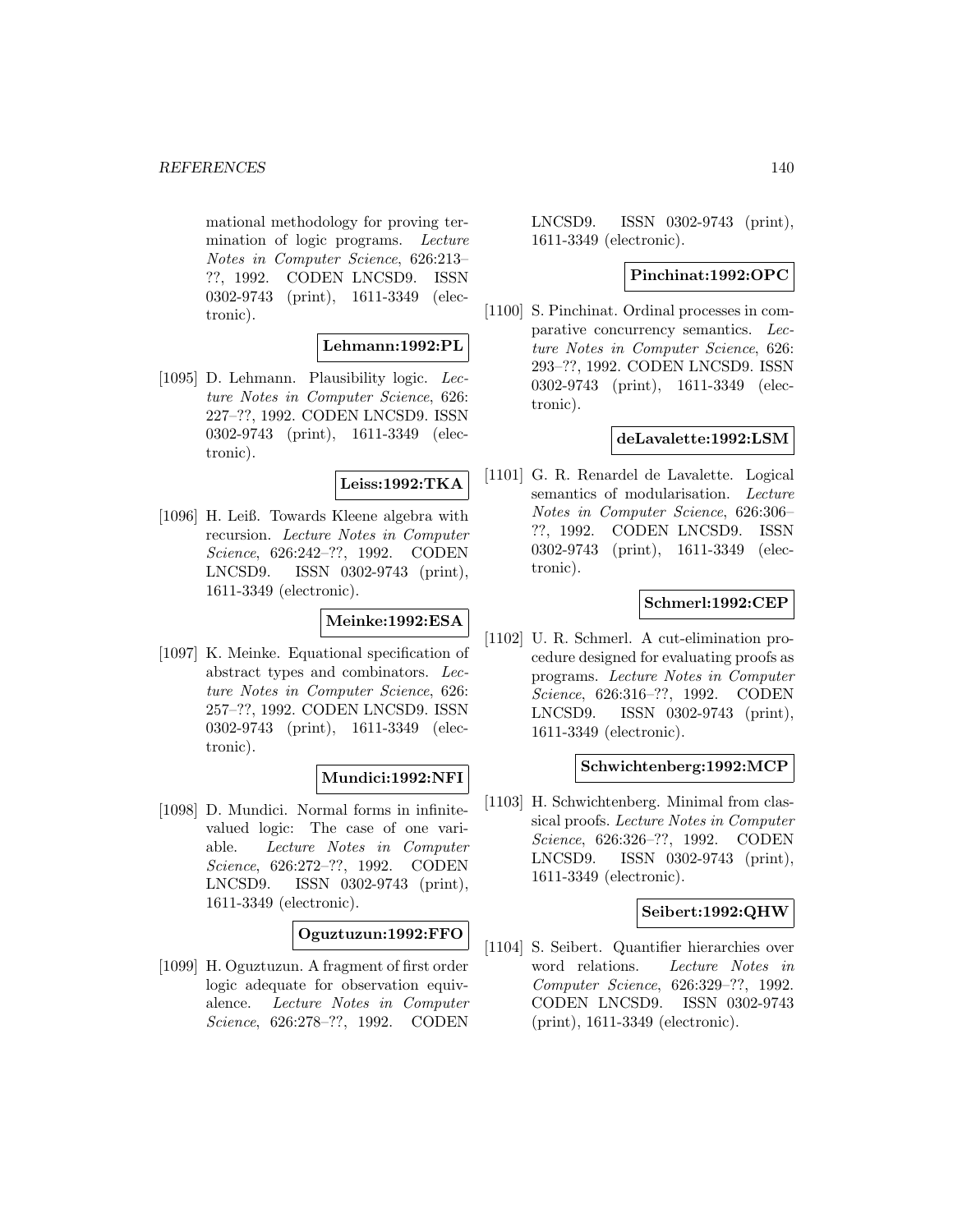## **Steffen:1992:CRD**

[1105] E. Steffen. Complexity results for the default-and the autoepistemic logic. Lecture Notes in Computer Science, 626:339–??, 1992. CODEN LNCSD9. ISSN 0302-9743 (print), 1611-3349 (electronic).

### **Stewart:1992:CNP**

[1106] I. A. Stewart. On completeness for NP via projection translations. Lecture Notes in Computer Science, 626: 353–??, 1992. CODEN LNCSD9. ISSN 0302-9743 (print), 1611-3349 (electronic).

#### **Thistle:1992:COA**

[1107] J. G. Thistle and W. M. Wonham. Control of omega-automata, Church's problem, and the emptiness problem for tree omega-automata. Lecture Notes in Computer Science, 626:367– ??, 1992. CODEN LNCSD9. ISSN 0302-9743 (print), 1611-3349 (electronic).

#### **Troelstra:1992:CTR**

[1108] A. S. Troelstra. Comparing the theory of representations and constructive mathematics. Lecture Notes in Computer Science, 626:382–??, 1992. CODEN LNCSD9. ISSN 0302-9743 (print), 1611-3349 (electronic).

#### **Tyszkiewicz:1992:IQT**

[1109] J. Tyszkiewicz. Infinitary queries and their asymptotic probabilities I: Properties definable in transitive closure logic. Lecture Notes in Computer Science, 626:396–??, 1992. CODEN LNCSD9. ISSN 0302-9743 (print), 1611-3349 (electronic).

### **Voronkov:1992:CPS**

[1110] A. Voronkov. On completeness of program synthesis systems. Lecture Notes in Computer Science, 626:411– ??, 1992. CODEN LNCSD9. ISSN 0302-9743 (print), 1611-3349 (electronic).

#### **Weiermann:1992:PTT**

[1111] A. Weiermann. Proving termination for term rewriting systems. Lecture Notes in Computer Science, 626:419– ??, 1992. CODEN LNCSD9. ISSN 0302-9743 (print), 1611-3349 (electronic).

#### **Pustejovsky:1992:I**

[1112] J. Pustejovsky. Introduction. Lecture Notes in Computer Science, 627:1–??, 1992. CODEN LNCSD9. ISSN 0302- 9743 (print), 1611-3349 (electronic).

# **Nirenburg:1992:SDO**

[1113] S. Nirenburg and L. Levin. Syntaxdriven and ontology-driven lexical semantics. Lecture Notes in Computer Science, 627:5–??, 1992. CODEN LNCSD9. ISSN 0302-9743 (print), 1611-3349 (electronic).

### **Meyer:1992:KMT**

[1114] I. Meyer. Knowledge management for terminology-intensive applications: Needs and tools. Lecture Notes in Computer Science, 627:21–??, 1992. CODEN LNCSD9. ISSN 0302-9743 (print), 1611-3349 (electronic).

## **Sowa:1992:LSL**

[1115] J. Sowa. Logical structures in the lexicon. Lecture Notes in Computer Science, 627:39–??, 1992. CODEN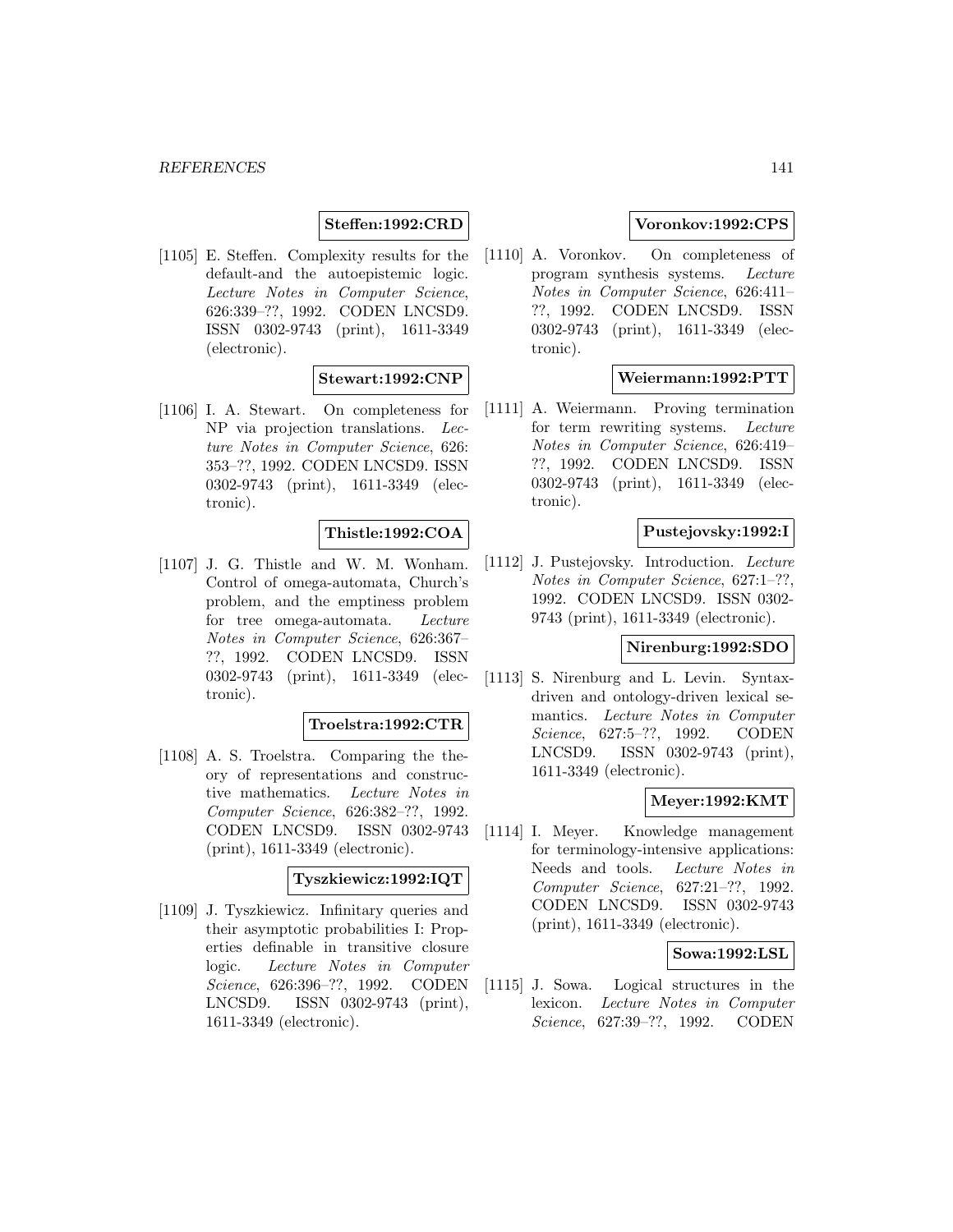LNCSD9. ISSN 0302-9743 (print), 1611-3349 (electronic).

**Martin:1992:CML**

[1116] J. Martin. Conventional metaphor and the lexicon. Lecture Notes in Computer Science, 627:61–??, 1992. CODEN LNCSD9. ISSN 0302-9743 (print), 1611-3349 (electronic).

## **Burkert:1992:RSK**

[1117] G. Burkert and P. Forster. Representation of semantic knowledge with term subsumption languages. Lecture Notes in Computer Science, 627:75–??, 1992. CODEN LNCSD9. ISSN 0302-9743 (print), 1611-3349 (electronic).

# **Ostler:1992:PMS**

[1118] N. Ostler and B. T. S. Atkins. Predictable meaning shift: Some linguistic properties of lexical implication rules. Lecture Notes in Computer Science, 627:87–??, 1992. CODEN LNCSD9. ISSN 0302-9743 (print), 1611-3349 (electronic).

## **Copestake:1992:LOU**

[1119] A. Copestake and T. Briscoe. Lexical operations in a unification-based framework. Lecture Notes in Computer Science, 627:101–??, 1992. CODEN LNCSD9. ISSN 0302-9743 (print), 1611-3349 (electronic).

# **Anick:1992:LSL**

[1120] P. Anick and S. Bergler. Lexical structures for linguistic inference. Lecture Notes in Computer Science, 627:121– ??, 1992. CODEN LNCSD9. ISSN 0302-9743 (print), 1611-3349 (electronic).

# **Meijs:1992:MWK**

[1121] W. Meijs and P. Vossen. In so many words: Knowledge as a lexical phenomenon. Lecture Notes in Computer Science, 627:137–??, 1992. CODEN LNCSD9. ISSN 0302-9743 (print), 1611-3349 (electronic).

## **Macpherson:1992:RLW**

[1122] M. Macpherson. Redefining the "level" of the "word". Lecture Notes in Computer Science, 627:155–??, 1992. CODEN LNCSD9. ISSN 0302-9743 (print), 1611-3349 (electronic).

# **White:1992:LWK**

[1123] J. S. White. Lexical and world knowledge: Theoretical and applied viewpoints. Lecture Notes in Computer Science, 627:171–??, 1992. CODEN LNCSD9. ISSN 0302-9743 (print), 1611-3349 (electronic).

### **Herweg:1992:ART**

[1124] M. Herweg. Aspectual requirements of temporal connectives: Evidence for a two-level approach to semantics. Lecture Notes in Computer Science, 627: 185–??, 1992. CODEN LNCSD9. ISSN 0302-9743 (print), 1611-3349 (electronic).

### **Gerstl:1992:MIL**

[1125] P. Gerstl. A model for the interaction of lexical and non-lexical knowledge in the determination of word meaning. Lecture Notes in Computer Science, 627:201–??, 1992. CODEN LNCSD9. ISSN 0302-9743 (print), 1611-3349 (electronic).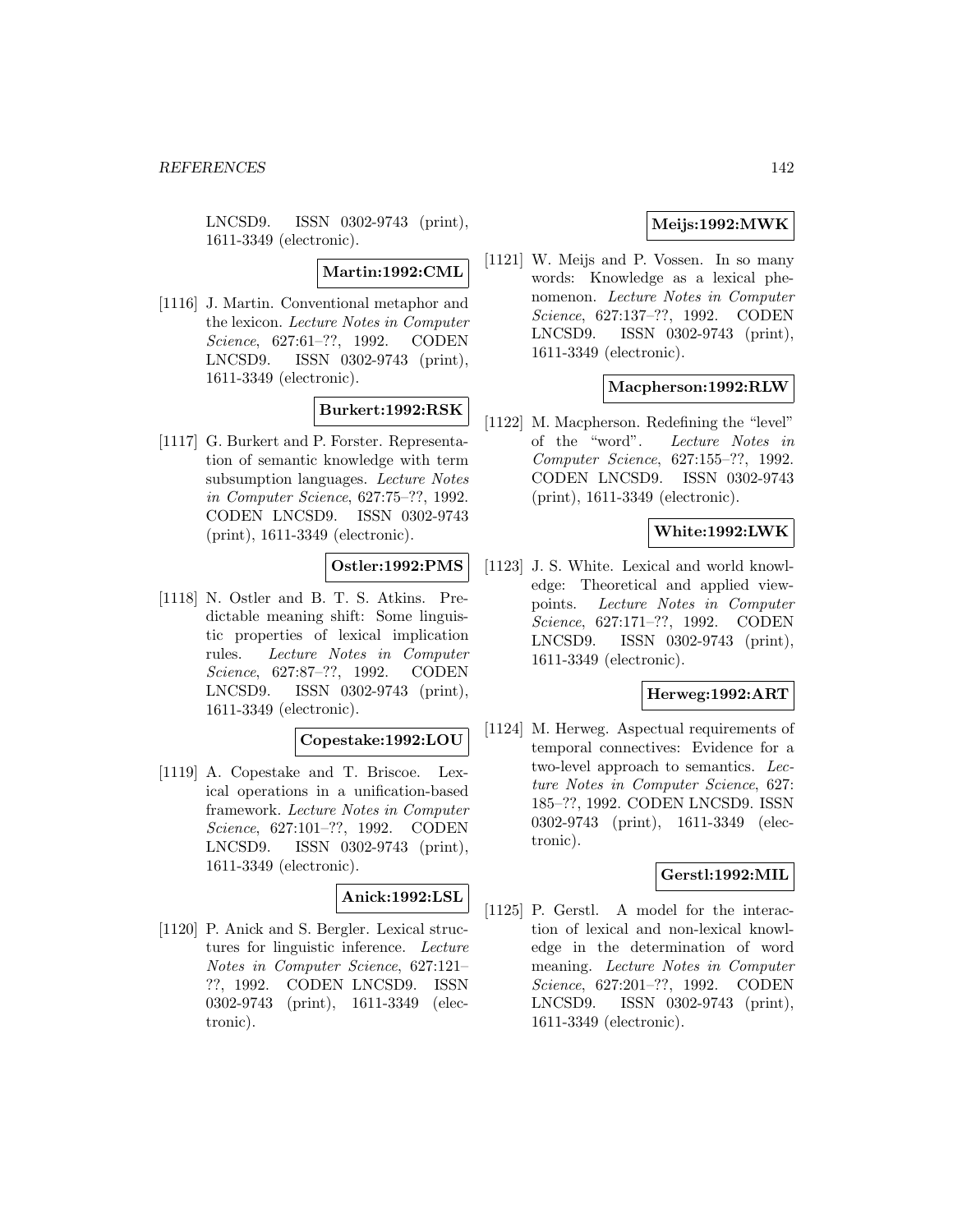## **Evens:1992:LE**

[1126] M. Evens et al. For the lexicon that has everything. Lecture Notes in Computer Science, 627:219–??, 1992. CODEN LNCSD9. ISSN 0302-9743 (print), 1611-3349 (electronic).

### **Calzolari:1992:ARS**

[1127] N. Calzolari. Acquiring and representing semantic information in a lexical knowledge base. Lecture Notes in Computer Science, 627:235–??, 1992. CODEN LNCSD9. ISSN 0302-9743 (print), 1611-3349 (electronic).

# **Palmer:1992:GLR**

[1128] M. Palmer. General lexical representation for an effect predicate. Lecture Notes in Computer Science, 627:245– ??, 1992. CODEN LNCSD9. ISSN 0302-9743 (print), 1611-3349 (electronic).

# **Dahlgren:1992:ASL**

[1129] K. Dahlgren. The autonomy of shallow lexical knowledge. Lecture Notes in Computer Science, 627:255–??, 1992. CODEN LNCSD9. ISSN 0302-9743 (print), 1611-3349 (electronic).

### **Door:1992:TLK**

[1130] B. J. Door. A two-level knowledge representation for machine translation: Lexical semantics and tense/ aspect. Lecture Notes in Computer Science, 627:269–??, 1992. CODEN LNCSD9. ISSN 0302-9743 (print), 1611-3349 (electronic).

#### **Onyshkevych:1992:LOT**

[1131] B. A. Onyshkevych and S. Nirenburg. Lexicon, ontology, and text meaning. Lecture Notes in Computer Science, 627:289–??, 1992. CODEN LNCSD9. ISSN 0302-9743 (print), 1611-3349 (electronic).

### **Matsukawa:1992:DCD**

[1132] T. Matsukawa and E. Yokota. Development of the concept dictionary — implementation of lexical knowledge. Lecture Notes in Computer Science, 627:305–319, 1992. CODEN LNCSD9. ISSN 0302-9743 (print), 1611-3349 (electronic).

## **Mercer:1992:PDR**

[1133] R. Mercer. Presuppositions and default reasoning: A study in lexical pragmatics. Lecture Notes in Computer Science, 627:321–??, 1992. CODEN LNCSD9. ISSN 0302-9743 (print), 1611-3349 (electronic).

#### **Vosselman:1992:CVM**

[1134] G. (George) Vosselman. Computer vision and matching. Lecture Notes in Computer Science, 628:1–4, 1992. CODEN LNCSD9. ISSN 0302-9743 (print), 1611-3349 (electronic).

#### **Vosselman:1992:CMM**

[1135] G. (George) Vosselman. A classification of matching methods. Lecture Notes in Computer Science, 628:5–34, 1992. CODEN LNCSD9. ISSN 0302-9743 (print), 1611-3349 (electronic).

# **Vosselman:1992:FDR**

[1136] G. (George) Vosselman. Formal description of relational matching. Lecture Notes in Computer Science, 628: 35–44, 1992. CODEN LNCSD9. ISSN 0302-9743 (print), 1611-3349 (electronic).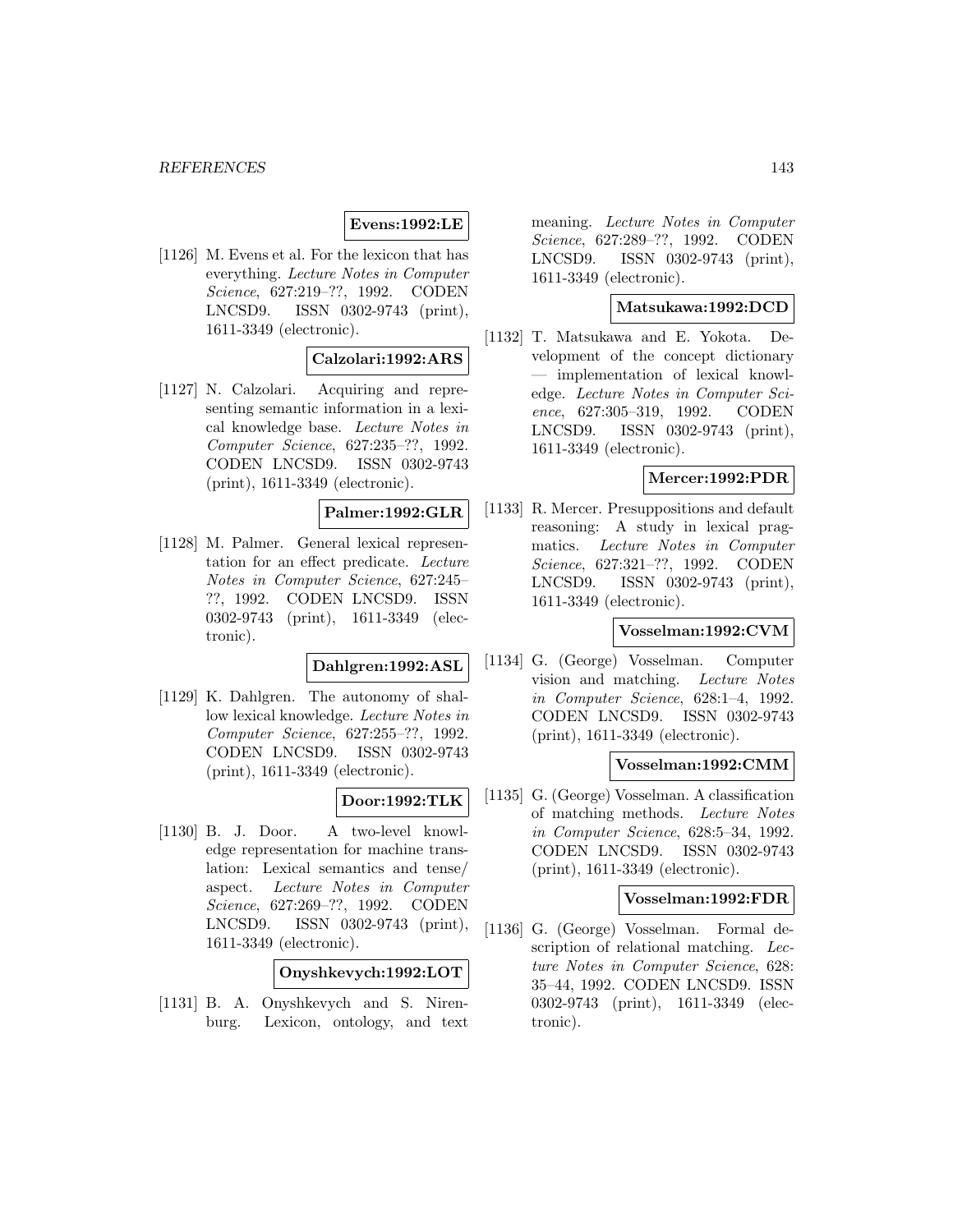#### **Vosselman:1992:PDC**

[1137] G. (George) Vosselman. Problem definition and contributions of the thesis. Lecture Notes in Computer Science, 628:45–50, 1992. CODEN LNCSD9. ISSN 0302-9743 (print), 1611-3349 (electronic).

### **Vosselman:1992:ITS**

[1138] G. (George) Vosselman. Information theory: selected topics. Lecture Notes in Computer Science, 628:51–66, 1992. CODEN LNCSD9. ISSN 0302-9743 (print), 1611-3349 (electronic).

## **Vosselman:1992:EMB**

[1139] G. (George) Vosselman. Evaluation of mappings between relational descriptions. Lecture Notes in Computer Science, 628:67–87, 1992. CODEN LNCSD9. ISSN 0302-9743 (print), 1611-3349 (electronic).

# **Vosselman:1992:TSM**

[1140] G. (George) Vosselman. Tree search methods and heuristics. Lecture Notes in Computer Science, 628:88– 111, 1992. CODEN LNCSD9. ISSN 0302-9743 (print), 1611-3349 (electronic).

### **Vosselman:1992:RIM**

[1141] G. (George) Vosselman. Relational image and model description. Lecture Notes in Computer Science, 628:112– 122, 1992. CODEN LNCSD9. ISSN 0302-9743 (print), 1611-3349 (electronic).

#### **Vosselman:1992:EFO**

[1142] G. (George) Vosselman. Evaluation function for object location. Lecture

Notes in Computer Science, 628:123– 143, 1992. CODEN LNCSD9. ISSN 0302-9743 (print), 1611-3349 (electronic).

### **Vosselman:1992:SPT**

[1143] G. (George) Vosselman. Strategy and performance of the tree search for object location. Lecture Notes in Computer Science, 628:144–162, 1992. CODEN LNCSD9. ISSN 0302-9743 (print), 1611-3349 (electronic).

## **Vosselman:1992:MIB**

[1144] G. (George) Vosselman. Mutual information between a continuous signal and a discretized noisy observation. Lecture Notes in Computer Science, 628:181–184, 1992. CODEN LNCSD9. ISSN 0302-9743 (print), 1611-3349 (electronic).

#### **Vosselman:1992:DCP**

[1145] G. (George) Vosselman. Distribution of the coordinates of points on a sphere. Lecture Notes in Computer Science, 628:185–186, 1992. CODEN LNCSD9. ISSN 0302-9743 (print), 1611-3349 (electronic).

#### **Vosselman:1992:CPD**

[1146] G. (George) Vosselman. Conditional probability density function of the image line length. Lecture Notes in Computer Science, 628:187–188, 1992. CODEN LNCSD9. ISSN 0302-9743 (print), 1611-3349 (electronic).

### **Agarwal:1992:RSS**

[1147] P. K. Agarwal and J. Matousek. On range searching with semialgebraic sets. Lecture Notes in Computer Science, 629:1–??, 1992. CODEN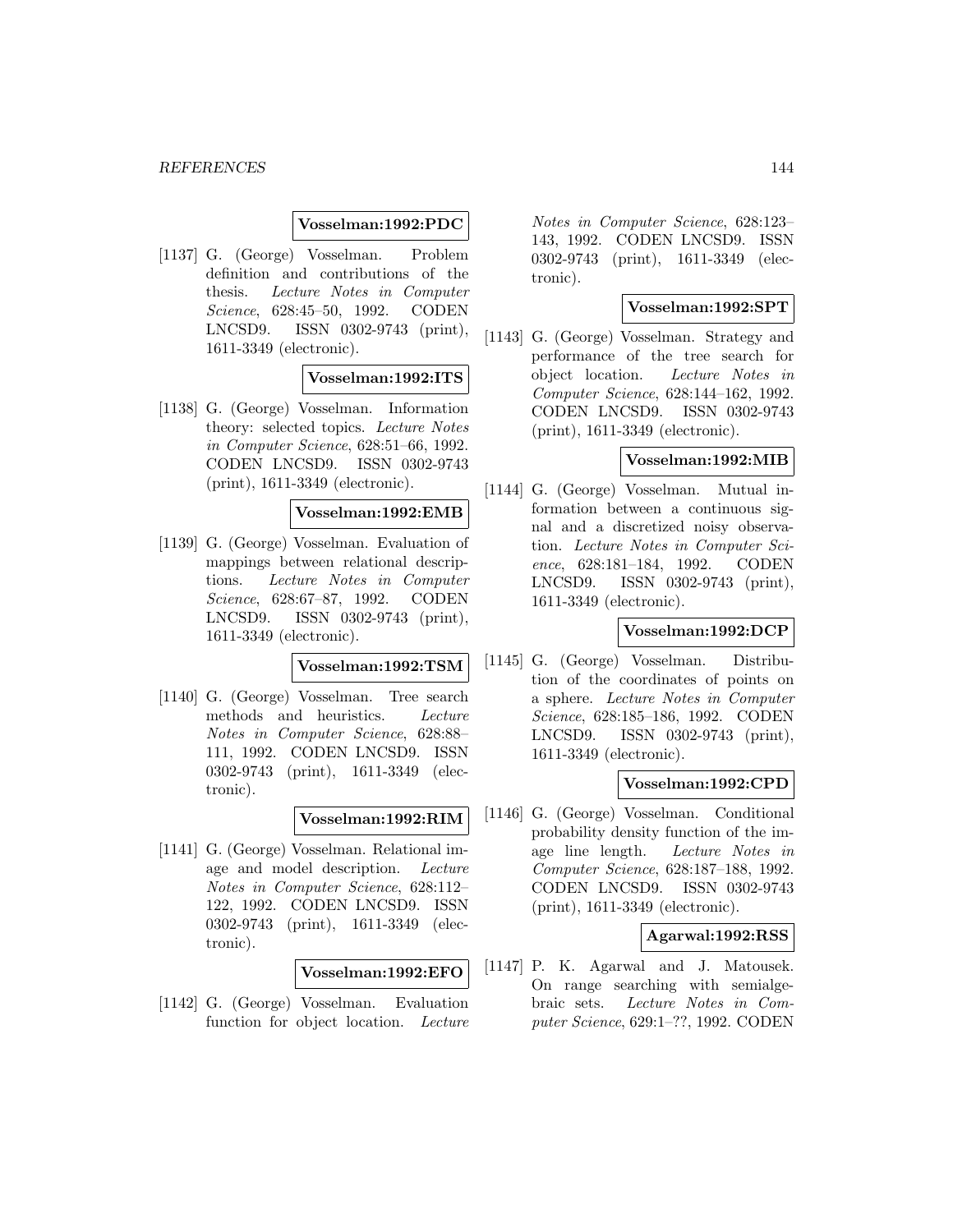LNCSD9. ISSN 0302-9743 (print), 1611-3349 (electronic).

# **Diaz:1992:GLP**

[1148] J. Diaz. Graph layout problems. Lecture Notes in Computer Science, 629: 14–??, 1992. CODEN LNCSD9. ISSN 0302-9743 (print), 1611-3349 (electronic).

# **Lange:1992:PRR**

[1149] K.-J. Lange, P. Rossmanith, and W. Rytter. Parallel recognition and ranking of context-free languages. Lecture Notes in Computer Science, 629: 24–??, 1992. CODEN LNCSD9. ISSN 0302-9743 (print), 1611-3349 (electronic).

## **Mihail:1992:ECP**

[1150] M. Mihail. On the expansion of combinatorial polytopes. Lecture Notes in Computer Science, 629:37–??, 1992. CODEN LNCSD9. ISSN 0302-9743 (print), 1611-3349 (electronic).

### **Orponen:1992:NNC**

[1151] P. Orponen. Neural networks and complexity theory. Lecture Notes in Computer Science, 629:50–??, 1992. CODEN LNCSD9. ISSN 0302-9743 (print), 1611-3349 (electronic).

### **Tucker:1992:TCS**

[1152] J. V. Tucker and J. I. Zucker. Theory of computation over stream algebras, and its applications. Lecture Notes in Computer Science, 629:62–??, 1992. CODEN LNCSD9. ISSN 0302-9743 (print), 1611-3349 (electronic).

# **Vishkin:1992:MPAa**

[1153] U. Vishkin. Methods in parallel algorithmics. Lecture Notes in Computer Science, 629:81–??, 1992. CODEN LNCSD9. ISSN 0302-9743 (print), 1611-3349 (electronic).

## **Watanabe:1992:CSD**

[1154] O. Watanabe. On the complexity of small description and related topics. Lecture Notes in Computer Science, 629:82–??, 1992. CODEN LNCSD9. ISSN 0302-9743 (print), 1611-3349 (electronic).

### **Wiedermann:1992:WPM**

[1155] J. Wiedermann. Weak parallel machines: a new class of physically feasible parallel machine models. Lecture Notes in Computer Science, 629:95–??, 1992. CODEN LNCSD9. ISSN 0302- 9743 (print), 1611-3349 (electronic).

# **Wigderson:1992:CGC**

[1156] A. Wigderson. The complexity of graph connectivity. Lecture Notes in Computer Science, 629:112–??, 1992. CODEN LNCSD9. ISSN 0302-9743 (print), 1611-3349 (electronic).

## **Bast:1992:PPD**

[1157] H. Bast, M. Dietzfelbinger, and T. Hagerup. A perfect parallel dictionary. Lecture Notes in Computer Science, 629:133–??, 1992. CODEN LNCSD9. ISSN 0302-9743 (print), 1611-3349 (electronic).

### **Becker:1992:SRT**

[1158] B. Becker and J. Hartmann. Some remarks on the test complexity of iterative logic arrays. Lecture Notes in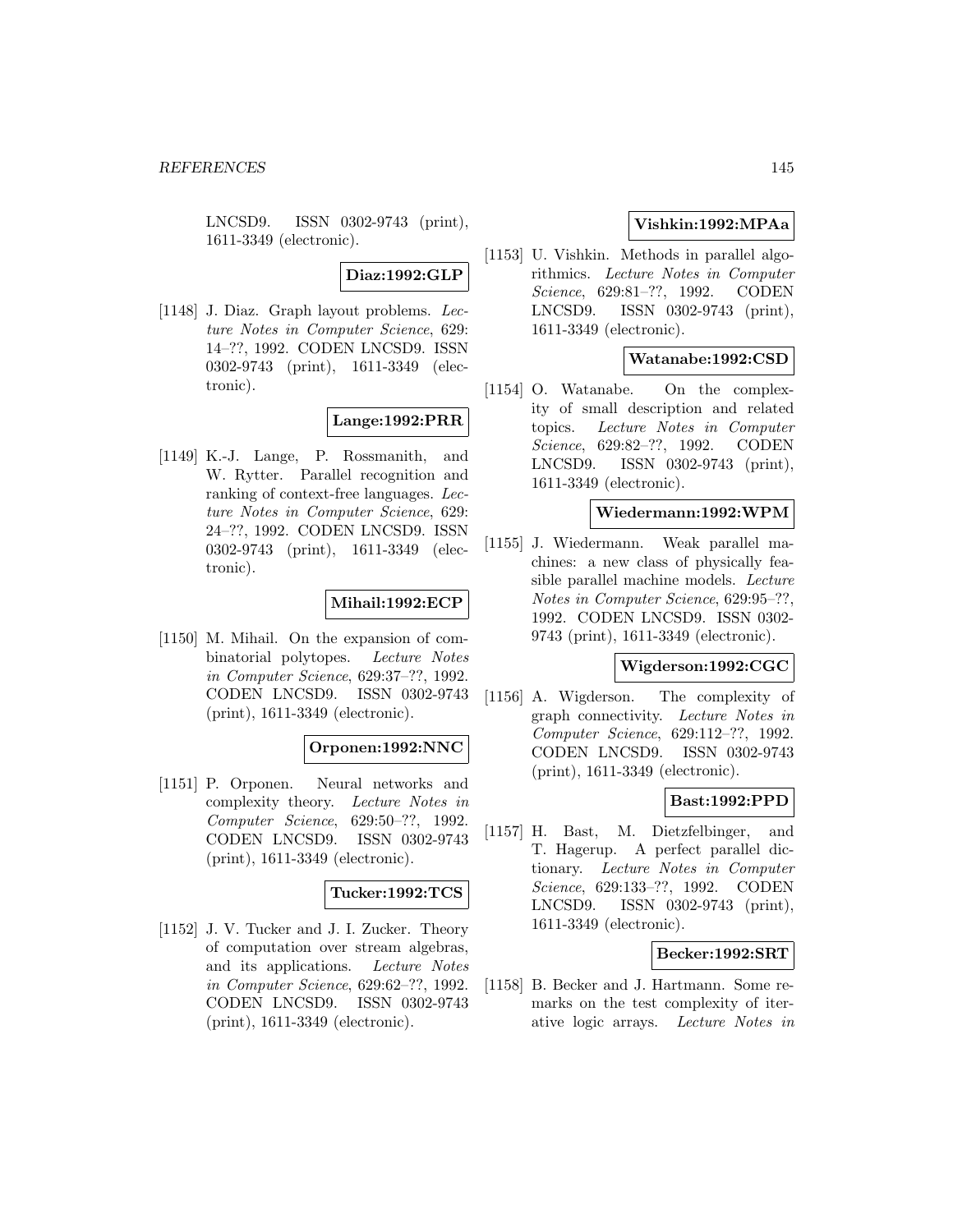Computer Science, 629:142–??, 1992. CODEN LNCSD9. ISSN 0302-9743 (print), 1611-3349 (electronic).

**Burtschick:1992:DSR**

[1159] H.-J. Burtschick and A. Hoene. The degree structure of 1-L reductions. Lecture Notes in Computer Science, 629: 153–??, 1992. CODEN LNCSD9. ISSN 0302-9743 (print), 1611-3349 (electronic).

# **Cai:1992:PPA**

[1160] J. Cai, L. A. Hemachandra, and J. Vyskoc. Promise problems and access to unambiguous computation. Lecture Notes in Computer Science, 629: 162–??, 1992. CODEN LNCSD9. ISSN 0302-9743 (print), 1611-3349 (electronic).

## **Chari:1992:CIC**

[1161] S. Chari, D. Ranjan, and P. Rohatgi. On the complexity of incremental computation. Lecture Notes in Computer Science, 629:172–??, 1992. CODEN LNCSD9. ISSN 0302-9743 (print), 1611-3349 (electronic).

# **Choffrut:1992:RTC**

[1162] Ch. Choffrut and M. Goldwurm. Rational transductions and complexity of counting problems. Lecture Notes in Computer Science, 629:181–??, 1992. CODEN LNCSD9. ISSN 0302-9743 (print), 1611-3349 (electronic).

## **Comon:1992:NEE**

[1163] H. Comon and M. Fernandez. Negation elimination in equational formulae. Lecture Notes in Computer Science, 629:191–??, 1992. CODEN LNCSD9. ISSN 0302-9743 (print), 1611-3349 (electronic).

## **Costa:1992:OI**

[1164] J. F. Costa, A. Sernadas, C. Sernadas, and H.-D. Ehrich. Object interaction. Lecture Notes in Computer Science, 629:200–??, 1992. CODEN LNCSD9. ISSN 0302-9743 (print), 1611-3349 (electronic).

# **Curien:1992:SNS**

[1165] P.-L. Curien, T. Hardin, and A. Rios. Strong normalization of substitutions. Lecture Notes in Computer Science, 629:209–??, 1992. CODEN LNCSD9. ISSN 0302-9743 (print), 1611-3349 (electronic).

# **Daley:1992:PPL**

[1166] R. Daley and B. Kalyanasundaram. Probabilistic and pluralistic learners with mind changes. *Lecture Notes in* Computer Science, 629:218–??, 1992. CODEN LNCSD9. ISSN 0302-9743 (print), 1611-3349 (electronic).

## **Damm:1992:PCI**

[1167] C. Damm, M. Holzer, and K.-J. Lange. Parallel complexity of iterated morphisms and the arithmetic of small numbers. Lecture Notes in Computer Science, 629:227–??, 1992. CODEN LNCSD9. ISSN 0302-9743 (print), 1611-3349 (electronic).

## **Derencourt:1992:CPW**

[1168] D. Derencourt, J. Karhumaki, M. Latteux, and A. Terlutte. On computational power of weighted finite automata. Lecture Notes in Computer Science, 629:236–??, 1992. CODEN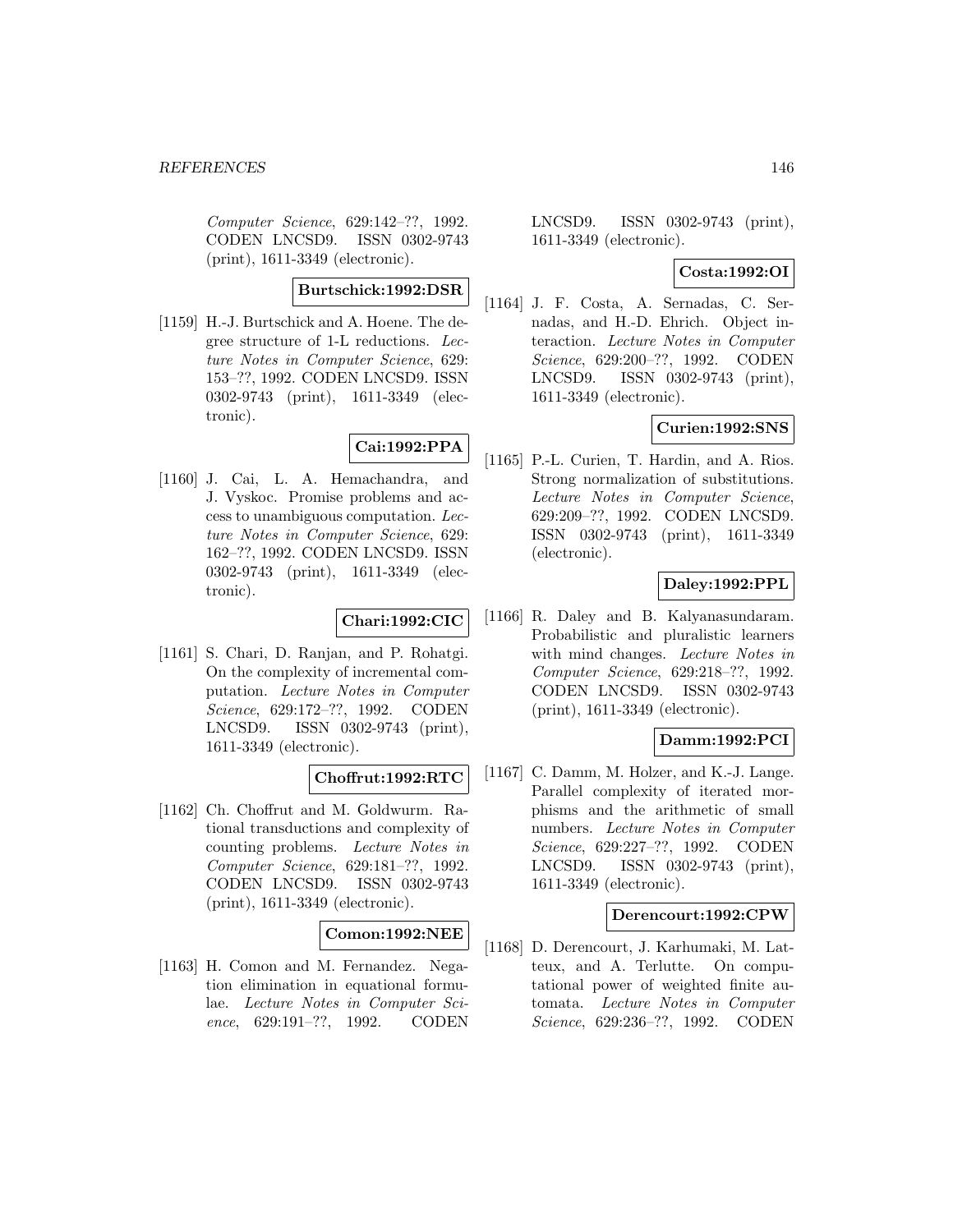LNCSD9. ISSN 0302-9743 (print), 1611-3349 (electronic).

**Feldmann:1992:SEN**

[1169] R. Feldmann and P. Mysliwietz. The shuffle exchange network has a Hamiltonian path. Lecture Notes in Computer Science, 629:246–??, 1992. CO-DEN LNCSD9. ISSN 0302-9743 (print), 1611-3349 (electronic).

### **Gastin:1992:PPC**

[1170] P. Gastin and A. Petit. Poset properties of complex traces. Lecture Notes in Computer Science, 629:255–??, 1992. CODEN LNCSD9. ISSN 0302-9743 (print), 1611-3349 (electronic).

## **Goerdt:1992:TU**

[1171] A. Goerdt. A treshold for unsatisfiability. Lecture Notes in Computer Science, 629:264–??, 1992. CODEN LNCSD9. ISSN 0302-9743 (print), 1611-3349 (electronic).

#### **Gold:1992:DSP**

[1172] R. Gold. Dataflow semantics for Petri nets. Lecture Notes in Computer Science, 629:275–??, 1992. CODEN LNCSD9. ISSN 0302-9743 (print), 1611-3349 (electronic).

#### **Guessarian:1992:ABS**

[1173] I. Guessarian and M. Veloso-Peixoto. About boundedness for some DAT-ALOG and DATALOGsup neg programs. Lecture Notes in Computer Science, 629:284–??, 1992. CODEN LNCSD9. ISSN 0302-9743 (print), 1611-3349 (electronic).

## **Hagerup:1992:MSS**

[1174] T. Hagerup and O. Petersson. Merging and sorting strings in parallel. Lecture Notes in Computer Science, 629: 298–??, 1992. CODEN LNCSD9. ISSN 0302-9743 (print), 1611-3349 (electronic).

# **Jancar:1992:CCF**

[1175] P. Jancar, F. Mraz, and M. Platek. Characterization of context-free languages by erasing automata. Lecture Notes in Computer Science, 629:307– ??, 1992. CODEN LNCSD9. ISSN 0302-9743 (print), 1611-3349 (electronic).

# **Kari:1992:IDW**

[1176] L. Kari. Insertion and deletion of words: Determinism and reversibility. Lecture Notes in Computer Science, 629:315–??, 1992. CODEN LNCSD9. ISSN 0302-9743 (print), 1611-3349 (electronic).

# **Kascak:1992:SUO**

[1177] F. Kascak. Small universal one-state linear operator algorithm. Lecture Notes in Computer Science, 629:327– ??, 1992. CODEN LNCSD9. ISSN 0302-9743 (print), 1611-3349 (electronic).

#### **Laneve:1992:MCP**

[1178] C. Laneve and U. Montanari. Mobility in the CC-Paradigm. Lecture Notes in Computer Science, 629:336–??, 1992. CODEN LNCSD9. ISSN 0302-9743 (print), 1611-3349 (electronic).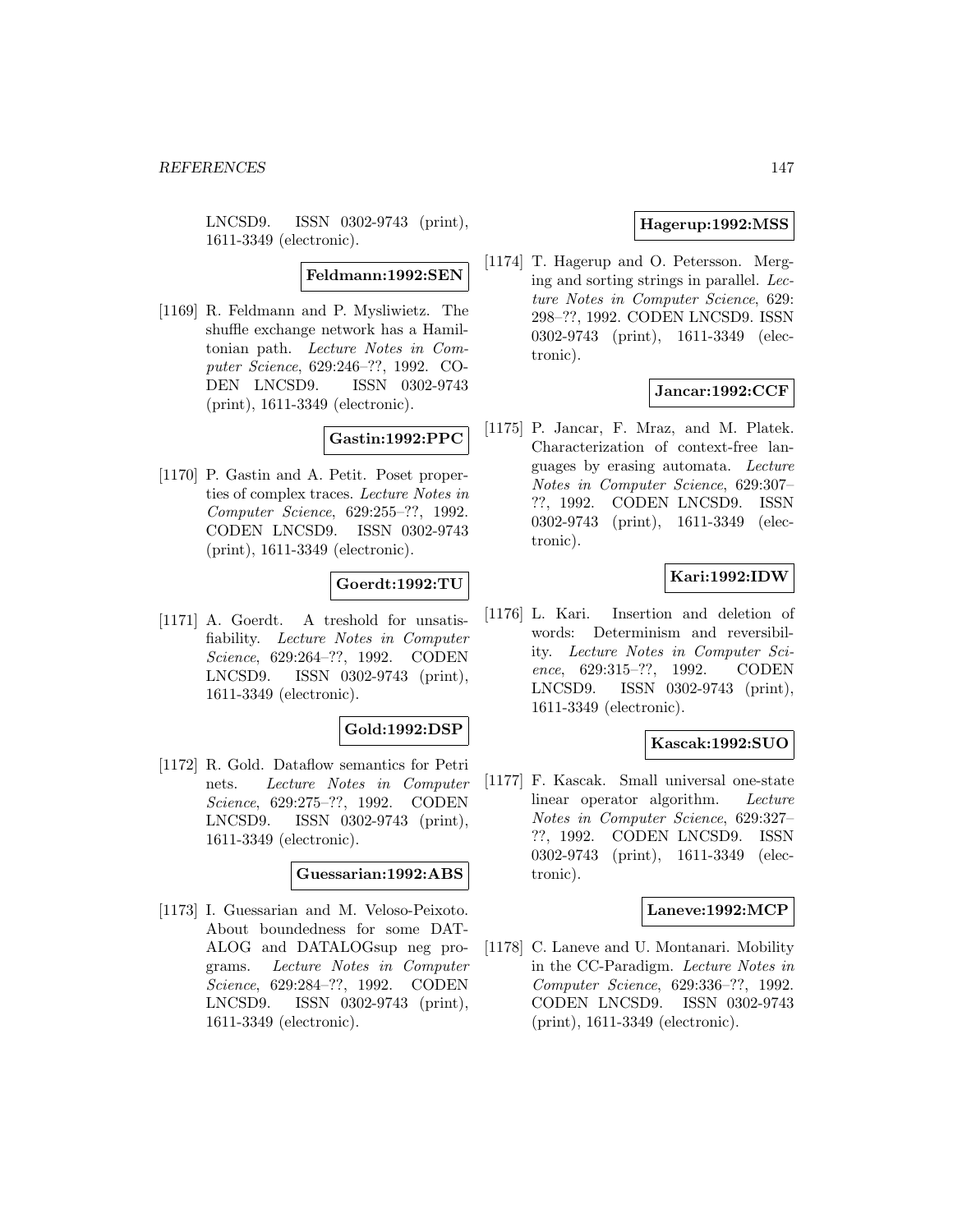### **Lange:1992:EPI**

[1179] K.-J. Lange and P. Rossmanith. The emptiness problem for intersections of regular languages. Lecture Notes in Computer Science, 629:346–??, 1992. CODEN LNCSD9. ISSN 0302-9743 (print), 1611-3349 (electronic).

## **Leung:1992:FAL**

[1180] H. Leung. On finite automata with limited nondeterminism. Lecture Notes in Computer Science, 629:355–??, 1992. CODEN LNCSD9. ISSN 0302-9743 (print), 1611-3349 (electronic).

## **Litovsky:1992:DCL**

[1181] I. Litovsky, Y. Metivier, and E. Sopena. Definitions and comparisons of local computations on graphs. Lecture Notes in Computer Science, 629:364– ??, 1992. CODEN LNCSD9. ISSN 0302-9743 (print), 1611-3349 (electronic).

## **Martin:1992:EUU**

[1182] B. Martin. Efficient unidimensional universal cellular automaton. Lecture Notes in Computer Science, 629:374– ??, 1992. CODEN LNCSD9. ISSN 0302-9743 (print), 1611-3349 (electronic).

#### **Maruyama:1992:ITW**

[1183] O. Maruyama and S. Miyano. Inferring a tree from walks. Lecture Notes in Computer Science, 629:383–??, 1992. CODEN LNCSD9. ISSN 0302-9743 (print), 1611-3349 (electronic).

### **Mayordomo:1992:AES**

[1184] E. Mayordomo. Almost every set in exponential time is P-bi-immune. Lec-

ture Notes in Computer Science, 629: 392–??, 1992. CODEN LNCSD9. ISSN 0302-9743 (print), 1611-3349 (electronic).

# **Murphy:1992:FSO**

[1185] D. Murphy and A. Poigne. A functorial semantics for observed concurrency. Lecture Notes in Computer Science, 629:401–??, 1992. CODEN LNCSD9. ISSN 0302-9743 (print), 1611-3349 (electronic).

## **Ochmanski:1992:MCS**

[1186] E. Ochmanski. Modelling concurrency with semi-commutations. Lecture Notes in Computer Science, 629: 412–??, 1992. CODEN LNCSD9. ISSN 0302-9743 (print), 1611-3349 (electronic).

### **Pedersen:1992:DPC**

[1187] J. Pedersen. Decision problems for cellular automata and their semigroups. Lecture Notes in Computer Science, 629:421–??, 1992. CODEN LNCSD9. ISSN 0302-9743 (print), 1611-3349 (electronic).

## **Pinna:1992:NE**

[1188] G. M. Pinna and A. Poigne. On the nature of events. Lecture Notes in Computer Science, 629:430–??, 1992. CODEN LNCSD9. ISSN 0302-9743 (print), 1611-3349 (electronic).

#### **Preilowski:1992:NPA**

[1189] W. Preilowski, E. Dahlhaus, and G. Wechsung. New parallel algorithms for convex hull and triangulation in 3 dimensional space. Lecture Notes in Computer Science, 629:442–??, 1992.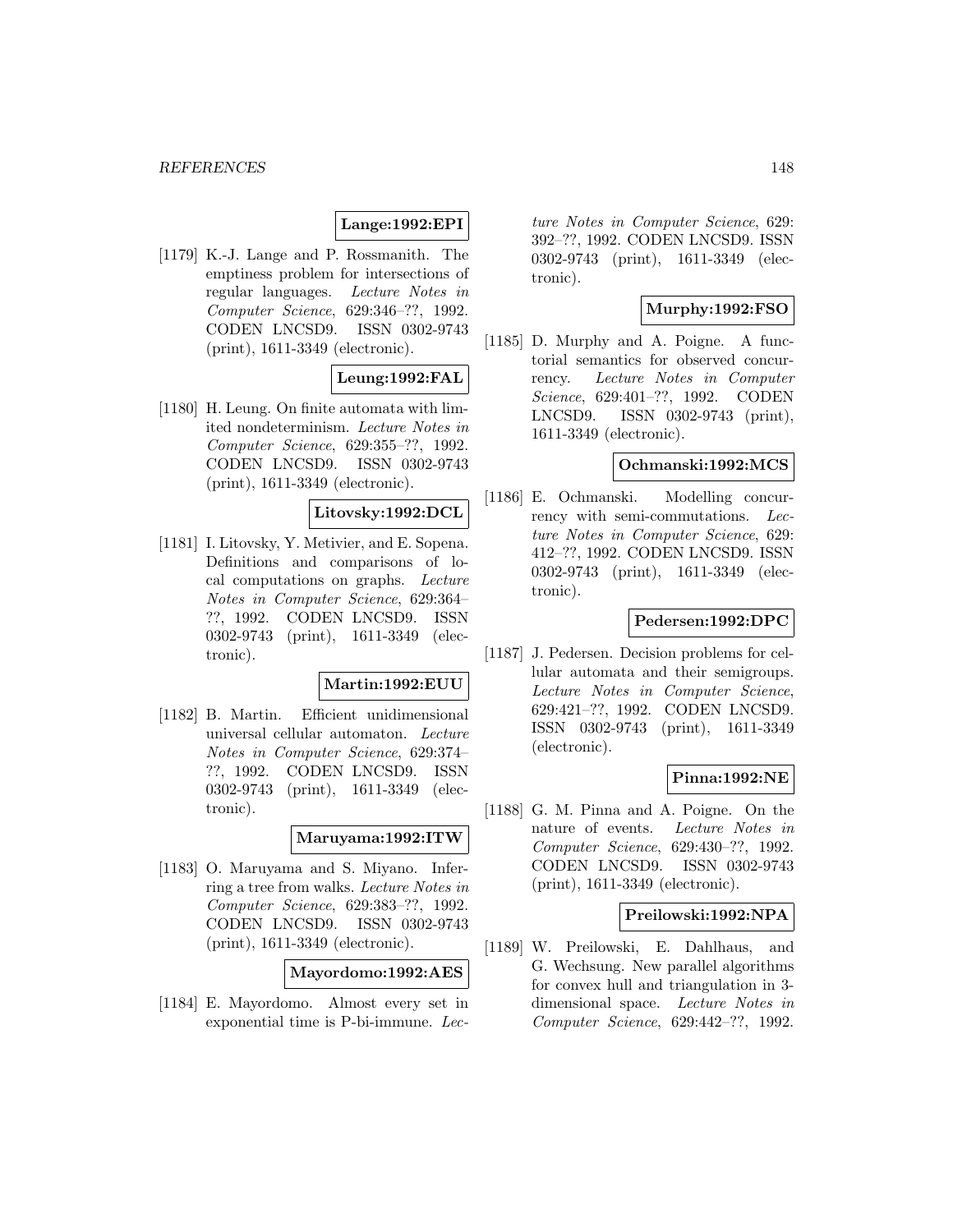CODEN LNCSD9. ISSN 0302-9743 (print), 1611-3349 (electronic).

#### **Przymusinski:1992:TSC**

[1190] T. C. Przymusinski. Two simple characterizations of well-founded semantics. Lecture Notes in Computer Science, 629:451–??, 1992. CODEN LNCSD9. ISSN 0302-9743 (print), 1611-3349 (electronic).

## **Ramesh:1992:FAS**

[1191] S. Ramesh. Fully abstract semantics for higher order communicating systems. Lecture Notes in Computer Science, 629:463–??, 1992. CODEN LNCSD9. ISSN 0302-9743 (print), 1611-3349 (electronic).

### **Reimen:1992:STA**

[1192] N. Reimen. Superposable trellis automata. Lecture Notes in Computer Science, 629:472–??, 1992. CODEN LNCSD9. ISSN 0302-9743 (print), 1611-3349 (electronic).

#### **Roos:1992:MPH**

[1193] T. Roos and G. Albers. Maintaining proximity in higher dimensional spaces. Lecture Notes in Computer Science, 629:483–??, 1992. CODEN LNCSD9. ISSN 0302-9743 (print), 1611-3349 (electronic).

#### **Szilard:1992:CRL**

[1194] A. Szilard, S. Yu, K. Zhang, and J. Shallit. Characterizing regular languages with polynomial densities. Lecture Notes in Computer Science, 629: 494–??, 1992. CODEN LNCSD9. ISSN 0302-9743 (print), 1611-3349 (electronic).

# **Wang:1992:SSC**

[1195] D. Wang. A strategy for speedingup the computation of characteristic sets. Lecture Notes in Computer Science, 629:504–??, 1992. CODEN LNCSD9. ISSN 0302-9743 (print), 1611-3349 (electronic).

# **Wrathall:1992:ORT**

[1196] C. Wrathall, V. Diekert, and F. Otto. One-rule trace-rewriting systems and confluence. Lecture Notes in Computer Science, 629:511–??, 1992. CODEN LNCSD9. ISSN 0302-9743 (print), 1611-3349 (electronic).

## **Milner:1992:ILP**

[1197] R. Milner. Invited lecture: The polyadic pi-calculus. Lecture Notes in Computer Science, 630:1–??, 1992. CODEN LNCSD9. ISSN 0302-9743 (print), 1611-3349 (electronic).

# **Boreale:1992:TEM**

[1198] M. Boreale and R. De Nicola. Testing equivalences for mobile processes. Lecture Notes in Computer Science, 630: 2–??, 1992. CODEN LNCSD9. ISSN 0302-9743 (print), 1611-3349 (electronic).

### **Jategaonkar:1992:TEP**

[1199] L. Jategaonkar and A. Meyer. Testing equivalence for Petri nets with action refinement. Lecture Notes in Computer Science, 630:17–??, 1992. CODEN LNCSD9. ISSN 0302-9743 (print), 1611-3349 (electronic).

## **Sangiorgi:1992:PWB**

[1200] D. Sangiorgi and R. Milner. The problem of "weak bisimulation up to". Lec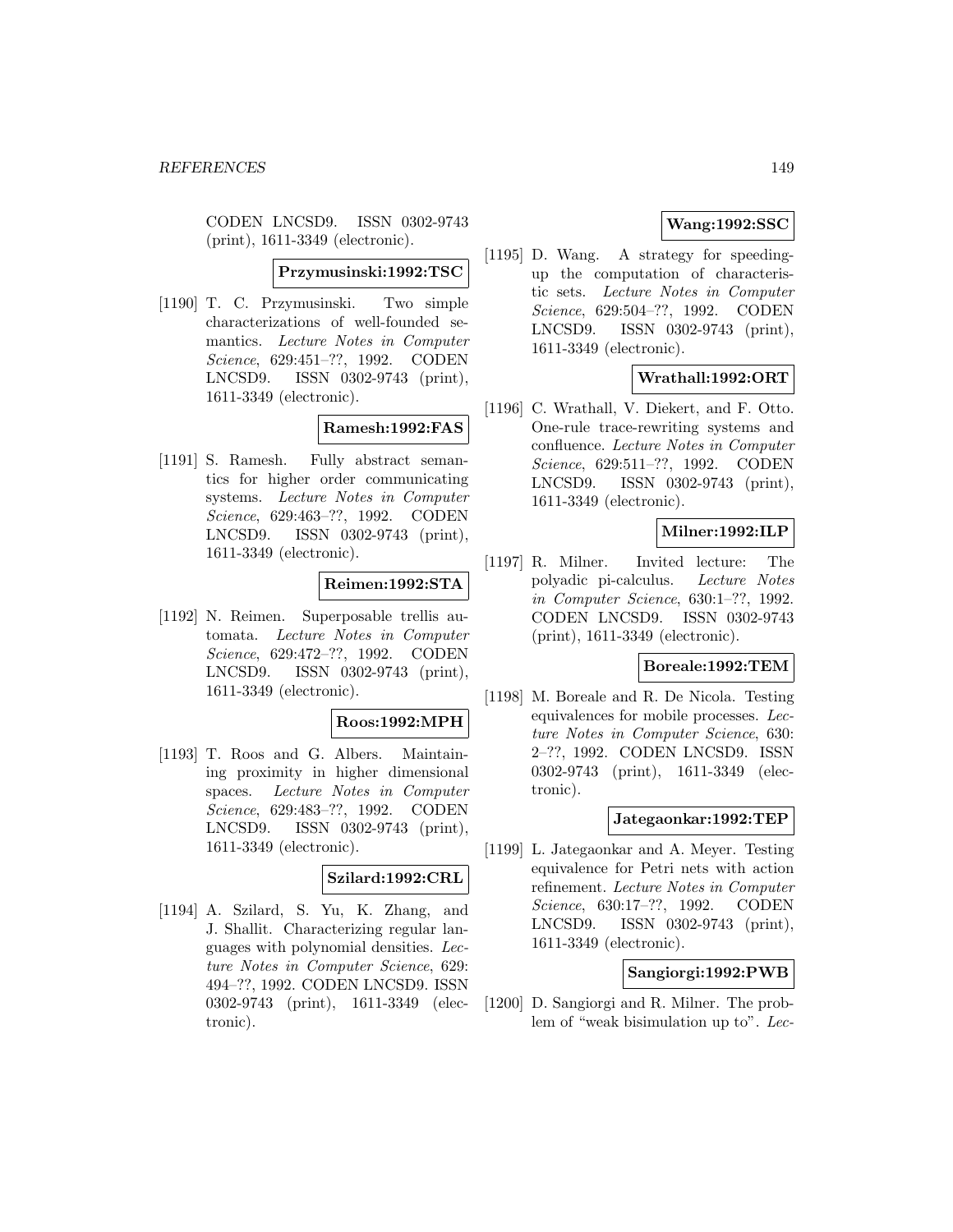ture Notes in Computer Science, 630: 32–??, 1992. CODEN LNCSD9. ISSN 0302-9743 (print), 1611-3349 (electronic).

# **Brinksma:1992:UFM**

[1201] E. Brinksma. On the uniqueness of fixpoints modulo observation congruence. Lecture Notes in Computer Science, 630:47–??, 1992. CODEN LNCSD9. ISSN 0302-9743 (print), 1611-3349 (electronic).

# **Groote:1992:VPS**

[1202] J. F. Groote and F. Moller. Verification of parallel systems via decomposition. Lecture Notes in Computer Science, 630:62–??, 1992. CODEN LNCSD9. ISSN 0302-9743 (print), 1611-3349 (electronic).

## **Gerth:1992:IRR**

[1203] R. Gerth, R. Kuiper, and J. Segers. Interface refinement in reactive systems. Lecture Notes in Computer Science, 630:77–??, 1992. CODEN LNCSD9. ISSN 0302-9743 (print), 1611-3349 (electronic).

## **Hennessy:1992:CTP**

[1204] M. Hennessy. Concurrent testing of processes. Lecture Notes in Computer Science, 630:94–??, 1992. CODEN LNCSD9. ISSN 0302-9743 (print), 1611-3349 (electronic).

# **Boudol:1992:TPL**

[1205] G. Boudol, I. Castellani, M. Hennessy, and A. Kiehn. A theory of processes with localities. Lecture Notes in Computer Science, 630:108–??, 1992. CODEN LNCSD9. ISSN 0302-9743 (print), 1611-3349 (electronic).

## **Burkart:1992:MCC**

[1206] O. Burkart and B. Steffen. Model checking for context-free processes. Lecture Notes in Computer Science, 630:123–??, 1992. CODEN LNCSD9. ISSN 0302-9743 (print), 1611-3349 (electronic).

## **Christensen:1992:BED**

[1207] S. Christensen, H. Huttel, and Colin Stirling. Bisimulation equivalence is decidable for all context-free processes. Lecture Notes in Computer Science, 630:138–??, 1992. CODEN LNCSD9. ISSN 0302-9743 (print), 1611-3349 (electronic).

## **Christensen:1992:DBD**

[1208] S. Christensen. Distributed bisimularity is decidable for a class of infinite state-space processes. Lecture Notes in Computer Science, 630:148–??, 1992. CODEN LNCSD9. ISSN 0302-9743 (print), 1611-3349 (electronic).

# **Pnueli:1992:ITH**

[1209] A. Pnueli. Invited talk: How vital is liveness? verifying timing properties of reactive and hybrid systems. Lecture Notes in Computer Science, 630:162– ??, 1992. CODEN LNCSD9. ISSN 0302-9743 (print), 1611-3349 (electronic).

## **Stomp:1992:PSP**

[1210] F. A. Stomp. Preserving specific properties in program development. Lecture Notes in Computer Science, 630: 176–??, 1992. CODEN LNCSD9. ISSN 0302-9743 (print), 1611-3349 (electronic).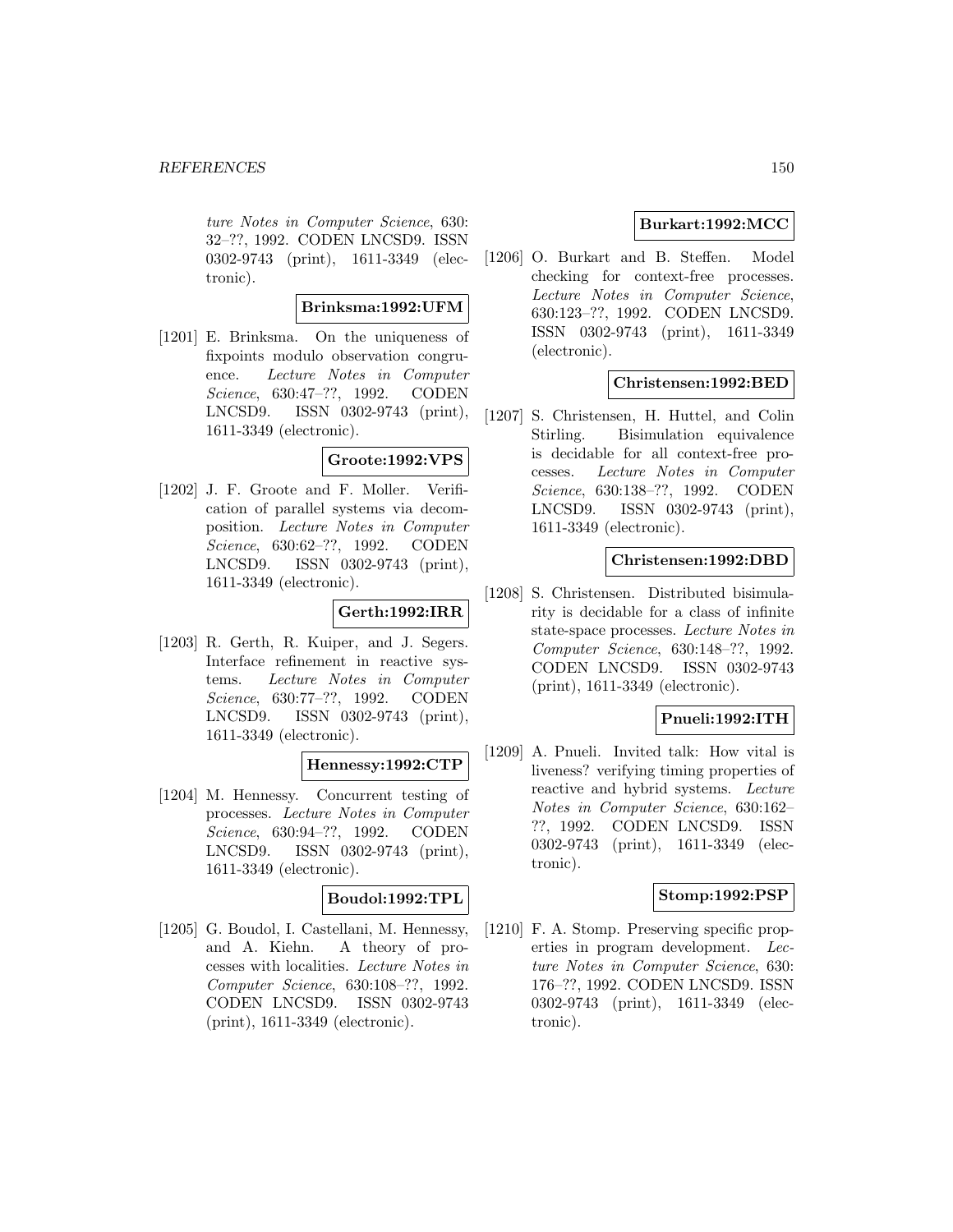## **Peled:1992:SSG**

[1211] D. Peled. Sometimes "some" is as good as "all". Lecture Notes in Computer Science, 630:192–??, 1992. CODEN LNCSD9. ISSN 0302-9743 (print), 1611-3349 (electronic).

## **Kaivola:1992:WCS**

[1212] R. Kaivola and A. Valmari. The weakest compositional semantic equivalence preserving nexttime-less linear temporal logic. Lecture Notes in Computer Science, 630:207–??, 1992. CODEN LNCSD9. ISSN 0302-9743 (print), 1611-3349 (electronic).

## **Goltz:1992:PTL**

[1213] U. Goltz, R. Kuiper, and W. Penczek. Propositional temporal logics and equivalences. Lecture Notes in Computer Science, 630:222–??, 1992. CO-DEN LNCSD9. ISSN 0302-9743 (print), 1611-3349 (electronic).

## **Pratt:1992:ITD**

[1214] V. R. Pratt. Invited talk: The duality of time and information. Lecture Notes in Computer Science, 630:237– ??, 1992. CODEN LNCSD9. ISSN 0302-9743 (print), 1611-3349 (electronic).

#### **Goubault:1992:HHD**

[1215] E. Goubault and T. P. Jensen. Homology of higher dimensional automata. Lecture Notes in Computer Science, 630:254–??, 1992. CODEN LNCSD9. ISSN 0302-9743 (print), 1611-3349 (electronic).

## **Rensink:1992:PC**

[1216] A. Rensink. Posets for configurations! Lecture Notes in Computer Science, 630:269–??, 1992. CODEN LNCSD9. ISSN 0302-9743 (print), 1611-3349 (electronic).

### **Meseguer:1992:SPN**

[1217] J. Meseguer, U. Montanari, and V. Sassone. On the semantics of Petri nets. Lecture Notes in Computer Science, 630:286–??, 1992. CODEN LNCSD9. ISSN 0302-9743 (print), 1611-3349 (electronic).

# **Badouel:1992:SOS**

[1218] E. Badouel and P. Darondeau. Structural operational specifications and trace automata. Lecture Notes in Computer Science, 630:302–??, 1992. CODEN LNCSD9. ISSN 0302-9743 (print), 1611-3349 (electronic).

## **Lynch:1992:ITM**

[1219] N. Lynch, B. Lampson, and J. Søgaard-Andersen. Invited talk: At-most-once message delivery: A case study in algorithm verification. Lecture Notes in Computer Science, 630:317–??, 1992. CODEN LNCSD9. ISSN 0302-9743 (print), 1611-3349 (electronic).

#### **Reingold:1992:GAP**

[1220] N. Reingold, D.-W. Wang, and L. D. Zuck. Games I/O automata play. Lecture Notes in Computer Science, 630: 325–??, 1992. CODEN LNCSD9. ISSN 0302-9743 (print), 1611-3349 (electronic).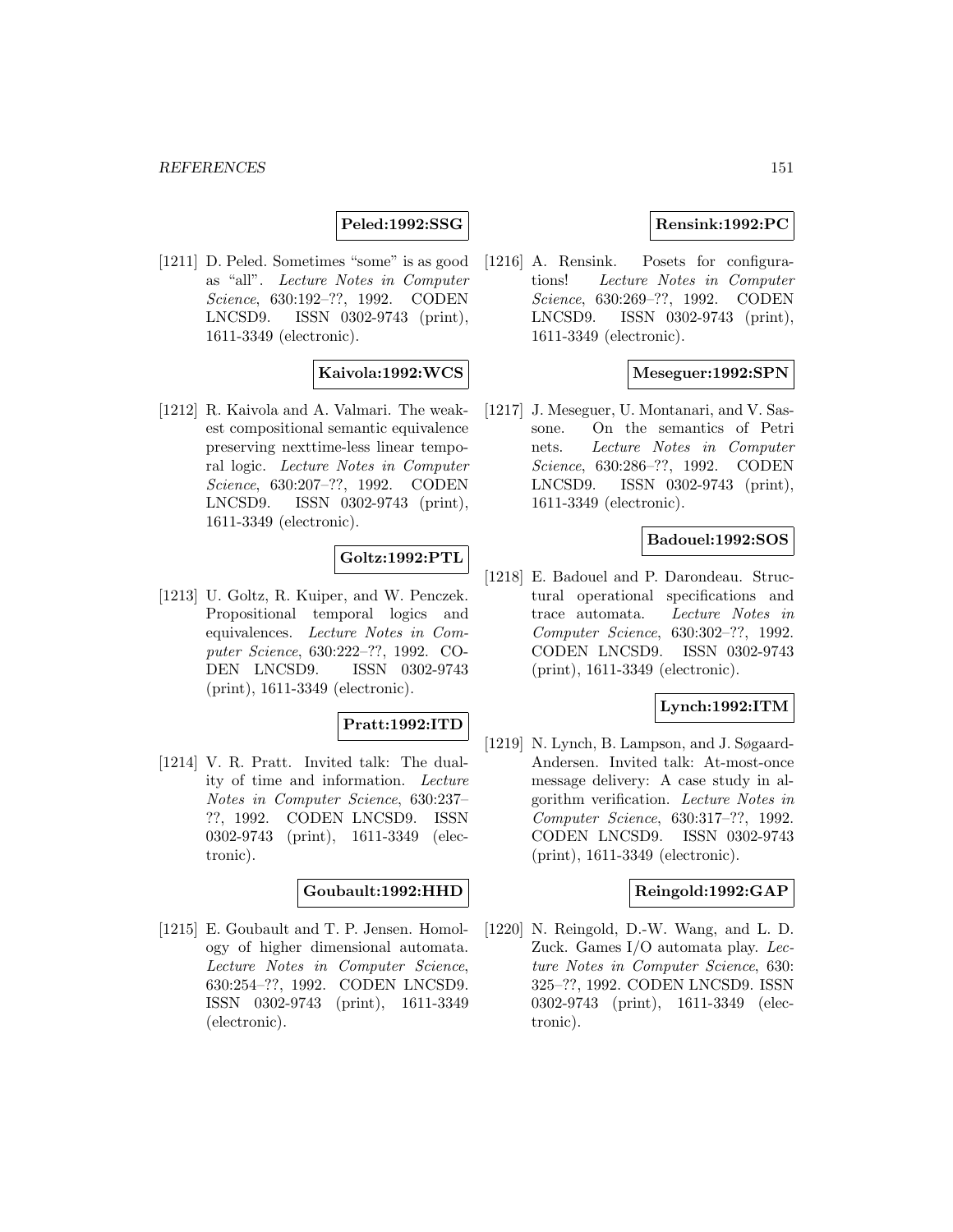## **Alur:1992:MTT**

[1221] R. Alur, C. Courcoubetis, N. Halbwachs, D. Dill, and H. Wong-Toi. Minimization of timed transition systems. Lecture Notes in Computer Science, 630:340–??, 1992. CODEN LNCSD9. ISSN 0302-9743 (print), 1611-3349 (electronic).

### **Davies:1992:UCV**

[1222] J. Davies and S. Schneider. Using CSP to verify a timed protocol over a fair medium. Lecture Notes in Computer Science, 630:355–??, 1992. CODEN LNCSD9. ISSN 0302-9743 (print), 1611-3349 (electronic).

## **Weinberg:1992:TER**

[1223] H. B. Weinberg and L. D. Zuck. Timed ethernet: Real-time formal specification of ethernet. Lecture Notes in Computer Science, 630:370–??, 1992. CODEN LNCSD9. ISSN 0302-9743 (print), 1611-3349 (electronic).

# **Karjoth:1992:ILS**

[1224] G. Karjoth. Implementing LOTOS specifications by communicating state machines. Lecture Notes in Computer Science, 630:386–??, 1992. CODEN LNCSD9. ISSN 0302-9743 (print), 1611-3349 (electronic).

## **Baeten:1992:ITD**

[1225] J. C. M. Baeten and J. A. Bergstra. Invited talk: Discrete time process algebra. Lecture Notes in Computer Science, 630:401–??, 1992. CODEN LNCSD9. ISSN 0302-9743 (print), 1611-3349 (electronic).

# **Klusener:1992:SST**

[1226] S. Klusener. The silent step in time. Lecture Notes in Computer Science, 630:421–??, 1992. CODEN LNCSD9. ISSN 0302-9743 (print), 1611-3349 (electronic).

## **Vaandrager:1992:ATT**

[1227] F. Vaandrager and N. Lynch. Action transducers and timed automata. Lecture Notes in Computer Science, 630: 436–??, 1992. CODEN LNCSD9. ISSN 0302-9743 (print), 1611-3349 (electronic).

# **Larsen:1992:CVP**

[1228] K. G. Larsen and A. Skou. Compositional verification of probabilistic processes. Lecture Notes in Computer Science, 630:456–??, 1992. CODEN LNCSD9. ISSN 0302-9743 (print), 1611-3349 (electronic).

## **Baeten:1992:APP**

[1229] J. C. M. Baeten, J. A. Bergstra, and S. A. Smolka. Axiomatizing probabilistic processes: ACP with generative probabilities. Lecture Notes in Computer Science, 630:472–??, 1992. CODEN LNCSD9. ISSN 0302-9743 (print), 1611-3349 (electronic).

#### **Shapiro:1992:EAC**

[1230] E. Shapiro. Embeddings among concurrent programming languages. Lecture Notes in Computer Science, 630: 486–??, 1992. CODEN LNCSD9. ISSN 0302-9743 (print), 1611-3349 (electronic).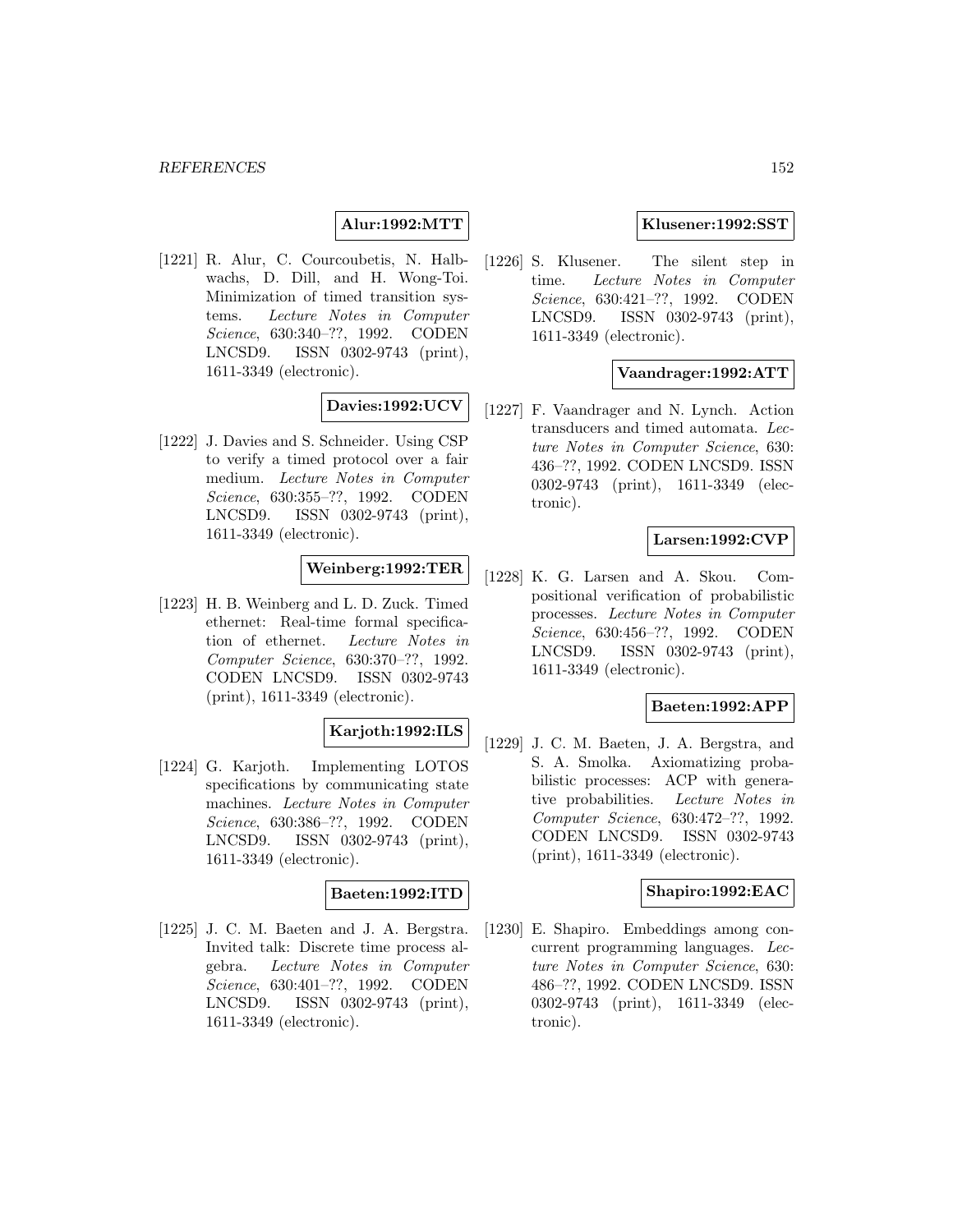**Rabinovich:1992:LTL**

[1231] A. Rabinovich. Logic of trace languages. Lecture Notes in Computer Science, 630:504–??, 1992. CODEN LNCSD9. ISSN 0302-9743 (print), 1611-3349 (electronic).

### **Parrow:1992:MSV**

[1232] J. Parrow and P. Sjodin. Multiway synchronization verified with coupled simulation. Lecture Notes in Computer Science, 630:518–??, 1992. CODEN LNCSD9. ISSN 0302-9743 (print), 1611-3349 (electronic).

### **German:1992:PGM**

[1233] S. M. German. Programming in a general model of synchronization. Lecture Notes in Computer Science, 630:534– ??, 1992. CODEN LNCSD9. ISSN 0302-9743 (print), 1611-3349 (electronic).

#### **Maraninchi:1992:OCS**

[1234] F. Maraninchi. Operational and compositional semantics of synchronous automaton compositions. Lecture Notes in Computer Science, 630:550– ??, 1992. CODEN LNCSD9. ISSN 0302-9743 (print), 1611-3349 (electronic).

## **Agha:1992:TTA**

[1235] G. Agha, I. A. Mason, S. Smith, and C. Talcott. Towards a theory of actor computation. Lecture Notes in Computer Science, 630:565–??, 1992. CODEN LNCSD9. ISSN 0302-9743 (print), 1611-3349 (electronic).

# **Hanus:1992:ILI**

[1236] M. Hanus. Invited lecture: Improving control of logic programs by using functional logic languages. Lecture Notes in Computer Science, 631:1–??, 1992. CODEN LNCSD9. ISSN 0302- 9743 (print), 1611-3349 (electronic).

### **Kuchen:1992:IPI**

[1237] H. Kuchen, J. J. Moreno-Navarro, and M. V. Hermenegildo. Independent AND-Parallel implementation of narrowing. Lecture Notes in Computer Science, 631:24–??, 1992. CODEN LNCSD9. ISSN 0302-9743 (print), 1611-3349 (electronic).

#### **Dorochevsky:1992:BTG**

[1238] M. Dorochevsky and A. Veron. Binding techniques and garbage collection for OR-Parallel CLP systems. Lecture Notes in Computer Science, 631:39–??, 1992. CODEN LNCSD9. ISSN 0302- 9743 (print), 1611-3349 (electronic).

# **Gomard:1992:PAL**

[1239] C. K. Gomard and P. Sestoft. Path analysis for lazy data structures. Lecture Notes in Computer Science, 631: 54–??, 1992. CODEN LNCSD9. ISSN 0302-9743 (print), 1611-3349 (electronic).

#### **Apt:1992:WOC**

[1240] K. R. Apt and A. Pellegrini. Why the occur-check is not a problem. Lecture Notes in Computer Science, 631:69–??, 1992. CODEN LNCSD9. ISSN 0302- 9743 (print), 1611-3349 (electronic).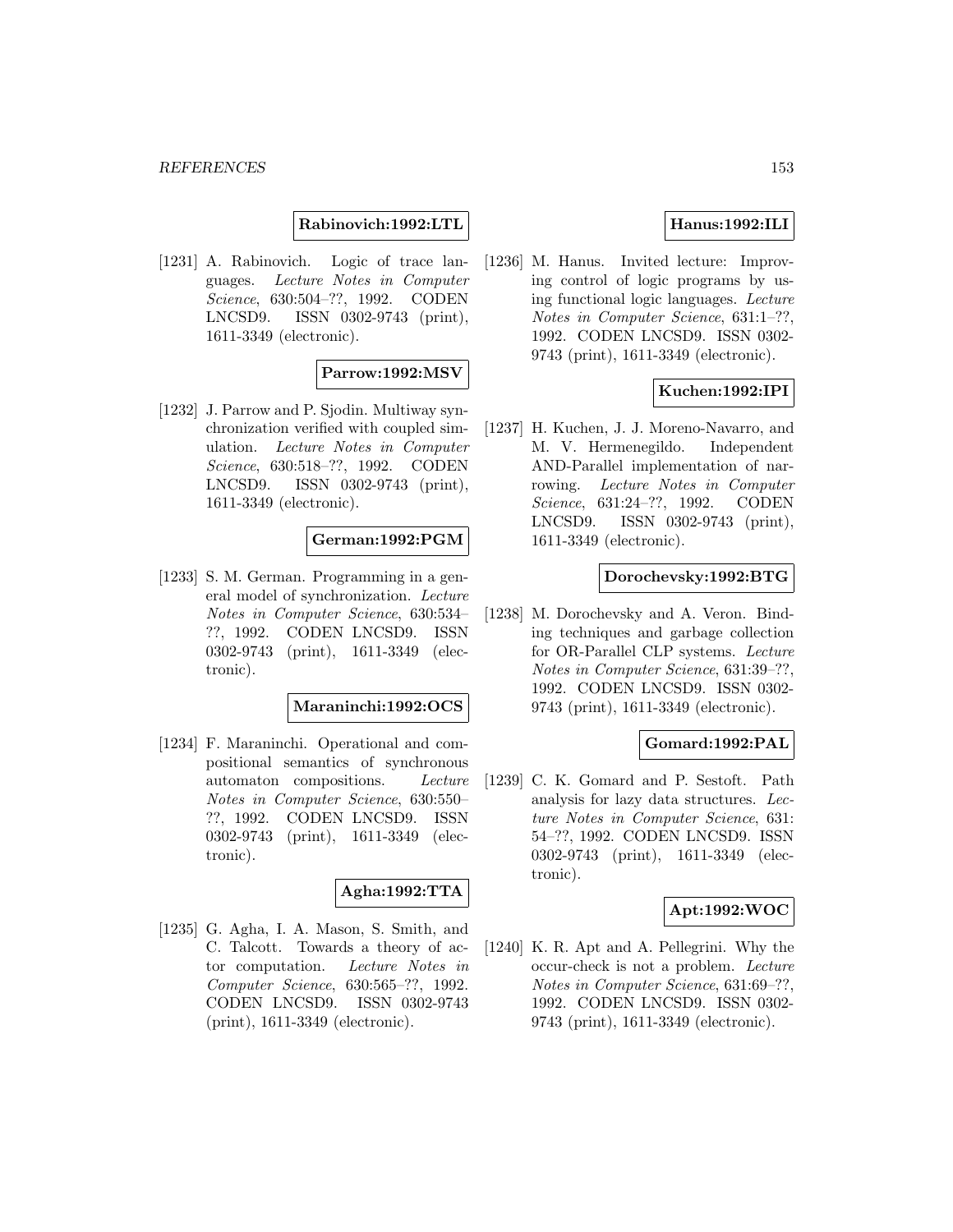## **Attali:1992:IEN**

[1241] I. Attali, J. Chazarain, and S. Gilette. Incremental evaluation of natural semantics specifications. Lecture Notes in Computer Science, 631:87–??, 1992. CODEN LNCSD9. ISSN 0302-9743 (print), 1611-3349 (electronic).

## **Barthelemy:1992:SOP**

[1242] F. Barthelemy and E. Villemonte de la Clergerie. Subsumption-oriented pushdown automata. Lecture Notes in Computer Science, 631:100–??, 1992. CODEN LNCSD9. ISSN 0302-9743 (print), 1611-3349 (electronic).

# **Kahrs:1992:UUL**

[1243] S. Kahrs. Unlimp, uniqueness as a leitmotiv for implementation. Lecture Notes in Computer Science, 631:115– ??, 1992. CODEN LNCSD9. ISSN 0302-9743 (print), 1611-3349 (electronic).

## **Pennings:1992:UCF**

[1244] M. Pennings, D. Swierstra, and H. Vogt. Using cached functions and constructors for incremental attribute evaluation. Lecture Notes in Computer Science, 631:130–??, 1992. CODEN LNCSD9. ISSN 0302-9743 (print), 1611-3349 (electronic).

### **Rosendahl:1992:SAA**

[1245] M. Rosendahl. Strictness analysis for attribute grammars. Lecture Notes in Computer Science, 631:145–??, 1992. CODEN LNCSD9. ISSN 0302-9743 (print), 1611-3349 (electronic).

## **Saidi:1992:CDT**

[1246] S. Saidi and J.-F. Boulicaut. Checking and debugging of two-level grammars. Lecture Notes in Computer Science, 631:158–??, 1992. CODEN LNCSD9. ISSN 0302-9743 (print), 1611-3349 (electronic).

## **Bossi:1992:SF**

[1247] A. Bossi, N. Cocco, and S. Etalle. On safe folding. Lecture Notes in Computer Science, 631:172–??, 1992. CODEN LNCSD9. ISSN 0302-9743 (print), 1611-3349 (electronic).

# **Amtoft:1992:UFT**

[1248] T. Amtoft. Unfold/fold transformations preserving termination properties. Lecture Notes in Computer Science, 631:187–??, 1992. CODEN LNCSD9. ISSN 0302-9743 (print), 1611-3349 (electronic).

### **Alexandre:1992:TTL**

[1249] F. Alexandre. A technique for transforming logic programs by fold-unfold transformations. Lecture Notes in Computer Science, 631:202–??, 1992. CODEN LNCSD9. ISSN 0302-9743 (print), 1611-3349 (electronic).

#### **Henrard:1992:FED**

[1250] J. Henrard and B. Le Charlier. FOLON: An environment for declarative construction of logic programs. Lecture Notes in Computer Science, 631:217–??, 1992. CODEN LNCSD9. ISSN 0302-9743 (print), 1611-3349 (electronic).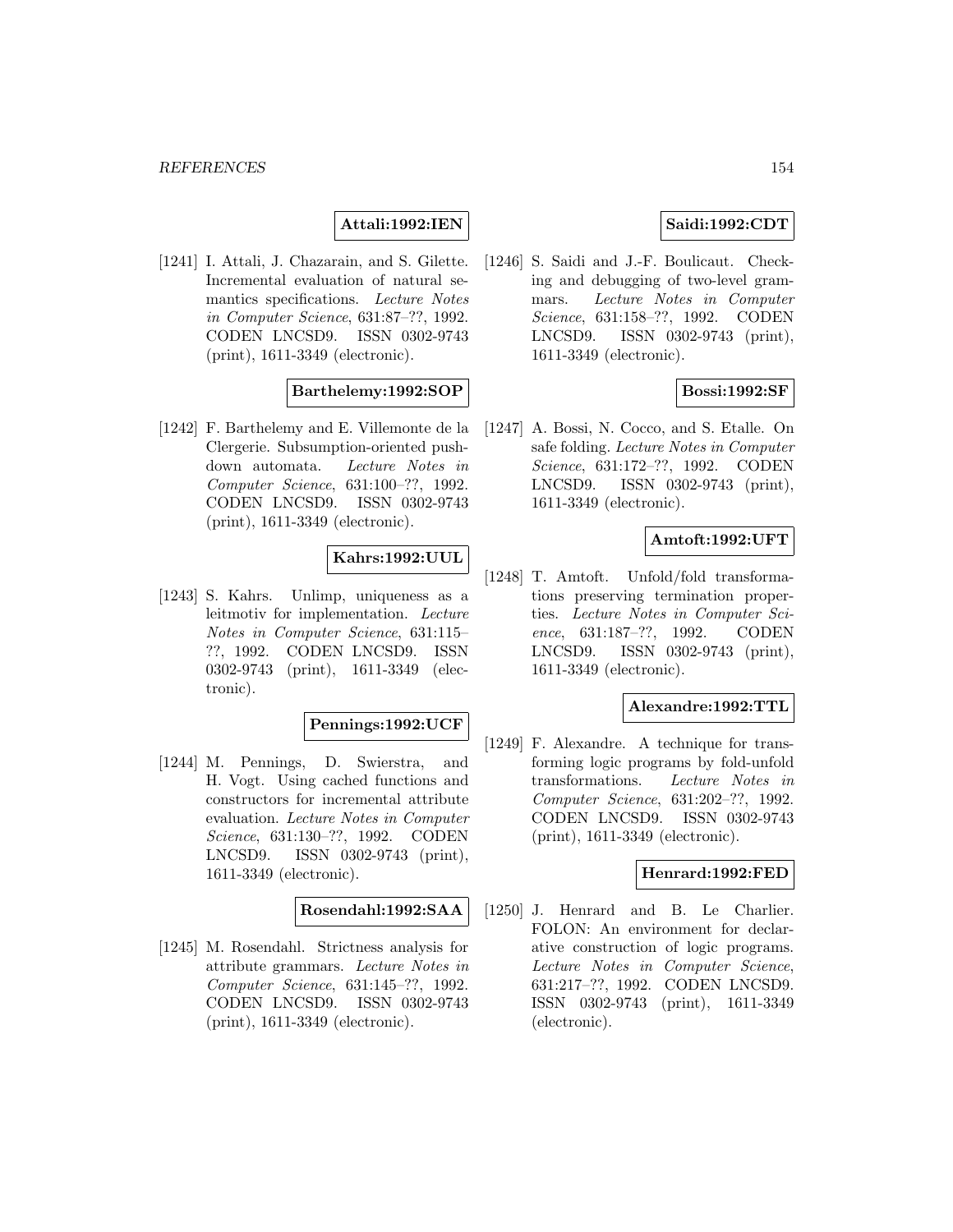# **Hans:1992:CIS**

[1251] W. Hans. A complete indexing scheme for WAM-Based abstract machines. Lecture Notes in Computer Science, 631:232–??, 1992. CODEN LNCSD9. ISSN 0302-9743 (print), 1611-3349 (electronic).

# **Krall:1992:FPB**

[1252] A. Krall and T. Berger. Fast Prolog with a  $VAM_{1p}$  based Prolog compiler. Lecture Notes in Computer Science, 631:245–??, 1992. CODEN LNCSD9. ISSN 0302-9743 (print), 1611-3349 (electronic).

## **Holzbaur:1992:MVA**

[1253] C. Holzbaur. Metastructures vs. attributed variables in the context of extensible unification. Lecture Notes in Computer Science, 631:260–??, 1992. CODEN LNCSD9. ISSN 0302-9743 (print), 1611-3349 (electronic).

### **Cousot:1992:ILC**

[1254] P. Cousot and R. Cousot. Invited lecture: Comparing the Galois connection and widening/ narrowing approaches to abstract interpretation. Lecture Notes in Computer Science, 631:269– ??, 1992. CODEN LNCSD9. ISSN 0302-9743 (print), 1611-3349 (electronic).

### **Verschaetse:1992:DLS**

[1255] K. Verschaetse and D. De Schreye. Derivation of linear size relations by abstract interpretation. Lecture Notes in Computer Science, 631:296–??, 1992. CODEN LNCSD9. ISSN 0302-9743 (print), 1611-3349 (electronic).

# **Englebert:1992:GAI**

[1256] V. Englebert, B. Le Charlier, D. Roland, and P. Van Hentenryck. Generic abstract interpretation algorithms for prolog: Two optimization techniques and their experimental evaluation. Lecture Notes in Computer Science, 631: 311–??, 1992. CODEN LNCSD9. ISSN 0302-9743 (print), 1611-3349 (electronic).

## **Hoa:1992:BIH**

[1257] A. Hui Bon Hoa. A bottom-up interpreter for a higher-order logic programming language. Lecture Notes in Computer Science, 631:326–??, 1992. CODEN LNCSD9. ISSN 0302-9743 (print), 1611-3349 (electronic).

## **Muck:1992:CEC**

[1258] A. Muck. CAMEL: An extension of the categorical abstract machine to compile functional/logic programs. Lecture Notes in Computer Science, 631:341– ??, 1992. CODEN LNCSD9. ISSN 0302-9743 (print), 1611-3349 (electronic).

## **Hans:1992:ILE**

[1259] W. Hans, R. Loogen, and S. Winkler. On the interaction of lazy evaluation and backtracking. Lecture Notes in Computer Science, 631:355–??, 1992. CODEN LNCSD9. ISSN 0302-9743 (print), 1611-3349 (electronic).

### **Kamkar:1992:IDS**

[1260] M. Kamkar, N. Shahmehri, and P. Fritzson. Interprocedural dynamic slicing. Lecture Notes in Computer Science, 631:370–??, 1992. CODEN LNCSD9. ISSN 0302-9743 (print), 1611-3349 (electronic).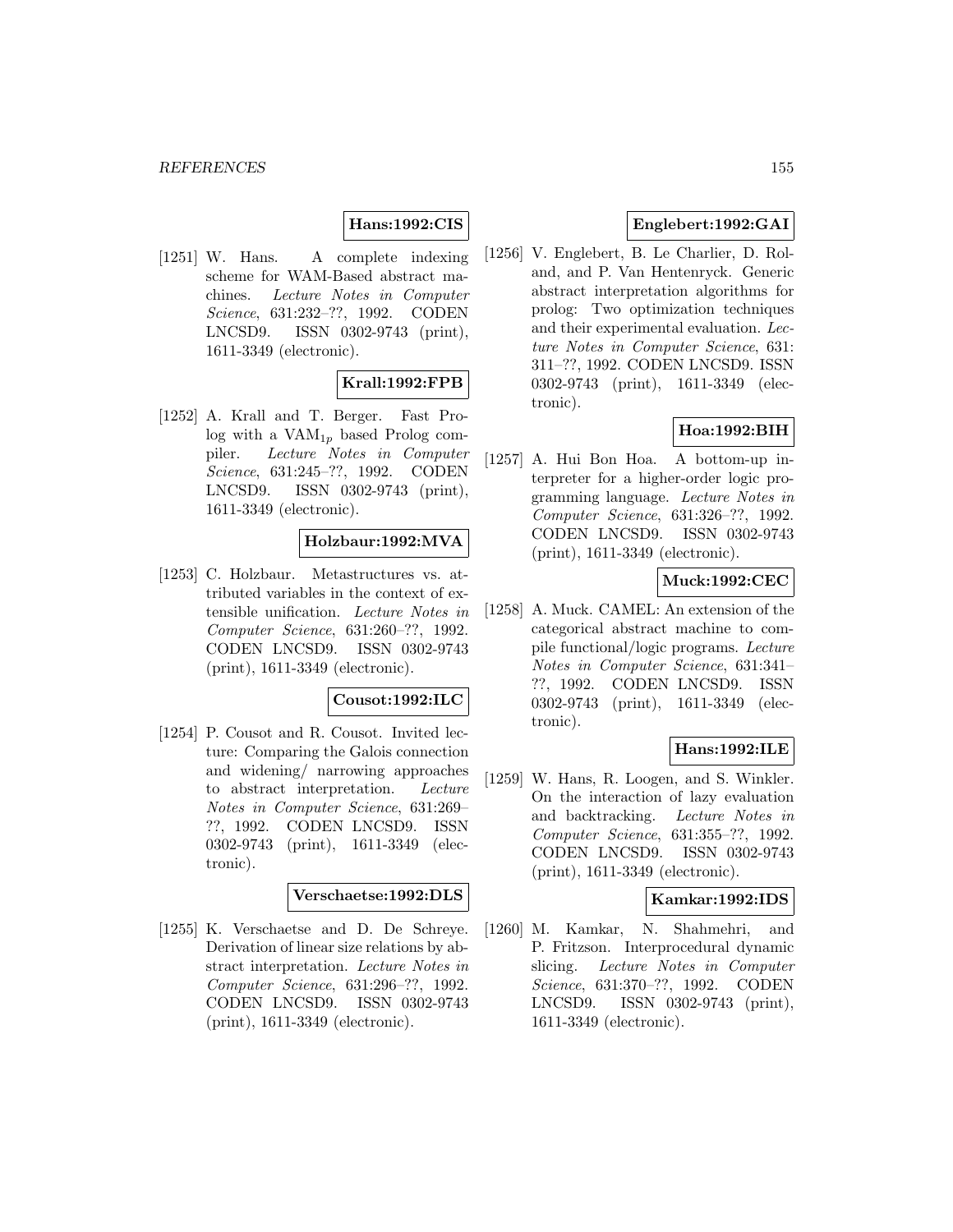## **Nilsson:1992:ADL**

[1261] H. Nilsson and P. Fritzson. Algorithmic debugging of lazy functional languages. Lecture Notes in Computer Science, 631:385–??, 1992. CODEN LNCSD9. ISSN 0302-9743 (print), 1611-3349 (electronic).

# **Ducasse:1992:GTQ**

[1262] M. Ducasse. A general trace query mechanism based on Prolog. Lecture Notes in Computer Science, 631:400– ??, 1992. CODEN LNCSD9. ISSN 0302-9743 (print), 1611-3349 (electronic).

# **Plaza:1992:FDL**

[1263] J. A. Plaza. Fully declarative logic programming. Lecture Notes in Computer Science, 631:415–??, 1992. CODEN LNCSD9. ISSN 0302-9743 (print), 1611-3349 (electronic).

# **Lindstrom:1992:OLS**

[1264] G. Lindstrom, J. Maluszynski, and T. Ogi. Our LIPS are sealed: Interfacing functional and logic programming systems. Lecture Notes in Computer Science, 631:428–??, 1992. CODEN LNCSD9. ISSN 0302-9743 (print), 1611-3349 (electronic).

### **Alpuente:1992:AII**

[1265] M. Alpuente, M. Falaschi, and F. Manzo. Analyses of inconsistency for incremental equational logic programming. Lecture Notes in Computer Science, 631:443–??, 1992. CODEN LNCSD9. ISSN 0302-9743 (print), 1611-3349 (electronic).

# **Rebelsky:1992:TIL**

[1266] S. A. Rebelsky. I/O trees and interactive lazy functional programming. Lecture Notes in Computer Science, 631: 458–??, 1992. CODEN LNCSD9. ISSN 0302-9743 (print), 1611-3349 (electronic).

## **Hamel:1992:UEL**

[1267] L. H. Hamel. UCG-E: An equational logic programming system. Lecture Notes in Computer Science, 631:473– ??, 1992. CODEN LNCSD9. ISSN 0302-9743 (print), 1611-3349 (electronic).

### **Cattrall:1992:RPS**

[1268] D. Cattrall and C. Runciman. A relational programming system with inferred representations. Lecture Notes in Computer Science, 631:475–??, 1992. CODEN LNCSD9. ISSN 0302-9743 (print), 1611-3349 (electronic).

### **Moura:1992:IAS**

[1269] H. Moura. An implementation of action semantics (summary). Lecture Notes in Computer Science, 631:477–??, 1992. CODEN LNCSD9. ISSN 0302-9743 (print), 1611-3349 (electronic).

## **Tarau:1992:BCP**

[1270] P. Tarau. BinProlog: a continuation passing style Prolog engine. Lecture Notes in Computer Science, 631:479– ??, 1992. CODEN LNCSD9. ISSN 0302-9743 (print), 1611-3349 (electronic).

### **Thiemann:1992:LLT**

[1271] P. Thiemann. LaToKi: A language toolkit for bottom-up evaluation of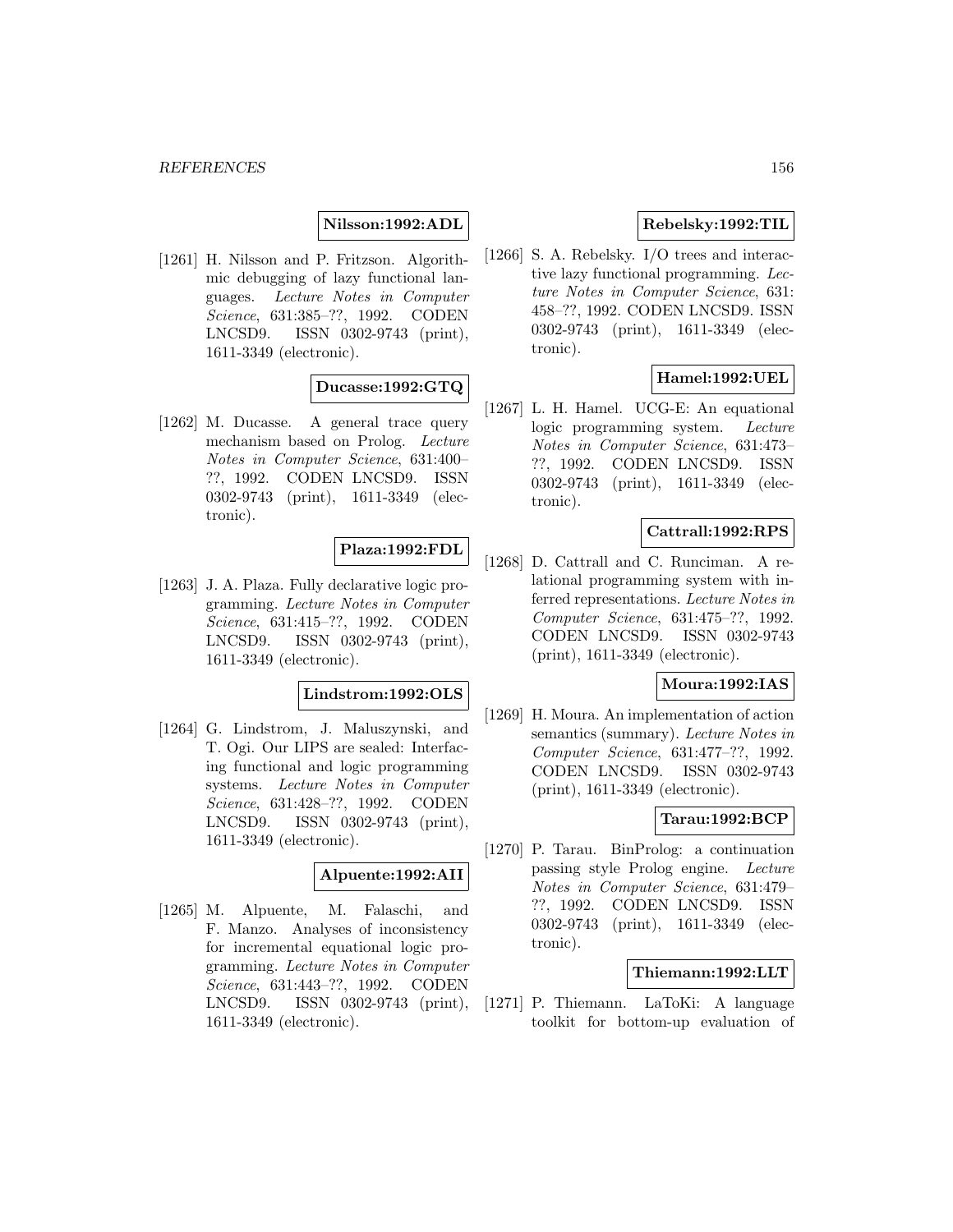functional programs. Lecture Notes in Computer Science, 631:481–??, 1992. CODEN LNCSD9. ISSN 0302-9743 (print), 1611-3349 (electronic).

# **Reus:1992:IHO**

[1272] B. Reus. Implementing higher-order functions in an algebraic specification language with narrowing. Lecture Notes in Computer Science, 631:483– ??, 1992. CODEN LNCSD9. ISSN 0302-9743 (print), 1611-3349 (electronic).

## **Vilo:1992:IAG**

[1273] J. Vilo. Implementing attribute grammars by computational models. Lecture Notes in Computer Science, 631: 485–??, 1992. CODEN LNCSD9. ISSN 0302-9743 (print), 1611-3349 (electronic).

## **Li:1992:PLA**

[1274] C. M. Li and P. Y. Gloess. ProQuery: Logical access to an OODB. Lecture Notes in Computer Science, 631:487– ??, 1992. CODEN LNCSD9. ISSN 0302-9743 (print), 1611-3349 (electronic).

## **Solnon:1992:IIR**

[1275] C. Solnon and M. Rueher. Inference of inheritance relationships from Prolog programs: a system developed with Prolog III. Lecture Notes in Computer Science, 631:489–??, 1992. CODEN LNCSD9. ISSN 0302-9743 (print), 1611-3349 (electronic).

## **Barth:1992:CPM**

[1276] P. Barth. CLP(PB), A metainterpreter in CLP(R). Lecture Notes in Computer Science, 631:491–??,

1992. CODEN LNCSD9. ISSN 0302- 9743 (print), 1611-3349 (electronic).

## **Ait-Kaci:1992:OOO**

[1277] H. Ait-Kaci. Outline of an objectoriented calculus of higher type (invited talk). Lecture Notes in Computer Science, 632:1–??, 1992. CODEN LNCSD9. ISSN 0302-9743 (print), 1611-3349 (electronic).

# **Ehrig:1992:HLR**

[1278] H. Ehrig and F. Parisi-Presicce. Highlevel-replacement systems for equational algebraic specifications. Lecture Notes in Computer Science, 632:3–??, 1992. CODEN LNCSD9. ISSN 0302- 9743 (print), 1611-3349 (electronic).

## **Lescanne:1992:TRS**

[1279] P. Lescanne. Termination of rewrite systems by elementary interpretations. Lecture Notes in Computer Science, 632:21–??, 1992. CODEN LNCSD9. ISSN 0302-9743 (print), 1611-3349 (electronic).

# **Gnaedig:1992:TOS**

[1280] I. Gnaedig. Termination of order-sorted rewriting. Lecture Notes in Computer Science, 632:37–??, 1992. CODEN LNCSD9. ISSN 0302-9743 (print), 1611-3349 (electronic).

## **Gramlich:1992:GSC**

[1281] B. Gramlich. Generalized sufficient conditions for modular termination of rewriting. Lecture Notes in Computer Science, 632:53–??, 1992. CODEN LNCSD9. ISSN 0302-9743 (print), 1611-3349 (electronic).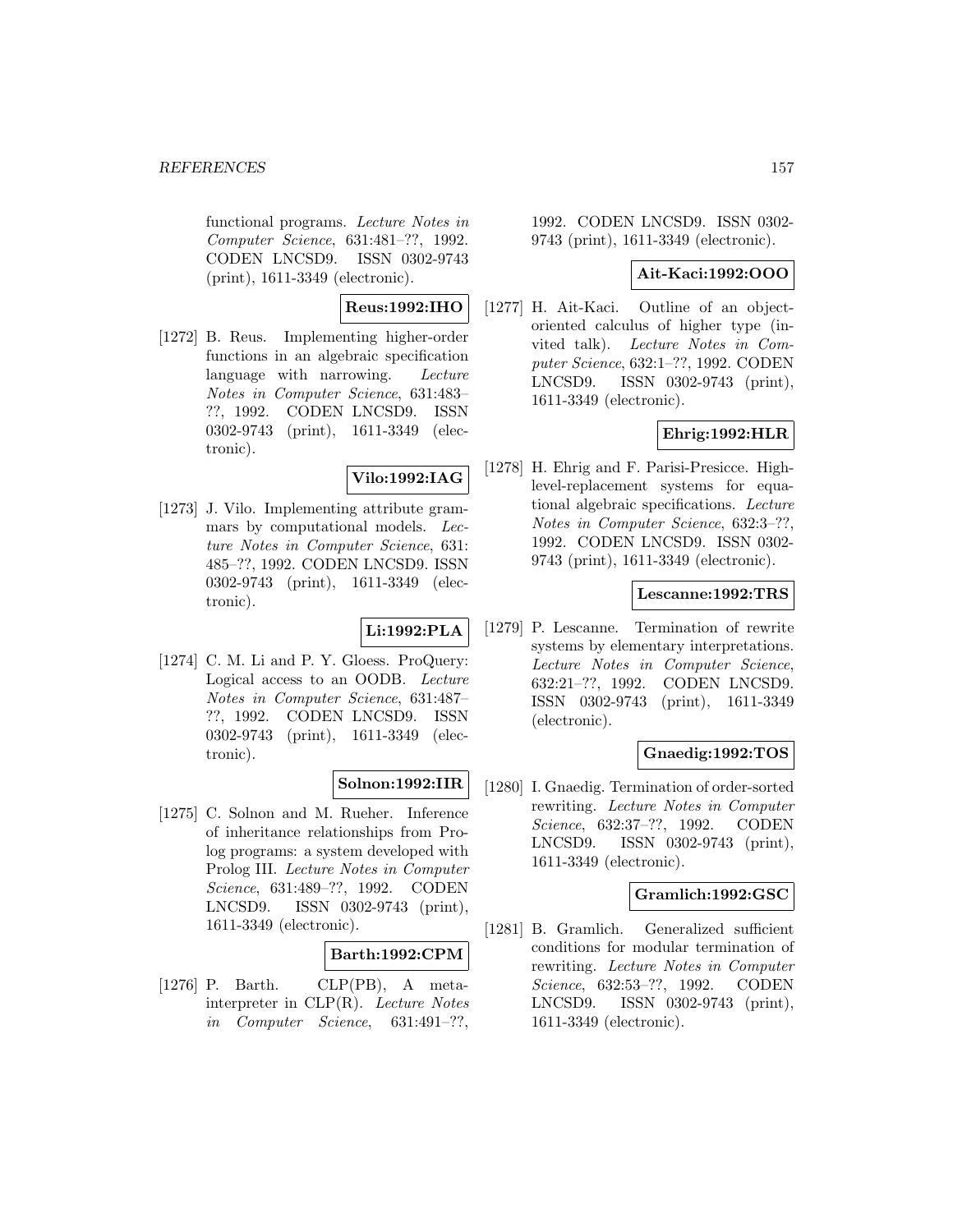# **Apt:1992:TFO**

[1282] K. R. Apt, E. Marchiori, and C. Palamidessi. A theory of first-order built-in's of Prolog. Lecture Notes in Computer Science, 632:69–??, 1992. CODEN LNCSD9. ISSN 0302-9743 (print), 1611-3349 (electronic).

## **Gabbrielli:1992:FSP**

[1283] M. Gabbrielli and M. C. Meo. Fixpoint semantics for partial computed answer substitutions and call patterns. Lecture Notes in Computer Science, 632:84–??, 1992. CODEN LNCSD9. ISSN 0302- 9743 (print), 1611-3349 (electronic).

### **Barbuti:1992:OSP**

[1284] R. Barbuti, M. Codish, R. Giacobazzi, and M. Maher. Oracle semantics for Prolog. Lecture Notes in Computer Science, 632:100–??, 1992. CODEN LNCSD9. ISSN 0302-9743 (print), 1611-3349 (electronic).

#### **Hermann:1992:RBP**

[1285] M. Hermann. On the relation between primitive recursion, schematization and divergence. Lecture Notes in Computer Science, 632:115–??, 1992. CODEN LNCSD9. ISSN 0302-9743 (print), 1611-3349 (electronic).

#### **Hoffmann:1992:TRS**

[1286] B. Hoffmann. Term rewriting with sharing and memoization. Lecture Notes in Computer Science, 632:128– ??, 1992. CODEN LNCSD9. ISSN 0302-9743 (print), 1611-3349 (electronic).

# **Antoy:1992:DT**

[1287] S. Antoy. Definitional trees. Lecture Notes in Computer Science, 632:143– ??, 1992. CODEN LNCSD9. ISSN 0302-9743 (print), 1611-3349 (electronic).

### **Meseguer:1992:MLP**

[1288] J. Meseguer. Multiparadigm logic programming (invited talk). Lecture Notes in Computer Science, 632:158– ??, 1992. CODEN LNCSD9. ISSN 0302-9743 (print), 1611-3349 (electronic).

## **Hoon:1992:NLR**

[1289] Hong Hoon. Non-linear real constraints in constraint logic programming. Lecture Notes in Computer Science, 632:201–??, 1992. CODEN LNCSD9. ISSN 0302-9743 (print), 1611-3349 (electronic).

# **Lopez-Fraguas:1992:GSC**

[1290] F.-J. Lopez-Fraguas. A general scheme for constraint functional logic programming. Lecture Notes in Computer Science, 632:213–??, 1992. CODEN LNCSD9. ISSN 0302-9743 (print), 1611-3349 (electronic).

## **Hanus:1992:IRN**

[1291] M. Hanus. Incremental rewriting in narrowing derivations. Lecture Notes in Computer Science, 632:228–??, 1992. CODEN LNCSD9. ISSN 0302-9743 (print), 1611-3349 (electronic).

## **Middeldorp:1992:CCR**

[1292] A. Middeldorp and E. Hamoen. Counterexamples to completeness results for basic narrowing (extended abstract).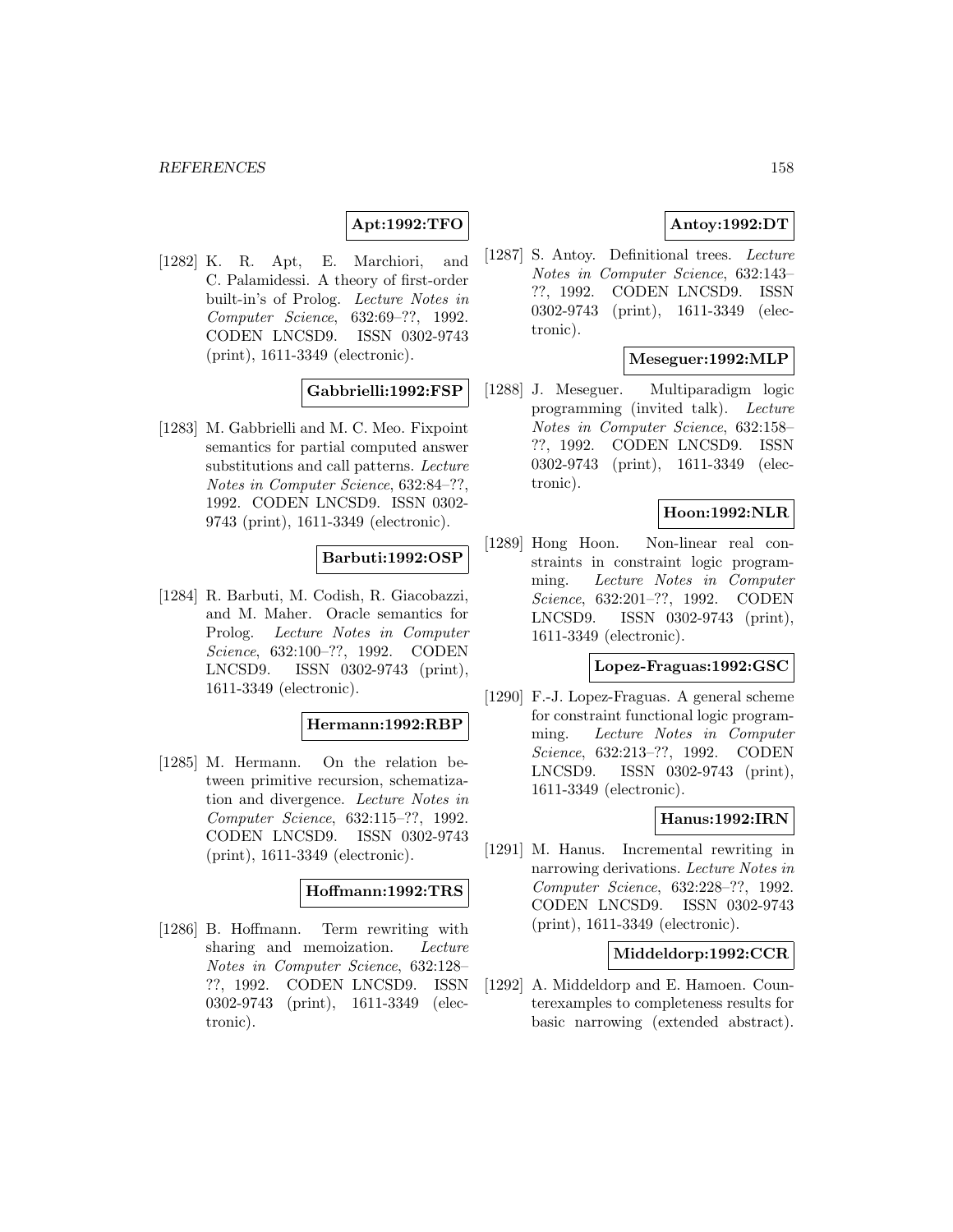Lecture Notes in Computer Science, 632:244–??, 1992. CODEN LNCSD9. ISSN 0302-9743 (print), 1611-3349 (electronic).

**Echahed:1992:UNS**

[1293] R. Echahed. Uniform narrowing strategies. Lecture Notes in Computer Science, 632:259–??, 1992. CODEN LNCSD9. ISSN 0302-9743 (print), 1611-3349 (electronic).

# **Lysne:1992:PCC**

[1294] O. Lysne. Proof by consistency in constructive systems with final algebra semantics. Lecture Notes in Computer Science, 632:276–??, 1992. CODEN LNCSD9. ISSN 0302-9743 (print), 1611-3349 (electronic).

# **Bundgen:1992:FAG**

[1295] R. Bundgen and H. Eckhardt. A fast algorithm for ground normal form analysis. Lecture Notes in Computer Science, 632:291–??, 1992. CODEN LNCSD9. ISSN 0302-9743 (print), 1611-3349 (electronic).

# **Hardin:1992:ECL**

[1296] T. Hardin. Eta-conversion for the languages of explicit substitutions. Lecture Notes in Computer Science, 632: 306–??, 1992. CODEN LNCSD9. ISSN 0302-9743 (print), 1611-3349 (electronic).

# **King:1992:SAC**

[1297] A. King and P. Soper. Serialisation analysis of concurrent logic programs. Lecture Notes in Computer Science, 632:322–??, 1992. CODEN LNCSD9. ISSN 0302-9743 (print), 1611-3349 (electronic).

# **Giovini:1992:ITP**

[1298] A. Giovini, F. Morando, and A. Capani. Implementation of a toolset for prototyping algebraic specifications of concurrent systems. Lecture Notes in Computer Science, 632:335–??, 1992. CODEN LNCSD9. ISSN 0302-9743 (print), 1611-3349 (electronic).

# **Laneve:1992:APE**

[1299] C. Laneve and U. Montanari. Axiomatizing permutation equivalence in the lambda-calculus. Lecture Notes in Computer Science, 632:350–??, 1992. CODEN LNCSD9. ISSN 0302-9743 (print), 1611-3349 (electronic).

# **Maher:1992:CVL**

[1300] M. Maher. A CLP view of logic programming (invited talk). Lecture Notes in Computer Science, 632:364– ??, 1992. CODEN LNCSD9. ISSN 0302-9743 (print), 1611-3349 (electronic).

## **Aravindan:1992:PDL**

[1301] C. Aravindan and Minh Dung Phan. Partial deduction of logic programs w.r.t. well-founded semantics. Lecture Notes in Computer Science, 632:384– ??, 1992. CODEN LNCSD9. ISSN 0302-9743 (print), 1611-3349 (electronic).

## **Balbiani:1992:FLP**

[1302] P. Balbiani. The finiteness of logic programming derivations. Lecture Notes in Computer Science, 632:403–??, 1992. CODEN LNCSD9. ISSN 0302-9743 (print), 1611-3349 (electronic).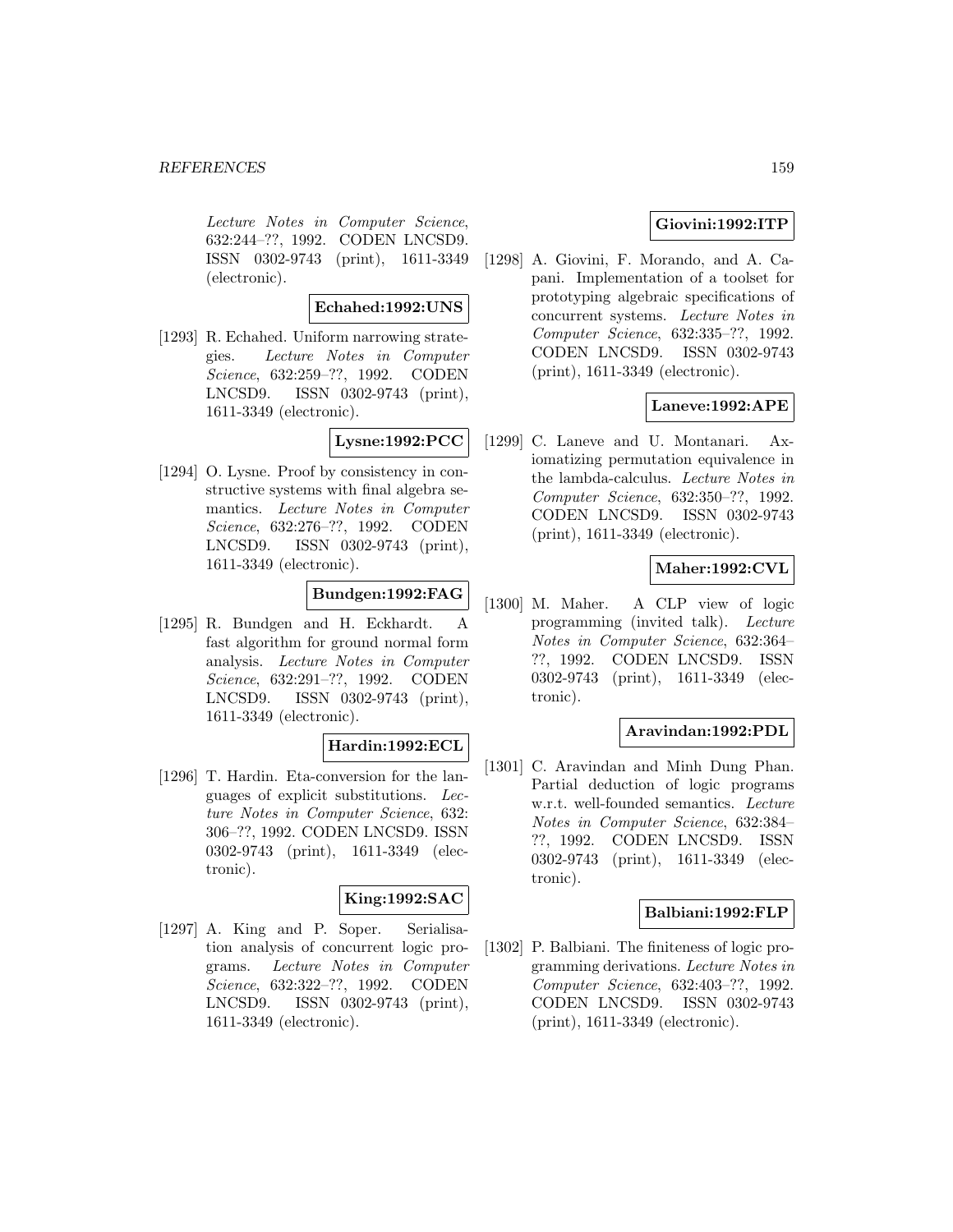**Bachmair:1992:TPH**

[1303] L. Bachmair, H. Ganzinger, and U. Waldmann. Theorem proving for hierarchic first-order theories. Lecture Notes in Computer Science, 632:420– ??, 1992. CODEN LNCSD9. ISSN 0302-9743 (print), 1611-3349 (electronic).

**Socher-Ambrosius:1992:GOS**

[1304] R. Socher-Ambrosius. A goal oriented strategy based on completion. Lecture Notes in Computer Science, 632:435– ??, 1992. CODEN LNCSD9. ISSN 0302-9743 (print), 1611-3349 (electronic).

### **Boudet:1992:SET**

[1305] A. Boudet and E. Contejean. On nsyntactic equational theories. Lecture Notes in Computer Science, 632:446– ??, 1992. CODEN LNCSD9. ISSN 0302-9743 (print), 1611-3349 (electronic).

# **Vakarelov:1992:MTA**

[1306] D. Vakarelov. A modal theory of arrows. arrow logics I. Lecture Notes in Computer Science, 633:1–??, 1992. CODEN LNCSD9. ISSN 0302-9743 (print), 1611-3349 (electronic).

### **MacNish:1992:KMS**

[1307] C. MacNish. Knowledge without modality: A simplified framework for chronological ignorance. Lecture Notes in Computer Science, 633:25–??, 1992. CODEN LNCSD9. ISSN 0302-9743 (print), 1611-3349 (electronic).

### **Pliuskevicius:1992:DCS**

[1308] R. Pliuskevicius. Design complete sequential calculus for continuous fixpoint temporal logic. Lecture Notes in Computer Science, 633:36–??, 1992. CODEN LNCSD9. ISSN 0302-9743 (print), 1611-3349 (electronic).

## **Muskens:1992:LOC**

[1309] R. Muskens. Logical omniscience and classical logic. Lecture Notes in Computer Science, 633:52–??, 1992. CODEN LNCSD9. ISSN 0302-9743 (print), 1611-3349 (electronic).

## **Kwast:1992:WIT**

[1310] K. L. Kwast and S. van Denneheuvel. Weak implication: Theory and applications. Lecture Notes in Computer Science, 633:65–??, 1992. CODEN LNCSD9. ISSN 0302-9743 (print), 1611-3349 (electronic).

# **Royer:1992:DIR**

[1311] V. Royer and J. J. Quantz. Deriving inference rules for terminological logics. Lecture Notes in Computer Science, 633:84–??, 1992. CODEN LNCSD9. ISSN 0302-9743 (print), 1611-3349 (electronic).

## **Fronhofer:1992:LPL**

[1312] B. Fronhofer. Linear proofs and linear logic. Lecture Notes in Computer Science, 633:106–??, 1992. CODEN LNCSD9. ISSN 0302-9743 (print), 1611-3349 (electronic).

# **Weydert:1992:RRA**

[1313] E. Weydert. Relevance and revision about generalizing syntax-based belief revision. Lecture Notes in Computer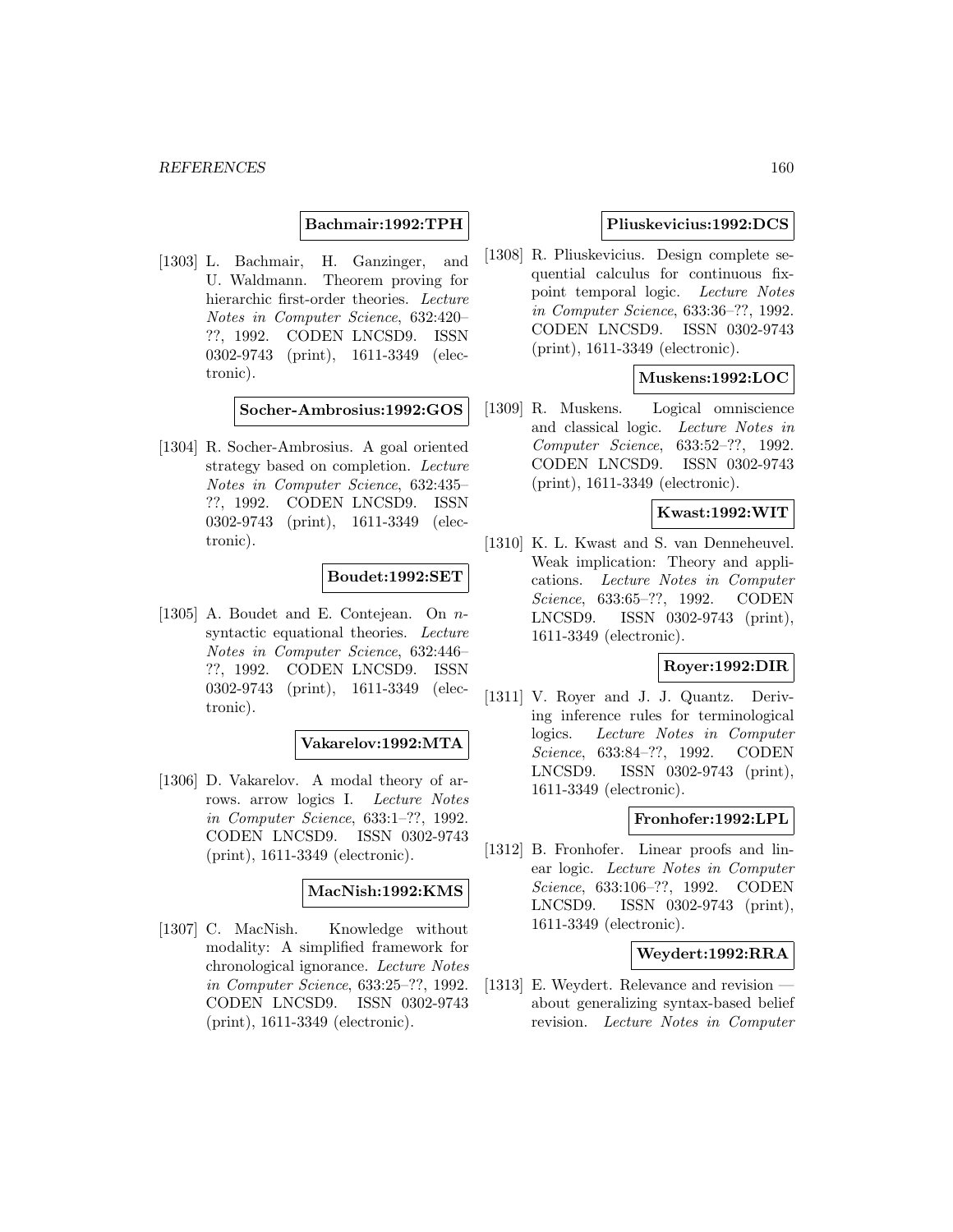Science, 633:126–??, 1992. CODEN LNCSD9. ISSN 0302-9743 (print), 1611-3349 (electronic).

## **Rott:1992:MBC**

[1314] H. Rott. Modellings for belief change: Base contraction, multiple contraction, and epistemic entrenchment. Lecture Notes in Computer Science, 633:139– ??, 1992. CODEN LNCSD9. ISSN 0302-9743 (print), 1611-3349 (electronic).

### **Froidevaux:1992:FDL**

[1315] C. Froidevaux and J. Mengin. A framework for default logics. Lecture Notes in Computer Science, 633:154–??, 1992. CODEN LNCSD9. ISSN 0302-9743 (print), 1611-3349 (electronic).

# **Hunter:1992:CPN**

[1316] A. Hunter. A conceptualization of preferences in non-monotonic proof theory. Lecture Notes in Computer Science, 633:174–??, 1992. CODEN LNCSD9. ISSN 0302-9743 (print), 1611-3349 (electronic).

# **Vreeswijk:1992:RDA**

[1317] G. Vreeswijk. Reasoning with defeasible arguments: Examples and applications. Lecture Notes in Computer Science, 633:189–??, 1992. CODEN LNCSD9. ISSN 0302-9743 (print), 1611-3349 (electronic).

## **Besnard:1992:ADG**

[1318] Ph. Besnard and E. Gregoire. About deductive generalization. Lecture Notes in Computer Science, 633:212– ??, 1992. CODEN LNCSD9. ISSN 0302-9743 (print), 1611-3349 (electronic).

## **Fernando:1992:TSD**

[1319] T. Fernando. Transition systems and dynamic semantics. Lecture Notes in Computer Science, 633:232–??, 1992. CODEN LNCSD9. ISSN 0302-9743 (print), 1611-3349 (electronic).

## **Mircheva:1992:DSI**

[1320] M. S. Mircheva. Declarative semantics for inconsistent database programs. Lecture Notes in Computer Science, 633:252–??, 1992. CODEN LNCSD9. ISSN 0302-9743 (print), 1611-3349 (electronic).

# **Bittel:1992:TBT**

[1321] O. Bittel. Tableau-based theorem proving and synthesis of lambda-terms in the intuitionistic logic. Lecture Notes in Computer Science, 633:262–??, 1992. CODEN LNCSD9. ISSN 0302-9743 (print), 1611-3349 (electronic).

# **Goltz:1992:CTS**

[1322] H.-J. Goltz. A constructive type system based on data terms. Lecture Notes in Computer Science, 633:279–??, 1992. CODEN LNCSD9. ISSN 0302-9743 (print), 1611-3349 (electronic).

## **Zabel:1992:ORP**

[1323] N. Zabel. An ordered resolution and paramodulation calculus for finite many-valued logics. Lecture Notes in Computer Science, 633:304–??, 1992. CODEN LNCSD9. ISSN 0302-9743 (print), 1611-3349 (electronic).

# **Prehofer:1992:ECL**

[1324] C. Prehofer. An efficient constraint language for polymorphic order-sorted resolution. Lecture Notes in Computer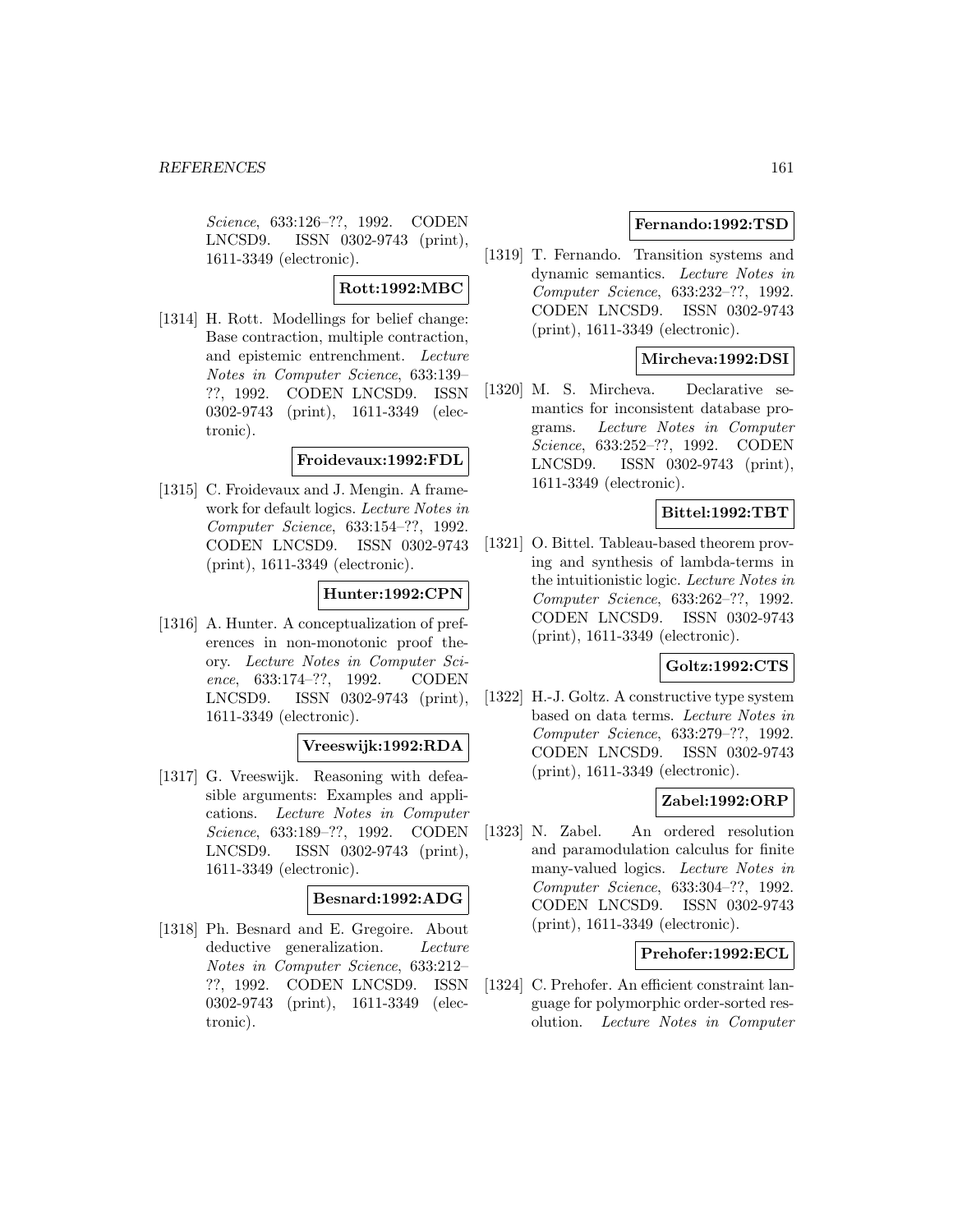Science, 633:319–??, 1992. CODEN LNCSD9. ISSN 0302-9743 (print), 1611-3349 (electronic).

# **Pereira:1992:DTW**

[1325] L. M. Pereira, J. J. Alferes, and J. N. Aparicio. Default theory for well founded semantics with explicit negation. Lecture Notes in Computer Science, 633:339–??, 1992. CODEN LNCSD9. ISSN 0302-9743 (print), 1611-3349 (electronic).

#### **Furbach:1992:CAD**

[1326] U. Furbach. Computing answers for disjunctive logic programs. Lecture Notes in Computer Science, 633:357– ??, 1992. CODEN LNCSD9. ISSN 0302-9743 (print), 1611-3349 (electronic).

### **Witteveen:1992:ELP**

[1327] C. Witteveen. Expanding logic programs. Lecture Notes in Computer Science, 633:373–??, 1992. CODEN LNCSD9. ISSN 0302-9743 (print), 1611-3349 (electronic).

## **Herre:1992:DLP**

[1328] H. Herre and D. Pearce. Disjunctive logic programming, constructivity and strong negation. Lecture Notes in Computer Science, 633:391–??, 1992. CODEN LNCSD9. ISSN 0302-9743 (print), 1611-3349 (electronic).

## **Bhatt:1992:TFS**

[1329] S. N. Bhatt, F. R. K. Chung, F. T. Leighton, and A. L. Rosenberg. Tolerating faults in synchronization networks. Lecture Notes in Computer Science, 634:1–??, 1992. CODEN

LNCSD9. ISSN 0302-9743 (print), 1611-3349 (electronic).

### **Turdik:1992:IH**

[1330] P. Turdik. On incomplete hypercubes. Lecture Notes in Computer Science, 634:13–??, 1992. CODEN LNCSD9. ISSN 0302-9743 (print), 1611-3349 (electronic).

## **Hamanaka:1992:RNH**

[1331] N. Hamanaka, J. Nakagoshi, and T. Tanaka. Reducing network hardware quantity by employing multiprocessor cluster structure in distributed memory parallel processors. Lecture Notes in Computer Science, 634:25–??, 1992. CODEN LNCSD9. ISSN 0302-9743 (print), 1611-3349 (electronic).

## **Ziavras:1992:CMR**

[1332] S. G. Ziavras. Connection machine results for pyramid embedding algorithms. Lecture Notes in Computer Science, 634:31–??, 1992. CODEN LNCSD9. ISSN 0302-9743 (print), 1611-3349 (electronic).

## **Hatz:1992:INB**

[1333] V. Hatz. Interconnection networks based on block designs. Lecture Notes in Computer Science, 634:37–??, 1992. CODEN LNCSD9. ISSN 0302-9743 (print), 1611-3349 (electronic).

### **David:1992:PMC**

[1334] V. David, C. Fraboul, J. Y. Rousselot, and P. Siron. Partitioning and mapping communication graphs on a modular reconfigurable parallel architecture. Lecture Notes in Computer Science, 634:43–??, 1992. CODEN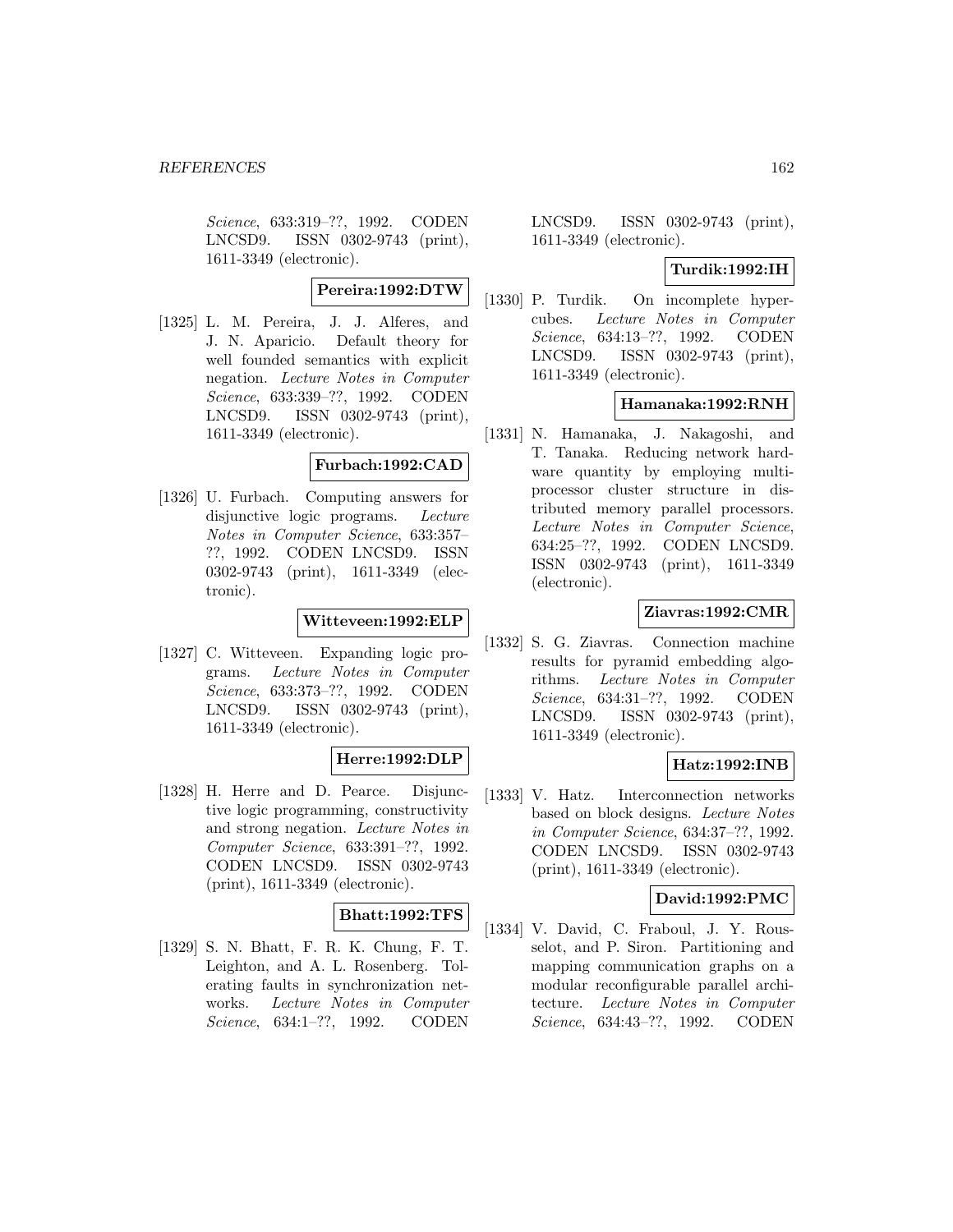LNCSD9. ISSN 0302-9743 (print), 1611-3349 (electronic).

#### **Munthe-Kaas:1992:GSE**

[1335] H. Munthe-Kaas. Generalized shuffleexchange networks. Lecture Notes in Computer Science, 634:49–??, 1992. CODEN LNCSD9. ISSN 0302-9743 (print), 1611-3349 (electronic).

# **Leu:1992:ERM**

[1336] E. Leu and A. Shiper. Execution replay: A mechanism for integrating a visualization tool with a symbolic debugger. Lecture Notes in Computer Science, 634:55–??, 1992. CODEN LNCSD9. ISSN 0302-9743 (print), 1611-3349 (electronic).

# **Bauch:1992:SMD**

[1337] A. Bauch, T. Kosch, E. Maehle, and W. Oberloer. The software-monitor DELTA-T and its use for performance measurements of some farming variants on the Multi-Transputer system DAMP. Lecture Notes in Computer Science, 634:67–??, 1992. CODEN LNCSD9. ISSN 0302-9743 (print), 1611-3349 (electronic).

## **Bemmerl:1992:VMP**

[1338] T. Bemmerl and P. Braun. Visualization of message passing parallel programs. Lecture Notes in Computer Science, 634:79–??, 1992. CODEN LNCSD9. ISSN 0302-9743 (print), 1611-3349 (electronic).

## **Mansour:1992:PPO**

[1339] N. Mansour and G. C. Fox. Parallel physical optimization algorithms for data mapping. Lecture Notes in Computer Science, 634:91–??, 1992.

CODEN LNCSD9. ISSN 0302-9743 (print), 1611-3349 (electronic).

### **Becher:1992:PMP**

[1340] J. D. Becher and K. L. Beck. Profiling on a massively parallel computer. Lecture Notes in Computer Science, 634:97–??, 1992. CODEN LNCSD9. ISSN 0302-9743 (print), 1611-3349 (electronic).

# **Hersch:1992:MMV**

[1341] R. D. Hersch, B. Tonelli, and B. Krummenacher. A multiprocessor multiwindow visualization subsystem. Lecture Notes in Computer Science, 634:103– ??, 1992. CODEN LNCSD9. ISSN 0302-9743 (print), 1611-3349 (electronic).

### **Beranek:1992:DRD**

[1342] A. Beranek. Data race detection based on execution replay for parallel applications. Lecture Notes in Computer Science, 634:109–??, 1992. CODEN LNCSD9. ISSN 0302-9743 (print), 1611-3349 (electronic).

## **Adamo:1992:CPE**

[1343] J. M. Adamo, C. Bonello, and L. Trejo. The CNET programming environment: An overview. Lecture Notes in Computer Science, 634:115–??, 1992. CO-DEN LNCSD9. ISSN 0302-9743 (print), 1611-3349 (electronic).

## **Lemke:1992:PCV**

[1344] M. Lemke and D. Quinlan. P++, a C++ virtual shared grids based programming environment for architectureindependent development of structured grid applications. Lecture Notes in Computer Science, 634:121–??, 1992.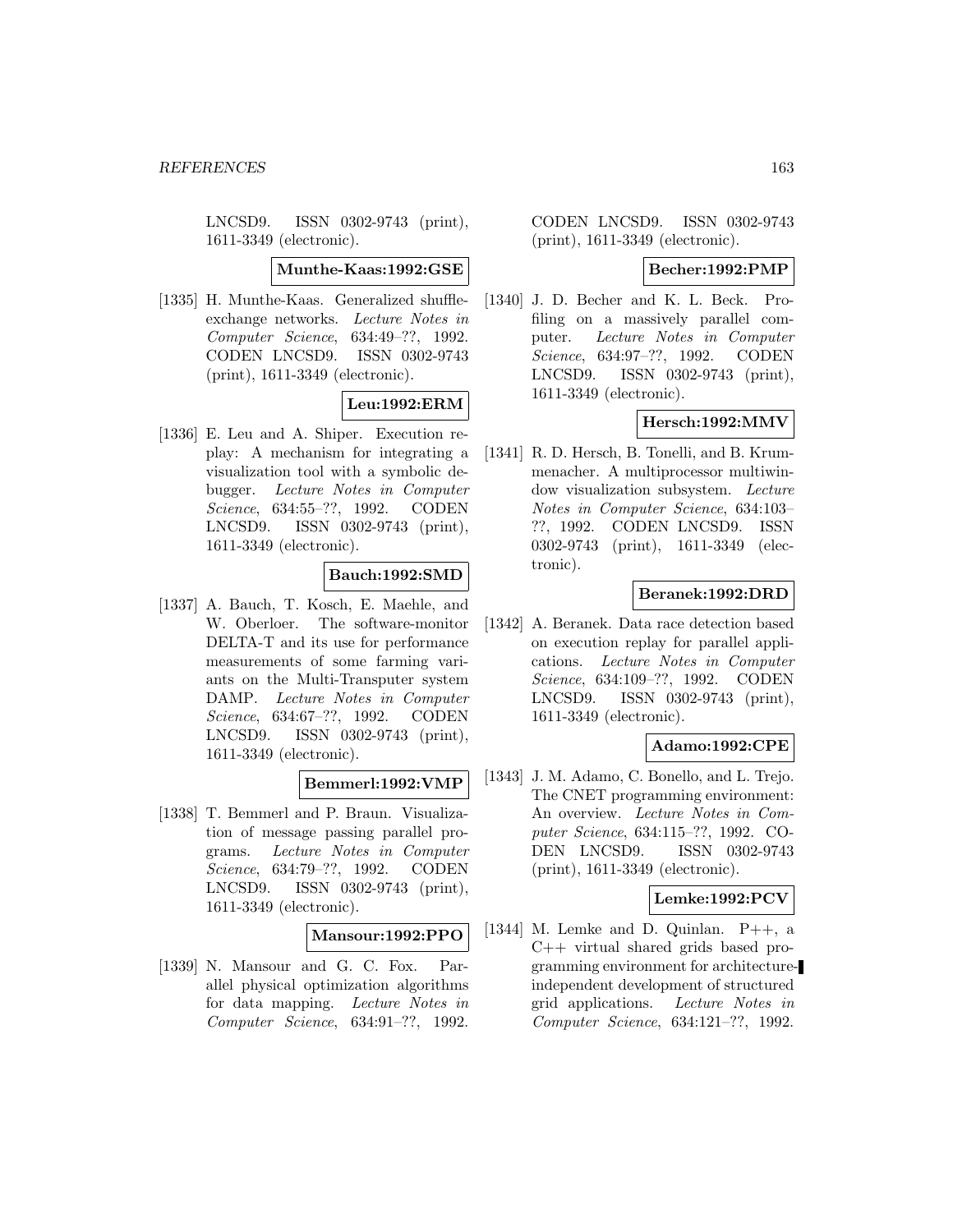CODEN LNCSD9. ISSN 0302-9743 (print), 1611-3349 (electronic).

# **Arvind:1992:DCR**

[1345] D. K. Arvind and J. Knight. Detection of concurrency-related errors in joyce. Lecture Notes in Computer Science, 634:127–??, 1992. CODEN LNCSD9. ISSN 0302-9743 (print), 1611-3349 (electronic).

# **Lavault:1992:AED**

[1346] C. Lavault. Analysis of an efficient distributed algorithm for mutual exclusion (average-case analysis of path reversal). Lecture Notes in Computer Science, 634:133–??, 1992. CODEN LNCSD9. ISSN 0302-9743 (print), 1611-3349 (electronic).

### **Schepers:1992:IPD**

[1347] J. Schepers. Invariance properties in distributed systems. Lecture Notes in Computer Science, 634:145–??, 1992. CODEN LNCSD9. ISSN 0302-9743 (print), 1611-3349 (electronic).

# **Makhaniok:1992:SPP**

[1348] M. Makhaniok and R. Manner. Synchronization of parallel processes in distributed systems. Lecture Notes in Computer Science, 634:157–??, 1992. CODEN LNCSD9. ISSN 0302-9743 (print), 1611-3349 (electronic).

## **Moukeli:1992:SPC**

[1349] P. Moukeli. Statistical probabilistic clock synchronization algorithm. Lecture Notes in Computer Science, 634: 163–??, 1992. CODEN LNCSD9. ISSN 0302-9743 (print), 1611-3349 (electronic).

# **Nowinski:1992:SAM**

[1350] W. L. Nowinski. A SIMD architecture for medical imaging. Lecture Notes in Computer Science, 634:169–??, 1992. CODEN LNCSD9. ISSN 0302-9743 (print), 1611-3349 (electronic).

# **Lin:1992:CIP**

[1351] R. Lin and S. Olariu. Computing the inner product on reconfigurable buses with shift switching. Lecture Notes in Computer Science, 634:181–??, 1992. CODEN LNCSD9. ISSN 0302-9743 (print), 1611-3349 (electronic).

# **Lam:1992:NSA**

[1352] S. P. S. Lam. A novel sorting array processor. Lecture Notes in Computer Science, 634:193–??, 1992. CODEN LNCSD9. ISSN 0302-9743 (print), 1611-3349 (electronic).

## **Horton:1992:TPS**

[1353] G. Horton, R. Knirsch, and H. Vollath. The time-parallel solution of parabolic partial differencial equations using the frequency-filtering method. Lecture Notes in Computer Science, 634:205– ??, 1992. CODEN LNCSD9. ISSN 0302-9743 (print), 1611-3349 (electronic).

#### **Griebel:1992:CTP**

[1354] M. Griebel, W. Huber, U. Rude, and T. Stortkuhl. The combination technique for parallel sparse-gridpreconditioning or, solution of PDEs on workstation networks. Lecture Notes in Computer Science, 634:217–??, 1992. CODEN LNCSD9. ISSN 0302-9743 (print), 1611-3349 (electronic).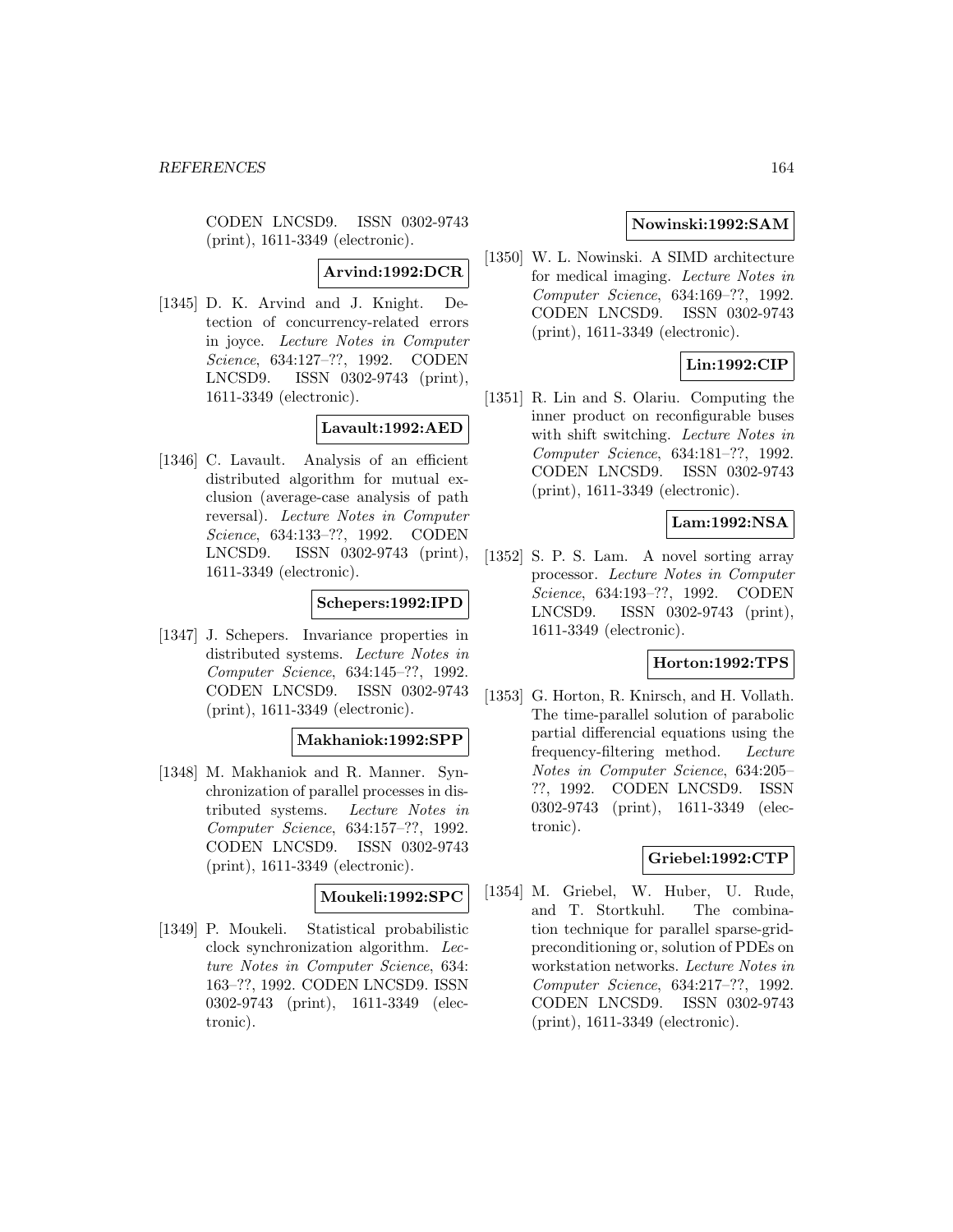## **Schafer:1992:CDM**

[1355] M. Schafer, M. M. Gutzmann, and M. Schwehm. Comparing the DAP, Meiko and Suprenum with a fluid dynamic benchmark. Lecture Notes in Computer Science, 634:229–??, 1992. CODEN LNCSD9. ISSN 0302-9743 (print), 1611-3349 (electronic).

# **Kabakchiev:1992:PDA**

[1356] C. A. Kabakchiev and V. P. Behar. Parallel detection algorithm of radar signals. Lecture Notes in Computer Science, 634:241–??, 1992. CODEN LNCSD9. ISSN 0302-9743 (print), 1611-3349 (electronic).

### **Andonov:1992:ELS**

[1357] R. Andonov and P. Quinton. Efficient linear systolic array for the knapsack problem. Lecture Notes in Computer Science, 634:247–??, 1992. CODEN LNCSD9. ISSN 0302-9743 (print), 1611-3349 (electronic).

### **Xue:1992:LRA**

[1358] J. Xue. On the loading, recovery and access of stationary data in systolic arrays. Lecture Notes in Computer Science, 634:259–??, 1992. CODEN LNCSD9. ISSN 0302-9743 (print), 1611-3349 (electronic).

#### **Myoupo:1992:DML**

[1359] J.-F. Myoupo and A.-C. Fabret. Designing modular linear systolic arrays using dependence graph regular partitions. Lecture Notes in Computer Science, 634:265–??, 1992. CODEN LNCSD9. ISSN 0302-9743 (print), 1611-3349 (electronic).

# **Lang:1992:RSB**

[1360] B. Lang. Reducing symmetric banded matrices to tridiagonal form  $-$  A comparison of a new parallel algorithm with two serial algorithms on the IPSC/860. Lecture Notes in Computer Science, 634:271–??, 1992. CODEN LNCSD9. ISSN 0302-9743 (print), 1611-3349 (electronic).

# **Wilkinson:1992:IBI**

[1361] B. Wilkinson and L. S. Mulholland. An implementation of the BLAS on the i860: A RISC approach to software for RISC devices. Lecture Notes in Computer Science, 634:283–??, 1992. CODEN LNCSD9. ISSN 0302-9743 (print), 1611-3349 (electronic).

## **Charrier:1992:PMP**

[1362] P. Charrier and J. Roman. Partitioning and mapping for parallel nested dissection on distributed memory architectures. Lecture Notes in Computer Science, 634:295–??, 1992. CODEN LNCSD9. ISSN 0302-9743 (print), 1611-3349 (electronic).

## **Tsao:1992:AST**

[1363] N.-K. Tsao. On the accuracy of solving triangular systems in Parallel-III. Lecture Notes in Computer Science, 634:307–??, 1992. CODEN LNCSD9. ISSN 0302-9743 (print), 1611-3349 (electronic).

## **Amestoy:1992:LAC**

[1364] P. R. Amestoy, M. J. Dayde, I. S. Duff, and P. Morere. Linear algebra calculations on the BBN TC2000. Lecture Notes in Computer Science, 634:319– 330, 1992. CODEN LNCSD9. ISSN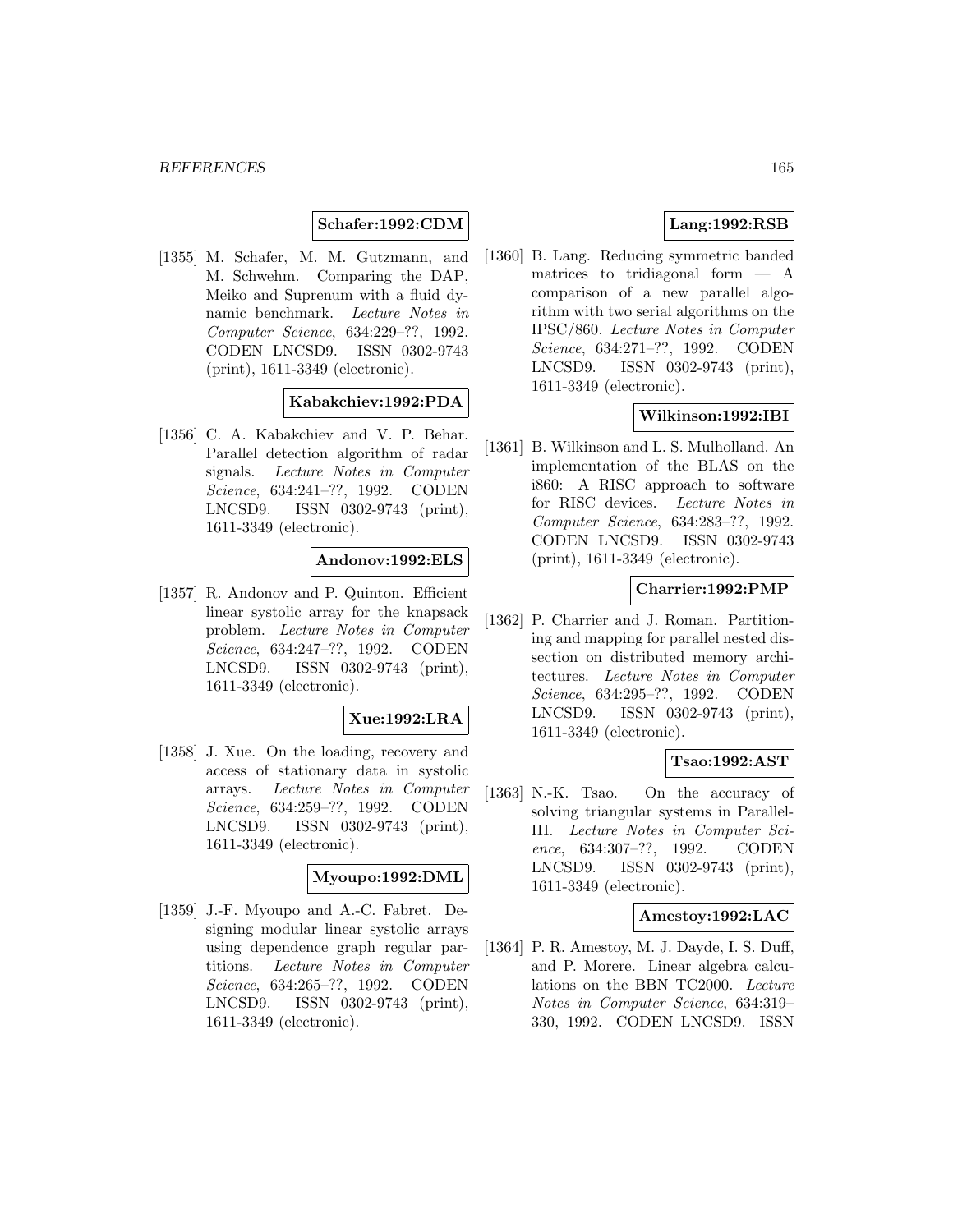0302-9743 (print), 1611-3349 (electronic).

## **Chen:1992:PHA**

[1365] G. Chen, H. B. Keller, S. H. Lui, and B. Roux. Parallel homotopy algorithm for large sparse generalized eigenvalue problems: Application to hydrodynamic stability analysis. Lecture Notes in Computer Science, 634:331– ??, 1992. CODEN LNCSD9. ISSN 0302-9743 (print), 1611-3349 (electronic).

### **Stpiczynski:1992:PAS**

[1366] P. Stpiczynski. Parallel algorithms for solving linear recurrence systems. Lecture Notes in Computer Science, 634: 343–??, 1992. CODEN LNCSD9. ISSN 0302-9743 (print), 1611-3349 (electronic).

## **Bar-On:1992:NPF**

[1367] I. Bar-On and O. Munk. A new parallel factorization  $A = DD \sup t BC$ for band symmetric positive definite matrices. Lecture Notes in Computer Science, 634:349–??, 1992. CODEN LNCSD9. ISSN 0302-9743 (print), 1611-3349 (electronic).

## **Waring:1992:CER**

[1368] L. C. Waring and M. Clint. Computation of the eigenvalues of real symmetric matrices using a processor farm. Lecture Notes in Computer Science, 634:355–??, 1992. CODEN LNCSD9. ISSN 0302-9743 (print), 1611-3349 (electronic).

# **Bull:1992:NPA**

[1369] J. M. Bull and T. L. Freeman. Numerical performance of an asynchronous Jacobi iteration. Lecture Notes in Computer Science, 634:361–??, 1992. CODEN LNCSD9. ISSN 0302-9743 (print), 1611-3349 (electronic).

# **Milovanovic:1992:MIA**

[1370] E. I. Milovanovic, I. Z. Milovanovic, and M. K. Stojcev. Matrix inversion algorithm for linear array processor. Lecture Notes in Computer Science, 634:367–??, 1992. CODEN LNCSD9. ISSN 0302-9743 (print), 1611-3349 (electronic).

# **Petiton:1992:MPP**

[1371] S. Petiton and C. Weill-Duflos. Massively parallel preconditioners for the sparse conjugate gradient method. Lecture Notes in Computer Science, 634: 373–??, 1992. CODEN LNCSD9. ISSN 0302-9743 (print), 1611-3349 (electronic).

# **Thomas:1992:BAO**

[1372] S. J. Thomas. A block algorithm for orthogonalization in elliptic norms. Lecture Notes in Computer Science, 634: 379–??, 1992. CODEN LNCSD9. ISSN 0302-9743 (print), 1611-3349 (electronic).

### **deCampos:1992:APA**

[1373] G. Lino de Campos. Asynchronous polycyclic architecture. Lecture Notes in Computer Science, 634:387–??, 1992. CODEN LNCSD9. ISSN 0302- 9743 (print), 1611-3349 (electronic).

## **Bird:1992:CTM**

[1374] P. L. Bird, N. P. Topham, and S. Manoharan. A comparison of two memory models for high performance computers. Lecture Notes in Computer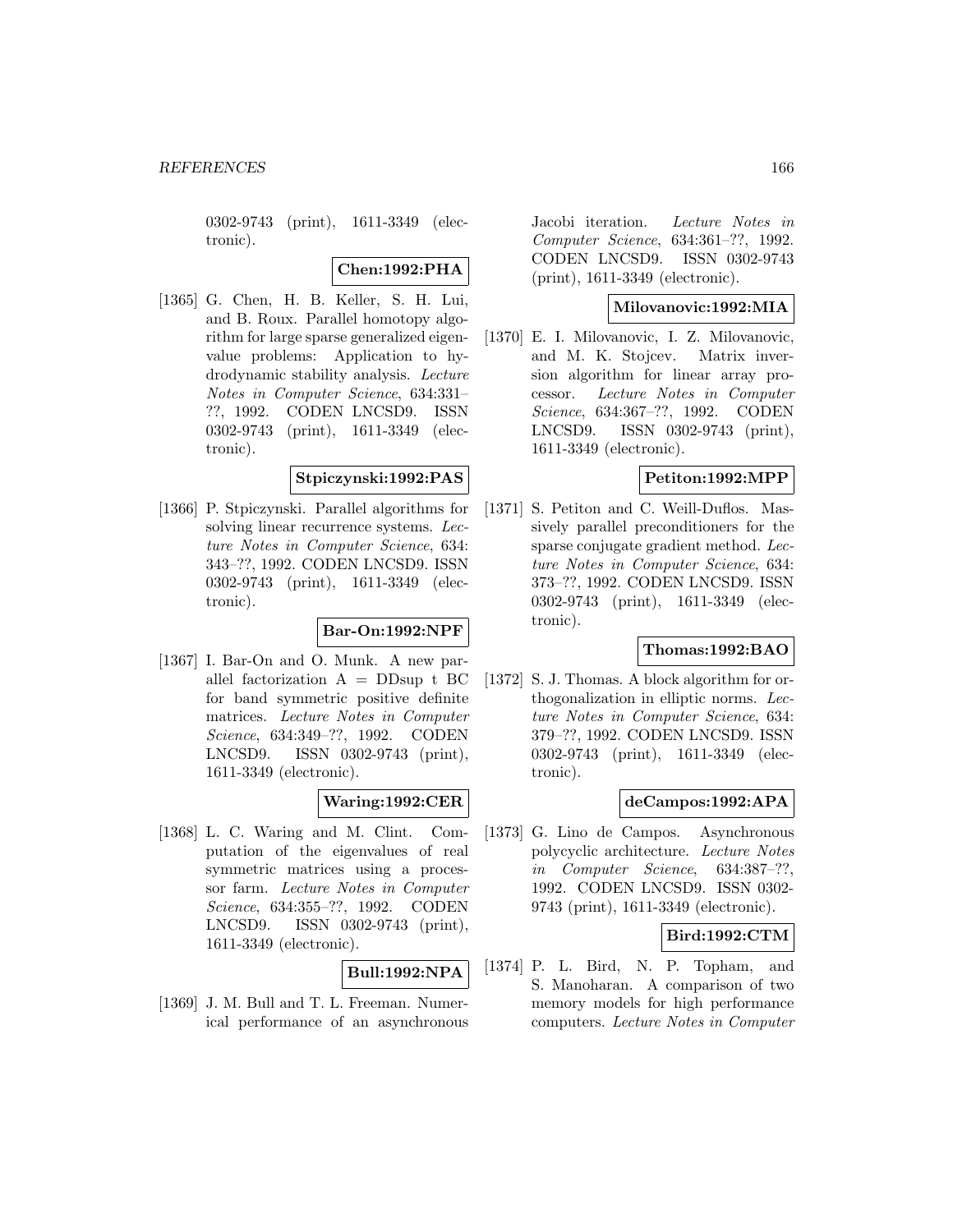Science, 634:399–??, 1992. CODEN LNCSD9. ISSN 0302-9743 (print), 1611-3349 (electronic).

# **Ruighaver:1992:DMA**

[1375] A. B. Ruighaver. A decoupled multicomputer architecture with optical full interconnection. Lecture Notes in Computer Science, 634:405–??, 1992. CODEN LNCSD9. ISSN 0302-9743 (print), 1611-3349 (electronic).

# **Mzoughi:1992:VHS**

[1376] A. Mzoughi, M. Lalam, and D. Litaize. Very high speed vectorial processors using serial multiport memory as data memory. Lecture Notes in Computer Science, 634:411–??, 1992. CODEN LNCSD9. ISSN 0302-9743 (print), 1611-3349 (electronic).

# **Keane:1992:RMP**

[1377] J. A. Keane and K. R. Mayes. Resource management on a packet-based parallel graph reduction machine. Lecture Notes in Computer Science, 634: 417–??, 1992. CODEN LNCSD9. ISSN 0302-9743 (print), 1611-3349 (electronic).

# **Govindarajan:1992:LCM**

[1378] R. Govindarajan and S. S. Nemawarkar. A large context multithreaded architecture. Lecture Notes in Computer Science, 634:423–??, 1992. CODEN LNCSD9. ISSN 0302-9743 (print), 1611-3349 (electronic).

# **Hellwagner:1992:PER**

[1379] H. Hellwagner. On the practical efficiency of randomized shared memory. Lecture Notes in Computer Science, 634:429–??, 1992. CODEN

LNCSD9. ISSN 0302-9743 (print), 1611-3349 (electronic).

### **Lahjomri:1992:KSV**

[1380] Z. Lahjomri and T. Priol. KOAN: A shared virtual memory for the iPSC/2 hypercube. Lecture Notes in Computer Science, 634:441–??, 1992. CODEN LNCSD9. ISSN 0302-9743 (print), 1611-3349 (electronic).

# **Murer:1992:SDS**

[1381] S. Murer and P. Farber. A scalable distributed shared memory. Lecture Notes in Computer Science, 634:453– ??, 1992. CODEN LNCSD9. ISSN 0302-9743 (print), 1611-3349 (electronic).

# **Roch:1992:CPL**

[1382] J. L. Roch, A. Vermeerbergen, and G. Villard. Cost prediction for load balancing: Application to algebraic computations. Lecture Notes in Computer Science, 634:467–??, 1992. CODEN LNCSD9. ISSN 0302-9743 (print), 1611-3349 (electronic).

# **Shteiman:1992:EAL**

[1383] K. Shteiman, D. Feitelson, L. Rudolph, and I. Exman. Envelopes in adaptive local queues for MIMD load balancing. Lecture Notes in Computer Science, 634:479–??, 1992. CODEN LNCSD9. ISSN 0302-9743 (print), 1611-3349 (electronic).

## **Tarnvik:1992:DPT**

[1384] E. Tarnvik. Dynamo — A portable tool for dynamic load balancing on distributed memory multicomputers. Lecture Notes in Computer Science, 634: 485–??, 1992. CODEN LNCSD9. ISSN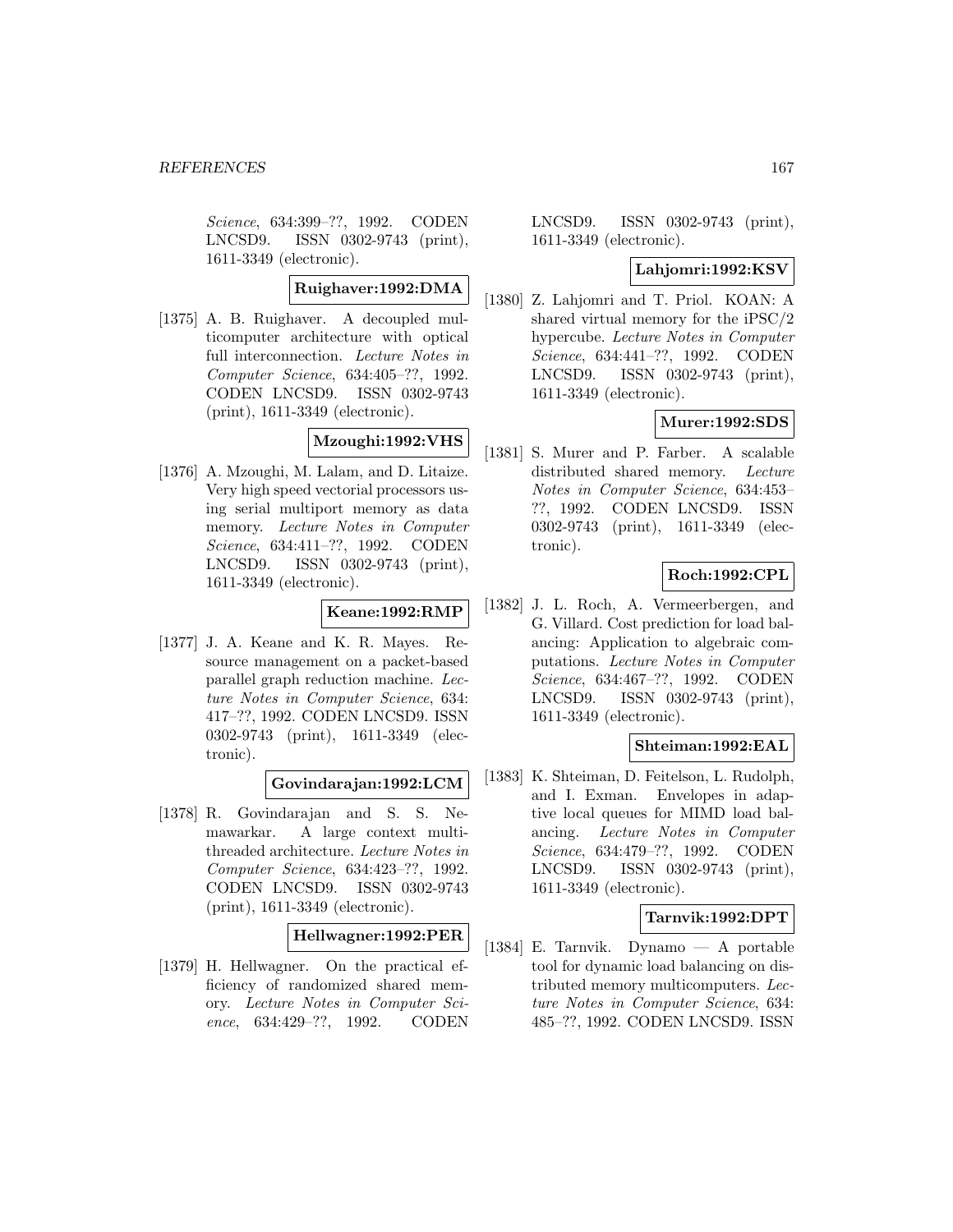0302-9743 (print), 1611-3349 (electronic).

**Levaire:1992:SCD**

[1385] J.-L. Levaire. Semantics and compilation of the data-parallel switch statement. Lecture Notes in Computer Science, 634:491–??, 1992. CODEN LNCSD9. ISSN 0302-9743 (print), 1611-3349 (electronic).

# **Essafi:1992:KPF**

[1386] H. Essafi, M. Pic, and D. Juvin. Kproject — first step: To improve data manipulations and representations on parallel computers. Lecture Notes in Computer Science, 634:503–??, 1992. CODEN LNCSD9. ISSN 0302-9743 (print), 1611-3349 (electronic).

# **Muchnick:1992:FCP**

[1387] V. B. Muchnick and A. V. Shafarenko. F-code: A portable software platform for data-parallel languages. Lecture Notes in Computer Science, 634:509– ??, 1992. CODEN LNCSD9. ISSN 0302-9743 (print), 1611-3349 (electronic).

#### **Gengler:1992:PBF**

[1388] M. Gengler and G. Coray. A parallel best-first B and B with synchronization phases. Lecture Notes in Computer Science, 634:515–??, 1992. CODEN LNCSD9. ISSN 0302-9743 (print), 1611-3349 (electronic).

### **Wu:1992:TUT**

[1389] H. Wu. On tests of uniform tree circuits. Lecture Notes in Computer Science, 634:527–??, 1992. CODEN LNCSD9. ISSN 0302-9743 (print), 1611-3349 (electronic).

# **Chen:1992:IPS**

[1390] J. Chen and C. Levcopoulos. Improved parallel sorting of presorted sequences. Lecture Notes in Computer Science, 634:539–??, 1992. CODEN LNCSD9. ISSN 0302-9743 (print), 1611-3349 (electronic).

# **Duboux:1992:MDM**

[1391] T. Duboux, A. Ferreira, and M. Gastaldo. MIMD dictionary machines: From theory to practice. Lecture Notes in Computer Science, 634:545– ??, 1992. CODEN LNCSD9. ISSN 0302-9743 (print), 1611-3349 (electronic).

# **Klingspor:1992:PSO**

[1392] F. Klingspor, D. Luhofer, and T. Rottke. Parallel searching for 3D-objects. Lecture Notes in Computer Science, 634:551–??, 1992. CODEN LNCSD9. ISSN 0302-9743 (print), 1611-3349 (electronic).

## **Roch:1992:PGL**

[1393] J. L. Roch and G. Villard. Parallel gcd and lattice basis reduction. Lecture Notes in Computer Science, 634: 557–??, 1992. CODEN LNCSD9. ISSN 0302-9743 (print), 1611-3349 (electronic).

## **Akl:1992:PMS**

[1394] S. G. Akl and K. Qiu. Parallel minimum spanning forest algorithms on the star and pancake interconnection networks. Lecture Notes in Computer Science, 634:565–??, 1992. CODEN LNCSD9. ISSN 0302-9743 (print), 1611-3349 (electronic).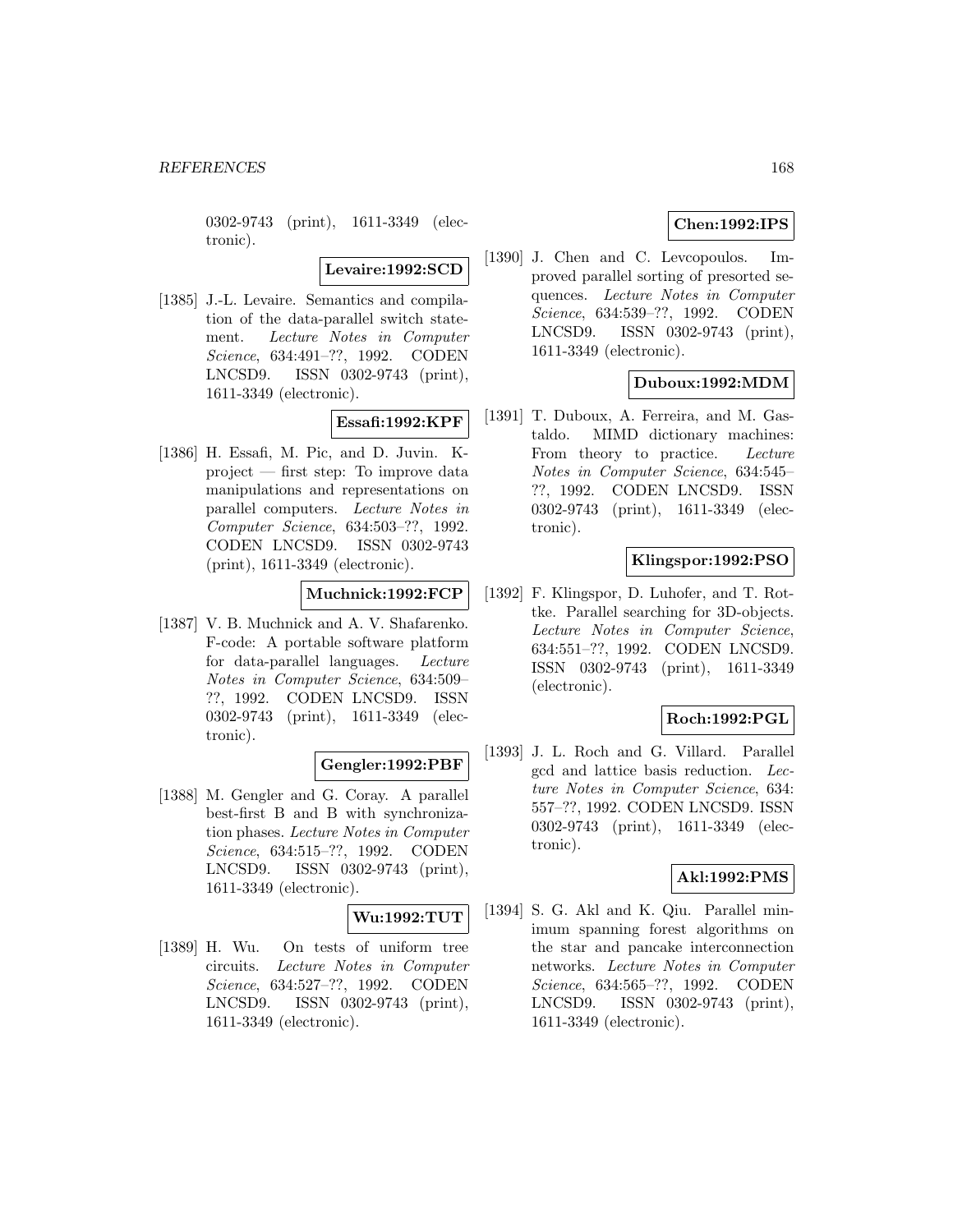### **Embrechts:1992:PAD**

[1395] H. Embrechts and D. Roose. Parallel algorithms for the distance transformation. Lecture Notes in Computer Science, 634:571–??, 1992. CODEN LNCSD9. ISSN 0302-9743 (print), 1611-3349 (electronic).

## **vanKleij:1992:MSD**

[1396] R. van Kleij and F. Kuijper. A multiprocessor system for displaying quadric CSG models. Lecture Notes in Computer Science, 634:583–??, 1992. CODEN LNCSD9. ISSN 0302-9743 (print), 1611-3349 (electronic).

### **Olariu:1992:EIC**

[1397] S. Olariu, J. L. Schwing, and J. Zhang. Efficient image computations on reconfigurable meshes. Lecture Notes in Computer Science, 634:589–??, 1992. CODEN LNCSD9. ISSN 0302-9743 (print), 1611-3349 (electronic).

#### **Levaire:1992:MPT**

[1398] J. L. Levaire and S. Ubeda. A multiscale parallel thinning algorithm. Lecture Notes in Computer Science, 634: 595–??, 1992. CODEN LNCSD9. ISSN 0302-9743 (print), 1611-3349 (electronic).

### **Gerasoulis:1992:SSP**

[1399] A. Gerasoulis and T. Yang. Static scheduling of parallel programs for message passing architectures. Lecture Notes in Computer Science, 634:601– ??, 1992. CODEN LNCSD9. ISSN 0302-9743 (print), 1611-3349 (electronic).

## **VanDongen:1992:PTM**

[1400] V. H. Van Dongen, R. G. Gao, and Q. Ning. A polynomial time method for optimal software pipelining. Lecture Notes in Computer Science, 634: 613–??, 1992. CODEN LNCSD9. ISSN 0302-9743 (print), 1611-3349 (electronic).

## **Gasperoni:1992:SLP**

[1401] F. Gasperoni and U. Schwiegelshohn. Scheduling loops on parallel processors: A simple algorithm with close to optimum performance. Lecture Notes in Computer Science, 634:625–??, 1992. CODEN LNCSD9. ISSN 0302-9743 (print), 1611-3349 (electronic).

#### **Kushner:1992:APG**

[1402] E. J. Kushner. Automatic parallelization of grid-based applications for the iPSC/860. Lecture Notes in Computer Science, 634:637–??, 1992. CODEN LNCSD9. ISSN 0302-9743 (print), 1611-3349 (electronic).

#### **David:1992:SAP**

[1403] P. David. Semantic analysis for parallelizing C. Lecture Notes in Computer Science, 634:647–??, 1992. CODEN LNCSD9. ISSN 0302-9743 (print), 1611-3349 (electronic).

### **Yeh:1992:TSA**

[1404] H.-J. Yeh. A task scheduling algorithm for the parallel expression evaluation in a reconfigurable fully digit on-line network. Lecture Notes in Computer Science, 634:653–??, 1992. CODEN LNCSD9. ISSN 0302-9743 (print), 1611-3349 (electronic).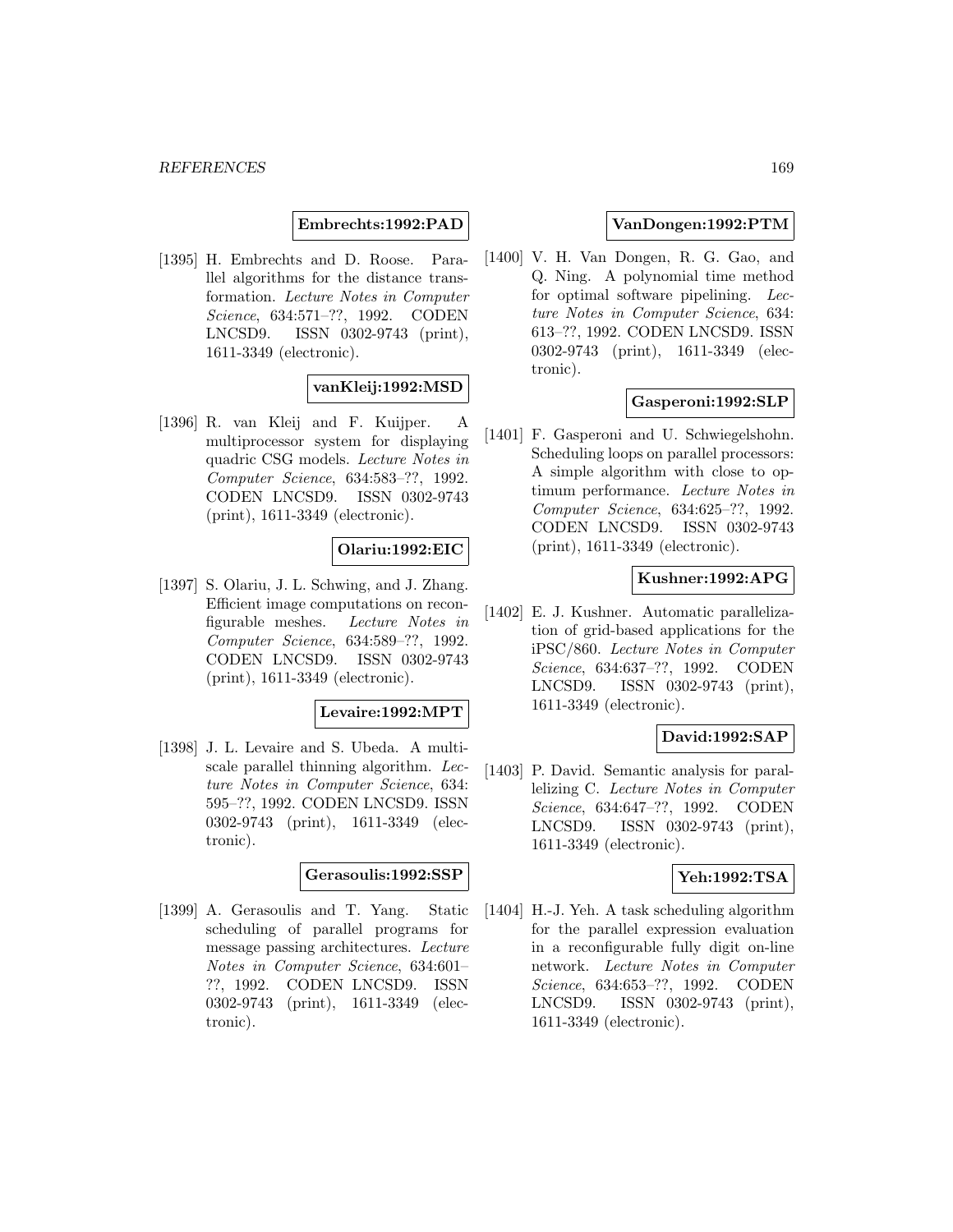## **Barnett:1992:UCN**

[1405] L. M. Barnett and C. Lengauer. Unimodularity considered non-essential. Lecture Notes in Computer Science, 634:659–??, 1992. CODEN LNCSD9. ISSN 0302-9743 (print), 1611-3349 (electronic).

## **Gutzmann:1992:PSS**

[1406] M. M. Gutzmann and K. Steffan. PEPSIM-ST: A simulator tool for benchmarking. Lecture Notes in Computer Science, 634:665–??, 1992. CO-DEN LNCSD9. ISSN 0302-9743 (print), 1611-3349 (electronic).

#### **Pozo:1992:PMS**

[1407] R. Pozo. Performance modeling of sparse matrix methods for distributed memory architectures. Lecture Notes in Computer Science, 634:677–??, 1992. CODEN LNCSD9. ISSN 0302-9743 (print), 1611-3349 (electronic).

#### **Schnekenburger:1992:PTA**

[1408] T. Schnekenburger, M. Friedrich, A. Weininger, and T. Schoen. ParSim: A tool for the analysis of parallel and distributed programs. Lecture Notes in Computer Science, 634:689–??, 1992. CODEN LNCSD9. ISSN 0302-9743 (print), 1611-3349 (electronic).

## **Berthou:1992:EEP**

[1409] J.-Y. Berthou and P. Klein. Estimating the effective performance of program parallelization on shared memory MIMD multiprocessors. Lecture Notes in Computer Science, 634:701– ??, 1992. CODEN LNCSD9. ISSN 0302-9743 (print), 1611-3349 (electronic).

# **Duprat:1992:SPF**

[1410] J. Duprat and M. Fiallos Aguilar. On the simulation of pipelining of fully digit on-line floating-point adder networks on massively parallel computers. Lecture Notes in Computer Science, 634:707–??, 1992. CODEN LNCSD9. ISSN 0302-9743 (print), 1611-3349 (electronic).

# **Tout:1992:PES**

[1411] K. R. Tout and D. J. Evans. A parallel expert system using a backward chaining strategy. Lecture Notes in Computer Science, 634:713–??, 1992. CODEN LNCSD9. ISSN 0302-9743 (print), 1611-3349 (electronic).

## **Paugam-Moisy:1992:OSC**

[1412] H. Paugam-Moisy. Optimal speedup conditions for a parallel back-propagation algorithm. Lecture Notes in Computer Science, 634:719–??, 1992. CODEN LNCSD9. ISSN 0302-9743 (print), 1611-3349 (electronic).

# **Bourzoufi:1992:TBB**

[1413] H. Bourzoufi, G. Goncalves, and B. Toursel. A time-bounded binding access with low task-switching cost in an OR-Parallel Prolog. Lecture Notes in Computer Science, 634:725– ??, 1992. CODEN LNCSD9. ISSN 0302-9743 (print), 1611-3349 (electronic).

## **Ungerer:1992:TSL**

[1414] T. Ungerer and E. Zehendner. Threads and subinstruction level parallelism in a dataflow architecture. Lecture Notes in Computer Science, 634:731– ??, 1992. CODEN LNCSD9. ISSN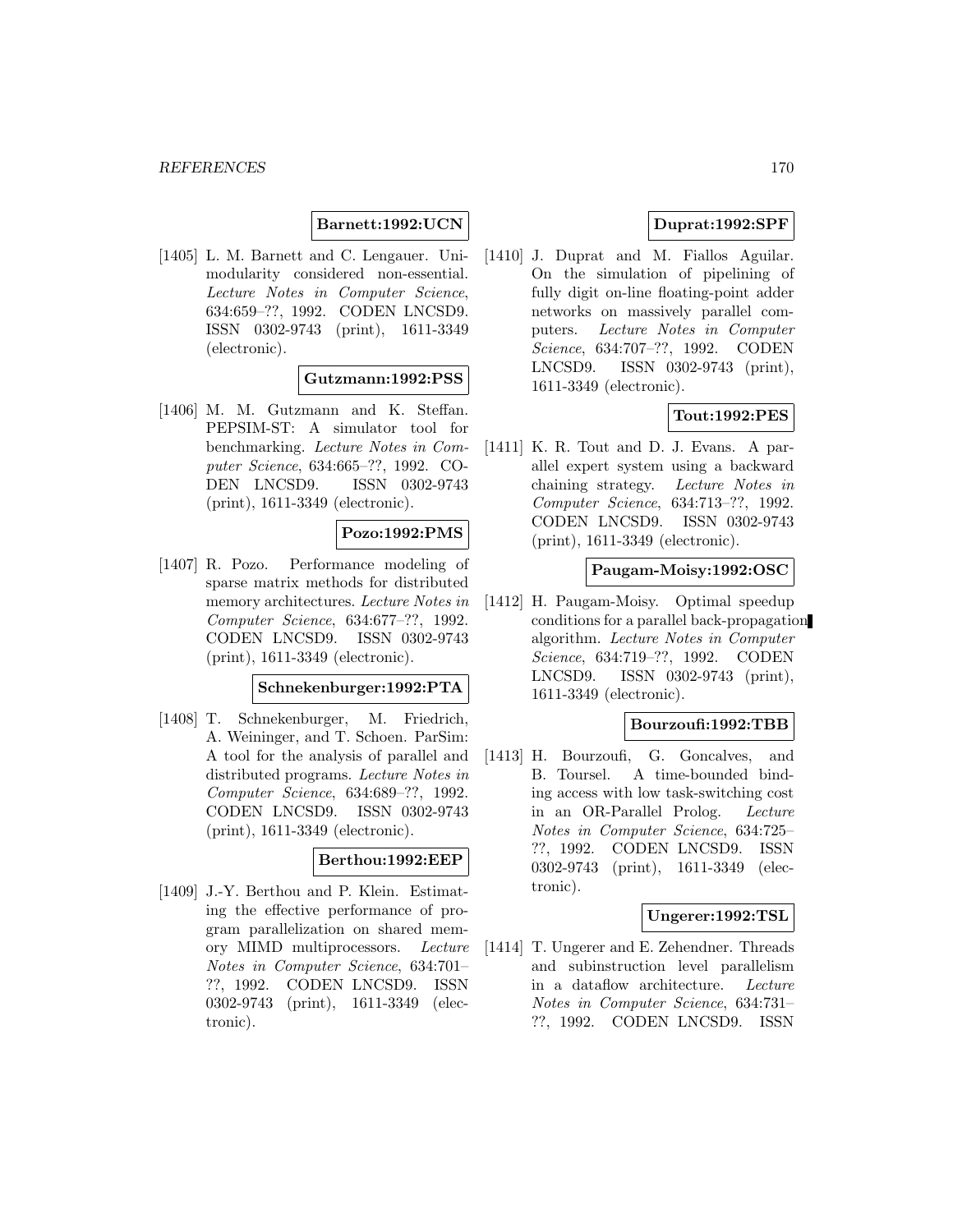0302-9743 (print), 1611-3349 (electronic).

**Bonchev:1992:HDA**

[1415] B. Bonchev and M. Iliev. A hybrid dataflow architecture with multiple tokens. Lecture Notes in Computer Science, 634:737–??, 1992. CODEN LNCSD9. ISSN 0302-9743 (print), 1611-3349 (electronic).

## **Kusakabe:1992:PCS**

[1416] S. Kusakabe, T. Hoshide, R. I. Taniguchi, and M. Amamiya. Parallelism control scheme in a dataflow architecture. Lecture Notes in Computer Science, 634:743–??, 1992. CODEN LNCSD9. ISSN 0302-9743 (print), 1611-3349 (electronic).

# **Unger:1992:PNB**

[1417] H. Unger and K. Ben Achour. A Petri-net-based method to the design of parallel programs for a multiprocessor system. Lecture Notes in Computer Science, 634:749–??, 1992. CODEN LNCSD9. ISSN 0302-9743 (print), 1611-3349 (electronic).

## **Rabhi:1992:PSS**

[1418] F. A. Rabhi. A parallel structure for static iterative transformation algorithms. Lecture Notes in Computer Science, 634:755–??, 1992. CODEN LNCSD9. ISSN 0302-9743 (print), 1611-3349 (electronic).

## **Boyle:1992:CNM**

[1419] J. M. Boyle, M. Clint, S. Fitzpatrick, and T. J. Harmer. The construction of numerical mathematical software for the AMT DAP by program transformation. Lecture Notes in Computer

Science, 634:761–??, 1992. CODEN LNCSD9. ISSN 0302-9743 (print), 1611-3349 (electronic).

## **Gannon:1992:UOO**

[1420] D. Gannon, J. K. Lee, and S. Narayana. On using object-oriented parallel programming to build distributed algebraic abstractions. Lecture Notes in Computer Science, 634:769–??, 1992. CODEN LNCSD9. ISSN 0302-9743 (print), 1611-3349 (electronic).

## **Demian:1992:ISO**

[1421] V. Demian and J.-C. Mignot. Implementation of the self-organizing feature map on parallel computers. Lecture Notes in Computer Science, 634:775– ??, 1992. CODEN LNCSD9. ISSN 0302-9743 (print), 1611-3349 (electronic).

## **Kuchen:1992:CTD**

[1422] H. Kuchen, H. Stoltze, and F. Lucking. Candela — A topology description language. Lecture Notes in Computer Science, 634:777–??, 1992. CODEN LNCSD9. ISSN 0302-9743 (print), 1611-3349 (electronic).

## **Shukhman:1992:PGS**

[1423] B. Shukhman. Parallelism in generation of sequences for Monte Carlo simulation. Lecture Notes in Computer Science, 634:779–??, 1992. CODEN LNCSD9. ISSN 0302-9743 (print), 1611-3349 (electronic).

## **Pin:1992:DPE**

[1424] C. Pin and E. V. Krishnamurthy. Data parallel evaluation-interpolation algorithm for solving functional matrix equations. Lecture Notes in Computer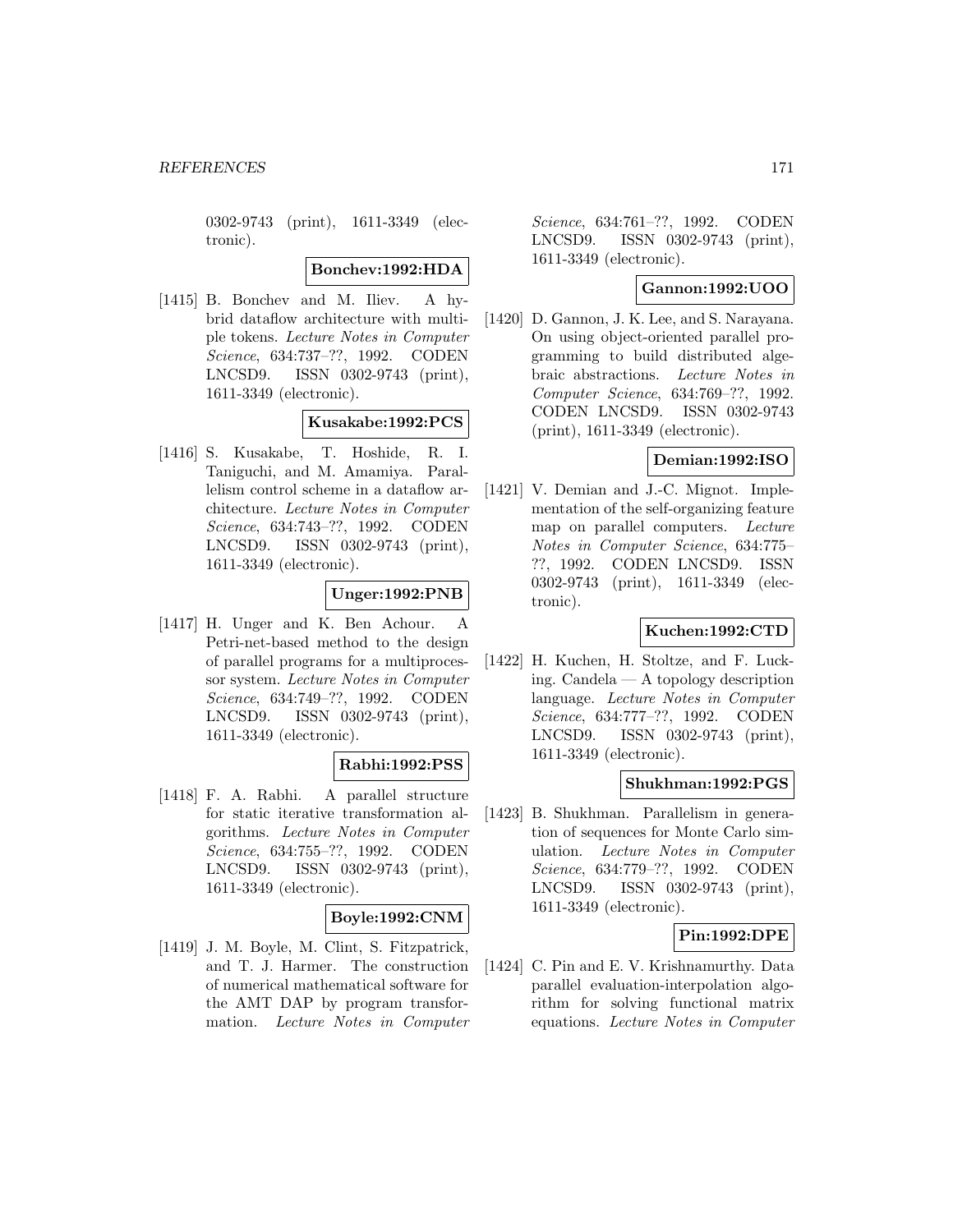Science, 634:781–??, 1992. CODEN LNCSD9. ISSN 0302-9743 (print), 1611-3349 (electronic).

# **Ohring:1992:DTE**

[1425] S. Ohring. Dynamic tree embeddings into de Bruijn graphs. Lecture Notes in Computer Science, 634:783–??, 1992. CODEN LNCSD9. ISSN 0302-9743 (print), 1611-3349 (electronic).

# **Berrendorf:1992:MAS**

[1426] R. Berrendorf. Memory access in shared virtual memory. Lecture Notes in Computer Science, 634:785– ??, 1992. CODEN LNCSD9. ISSN 0302-9743 (print), 1611-3349 (electronic).

# **Weston:1992:PIJ**

[1427] J. S. Weston, M. Clint, and C. W. Bleakney. Parallel implementations of Jacobi's algorithm for the eigensolution of large matrices using array processors. Lecture Notes in Computer Science, 634:787–??, 1992. CODEN LNCSD9. ISSN 0302-9743 (print), 1611-3349 (electronic).

## **Schutz:1992:PAV**

[1428] B. Schutz and R. Rauscher. A parallel architecture for a VLSI-Hardware-Realization of a numerical stable variant of the simplex-method. Lecture Notes in Computer Science, 634:789– ??, 1992. CODEN LNCSD9. ISSN 0302-9743 (print), 1611-3349 (electronic).

# **Zhang:1992:GPC**

[1429] L. Zhang, M. Galindo, D. Marquie, and Y. Raynaud. Generating physical channel access protocol data unit of CCSDS

recommendation by use of the Transputers and OCCAM. Lecture Notes in Computer Science, 634:791–??, 1992. CODEN LNCSD9. ISSN 0302-9743 (print), 1611-3349 (electronic).

# **Arbab:1992:MCI**

[1430] F. Arbab, I. Herman, and P. Spilling. Manifold: Concepts and implementation. Lecture Notes in Computer Science, 634:793–??, 1992. CODEN LNCSD9. ISSN 0302-9743 (print), 1611-3349 (electronic).

## **Eglin-Leclerc:1992:HCS**

[1431] M. C. Eglin-Leclerc, J. Julliand, and G. R. Perrin. How to compile systems of recurrence equations into networks of communicating processes. Lecture Notes in Computer Science, 634:795– ??, 1992. CODEN LNCSD9. ISSN 0302-9743 (print), 1611-3349 (electronic).

# **Bahi:1992:PAS**

[1432] M. Bahi. Parallel algorithms simulation applied to differential-algebraic systems and electrical network application. Lecture Notes in Computer Science, 634:797–??, 1992. CODEN LNCSD9. ISSN 0302-9743 (print), 1611-3349 (electronic).

# **Mahjoub:1992:OPS**

[1433] Z. Mahjoub and F. Karoui-Sahtout. Optimal performances and scheduling for parallel algorithms with equal cost tasks. Lecture Notes in Computer Science, 634:799–??, 1992. CODEN LNCSD9. ISSN 0302-9743 (print), 1611-3349 (electronic).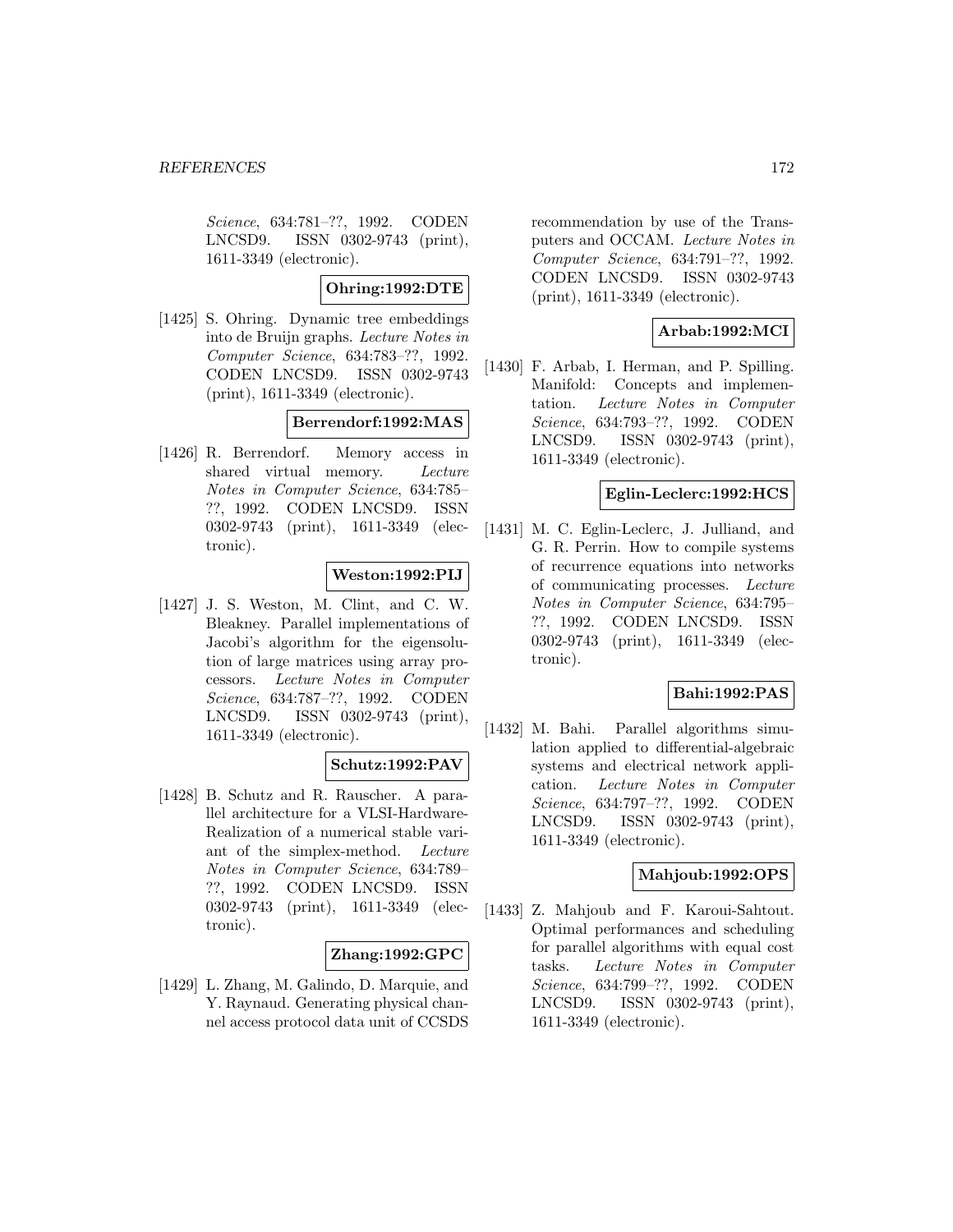# **Tan:1992:LBN**

[1434] G. Tan and W.-N. Chin. Load balancing in a neighbourhood-based multiprocessor. Lecture Notes in Computer Science, 634:801–??, 1992. CODEN LNCSD9. ISSN 0302-9743 (print), 1611-3349 (electronic).

# **Crookes:1992:DBI**

[1435] D. Crookes, A. P. McHale, and N. Beney. A DAP-Based implementation of a portable parallel image processing machine. Lecture Notes in Computer Science, 634:803–??, 1992. CODEN LNCSD9. ISSN 0302-9743 (print), 1611-3349 (electronic).

# **Gabarro:1992:DPA**

[1436] J. Gabarro. The design of a parallel algorithm to solve the word problem for the free partially commutative groups. Lecture Notes in Computer Science, 634:805–??, 1992. CODEN LNCSD9. ISSN 0302-9743 (print), 1611-3349 (electronic).

#### **Vajtersic:1992:VMP**

[1437] M. Vajtersic. A VLSI multigrid Poisson solver amenable to biharmonic equation. Lecture Notes in Computer Science, 634:807–??, 1992. CODEN LNCSD9. ISSN 0302-9743 (print), 1611-3349 (electronic).

## **Kulkarni:1992:MIC**

[1438] P. J. Kulkarni, N. R. Phadnis, and V. Udpikar. Monochrome image coding using hierarchical closed loop vector quantizer on a multiprocessing system. Lecture Notes in Computer Science, 634:809–??, 1992. CODEN LNCSD9. ISSN 0302-9743 (print), 1611-3349 (electronic).

## **Srinivas:1992:SFP**

[1439] S. Srinivas and K. Dybvig. Superscalar floating-point vector computation in scheme. Lecture Notes in Computer Science, 634:811–??, 1992. CODEN LNCSD9. ISSN 0302-9743 (print), 1611-3349 (electronic).

## **Datta:1992:EPA**

[1440] A. K. Datta and R. K. Sen. An efficient parallel algorithm for maximal matching. Lecture Notes in Computer Science, 634:813–??, 1992. CODEN LNCSD9. ISSN 0302-9743 (print), 1611-3349 (electronic).

### **Adamo:1992:MAD**

[1441] J. M. Adamo and N. Alhafez. Minimal, adaptive and deadlock-free routing for multiprocessors. Lecture Notes in Computer Science, 634:815–??, 1992. CODEN LNCSD9. ISSN 0302-9743 (print), 1611-3349 (electronic).

### **Desprez:1992:TSR**

[1442] F. Desprez and B. Tourancheau. A theoretical study of reconfigurability for numerical algorithms on a reconfigurable network. Lecture Notes in Computer Science, 634:817–??, 1992. CODEN LNCSD9. ISSN 0302-9743 (print), 1611-3349 (electronic).

## **Fron:1992:MSU**

[1443] A. Fron. Multiprocessor simulation using object-oriented programming. Lecture Notes in Computer Science, 634: 819–??, 1992. CODEN LNCSD9. ISSN 0302-9743 (print), 1611-3349 (electronic).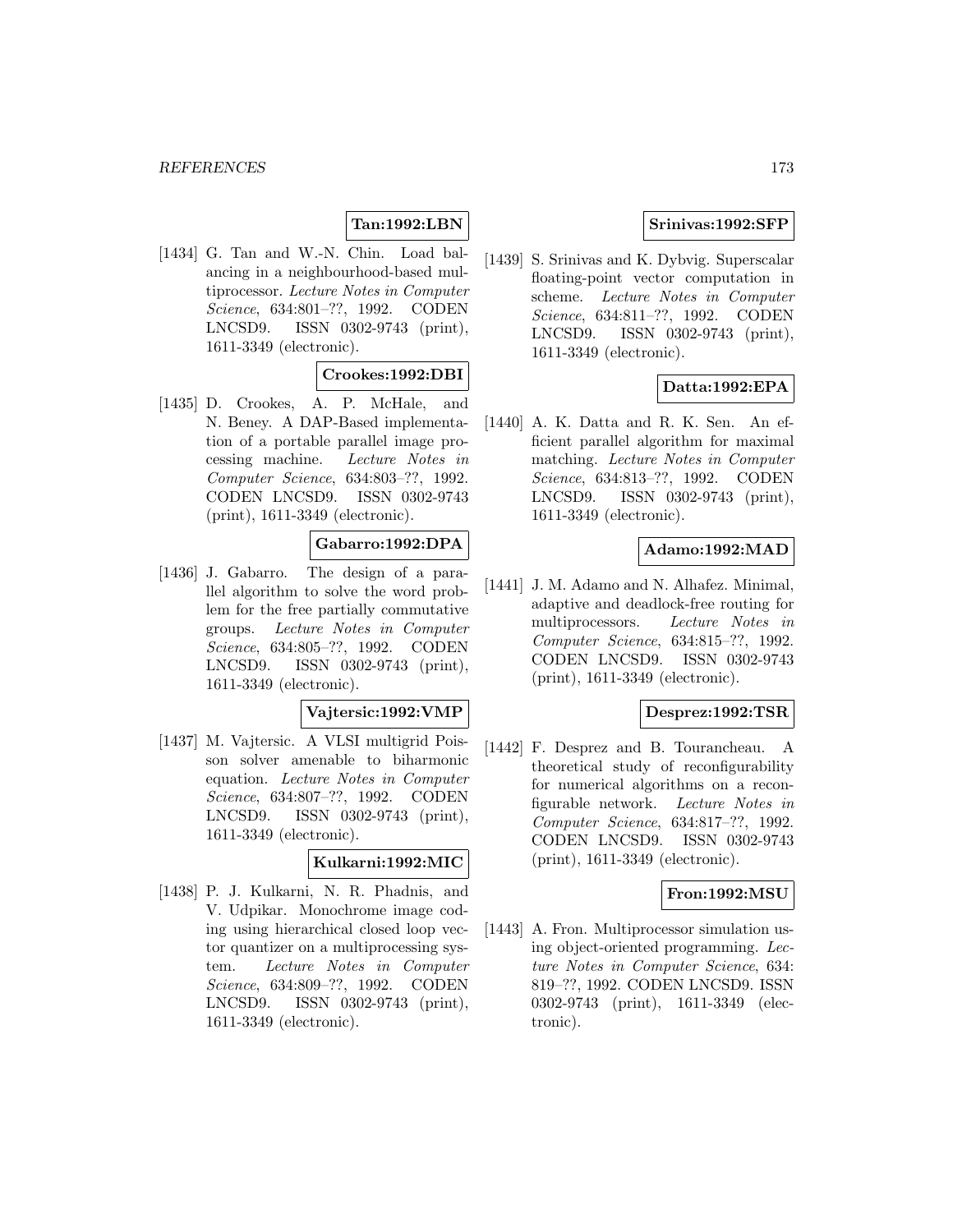## **Stojcev:1992:RNC**

[1444] M. K. Stojcev, I. Z. Milovanovic, E. I. Milovanovic, and G. S. Jovanovic. Real-number codes for faulttolerant matrix inversion on processor arrays. Lecture Notes in Computer Science, 634:821–??, 1992. CODEN LNCSD9. ISSN 0302-9743 (print), 1611-3349 (electronic).

### **Meyer:1992:AMP**

[1445] J. W. Meyer. Automatic mapping of parallel programs onto processor networks. Lecture Notes in Computer Science, 634:823–??, 1992. CODEN LNCSD9. ISSN 0302-9743 (print), 1611-3349 (electronic).

# **Zaversek:1992:DAT**

[1446] P. Zaversek and P. Kolbezen. Dynamic allocation on the Transputer network. Lecture Notes in Computer Science, 634:825–??, 1992. CODEN LNCSD9. ISSN 0302-9743 (print), 1611-3349 (electronic).

#### **Arbenz:1992:BIS**

[1447] P. Arbenz and M. Oettli. Block implementations of the symmetric QR and Jacobi algorithms. Lecture Notes in Computer Science, 634:827–??, 1992. CODEN LNCSD9. ISSN 0302-9743 (print), 1611-3349 (electronic).

# **Knirsch:1992:IPA**

[1448] R. Knirsch and K. Hofmann. An improved parallel algorithm for the solution of molecular dynamics problems on MIMD multiprocessors. Lecture Notes in Computer Science, 634:829– ??, 1992. CODEN LNCSD9. ISSN 0302-9743 (print), 1611-3349 (electronic).

# **Leite:1992:CMI**

[1449] N. J. Leite and G. Bertrand. Computational models for image processing: Towards a concise parallel language. Lecture Notes in Computer Science, 634:831–??, 1992. CODEN LNCSD9. ISSN 0302-9743 (print), 1611-3349 (electronic).

# **Wu:1992:BFC**

[1450] J. Wu and E. B. Fernandez. Broadcasting in faulty cube-connected-cycles with minimum recovery time. Lecture Notes in Computer Science, 634:833– ??, 1992. CODEN LNCSD9. ISSN 0302-9743 (print), 1611-3349 (electronic).

# **Talbi:1992:PRM**

[1451] E. G. Talbi, P. Bessiere, J. M. Ahuactzin, and E. Mazer. Parallel robot motion planning in a dynamic environment. Lecture Notes in Computer Science, 634:835–??, 1992. CODEN LNCSD9. ISSN 0302-9743 (print), 1611-3349 (electronic).

## **Mackenzie:1992:HBI**

[1452] L. M. Mackenzie, M. Ould-Khaoua, R. J. Sutherland, and T. Kelly. A hypergraph-based interconnection network for large multicomputers. Lecture Notes in Computer Science, 634: 837–??, 1992. CODEN LNCSD9. ISSN 0302-9743 (print), 1611-3349 (electronic).

#### **Grammatikakis:1992:GPR**

[1453] M. D. Grammatikakis and J.-S. Jwo. Greedy permutation routing on caylay graphs. Lecture Notes in Computer Science, 634:839–??, 1992. CODEN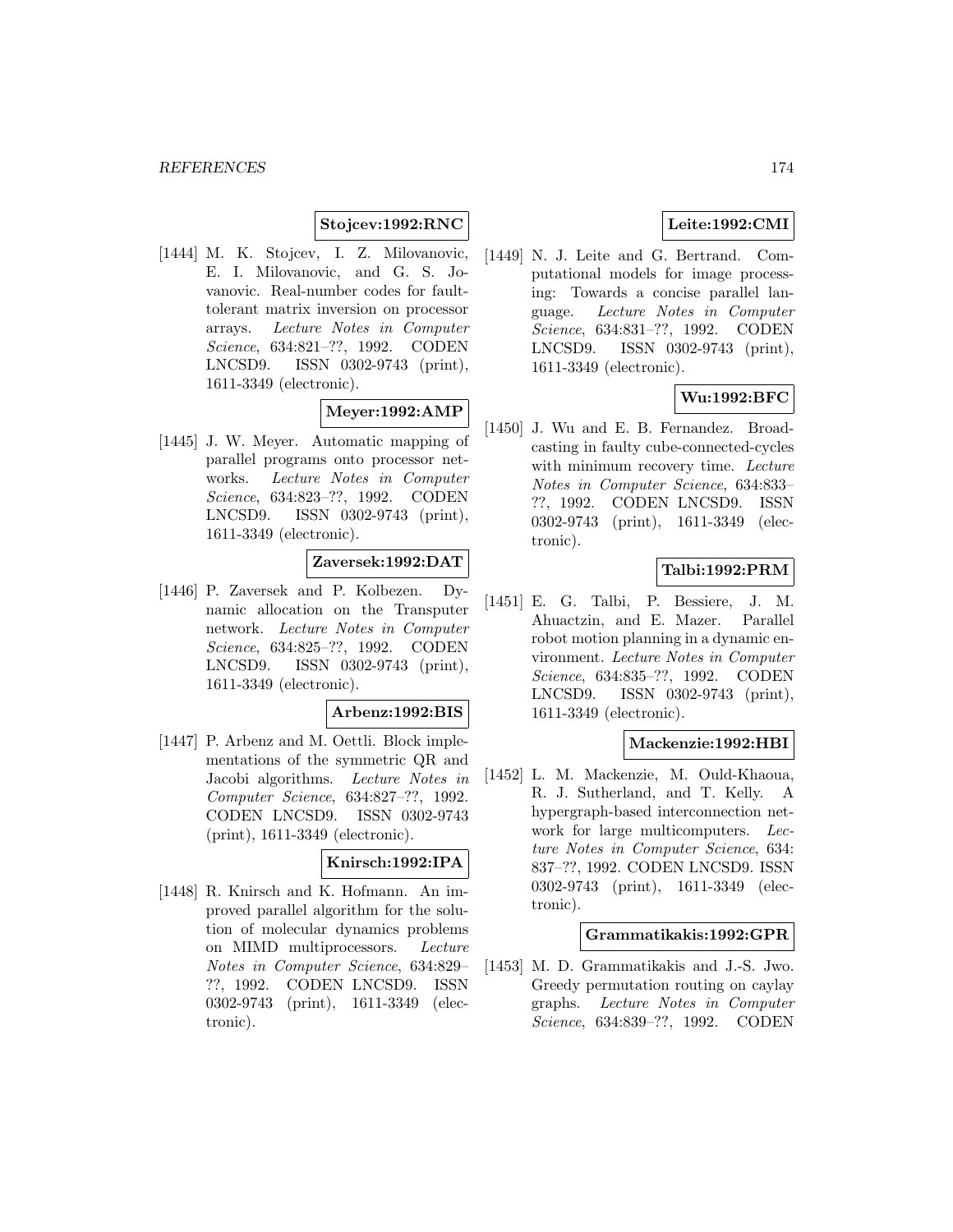LNCSD9. ISSN 0302-9743 (print), 1611-3349 (electronic).

**Adamo:1992:EUC**

[1454] J. M. Adamo and L. Trejo. Experimenting upon the CG algorithm within the CNET programming environment. Lecture Notes in Computer Science, 634:841–??, 1992. CODEN LNCSD9. ISSN 0302-9743 (print), 1611-3349 (electronic).

# **Barth:1992:ABM**

[1455] D. Barth. An algorithm of broadcasting in the mesh of trees. Lecture Notes in Computer Science, 634:843–??, 1992. CODEN LNCSD9. ISSN 0302-9743 (print), 1611-3349 (electronic).

### **Zhou:1992:CEP**

[1456] L. Zhou. Complexity estimation in the PIPS parallel programming environment. Lecture Notes in Computer Science, 634:845–??, 1992. CODEN LNCSD9. ISSN 0302-9743 (print), 1611-3349 (electronic).

#### **Anisimov:1992:GPN**

[1457] N. Anisimov, A. Kovalenko, P. Postupalski, and A. Simanchuk. A graphical Petri net based editor for a visualization of distributed and parallel systems. Lecture Notes in Computer Science, 634:847–??, 1992. CODEN LNCSD9. ISSN 0302-9743 (print), 1611-3349 (electronic).

## **Freisleben:1992:APD**

[1458] B. Freisleben and T. Kielmann. Automatic parallelization of divide-andconquer algorithms. Lecture Notes in Computer Science, 634:849–??, 1992.

CODEN LNCSD9. ISSN 0302-9743 (print), 1611-3349 (electronic).

## **Conradi:1992:TRF**

[1459] R. Conradi, C. Fernstrom, A. Fuggetta, and B. Snowdon. Towards a reference framework for process concepts. Lecture Notes in Computer Science, 635: 3–??, 1992. CODEN LNCSD9. ISSN 0302-9743 (print), 1611-3349 (electronic).

### **Starke:1992:SCI**

[1460] G. Starke and M. von der Beeck. SA/ CM/IM for process modelling. Lecture Notes in Computer Science, 635:18–??, 1992. CODEN LNCSD9. ISSN 0302- 9743 (print), 1611-3349 (electronic).

## **Benali:1992:SPM**

[1461] K. Benali and J. C. Derniame. Software process modelling: What, who and when. Lecture Notes in Computer Science, 635:21–??, 1992. CODEN LNCSD9. ISSN 0302-9743 (print), 1611-3349 (electronic).

#### **Devarenne:1992:NPE**

[1462] A. Devarenne and C. Ozanne. The need of a process engineering method. Lecture Notes in Computer Science, 635: 26–??, 1992. CODEN LNCSD9. ISSN 0302-9743 (print), 1611-3349 (electronic).

## **Sommerville:1992:I**

[1463] I. Sommerville. Introduction. Lecture Notes in Computer Science, 635:33–??, 1992. CODEN LNCSD9. ISSN 0302- 9743 (print), 1611-3349 (electronic).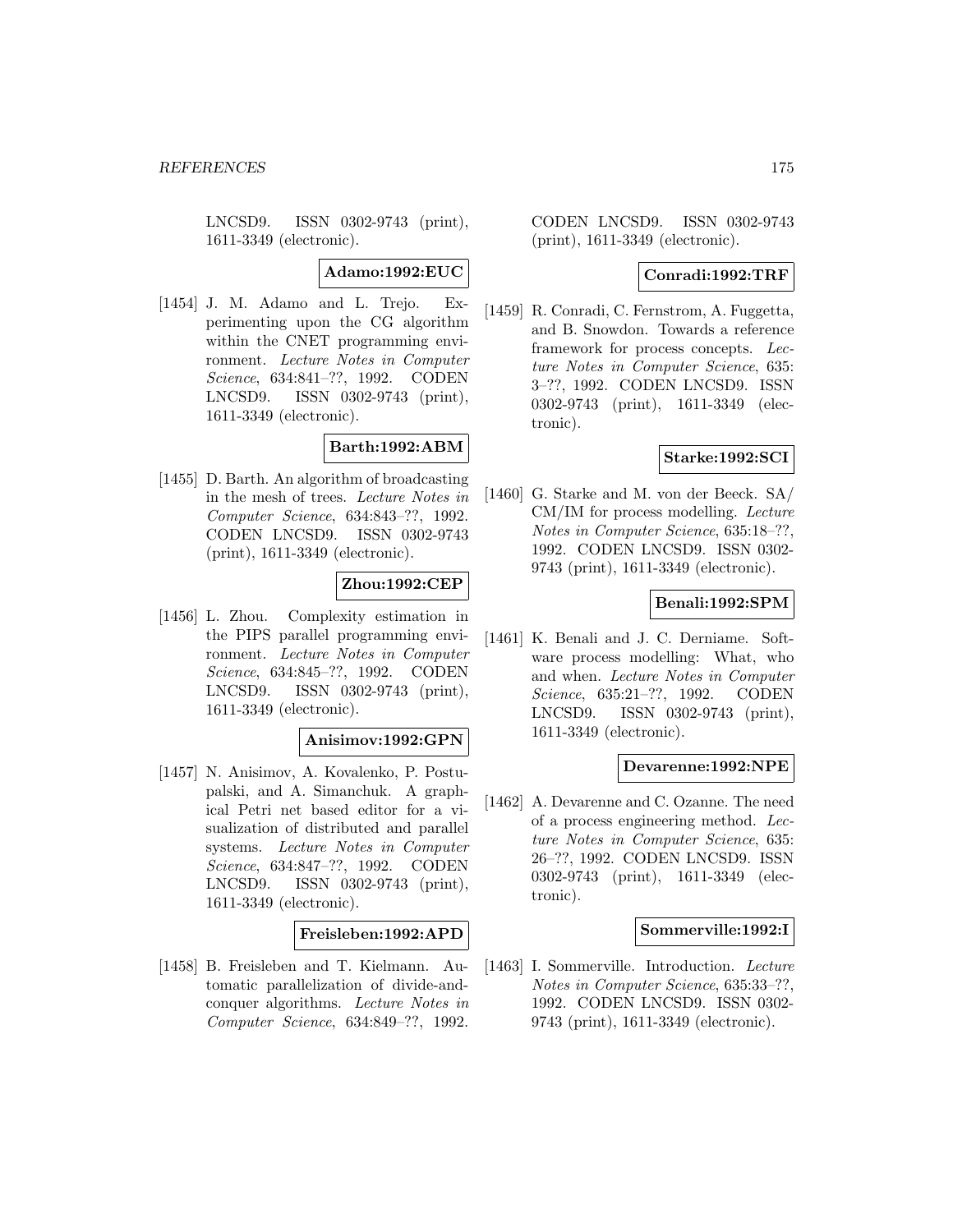## **Lonchamp:1992:SSA**

[1464] J. Lonchamp. Supporting social activities of software process. Lecture Notes in Computer Science, 635:34–??, 1992. CODEN LNCSD9. ISSN 0302- 9743 (print), 1611-3349 (electronic).

# **Sommerville:1992:USP**

[1465] I. Sommerville and T. Rodden. Understanding the software process as a social process. Lecture Notes in Computer Science, 635:55–??, 1992. CODEN LNCSD9. ISSN 0302-9743 (print), 1611-3349 (electronic).

# **Engels:1992:SCB**

[1466] G. Engels and L. P. J. Groenewegen. Specification of coordinated behaviour in the software development process. Lecture Notes in Computer Science, 635:58–??, 1992. CODEN LNCSD9. ISSN 0302-9743 (print), 1611-3349 (electronic).

#### **Rockwell:1992:SDC**

[1467] R. Rockwell. Software development is a communication process. Lecture Notes in Computer Science, 635:61–??, 1992. CODEN LNCSD9. ISSN 0302-9743 (print), 1611-3349 (electronic).

# **Fernstrom:1992:I**

[1468] C. Fernstrom. Introduction. Lecture Notes in Computer Science, 635:65–??, 1992. CODEN LNCSD9. ISSN 0302- 9743 (print), 1611-3349 (electronic).

#### **Bandinelli:1992:PES**

[1469] S. Bandinelli, A. Fuggetta, C. Ghezzi, and S. Grigolli. Process enactment in SPADE. Lecture Notes in Computer Science, 635:67–??, 1992. CODEN

LNCSD9. ISSN 0302-9743 (print), 1611-3349 (electronic).

## **Ambriola:1992:OAT**

[1470] V. Ambriola and C. Montangero. OIKOS at the age of three. Lecture Notes in Computer Science, 635:84–??, 1992. CODEN LNCSD9. ISSN 0302- 9743 (print), 1611-3349 (electronic).

# **Emmerich:1992:SDP**

[1471] W. Emmerich, W. Schafer, and J. Welsh. Suitable database for processcentered environments do not yet exists. Lecture Notes in Computer Science, 635:94–??, 1992. CODEN LNCSD9. ISSN 0302-9743 (print), 1611-3349 (electronic).

# **Jaccheri:1992:IRE**

[1472] L. Jaccheri and S. Gai. Initial requirements for E3: An environment for experimenting and evolving software process. Lecture Notes in Computer Science, 635:99–??, 1992. CODEN LNCSD9. ISSN 0302-9743 (print), 1611-3349 (electronic).

## **Schafer:1992:I**

[1473] W. Schafer. Introduction. Lecture Notes in Computer Science, 635:105– ??, 1992. CODEN LNCSD9. ISSN 0302-9743 (print), 1611-3349 (electronic).

# **Sa:1992:IFS**

[1474] J. Sa and B. Warboys. Integrating a formal specification method with PML. Lecture Notes in Computer Science, 635:106–??, 1992. CODEN LNCSD9. ISSN 0302-9743 (print), 1611-3349 (electronic).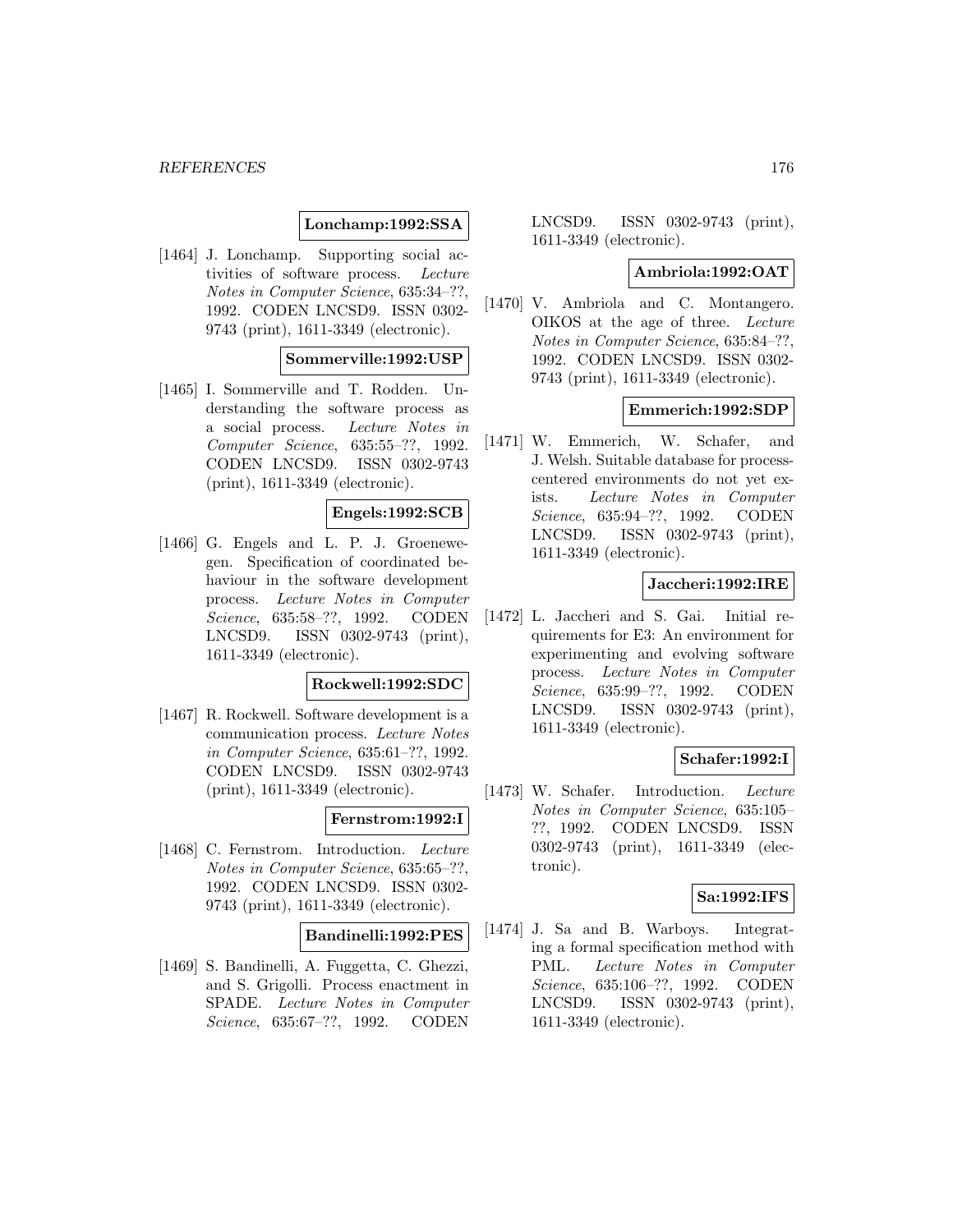### **Hoffmann:1992:MDS**

[1475] C. Hoffmann, B. Kramer, and B. Dinler. Multiparadigm description of system development processes. Lecture Notes in Computer Science, 635:123– ??, 1992. CODEN LNCSD9. ISSN 0302-9743 (print), 1611-3349 (electronic).

### **Greenwood:1992:UCS**

[1476] R. M. Greenwood. Using CSP and system dynamics as process engineering tools. Lecture Notes in Computer Science, 635:138–??, 1992. CODEN LNCSD9. ISSN 0302-9743 (print), 1611-3349 (electronic).

#### **Nakagawa:1992:PVP**

[1477] A. T. Nakagawa. Process versus product, abstraction and formalism: A personal perspective. Lecture Notes in Computer Science, 635:146–??, 1992. CODEN LNCSD9. ISSN 0302-9743 (print), 1611-3349 (electronic).

#### **Belkhatir:1992:ORS**

[1478] N. Belkhatir and W. L. Melo. The object role software process model. Lecture Notes in Computer Science, 635: 150–??, 1992. CODEN LNCSD9. ISSN 0302-9743 (print), 1611-3349 (electronic).

#### **Bourdon:1992:ISC**

[1479] M. Bourdon. Impact of the supported coordination levels on process modelling. Lecture Notes in Computer Science, 635:153–??, 1992. CODEN LNCSD9. ISSN 0302-9743 (print), 1611-3349 (electronic).

## **Estublier:1992:RSP**

[1480] J. Estublier. Reusing software processes. Lecture Notes in Computer Science, 635:156–??, 1992. CODEN LNCSD9. ISSN 0302-9743 (print), 1611-3349 (electronic).

## **Favaro:1992:PME**

[1481] J. Favaro. Process modelling at the European Space Agency. Lecture Notes in Computer Science, 635:159–??, 1992. CODEN LNCSD9. ISSN 0302-9743 (print), 1611-3349 (electronic).

### **Warboys:1992:I**

[1482] B. Warboys. Introduction. Lecture Notes in Computer Science, 635:165– ??, 1992. CODEN LNCSD9. ISSN 0302-9743 (print), 1611-3349 (electronic).

## **Conradi:1992:DUI**

[1483] R. Conradi, M. L. Jaccheri, C. Mazzi, M. N. Nguyen, and A. Aarsten. Design, use and implementation of SPELL, a language for software process modelling and evolution. Lecture Notes in Computer Science, 635:167–??, 1992. CODEN LNCSD9. ISSN 0302-9743 (print), 1611-3349 (electronic).

#### **Snowdon:1992:EPC**

[1484] R. A. Snowdon. An example of process change. Lecture Notes in Computer Science, 635:178–??, 1992. CODEN LNCSD9. ISSN 0302-9743 (print), 1611-3349 (electronic).

#### **Gruhn:1992:EFN**

[1485] V. Gruhn and R. Jegelka. An evaluation of FUNSOFT nets. Lecture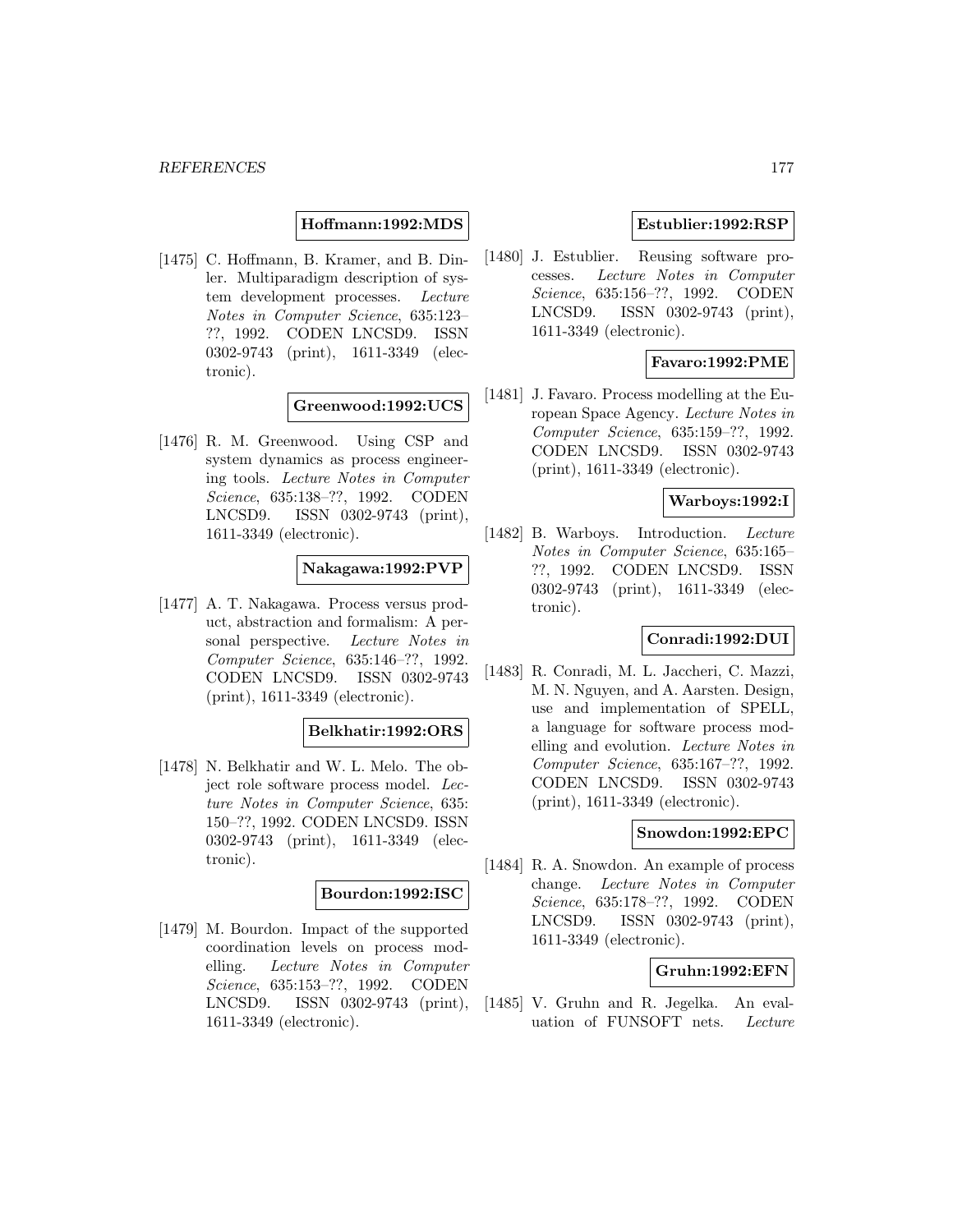Notes in Computer Science, 635:196– ??, 1992. CODEN LNCSD9. ISSN 0302-9743 (print), 1611-3349 (electronic).

## **Arbaoui:1992:PDM**

[1486] S. Arbaoui, S. Mouline, F. Oquendo, and G. Tassart. PEACE: Describing and managing evolving knowledge in the software process. Lecture Notes in Computer Science, 635:215–??, 1992. CODEN LNCSD9. ISSN 0302-9743 (print), 1611-3349 (electronic).

## **Gruhn:1992:SPV**

[1487] V. Gruhn and A. Saalmann. Software process validation based on FUN-SOFT nets. Lecture Notes in Computer Science, 635:223–??, 1992. CODEN LNCSD9. ISSN 0302-9743 (print), 1611-3349 (electronic).

## **Kawalek:1992:PMC**

[1488] P. J. Kawalek. The process modelling cookbook: Orientation, description and experience. Lecture Notes in Computer Science, 635:227–??, 1992. CODEN LNCSD9. ISSN 0302-9743 (print), 1611-3349 (electronic).

## **Galle:1992:APM**

[1489] J. Galle. Applying process modelling. Lecture Notes in Computer Science, 635:230–??, 1992. CODEN LNCSD9. ISSN 0302-9743 (print), 1611-3349 (electronic).

## **Taylor:1992:USM**

[1490] I. C. Taylor. Using SPL to model ISO 9000. Lecture Notes in Computer Science, 635:237–??, 1992. CODEN LNCSD9. ISSN 0302-9743 (print), 1611-3349 (electronic).

# **Keller:1992:CPM**

[1491] R. K. Keller and N. H. Madhavji. A comprehensive process model for discussing and recording scientific papers. Lecture Notes in Computer Science, 635:245–??, 1992. CODEN LNCSD9. ISSN 0302-9743 (print), 1611-3349 (electronic).

## **Kowalski:1992:TPL**

[1492] Robert Kowalski. Theory and practice in logic programming. Lecture Notes in Computer Science, 636:1–??, 1992. CODEN LNCSD9. ISSN 0302-9743 (print), 1611-3349 (electronic).

### **Fruhwirth:1992:CLP**

[1493] Thom Fruhwirth, Alexander Herold, Volker Kuchenhoff, Thierry Le Provost, Pierre Lim, Eric Monfroy, and Mark Wallace. Constraint logic programming. Lecture Notes in Computer Science, 636:3–??, 1992. CODEN LNCSD9. ISSN 0302-9743 (print), 1611-3349 (electronic).

#### **dAndrea:1992:SOA**

[1494] Michel d'Andrea. Scheduling and optimisation in the automobile industry. Lecture Notes in Computer Science, 636:36–??, 1992. CODEN LNCSD9. ISSN 0302-9743 (print), 1611-3349 (electronic).

### **Evans:1992:FSU**

[1495] Owen V. Evans. Factory scheduling using finite domains. Lecture Notes in Computer Science, 636:45–??, 1992. CODEN LNCSD9. ISSN 0302-9743 (print), 1611-3349 (electronic).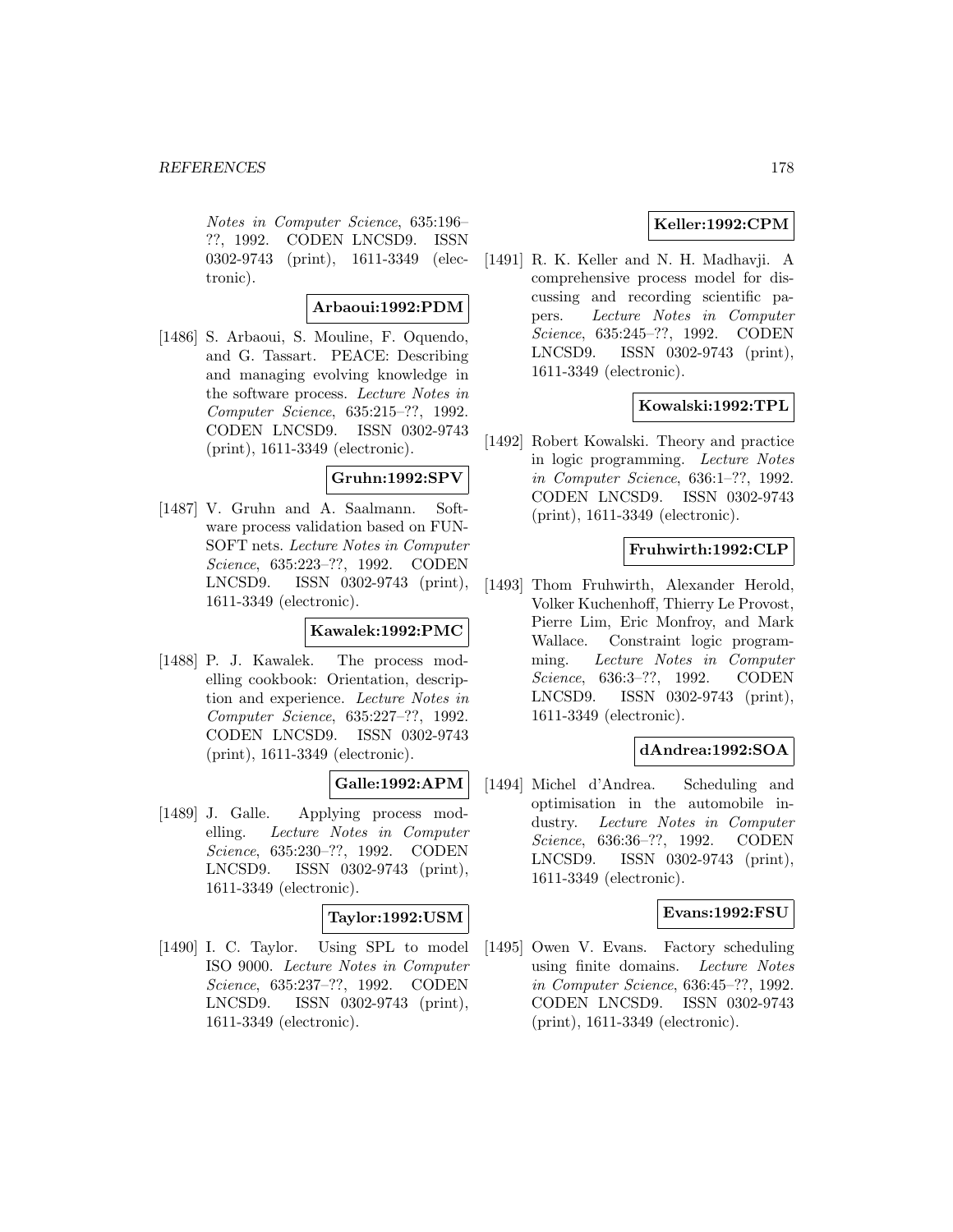# **Gailly:1992:PPA**

[1496] Pierre-Joseph Gailly, Sylvie Bescos, Wolfgang Krautter, and Christophe Bisiere. The prince project and its applications. Lecture Notes in Computer Science, 636:54–??, 1992. CODEN LNCSD9. ISSN 0302-9743 (print), 1611-3349 (electronic).

# **Tsur:1992:GID**

[1497] Shalom Tsur. A (gentle) introduction to deductive databases. Lecture Notes in Computer Science, 636:64–??, 1992. CODEN LNCSD9. ISSN 0302-9743 (print), 1611-3349 (electronic).

## **Beierle:1992:KBP**

[1498] Christoph Beierle. Knowledge based PPS applications in PROTOS-L. Lecture Notes in Computer Science, 636: 80–??, 1992. CODEN LNCSD9. ISSN 0302-9743 (print), 1611-3349 (electronic).

#### **Chiopris:1992:SBE**

[1499] Carlo Chiopris. The SECReTS banking expert system from phase 1 to phase 2. Lecture Notes in Computer Science, 636:91-??, 1992. CODEN LNCSD9. ISSN 0302-9743 (print), 1611-3349 (electronic).

# **Fox:1992:LEC**

[1500] John Fox. Logic engineering and clinical dilemmas. Lecture Notes in Computer Science, 636:100–??, 1992. CODEN LNCSD9. ISSN 0302-9743 (print), 1611-3349 (electronic).

#### **Freeman:1992:KBA**

[1501] Edward H. Freeman. A knowledgebased approach to strategic planning.

Lecture Notes in Computer Science, 636:109–??, 1992. CODEN LNCSD9. ISSN 0302-9743 (print), 1611-3349 (electronic).

## **Plumer:1992:ESM**

[1502] Lutz Plumer. Expert systems in mining. Lecture Notes in Computer Science, 636:118–??, 1992. CODEN LNCSD9. ISSN 0302-9743 (print), 1611-3349 (electronic).

# **Hess:1992:NFL**

[1503] Michael Hess. Natural and formal language processing. Lecture Notes in Computer Science, 636:127–??, 1992. CODEN LNCSD9. ISSN 0302-9743 (print), 1611-3349 (electronic).

## **Dahl:1992:PNL**

[1504] Deborah A. Dahl. Pundit — natural language interfaces. Lecture Notes in Computer Science, 636:176–??, 1992. CODEN LNCSD9. ISSN 0302-9743 (print), 1611-3349 (electronic).

### **Grossi:1992:EDM**

[1505] Thomas Grossi, Didier Bronisz, and Francois Jean-Marie. The ESTEAM-316 dialogue manager. Lecture Notes in Computer Science, 636:186–??, 1992. CODEN LNCSD9. ISSN 0302-9743 (print), 1611-3349 (electronic).

#### **Kowalski:1992:LLP**

[1506] Robert Kowalski. Legislation as logic programs. Lecture Notes in Computer Science, 636:203–??, 1992. CODEN LNCSD9. ISSN 0302-9743 (print), 1611-3349 (electronic).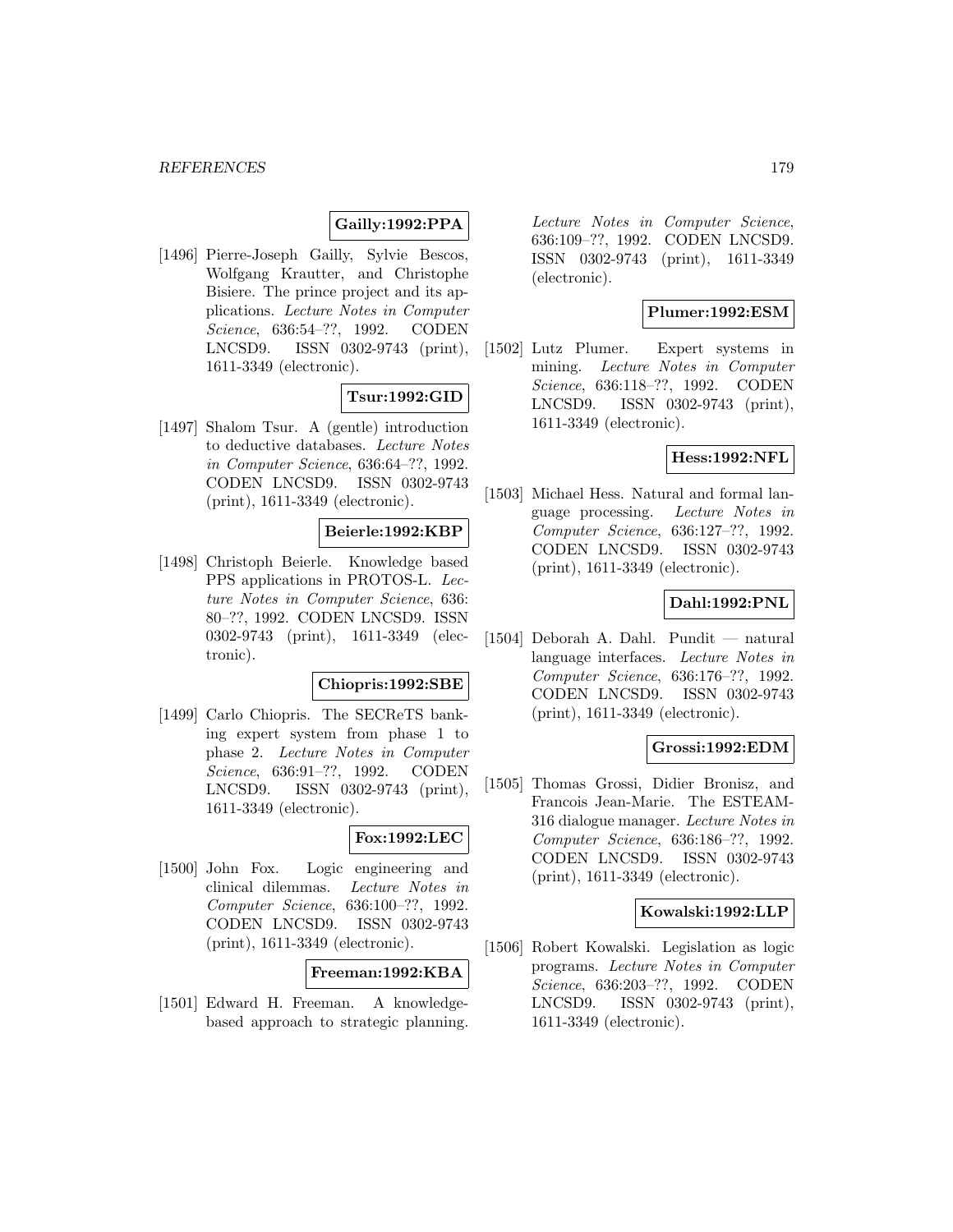## **Pletat:1992:KRN**

[1507] Udo Pletat. Knowledge representation for natural language processing. Lecture Notes in Computer Science, 636: 231–??, 1992. CODEN LNCSD9. ISSN 0302-9743 (print), 1611-3349 (electronic).

## **Reintjes:1992:STV**

[1508] Peter Reintjes. A set of tools for VHDL design. Lecture Notes in Computer Science, 636:242–??, 1992. CODEN LNCSD9. ISSN 0302-9743 (print), 1611-3349 (electronic).

## **Bundy:1992:TNR**

[1509] Alan Bundy. Tutorial notes: Reasoning about logic programs. Lecture Notes in Computer Science, 636:252–??, 1992. CODEN LNCSD9. ISSN 0302-9743 (print), 1611-3349 (electronic).

## **Ed-Dbali:1992:SFS**

[1510] Abdel Ali Ed-Dbali and Pierre Deransart. Software formal specification by logic programming: The example of standard Prolog. Lecture Notes in Computer Science, 636:278–??, 1992. CODEN LNCSD9. ISSN 0302-9743 (print), 1611-3349 (electronic).

# **Breuer:1992:ACP**

[1511] Peter Breuer. The art of computer un-programming: Reverse engineering in Prolog. Lecture Notes in Computer Science, 636:290–??, 1992. CODEN LNCSD9. ISSN 0302-9743 (print), 1611-3349 (electronic).

### **Ducasse:1992:OAD**

[1512] Mireille Ducasse. OPIUM — an advanced debugging system. Lecture

Notes in Computer Science, 636:303– ??, 1992. CODEN LNCSD9. ISSN 0302-9743 (print), 1611-3349 (electronic).

# **Baj:1992:ATP**

[1513] Fabio Baj and Michael Rosner. Automatic theorem proving within the portable AI lab. Lecture Notes in Computer Science, 636:313–??, 1992. CODEN LNCSD9. ISSN 0302-9743 (print), 1611-3349 (electronic).

## **Wilson:1992:UGC**

[1514] Paul R. Wilson. Uniprocessor garbage collection techniques. Lecture Notes in Computer Science, 637:1–??, 1992. CODEN LNCSD9. ISSN 0302-9743 (print), 1611-3349 (electronic).

### **Abdullahi:1992:CSD**

[1515] S. E. Abdullahi, E. E. Miranda, and G. A. Ringwood. Collection schemes for distributed garbage. Lecture Notes in Computer Science, 637:43–??, 1992. CODEN LNCSD9. ISSN 0302-9743 (print), 1611-3349 (electronic).

### **Bekkers:1992:DMM**

[1516] Y. Bekkers, O. Ridoux, and L. Ungaro. Dynamic memory management for sequential logic programming languages. Lecture Notes in Computer Science, 637:82–??, 1992. CODEN LNCSD9. ISSN 0302-9743 (print), 1611-3349 (electronic).

#### **Juul:1992:CRG**

[1517] N. C. Juul and E. Jul. Comprehensive and robust garbage collection in a distributed system. Lecture Notes in Computer Science, 637:103–??, 1992.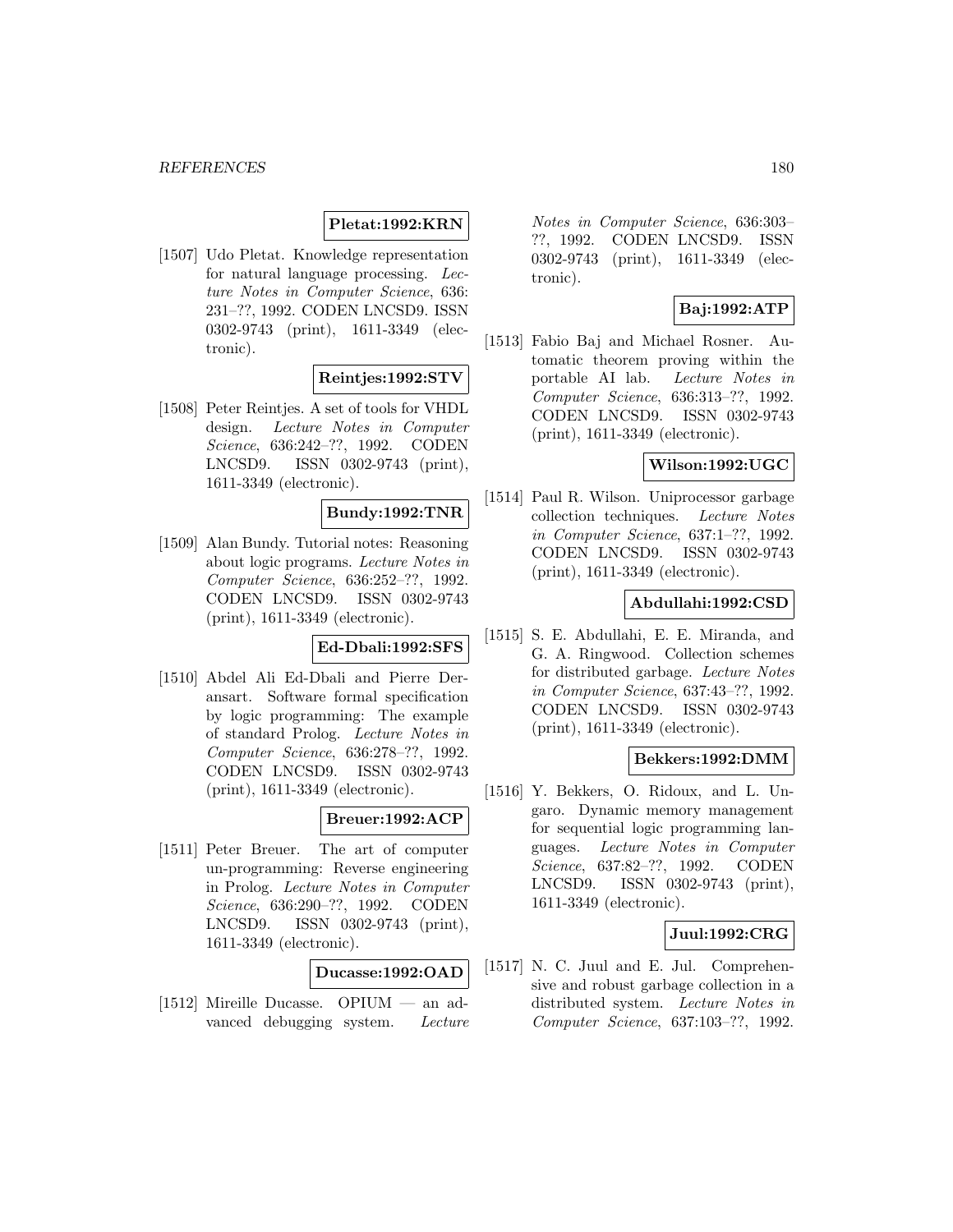CODEN LNCSD9. ISSN 0302-9743 (print), 1611-3349 (electronic).

**Plainfosse:1992:EFT**

[1518] D. Plainfosse and M. Shapiro. Experience with a fault-tolerant garbage collector in a distributed Lisp system. Lecture Notes in Computer Science, 637:116–??, 1992. CODEN LNCSD9. ISSN 0302-9743 (print), 1611-3349 (electronic).

**Venkatasubramanian:1992:SDG**

[1519] N. Venkatasubramanian, G. Agha, and C. Talcott. Scalable distributed garbage collection for systems of active objects. Lecture Notes in Computer Science, 637:134–??, 1992. CODEN LNCSD9. ISSN 0302-9743 (print), 1611-3349 (electronic).

# **Puaut:1992:DGC**

[1520] I. Puaut. Distributed garbage collection of active objects with no global synchronisation. Lecture Notes in Computer Science, 637:148–??, 1992. CODEN LNCSD9. ISSN 0302-9743 (print), 1611-3349 (electronic).

### **Langendoen:1992:MMP**

[1521] K. G. Langendoen, H. L. Muller, and W. G. Vree. Memory management for parallel tasks in shared memory. Lecture Notes in Computer Science, 637: 165–??, 1992. CODEN LNCSD9. ISSN 0302-9743 (print), 1611-3349 (electronic).

### **LeSergent:1992:IMT**

[1522] T. Le Sergent and B. Berthomieu. Incremental multi-threaded garbage collection on virtually shared memory architectures. Lecture Notes in Computer

Science, 637:179–??, 1992. CODEN LNCSD9. ISSN 0302-9743 (print), 1611-3349 (electronic).

## **Seward:1992:GGC**

[1523] J. Seward. Generational garbage collection for lazy graph reduction. Lecture Notes in Computer Science, 637: 200–??, 1992. CODEN LNCSD9. ISSN 0302-9743 (print), 1611-3349 (electronic).

# **Chailloux:1992:CGC**

[1524] E. Chailloux. A conservative garbage collector with ambiguous roots for static typechecking languages. Lecture Notes in Computer Science, 637:218– ??, 1992. CODEN LNCSD9. ISSN 0302-9743 (print), 1611-3349 (electronic).

# **Mateu:1992:EIC**

[1525] L. Mateu. An efficient implementation for coroutines. Lecture Notes in Computer Science, 637:230–??, 1992. CODEN LNCSD9. ISSN 0302-9743 (print), 1611-3349 (electronic).

# **Heck:1992:IAF**

[1526] B. C. Heck and D. S. Wise. An implementation of an applicative file system. Lecture Notes in Computer Science, 637:248–??, 1992. CODEN LNCSD9. ISSN 0302-9743 (print), 1611-3349 (electronic).

## **Duvvuru:1992:CTM**

[1527] S. Duvvuru, R. Sundararajan, E. Tick, A. V. S. Sastry, L. Hansen, and X. Zhong. A compile-time memoryreuse scheme for concurrent logic programs. Lecture Notes in Computer Science, 637:264–??, 1992. CODEN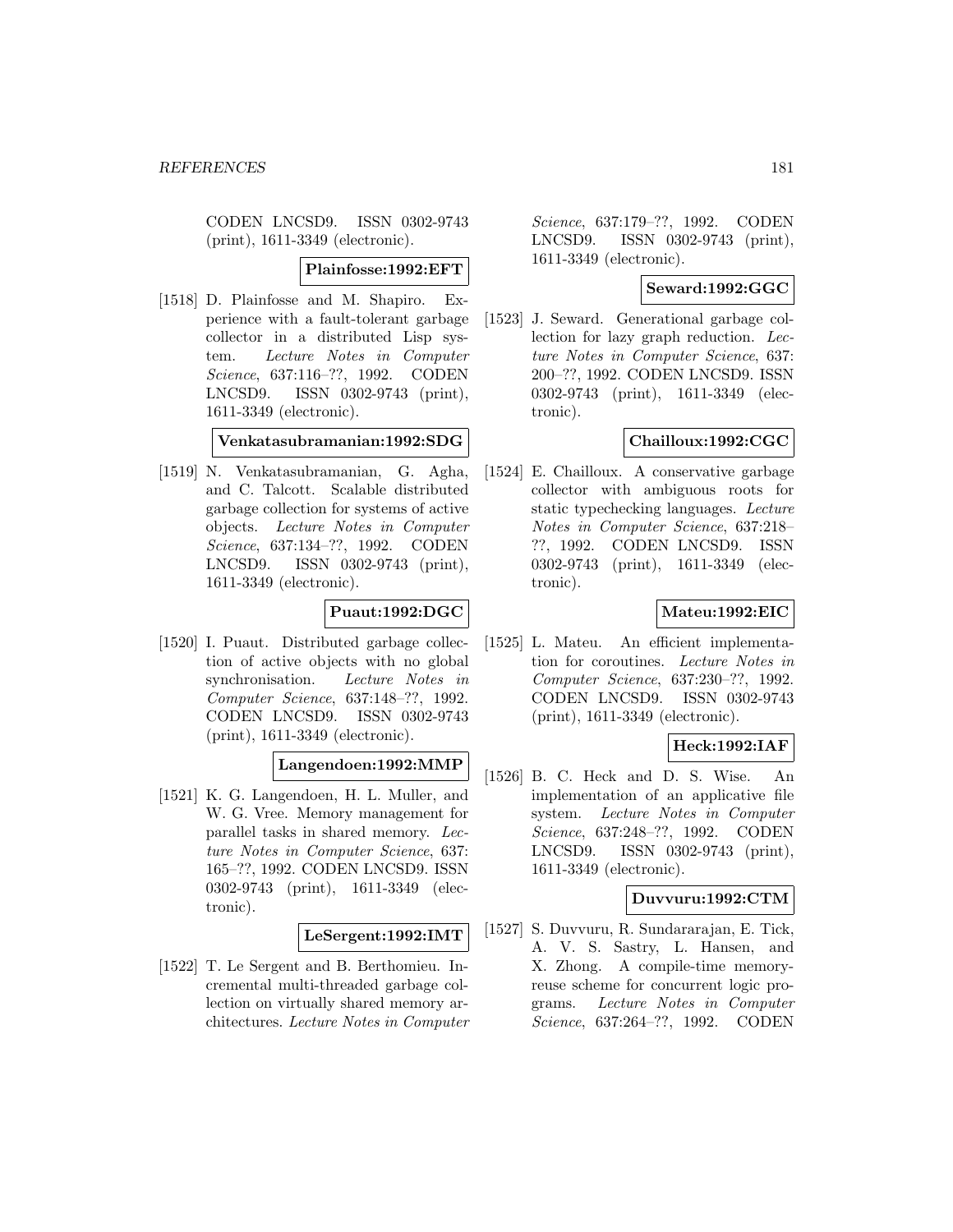LNCSD9. ISSN 0302-9743 (print), 1611-3349 (electronic).

#### **Hayes:1992:FCI**

[1528] B. Hayes. Finalization in the collector interface. Lecture Notes in Computer Science, 637:277–??, 1992. CODEN LNCSD9. ISSN 0302-9743 (print), 1611-3349 (electronic).

### **Edelson:1992:PCG**

[1529] D. R. Edelson. Precompiling C++ for garbage collection. Lecture Notes in Computer Science, 637:299–??, 1992. CODEN LNCSD9. ISSN 0302-9743 (print), 1611-3349 (electronic).

# **Samples:1992:GCC**

[1530] A. D. Samples. Garbage collectioncooperative C++. Lecture Notes in Computer Science, 637:315–??, 1992. CODEN LNCSD9. ISSN 0302-9743 (print), 1611-3349 (electronic).

#### **Pique:1992:DRC**

[1531] J. F. Pique. Dynamic revision of choice points during garbage collection in Prolog [II/III]. Lecture Notes in Computer Science, 637:330–??, 1992. CODEN LNCSD9. ISSN 0302-9743 (print), 1611-3349 (electronic).

#### **Tarau:1992:EMM**

[1532] P. Tarau. Ecological memory management in a continuation passing Prolog engine. Lecture Notes in Computer Science, 637:344–??, 1992. CODEN LNCSD9. ISSN 0302-9743 (print), 1611-3349 (electronic).

## **Nettles:1992:RBI**

[1533] S. Nettles, J. O'Toole, D. Pierce, and N. Haines. Replication-based incremental copying collection. Lecture Notes in Computer Science, 637:357– ??, 1992. CODEN LNCSD9. ISSN 0302-9743 (print), 1611-3349 (electronic).

#### **Kolodner:1992:AIG**

[1534] E. K. Kolodner and W. E. Weihl. Atomic incremental garbage collection. Lecture Notes in Computer Science, 637:365–??, 1992. CODEN LNCSD9. ISSN 0302-9743 (print), 1611-3349 (electronic).

# **Hudson:1992:ICM**

[1535] R. L. Hudson and J. E. B. Moss. Incremental collection of mature objects. Lecture Notes in Computer Science, 637:388–??, 1992. CODEN LNCSD9. ISSN 0302-9743 (print), 1611-3349 (electronic).

### **Lam:1992:OTD**

[1536] M. S. Lam, P. R. Wilson, and T. G. Moher. Object type directed garbage collection to improve locality. Lecture Notes in Computer Science, 637:404– ??, 1992. CODEN LNCSD9. ISSN 0302-9743 (print), 1611-3349 (electronic).

#### **Delacour:1992:ARI**

[1537] V. Delacour. Allocation regions and implementation contracts. Lecture Notes in Computer Science, 637:426– ??, 1992. CODEN LNCSD9. ISSN 0302-9743 (print), 1611-3349 (electronic).

# **Rojemo:1992:CGG**

[1538] N. Rojemo. A concurrent generational garbage collector for a parallel graph reducer. Lecture Notes in Computer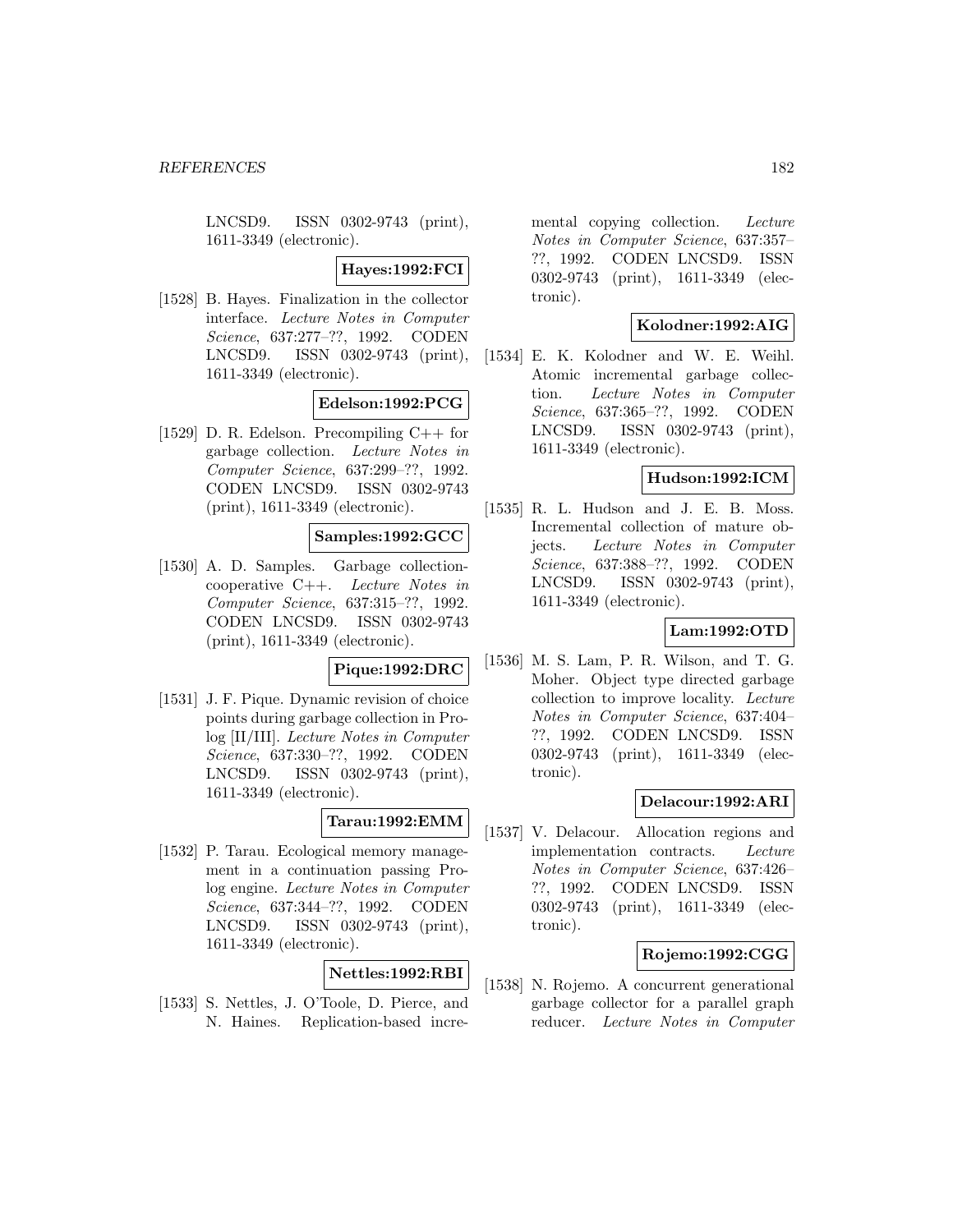Science, 637:440–??, 1992. CODEN LNCSD9. ISSN 0302-9743 (print), 1611-3349 (electronic).

#### **Weemeeuw:1992:GCA**

[1539] P. Weemeeuw and B. Demoen. Garbage collection in aurora: An overview. Lecture Notes in Computer Science, 637:454–??, 1992. CODEN LNCSD9. ISSN 0302-9743 (print), 1611-3349 (electronic).

## **Merrall:1992:CGC**

[1540] S. C. Merrall and J. A. Padget. Collections and garbage collection. Lecture Notes in Computer Science, 637: 473–??, 1992. CODEN LNCSD9. ISSN 0302-9743 (print), 1611-3349 (electronic).

### **Yuasa:1992:MMG**

[1541] T. Yuasa. Memory management and garbage collection of an extended Common Lisp system for massively parallel SIMD architecture. Lecture Notes in Computer Science, 637:490–??, 1992. CODEN LNCSD9. ISSN 0302-9743 (print), 1611-3349 (electronic).

# **Baker:1992:NFT**

[1542] H. G. Baker. NREVERSAL of fortune — the thermodynamics of garbage collection. Lecture Notes in Computer Science, 637:507–??, 1992. CODEN LNCSD9. ISSN 0302-9743 (print), 1611-3349 (electronic).

### **Rocha:1992:NNT**

[1543] A. F. Rocha. Neural nets: A theory for brains and machines. Lecture Notes in Computer Science, 638:1–??, 1992. CODEN LNCSD9. ISSN 0302- 9743 (print), 1611-3349 (electronic).

# **Golledge:1992:DPU**

[1544] Reginald G. Golledge. Do people understand spatial concepts: The case of first-order primitives. Lecture Notes in Computer Science, 639:1–??, 1992. CODEN LNCSD9. ISSN 0302-9743 (print), 1611-3349 (electronic).

### **Snodgrass:1992:TD**

[1545] Richard T. Snodgrass. Temporal databases. Lecture Notes in Computer Science, 639:22–??, 1992. CODEN LNCSD9. ISSN 0302-9743 (print), 1611-3349 (electronic).

## **Couclelis:1992:PMO**

[1546] Helen Couclelis. People manipulate objects (but cultivate fields): Beyond the raster-vector debate in GIS. Lecture Notes in Computer Science, 639:65–??, 1992. CODEN LNCSD9. ISSN 0302- 9743 (print), 1611-3349 (electronic).

# **Hough:1992:TSE**

[1547] Robbin R. Hough. Time and space: An economic model. Lecture Notes in Computer Science, 639:78–??, 1992. CODEN LNCSD9. ISSN 0302-9743 (print), 1611-3349 (electronic).

## **Takeuchi:1992:CLP**

[1548] Keiichi Takeuchi. The changing language of and persisting patterns in the urban design of edo/tokyo. Lecture Notes in Computer Science, 639:97–??, 1992. CODEN LNCSD9. ISSN 0302- 9743 (print), 1611-3349 (electronic).

# **Guttenberg:1992:TBT**

[1549] Albert Z. Guttenberg. Toward a behavioral theory of regionalization. Lecture Notes in Computer Science, 639: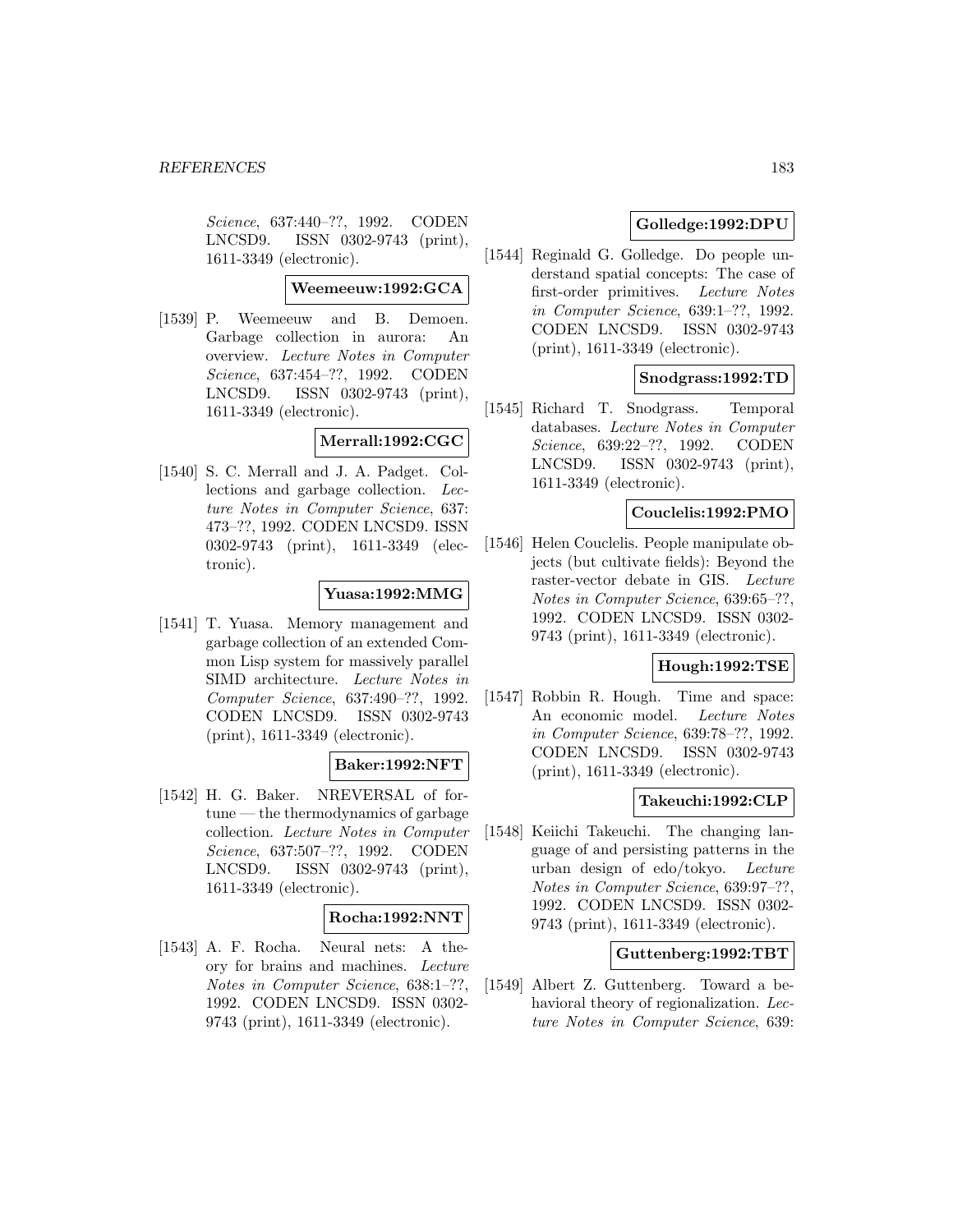110–??, 1992. CODEN LNCSD9. ISSN 0302-9743 (print), 1611-3349 (electronic).

**Falcidieno:1992:DMP**

[1550] Bianca Falcidieno, Caterina Pienovi, and Michela Spagnuolo. Descriptive modeling and prescriptive modeling in spatial data handling. Lecture Notes in Computer Science, 639:122–??, 1992. CODEN LNCSD9. ISSN 0302-9743 (print), 1611-3349 (electronic).

### **Montello:1992:GEK**

[1551] Daniel R. Montello. The geometry of environmental knowledge. Lecture Notes in Computer Science, 639:136– ??, 1992. CODEN LNCSD9. ISSN 0302-9743 (print), 1611-3349 (electronic).

## **Papadias:1992:SRU**

[1552] Dimitris Papadias and Timos Sellis. Spatial reasoning using symbolic arrays. Lecture Notes in Computer Science, 639:153–??, 1992. CODEN LNCSD9. ISSN 0302-9743 (print), 1611-3349 (electronic).

# **Freksa:1992:UOI**

[1553] Christian Freksa. Using orientation information for qualitative spatial reasoning. Lecture Notes in Computer Science, 639:162–??, 1992. CODEN LNCSD9. ISSN 0302-9743 (print), 1611-3349 (electronic).

### **Jungert:1992:OPV**

[1554] Erland Jungert. The observer's point of view: An extension of symbolic projections. Lecture Notes in Computer Science, 639:179–??, 1992. CODEN

LNCSD9. ISSN 0302-9743 (print), 1611-3349 (electronic).

#### **Egenhofer:1992:RAG**

[1555] Max J. Egenhofer and Khaled K. Al-Taha. Reasoning about gradual changes of topological relationships. Lecture Notes in Computer Science, 639:196–??, 1992. CODEN LNCSD9. ISSN 0302-9743 (print), 1611-3349 (electronic).

# **Gold:1992:MN**

[1556] Christopher M. Gold. The meaning of "neighbour". Lecture Notes in Computer Science, 639:220–??, 1992. CODEN LNCSD9. ISSN 0302-9743 (print), 1611-3349 (electronic).

### **DeFloriani:1992:HTB**

[1557] Leila De Floriani and Enrico Puppo. A hierarchical triangle-based model for terrain description. Lecture Notes in Computer Science, 639:236–??, 1992. CODEN LNCSD9. ISSN 0302-9743 (print), 1611-3349 (electronic).

### **Hadzilacos:1992:MET**

[1558] Thanasis Hadzilacos and Nectaria Tryfona. A model for expressing topological integrity constraints in geographic databases. Lecture Notes in Computer Science, 639:252–??, 1992. CODEN LNCSD9. ISSN 0302-9743 (print), 1611-3349 (electronic).

### **Fotheringham:1992:ESI**

[1559] A. Stewart Fotheringham and Andrew Curtis. Encoding spatial information: The evidence for hierarchical processing. Lecture Notes in Computer Science, 639:269–??, 1992. CODEN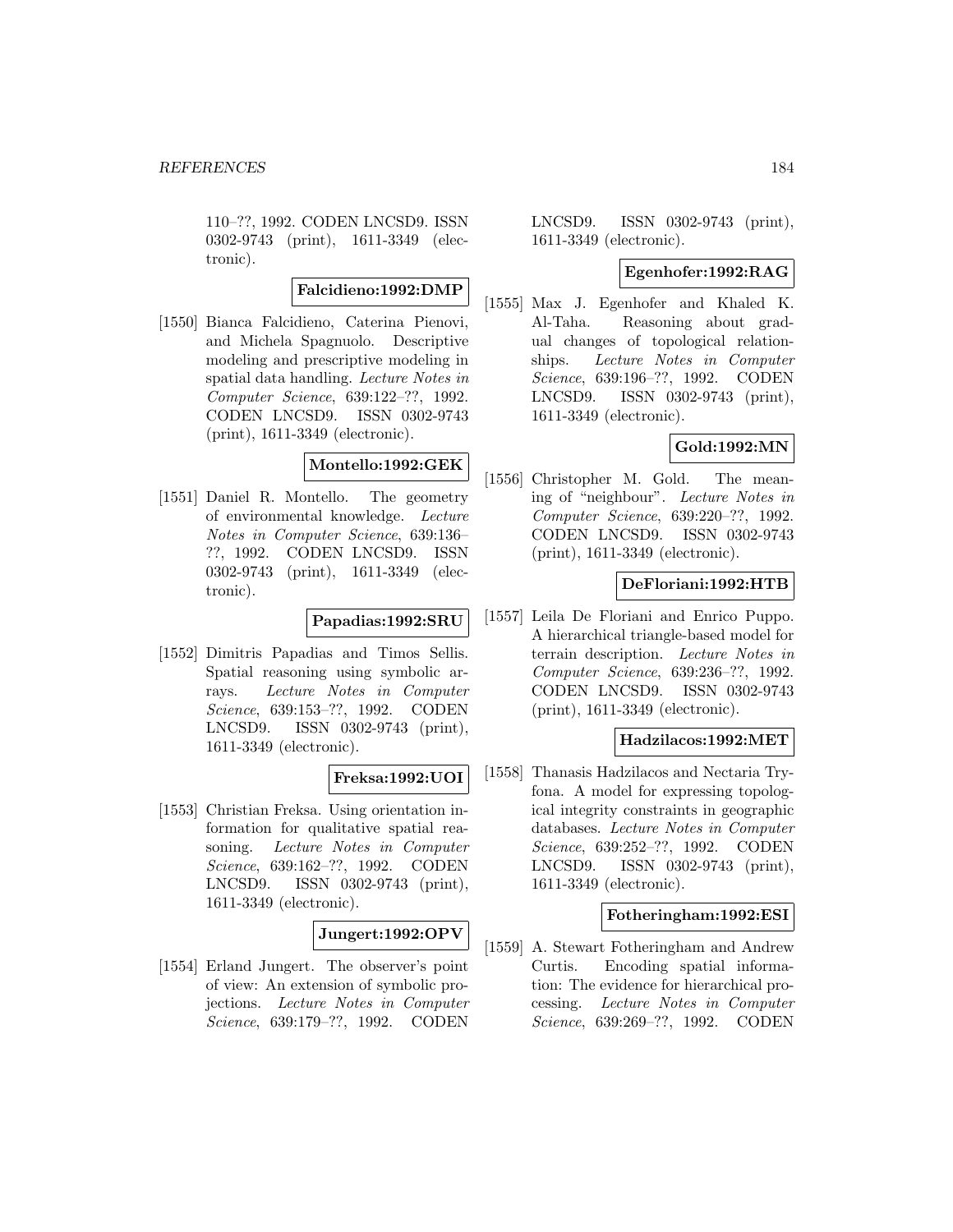LNCSD9. ISSN 0302-9743 (print), 1611-3349 (electronic).

#### **Freundschuh:1992:TRB**

[1560] Scott M. Freundschuh. Is there a relationship between spatial cognition and environmental patterns? Lecture Notes in Computer Science, 639:288– ??, 1992. CODEN LNCSD9. ISSN 0302-9743 (print), 1611-3349 (electronic).

## **Mark:1992:CIG**

[1561] David M. Mark. Counter-intuitive geographic 'facts': Clues for spatial reasoning at geographic scales. Lecture Notes in Computer Science, 639:305– ??, 1992. CODEN LNCSD9. ISSN 0302-9743 (print), 1611-3349 (electronic).

#### **Futch:1992:SLR**

[1562] Shaun Futch, David N. Chin, Matthew McGranaghan, and Jinn-Guey Lay. Spatial-linguistic reasoning in LEI (locality and elevation interpreter). Lecture Notes in Computer Science, 639: 318–??, 1992. CODEN LNCSD9. ISSN 0302-9743 (print), 1611-3349 (electronic).

#### **Lindholm:1992:UMI**

[1563] Mikko Lindholm and Tapani Sarjakoski. User models and information theory in the design of a query interface for GIS. Lecture Notes in Computer Science, 639:328–??, 1992. CODEN LNCSD9. ISSN 0302-9743 (print), 1611-3349 (electronic).

#### **Timpf:1992:CMW**

[1564] Sabine Timpf, Gary S. Volta, David W. Pollock, and Max J. Egenhofer. A

conceptual model of wayfinding using multiple levels of abstraction. Lecture Notes in Computer Science, 639:348– ??, 1992. CODEN LNCSD9. ISSN 0302-9743 (print), 1611-3349 (electronic).

### **Hiraki:1992:TAS**

[1565] Kazuo Hiraki and Yuichiro Anzai. Towards acquiring spatio-temporal knowledge from sensor data. Lecture Notes in Computer Science, 639:368– ??, 1992. CODEN LNCSD9. ISSN 0302-9743 (print), 1611-3349 (electronic).

### **Barbanente:1992:AAK**

[1566] A. Barbanente, D. Borri, F. Esposito, P. Leo, G. Maciocco, and F. Selicato. Automatically acquiring knowledge by digital maps in artificial intelligence planning techniques. Lecture Notes in Computer Science, 639:379–??, 1992. CODEN LNCSD9. ISSN 0302-9743 (print), 1611-3349 (electronic).

# **Whigham:1992:MIG**

[1567] P. A. Whigham, R. I. McKay, and J. R. Davis. Machine induction of geospatial knowledge. Lecture Notes in Computer Science, 639:402–??, 1992. CODEN LNCSD9. ISSN 0302-9743 (print), 1611-3349 (electronic).

#### **Paladino:1992:TQG**

[1568] Ombretta Paladino. Treatment of qualitative geographic information in monitoring environmental pollution. Lecture Notes in Computer Science, 639: 418–??, 1992. CODEN LNCSD9. ISSN 0302-9743 (print), 1611-3349 (electronic).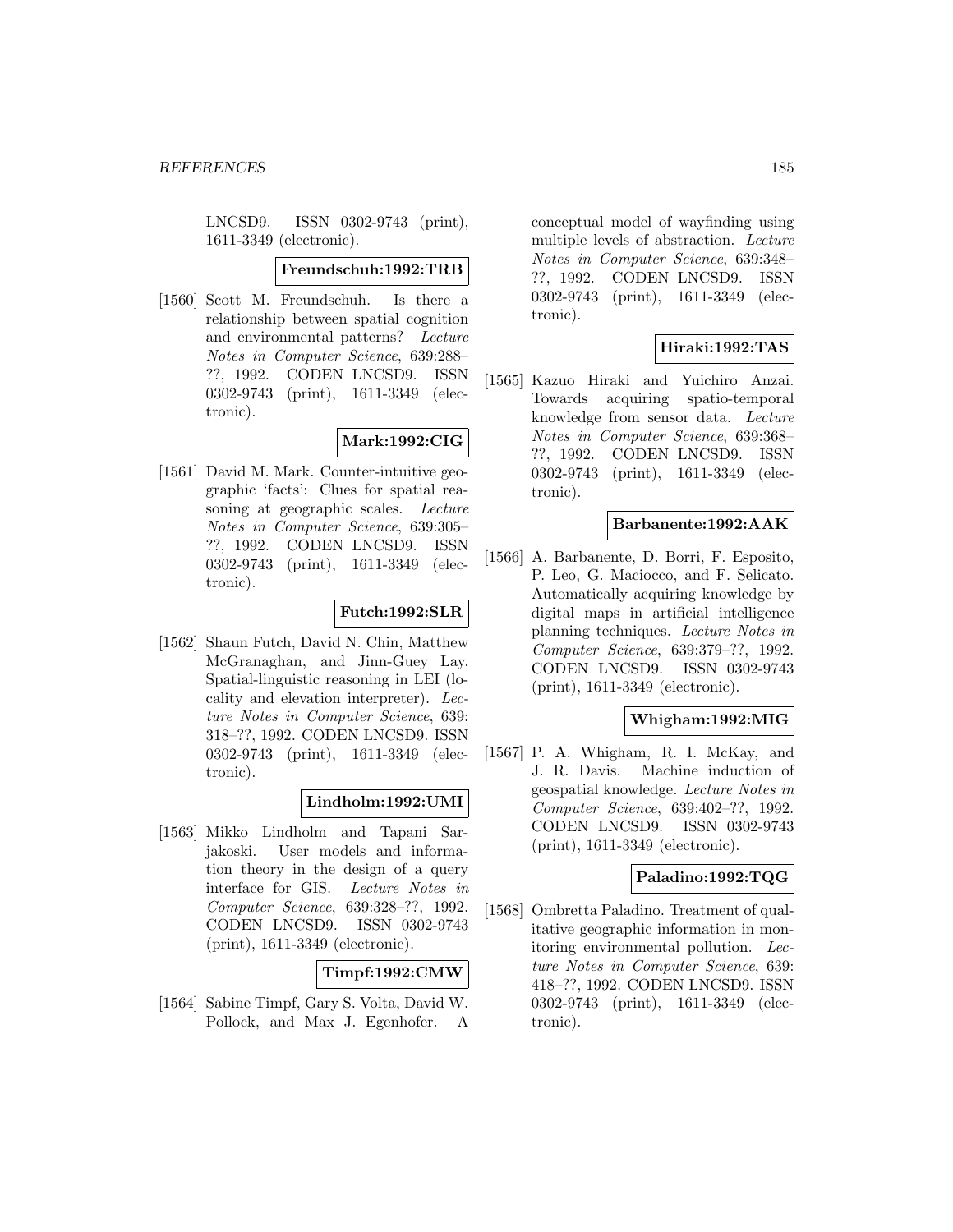#### *REFERENCES* 186

#### **Anonymous:1992:KA**

[1569] Anonymous. Keynote address. Lecture Notes in Computer Science, 640:1–2, 1992. CODEN LNCSD9. ISSN 0302- 9743 (print), 1611-3349 (electronic).

### **Humphrey:1992:TDS**

[1570] Watts S. Humphrey. Toward a discipline for software engineering. Lecture Notes in Computer Science, 640:3–??, 1992. CODEN LNCSD9. ISSN 0302- 9743 (print), 1611-3349 (electronic).

#### **Hall:1992:SE**

[1571] Anthony Hall. Is software engineering? Lecture Notes in Computer Science, 640:5–??, 1992. CODEN LNCSD9. ISSN 0302-9743 (print), 1611-3349 (electronic).

#### **Gibbs:1992:SSE**

[1572] Norm E. Gibbs. Session 1: Software engineering education in the 1990s. Lecture Notes in Computer Science, 640: 9–??, 1992. CODEN LNCSD9. ISSN 0302-9743 (print), 1611-3349 (electronic).

#### **Grant:1992:SEE**

[1573] Douglas D. Grant. Software engineering education in the 1990s– the way forward. Lecture Notes in Computer Science, 640:11–??, 1992. CODEN LNCSD9. ISSN 0302-9743 (print), 1611-3349 (electronic).

### **Garlan:1992:ECA**

[1574] David Garlan, Mary Shaw, Chris Okasaki, Curtis M. Scott, and Roy F. Swonger. Experience with a course on architectures for software systems. Lecture Notes in Computer Science, 640:

23–??, 1992. CODEN LNCSD9. ISSN 0302-9743 (print), 1611-3349 (electronic).

#### **Shepard:1992:TRD**

[1575] Terry Shepard and Dan Hoffman. On teaching the rational design process. Lecture Notes in Computer Science, 640:44–??, 1992. CODEN LNCSD9. ISSN 0302-9743 (print), 1611-3349 (electronic).

#### **Coulter:1992:SUP**

[1576] Neal S. Coulter. Session 2: University perspective on industry-oriented courses and software reuse. Lecture Notes in Computer Science, 640:63–??, 1992. CODEN LNCSD9. ISSN 0302- 9743 (print), 1611-3349 (electronic).

#### **Bruegge:1992:TIO**

[1577] Bernd Bruegge. Teaching an industryoriented software engineering course. Lecture Notes in Computer Science, 640:65–??, 1992. CODEN LNCSD9. ISSN 0302-9743 (print), 1611-3349 (electronic).

### **Offutt:1992:IRR**

[1578] A. Jefferson Offutt and Roland H. Untch. Integrating research, reuse, and integration into software engineering courses. Lecture Notes in Computer Science, 640:88–??, 1992. CODEN LNCSD9. ISSN 0302-9743 (print), 1611-3349 (electronic).

#### **Sindre:1992:SRE**

[1579] Guttorm Sindre, Even-Andre Karlsson, and Tor Stalhane. Software reuse in an education perspective. Lecture Notes in Computer Science, 640:99–??, 1992.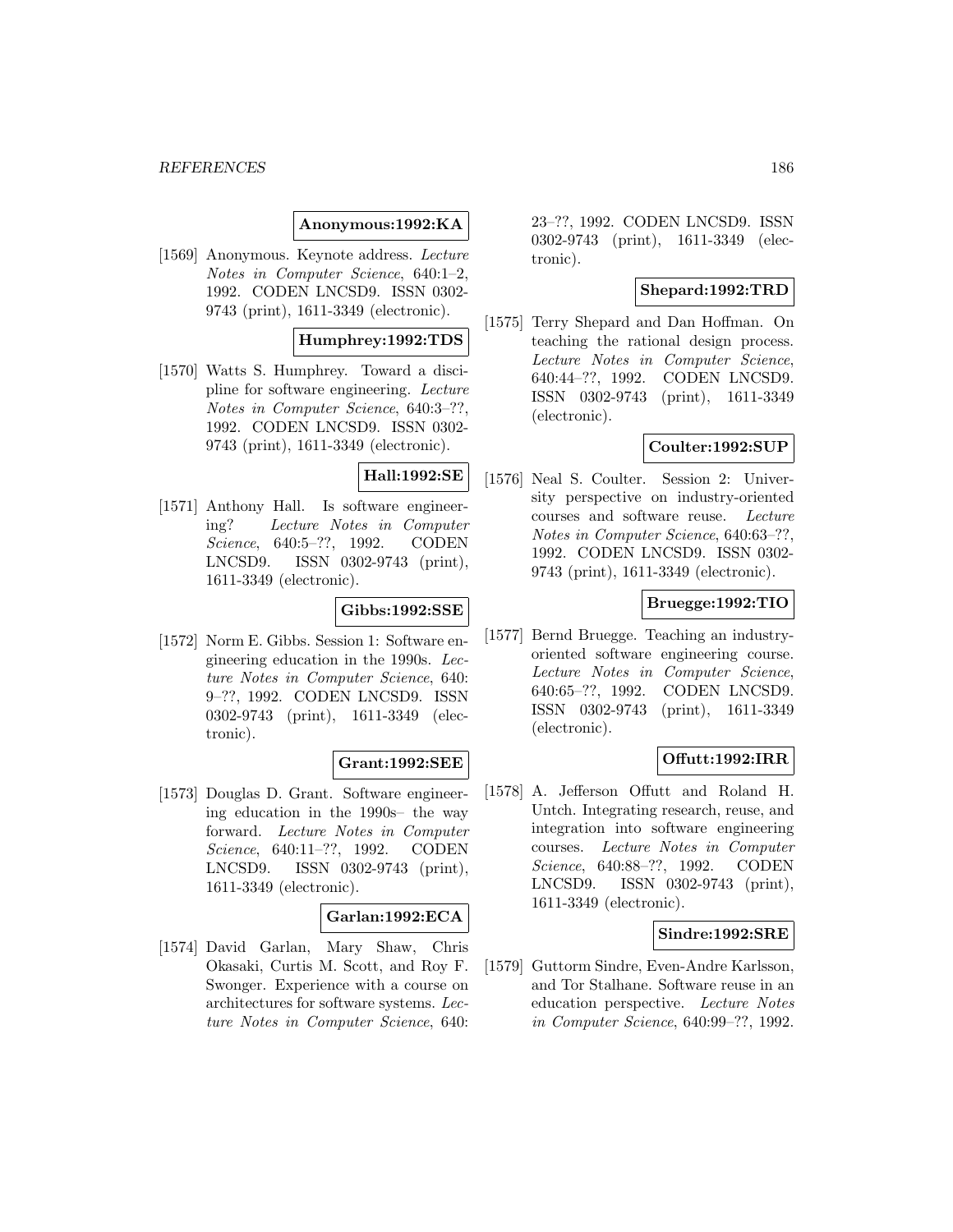CODEN LNCSD9. ISSN 0302-9743 (print), 1611-3349 (electronic).

#### **Carpenter:1992:SPD**

[1580] Maribeth B. Carpenter. Session 3: Panel discussion. Lecture Notes in Computer Science, 640:115–??, 1992. CODEN LNCSD9. ISSN 0302-9743 (print), 1611-3349 (electronic).

# **Lulofs:1992:IRA**

[1581] Timothy J. Lulofs. Industry requirements for academic and continuing education programs in software engineering. Lecture Notes in Computer Science, 640:117–??, 1992. CODEN LNCSD9. ISSN 0302-9743 (print), 1611-3349 (electronic).

#### **Pierce:1992:SFM**

[1582] Keith R. Pierce. Session 4: Formal methods and engineering instruction. Lecture Notes in Computer Science, 640:119–??, 1992. CODEN LNCSD9. ISSN 0302-9743 (print), 1611-3349 (electronic).

#### **Lutz:1992:FME**

[1583] Michael J. Lutz. Formal methods and the engineering paradigm. Lecture Notes in Computer Science, 640:121– ??, 1992. CODEN LNCSD9. ISSN 0302-9743 (print), 1611-3349 (electronic).

## **Garlan:1992:FMS**

[1584] David Garlan. Formal methods for software engineers: Tradeoffs in curriculum design. Lecture Notes in Computer Science, 640:131–??, 1992. CODEN LNCSD9. ISSN 0302-9743 (print), 1611-3349 (electronic).

# **Lai:1992:TPE**

[1585] Richard Lai. Teaching protocol engineering in honours year. Lecture Notes in Computer Science, 640:143– ??, 1992. CODEN LNCSD9. ISSN 0302-9743 (print), 1611-3349 (electronic).

### **Mead:1992:SPD**

[1586] Nancy R. Mead. Session 5: Panel discussion. Lecture Notes in Computer Science, 640:157–??, 1992. CODEN LNCSD9. ISSN 0302-9743 (print), 1611-3349 (electronic).

### **Lutz:1992:AWT**

[1587] Peter H. Lutz. Across the wire: Teaching software engineering at a distance. Lecture Notes in Computer Science, 640:159–??, 1992. CODEN LNCSD9. ISSN 0302-9743 (print), 1611-3349 (electronic).

# **Ford:1992:SPD**

[1588] Gary Ford. Session 6: Panel discussion. Lecture Notes in Computer Science, 640:161–??, 1992. CODEN LNCSD9. ISSN 0302-9743 (print), 1611-3349 (electronic).

#### **Gotterbarn:1992:ILP**

[1589] Donald Gotterbarn. Issues in licensing professional software engineers. Lecture Notes in Computer Science, 640: 163–??, 1992. CODEN LNCSD9. ISSN 0302-9743 (print), 1611-3349 (electronic).

#### **Diaz-Herrera:1992:SEP**

[1590] Jorge Diaz-Herrera. Session 7: Educating practitioners. Lecture Notes in Computer Science, 640:165–??, 1992.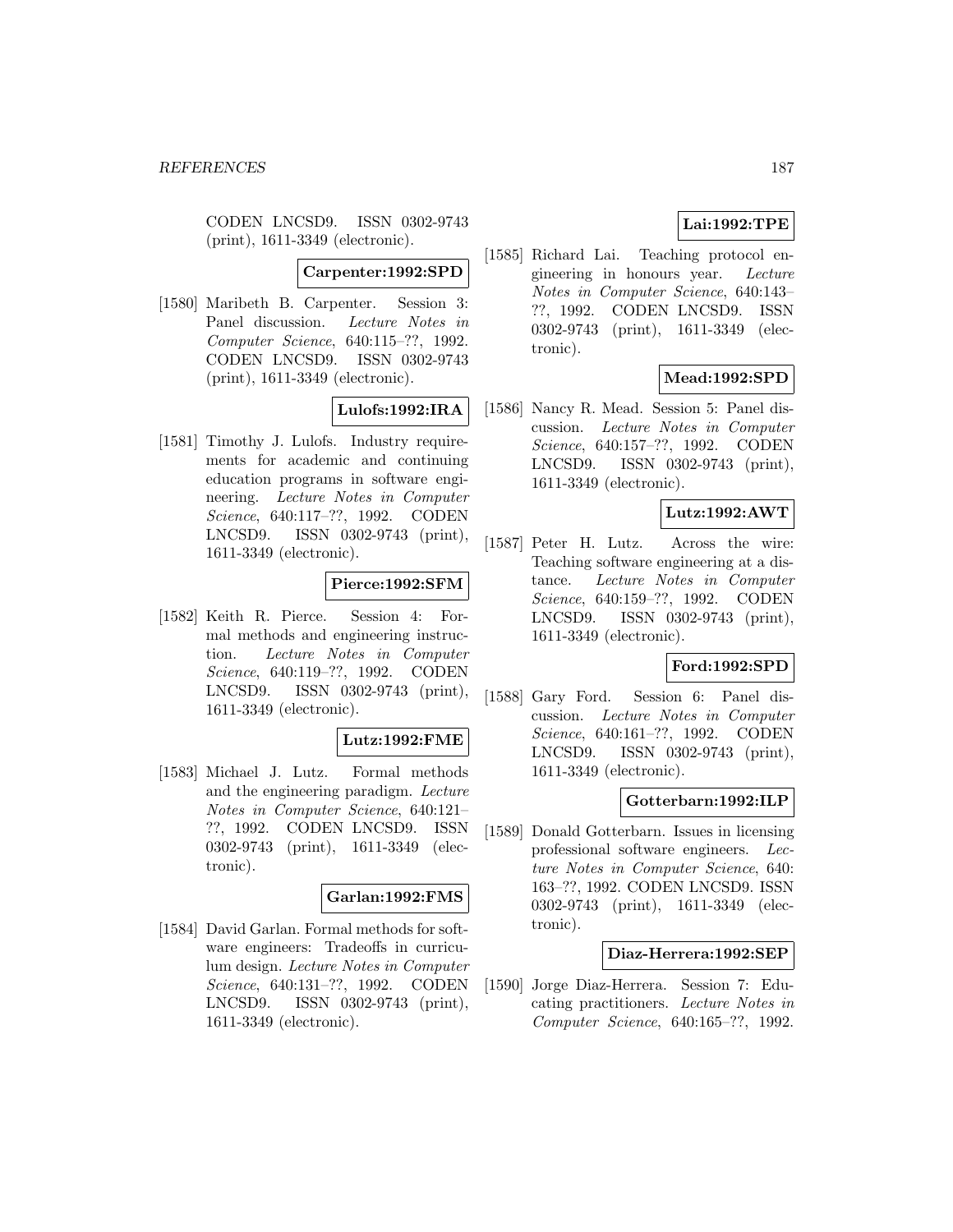CODEN LNCSD9. ISSN 0302-9743 (print), 1611-3349 (electronic).

**Luginbuhl:1992:TSV**

[1591] David R. Luginbuhl and James E. Cardow. Teaching software verification and validation to software practitioners. Lecture Notes in Computer Science, 640:167–??, 1992. CODEN LNCSD9. ISSN 0302-9743 (print), 1611-3349 (electronic).

# **Haikala:1992:CES**

[1592] Ilkka J. Haikala and Jukka Marijarvi. (continuing) education of software professionals. Lecture Notes in Computer Science, 640:180–??, 1992. CODEN LNCSD9. ISSN 0302-9743 (print), 1611-3349 (electronic).

# **Taulbee:1992:SEP**

[1593] George M. Taulbee. The software engineering — patent law interface: A practitioner's view. Lecture Notes in Computer Science, 640:194–??, 1992. CODEN LNCSD9. ISSN 0302-9743 (print), 1611-3349 (electronic).

## **vonMayrhauser:1992:SIS**

[1594] Anneliese von Mayrhauser. Session 8: Integrating software engineering with computer science. Lecture Notes in Computer Science, 640:245–??, 1992. CODEN LNCSD9. ISSN 0302-9743 (print), 1611-3349 (electronic).

# **Epley:1992:JML**

[1595] Donn Epley. A joint master's level software engineering subtrack. Lecture Notes in Computer Science, 640:247– ??, 1992. CODEN LNCSD9. ISSN 0302-9743 (print), 1611-3349 (electronic).

# **Hooper:1992:PSE**

[1596] James W. Hooper. Planning for software engineering education within a computer science framework at marshall university. Lecture Notes in Computer Science, 640:257–??, 1992. CODEN LNCSD9. ISSN 0302-9743 (print), 1611-3349 (electronic).

# **Tewari:1992:IOO**

[1597] Raj Tewari and Frank Friedman. Integrating object-oriented software engineering in the computer science curriculum. Lecture Notes in Computer Science, 640:270–??, 1992. CODEN LNCSD9. ISSN 0302-9743 (print), 1611-3349 (electronic).

# **Pierce:1992:SPP**

[1598] Keith R. Pierce. Session 9: Product and practice models for the engineering of software. Lecture Notes in Computer Science, 640:285–??, 1992. CODEN LNCSD9. ISSN 0302-9743 (print), 1611-3349 (electronic).

## **DIppolito:1992:PES**

[1599] Richard S. D'Ippolito, Kenneth J. Lee, Charles P. Plinta, Jeffrey A. Stewart, Paul D. Bailor, and Thomas C. Hartrum. Putting the engineering into software engineering. Lecture Notes in Computer Science, 640:287–??, 1992. CODEN LNCSD9. ISSN 0302-9743 (print), 1611-3349 (electronic).

### **Pesante:1992:SPD**

[1600] Linda Hutz Pesante. Session 10: Panel discussion. Lecture Notes in Computer Science, 640:299–??, 1992. CODEN LNCSD9. ISSN 0302-9743 (print), 1611-3349 (electronic).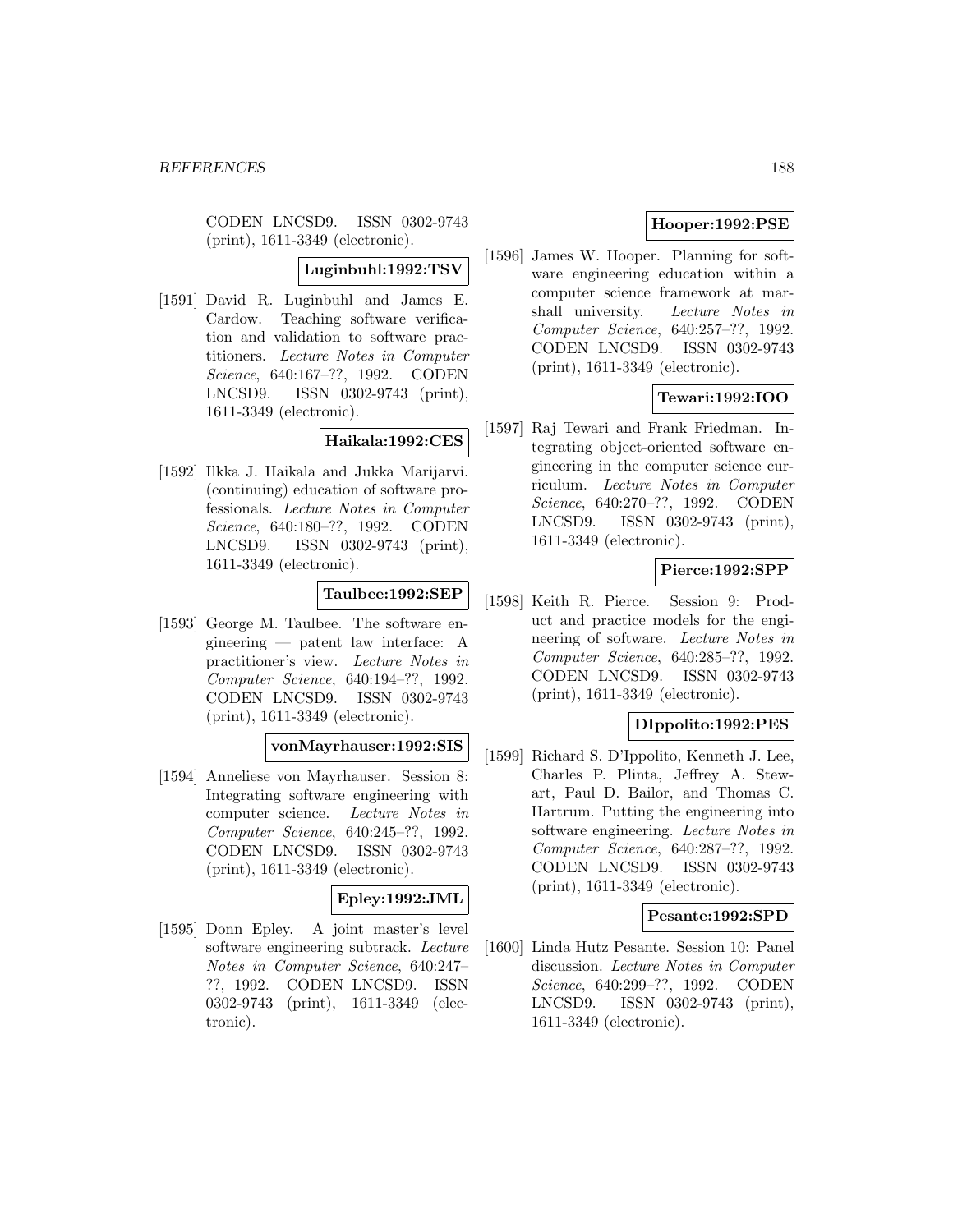# **Brown:1992:CET**

[1601] A. Winsor Brown. Continuing education and training for software process improvement. Lecture Notes in Computer Science, 640:301–??, 1992. CODEN LNCSD9. ISSN 0302-9743 (print), 1611-3349 (electronic).

## **Powel:1992:SPT**

[1602] Karen L. Powel. Software process training: A formal and informal approach at McDonnell Douglas Electronic Systems Company. Lecture Notes in Computer Science, 640:308–??, 1992. CODEN LNCSD9. ISSN 0302-9743 (print), 1611-3349 (electronic).

# **Coulter:1992:SLP**

[1603] Neal S. Coulter. Session 11: Laboratory and project experiences. Lecture Notes in Computer Science, 640:313– ??, 1992. CODEN LNCSD9. ISSN 0302-9743 (print), 1611-3349 (electronic).

# **Lively:1992:USE**

[1604] William M. Lively and Mark Lease. Undergraduate software engineering laboratory at Texas A&M University. Lecture Notes in Computer Science, 640:315–??, 1992. CODEN LNCSD9. ISSN 0302-9743 (print), 1611-3349 (electronic).

# **Kantipudi:1992:SEC**

[1605] Manmahesh Kantipudi, James S. Collofello, Ken W. Collier, and Scott Medeiros. Software engineering course projects: Failures and recommendations. Lecture Notes in Computer Science, 640:324–??, 1992. CODEN LNCSD9. ISSN 0302-9743 (print), 1611-3349 (electronic).

# **Grau:1992:UIE**

[1606] J. Kaye Grau and Norman Wilde. Use of the individual exchange project model in an undergraduate software engineering laboratory. Lecture Notes in Computer Science, 640:339–??, 1992. CODEN LNCSD9. ISSN 0302-9743 (print), 1611-3349 (electronic).

# **Carpenter:1992:SCE**

[1607] Maribeth B. Carpenter. Session 12: Corporate experience. Lecture Notes in Computer Science, 640:349–??, 1992. CODEN LNCSD9. ISSN 0302-9743 (print), 1611-3349 (electronic).

#### **Pavlik:1992:CSE**

[1608] Rich Pavlik and Kathy Jacobs. Creating a software engineering training program in a level I organization. Lecture Notes in Computer Science, 640: 351–??, 1992. CODEN LNCSD9. ISSN 0302-9743 (print), 1611-3349 (electronic).

# **Coker:1992:CSE**

[1609] Sandi Coker, Bud Glick, Lavon Green, and Anneliese von Mayrhauser. Corporate software engineering education for six sigma: Course development and assessment of success. Lecture Notes in Computer Science, 640:360–??, 1992. CODEN LNCSD9. ISSN 0302-9743 (print), 1611-3349 (electronic).

### **Linger:1992:ICS**

[1610] Richard C. Linger and R. Alan Spangler. The IBM Cleanroom Software Engineering Technology Transfer Program. Lecture Notes in Computer Science, 640:380–??, 1992. CODEN LNCSD9. ISSN 0302-9743 (print), 1611-3349 (electronic).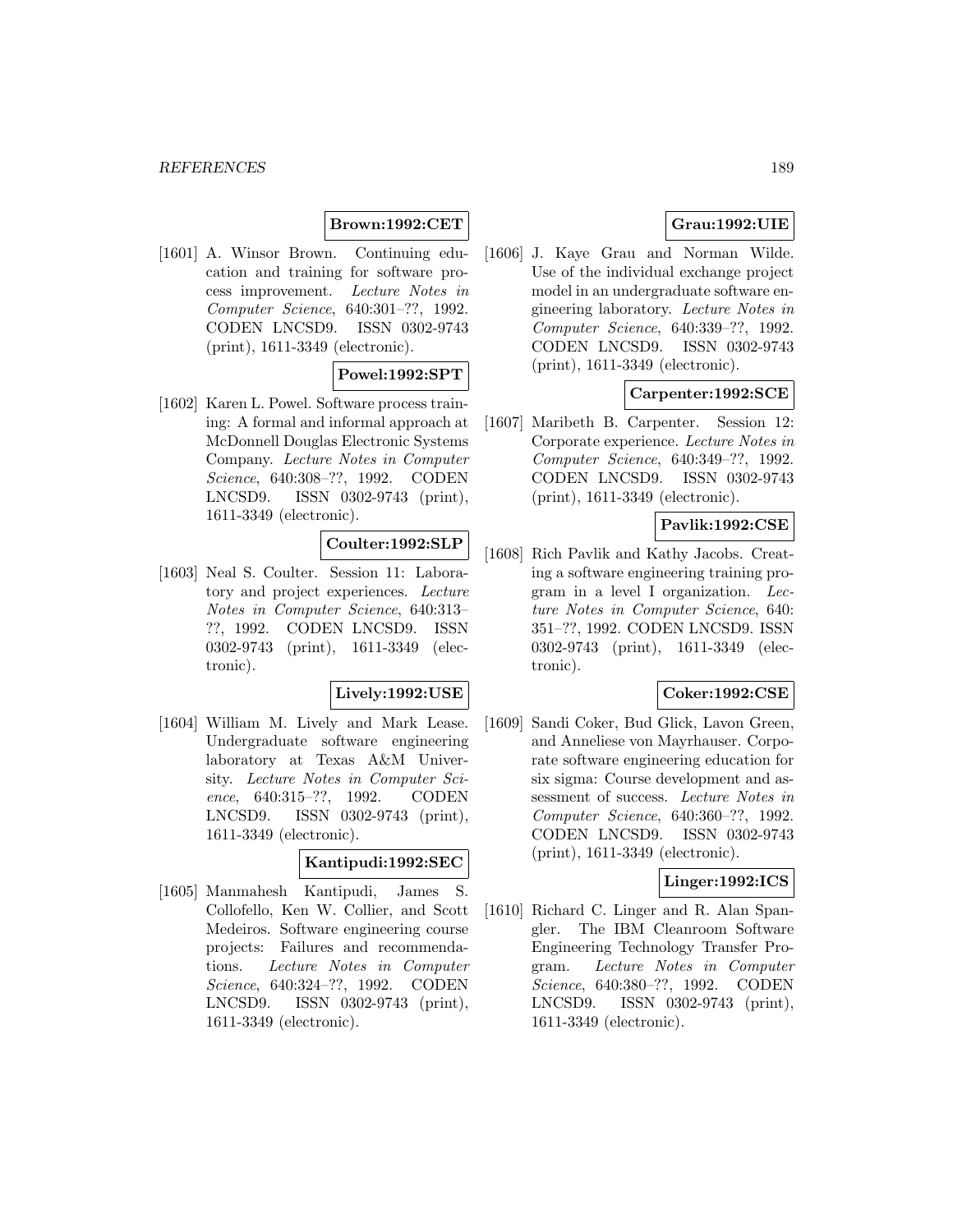## **Christel:1992:EIV**

[1611] Michael G. Christel. Experiences with an interactive video code inspection laboratory. Lecture Notes in Computer Science, 640:395–??, 1992. CODEN LNCSD9. ISSN 0302-9743 (print), 1611-3349 (electronic).

# **Ford:1992:SFP**

[1612] Gary Ford. Session 13: Funding, practica, and principles. Lecture Notes in Computer Science, 640:413–??, 1992. CODEN LNCSD9. ISSN 0302-9743 (print), 1611-3349 (electronic).

# **Lidtke:1992:PCF**

[1613] Doris K. Lidtke and Caroline E. Wardle. Panel: Current funding opportunities through the National Science Foundation. Lecture Notes in Computer Science, 640:415–??, 1992. CODEN LNCSD9. ISSN 0302-9743 (print), 1611-3349 (electronic).

### **Junk:1992:ISE**

[1614] William Junk and Paul Oman. The influence of software engineering paradigms on individual and team project results. Lecture Notes in Computer Science, 640:417–??, 1992. CODEN LNCSD9. ISSN 0302-9743 (print), 1611-3349 (electronic).

#### **Berztiss:1992:EPS**

[1615] Alfs T. Berztiss. Engineering principles and software engineering. Lecture Notes in Computer Science, 640:437– ??, 1992. CODEN LNCSD9. ISSN 0302-9743 (print), 1611-3349 (electronic).

# **Grosch:1992:TAT**

[1616] Josef Grosch. Transformation of attributed trees using pattern matching. Lecture Notes in Computer Science, 641:1–??, 1992. CODEN LNCSD9. ISSN 0302-9743 (print), 1611-3349 (electronic).

# **Galvez:1992:GLP**

[1617] Jose Fortes Galvez. Generating LR(1) parsers of small size. Lecture Notes in Computer Science, 641:16–??, 1992. CODEN LNCSD9. ISSN 0302-9743 (print), 1611-3349 (electronic).

### **Melichar:1992:SDT**

[1618] Borivoj Melichar. Syntax directed translation with LR parsing. Lecture Notes in Computer Science, 641:30–??, 1992. CODEN LNCSD9. ISSN 0302- 9743 (print), 1611-3349 (electronic).

### **Muller:1992:ADT**

[1619] Karel Muller. Attribute-directed topdown parsing. Lecture Notes in Computer Science, 641:37–??, 1992. CODEN LNCSD9. ISSN 0302-9743 (print), 1611-3349 (electronic).

### **Baum:1992:AKM**

[1620] Beate Baum. Another kind of modular attribute grammars. Lecture Notes in Computer Science, 641:44–??, 1992. CODEN LNCSD9. ISSN 0302-9743 (print), 1611-3349 (electronic).

#### **Gyimothy:1992:IGE**

[1621] Tibor Gyimothy, Zoltan Alexin, and Robert Szucs. Integrated graphic environment to develop applications based on attribute grammars. Lecture Notes in Computer Science, 641:51–??, 1992.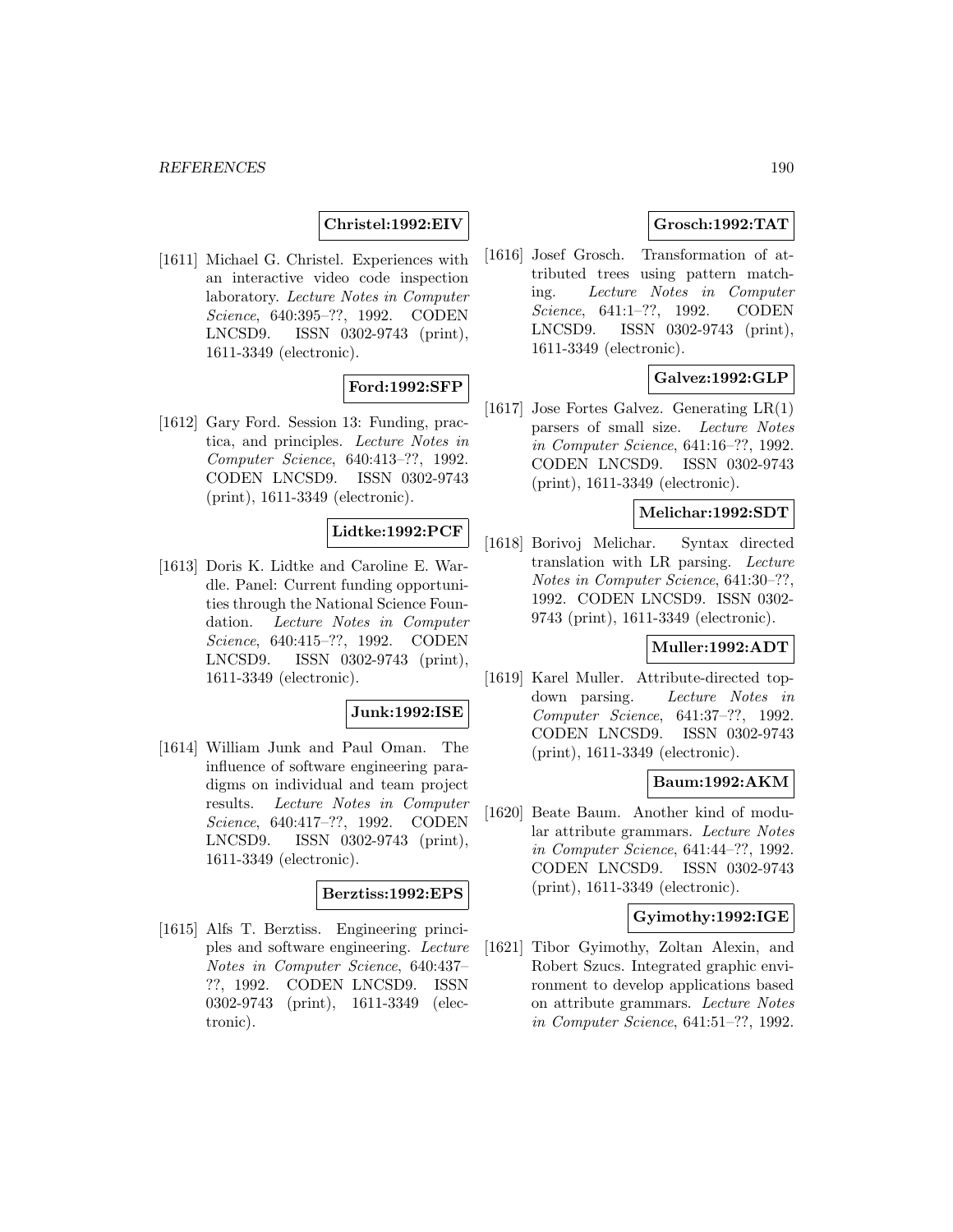CODEN LNCSD9. ISSN 0302-9743 (print), 1611-3349 (electronic).

**Poetzsch-Heffter:1992:IHL**

[1622] Arnd Poetzsch-Heffter. Implementing high-level identification specifications. Lecture Notes in Computer Science, 641:59–??, 1992. CODEN LNCSD9. ISSN 0302-9743 (print), 1611-3349 (electronic).

# **Abmann:1992:ASS**

[1623] Werner Abmann. Another solution of scoping problems in symbol tables. Lecture Notes in Computer Science, 641:66–??, 1992. CODEN LNCSD9. ISSN 0302-9743 (print), 1611-3349 (electronic).

#### **Samples:1992:CIA**

[1624] A. Dain Samples. Compiler implementation of ADTs using profile data. Lecture Notes in Computer Science, 641: 73–??, 1992. CODEN LNCSD9. ISSN 0302-9743 (print), 1611-3349 (electronic).

#### **Riedewald:1992:LLD**

[1625] Gunter Riedewald. The LDL — language development laboratory. Lecture Notes in Computer Science, 641:88–??, 1992. CODEN LNCSD9. ISSN 0302- 9743 (print), 1611-3349 (electronic).

### **Brown:1992:AAS**

[1626] Deryck F. Brown, Hermano Moura, and David A. Watt. ACTRESS: An action semantics directed compiler generator. Lecture Notes in Computer Science, 641:95–??, 1992. CODEN LNCSD9. ISSN 0302-9743 (print), 1611-3349 (electronic).

# **Weber:1992:CFC**

[1627] Christian Weber. Creation of a family of compilers and runtime environments by combining reusable components. Lecture Notes in Computer Science, 641:110–??, 1992. CODEN LNCSD9. ISSN 0302-9743 (print), 1611-3349 (electronic).

# **Knoop:1992:ICT**

[1628] Jens Knoop and Bernhard Steffen. The interprocedural coincidence theorem. Lecture Notes in Computer Science, 641:125–??, 1992. CODEN LNCSD9. ISSN 0302-9743 (print), 1611-3349 (electronic).

# **Buth:1992:PCC**

[1629] Bettina Buth, K.-H. Buth, M. Franzle, B. von Karger, Y. Lakhneche, K. Langmaack, and M. Muller-Olm. Provably correct compiler development and implementation. Lecture Notes in Computer Science, 641:141–??, 1992. CODEN LNCSD9. ISSN 0302-9743 (print), 1611-3349 (electronic).

### **Sudholt:1992:IDF**

[1630] Mario Sudholt and Christoph Steigner. On interprocedural data flow analysis for object-oriented languages. Lecture Notes in Computer Science, 641:156– ??, 1992. CODEN LNCSD9. ISSN 0302-9743 (print), 1611-3349 (electronic).

## **Emmelmann:1992:TCC**

[1631] Helmut Emmelmann. Testing completeness of code selector specifications. Lecture Notes in Computer Science, 641:163–??, 1992. CODEN LNCSD9. ISSN 0302-9743 (print), 1611-3349 (electronic).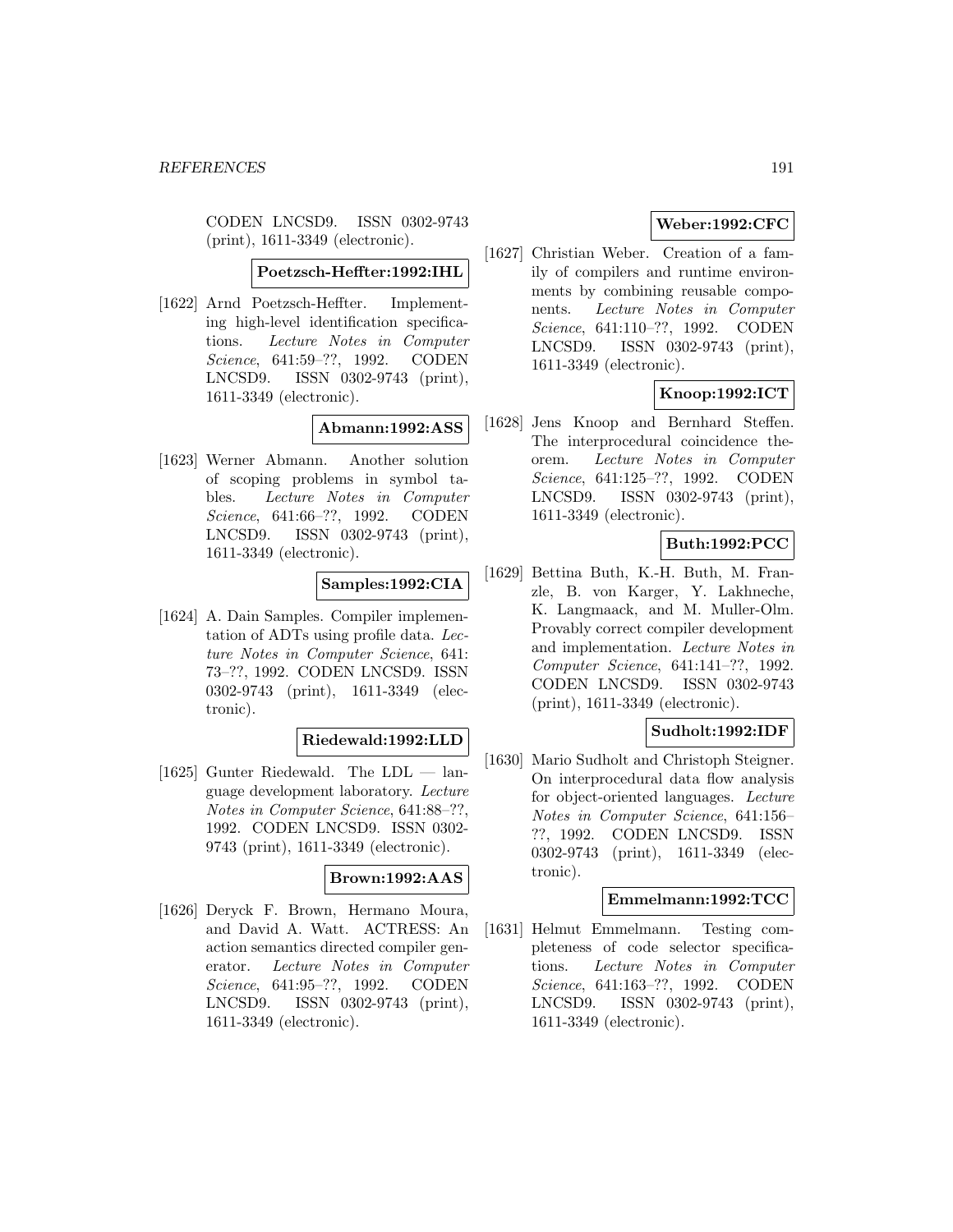## **Hendren:1992:RAF**

[1632] Laurie J. Hendren, Guang R. Gao, Erik R. Altman, and Chandrika Mukerji. A register allocation framework based on hierarchical cyclic interval graphs. Lecture Notes in Computer Science, 641:176–??, 1992. CODEN LNCSD9. ISSN 0302-9743 (print), 1611-3349 (electronic).

#### **Duesterwald:1992:RPI**

[1633] Evelyn Duesterwald, Rajiv Gupta, and Mary Lou Soffa. Register pipelining: An integrated approach to register allocation for scalar and subscripted variables. Lecture Notes in Computer Science, 641:192–??, 1992. CODEN LNCSD9. ISSN 0302-9743 (print), 1611-3349 (electronic).

# **Ertl:1992:ISC**

[1634] M. Anton Ertl and Andreas Krall. Instruction scheduling for complex pipelines. Lecture Notes in Computer Science, 641:207–??, 1992. CODEN LNCSD9. ISSN 0302-9743 (print), 1611-3349 (electronic).

### **Hoogerbrugge:1992:CSP**

[1635] Jan Hoogerbrugge and Henk Corporaal. Comparing software pipelining for an operation-triggered and a transporttriggered architecture. Lecture Notes in Computer Science, 641:219–??, 1992. CODEN LNCSD9. ISSN 0302-9743 (print), 1611-3349 (electronic).

#### **Griesemer:1992:SID**

[1636] Robert Griesemer. Scheduling instructions by direct placement. Lecture Notes in Computer Science, 641:229– ??, 1992. CODEN LNCSD9. ISSN

0302-9743 (print), 1611-3349 (electronic).

#### **Vitek:1992:CTA**

[1637] Jan Vitek, R. Nigel Horspool, and James S. Uhl. Compile-time analysis of object-oriented programs. Lecture Notes in Computer Science, 641:236– ??, 1992. CODEN LNCSD9. ISSN 0302-9743 (print), 1611-3349 (electronic).

### **Andersen:1992:PEC**

[1638] Lars Ole Andersen. Partial evaluation of C and automatic compiler generation. Lecture Notes in Computer Science, 641:251–??, 1992. CODEN LNCSD9. ISSN 0302-9743 (print), 1611-3349 (electronic).

#### **Pettersson:1992:TPM**

[1639] Mikael Pettersson. A term patternmatch compiler inspired by finite automata theory. Lecture Notes in Computer Science, 641:258–??, 1992. CODEN LNCSD9. ISSN 0302-9743 (print), 1611-3349 (electronic).

# **Knopp:1992:IPP**

[1640] Jurgen Knopp. Improving the performance of parallel LISP by compile time analysis. Lecture Notes in Computer Science, 641:271–??, 1992. CODEN LNCSD9. ISSN 0302-9743 (print), 1611-3349 (electronic).

## **Langendoen:1992:FCG**

[1641] Koen Langendoen and Pieter H. Hartel. FCG: A code generator for lazy functional languages. Lecture Notes in Computer Science, 641:278–??, 1992. CODEN LNCSD9. ISSN 0302-9743 (print), 1611-3349 (electronic).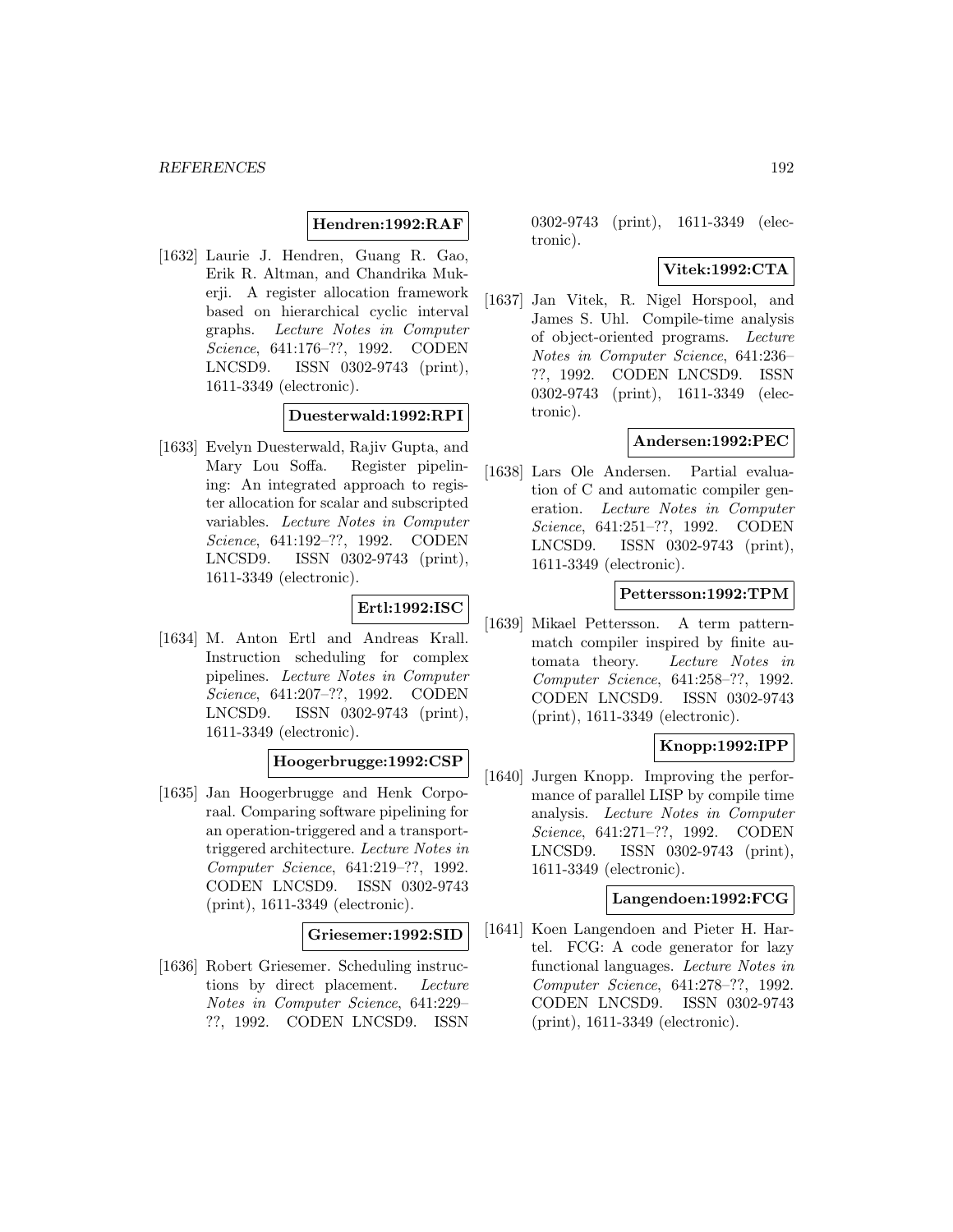## **Mantsivoda:1992:CFc**

[1642] Andrei Mantsivoda and Vyacheslav Petukhin. Compiling Flang. Lecture Notes in Computer Science, 641:297– ??, 1992. CODEN LNCSD9. ISSN 0302-9743 (print), 1611-3349 (electronic).

# **Viklund:1992:IOH**

[1643] Lars Viklund, Johan Herber, and Peter Fritzson. The implementation of  $ObjectMath - A high-level program$ ming environment for scientific computing. Lecture Notes in Computer Science, 641:312–??, 1992. CODEN LNCSD9. ISSN 0302-9743 (print), 1611-3349 (electronic).

# **Case:1992:RSK**

[1644] John Case, Dayanand S. Rajan, and Anil M. Shende. Representing the spatial / kinematic domain and lattice computers. Lecture Notes in Computer Science, 642:1–??, 1992. CODEN LNCSD9. ISSN 0302-9743 (print), 1611-3349 (electronic).

#### **Zhixiang:1992:SCA**

[1645] Chen Zhixiang and Wolfgang Maass. A solution of the credit assignment problem in the case of learning rectangles. Lecture Notes in Computer Science, 642:26–??, 1992. CODEN LNCSD9. ISSN 0302-9743 (print), 1611-3349 (electronic).

## **Grefenstette:1992:LDS**

[1646] John J. Grefenstette. Learning decision strategies with genetic algorithms. Lecture Notes in Computer Science, 642:35–??, 1992. CODEN LNCSD9. ISSN 0302-9743 (print), 1611-3349 (electronic).

# **Lavrac:1992:BKD**

[1647] Nada Lavrac and Saso Dzeroski. Background knowledge and declarative bias in inductive concept learning. Lecture Notes in Computer Science, 642:51–??, 1992. CODEN LNCSD9. ISSN 0302- 9743 (print), 1611-3349 (electronic).

# **Wiehagen:1992:TMI**

[1648] Rolf Wiehagen and Thomas Zeugmann. Too much information can be too much for learning efficiently. Lecture Notes in Computer Science, 642: 72–??, 1992. CODEN LNCSD9. ISSN 0302-9743 (print), 1611-3349 (electronic).

### **Ammon:1992:SEL**

[1649] Kurt Ammon. Some experiments with a learning procedure. Lecture Notes in Computer Science, 642:87–??, 1992. CODEN LNCSD9. ISSN 0302-9743 (print), 1611-3349 (electronic).

### **Apsitis:1992:UIC**

[1650] Kalvis Apsitis, Rusins Freivalds, Martins Krikis, Raimonds Simanovskis, and Juris Smotrovs. Unions of identifiable classes of total recursive functions. Lecture Notes in Computer Science, 642:99–??, 1992. CODEN LNCSD9. ISSN 0302-9743 (print), 1611-3349 (electronic).

## **Baliga:1992:LMS**

[1651] Ganesh Baliga, Sanjay Jain, and Arun Sharma. Learning from multiple sources of inaccurate data. Lecture Notes in Computer Science, 642:108– ??, 1992. CODEN LNCSD9. ISSN 0302-9743 (print), 1611-3349 (electronic).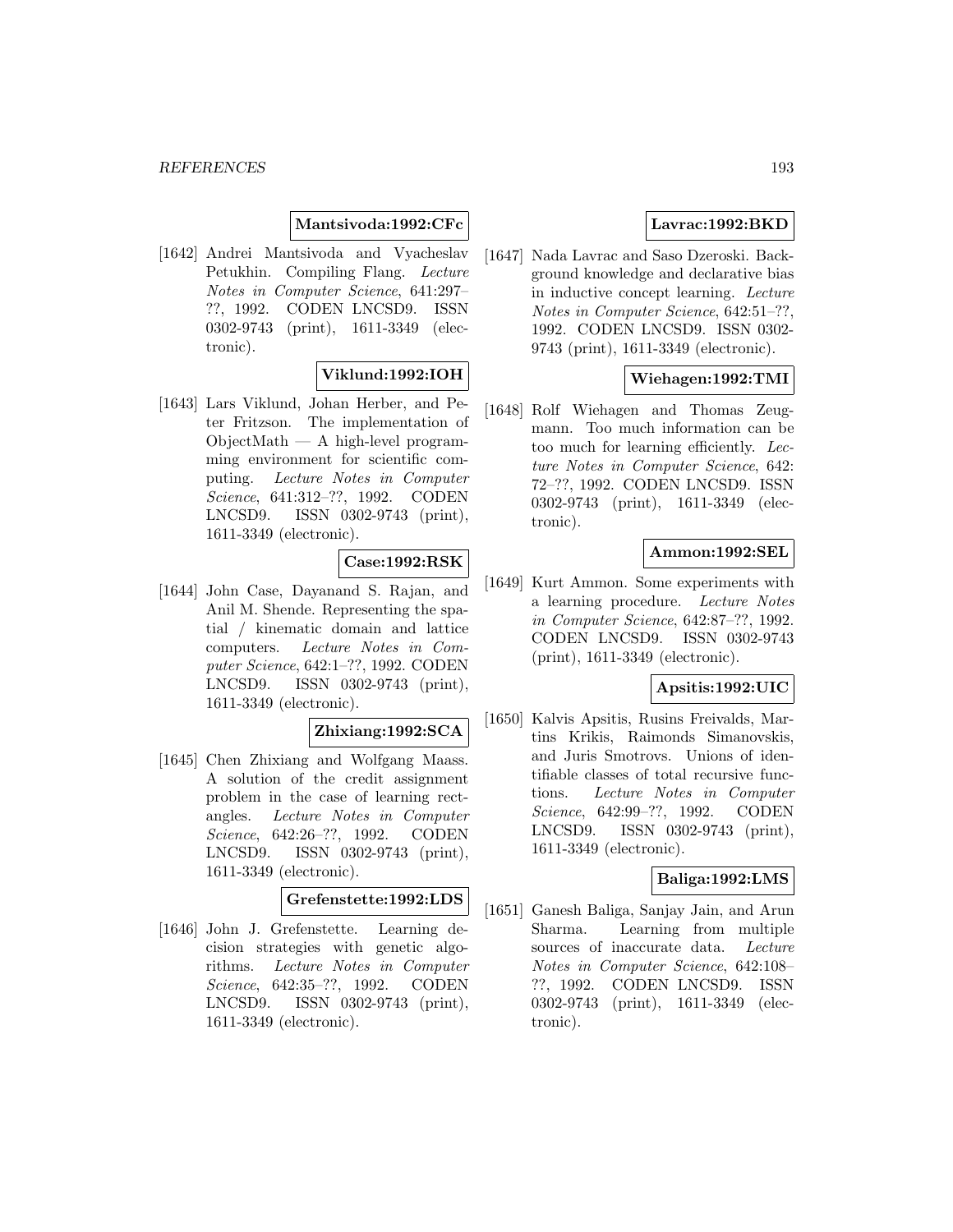## **Case:1992:SSL**

[1652] John Case, Chen Keh-Jiann, and Sanjay Jain. Strong separation of learning classes. Lecture Notes in Computer Science, 642:129–??, 1992. CODEN LNCSD9. ISSN 0302-9743 (print), 1611-3349 (electronic).

# **Cohen:1992:DGA**

[1653] William W. Cohen. Desiderata for generalization-to- $N$  algorithms. Lecture Notes in Computer Science, 642: 140–??, 1992. CODEN LNCSD9. ISSN 0302-9743 (print), 1611-3349 (electronic).

### **Daley:1992:PPP**

[1654] Robert P. Daley, Bala Kalyanasundaram, and Mahendran Velauthapillai. The power of probabilism in Popperian FINite learning. Lecture Notes in Computer Science, 642:151–??, 1992. CODEN LNCSD9. ISSN 0302-9743 (print), 1611-3349 (electronic).

#### **Flach:1992:AVF**

[1655] Peter A. Flach. An analysis of various forms of 'jumping to conclusions'. Lecture Notes in Computer Science, 642:170–??, 1992. CODEN LNCSD9. ISSN 0302-9743 (print), 1611-3349 (electronic).

#### **Freivalds:1992:IIA**

[1656] Rusins Freivalds and Achim G. Hoffmann. An inductive inference approach to classification. Lecture Notes in Computer Science, 642:187–??, 1992. CODEN LNCSD9. ISSN 0302-9743 (print), 1611-3349 (electronic).

# **Gasarch:1992:AQV**

[1657] William I. Gasarch and Mahendran Velauthapillai. Asking questions versus verifiability. Lecture Notes in Computer Science, 642:197–??, 1992. CODEN LNCSD9. ISSN 0302-9743 (print), 1611-3349 (electronic).

### **Indurkhya:1992:PAC**

[1658] Bipin Indurkhya. Predictive analogy and cognition. Lecture Notes in Computer Science, 642:214–??, 1992. CODEN LNCSD9. ISSN 0302-9743 (print), 1611-3349 (electronic).

# **Kinber:1992:LCR**

[1659] Efim Kinber. Learning a class of regular expressions via restricted subset queries. Lecture Notes in Computer Science, 642:232–??, 1992. CODEN LNCSD9. ISSN 0302-9743 (print), 1611-3349 (electronic).

# **Lange:1992:UAM**

[1660] Steffen Lange and Thomas Zeugmann. A unifying approach to monotonic language learning on informant. Lecture Notes in Computer Science, 642:244– ??, 1992. CODEN LNCSD9. ISSN 0302-9743 (print), 1611-3349 (electronic).

#### **Mukouchi:1992:CFI**

[1661] Yasuhito Mukouchi. Characterization of finite identification. Lecture Notes in Computer Science, 642:260–??, 1992. CODEN LNCSD9. ISSN 0302-9743 (print), 1611-3349 (electronic).

#### **OHara:1992:MRP**

[1662] Scott O'Hara. A model of the redescription process in the context of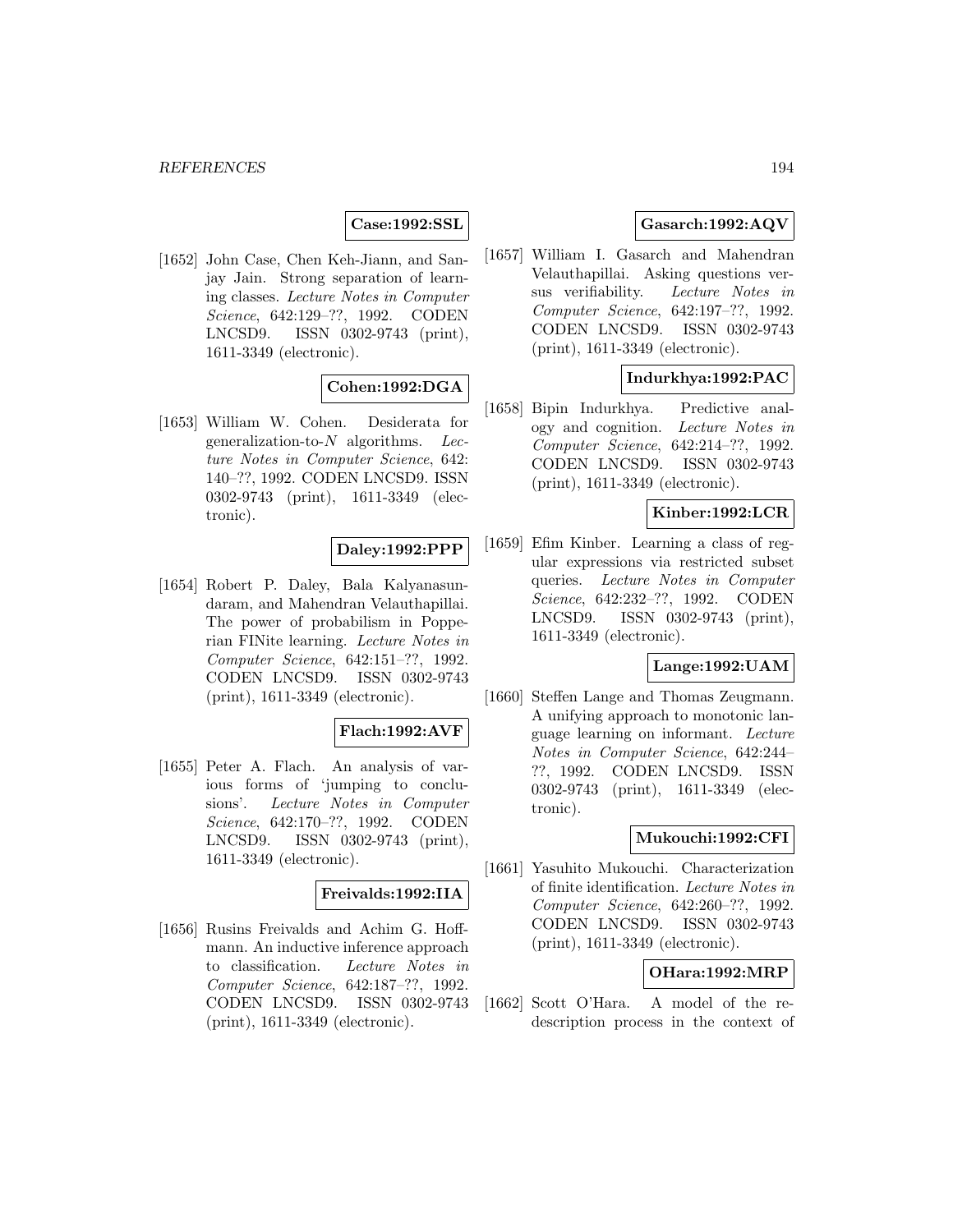geometric proportional analogy problems. Lecture Notes in Computer Science, 642:268–??, 1992. CODEN LNCSD9. ISSN 0302-9743 (print), 1611-3349 (electronic).

### **Provost:1992:ISE**

[1663] Foster John Provost and Bruce G. Buchanan. Inductive strengthening: The effects of a simple heuristic for restricting hypothesis space search. Lecture Notes in Computer Science, 642: 294–??, 1992. CODEN LNCSD9. ISSN 0302-9743 (print), 1611-3349 (electronic).

### **Takada:1992:IDS**

[1664] Yuji Takada and Rani Siromoney. On identifying DNA splicing systems from examples. Lecture Notes in Computer Science, 642:305–??, 1992. CODEN LNCSD9. ISSN 0302-9743 (print), 1611-3349 (electronic).

#### **Habel:1992:GI**

[1665] A. (Annegret) Habel. General introduction. Lecture Notes in Computer Science, 643:1–4, 1992. CODEN LNCSD9. ISSN 0302-9743 (print), 1611-3349 (electronic).

### **Habel:1992:HH**

[1666] A. (Annegret) Habel. Hyperedges and hypergraphs. Lecture Notes in Computer Science, 643:5–12, 1992. CODEN LNCSD9. ISSN 0302-9743 (print), 1611-3349 (electronic).

## **Habel:1992:RHH**

[1667] A. (Annegret) Habel. Replacement of hyperedges by hypergraphs. Lecture Notes in Computer Science, 643:13–16,

1992. CODEN LNCSD9. ISSN 0302- 9743 (print), 1611-3349 (electronic).

#### **Habel:1992:HRG**

[1668] A. (Annegret) Habel. Hyperedgereplacement grammars. Lecture Notes in Computer Science, 643:17–23, 1992. CODEN LNCSD9. ISSN 0302-9743 (print), 1611-3349 (electronic).

### **Habel:1992:MH**

[1669] A. (Annegret) Habel. Modifications of HRG's. Lecture Notes in Computer Science, 643:24–30, 1992. CODEN LNCSD9. ISSN 0302-9743 (print), 1611-3349 (electronic).

# **Habel:1992:RC**

[1670] A. (Annegret) Habel. Related concepts. Lecture Notes in Computer Science, 643:31–41, 1992. CODEN LNCSD9. ISSN 0302-9743 (print), 1611-3349 (electronic).

### **Habel:1992:BN**

[1671] A. (Annegret) Habel. Bibliographic note. Lecture Notes in Computer Science, 643:42, 1992. CODEN LNCSD9. ISSN 0302-9743 (print), 1611-3349 (electronic).

### **Habel:1992:PD**

[1672] A. (Annegret) Habel. Parallel derivations. Lecture Notes in Computer Science, 643:43–44, 1992. CODEN LNCSD9. ISSN 0302-9743 (print), 1611-3349 (electronic).

# **Habel:1992:CFL**

[1673] A. (Annegret) Habel. A contextfreeness lemma. Lecture Notes in Computer Science, 643:45–50, 1992.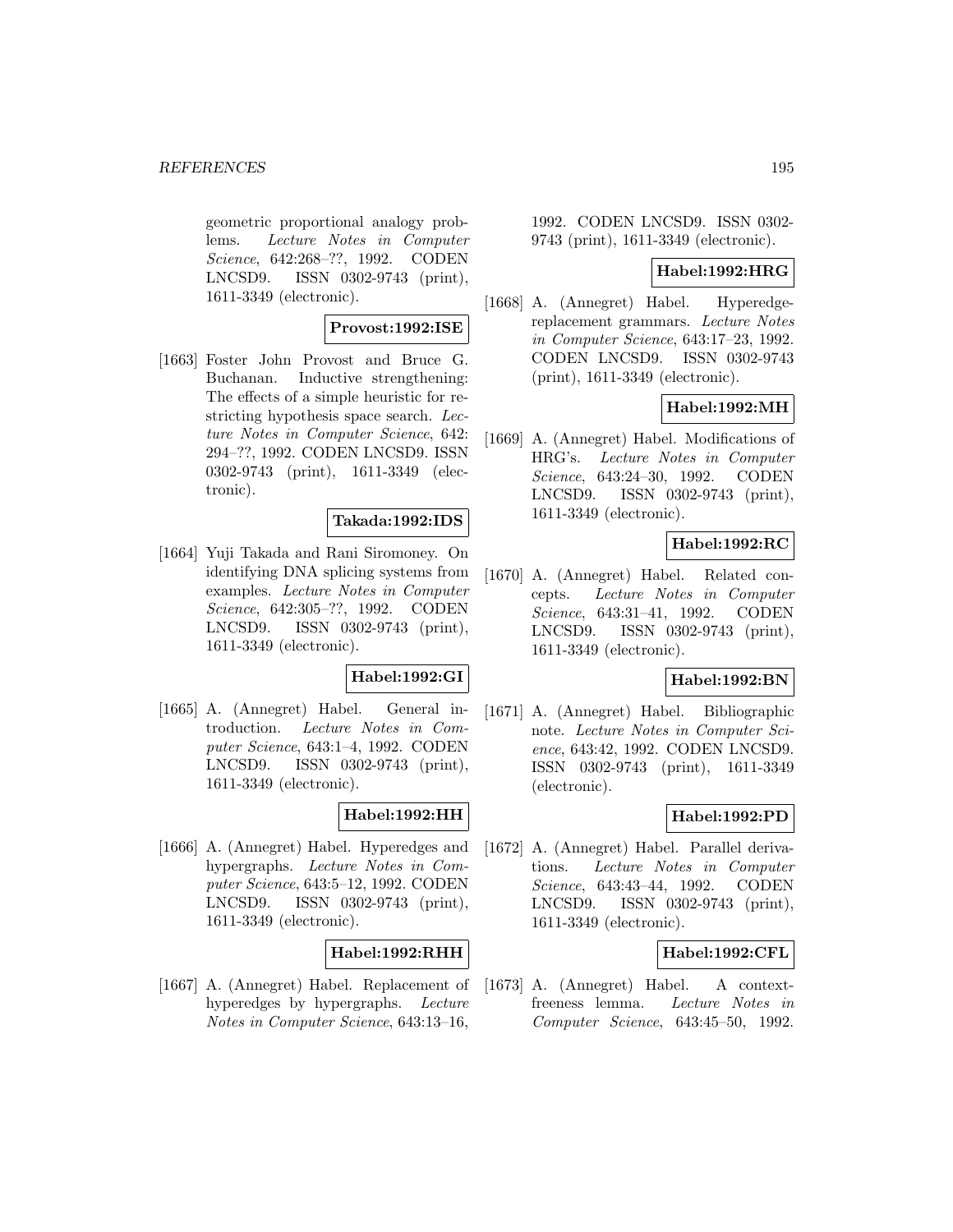CODEN LNCSD9. ISSN 0302-9743 (print), 1611-3349 (electronic).

**Habel:1992:DT**

[1674] A. (Annegret) Habel. Derivation trees. Lecture Notes in Computer Science, 643:51–52, 1992. CODEN LNCSD9. ISSN 0302-9743 (print), 1611-3349 (electronic).

**Habel:1992:BNb**

[1675] A. (Annegret) Habel. Bibliographic note. Lecture Notes in Computer Science, 643:53–54, 1992. CODEN LNCSD9. ISSN 0302-9743 (print), 1611-3349 (electronic).

### **Habel:1992:CP**

[1676] A. (Annegret) Habel. Closure properties. Lecture Notes in Computer Science, 643:55–62, 1992. CODEN LNCSD9. ISSN 0302-9743 (print), 1611-3349 (electronic).

### **Habel:1992:KTC**

[1677] A. (Annegret) Habel. A Kleene-type characterization. Lecture Notes in Computer Science, 643:63–66, 1992. CODEN LNCSD9. ISSN 0302-9743 (print), 1611-3349 (electronic).

### **Habel:1992:FPT**

[1678] A. (Annegret) Habel. A fixed-point theorem. Lecture Notes in Computer Science, 643:67–68, 1992. CODEN LNCSD9. ISSN 0302-9743 (print), 1611-3349 (electronic).

## **Habel:1992:BNc**

[1679] A. (Annegret) Habel. Bibliographic note. Lecture Notes in Computer Science, 643:69–70, 1992. CODEN

LNCSD9. ISSN 0302-9743 (print), 1611-3349 (electronic).

#### **Habel:1992:SH**

[1680] A. (Annegret) Habel. Simplifications of HRG's. Lecture Notes in Computer Science, 643:71–77, 1992. CODEN LNCSD9. ISSN 0302-9743 (print), 1611-3349 (electronic).

#### **Habel:1992:PLH**

[1681] A. (Annegret) Habel. A pumping lemma for HRL's. Lecture Notes in Computer Science, 643:78–86, 1992. CODEN LNCSD9. ISSN 0302-9743 (print), 1611-3349 (electronic).

## **Habel:1992:APL**

[1682] A. (Annegret) Habel. Applications of the pumping lemma. Lecture Notes in Computer Science, 643:87–93, 1992. CODEN LNCSD9. ISSN 0302-9743 (print), 1611-3349 (electronic).

#### **Habel:1992:PTH**

[1683] A. (Annegret) Habel. Parikh's theorem for HRL's. Lecture Notes in Computer Science, 643:94–95, 1992. CODEN LNCSD9. ISSN 0302-9743 (print), 1611-3349 (electronic).

### **Habel:1992:BNd**

[1684] A. (Annegret) Habel. Bibliographic note. Lecture Notes in Computer Science, 643:96, 1992. CODEN LNCSD9. ISSN 0302-9743 (print), 1611-3349 (electronic).

#### **Habel:1992:GGG**

[1685] A. (Annegret) Habel. Graphgenerating grammars of small order. Lecture Notes in Computer Science,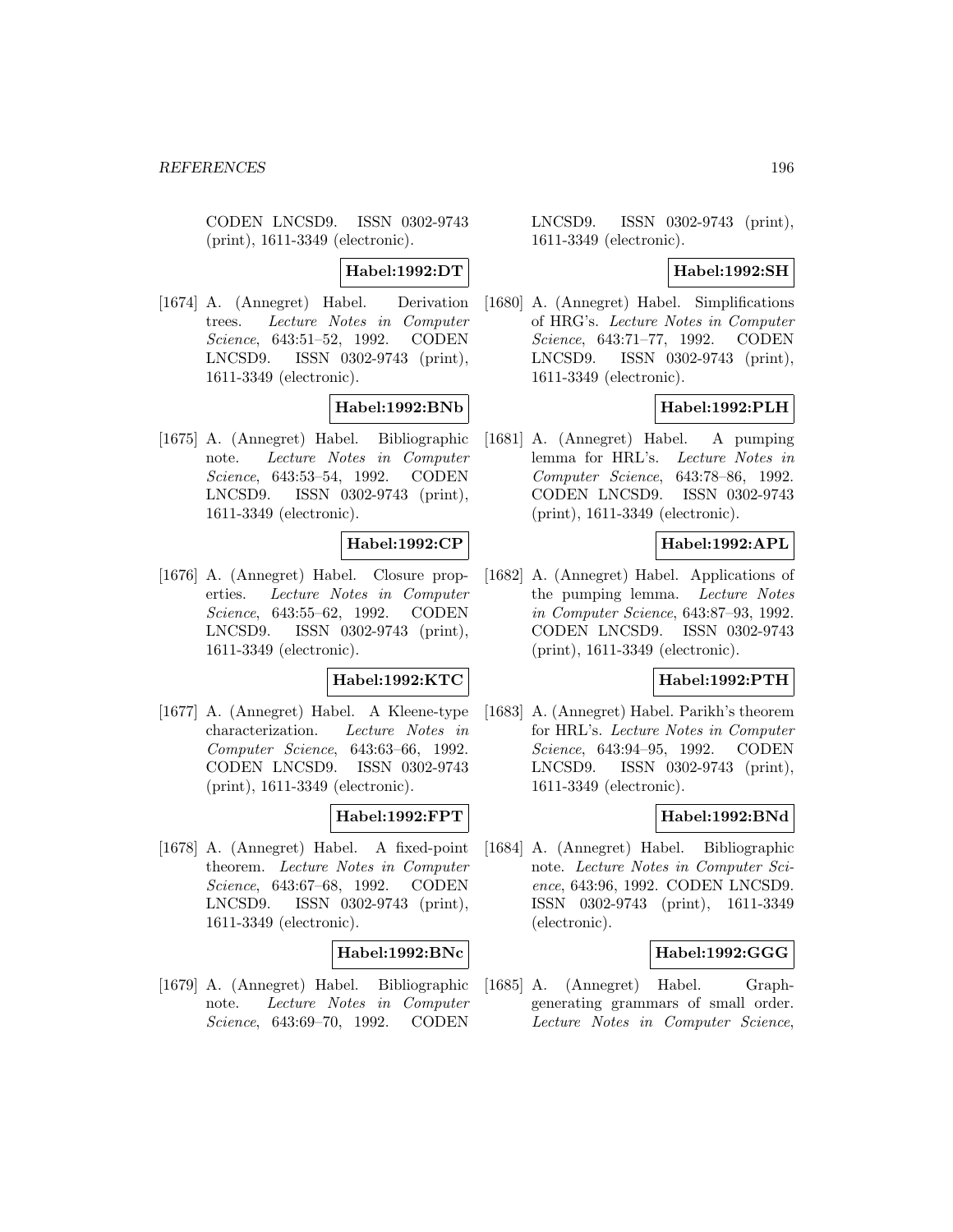643:97–100, 1992. CODEN LNCSD9. ISSN 0302-9743 (print), 1611-3349 (electronic).

#### **Habel:1992:GGP**

[1686] A. (Annegret) Habel. The graphgenerating power of HRG's. Lecture Notes in Computer Science, 643:101– 106, 1992. CODEN LNCSD9. ISSN 0302-9743 (print), 1611-3349 (electronic).

## **Habel:1992:SGG**

[1687] A. (Annegret) Habel. String-graphgenerating grammars of small order. Lecture Notes in Computer Science, 643:107–109, 1992. CODEN LNCSD9. ISSN 0302-9743 (print), 1611-3349 (electronic).

### **Habel:1992:SGGb**

[1688] A. (Annegret) Habel. The stringgraph-generating power of HRG's. Lecture Notes in Computer Science, 643: 110–115, 1992. CODEN LNCSD9. ISSN 0302-9743 (print), 1611-3349 (electronic).

### **Habel:1992:BNe**

[1689] A. (Annegret) Habel. Bibliographic note. Lecture Notes in Computer Science, 643:116, 1992. CODEN LNCSD9. ISSN 0302-9743 (print), 1611-3349 (electronic).

## **Habel:1992:SCG**

[1690] A. (Annegret) Habel. Some compatible graph-theoretic properties. Lecture Notes in Computer Science, 643:117– 127, 1992. CODEN LNCSD9. ISSN 0302-9743 (print), 1611-3349 (electronic).

# **Habel:1992:GVC**

[1691] A. (Annegret) Habel. A general view of compatible predicates. Lecture Notes in Computer Science, 643:128–132, 1992. CODEN LNCSD9. ISSN 0302-9743 (print), 1611-3349 (electronic).

## **Habel:1992:EAG**

[1692] A. (Annegret) Habel. Efficient analysis of graph properties. Lecture Notes in Computer Science, 643:133–135, 1992. CODEN LNCSD9. ISSN 0302-9743 (print), 1611-3349 (electronic).

#### **Habel:1992:MGT**

[1693] A. (Annegret) Habel. A metatheorem for graph-theoretic decision problems. Lecture Notes in Computer Science, 643:136–138, 1992. CODEN LNCSD9. ISSN 0302-9743 (print), 1611-3349 (electronic).

## **Habel:1992:FTH**

[1694] A. (Annegret) Habel. A filter theorem for HRL's. Lecture Notes in Computer Science, 643:139–140, 1992. CODEN LNCSD9. ISSN 0302-9743 (print), 1611-3349 (electronic).

# **Habel:1992:NCG**

[1695] A. (Annegret) Habel. Non-compatible graph-theoretic properties. Lecture Notes in Computer Science, 643:141, 1992. CODEN LNCSD9. ISSN 0302- 9743 (print), 1611-3349 (electronic).

#### **Habel:1992:UGT**

[1696] A. (Annegret) Habel. Unsolvable graph-theoretic decision problems. Lecture Notes in Computer Science, 643: 142, 1992. CODEN LNCSD9. ISSN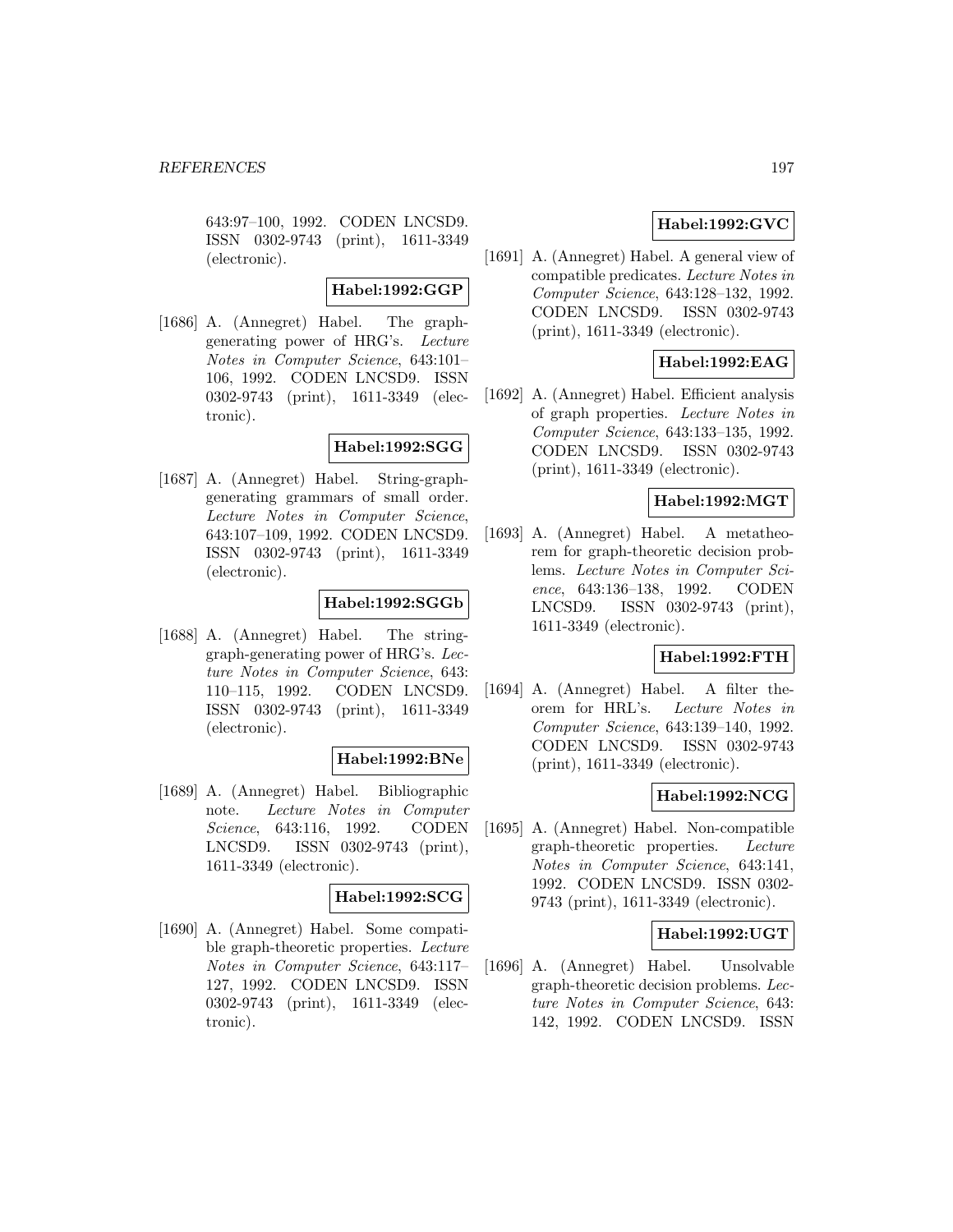0302-9743 (print), 1611-3349 (electronic).

**Habel:1992:RR**

[1697] A. (Annegret) Habel. Related research. Lecture Notes in Computer Science, 643:143, 1992. CODEN LNCSD9. ISSN 0302-9743 (print), 1611-3349 (electronic).

# **Habel:1992:BNf**

[1698] A. (Annegret) Habel. Bibliographic note. Lecture Notes in Computer Science, 643:144, 1992. CODEN LNCSD9. ISSN 0302-9743 (print), 1611-3349 (electronic).

# **Habel:1992:SCGb**

[1699] A. (Annegret) Habel. Some compatible graph-theoretic functions. Lecture Notes in Computer Science, 643:145– 155, 1992. CODEN LNCSD9. ISSN 0302-9743 (print), 1611-3349 (electronic).

#### **Habel:1992:GVCb**

[1700] A. (Annegret) Habel. A general view of compatible functions. Lecture Notes in Computer Science, 643:156–160, 1992. CODEN LNCSD9. ISSN 0302-9743 (print), 1611-3349 (electronic).

### **Habel:1992:MBP**

[1701] A. (Annegret) Habel. A metatheorem for boundedness problems. Lecture Notes in Computer Science, 643:161– 166, 1992. CODEN LNCSD9. ISSN 0302-9743 (print), 1611-3349 (electronic).

## **Habel:1992:RRb**

[1702] A. (Annegret) Habel. Related research. Lecture Notes in Computer

Science, 643:167–166, 1992. CODEN LNCSD9. ISSN 0302-9743 (print), 1611-3349 (electronic).

## **Habel:1992:UBP**

[1703] A. (Annegret) Habel. Unsolvable boundedness problems. Lecture Notes in Computer Science, 643:167, 1992. CODEN LNCSD9. ISSN 0302-9743 (print), 1611-3349 (electronic).

# **Habel:1992:BNg**

[1704] A. (Annegret) Habel. Bibliographic note. Lecture Notes in Computer Science, 643:168, 1992. CODEN LNCSD9. ISSN 0302-9743 (print), 1611-3349 (electronic).

# **Habel:1992:HRGb**

[1705] A. (Annegret) Habel. Hypergraphreplacement grammars. Lecture Notes in Computer Science, 643:169–177, 1992. CODEN LNCSD9. ISSN 0302- 9743 (print), 1611-3349 (electronic).

### **Habel:1992:HRGc**

[1706] A. (Annegret) Habel. Hypergraphreplacement grammars with application conditions. Lecture Notes in Computer Science, 643:178–181, 1992. CODEN LNCSD9. ISSN 0302-9743 (print), 1611-3349 (electronic).

### **Habel:1992:PHR**

[1707] A. (Annegret) Habel. Parallel hyperedge-replacement grammars. Lecture Notes in Computer Science, 643: 182, 1992. CODEN LNCSD9. ISSN 0302-9743 (print), 1611-3349 (electronic).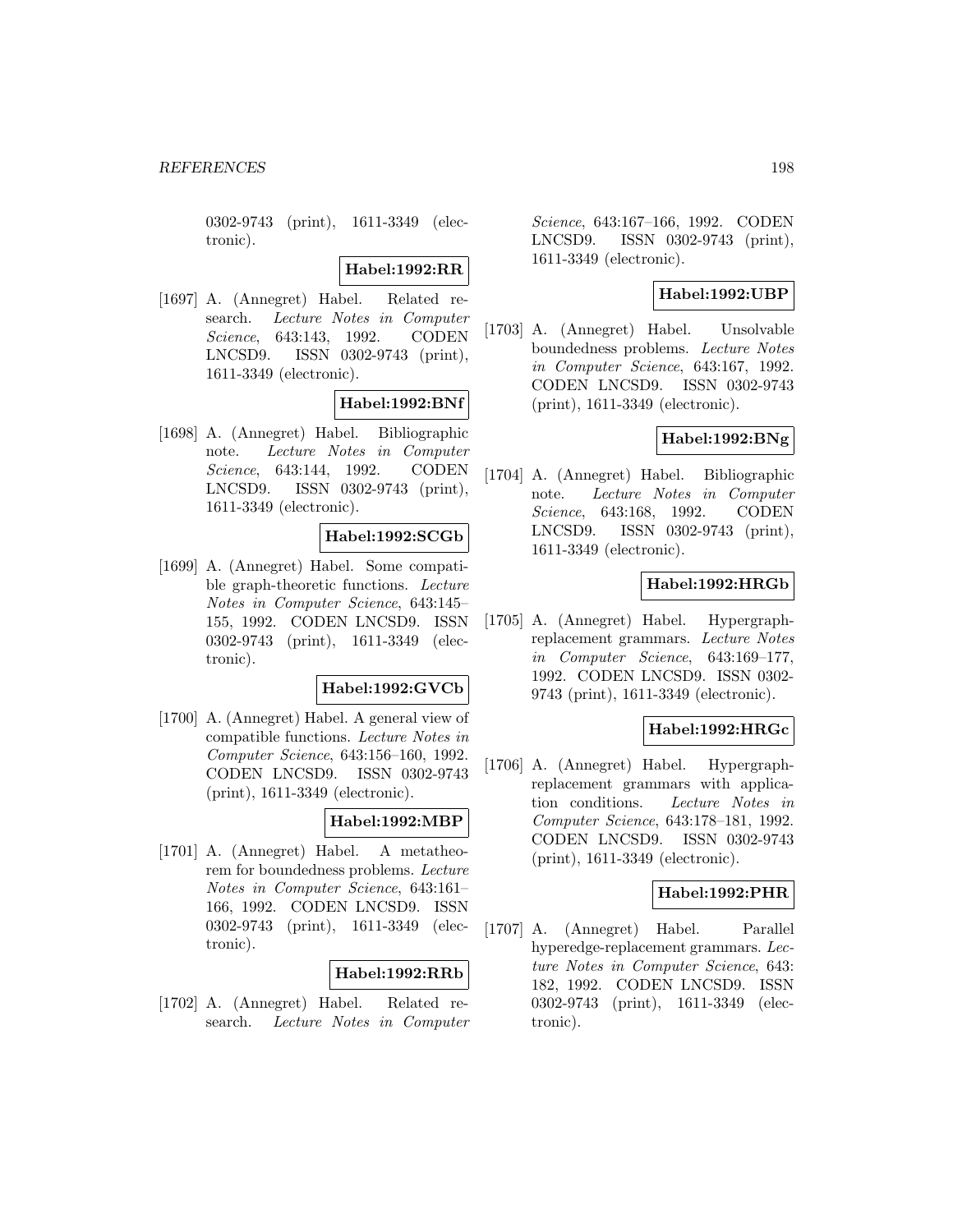# **Habel:1992:FGG**

[1708] A. (Annegret) Habel. Figuregenerating grammars based on hyperedge replacement. Lecture Notes in Computer Science, 643:183–191, 1992. CODEN LNCSD9. ISSN 0302-9743 (print), 1611-3349 (electronic).

# **Habel:1992:BNh**

[1709] A. (Annegret) Habel. Bibliographic note. Lecture Notes in Computer Science, 643:192, 1992. CODEN LNCSD9. ISSN 0302-9743 (print), 1611-3349 (electronic).

#### **Habel:1992:C**

[1710] A. (Annegret) Habel. Conclusion. Lecture Notes in Computer Science, 643: 193–194, 1992. CODEN LNCSD9. ISSN 0302-9743 (print), 1611-3349 (electronic).

#### **Habel:1992:B**

[1711] A. (Annegret) Habel. Bibliography. Lecture Notes in Computer Science, 643:195–206, 1992. CODEN LNCSD9. ISSN 0302-9743 (print), 1611-3349 (electronic).

**Szpankowski:1992:PAG**

[1712] Wojciech Szpankowski. Probabilistic analysis of generalized suffix trees. Lecture Notes in Computer Science, 644: 1–??, 1992. CODEN LNCSD9. ISSN 0302-9743 (print), 1611-3349 (electronic).

## **Regnier:1992:LAS**

[1713] Mireille Regnier. A language approach to string searching evaluation. Lecture Notes in Computer Science, 644:15–??,

## 1992. CODEN LNCSD9. ISSN 0302- 9743 (print), 1611-3349 (electronic).

#### **Atallah:1992:PMM**

[1714] Mikhail J. Atallah, Philippe Jacquet, and Wojciech Szpankowski. Pattern matching with mismatches: A probabilistic analysis and a randomized algorithm. Lecture Notes in Computer Science, 644:27–??, 1992. CODEN LNCSD9. ISSN 0302-9743 (print), 1611-3349 (electronic).

# **Jong:1992:FMK**

[1715] Yong Kim Jong and John Shawe-Taylor. Fast multiple keyword searching. Lecture Notes in Computer Science, 644:41–??, 1992. CODEN LNCSD9. ISSN 0302-9743 (print), 1611-3349 (electronic).

#### **Jacobson:1992:HIC**

[1716] Guy Jacobson and Vo Kiem-Phong. Heaviest increasing/common subsequence problems. Lecture Notes in Computer Science, 644:52–??, 1992. CODEN LNCSD9. ISSN 0302-9743 (print), 1611-3349 (electronic).

## **Knight:1992:ARE**

[1717] James R. Knight and Eugene W. Myers. Approximate regular expression pattern matching with concave gap penalties. Lecture Notes in Computer Science, 644:66–??, 1992. CODEN LNCSD9. ISSN 0302-9743 (print), 1611-3349 (electronic).

#### **Pevzner:1992:MLC**

[1718] Pavel A. Pevzner and Michael S. Waterman. Matrix longest common subsequence problem, duality and Hilbert bases. Lecture Notes in Computer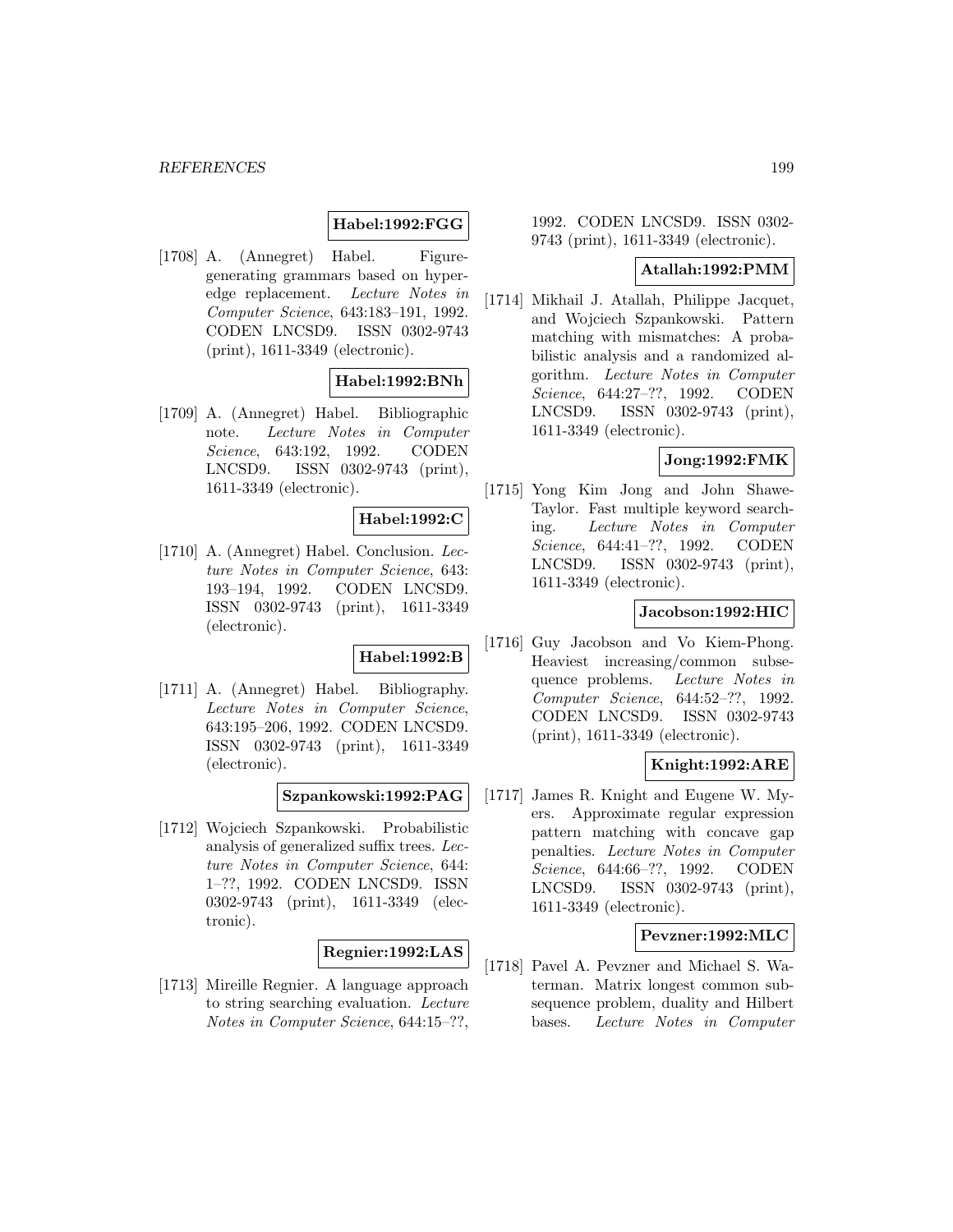Science, 644:77–??, 1992. CODEN LNCSD9. ISSN 0302-9743 (print), 1611-3349 (electronic).

#### **Chia-Hsiang:1992:RED**

[1719] Chang Chia-Hsiang and Robert Paige. From regular expressions to DFA's using compressed NFA's. Lecture Notes in Computer Science, 644:88–??, 1992. CODEN LNCSD9. ISSN 0302-9743 (print), 1611-3349 (electronic).

### **Fischetti:1992:IPO**

[1720] Vincent A. Fischetti, Gad M. Landau, Jeanette P. Schmidt, and Peter H. Sellers. Identifying periodic occurrences of a template with applications to protein structure. Lecture Notes in Computer Science, 644:109–??, 1992. CODEN LNCSD9. ISSN 0302-9743 (print), 1611-3349 (electronic).

### **Sankoff:1992:EDG**

[1721] David Sankoff. Edit distance for genome comparison based on non-local operations. Lecture Notes in Computer Science, 644:118–??, 1992. CODEN LNCSD9. ISSN 0302-9743 (print), 1611-3349 (electronic).

### **Fischer:1992:DSM**

[1722] Daniel Fischer, Ruth Nussinov, and Haim J. Wolfson. 3-D substructure matching in protein molecules. Lecture Notes in Computer Science, 644: 133–??, 1992. CODEN LNCSD9. ISSN 0302-9743 (print), 1611-3349 (electronic).

### **Kaizhong:1992:FSP**

[1723] Zhang Kaizhong, Dennis Shasha, and Jason T. L. Wang. Fast serial and parallel algorithms for approximate

tree matching with VLDC's. Lecture Notes in Computer Science, 644:148– ??, 1992. CODEN LNCSD9. ISSN 0302-9743 (print), 1611-3349 (electronic).

# **Kilpelainen:1992:GTM**

[1724] Pekka Kilpelainen and Heikki Mannila. Grammatical tree matching. Lecture Notes in Computer Science, 644:159– ??, 1992. CODEN LNCSD9. ISSN 0302-9743 (print), 1611-3349 (electronic).

# **Chang:1992:TEC**

[1725] William I. Chang and Jordan Lampe. Theoretical and empirical comparisons of approximate string matching algorithms. Lecture Notes in Computer Science, 644:172–??, 1992. CODEN LNCSD9. ISSN 0302-9743 (print), 1611-3349 (electronic).

## **Baeza-Yates:1992:FPA**

[1726] Ricardo A. Baeza-Yates and Chris H. Perleberg. Fast and practical approximate string matching. Lecture Notes in Computer Science, 644:182–??, 1992. CODEN LNCSD9. ISSN 0302-9743 (print), 1611-3349 (electronic).

### **Revuz:1992:DTC**

[1727] Dominique Revuz and Marc Zipstein. DZ: A text compression algorithm for natural languages. Lecture Notes in Computer Science, 644:190–??, 1992. CODEN LNCSD9. ISSN 0302-9743 (print), 1611-3349 (electronic).

# **Pevzner:1992:MAG**

[1728] Pavel A. Pevzner. Multiple alignment with guaranteed error bounds and communication cost. Lecture Notes in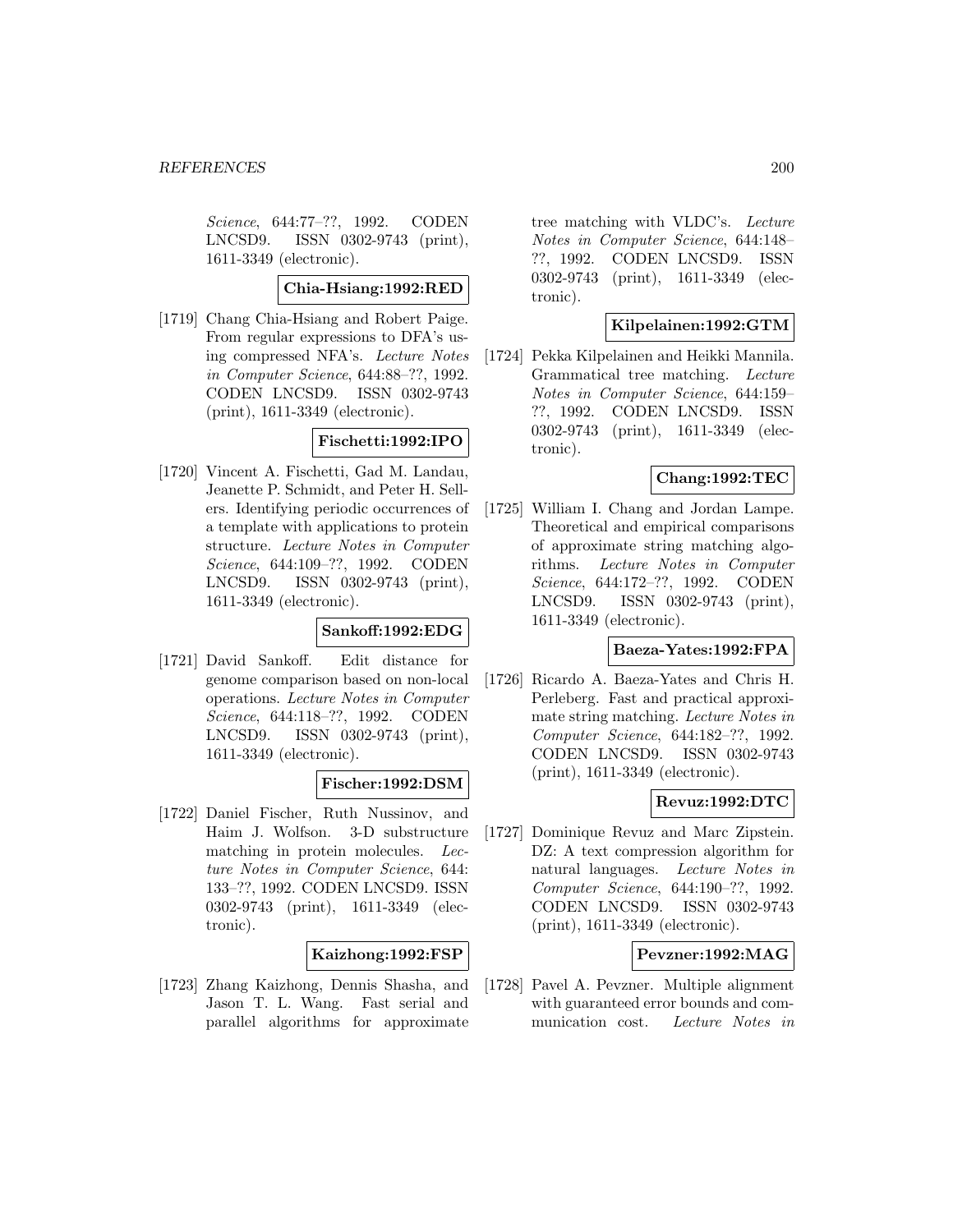Computer Science, 644:202–??, 1992. CODEN LNCSD9. ISSN 0302-9743 (print), 1611-3349 (electronic).

**Irving:1992:TAL**

[1729] Robert W. Irving and Campbell B. Fraser. Two algorithms for the longest common subsequence of three (or more) strings. Lecture Notes in Computer Science, 644:211–??, 1992. CODEN LNCSD9. ISSN 0302-9743 (print), 1611-3349 (electronic).

# **Hui:1992:CSS**

[1730] Lucas C. K. Hui. Color set size problem with applications to string matching. Lecture Notes in Computer Science, 644:227–??, 1992. CODEN LNCSD9. ISSN 0302-9743 (print), 1611-3349 (electronic).

## **Mehta:1992:CDC**

[1731] Dinesh P. Mehta and Sartaj Sahni. Computing display conflicts in string and circular string visualization. Lecture Notes in Computer Science, 644: 241–??, 1992. CODEN LNCSD9. ISSN 0302-9743 (print), 1611-3349 (electronic).

### **Amir:1992:ERD**

[1732] Amihood Amir, Martin Farach, and Yossi Matias. Efficient randomized dictionary matching algorithms. Lecture Notes in Computer Science, 644:259– ??, 1992. CODEN LNCSD9. ISSN 0302-9743 (print), 1611-3349 (electronic).

# **Idury:1992:DDM**

[1733] Ramana M. Idury and Alejandro A. Schaffer. Dynamic dictionary matching with failure functions. Lecture Notes in

Computer Science, 644:273–??, 1992. CODEN LNCSD9. ISSN 0302-9743 (print), 1611-3349 (electronic).

## **Chen:1992:VO**

[1734] P. P. Chen. ER vs. OO. Lecture Notes in Computer Science, 645:1–??, 1992. CODEN LNCSD9. ISSN 0302-9743 (print), 1611-3349 (electronic).

#### **Navathe:1992:NTY**

[1735] S. B. Navathe. The next ten years of modeling, methodologies, and tools. Lecture Notes in Computer Science, 645:3–??, 1992. CODEN LNCSD9. ISSN 0302-9743 (print), 1611-3349 (electronic).

#### **Thalheim:1992:FCC**

[1736] B. Thalheim. Fundamentals of cardinality constraints. Lecture Notes in Computer Science, 645:7–??, 1992. CODEN LNCSD9. ISSN 0302-9743 (print), 1611-3349 (electronic).

### **Zhou:1992:ECC**

[1737] J. Zhou and P. Baumann. Evaluation of complex cardinality constraints. Lecture Notes in Computer Science, 645:24–??, 1992. CODEN LNCSD9. ISSN 0302-9743 (print), 1611-3349 (electronic).

# **Kappel:1992:LRI**

[1738] G. Kappel and M. Schrefl. Local referential integrity. Lecture Notes in Computer Science, 645:41–??, 1992. CODEN LNCSD9. ISSN 0302-9743 (print), 1611-3349 (electronic).

## **Rauh:1992:ETC**

[1739] O. Rauh and E. Stickel. Entity tree clustering — A method for simplifying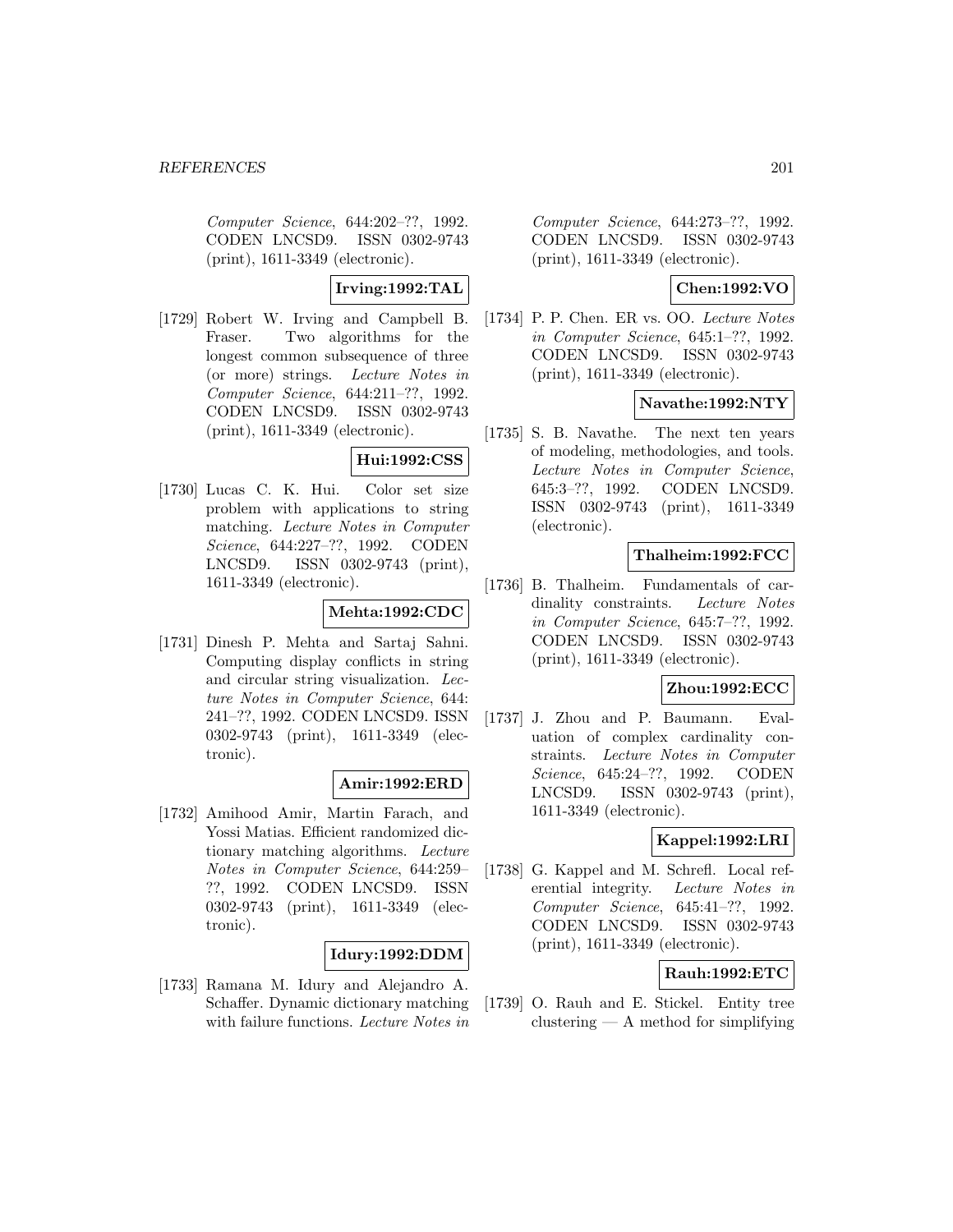ER designs. Lecture Notes in Computer Science, 645:62–??, 1992. CODEN LNCSD9. ISSN 0302-9743 (print), 1611-3349 (electronic).

# **Hainaut:1992:TSM**

[1740] J. L. Hainaut. A temporal statistical model for entity-relationship schemas. Lecture Notes in Computer Science, 645:79–??, 1992. CODEN LNCSD9. ISSN 0302-9743 (print), 1611-3349 (electronic).

#### **Song:1992:SSR**

[1741] W. W. Song, P. Johannesson, and J. A. Bubenko. Semantic similarity relations in schema integration. Lecture Notes in Computer Science, 645:97–??, 1992. CODEN LNCSD9. ISSN 0302-9743 (print), 1611-3349 (electronic).

### **Castano:1992:CRC**

[1742] S. Castano, V. De Antonellis, and B. Zonta. Classifying and reusing conceptual schemas. Lecture Notes in Computer Science, 645:121–??, 1992. CODEN LNCSD9. ISSN 0302-9743 (print), 1611-3349 (electronic).

# **Scheer:1992:EDM**

[1743] A.-W. Scheer. Embedding data modelling in a general architecture for integrated information systems. Lecture Notes in Computer Science, 645:139– ??, 1992. CODEN LNCSD9. ISSN 0302-9743 (print), 1611-3349 (electronic).

**Buitelaar:1992:ULI**

[1744] P. Buitelaar and R. van de Riet. The use of a lexicon to interpret ER diagrams: A LIKE project. Lecture

Notes in Computer Science, 645:162– ??, 1992. CODEN LNCSD9. ISSN 0302-9743 (print), 1611-3349 (electronic).

# **Garcia:1992:ERB**

[1745] H.-M. Chen Garcia and O. Liu R. Sheng. An entity-relationship-based methodology for distributed database design: An integrated approach towards combined logical and distribution designs. Lecture Notes in Computer Science, 645:178–??, 1992. CODEN LNCSD9. ISSN 0302-9743 (print), 1611-3349 (electronic).

# **Gandhi:1992:SBD**

[1746] M. Gandhi and E. L. Robertson. A specification-based data model. Lecture Notes in Computer Science, 645: 194–??, 1992. CODEN LNCSD9. ISSN 0302-9743 (print), 1611-3349 (electronic).

### **Pirri:1992:DDD**

[1747] F. Pirri and C. Pizzuti. Data dictionary design: A logic programming approach. Lecture Notes in Computer Science, 645:210–??, 1992. CODEN LNCSD9. ISSN 0302-9743 (print), 1611-3349 (electronic).

# **Miura:1992:NQV**

[1748] T. Miura. Nesting quantification in a visual data manipulation language. Lecture Notes in Computer Science, 645:226–??, 1992. CODEN LNCSD9. ISSN 0302-9743 (print), 1611-3349 (electronic).

# **Kehrer:1992:EPE**

[1749] N. Kehrer and G. Neumann. An EER prototyping environment and its imple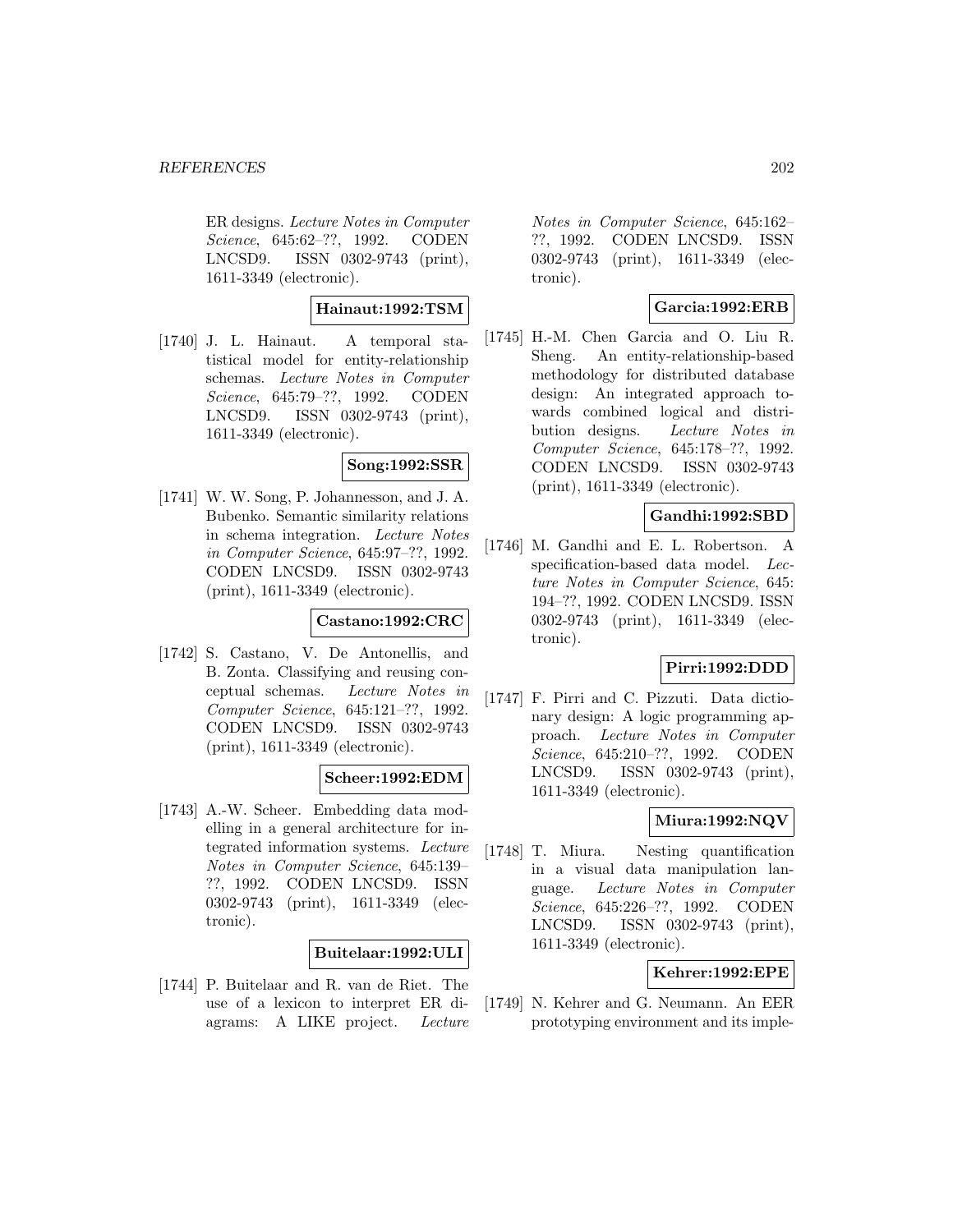mentation in a datalog language. Lecture Notes in Computer Science, 645: 243–??, 1992. CODEN LNCSD9. ISSN 0302-9743 (print), 1611-3349 (electronic).

**Ling:1992:TER**

[1750] T.-W. Ling and M.-L. Lee. A theory for entity-relationship view updates. Lecture Notes in Computer Science, 645:262–??, 1992. CODEN LNCSD9. ISSN 0302-9743 (print), 1611-3349 (electronic).

# **Herzig:1992:TCD**

[1751] R. Herzig and M. Gogolla. Transforming conceptual data models into an object model. Lecture Notes in Computer Science, 645:280–??, 1992. CODEN LNCSD9. ISSN 0302-9743 (print), 1611-3349 (electronic).

#### **Tresch:1992:MOM**

[1752] M. Tresch and M. H. Scholl. Meta object management and its application to database evolution. Lecture Notes in Computer Science, 645:299–??, 1992. CODEN LNCSD9. ISSN 0302-9743 (print), 1611-3349 (electronic).

# **Breiteneder:1992:MAV**

[1753] C. Breiteneder, S. Gibbs, and D. Tsichritzis. Modelling of audio/ video data. Lecture Notes in Computer Science, 645:322–??, 1992. CODEN LNCSD9. ISSN 0302-9743 (print), 1611-3349 (electronic).

### **Auddino:1992:SVI**

[1754] A. Auddino, Y. Dennebouy, Y. Dupont, E. Fontana, S. Spaccapietra, and Z. Tari. SUPER-Visual interaction

with an object-based ER model. Lecture Notes in Computer Science, 645: 340–??, 1992. CODEN LNCSD9. ISSN 0302-9743 (print), 1611-3349 (electronic).

# **Bono:1992:NLR**

[1755] G. Bono and P. Ficorilli. Natural language restatement of queries expressed in a graphical language. Lecture Notes in Computer Science, 645: 357–??, 1992. CODEN LNCSD9. ISSN 0302-9743 (print), 1611-3349 (electronic).

## **Elmasri:1992:TQL**

[1756] R. Elmasri and V. Kouramajian. A temporal query language based on conceptual entities and roles. Lecture Notes in Computer Science, 645:375– ??, 1992. CODEN LNCSD9. ISSN 0302-9743 (print), 1611-3349 (electronic).

#### **Tari:1992:DOO**

[1757] Z. Tari. On the design of objectoriented databases. Lecture Notes in Computer Science, 645:389–??, 1992. CODEN LNCSD9. ISSN 0302-9743 (print), 1611-3349 (electronic).

# **Halper:1992:PRO**

[1758] M. Halper, J. Geller, and Y. Perl. 'part' relations for object-oriented databases. Lecture Notes in Computer Science, 645:406–??, 1992. CODEN LNCSD9. ISSN 0302-9743 (print), 1611-3349 (electronic).

### **Bratsberg:1992:UCE**

[1759] S. E. Bratsberg. Unified class evolution by object-oriented views. Lecture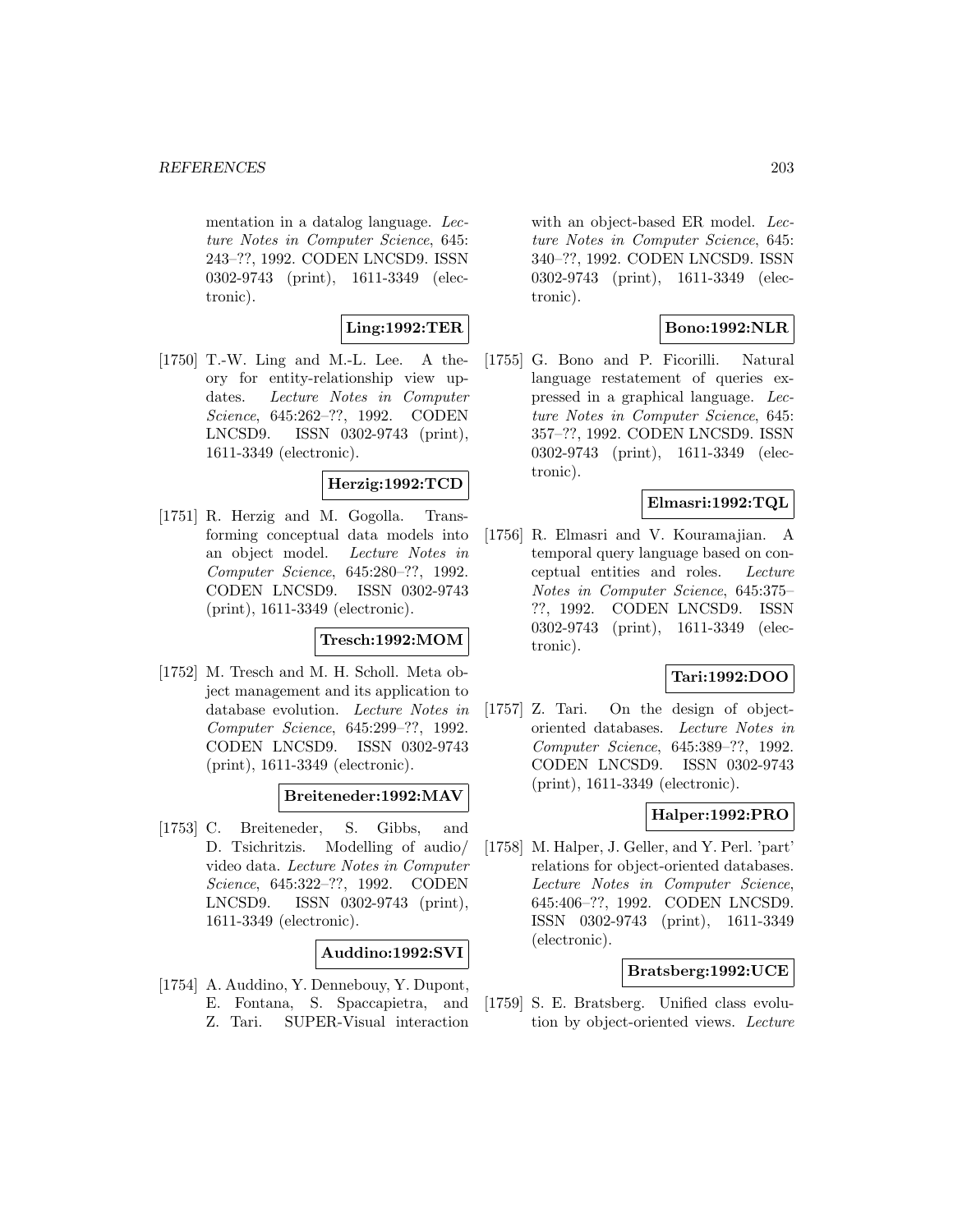Notes in Computer Science, 645:423– ??, 1992. CODEN LNCSD9. ISSN 0302-9743 (print), 1611-3349 (electronic).

#### **Katona:1992:CAR**

[1760] Gyula O. H. Katona. Combinatorial and algebraic results for database relations. Lecture Notes in Computer Science, 646:1–??, 1992. CODEN LNCSD9. ISSN 0302-9743 (print), 1611-3349 (electronic).

#### **Fernandez:1992:SDD**

[1761] Jose Alberto Fernandez and Jack Minker. Semantics of disjunctive deductive databases. Lecture Notes in Computer Science, 646:21–??, 1992. CODEN LNCSD9. ISSN 0302-9743 (print), 1611-3349 (electronic).

### **Tsalenko:1992:DTR**

[1762] Michail Sh. Tsalenko. Database theory in Russia (1979–1991). Lecture Notes in Computer Science, 646:51–??, 1992. CODEN LNCSD9. ISSN 0302-9743 (print), 1611-3349 (electronic).

### **Demetrovics:1992:CDA**

[1763] Janos Demetrovics, L. Ronyai, and nam Son Hua. On the composition and decomposition of attributes and tuples. Lecture Notes in Computer Science, 646:71–??, 1992. CODEN LNCSD9. ISSN 0302-9743 (print), 1611-3349 (electronic).

### **Kivinen:1992:ADI**

[1764] Jyrki Kivinen and Heikki Mannila. Approximate dependency inference from relations. Lecture Notes in Computer Science, 646:86–??, 1992. CODEN

LNCSD9. ISSN 0302-9743 (print), 1611-3349 (electronic).

# **Tuijn:1992:VDD**

[1765] Chris Tuijn and Marc Gyssens. Views and decompositions of databases from a categorical perspective. Lecture Notes in Computer Science, 646:99–??, 1992. CODEN LNCSD9. ISSN 0302-9743 (print), 1611-3349 (electronic).

# **Abiteboul:1992:CIL**

[1766] Serge Abiteboul, Moshe Vardi, and Victor Vianu. Computing with infinitary logic. Lecture Notes in Computer Science, 646:113–??, 1992. CODEN LNCSD9. ISSN 0302-9743 (print), 1611-3349 (electronic).

# **Grumbach:1992:QLC**

[1767] Stephane Grumbach and Christophe Tollu. Query languages with counters. Lecture Notes in Computer Science, 646:124–??, 1992. CODEN LNCSD9. ISSN 0302-9743 (print), 1611-3349 (electronic).

### **Breazu-Tannen:1992:NEQ**

[1768] Val Breazu-Tannen, Peter Buneman, and Limsoon Wong. Naturally embedded query languages. Lecture Notes in Computer Science, 646:140–??, 1992. CODEN LNCSD9. ISSN 0302-9743 (print), 1611-3349 (electronic).

## **Fabret:1992:OIC**

[1769] Françoise Fabret, Mireille Regnier, and Eric Simon. Optimizing incremental computation of datalog programs with non-deterministic semantics. Lecture Notes in Computer Science, 646:155– ??, 1992. CODEN LNCSD9. ISSN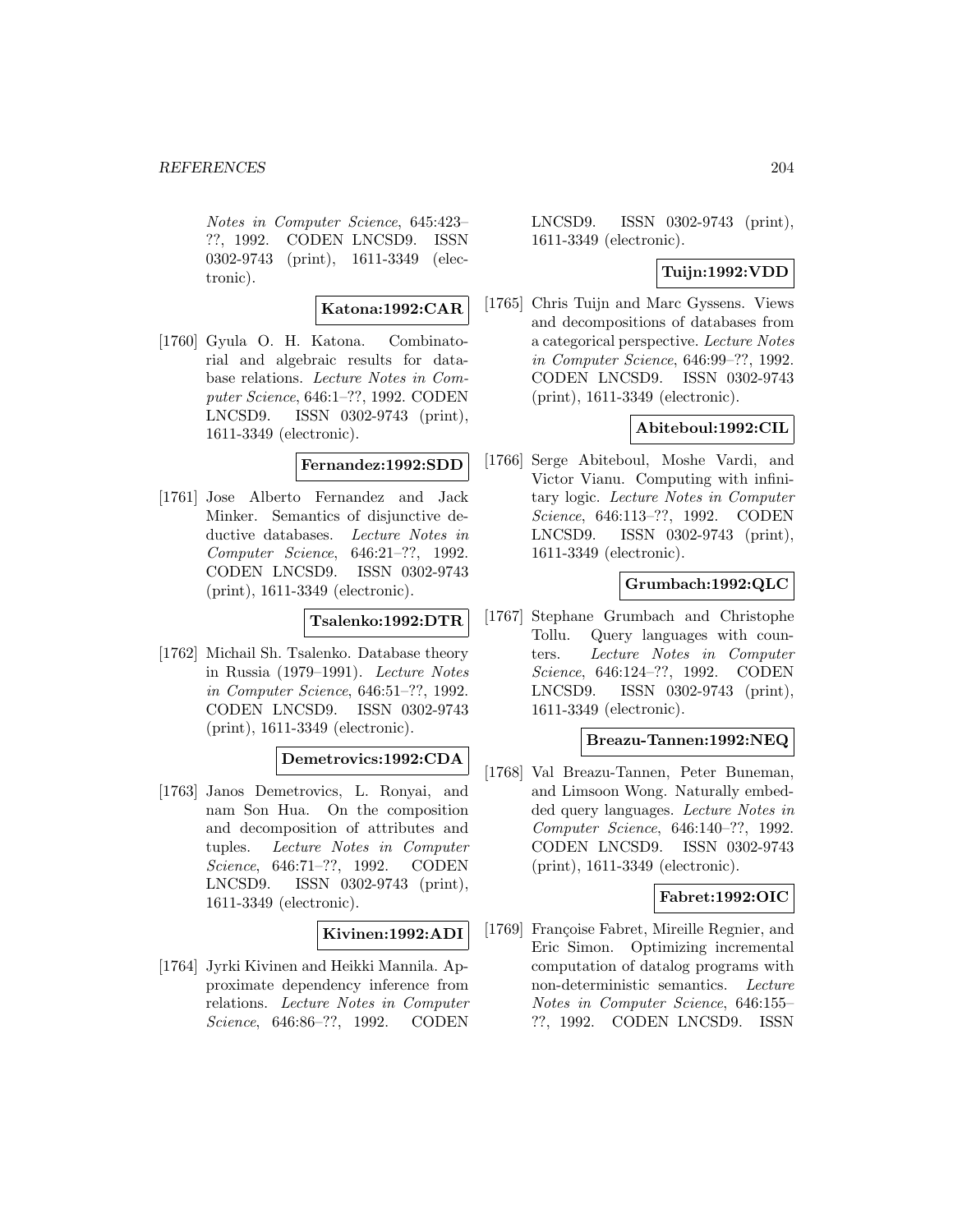0302-9743 (print), 1611-3349 (electronic).

**Abiteboul:1992:OAD**

[1770] Serge Abiteboul and Allen Van Gelder. Optimizing active databases using the split technique. Lecture Notes in Computer Science, 646:171–??, 1992. CODEN LNCSD9. ISSN 0302-9743 (print), 1611-3349 (electronic).

# **Finger:1992:UAI**

[1771] Marcelo Finger and Dov M. Gabbay. Updating atomic information in labelled database systems. Lecture Notes in Computer Science, 646:188– ??, 1992. CODEN LNCSD9. ISSN 0302-9743 (print), 1611-3349 (electronic).

# **Man:1992:CSS**

[1772] Han Wong Man and D. Agrawal. Context-specific synchronization for atomic data types. Lecture Notes in Computer Science, 646:201–??, 1992. CODEN LNCSD9. ISSN 0302-9743 (print), 1611-3349 (electronic).

### **Fekete:1992:HAN**

[1773] Alan Fekete, Nancy Lynch, and William E. Weihl. Hybrid atomicity for nested transactions. Lecture Notes in Computer Science, 646:216–??, 1992. CODEN LNCSD9. ISSN 0302-9743 (print), 1611-3349 (electronic).

# **Kuo:1992:MVD**

[1774] Dean Kuo. Model and verification of a data manager based on ARIES. Lecture Notes in Computer Science, 646: 231–??, 1992. CODEN LNCSD9. ISSN 0302-9743 (print), 1611-3349 (electronic).

# **Barback:1992:MII**

[1775] Monica D. Barback, Jorge Lobo, and James J. Lu. Minimizing indefinite information in disjunctive deductive databases. Lecture Notes in Computer Science, 646:246–??, 1992. CODEN LNCSD9. ISSN 0302-9743 (print), 1611-3349 (electronic).

# **Gire:1992:WFS**

[1776] Françoise Gire. Well-founded semantics and stable semantics of semi-strict programs. Lecture Notes in Computer Science, 646:261–??, 1992. CODEN LNCSD9. ISSN 0302-9743 (print), 1611-3349 (electronic).

### **Papadimitriou:1992:FED**

[1777] Christos H. Papadimitriou and Martha Sideri. On finding extensions of default theories. Lecture Notes in Computer Science, 646:276–??, 1992. CODEN LNCSD9. ISSN 0302-9743 (print), 1611-3349 (electronic).

# **Dong:1992:IED**

[1778] Guozhu Dong and Rodney Topor. Incremental evaluation of datalog queries. Lecture Notes in Computer Science, 646:282–??, 1992. CODEN LNCSD9. ISSN 0302-9743 (print), 1611-3349 (electronic).

### **Feder:1992:DUE**

[1779] Tomas Feder and Yatin Saraiya. Decidability and undecidability of equivalence for linear datalog with applications to normal-form optimizations. Lecture Notes in Computer Science, 646:297–??, 1992. CODEN LNCSD9. ISSN 0302-9743 (print), 1611-3349 (electronic).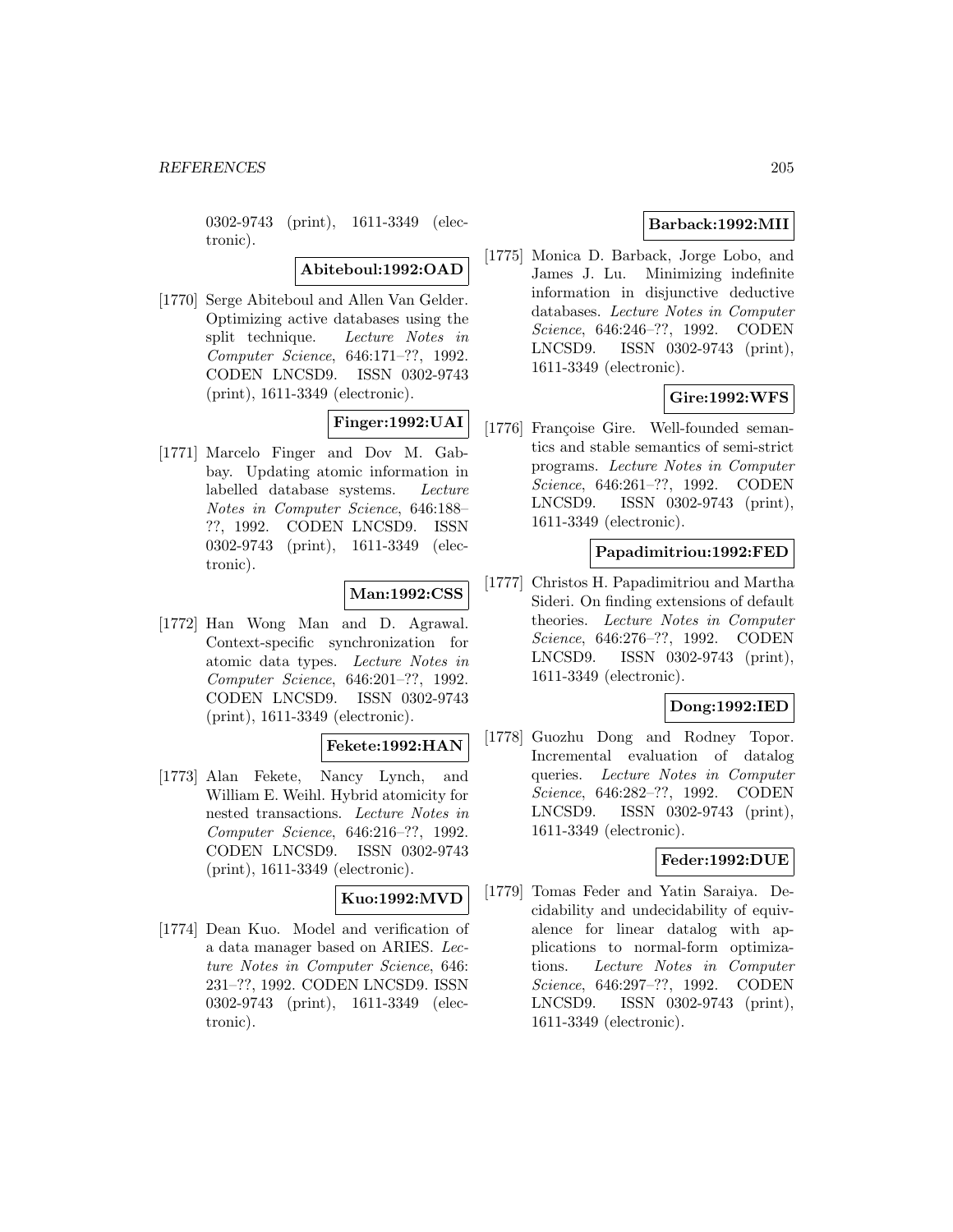### **Grumbach:1992:PDT**

[1780] Stephane Grumbach. A paradox in database theory. Lecture Notes in Computer Science, 646:312–??, 1992. CODEN LNCSD9. ISSN 0302-9743 (print), 1611-3349 (electronic).

#### **VandenBussche:1992:HFS**

[1781] Jan Van den Bussche and Dirk Van Gucht. A hierarchy of faithful set creation in pure OODBs. Lecture Notes in Computer Science, 646:326–??, 1992. CODEN LNCSD9. ISSN 0302-9743 (print), 1611-3349 (electronic).

# **Schewe:1992:IGC**

[1782] Klaus-Dieter Schewe, Joachim W. Schmidt, and Ingrid Wetzel. Identification, genericity and consistency in object-oriented databases. Lecture Notes in Computer Science, 646:341– ??, 1992. CODEN LNCSD9. ISSN 0302-9743 (print), 1611-3349 (electronic).

#### **Beneventano:1992:SCO**

[1783] Domenico Beneventano and Sonia Bergamaschi. Subsumption for complex object data models. Lecture Notes in Computer Science, 646:357– ??, 1992. CODEN LNCSD9. ISSN 0302-9743 (print), 1611-3349 (electronic).

### **Duzi:1992:SIC**

[1784] Marie Duzi. Semantic information connected with data. Lecture Notes in Computer Science, 646:376–??, 1992. CODEN LNCSD9. ISSN 0302-9743 (print), 1611-3349 (electronic).

# **Bonatti:1992:DFS**

[1785] Piero Bonatti, Sarit Kraus, and V. S. Subrahmanian. Declarative foundations of secure deductive databases. Lecture Notes in Computer Science, 646:391–??, 1992. CODEN LNCSD9. ISSN 0302-9743 (print), 1611-3349 (electronic).

### **Jakobsson:1992:MVL**

[1786] Hakan Jakobsson. On materializing views and on-line queries. Lecture Notes in Computer Science, 646:407– ??, 1992. CODEN LNCSD9. ISSN 0302-9743 (print), 1611-3349 (electronic).

#### **Pinchuk:1992:MDS**

[1787] Anatoly P. Pinchuk and Konstantin V. Shvachko. Maintaining dictionaries: Space-saving modifications of B- trees. Lecture Notes in Computer Science, 646:421–??, 1992. CODEN LNCSD9. ISSN 0302-9743 (print), 1611-3349 (electronic).

### **Arni:1992:STM**

[1788] Natraj Arni, Sergio Greco, and Domenico Sacca. Set-term matching in logic programming. Lecture Notes in Computer Science, 646:436–??, 1992. CODEN LNCSD9. ISSN 0302-9743 (print), 1611-3349 (electronic).

### **Bull:1992:TSO**

[1789] John A. Bull, Gong Li, and Karen R. Sollins. Towards security in an open systems federation. Lecture Notes in Computer Science, 648:3–??, 1992. CODEN LNCSD9. ISSN 0302-9743 (print), 1611-3349 (electronic).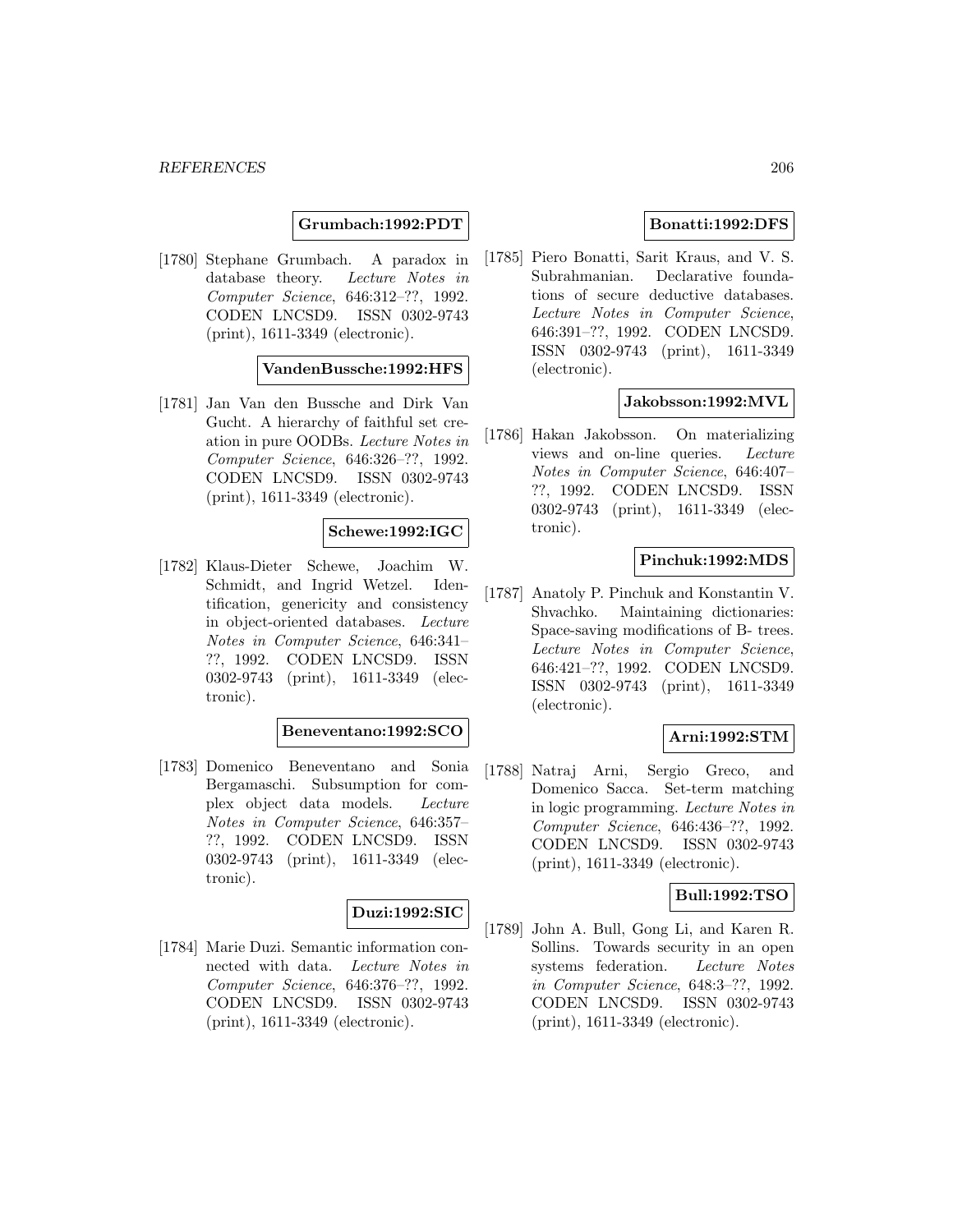# **Kelter:1992:TLA**

[1790] Udo Kelter. Type-level access controls for distributed structurally objectoriented database systems. Lecture Notes in Computer Science, 648:21–??, 1992. CODEN LNCSD9. ISSN 0302- 9743 (print), 1611-3349 (electronic).

# **Kessler:1992:CWM**

[1791] Volker Kessler. On the Chinese wall model. Lecture Notes in Computer Science, 648:41–??, 1992. CODEN LNCSD9. ISSN 0302-9743 (print), 1611-3349 (electronic).

# **Jingsha:1992:FMA**

[1792] He Jingsha and Virgil D. Gligor. Formal methods and automated tool for timing-channel identification in TCB source code. Lecture Notes in Computer Science, 648:57–??, 1992. CO-DEN LNCSD9. ISSN 0302-9743 (print), 1611-3349 (electronic).

#### **Toussaint:1992:SSI**

[1793] Marie-Jeanne Toussaint. Separating the specification and implementation phases in cryptology. Lecture Notes in Computer Science, 648:77–??, 1992. CODEN LNCSD9. ISSN 0302-9743 (print), 1611-3349 (electronic).

# **Jones:1992:FSS**

[1794] Andrew J. I. Jones and Marek Sergot. Formal specification of security requirements using the theory of normative positions. Lecture Notes in Computer Science, 648:103–??, 1992. CODEN LNCSD9. ISSN 0302-9743 (print), 1611-3349 (electronic).

## **Desmedt:1992:BTC**

[1795] Yvo Desmedt. Breaking the traditional computer security barriers. Lecture Notes in Computer Science, 648:125– ??, 1992. CODEN LNCSD9. ISSN 0302-9743 (print), 1611-3349 (electronic).

### **Hauser:1992:VMA**

[1796] Ralf C. Hauser and E. Stewart Lee. Verification and modelling of authentication protocols. Lecture Notes in Computer Science, 648:141–??, 1992. CODEN LNCSD9. ISSN 0302-9743 (print), 1611-3349 (electronic).

## **Molva:1992:KAK**

[1797] Refik Molva, Gene Tsudik, Els Van Herreweghen, and Stefano Zatti. KryptoKnight authentication and key distribution system. Lecture Notes in Computer Science, 648:155–??, 1992. CODEN LNCSD9. ISSN 0302-9743 (print), 1611-3349 (electronic).

## **Tarah:1992:AMC**

[1798] Anas Tarah and Christian Huitema. Associating metrics to certification paths. Lecture Notes in Computer Science, 648:175–??, 1992. CODEN LNCSD9. ISSN 0302-9743 (print), 1611-3349 (electronic).

### **Fabre:1992:OOV**

[1799] Jean-Charles Fabre and Brian Randell. An object-oriented view of fragmented data processing for fault and intrusion tolerance in distributed systems. Lecture Notes in Computer Science, 648:193–??, 1992. CODEN LNCSD9. ISSN 0302-9743 (print), 1611-3349 (electronic).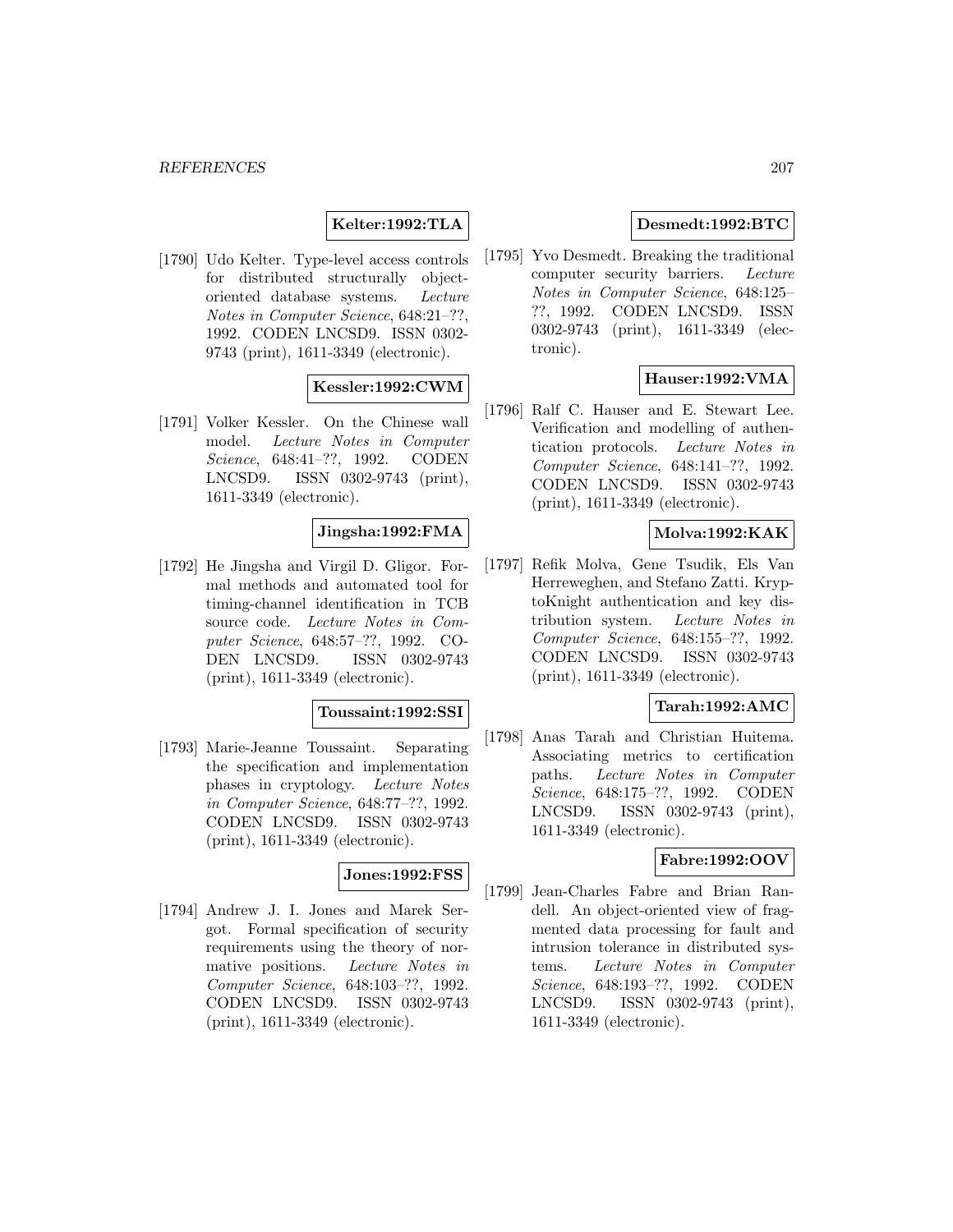# **Wang:1992:DTI**

[1800] Michael Wang and Andrzej Goscinski. The development and testing of the identity-based conference key distribution system for the RHODOS distributed system. Lecture Notes in Computer Science, 648:209–??, 1992. CODEN LNCSD9. ISSN 0302-9743 (print), 1611-3349 (electronic).

# **Tsudik:1992:PES**

[1801] Gene Tsudik. Policy enforcement in stub autonomous domains. Lecture Notes in Computer Science, 648:229– ??, 1992. CODEN LNCSD9. ISSN 0302-9743 (print), 1611-3349 (electronic).

#### **Kwok-Yan:1992:FAA**

[1802] Lam Kwok-Yan and Dieter Gollmann. Freshness assurance of authentication protocols. Lecture Notes in Computer Science, 648:261–??, 1992. CODEN LNCSD9. ISSN 0302-9743 (print), 1611-3349 (electronic).

### **Boyd:1992:FFA**

[1803] Colin Boyd. A formal framework for authentication. Lecture Notes in Computer Science, 648:273–??, 1992. CODEN LNCSD9. ISSN 0302-9743 (print), 1611-3349 (electronic).

#### **Kwok-Yan:1992:TAD**

[1804] Lam Kwok-Yan and Thomas Beth. Timely authentication in distributed systems. Lecture Notes in Computer Science, 648:293–??, 1992. CODEN LNCSD9. ISSN 0302-9743 (print), 1611-3349 (electronic).

## **Sandhu:1992:PCS**

[1805] Ravi S. Sandhu and Sushil Jajodia. Polyinstantiation for cover stories. Lecture Notes in Computer Science, 648: 307–??, 1992. CODEN LNCSD9. ISSN 0302-9743 (print), 1611-3349 (electronic).

# **Kang:1992:TPM**

[1806] Iwen E. Kang and Thomas F. Keefe. On transaction processing for multilevel secure replicated databases. Lecture Notes in Computer Science, 648: 329–??, 1992. CODEN LNCSD9. ISSN 0302-9743 (print), 1611-3349 (electronic).

#### **Pernul:1992:SCP**

[1807] Gunther Pernul. Security constraint processing in multilevel secure AMAC schemata. Lecture Notes in Computer Science, 648:349–??, 1992. CODEN LNCSD9. ISSN 0302-9743 (print), 1611-3349 (electronic).

#### **dAusbourg:1992:MMM**

[1808] Bruno d'Ausbourg and Jean-Henri Llareus. Msup 2 S: A machine for multilevel security. Lecture Notes in Computer Science, 648:373–??, 1992. CODEN LNCSD9. ISSN 0302-9743 (print), 1611-3349 (electronic).

#### **Calas:1992:GMD**

[1809] Christel Calas. GDoM: a multilevel document manager. Lecture Notes in Computer Science, 648:393–??, 1992. CODEN LNCSD9. ISSN 0302-9743 (print), 1611-3349 (electronic).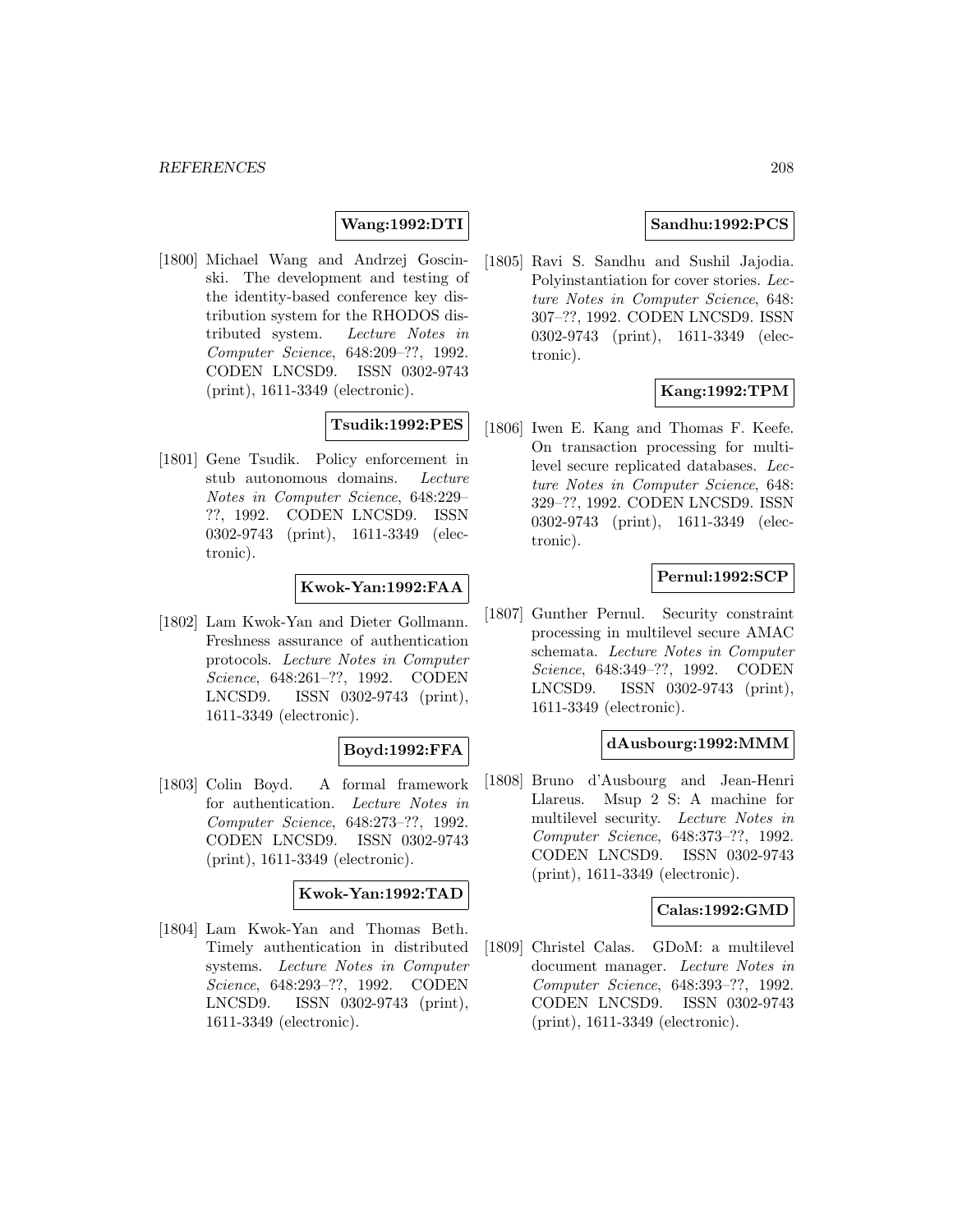### **Anderson:1992:USG**

[1810] Ross J. Anderson. UEPS  $-$  A second generation electronic wallet. Lecture Notes in Computer Science, 648: 411–??, 1992. CODEN LNCSD9. ISSN 0302-9743 (print), 1611-3349 (electronic).

# **Daemen:1992:HDM**

[1811] Joan Daemen, Rene Govaerts, and Joos Vandewalle. A hardware design model for cryptographic algorithms. Lecture Notes in Computer Science, 648:419–434, 1992. CODEN LNCSD9. ISSN 0302-9743 (print), 1611-3349 (electronic).

# **Habra:1992:ASA**

[1812] Naji Habra, Baudouin Le Charlier, Abdelaziz Mounji, and Isabelle Mathieu. ASAX: Software architecture and rulebased language for universal audit trail analysis. Lecture Notes in Computer Science, 648:435–??, 1992. CODEN LNCSD9. ISSN 0302-9743 (print), 1611-3349 (electronic).

## **Gardenfors:1992:BRV**

[1813] P. Gardenfors. Belief revision: A vademecum. Lecture Notes in Computer Science, 649:1–??, 1992. CODEN LNCSD9. ISSN 0302-9743 (print), 1611-3349 (electronic).

#### **DelCerro:1992:MPT**

[1814] L. Farinas Del Cerro and A. Herzig. Meta-programming through intensional deduction: Some examples. Lecture Notes in Computer Science, 649: 11–??, 1992. CODEN LNCSD9. ISSN 0302-9743 (print), 1611-3349 (electronic).

# **Konolige:1992:AAM**

[1815] K. Konolige. An autoepistemic analysis of metalevel reasoning in logic programming. Lecture Notes in Computer Science, 649:26–??, 1992. CODEN LNCSD9. ISSN 0302-9743 (print), 1611-3349 (electronic).

#### **Komorowski:1992:IPD**

[1816] J. Komorowski. An introduction to partial deduction. Lecture Notes in Computer Science, 649:49–??, 1992. CODEN LNCSD9. ISSN 0302-9743 (print), 1611-3349 (electronic).

## **DeSchreye:1992:TTL**

[1817] D. De Schreye and K. Verschaetse. Tutorial on termination of logic programs. Lecture Notes in Computer Science, 649:70–??, 1992. CODEN LNCSD9. ISSN 0302-9743 (print), 1611-3349 (electronic).

# **vanHarmelen:1992:DNR**

[1818] F. van Harmelen. Definable naming relations in metalevel systems. Lecture Notes in Computer Science, 649:89–??, 1992. CODEN LNCSD9. ISSN 0302- 9743 (print), 1611-3349 (electronic).

## **Brogi:1992:MML**

[1819] A. Brogi, P. Mancarella, D. Pedreschi, and F. Turini. Meta for modularizing logic programming. Lecture Notes in Computer Science, 649:105–??, 1992. CODEN LNCSD9. ISSN 0302-9743 (print), 1611-3349 (electronic).

# **Debray:1992:COL**

[1820] S. K. Debray. Compiler optimizations for lowlevel redundancy elimination: An application of metalevel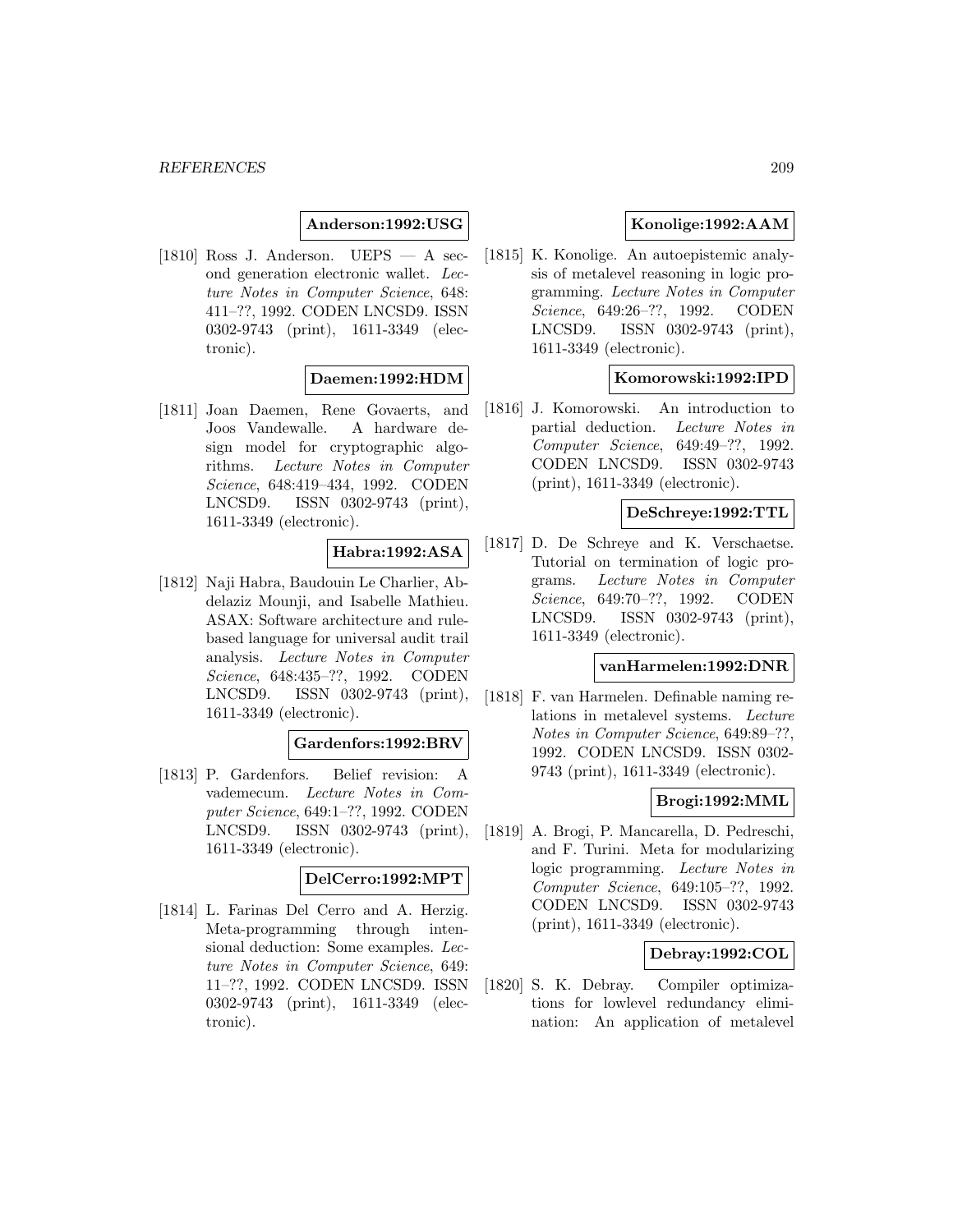#### *REFERENCES* 210

Prolog primitives. Lecture Notes in Computer Science, 649:120–??, 1992. CODEN LNCSD9. ISSN 0302-9743 (print), 1611-3349 (electronic).

**Costantini:1992:RAM**

[1821] S. Costantini, P. Dell'Acqua, and G. Lanzarone. Reflective agents in metalogic programming. Lecture Notes in Computer Science, 649:135–??, 1992. CODEN LNCSD9. ISSN 0302-9743 (print), 1611-3349 (electronic).

# **Cervesato:1992:LMP**

[1822] I. Cervesato and G. F. Rossi. Logic meta-programming facilities in log. Lecture Notes in Computer Science, 649:148–??, 1992. CODEN LNCSD9. ISSN 0302-9743 (print), 1611-3349 (electronic).

#### **Bahgat:1992:PDH**

[1823] R. Bahgat. The Pandora deadlock handler metalevel relation. Lecture Notes in Computer Science, 649:162– ??, 1992. CODEN LNCSD9. ISSN 0302-9743 (print), 1611-3349 (electronic).

#### **Benkerimi:1992:OOP**

[1824] K. Benkerimi and P. M. Hill. Objectoriented programming in godel: An experiment. Lecture Notes in Computer Science, 649:177–??, 1992. CODEN LNCSD9. ISSN 0302-9743 (print), 1611-3349 (electronic).

### **DeSchreye:1992:SLH**

[1825] D. De Schreye and B. Martens. A sensible least Herbrand semantics for untyped vanilla meta-programming and its extension to a limited form of amalgamation. Lecture Notes in Computer

Science, 649:192–??, 1992. CODEN LNCSD9. ISSN 0302-9743 (print), 1611-3349 (electronic).

## **Christiansen:1992:CRM**

[1826] H. Christiansen. A complete resolution method for logical meta-programming languages. Lecture Notes in Computer Science, 649:205–??, 1992. CODEN LNCSD9. ISSN 0302-9743 (print), 1611-3349 (electronic).

# **Bonatti:1992:MTS**

[1827] P. Bonatti. Model theoretic semantics for demo. Lecture Notes in Computer Science, 649:220–??, 1992. CODEN LNCSD9. ISSN 0302-9743 (print), 1611-3349 (electronic).

### **Giunchiglia:1992:HML**

[1828] F. Giunchiglia, L. Serafini, and A. Simpson. Hierarchical meta-logics: Intuitions, proof-theory, and semantics. Lecture Notes in Computer Science, 649:235–??, 1992. CODEN LNCSD9. ISSN 0302-9743 (print), 1611-3349 (electronic).

# **Wiggins:1992:NCA**

[1829] G. A. Wiggins. Negation and control in automatically generated logic programs. Lecture Notes in Computer Science, 649:250–??, 1992. CODEN LNCSD9. ISSN 0302-9743 (print), 1611-3349 (electronic).

## **Bossi:1992:TNP**

[1830] A. Bossi, N. Cocco, and S. Etalle. Transforming normal programs by replacement. Lecture Notes in Computer Science, 649:265–??, 1992. CODEN LNCSD9. ISSN 0302-9743 (print), 1611-3349 (electronic).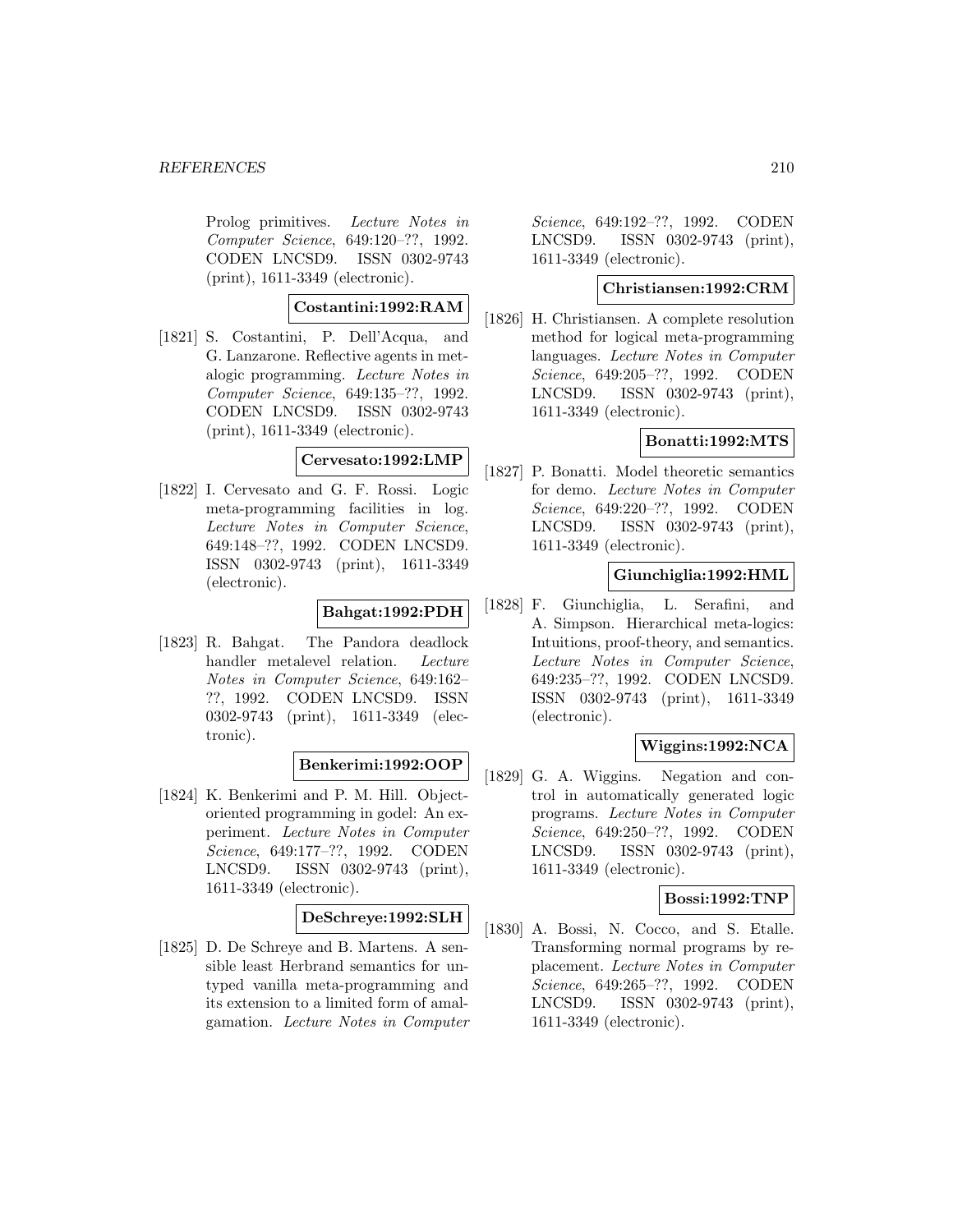# **Traff:1992:MPR**

[1831] J. L. Traff and S. D. Prestwich. Metaprogramming for reordering literals in deductive databases. Lecture Notes in Computer Science, 649:280–??, 1992. CODEN LNCSD9. ISSN 0302-9743 (print), 1611-3349 (electronic).

## **Bruynooghe:1992:PNO**

[1832] M. Bruynooghe and G. Janssens. Propagation: A new operation in a framework for abstract interpretation of logic programs. Lecture Notes in Computer Science, 649:294–??, 1992. CODEN LNCSD9. ISSN 0302-9743 (print), 1611-3349 (electronic).

### **Mesnard:1992:CQP**

[1833] F. Mesnard and J.-G. Ganascia.  $CLP(Q)$  for proving interargument relations. Lecture Notes in Computer Science, 649:308–??, 1992. CODEN LNCSD9. ISSN 0302-9743 (print), 1611-3349 (electronic).

#### **Hamfelt:1992:RFM**

[1834] A. Hamfelt and A. Hansson. Representation of fragmentary multilayered knowledge. Lecture Notes in Computer Science, 649:321–??, 1992. CODEN LNCSD9. ISSN 0302-9743 (print), 1611-3349 (electronic).

### **Grabowski:1992:MCA**

[1835] J. Grabowski. Metaprograms for change, assumptions, objects, and inheritance. Lecture Notes in Computer Science, 649:336–??, 1992. CODEN LNCSD9. ISSN 0302-9743 (print), 1611-3349 (electronic).

# **Vishkin:1992:MPAb**

[1836] U. Vishkin. Methods in parallel algorithmics and who may need to know them? Lecture Notes in Computer Science, 650:1–??, 1992. CODEN LNCSD9. ISSN 0302-9743 (print), 1611-3349 (electronic).

# **Lee:1992:RPA**

[1837] D. T. Lee. Rectilinear paths among rectilinear obstacles. Lecture Notes in Computer Science, 650:5–??, 1992. CODEN LNCSD9. ISSN 0302-9743 (print), 1611-3349 (electronic).

## **Chen:1992:LTA**

[1838] M. H. Chen and S. L. Lee. Linear time algorithms for k-cutwidth problem. Lecture Notes in Computer Science, 650:21–??, 1992. CODEN LNCSD9. ISSN 0302-9743 (print), 1611-3349 (electronic).

#### **Watanabe:1992:ECA**

[1839] T. Watanabe, T. Mashita, and S. Taoka. The k-edge-connectivity augmentation problem of weighted graphs. Lecture Notes in Computer Science, 650:31–??, 1992. CODEN LNCSD9. ISSN 0302-9743 (print), 1611-3349 (electronic).

#### **Patkar:1992:PLP**

[1840] S. Patkar and H. Narayanan. Principal lattice of partitions of submodular functions on graphs: Fast algorithms for principal partition and generic rigidity. Lecture Notes in Computer Science, 650:41–??, 1992. CODEN LNCSD9. ISSN 0302-9743 (print), 1611-3349 (electronic).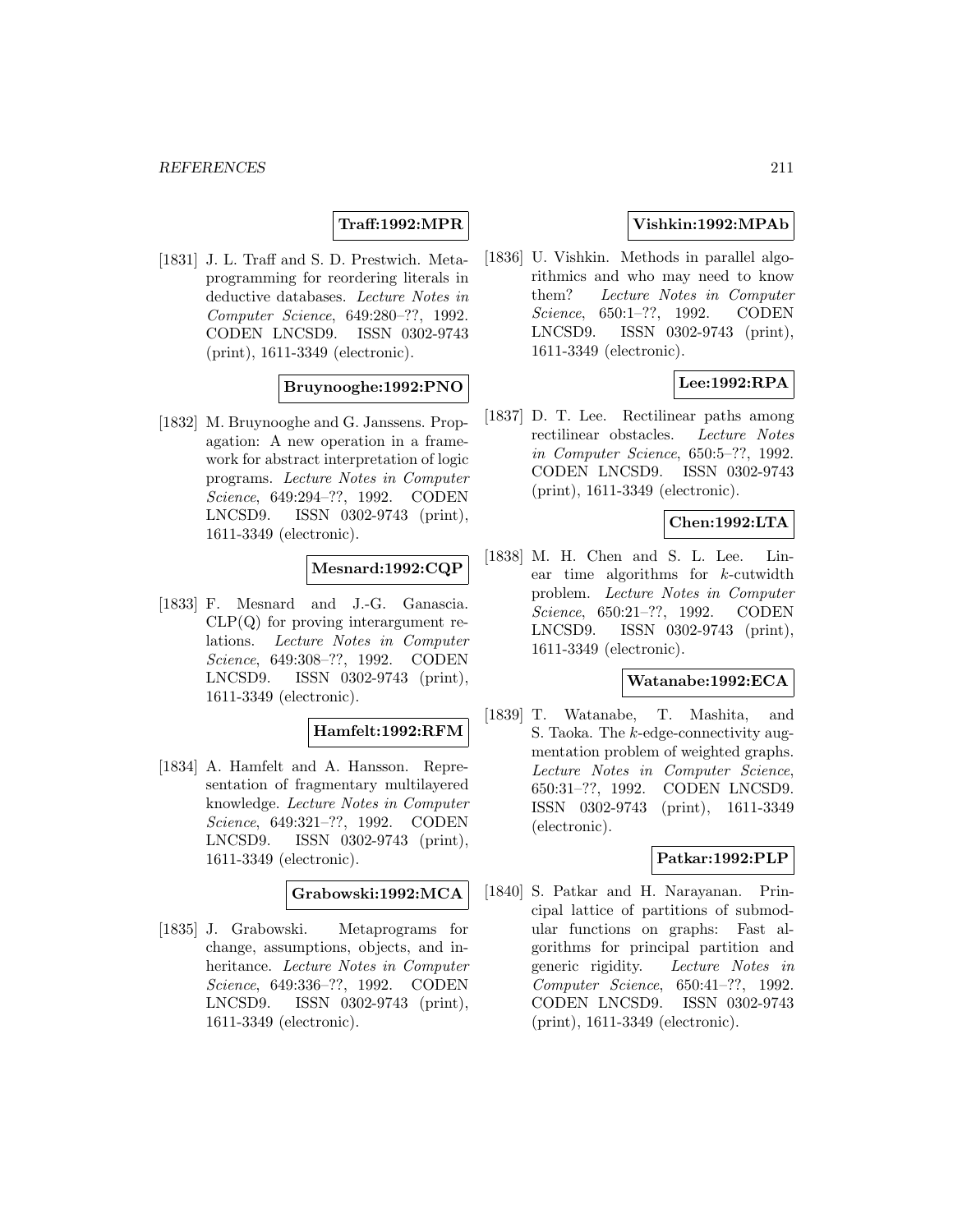#### **Hwang:1992:ASS**

[1841] R. Z. Hwang and R. C. T. Lee. The application of the searching over separators strategy to solve some NP-Complete problems on planar graphs. Lecture Notes in Computer Science, 650:51–??, 1992. CODEN LNCSD9. ISSN 0302-9743 (print), 1611-3349 (electronic).

### **Halldorsson:1992:PLG**

[1842] M. Halldorsson. Parallel and on-line graph coloring algorithms. Lecture Notes in Computer Science, 650:61–??, 1992. CODEN LNCSD9. ISSN 0302- 9743 (print), 1611-3349 (electronic).

### **Matsumoto:1992:CAR**

[1843] T. Matsumoto. Competitive analysis of the round robin algorithm. Lecture Notes in Computer Science, 650:71–??, 1992. CODEN LNCSD9. ISSN 0302- 9743 (print), 1611-3349 (electronic).

## **Chien:1992:CAL**

[1844] B. C. Chien, R. J. Chen, and W. P. Yang. Competitive analysis of the on-line algorithms for multiple stacks systems. Lecture Notes in Computer Science, 650:78–??, 1992. CODEN LNCSD9. ISSN 0302-9743 (print), 1611-3349 (electronic).

#### **Lai:1992:SAA**

[1845] T. W. Lai. Self-adjusting augmented search trees. Lecture Notes in Computer Science, 650:88–??, 1992. CO-DEN LNCSD9. ISSN 0302-9743 (print), 1611-3349 (electronic).

# **Gonzalez:1992:ACM**

[1846] T. F. Gonzalez and T. Murayama. Algorithms for a class of min-cut and max-cut problem. Lecture Notes in Computer Science, 650:97–??, 1992. CODEN LNCSD9. ISSN 0302-9743 (print), 1611-3349 (electronic).

# **Ho:1992:ARO**

[1847] J. M. Ho, M. T. Ko, T. H. Ma, and T. Y. Sung. Algorithms for rectilinear optimal multicast tree problem. Lecture Notes in Computer Science, 650:106–??, 1992. CODEN LNCSD9. ISSN 0302-9743 (print), 1611-3349 (electronic).

### **Kloks:1992:ATP**

[1848] T. Kloks and H. Bodlaender. Approximating treewidth and pathwidth of some classes of perfect graphs. Lecture Notes in Computer Science, 650: 116–??, 1992. CODEN LNCSD9. ISSN 0302-9743 (print), 1611-3349 (electronic).

### **Ueno:1992:GSC**

[1849] S. Ueno, M. Yamazaki, and Y. Kajitani. Graph spanners and connectivity. Lecture Notes in Computer Science, 650:126–??, 1992. CODEN LNCSD9. ISSN 0302-9743 (print), 1611-3349 (electronic).

#### **Berkman:1992:RRM**

[1850] O. Berkman, Y. Matias, and U. Vishkin. Randomized range-maxima in nearly-constant parallel time. Lecture Notes in Computer Science, 650:135– ??, 1992. CODEN LNCSD9. ISSN 0302-9743 (print), 1611-3349 (electronic).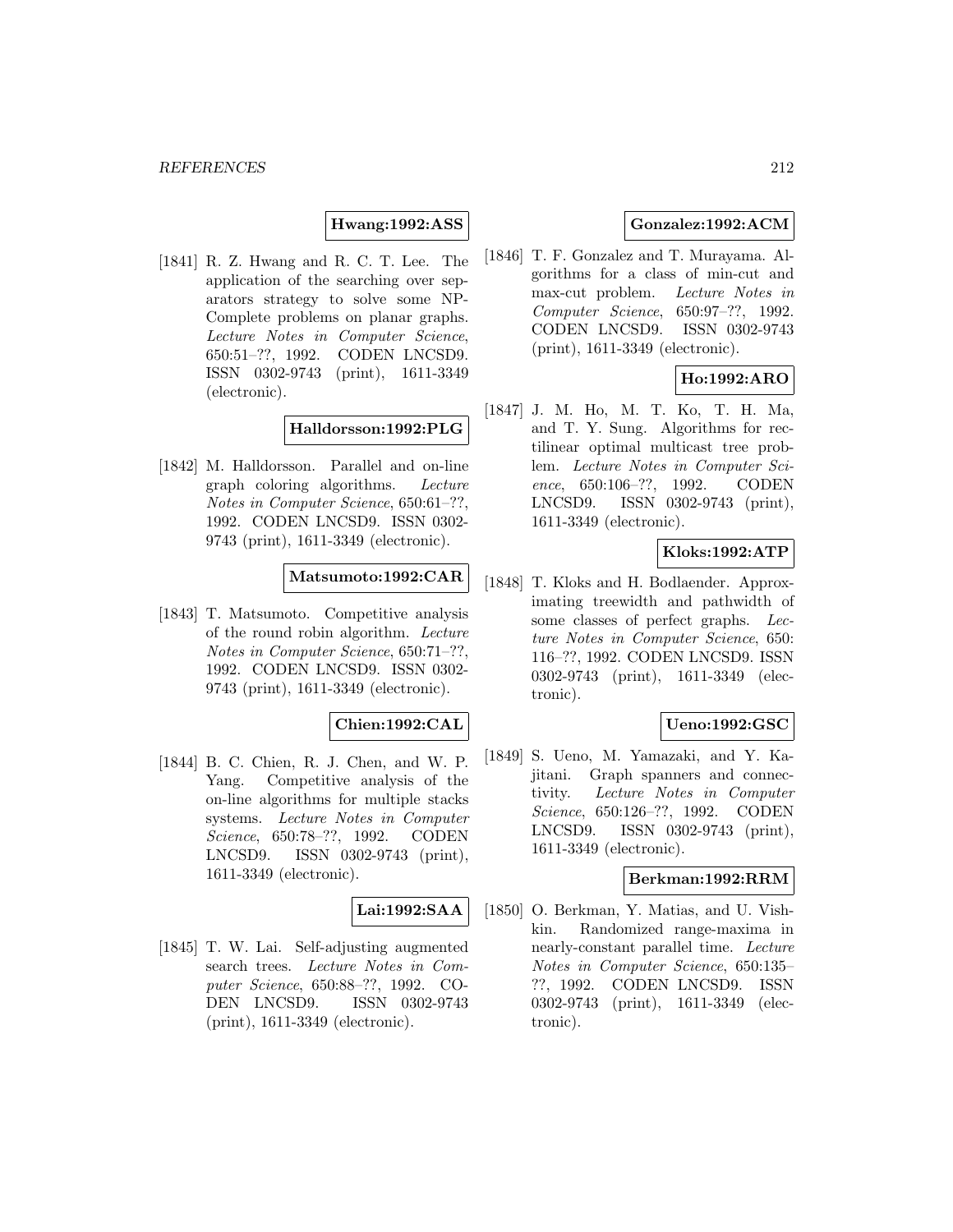## **Han:1992:FTB**

[1851] Y. Han, Y. Igarashi, K. Kanai, and K. Miura. Fault-tolerant broadcasting in binary jumping networks. Lecture Notes in Computer Science, 650:145– ??, 1992. CODEN LNCSD9. ISSN 0302-9743 (print), 1611-3349 (electronic).

#### **Iwama:1992:RPM**

[1852] K. Iwama, E. Miyano, and Y. Kambayashi. Routing problems on the mesh of buses. Lecture Notes in Computer Science, 650:155–??, 1992. CODEN LNCSD9. ISSN 0302-9743 (print), 1611-3349 (electronic).

### **Jimbo:1992:SNL**

[1853] S. Jimbo and A. Maruoka. Selection networks with 8n logsub 2 n size and O(log n) depth. Lecture Notes in Computer Science, 650:165–??, 1992. CODEN LNCSD9. ISSN 0302-9743 (print), 1611-3349 (electronic).

#### **Book:1992:ROP**

[1854] R. Book. Relativizations of the  $P =$ ?NP and other problems: Some developments in structural complexity theory. Lecture Notes in Computer Science, 650:175–??, 1992. CODEN LNCSD9. ISSN 0302-9743 (print), 1611-3349 (electronic).

### **Paterson:1992:BCC**

[1855] M. Paterson. Boolean circuit complexity (abstract). Lecture Notes in Computer Science, 650:187–??, 1992. CODEN LNCSD9. ISSN 0302-9743 (print), 1611-3349 (electronic).

## **Symvonis:1992:SSP**

[1856] A. Symvonis and S. Tragoudas. Searching a solid pseudo 3-Sided orthoconvex grid. Lecture Notes in Computer Science, 650:188–??, 1992. CODEN LNCSD9. ISSN 0302-9743 (print), 1611-3349 (electronic).

# **Dendris:1992:EPA**

[1857] N. D. Dendris, I. A. Kalafatis, and L. M. Kirousis. An efficient parallel algorithm for geometrically characterizing drawings of a class of 3-D objects. Lecture Notes in Computer Science, 650:198–??, 1992. CODEN LNCSD9. ISSN 0302-9743 (print), 1611-3349 (electronic).

# **Sugihara:1992:TCA**

[1858] K. Sugihara. Topologically consistent algorithms related to convex polyhedra. Lecture Notes in Computer Science, 650:209–??, 1992. CODEN LNCSD9. ISSN 0302-9743 (print), 1611-3349 (electronic).

## **Choi:1992:CRV**

[1859] S. H. Choi, S. Y. Shin, and K. Y. Chwa. Characterizing and recognizing visibility graphs of funnel-shaped polygons. Lecture Notes in Computer Science, 650:219–??, 1992. CODEN LNCSD9. ISSN 0302-9743 (print), 1611-3349 (electronic).

## **Itoh:1992:CCN**

[1860] T. Itoh and K. Horikawa. On the complexity of composite numbers. Lecture Notes in Computer Science, 650:229– ??, 1992. CODEN LNCSD9. ISSN 0302-9743 (print), 1611-3349 (electronic).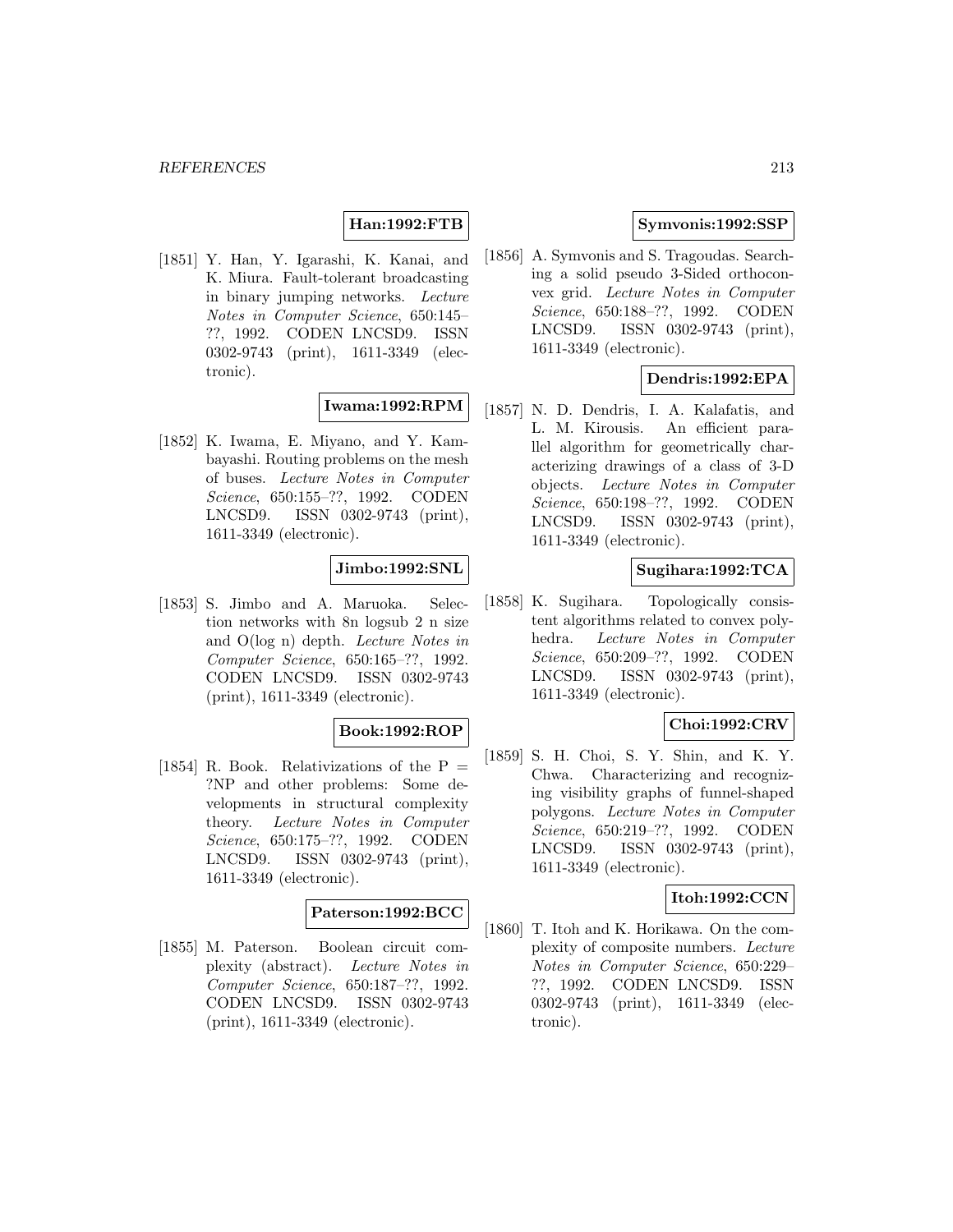**Kobayashi:1992:MID**

[1861] K. Kobayashi. On malign input distributions for algorithms. Lecture Notes in Computer Science, 650:239– ??, 1992. CODEN LNCSD9. ISSN 0302-9743 (print), 1611-3349 (electronic).

# **Arvind:1992:LCS**

[1862] V. Arvind, J. Kobler, and M. Mundhenk. Lowness and the complexity of sparse and tally descriptions. Lecture Notes in Computer Science, 650:249– ??, 1992. CODEN LNCSD9. ISSN 0302-9743 (print), 1611-3349 (electronic).

# **Wang:1992:HIS**

[1863] J. Wang and J. Belanger. Honest iteration schemes of randomizing algorithms. Lecture Notes in Computer Science, 650:259–??, 1992. CODEN LNCSD9. ISSN 0302-9743 (print), 1611-3349 (electronic).

### **Lee:1992:AVC**

[1864] H. S. Lee and R. C. Chang. Approximating vertices of a convex polygon with grid points in the polygon. Lecture Notes in Computer Science, 650: 269–??, 1992. CODEN LNCSD9. ISSN 0302-9743 (print), 1611-3349 (electronic).

# **Akutsu:1992:ADG**

[1865] T. Akutsu. Algorithms for determining the geometrical congruity in two and three dimensions. Lecture Notes in Computer Science, 650:279–??, 1992. CODEN LNCSD9. ISSN 0302-9743 (print), 1611-3349 (electronic).

# **Jennings:1992:RAC**

[1866] E. Jennings and A. Lingas. On the relationships among constrained geometric structures. Lecture Notes in Computer Science, 650:289–??, 1992. CODEN LNCSD9. ISSN 0302-9743 (print), 1611-3349 (electronic).

## **Madlener:1992:GSC**

[1867] K. Madlener, F. Otto, and A. Sattler-Klein. Generating small convergent systems can be extremely hard. Lecture Notes in Computer Science, 650: 299–??, 1992. CODEN LNCSD9. ISSN 0302-9743 (print), 1611-3349 (electronic).

### **Ogawa:1992:CTR**

[1868] M. Ogawa. Chew's theorem revisited — uniquely normalizing property of nonlinear term rewriting systems. Lecture Notes in Computer Science, 650:309–??, 1992. CODEN LNCSD9. ISSN 0302-9743 (print), 1611-3349 (electronic).

### **Bolignano:1992:HOC**

[1869] D. Bolignano and M. Debabi. Higher order communicating processes with value-passing, assignment and return of results. Lecture Notes in Computer Science, 650:319–??, 1992. CODEN LNCSD9. ISSN 0302-9743 (print), 1611-3349 (electronic).

### **Pijls:1992:SIG**

[1870] W. Pijls and A. de Bruin. Searching informed game trees. Lecture Notes in Computer Science, 650:332–??, 1992. CODEN LNCSD9. ISSN 0302-9743 (print), 1611-3349 (electronic).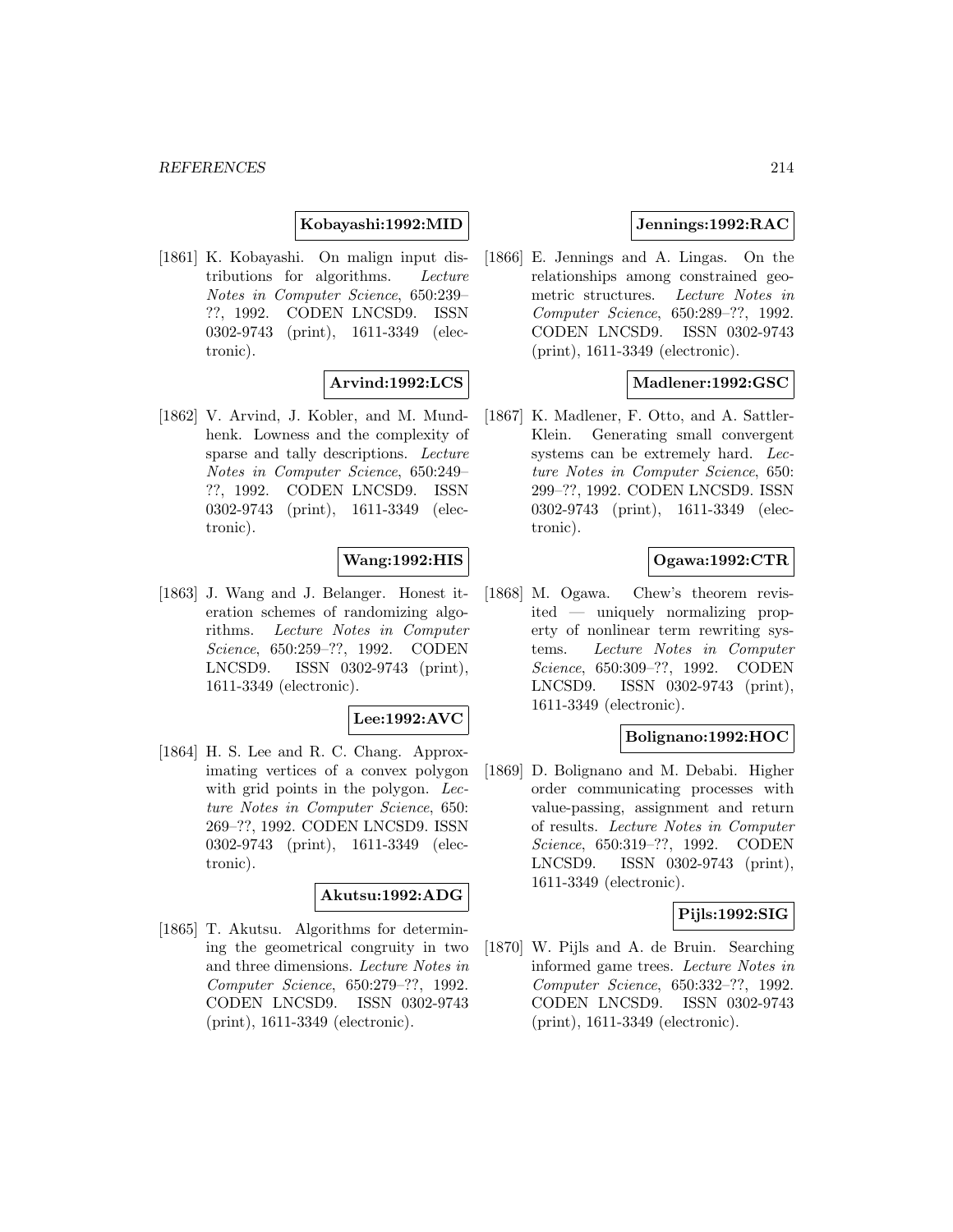# **Iri:1992:HGR**

[1871] M. Iri. How to generate realistic sample problems for network optimization. Lecture Notes in Computer Science, 650:342–??, 1992. CODEN LNCSD9. ISSN 0302-9743 (print), 1611-3349 (electronic).

# **Martello:1992:GAP**

[1872] S. Martello and P. Toth. Generalized assignment problems. Lecture Notes in Computer Science, 650:351–??, 1992. CODEN LNCSD9. ISSN 0302-9743 (print), 1611-3349 (electronic).

#### **Guevremont:1992:REL**

[1873] E. Guevremont and J. Snoeyink. Recognizing an envelope of lines in linear time. Lecture Notes in Computer Science, 650:370–??, 1992. CODEN LNCSD9. ISSN 0302-9743 (print), 1611-3349 (electronic).

## **Chan:1992:APC**

[1874] W. S. Chan and F. Chin. Approximation of polygonal curves with minimum number of line segments. Lecture Notes in Computer Science, 650: 378–??, 1992. CODEN LNCSD9. ISSN 0302-9743 (print), 1611-3349 (electronic).

### **Sarrafzadeh:1992:WKK**

[1875] M. Sarrafzadeh, D. Wagner, F. Wagner, and K. Weihe. Wiring knock-knee layouts: A global approach. Lecture Notes in Computer Science, 650:388– ??, 1992. CODEN LNCSD9. ISSN 0302-9743 (print), 1611-3349 (electronic).

## **Takahashi:1992:AFN**

[1876] J. Takahashi, H. Suzuki, and T. Nishizeki. Algorithms for finding noncrossing paths with minimum total length in plane graphs. Lecture Notes in Computer Science, 650:400– ??, 1992. CODEN LNCSD9. ISSN 0302-9743 (print), 1611-3349 (electronic).

# **Longpre:1992:SIP**

[1877] L. Longpre and O. Watanabe. On symmetry of information and polynomial time invertibility. Lecture Notes in Computer Science, 650:410–??, 1992. CODEN LNCSD9. ISSN 0302-9743 (print), 1611-3349 (electronic).

#### **Beigel:1992:PAC**

[1878] R. Beigel, J. Tarui, and S. Toda. On probabilistic ACC circuits with an exact-threshold output gate. Lecture Notes in Computer Science, 650:420– ??, 1992. CODEN LNCSD9. ISSN 0302-9743 (print), 1611-3349 (electronic).

#### **Kurosawa:1992:CSI**

[1879] K. Kurosawa and O. Watanabe. Computational and statistical indistinguishabilities. Lecture Notes in Computer Science, 650:430–??, 1992. CO-DEN LNCSD9. ISSN 0302-9743 (print), 1611-3349 (electronic).

## **Fu:1992:SDN**

[1880] B. Fu and H. Z. Li. On symmetric differences of NP-Hard sets with weakly-P- selective sets. Lecture Notes in Computer Science, 650:439–??, 1992. CODEN LNCSD9. ISSN 0302-9743 (print), 1611-3349 (electronic).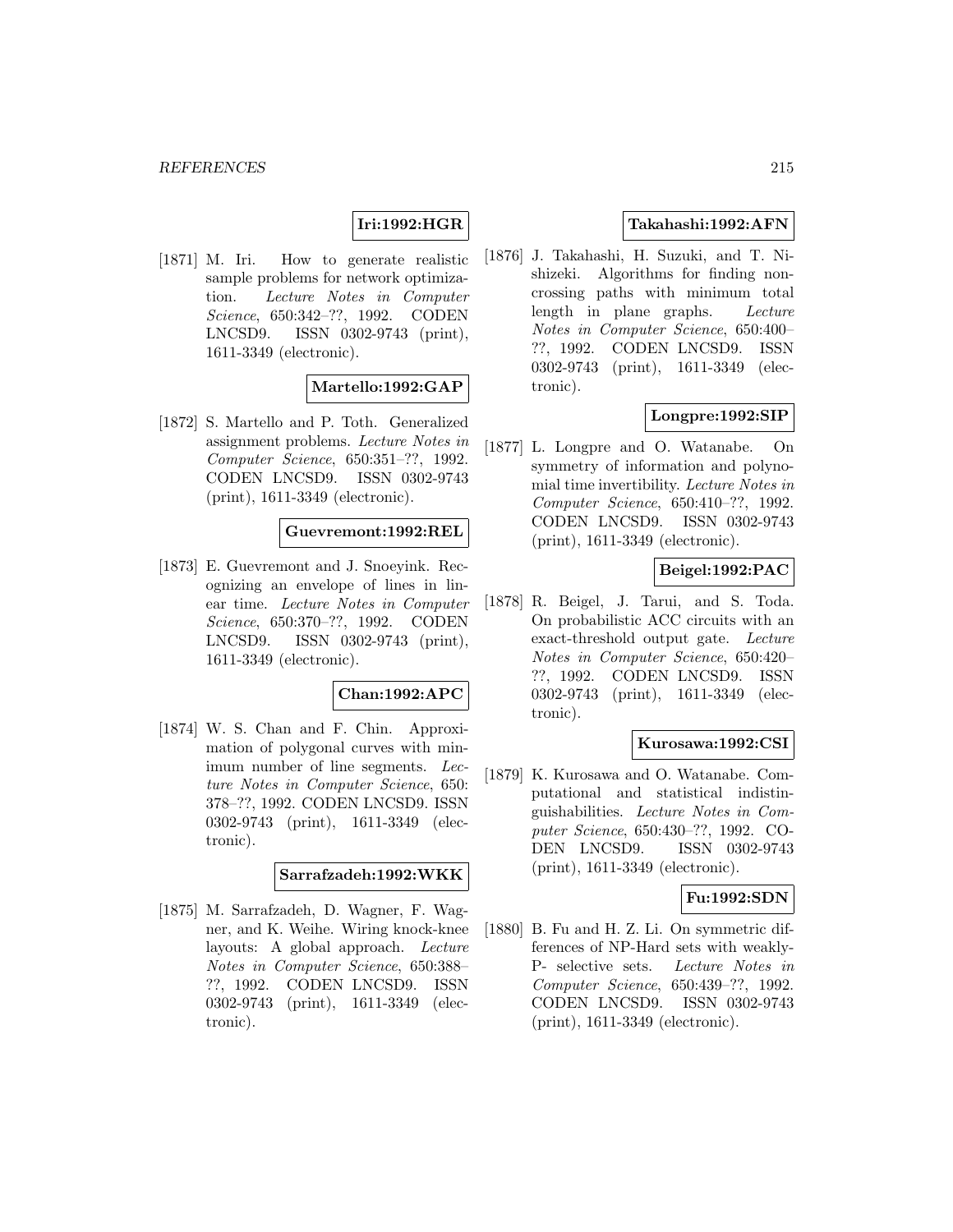### **Sarrafzadeh:1992:RTA**

[1881] M. Sarrafzadeh and D. T. Lee. Restricted track assignment with applications. Lecture Notes in Computer Science, 650:449–??, 1992. CODEN LNCSD9. ISSN 0302-9743 (print), 1611-3349 (electronic).

# **Hsu:1992:STC**

[1882] W. L. Hsu. A simple test for the consecutive ones property. Lecture Notes in Computer Science, 650:459–??, 1992. CODEN LNCSD9. ISSN 0302-9743 (print), 1611-3349 (electronic).

#### **Hakata:1992:LCS**

[1883] K. Hakata and H. Imai. The longest common subsequence problem for small alphabet size between many strings. Lecture Notes in Computer Science, 650:469–??, 1992. CODEN LNCSD9. ISSN 0302-9743 (print), 1611-3349 (electronic).

### **Lam:1992:IDP**

[1884] T. W. Lam and K. H. Lee. The implicit dictionary problem revisited. Lecture Notes in Computer Science, 650: 479–??, 1992. CODEN LNCSD9. ISSN 0302-9743 (print), 1611-3349 (electronic).

#### **Reinhardt:1992:SPW**

[1885] K. Reinhardt. Sorting in-place with a worst case complexity of  $n \log n$  $-1.3n + O(\log n)$  comparisons and  $\epsilon n \log n + O(1)$  transports. Lecture Notes in Computer Science, 650:489– ??, 1992. CODEN LNCSD9. ISSN 0302-9743 (print), 1611-3349 (electronic).

## **Moffat:1992:SMF**

[1886] A. Moffat, O. Petersson, and N. C. Wormald. Sorting and/by merging finger trees. Lecture Notes in Computer Science, 650:499–??, 1992. CODEN LNCSD9. ISSN 0302-9743 (print), 1611-3349 (electronic).

### **Koymans:1992:SMP**

[1887] Ron Koymans. Specifying message passing and time-critical systems with temporal logic. Lecture Notes in Computer Science, 651:1–??, 1992. CODEN LNCSD9. ISSN 0302-9743 (print), 1611-3349 (electronic).

#### **Pnueli:1992:SSR**

[1888] A. Pnueli. System specification and refinement in temporal logic. Lecture Notes in Computer Science, 652:1–??, 1992. CODEN LNCSD9. ISSN 0302- 9743 (print), 1611-3349 (electronic).

## **Dam:1992:FPB**

[1889] M. Dam. Fixed points of Buchi automata. Lecture Notes in Computer Science, 652:39–??, 1992. CODEN LNCSD9. ISSN 0302-9743 (print), 1611-3349 (electronic).

# **Ramakrishna:1992:ATD**

[1890] Y. S. Ramakrishna, L. K. Dillon, L. E. Moser, P. M. Melliar-Smith, and G. Kutty. An automata-theoretic decision procedure for future interval logic. Lecture Notes in Computer Science, 652:51–??, 1992. CODEN LNCSD9. ISSN 0302-9743 (print), 1611-3349 (electronic).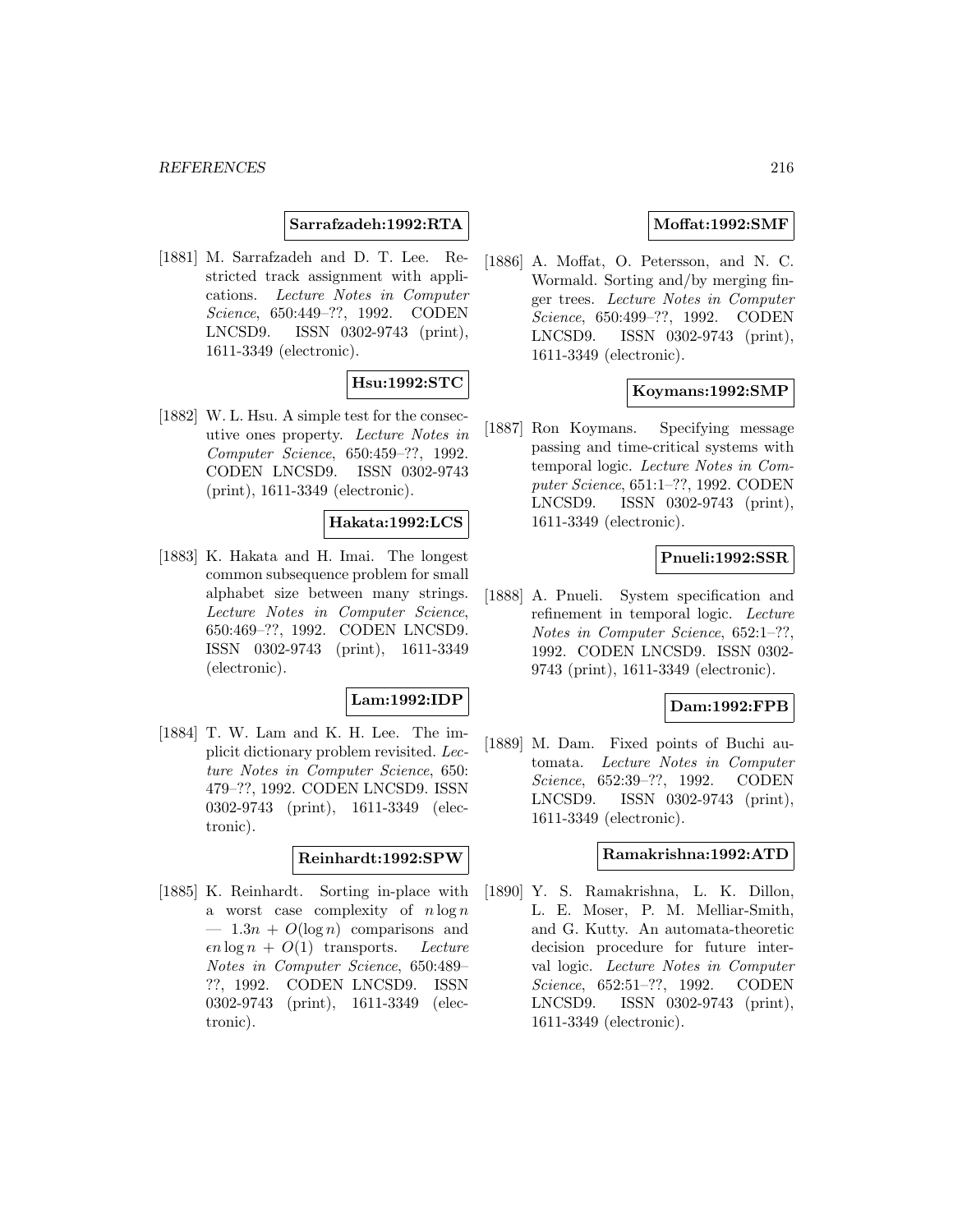# **Granger:1992:IRS**

[1891] P. Granger. Improving the results of static analyses of programs by local decreasing iterations. Lecture Notes in Computer Science, 652:68–??, 1992. CODEN LNCSD9. ISSN 0302-9743 (print), 1611-3349 (electronic).

# **Agarwal:1992:IPL**

[1892] P. K. Agarwal and M. van Kreveld. Implicit point location in arrangements of line segments with an application to motion planning. Lecture Notes in Computer Science, 652:80–??, 1992. CODEN LNCSD9. ISSN 0302-9743 (print), 1611-3349 (electronic).

# **Jadhav:1992:OAI**

[1893] S. Jadhav, A. Mukhopadhyay, and B. Bhattacharya. An optimal algorithm for the intersection radius of a set of convex polygons. Lecture Notes in Computer Science, 652:92–??, 1992. CODEN LNCSD9. ISSN 0302-9743 (print), 1611-3349 (electronic).

# **Levcopoulos:1992:CST**

[1894] C. Levcopoulos and A. Lingas. Csensitive triangulations approximate the MinMax length triangulation. Lecture Notes in Computer Science, 652: 104–??, 1992. CODEN LNCSD9. ISSN 0302-9743 (print), 1611-3349 (electronic).

#### **Buhrman:1992:SCA**

[1895] H. Buhrman and S. Homer. Superpolynomial circuits, almost sparse oracles and the exponential hierarchy. Lecture Notes in Computer Science, 652:116– ??, 1992. CODEN LNCSD9. ISSN 0302-9743 (print), 1611-3349 (electronic).

# **Schuler:1992:SAC**

[1896] R. Schuler and T. Yamakami. Structural average case complexity. Lecture Notes in Computer Science, 652:128– ??, 1992. CODEN LNCSD9. ISSN 0302-9743 (print), 1611-3349 (electronic).

# **Arvind:1992:BTT**

[1897] V. Arvind, J. Kobler, and M. Mundhenk. On bounded truth-table, conjunctive, and randomized reductions to sparse sets. Lecture Notes in Computer Science, 652:140–??, 1992. CODEN LNCSD9. ISSN 0302-9743 (print), 1611-3349 (electronic).

### **Ganesan:1992:OWF**

[1898] K. Ganesan. One-way functions and isomorphism conjecture. Lecture Notes in Computer Science, 652:152– ??, 1992. CODEN LNCSD9. ISSN 0302-9743 (print), 1611-3349 (electronic).

# **Agarwala:1992:SLD**

[1899] R. Agarwala and D. Fernandez-Baca. Solving the Lagrangian dual when the number of constraints is fixed. Lecture Notes in Computer Science, 652:164– ??, 1992. CODEN LNCSD9. ISSN 0302-9743 (print), 1611-3349 (electronic).

## **Lakshmanan:1992:SQA**

[1900] L. V. S. Lakshmanan and D. A. Nonen. Superfiniteness of query answers in deductive databases: An automatatheoretic approach. Lecture Notes in Computer Science, 652:176–??, 1992. CODEN LNCSD9. ISSN 0302-9743 (print), 1611-3349 (electronic).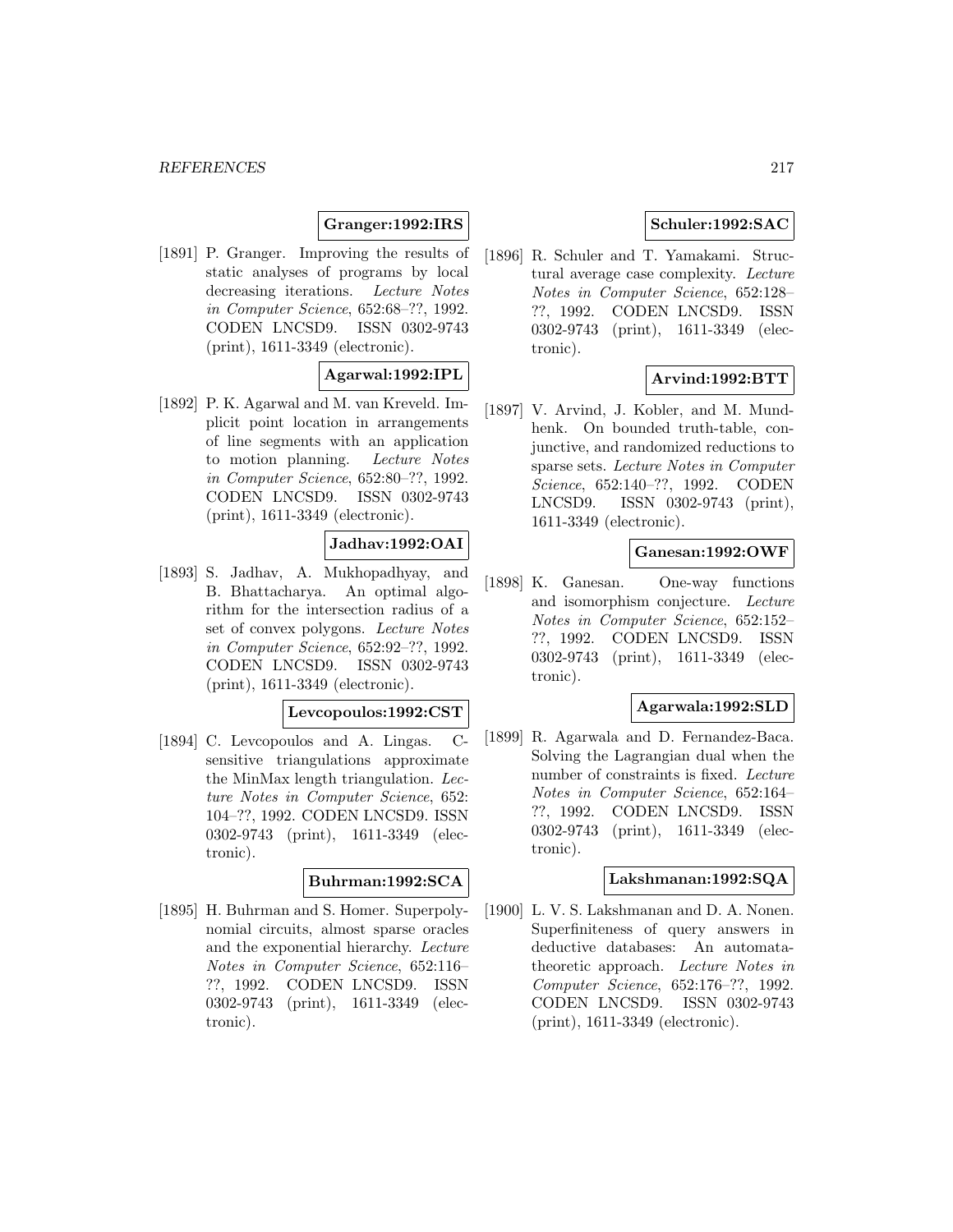# **Steinbach:1992:PPP**

[1901] J. Steinbach. Proving polynomials positive. Lecture Notes in Computer Science, 652:191–??, 1992. CODEN LNCSD9. ISSN 0302-9743 (print), 1611-3349 (electronic).

## **Sundararajan:1992:AIS**

[1902] R. Sundararajan and J. S. Conery. An abstract interpretation scheme for groundness, freeness, and sharing analysis of logic programs. Lecture Notes in Computer Science, 652:203–??, 1992. CODEN LNCSD9. ISSN 0302-9743 (print), 1611-3349 (electronic).

# **Monsuez:1992:PTA**

[1903] B. Monsuez. Polymorphic typing by abstract interpretation. Lecture Notes in Computer Science, 652:217– ??, 1992. CODEN LNCSD9. ISSN 0302-9743 (print), 1611-3349 (electronic).

# **Huet:1992:GSL**

[1904] G. Huet. The gallina specification language: A case study. Lecture Notes in Computer Science, 652:229–??, 1992. CODEN LNCSD9. ISSN 0302-9743 (print), 1611-3349 (electronic).

# **Reif:1992:VLS**

[1905] W. Reif. Verification of large software systems. Lecture Notes in Computer Science, 652:241–??, 1992. CODEN LNCSD9. ISSN 0302-9743 (print), 1611-3349 (electronic).

# **Garg:1992:DUP**

[1906] V. K. Garg and B. Waldecker. Detection of unstable predicates in distributed programs. Lecture Notes in

Computer Science, 652:253–??, 1992. CODEN LNCSD9. ISSN 0302-9743 (print), 1611-3349 (electronic).

## **Patkar:1992:FSR**

[1907] S. Patkar and H. Narayanan. Fast sequential and randomized parallel algorithms for rigidity and approximate min k-cut. Lecture Notes in Computer Science, 652:265–??, 1992. CODEN LNCSD9. ISSN 0302-9743 (print), 1611-3349 (electronic).

# **Ravi:1992:ATL**

[1908] R. Ravi, B. Raghavachari, and P. Klein. Approximation through local optimality: Designing networks with small degree. Lecture Notes in Computer Science, 652:279–??, 1992. CODEN LNCSD9. ISSN 0302-9743 (print), 1611-3349 (electronic).

### **Abramsky:1992:GFC**

[1909] S. Abramsky. Games and full completeness for multiplicative linear logic (extended abstract). Lecture Notes in Computer Science, 652:291–??, 1992. CODEN LNCSD9. ISSN 0302-9743 (print), 1611-3349 (electronic).

# **Godskesen:1992:RTC**

[1910] J. C. Godskesen and K. G. Larsen. Real-time calculi and expansion theorems. Lecture Notes in Computer Science, 652:302–??, 1992. CODEN LNCSD9. ISSN 0302-9743 (print), 1611-3349 (electronic).

#### **Caucal:1992:BBC**

[1911] D. Caucal. Branching bisimulation for context-free processes. Lecture Notes in Computer Science, 652:316–??, 1992.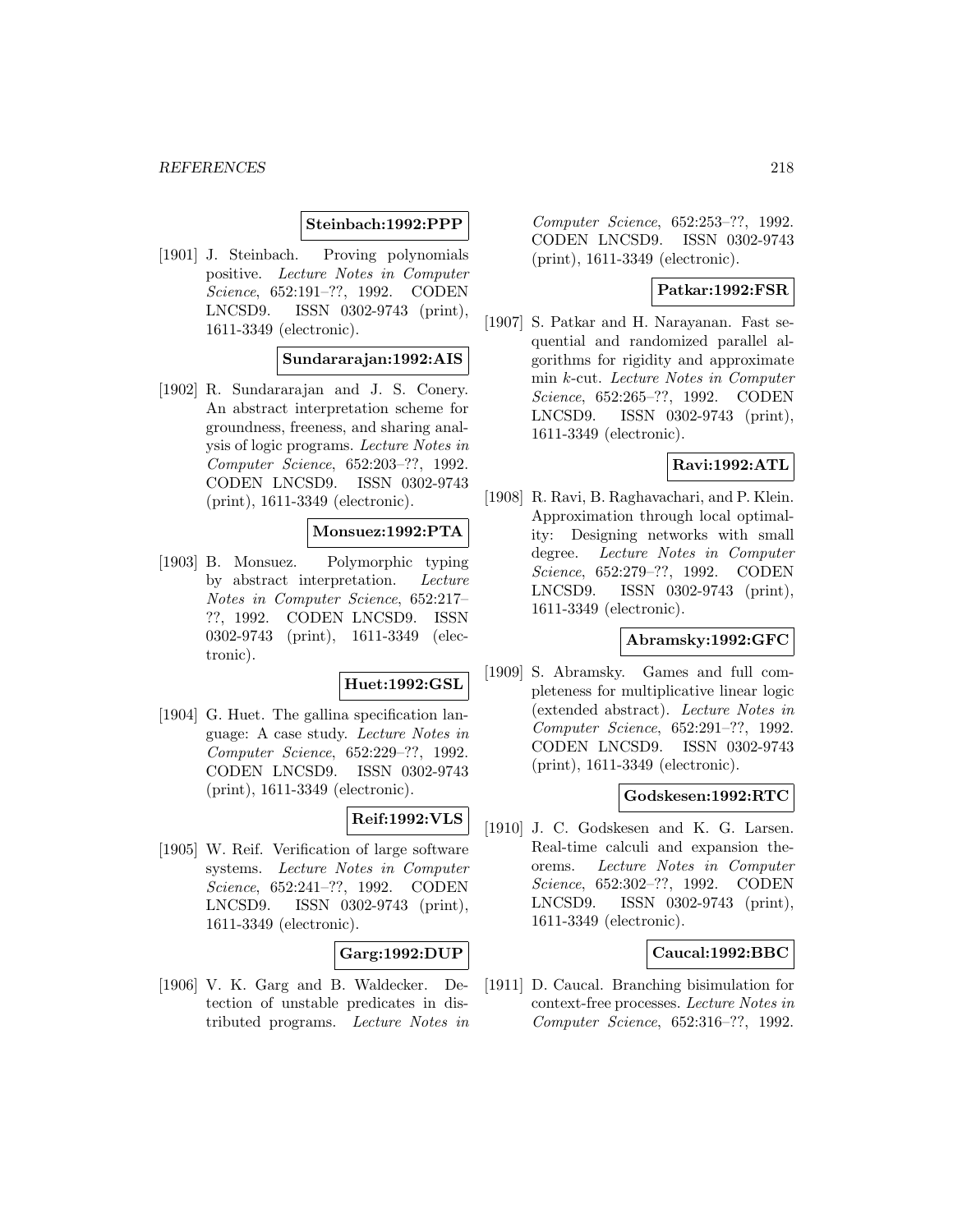CODEN LNCSD9. ISSN 0302-9743 (print), 1611-3349 (electronic).

### **Mukund:1992:CLA**

[1912] M. Mukund and M. Nielsen. CCS, locations and asynchronous transition systems. Lecture Notes in Computer Science, 652:328–??, 1992. CODEN LNCSD9. ISSN 0302-9743 (print), 1611-3349 (electronic).

# **Christoff:1992:RAS**

[1913] L. Christoff and I. Christoff. Reasoning about safety and liveness properties for probabilistic processes. Lecture Notes in Computer Science, 652:342– ??, 1992. CODEN LNCSD9. ISSN 0302-9743 (print), 1611-3349 (electronic).

### **Muthukrishnan:1992:SMU**

[1914] S. Muthukrishnan and H. Ramesh. String matching under a general matching relation. Lecture Notes in Computer Science, 652:356–??, 1992. CODEN LNCSD9. ISSN 0302-9743 (print), 1611-3349 (electronic).

#### **Martel:1992:CCW**

[1915] C. Martel and R. Subramonian. On the complexity of certified write all algorithms. Lecture Notes in Computer Science, 652:368–??, 1992. CODEN LNCSD9. ISSN 0302-9743 (print), 1611-3349 (electronic).

# **Munro:1992:SRO**

[1916] J. I. Munro and V. Raman. Selection from read-only memory and sorting with optimum data movement. Lecture Notes in Computer Science, 652: 380–??, 1992. CODEN LNCSD9. ISSN

0302-9743 (print), 1611-3349 (electronic).

#### **Ravikumar:1992:SOW**

[1917] B. Ravikumar. Some observations on 2- Way probabilistic finite automata. Lecture Notes in Computer Science, 652: 392–??, 1992. CODEN LNCSD9. ISSN 0302-9743 (print), 1611-3349 (electronic).

# **Mehlhorn:1992:RDA**

[1918] K. Mehlhorn. Recent developments in algorithms for the maximum flow problem (abstract). Lecture Notes in Computer Science, 652:404–??, 1992. CODEN LNCSD9. ISSN 0302-9743 (print), 1611-3349 (electronic).

# **Lions:1992:ICW**

[1919] J. L. Lions. Inaugural conference: World mathematical year 2,000 and computer sciences. Lecture Notes in Computer Science, 653:3–??, 1992. CODEN LNCSD9. ISSN 0302-9743 (print), 1611-3349 (electronic).

# **Rabin:1992:DPC**

[1920] M. O. Rabin. Dependable parallel computing by randomization. Lecture Notes in Computer Science, 653:19–??, 1992. CODEN LNCSD9. ISSN 0302- 9743 (print), 1611-3349 (electronic).

### **Randell:1992:SD**

[1921] B. Randell. System dependability. Lecture Notes in Computer Science, 653: 21–??, 1992. CODEN LNCSD9. ISSN 0302-9743 (print), 1611-3349 (electronic).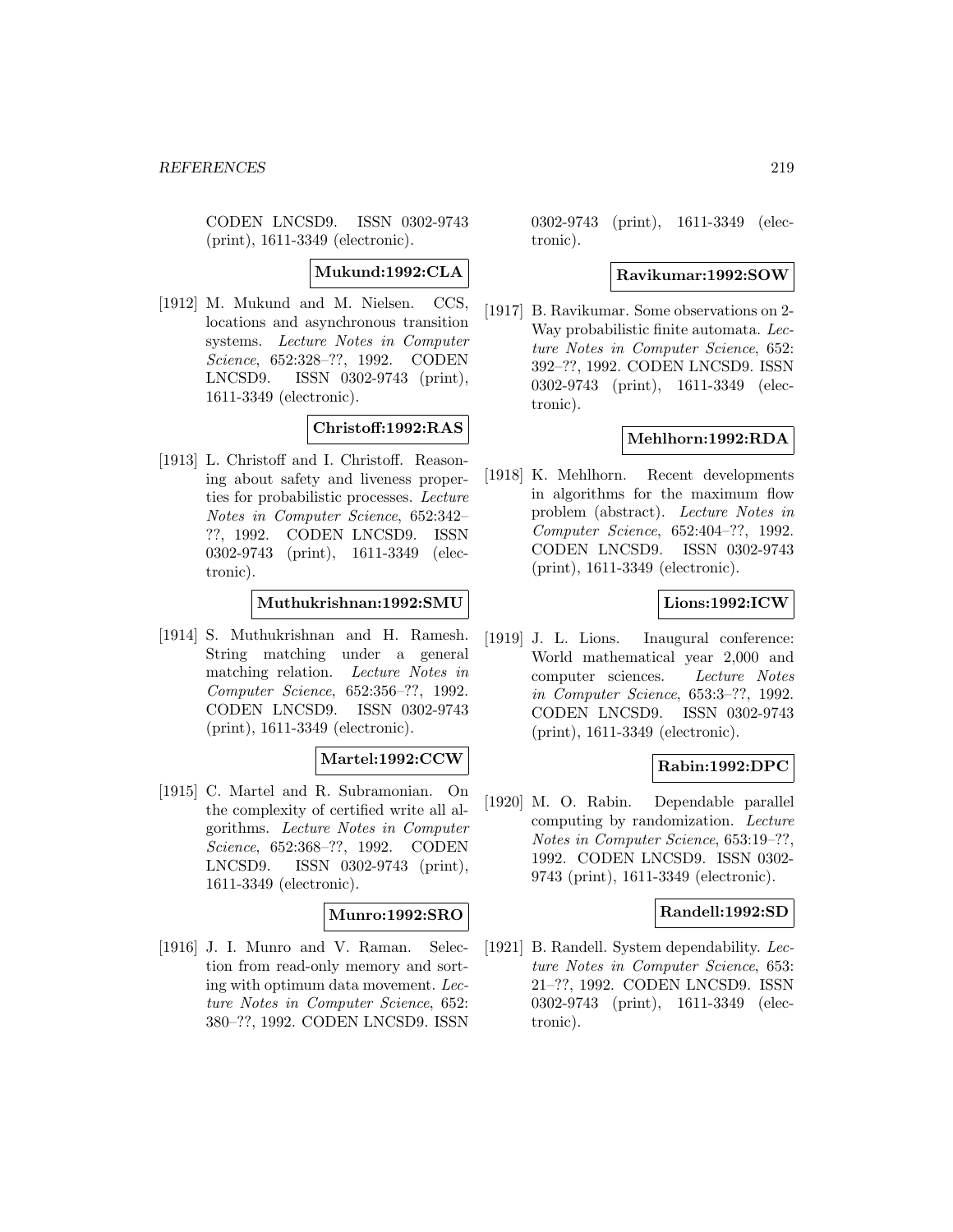## **Saltzer:1992:TNL**

[1922] J. H. Saltzer. Technology, networks, and the library of the year 2,000. Lecture Notes in Computer Science, 653: 51–??, 1992. CODEN LNCSD9. ISSN 0302-9743 (print), 1611-3349 (electronic).

### **Seitz:1992:MCE**

[1923] C. L. Seitz. Mosaic C: an experimental fine-grain multicomputer. Lecture Notes in Computer Science, 653:69–??, 1992. CODEN LNCSD9. ISSN 0302- 9743 (print), 1611-3349 (electronic).

#### **Ullman:1992:NFD**

[1924] J. D. Ullman. New frontiers in database system research. Lecture Notes in Computer Science, 653:87–??, 1992. CODEN LNCSD9. ISSN 0302-9743 (print), 1611-3349 (electronic).

## **Constable:1992:FTS**

[1925] R. L. Constable. Formal theories and software systems: fundamental connections between computer science and logic. Lecture Notes in Computer Science, 653:105–??, 1992. CODEN LNCSD9. ISSN 0302-9743 (print), 1611-3349 (electronic).

#### **Manna:1992:TC**

[1926] Z. Manna and A. Pnueli. Time for concurrency. Lecture Notes in Computer Science, 653:129–??, 1992. CODEN LNCSD9. ISSN 0302-9743 (print), 1611-3349 (electronic).

# **Preparata:1992:HPC**

[1927] F. P. Preparata and G. Bilardi. Horizons of parallel computation. Lecture

Notes in Computer Science, 653:155– ??, 1992. CODEN LNCSD9. ISSN 0302-9743 (print), 1611-3349 (electronic).

# **Sethi:1992:CSV**

[1928] R. Sethi, R. Campbell, S. Dorward, A. Iyengar, C. Kalmanek, G. Murakami, Shieh Ce-Kuen, and Tan See-Mong. Control software for virtualcircuit switches: call processing. Lecture Notes in Computer Science, 653: 175–??, 1992. CODEN LNCSD9. ISSN 0302-9743 (print), 1611-3349 (electronic).

# **Brachman:1992:WKR**

[1929] R. J. Brachman. What is knowledge representation, and where is it going? Lecture Notes in Computer Science, 653:189–??, 1992. CODEN LNCSD9. ISSN 0302-9743 (print), 1611-3349 (electronic).

## **Carroll:1992:CDS**

[1930] J. M. Carroll. Creating a design science of human-computer interaction. Lecture Notes in Computer Science, 653: 205–??, 1992. CODEN LNCSD9. ISSN 0302-9743 (print), 1611-3349 (electronic).

# **Brady:1992:SR**

[1931] J. M. Brady. Sensing robots. Lecture Notes in Computer Science, 653:219– ??, 1992. CODEN LNCSD9. ISSN 0302-9743 (print), 1611-3349 (electronic).

#### **Koenderink:1992:FBP**

[1932] J. J. Koenderink. Fundamentals of bicentric perspective. Lecture Notes in Computer Science, 653:233–??, 1992.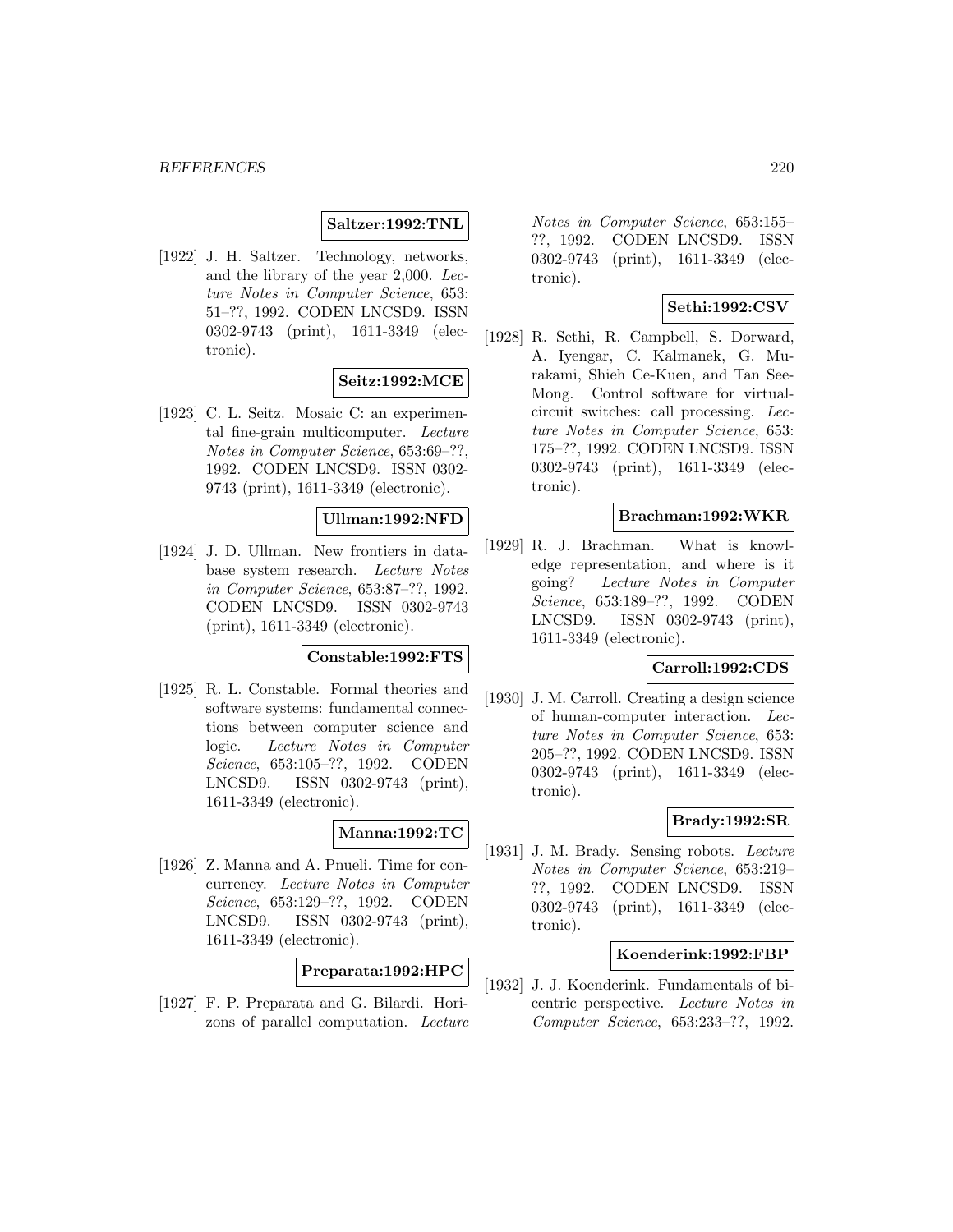CODEN LNCSD9. ISSN 0302-9743 (print), 1611-3349 (electronic).

#### **Netravali:1992:DHT**

[1933] A. N. Netravali. Digital HDTV: a technical challenge. Lecture Notes in Computer Science, 653:253–??, 1992. CODEN LNCSD9. ISSN 0302-9743 (print), 1611-3349 (electronic).

#### **Astrom:1992:AC**

[1934] K. J. Astrom. Autonomous control. Lecture Notes in Computer Science, 653:267–??, 1992. CODEN LNCSD9. ISSN 0302-9743 (print), 1611-3349 (electronic).

# **Brockett:1992:ADC**

[1935] R. W. Brockett. Analog and digital computing. Lecture Notes in Computer Science, 653:279–??, 1992. CODEN LNCSD9. ISSN 0302-9743 (print), 1611-3349 (electronic).

#### **Fleming:1992:SCL**

[1936] W. H. Fleming. Stochastic control and large deviations. Lecture Notes in Computer Science, 653:291–??, 1992. CODEN LNCSD9. ISSN 0302-9743 (print), 1611-3349 (electronic).

# **Sussmann:1992:DGM**

[1937] H. J. Sussmann. Differential-geometric methods: a powerful set of new tools for optimal control. Lecture Notes in Computer Science, 653:301–??, 1992. CODEN LNCSD9. ISSN 0302-9743 (print), 1611-3349 (electronic).

#### **Varaiya:1992:CVA**

[1938] P. Varaiya. Coordinating vehicles in an automated highway. Lecture Notes in

Computer Science, 653:315–??, 1992. CODEN LNCSD9. ISSN 0302-9743 (print), 1611-3349 (electronic).

# **Willsky:1992:OCS**

[1939] A. S. Willsky. Opportunities and challenges in signal processing and analysis. Lecture Notes in Computer Science, 653:331–??, 1992. CODEN LNCSD9. ISSN 0302-9743 (print), 1611-3349 (electronic).

# **Wong:1992:NCS**

[1940] E. Wong. Neural computing and stochastic optimization. Lecture Notes in Computer Science, 653:339–??, 1992. CODEN LNCSD9. ISSN 0302-9743 (print), 1611-3349 (electronic).

# **Brezzi:1992:SGM**

[1941] F. Brezzi, C. Baiocchi, and L. D. Marini. Stabilization of Galerkin methods and applications to domain decomposition. Lecture Notes in Computer Science, 653:345–??, 1992. CODEN LNCSD9. ISSN 0302-9743 (print), 1611-3349 (electronic).

# **Hughes:1992:EIS**

[1942] T. J. R. Hughes and Z. Johan. An efficient implementation of the spectral partitioning algorithm on connection machine systems. Lecture Notes in Computer Science, 653:357–??, 1992. CODEN LNCSD9. ISSN 0302-9743 (print), 1611-3349 (electronic).

# **Charot:1992:EHT**

[1943] F. Charot, P. Frison, E. Gautrin, D. Lavenier, P. Quinton, and C. Wagner. From equations to hardware: Towards systematic mapping of algorithms onto parallel architectures. Lec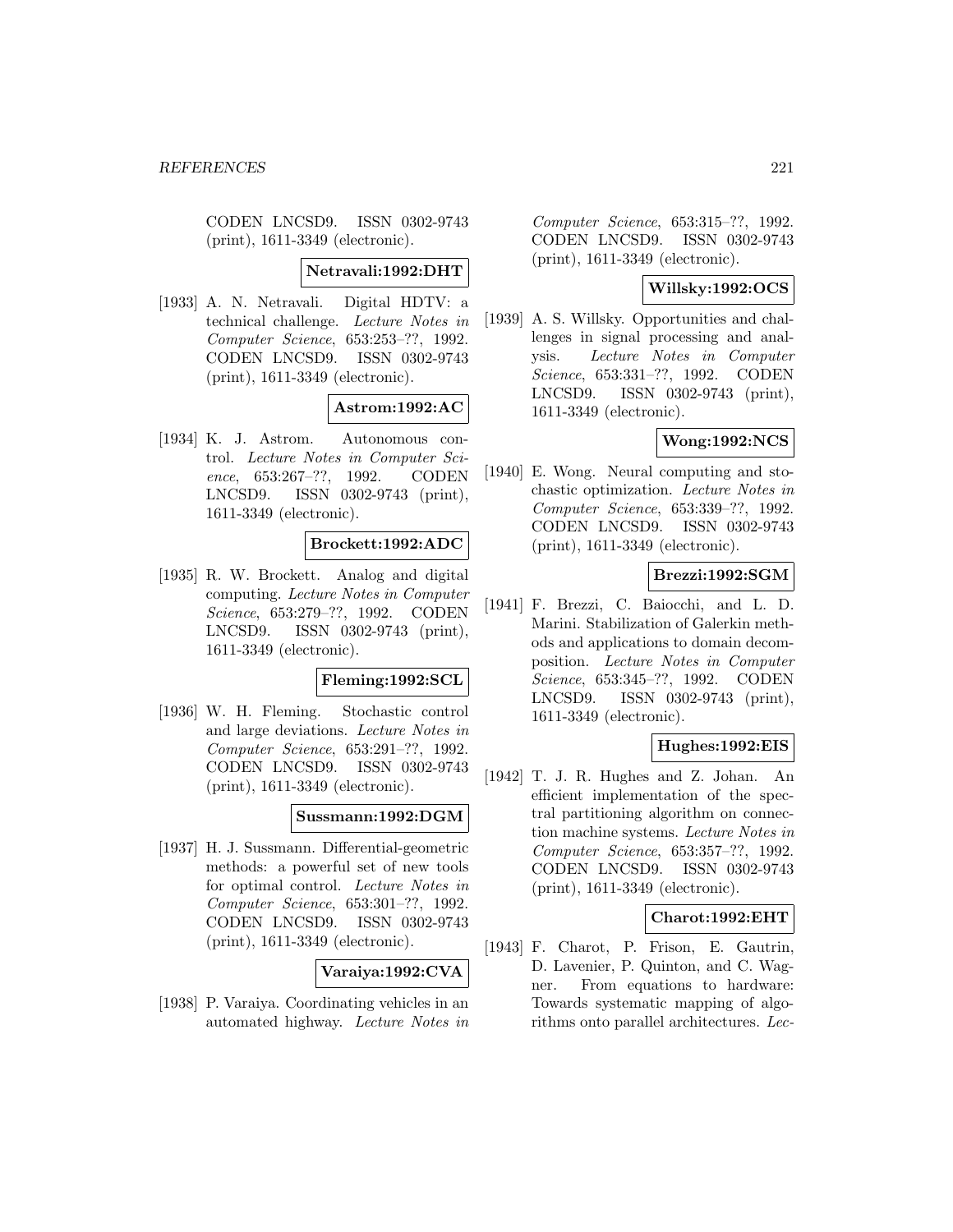ture Notes in Computer Science, 654: 1–??, 1992. CODEN LNCSD9. ISSN 0302-9743 (print), 1611-3349 (electronic).

# **Fukushima:1992:VPR**

[1944] K. Fukushima. Visual pattern recognition with neural networks. Lecture Notes in Computer Science, 654:16–??, 1992. CODEN LNCSD9. ISSN 0302- 9743 (print), 1611-3349 (electronic).

# **Weng:1992:ORS**

[1945] J. Weng, T. S. Huang, and N. Ahuja. Object recognition by a self-organizing neural network which grows adaptively (abstract). Lecture Notes in Computer Science, 654:32–??, 1992. CODEN LNCSD9. ISSN 0302-9743 (print), 1611-3349 (electronic).

# **Wang:1992:IPR**

[1946] P. S. P. Wang. Intelligent pattern recognition and applications (summary). Lecture Notes in Computer Science, 654:34–??, 1992. CODEN LNCSD9. ISSN 0302-9743 (print), 1611-3349 (electronic).

# **Aizawa:1992:PCG**

[1947] K. Aizawa and A. Nakamura. Pathcontrolled graph grammars for syntactic pattern recognition. Lecture Notes in Computer Science, 654:37–??, 1992. CODEN LNCSD9. ISSN 0302-9743 (print), 1611-3349 (electronic).

# **Cantoni:1992:DOM**

[1948] V. Cantoni, L. Cinque, C. Guerra, S. Levialdi, and L. Lombardi. Describing objects by a multi-resolution syntactic approach. Lecture Notes in Computer Science, 654:54–??, 1992.

CODEN LNCSD9. ISSN 0302-9743 (print), 1611-3349 (electronic).

## **Chaudhary:1992:PMO**

[1949] V. Chaudhary, K. Kamath, P. Arunachalam, and J. K. Aggarwal. Parallel manipulations of octrees and quadtrees. Lecture Notes in Computer Science, 654:69–??, 1992. CODEN LNCSD9. ISSN 0302-9743 (print), 1611-3349 (electronic).

# **Coutelle:1992:VRO**

[1950] C. Coutelle, C. Fortunel, M. Eccher, and B. Zavidovique. Vision reflex operators. Lecture Notes in Computer Science, 654:87–??, 1992. CODEN LNCSD9. ISSN 0302-9743 (print), 1611-3349 (electronic).

### **Crochemore:1992:NTD**

[1951] M. Crochemore and W. Rytter. Note on two-dimensional pattern matching by optimal parallel algorithms. Lecture Notes in Computer Science, 654: 100–??, 1992. CODEN LNCSD9. ISSN 0302-9743 (print), 1611-3349 (electronic).

# **Graham:1992:ELD**

[1952] P. Graham, S. S. Iyengar, and S.-Q. Zheng. An efficient line drawing algorithm for parallel machines. Lecture Notes in Computer Science, 654:113– ??, 1992. CODEN LNCSD9. ISSN 0302-9743 (print), 1611-3349 (electronic).

# **Inoue:1992:CRP**

[1953] K. Inoue and I. Takanami. A characterization of recognizable picture languages. Lecture Notes in Computer Science, 654:133–??, 1992. CODEN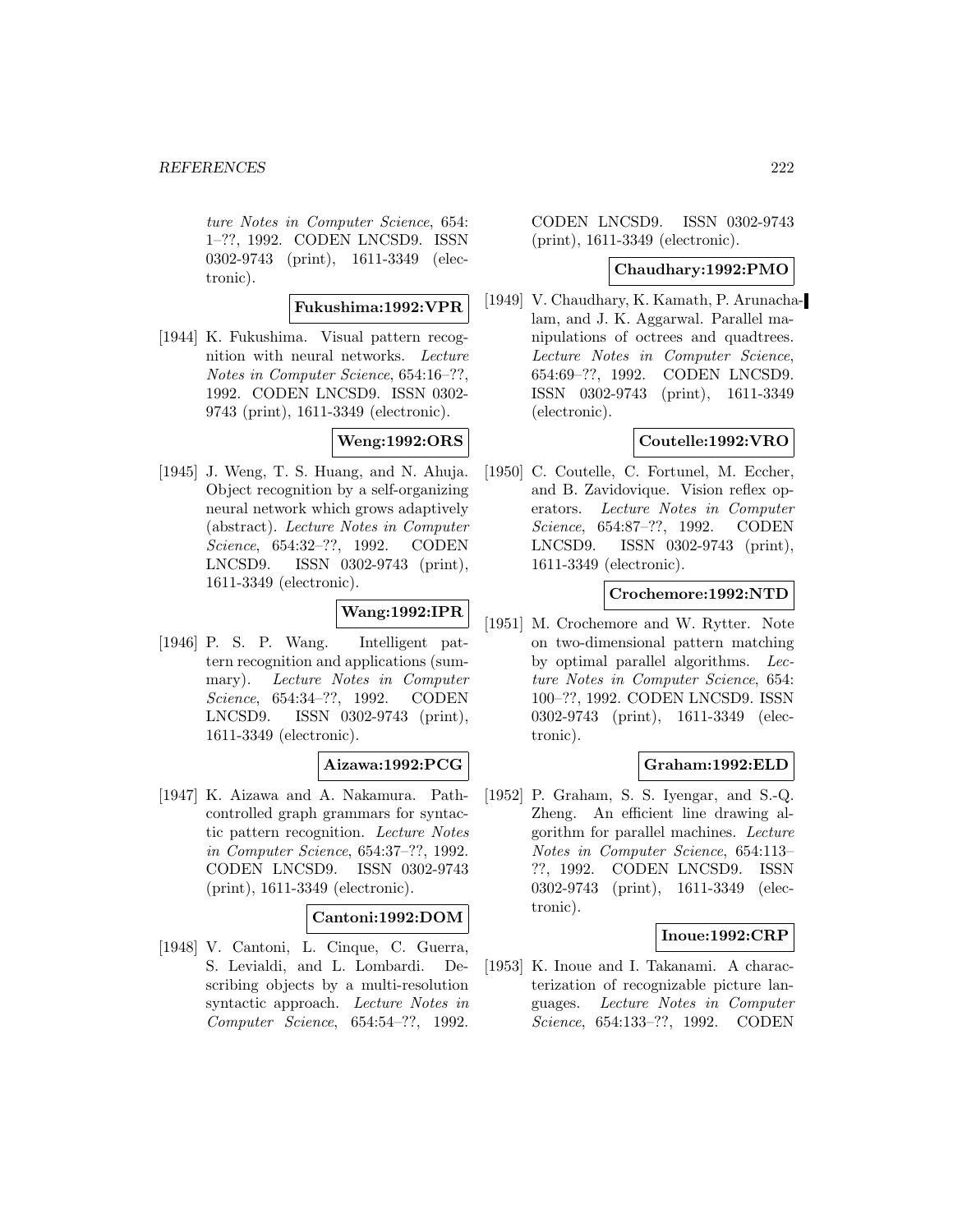LNCSD9. ISSN 0302-9743 (print), 1611-3349 (electronic).

# **Ito:1992:CLS**

[1954] A. Ito, K. Inoue, and I. Takanami. Constant leaf-size hierarchy of twodimensional alternating Turing machines. Lecture Notes in Computer Science, 654:144–??, 1992. CODEN LNCSD9. ISSN 0302-9743 (print), 1611-3349 (electronic).

## **Kakusho:1992:SRE**

[1955] K. Kakusho, S. Dan, N. Abe, and T. Kitahashi. Shape recovery and error correction based on hypothetical constraints by parallel network for energy minimization. Lecture Notes in Computer Science, 654:159–??, 1992. CODEN LNCSD9. ISSN 0302-9743 (print), 1611-3349 (electronic).

#### **Kobara:1992:UGP**

[1956] K. Kobara, T. Kanaoka, K. Munechika, Y. Hamamoto, and S. Tomita. Use of gradated patterns in an associative neural memory for invariant pattern recognition. Lecture Notes in Computer Science, 654:179–??, 1992. CODEN LNCSD9. ISSN 0302-9743 (print), 1611-3349 (electronic).

#### **Laroche:1992:CSP**

[1957] P. Laroche, M. Nivat, and A. Saoudi. Context-sensitivity of puzzle grammars. Lecture Notes in Computer Science, 654:195–??, 1992. CODEN LNCSD9. ISSN 0302-9743 (print), 1611-3349 (electronic).

# **Morita:1992:PGP**

[1958] K. Morita and S. Ueno. Parallel generation and parsing of array lan-

guages using reversible cellular automata. Lecture Notes in Computer Science, 654:213–??, 1992. CODEN LNCSD9. ISSN 0302-9743 (print), 1611-3349 (electronic).

# **Saoudi:1992:PRM**

[1959] A. Saoudi. Parallel recognition of multidimensional images using regular tree grammars. Lecture Notes in Computer Science, 654:231–??, 1992. CODEN LNCSD9. ISSN 0302-9743 (print), 1611-3349 (electronic).

# **Saoudi:1992:OPA**

[1960] A. Saoudi and M. Nivat. Optimal parallel algorithms for multidimensional image template matching and pattern matching. Lecture Notes in Computer Science, 654:240–??, 1992. CODEN LNCSD9. ISSN 0302-9743 (print), 1611-3349 (electronic).

## **Siromoney:1992:LRP**

[1961] R. Siromoney, L. Mathew, K. G. Subramanian, and V. R. Dare. Learning of recognizable picture languages. Lecture Notes in Computer Science, 654: 247–??, 1992. CODEN LNCSD9. ISSN 0302-9743 (print), 1611-3349 (electronic).

## **Siromoney:1992:CDS**

[1962] R. Siromoney, K. G. Subramanian, and V. R. Dare. Circular DNA and splicing systems. Lecture Notes in Computer Science, 654:260–??, 1992. CODEN LNCSD9. ISSN 0302-9743 (print), 1611-3349 (electronic).

## **Takada:1992:LEE**

[1963] Y. Takada. Learning even equal matrix languages based on control sets. Lec-